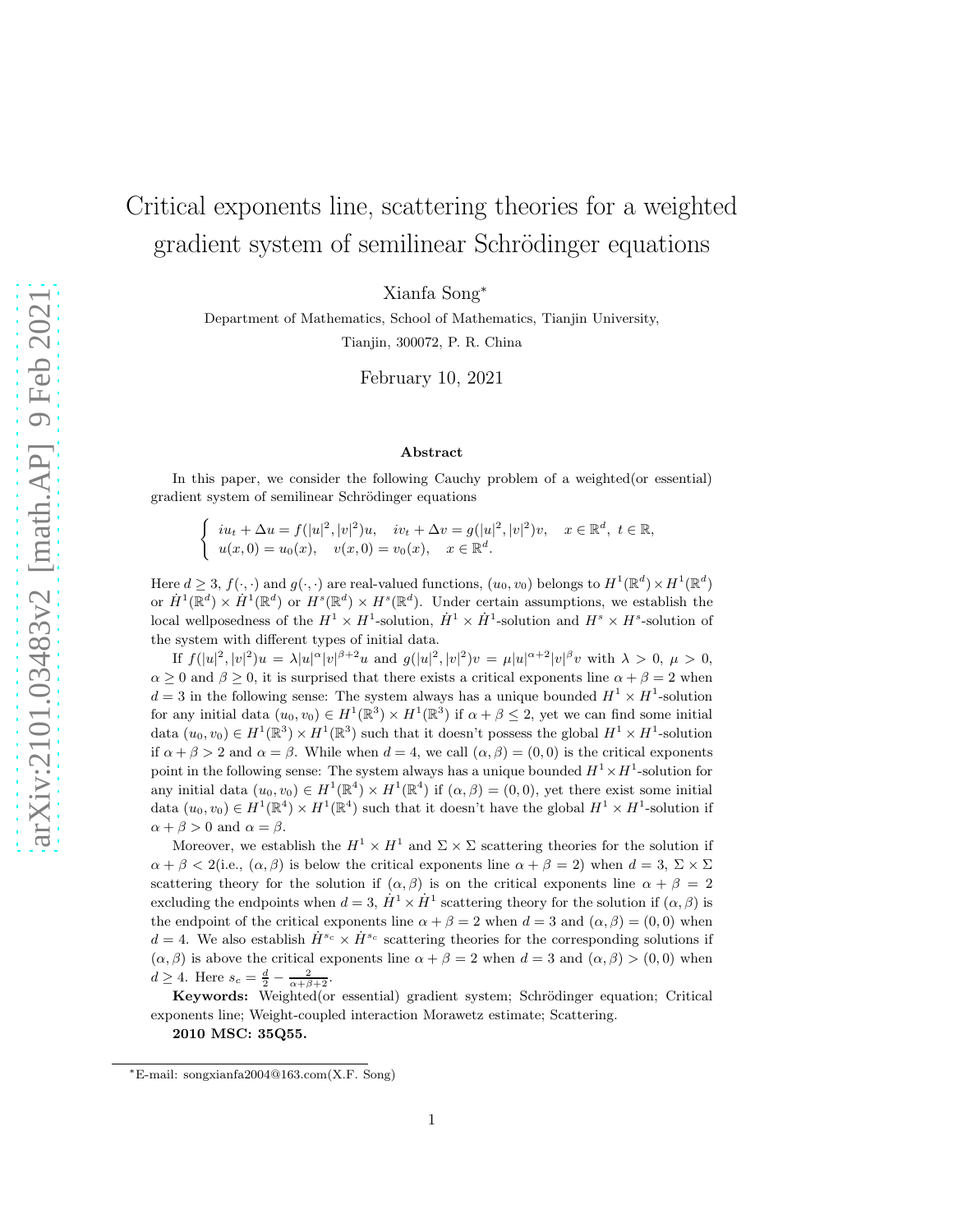### Contents.

## 1 Introduction.

2 Preliminaries.

2.1 Weighted(or essential) gradient system of Schrödinger equations.

2.2 Some notations and lemmas about basic harmonic analysis.

## 3 Local wellpossedness results on [\(1.1\)](#page-1-0).

3.1 Local wellpossedness of  $H^1 \times H^1$ -solution,  $\Sigma \times \Sigma$ -solution to [\(1.1\)](#page-1-0).

3.2 Existence of critical exponents line for  $(1.6)$  when  $d = 3$  and critical exponents point for  $(1.6)$  when  $d = 4$ 

3.3 Local wellpossedness of  $H^s \times H^s$ -solution to [\(1.6\)](#page-3-0).

 $4 H^1 \times H^1$  and  $\Sigma \times \Sigma$  scattering theories for [\(1.6\)](#page-3-0) with defocusing nonlinearities when  $d = 3$ .

4.1  $H^1 \times H^1$  and  $\Sigma \times \Sigma$  scattering theories for [\(1.6\)](#page-3-0) with defocusing nonlinearities and  $\alpha + \beta < 2$  when  $d = 3$ .

 $4.2 \Sigma \times \Sigma$  scattering theory for [\(1.6\)](#page-3-0) with defocusing nonlinearities and  $\alpha + \beta = 2$  excluding the endpoints when  $d = 3$ .

 $5 \,\, \dot{H}^1 \times \dot{H}^1$  scattering theory for [\(1.6\)](#page-3-0) with defocusing nonlinearities and  $(\alpha, \beta)$ is the endpoint of the critical exponents line when  $d = 3$ .

5.1 Stability result about [\(1.6\)](#page-3-0).

5.2 Concentration compactness and reduction to almost periodic solution.

- 5.3 Strichartz estimates.
- 5.4 Impossibility of rapid frequency cascades.

5.5 The frequency-localized weight-coupled interaction Morawetz inequality.

5.6 Impossibility of quasi-solution.

 $6 \; \dot{H}^1 \times \dot{H}^1$  scattering theory for [\(1.6\)](#page-3-0) with defocusing nonlinearities when  $d=4.$ 

6.1 Long-time Strichartz estimates.

6.2 The rapid frequency-cascade scenario.

6.3 The quasi-solution scenario.

7  $\dot{H}^{s_c} \times \dot{H}^{s_c}$  scattering theory for [\(1.6\)](#page-3-0) in energy-supercritical case when  $d > 3$ . 7.1  $\dot{H}^{s_c} \times \dot{H}^{s_c}$  scattering theory for [\(1.6\)](#page-3-0) with special radial initial data.

7.2  $\dot{H}^{s_c} \times \dot{H}^{s_c}$  scattering theory for [\(1.6\)](#page-3-0) with initial data has many bubbles.

8 Some results on [\(1.6\)](#page-3-0) with focusing nonlinearities. References.

## 1 Introduction

In this paper, we consider the following Cauchy problem:

<span id="page-1-0"></span>
$$
\begin{cases}\niu_t + \Delta u = f(|u|^2, |v|^2)u, & iv_t + \Delta v = g(|u|^2, |v|^2)v, \quad x \in \mathbb{R}^d, \ t \in \mathbb{R}, \\
u(x, 0) = u_0(x), & v(x, 0) = v_0(x), \quad x \in \mathbb{R}^d.\n\end{cases}
$$
\n(1.1)

Here  $d \geq 3$ ,  $f(\cdot, \cdot)$  and  $g(\cdot, \cdot)$  are real-valued functions,  $(u_0, v_0)$  belongs to  $H^1(\mathbb{R}^d) \times H^1(\mathbb{R}^d)$  or  $\dot{H}^1(\mathbb{R}^d)\times\dot{H}^1(\mathbb{R}^d)$  or  $H^s(\mathbb{R}^d)\times H^s(\mathbb{R}^d)$ . It is well known that Schrödinger equation often appears in quantum mechanics, in nonlinear optics, in plasma physics, in the theory of Heisenberg ferromagnet and magnons, and in condensed matter theory. There are many interesting topics on Schrödinger equation, a attractive one is scattering theory.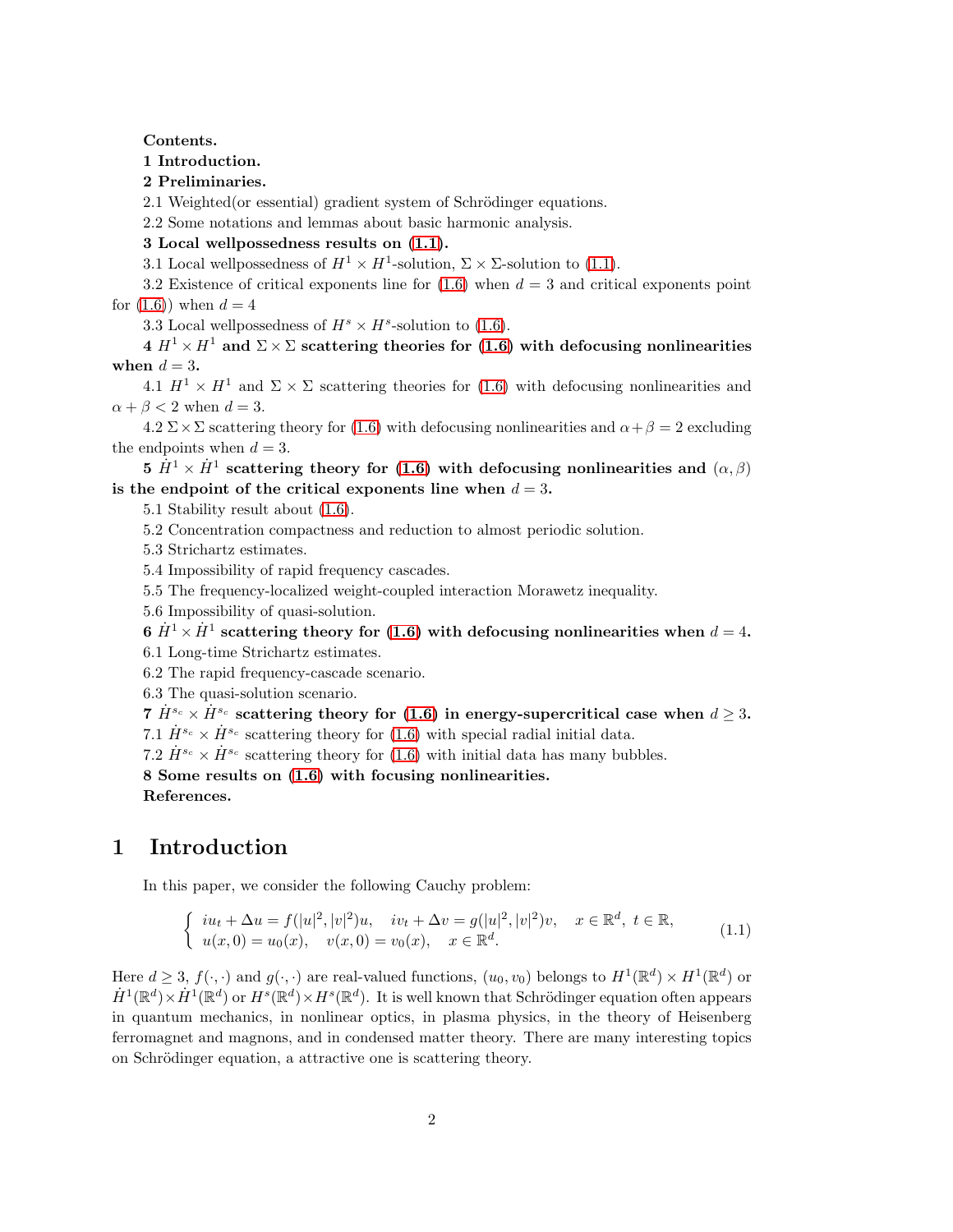There are many classical results on the Cauchy problem of the scalar Schödinger equation  $iu_t + \Delta u = f(|u|^2)u$ , we can refer to the books [\[7,](#page-95-0) [15,](#page-95-1) [82\]](#page-99-0) and the numerous references therein to see more details. Here we would like to briefly review some scattering results on the Cauchy problem of

<span id="page-2-0"></span>
$$
\begin{cases}\niu_t + \Delta u = \lambda |u|^p u, & x \in \mathbb{R}^d, \ t \in \mathbb{R}, \\
u(x,0) = u_0(x), & x \in \mathbb{R}^d,\n\end{cases}
$$
\n(1.2)

where  $p > 0$ ,  $d \geq 3$  and  $\lambda \geq 0$ , i.e., the equation in [\(1.2\)](#page-2-0) has the defocusing nonlinearity. By the results of  $[3, 78, 91]$  $[3, 78, 91]$  $[3, 78, 91]$ , there no nontrivial solution to  $(1.2)$  has scattering states when  $p \leq \frac{2}{d}$  even for the  $L^2(\mathbb{R}^d)$  topology, while the solution to [\(1.2\)](#page-2-0) has scattering states for the  $L^2(\mathbb{R}^d)$  topology when  $\frac{2}{d} < p < \frac{4}{d-2}$ . Using pseudoconformal conservation law and decay of solutions in the weighted  $L^2(\mathbb{R}^d)$  space, the authors respectively in [\[14,](#page-95-3) [33,](#page-96-0) [89\]](#page-100-1) showed that the solution to [\(1.2\)](#page-2-0) has scattering states for the weighted  $L^2(\mathbb{R}^d)$  topology when  $\frac{4}{d-2} > p \ge$  $\alpha_0 = \frac{2-d+\sqrt{d^2+12d+4}}{2d}$ . Based on Morawetz's estimate and decay of solutions in the energy space, many authors proved that the solution to [\(1.2\)](#page-2-0) has scattering states for the  $H^1(\mathbb{R}^d)$ topology when  $\frac{4}{d} < p < \frac{4}{d-2}$ , see [\[25,](#page-96-1) [26,](#page-96-2) [27,](#page-96-3) [28,](#page-96-4) [34,](#page-96-5) [35,](#page-97-0) [69,](#page-98-0) [80\]](#page-99-2). When  $p = \frac{4}{d}$ , [\(1.2\)](#page-2-0) is in the mass critical case. We can refer to [\[23,](#page-96-6) [24,](#page-96-7) [60,](#page-98-1) [61,](#page-98-2) [87,](#page-100-2) [88,](#page-100-3) [90\]](#page-100-4) and the references therein to see the scattering results on [\(1.2\)](#page-2-0). When  $p = \frac{4}{d-2}$ , (1.2) is in the energy critical case. To establish the scattering theory, the key point is to estimate the spacetime bound. We can refer to [\[6,](#page-95-4) [7,](#page-95-0) [20,](#page-96-8) [21,](#page-96-9) [22,](#page-96-10) [38,](#page-97-1) [43,](#page-97-2) [52,](#page-98-3) [56,](#page-98-4) [59,](#page-98-5) [60,](#page-98-1) [72,](#page-99-3) [81,](#page-99-4) [85,](#page-99-5) [92,](#page-100-5) [93,](#page-100-6) [94\]](#page-100-7) and see the results on  $H^1$ -scattering theory or  $\dot{H}^1$ -scattering theory for [\(1.2\)](#page-2-0). When  $p > \frac{4}{d-2}$ , (1.2) is in the energy supercritical case. To study it, the main difficulty is the lack of conservation laws beyond  $H^1(\mathbb{R}^d)$  Sobolev space. Recently, the results on  $\dot{H}^s$  scattering for [\(1.2\)](#page-2-0) are established by many authors, see [\[32,](#page-96-11) [45,](#page-97-3) [56,](#page-98-4) [67,](#page-98-6) [68,](#page-98-7) [69,](#page-98-0) [96\]](#page-100-8) and the references therein. Very recently, in [\[4\]](#page-95-5), Beceanu et. al. constructed some classes of initial data, which could be arbitrarily large in critical Sobolev space  $\dot{H}^{s_c}(\mathbb{R}^d)$  such that the corresponding solutions are globally in time and scatter.

In addition, some authors established the scattering theory for the Schrödinger equation with combined power-type nonlinearities. We can refer to [\[51,](#page-97-4) [53,](#page-98-8) [64,](#page-98-9) [86,](#page-99-6) [98\]](#page-100-9) and the references therein.

Some authors studied the stable manifolds for an orbitally unstable nonlinear Schrödinger equation in  $\mathbb{R}^3$  and obtained many interesting results including the scattering results, see [\[62,](#page-98-10) [70,](#page-99-7) [73,](#page-99-8) [74,](#page-99-9) [75\]](#page-99-10).

Although there are some results on the scattering theory for a system of Schrödinger equations( $\{see [12, 31, 97]$  $\{see [12, 31, 97]$  $\{see [12, 31, 97]$  $\{see [12, 31, 97]$ ), some new difficulties arising in the study of the system of Schrödinger equations with more general nonlinearities. Besides the local wellposedness results, differing to the scalar case, some Hamiltonian may be difficult to get. For example, although we can establish the local wellposedness result, we even wonder how to define the energy of the coupled system  $iu_t + \Delta u = |v|^p u$ ,  $iv_t + \Delta v = |u|^q v$  for general  $p, q > 0$ . However, in this paper, we will show that, if there exist some constants a, b and function  $G(w, z)$  such that  $\frac{\partial G}{\partial w} = af(w, z)$ and  $\frac{\partial G}{\partial z} = bg(w, z)$ , we call the system  $iu_t + \Delta u = f(|u|^2, |v|^2)u$ ,  $iv_t + \Delta v = g(|u|^2, |v|^2)v$  as a weighted(or essential) gradient one. We can define the weighted energy, the weighted mass and the weighted momentum as follows:

$$
E_w(u(t),v(t)) := \int_{\mathbb{R}^d} \left[ \frac{a}{2} |\nabla u(t,x)|^2 + \frac{b}{2} |\nabla v(t,x)|^2 + \frac{1}{2} G(|u(t,x)|^2, |v(t,x)|^2) \right] dx, \tag{1.3}
$$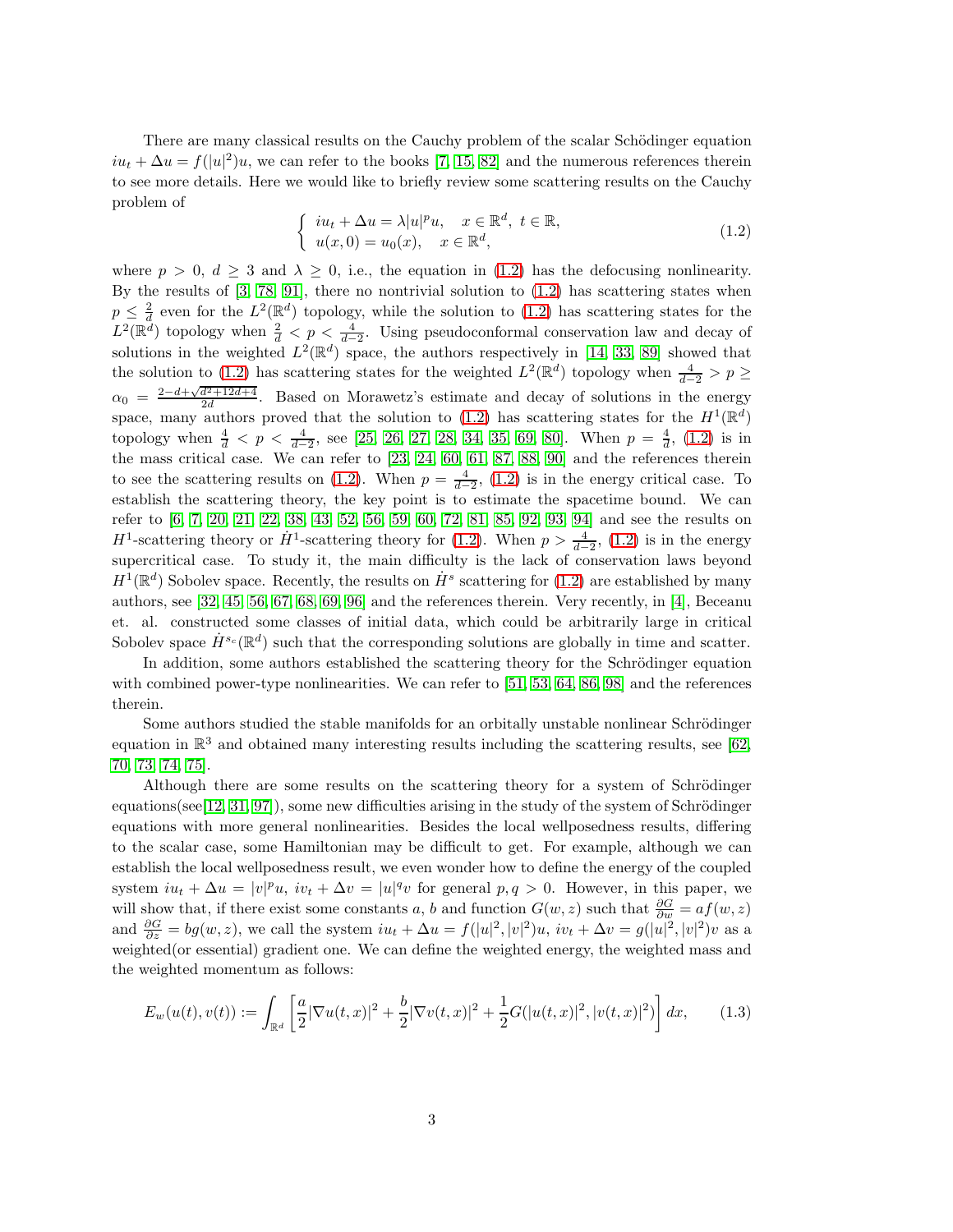$$
M_w(u(t), v(t)) := \int_{\mathbb{R}^d} [a|u(t,x)|^2 + b|v(t,x)|^2] dx,
$$
\n(1.4)

$$
P_w(u(t), v(t)) := \Im \int_{\mathbb{R}^d} [au(t, x) \nabla \bar{u}(t, x) + bv(t, x) \nabla \bar{v}(t, x)] dx.
$$
\n(1.5)

Under certain assumptions, each is Hamiltonian.

Although there are many difficulties, we find some very interesting phenomena on the system of Schrödinger equations. We would like to say our special contributions below.

Under certain assumptions on  $f(\cdot, \cdot)$ ,  $g(\cdot, \cdot)$  and the initial data  $(u_0, v_0)$ , we will establish the local wellposedness of the  $H^1 \times H^1$ -solution,  $\dot{H}^1 \times \dot{H}^1$ -solution and  $H^s \times H^s$ -solution to [\(1.1\)](#page-1-0) with different types of initial data.

We will mainly consider the asymptotic behavior for the solution to the following special case of  $(1.1)$ 

<span id="page-3-0"></span>
$$
\begin{cases}\ni u_t + \Delta u = \lambda |u|^\alpha |v|^{\beta+2}u, & iv_t + \Delta v = \mu |u|^{\alpha+2}|v|^\beta v, \quad x \in \mathbb{R}^d, \ t > 0, \\
u(x, 0) = u_0(x), & v(x, 0) = v_0(x), \quad x \in \mathbb{R}^d,\n\end{cases}
$$
\n(1.6)

where  $d \geq 3$ ,  $\lambda \in \mathbb{R}$ ,  $\mu \in \mathbb{R}$ ,  $\alpha \geq 0$  and  $\beta \geq 0$ . If  $\lambda > 0$ ,  $\mu > 0$ ,  $\alpha \geq 0$  and  $\beta \geq 0$ , i.e., the nonlinearities are defocusing, it is surprised that there exists a critical exponents line  $\alpha + \beta = 2$ when  $d = 3$  in the following sense: The system always has a unique bounded  $H^1 \times H^1$ -solution for any initial data  $(u_0, v_0) \in H^1(\mathbb{R}^3) \times H^1(\mathbb{R}^3)$  if  $\alpha + \beta \leq 2$ , yet we can find some initial data  $(u_0, v_0) \in H^1(\mathbb{R}^3) \times H^1(\mathbb{R}^3)$  such that it doesn't possess the global  $H^1 \times H^1$ -solution if  $\alpha + \beta > 2$  and  $\alpha = \beta$ . While when  $d = 4$ , we call  $(\alpha, \beta) = (0, 0)$  is the critical exponents point in the following sense: The system always has a unique bounded  $H^1 \times H^1$ -solution for any initial data  $(u_0, v_0) \in H^1(\mathbb{R}^4) \times H^1(\mathbb{R}^4)$  if  $(\alpha, \beta) = (0, 0)$ , yet we can find some initial data  $(u_0, v_0) \in H^1(\mathbb{R}^4) \times H^1(\mathbb{R}^4)$  such that it doesn't have the global  $H^1 \times H^1$ -solution if  $\alpha + \beta > 0$ and  $\alpha = \beta$ . Note that in [\[19\]](#page-96-13), Christ, Colliander and Tao showed that the Cauchy problem of the scalar equation  $iu_t + \Delta u = |u|^{2\sigma}u$  is not well posed in  $H^1$  in the energy supercritical case and in [\[1\]](#page-94-0), Alazard and Carles prove that there exist a sequence of initial data such that  $||u(t)||_{H_x^1} \to \infty$ in finite time. Recently, in [\[84\]](#page-99-11), Tao showed that there exist a class of defocusing nonlinear Schrödinger systems which the solutions can blow up in finite time by suitably constructing the initial datum. Meanwhile, by the results of  $\left[1, 2, 5, 8, 9, 10, 11, 18, 48\right]$  $\left[1, 2, 5, 8, 9, 10, 11, 18, 48\right]$  $\left[1, 2, 5, 8, 9, 10, 11, 18, 48\right]$  $\left[1, 2, 5, 8, 9, 10, 11, 18, 48\right]$  $\left[1, 2, 5, 8, 9, 10, 11, 18, 48\right]$  $\left[1, 2, 5, 8, 9, 10, 11, 18, 48\right]$  $\left[1, 2, 5, 8, 9, 10, 11, 18, 48\right]$  $\left[1, 2, 5, 8, 9, 10, 11, 18, 48\right]$  $\left[1, 2, 5, 8, 9, 10, 11, 18, 48\right]$ , the solution map is highly unstable in energy supercritical case if it exists at all, although one can at least construct global weak solutions, the uniqueness isn't known, see [\[35,](#page-97-0) [83\]](#page-99-12). We think, finding the critical exponents line and critical exponents point, it is a new discovery in the study of a system of Schrödinger equations.

Moreover, we define the weight-coupled interaction Morawetz identity. Based on it and decay of the solutions, we establish the  $H^1 \times H^1$  and  $\Sigma \times \Sigma$  scattering theories for the solution if  $\alpha + \beta < 2$ (i.e.,  $(\alpha, \beta)$  is below the critical exponents line  $\alpha + \beta = 2$ ) when  $d = 3$ ,  $\Sigma \times \Sigma$ scattering theory for the solution if  $(\alpha, \beta)$  is on the critical exponents line  $\alpha + \beta = 2$  excluding the endpoints when  $d = 3$ ,  $\dot{H}^1 \times \dot{H}^1$  scattering theory for the solution if  $(\alpha, \beta)$  is the endpoint of the critical exponents line  $\alpha + \beta = 2$  when  $d = 3$  and  $(\alpha, \beta) = (0, 0)$  when  $d = 4$ . We also establish  $\dot{H}^{s_c} \times \dot{H}^{s_c}$  scattering theories for the corresponding solutions if  $(\alpha, \beta)$  is above the critical exponents line  $\alpha + \beta = 2$  when  $d = 3$  and  $(\alpha, \beta) > (0, 0)$  when  $d \geq 4$ . Here  $s_c = \frac{d}{2} - \frac{2}{\alpha + \beta + 2}.$ 

Now we would like to say something about the techniques applied in this paper.

To establish  $H^1 \times H^1$  and  $\Sigma \times \Sigma$  scattering theories for the solution of [\(1.6\)](#page-3-0) with defocusing nonlinearities and  $\alpha + \beta < 2$ ,  $(u_0, v_0) \in H^1 \times H^1$  when  $d = 3$ , the main step is to obtain the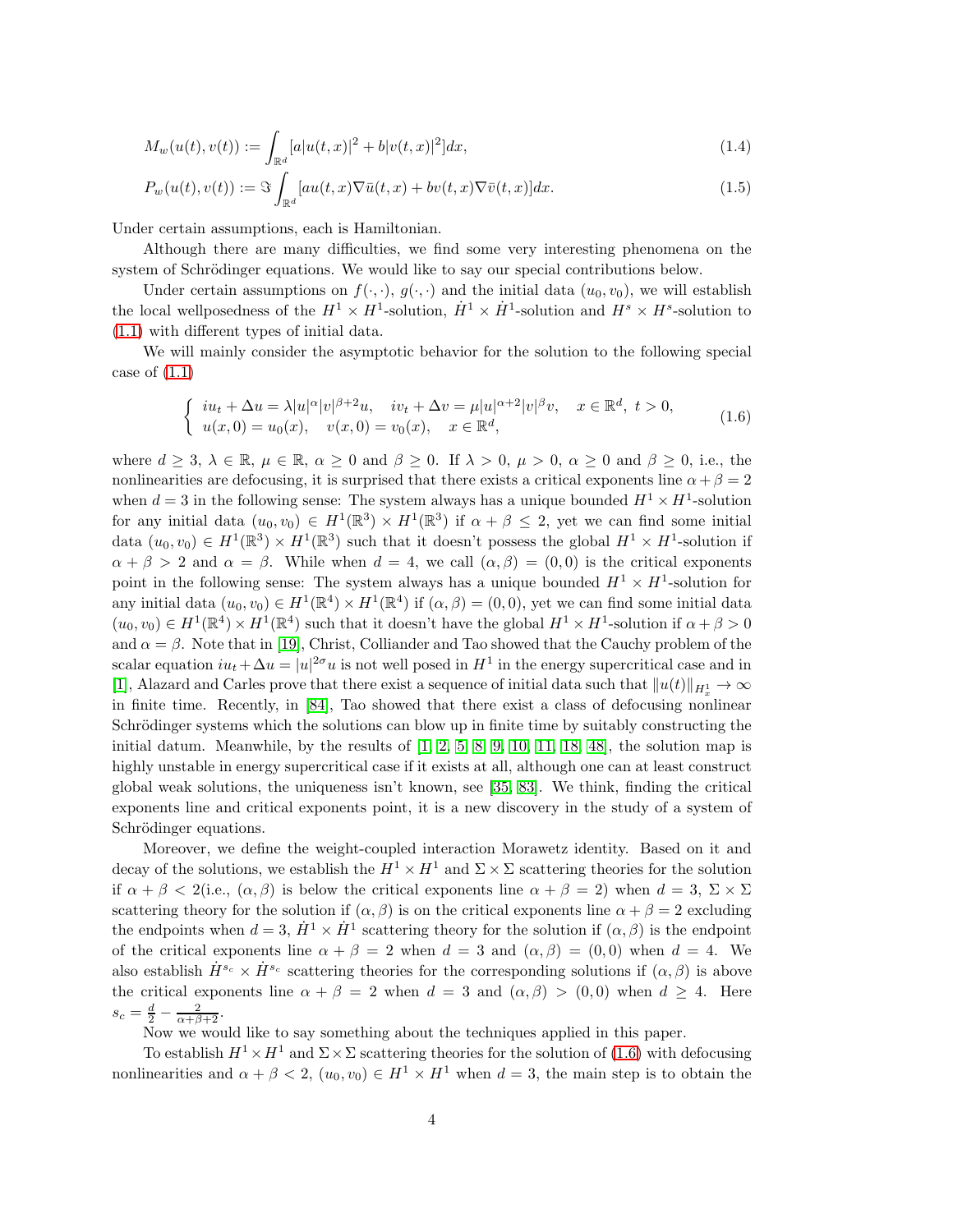spacetime bound for the solution. We define the weight-coupled interaction Morawetz potential in the form of [\(4.3\)](#page-23-0) and get the bound for

$$
\int_{\mathbb{R}}\int_{\mathbb{R}^3}[|u(t,x)|^4+|v(t,x)|^4]dxdt.
$$

Using this bound, we obtain the finite global Strichartz norms, which will be applied to establish the  $H^1 \times H^1$  and  $\Sigma \times \Sigma$  scattering theories. Thanks to his famous paper [\[66\]](#page-98-11), Morawetz estimate becomes an important tool to construct scattering operator on the energy space. Although our technical route is inspired by others(see Chapter 7 in [\[15\]](#page-95-1) and [\[86\]](#page-99-6)), we define the weight-coupled interaction Morawetz identity which is a very useful tool in the scattering theory for the system of Schrödinger equations.

To establish  $\Sigma \times \Sigma$  scattering theory for the solution of [\(1.6\)](#page-3-0) with defocusing nonlinearities and  $\alpha + \beta = 2$  excluding  $(\alpha, \beta) = (0, 2)$  and  $(\alpha, \beta) = (2, 0), (u_0, v_0) \in \Sigma \times \Sigma$  when  $d = 3$ , we establish the weight-coupled pseudoconformal conservation law and obtain decay of the solution, which can be applied to establish the  $\Sigma \times \Sigma$  scattering theory. Although our technique route follows that dealing with the scalar Schödinger equation(see Chapter 7 in [\[15\]](#page-95-1) and [\[33,](#page-96-0) [34,](#page-96-5) [35,](#page-97-0) [36\]](#page-97-6)), the weight-coupled pseudoconformal conservation law is essential for the study of the asymptotic behavior for the weight-gradient system of Schrödinger equations with initial data belonging to  $\Sigma \times \Sigma$ .

It is very difficult to obtain  $\dot{H}^1 \times \dot{H}^1$  scattering theory for the solution of [\(1.6\)](#page-3-0) with defocusing nonlinearities and  $\alpha + \beta = 2$ , i.e.,  $(\alpha, \beta)$  is on the critical exponents line  $\alpha + \beta = 2$ when  $d = 3$ . The main reason is that we cannot establish nonlinear estimates of the solution for all  $(\alpha, \beta)$  satisfying  $\alpha + \beta = 2$ , which consequently leads the lack of the corresponding  $\dot{H}^1 \times \dot{H}^1$ stability result. However, if  $(\alpha, \beta) = (0, 2)$  or  $(\alpha, \beta) = (2, 0)$ , i.e.,  $(\alpha, \beta)$  is the endpoint of the critical exponents line  $\alpha + \beta = 2$ , we can use the technique of reduction to almost periodic solutions, which is now fairly standard in the field of nonlinear dispersive PDE, especially in the setting of NLS. In [\[50\]](#page-97-7), Keraani originally established the existence of minimal blowup solutions to NLS, while in [\[55\]](#page-98-12), Kenig and Merle were the first to use them as a tool to prove global well-posedness. Such argument had been used by many authors in a variety of settings and has proven to be extremely effective, see [\[22,](#page-96-10) [40,](#page-97-8) [45,](#page-97-3) [54,](#page-98-13) [55,](#page-98-12) [56,](#page-98-4) [59,](#page-98-5) [60,](#page-98-1) [61,](#page-98-2) [65,](#page-98-14) [67,](#page-98-6) [68,](#page-98-7) [72,](#page-99-3) [81,](#page-99-4) [88,](#page-100-3) [94\]](#page-100-7). It may be outlined as follows: Step 1, we assume contradictorily a spacetime bound of the solution doesn't hold, then there must be a minimal almost-counterexample which is a minimal-energy solution with enormous spacetime norm. Step 2, we show that it must have good tightness and equicontinuity properties because it has minimal-energy. Step 3, we define the weight-coupled interaction Morawetz inequality and prove that a solution must undergo a dramatic change of spatial scale in a short span of time. Step 4, We show that such a rapid change is inconsistent with simultaneous conservation of mass and energy.

The  $\dot{H}^1 \times \dot{H}^1$  scattering theory for the solution of [\(1.6\)](#page-3-0) with defocusing nonlinearities and  $(\alpha, \beta) = (0, 0)$  when  $d = 4$  is also established by using the concentration-compactness approach and argument by contradiction. The weight-coupled interaction Morawetz inequality plays an important role in the course of discussions.

The main difficulty in the study of energy supercritical Schrödinger equation is the lack of the conservation laws beyond  $H^1(\mathbb{R}^d)$  Sobolev space. In [\[56\]](#page-98-4), Killip and Visan developed the technique treating energy-critical NLS and applied in the energy supercritical case when  $d \geq 5$ , and showed that critical  $\dot{H}^s$ -bounds imply scattering. The work [\[65\]](#page-98-14) treated energy supercritical case when  $d = 4$  by a similar approach. In [\[69\]](#page-98-0), Murphy applied the method of reduction to almost periodic solutions and Lin-Strauss Morawetz inequality, established the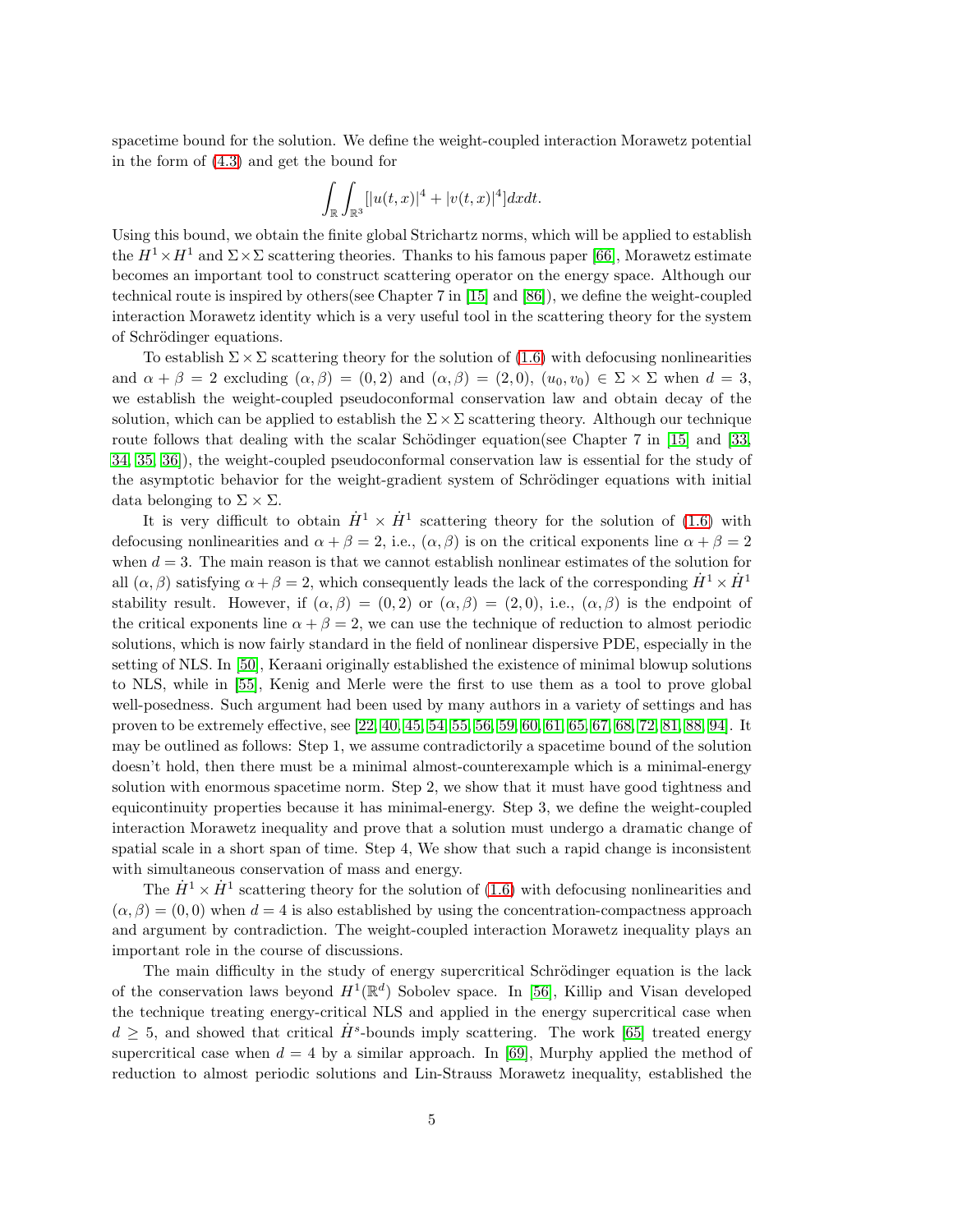scattering theory for Schrödinger equation in energy supercritical case. Some authors borrowed the ideas from the study of wave equations(see  $[4, 43, 44, 46, 47, 57, 58, 63, 71, 95]$  $[4, 43, 44, 46, 47, 57, 58, 63, 71, 95]$  $[4, 43, 44, 46, 47, 57, 58, 63, 71, 95]$  $[4, 43, 44, 46, 47, 57, 58, 63, 71, 95]$  $[4, 43, 44, 46, 47, 57, 58, 63, 71, 95]$  $[4, 43, 44, 46, 47, 57, 58, 63, 71, 95]$  $[4, 43, 44, 46, 47, 57, 58, 63, 71, 95]$  $[4, 43, 44, 46, 47, 57, 58, 63, 71, 95]$  $[4, 43, 44, 46, 47, 57, 58, 63, 71, 95]$  $[4, 43, 44, 46, 47, 57, 58, 63, 71, 95]$ ), they used concentration-compactness-rigidity method or constructing the explicit formula of the outgoing and incoming of the radial linear flow, and obtained some priori estimates for the solution, then established the  $\dot{H}^{s_c}$ -scattering theory. In this paper, we use the method of constructing the explicit formula of the outgoing and incoming of the radial linear flow(inspired by [\[4,](#page-95-5) [80\]](#page-99-2)), and establish the  $\dot{H}^{s_c} \times \dot{H}^{s_c}$ -scattering theory.

Our first result is about the local wellposedness of  $H^1 \times H^1$  solution to [\(1.1\)](#page-1-0).

Theorem 1(Local wellposedness of the  $H^1 \times H^1$  solution to [\(1.1\)](#page-1-0)). Assume that  $u_0(x) \in H^1(\mathbb{R}^d)$ ,  $v_0(x) \in H^1(\mathbb{R}^d)$ ,  $d \geq 3$ . Then there exists a unique, strong  $H^1 \times H^1$ -solution of [\(1.1\)](#page-1-0), defined on a maximal time interval  $(-T_{\min}, T_{\max})$  in one of the following cases:

Case 1.  $d \geq 3$ ,

<span id="page-5-2"></span><span id="page-5-1"></span><span id="page-5-0"></span>
$$
f(|u|^2, |v|^2)u = f_1(|u|^2, |v|^2)u + \dots + f_m(|u|^2, |v|^2)u,
$$
  

$$
g(|u|^2, |v|^2)v = g_1(|u|^2, |v|^2)v + \dots + g_m(|u|^2, |v|^2)v.
$$

Suppose that  $f_k \in C(\mathbb{R} \times \mathbb{R}; \mathbb{R})$ ,  $g_k \in C(\mathbb{R} \times \mathbb{R}; \mathbb{R})$ , there exist  $2 \leq r_k < \frac{2d}{d-2}$  and  $2 \leq \rho_k < \frac{2d}{d-2}$ such that

$$
||f_k(|u|^2, |v|^2)u||_{W^{1,\rho'_k}} + ||g_k(|u|^2, |v|^2)v||_{W^{1,\rho'_k}} \leq C(M)(1 + ||u||_{W^{1,r_k}} + ||v||_{W^{1,r_k}}) \tag{1.7}
$$

 $for \ all \ u, v \in H^{1}(\mathbb{R}^{d}) \cap W^{1,r_{k}}(\mathbb{R}^{d}) \ such \ that \ ||u||_{H^{1}} \leq M, ||v||_{H^{1}} \leq M, \ and$ 

$$
||f_k(|u_1|^2, |v_1|^2)u_1 - f_k(|u_2|^2, |v_2|^2)u_2||_{L^{\rho'_k}} \le C(M)(||u_1 - u_2||_{L^{r_k}} + ||v_1 - v_2||_{L^{r_k}})
$$
(1.8)

$$
||g_k(|u_1|^2, |v_1|^2)v_1 - g_k(|u_2|^2, |v_2|^2)v_2||_{L^{\rho'_k}} \le C(M)(||u_1 - u_2||_{L^{r_k}} + ||v_1 - v_2||_{L^{r_k}})
$$
(1.9)

 $for\ all\ u_1, u_2, v_1, v_2 \in H^1(\mathbb{R}^d) \ such\ that\ \|u_1\|_{H^1} \leq M, \|u_2\|_{H^1} \leq M, \|v_1\|_{H^1} \leq M \ and\ \|v_2\|_{H^1} \leq M$  $M, k = 1, ..., m.$ 

Case 2.  $d = 3$ ,  $f(|u|^2, |v|^2)u = \lambda |u|^\alpha |v|^{\beta+2}u$ ,  $g(|u|^2, |v|^2)v = \mu |u|^{\alpha+2}|v|^\beta v$ ,  $\alpha \geq 0$ ,  $\beta \geq 0$ ,  $\alpha + \beta = 2$ ,  $\lambda, \mu \in \mathbb{R}$  and  $\lambda \mu > 0$ .

Case 3.  $d = 4$ ,  $f(|u|^2, |v|^2)u = \lambda |v|^2u$ ,  $g(|u|^2, |v|^2)v = \mu |u|^2v$ ,  $\lambda, \mu \in \mathbb{R}$  and  $\lambda \mu > 0$ . Moreover, for any admissible pair  $(q, r)$ ,

$$
u\in L^q_{loc}((-T_{\min},T_{\max}),W^{1,r}(\mathbb{R}^d),\quad v\in L^q_{loc}((-T_{\min},T_{\max}),W^{1,r}(\mathbb{R}^d).
$$

And the following properties hold:

(i) There is the blowup alternative in the following sense:  $||u(t,x)||_{H_x^1} + ||v(t,x)||_{H_x^1} \to \infty$ as  $t \uparrow T_{\text{max}}$  if  $T_{\text{max}} < \infty$  and as  $t \downarrow T_{\text{min}}$  if  $T_{\text{min}} < \infty$ .

(ii)  $(u, v)$  depends continuously on  $(u_0, v_0)$ , i.e., there exists  $T > 0$  which depends on  $(u_0, v_0)$  and satisfies: if  $(u_n, v_n)$  is the solution of [\(1.1\)](#page-1-0) with the corresponding initial data  $(u_{n0}, v_{n0}) \rightarrow (u_0, v_0)$ , then  $(u_n, v_n)$  is defined on  $[-T, T]$  for n large enough and  $(u_n, v_n) \rightarrow$  $(u, v)$  in  $C([-T, T], L^p(\mathbb{R}^d)) \times C([-T, T], L^p(\mathbb{R}^d))$  for all  $2 \le p < \frac{2d}{d-2}$ .

(iii) The conservation of mass for each component of  $(u, v)$ , i.e.,  $||u||_{L^2} = ||u_0||_{L^2}$  and  $||v||_{L^2} = ||v_0||_{L^2}$ .

(iv) If there exist  $a, b \in \mathbb{R}$  and real value functions  $G_k(w, z)$  such that  $\frac{\partial G_k}{\partial w} = af_k(w, z)$ ,  $\frac{\partial G_k}{\partial z} = bg_k(w, z)$  for  $w \geq 0$  and  $z \geq 0$ , then there are conservation laws of weighted mometum and weighted energy for the weighted gradient system of Schrödinger equations. For example, if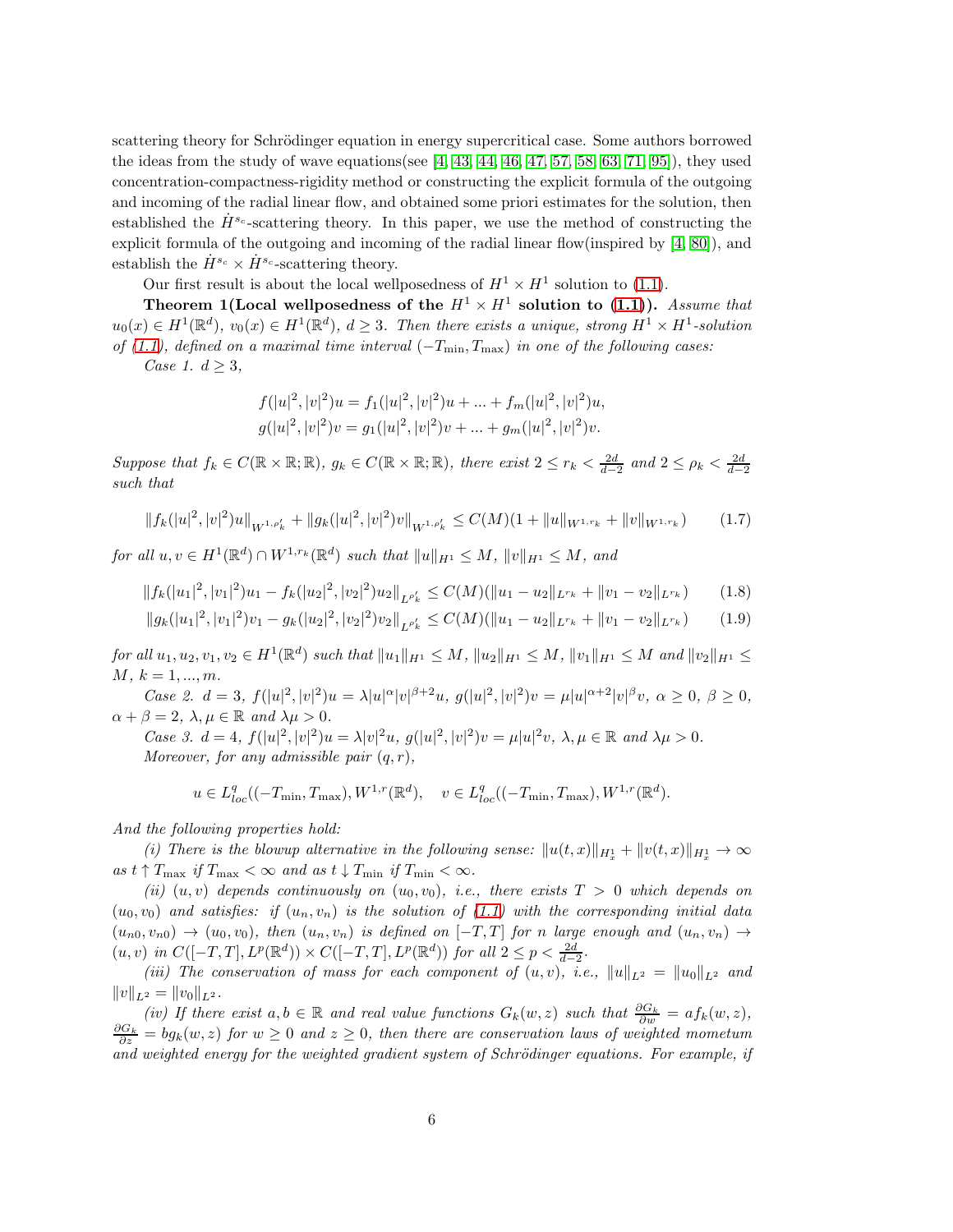we take  $(c_1, c_2) = (a, b)$  in Case 1,  $(c_1, c_2) = (\frac{\alpha+2}{2\lambda}, \frac{\beta+2}{2\mu})$  in Case 2 and in Case 3 $((\alpha, \beta) = (0, 0)),$ then

$$
\Im \int_{\mathbb{R}^d} [c_1 u(t, x) \nabla \bar{u}(t, x) c_2 v(t, x) \nabla \bar{v}(t, x)] dx = \Im \int_{\mathbb{R}^d} [c_1 u_0 \nabla \bar{u}_0 + c_2 v_0 \nabla \bar{v}_0] dx,
$$
  
\n
$$
E_w(u, v) = E_w(u_0, v_0).
$$

Here

$$
E_w(u, v) := \int_{\mathbb{R}^d} \left[\frac{c_1}{2} |\nabla u|^2 + \frac{c_2}{2} |\nabla v|^2 + \frac{1}{2} \sum_{k=1}^m G_k(|u|^2, |v|^2) \right] dx \quad \text{in Case 1,}
$$
  

$$
E_w(u, v) := \int_{\mathbb{R}^3} \left[\frac{\alpha + 2}{2\lambda} |\nabla u|^2 + \frac{\beta + 2}{2\mu} |\nabla v|^2 + |u|^{\alpha + 2} |v|^{\beta + 2} \right] dx \quad \text{in Case 2 and in Case 3.}
$$

Moreover, if  $(u_0, v_0) \in H^1(\mathbb{R}^d) \times H^1(\mathbb{R}^d)$  and  $(xu_0(x), xv_0(x)) \in L^2(\mathbb{R}^d) \times L^2(\mathbb{R}^d)$ , then the vector-valued function  $t \to (|\cdot|u(t, \cdot), |\cdot|v(t, \cdot)|)$  belongs to  $C((-T_{\min}, T_{\max}), L^2(\mathbb{R}^d) \times L^2(\mathbb{R}^d))$ and  $(u, v) \in \Sigma \times \Sigma$ , where

<span id="page-6-1"></span>
$$
\Sigma = \{ w : w \in H^1(\mathbb{R}^d), \quad |xw| \in L^2(\mathbb{R}^d). \tag{1.10}
$$

Furthermore,

<span id="page-6-3"></span><span id="page-6-2"></span>
$$
Y(t) = \int_{\mathbb{R}^d} |x|^2 [c_1 |u(t,x)|^2 + c_2 |v(t,x)|^2] dx
$$
\n(1.11)

is in  $C^2(-T_{\min}, T_{\max})$  with

$$
Y'(t) = 4\Im \int_{\mathbb{R}^d} [c_1 \bar{u}x \cdot \nabla u + c_2 \bar{v}x \cdot \nabla v] dx,
$$
\n(1.12)  
\n
$$
Y''(t) = 4 \int_{\mathbb{R}^d} [d(c_1 f(|u|^2, |v|^2)|u|^2 + c_2 g(|u|^2, |v|^2)|v|^2) - (d+2)G(|u|^2, |v|^2)] dx
$$
\n
$$
+ 16E_w(u, v) \quad \text{in Case 1,}
$$
\n(1.13)

$$
Y''(t) = 2[3(\alpha + \beta) + 2]sgn(\lambda) \int_{\mathbb{R}^d} |u|^{\alpha+2} |v|^{\beta+2} dx + 8E_w(u, v) \text{ in Cases 2 and 3} \quad (1.14)
$$

for all  $t \in (-T_{\min}, T_{\max})$ .

We find some more interesting phenomena below.

**Theorem 2.** 1. There exists the **critical exponents line**  $\alpha + \beta = 2$  for [\(1.6\)](#page-3-0) with  $\lambda > 0$ ,  $\mu > 0$ ,  $\alpha \geq 0$ ,  $\beta \geq 0$  when  $d = 3$  in the following sense: If  $\alpha + \beta \leq 2$ , then for every  $(u_0, v_0) \in H^1(\mathbb{R}^3) \times H^1(\mathbb{R}^3)$ , [\(1.6\)](#page-3-0) always has a unique bounded  $H^1 \times H^1$ -solution; If  $\alpha + \beta > 2$ and  $\alpha = \beta$ , there exists  $(u_0, v_0)$  such that [\(1.6\)](#page-3-0) doesn't possess the global  $H^1 \times H^1$ -solution.

2.  $(\alpha, \beta) = (0, 0)$  is the **critical exponents point** for [\(1.6\)](#page-3-0) with  $\lambda > 0$ ,  $\mu > 0$ ,  $(\alpha, \beta) =$  $(0,0)$  when  $d=4$  in the following sense: If  $(\alpha, \beta) = (0,0)$ , then for every  $(u_0, v_0) \in H^1(\mathbb{R}^4) \times$  $H^1(\mathbb{R}^4)$ , [\(1.6\)](#page-3-0) always has a unique bounded  $H^1 \times H^1$ -solution; If  $\alpha + \beta > 0$  and  $\alpha = \beta$ , there exists  $(u_0, v_0)$  such that [\(1.6\)](#page-3-0) doesn't possess the global  $H^1 \times H^1$ -solution.

We will compare the critical exponents line  $\alpha + \beta = 2$  for [\(1.6\)](#page-3-0) with the critical Fujita exponents line  $p_1 + q = \frac{2}{d}$  when  $p_1 > 1$  and the critical Fujita exponents curve  $pq = \frac{2}{d} +$  $p + c(p_1, q_2)$  or  $pq = \frac{2}{d} + q + c(p_1, q_2)$  when  $0 \le p_1 \le 1$  for the following system of parabolic equations

<span id="page-6-0"></span>
$$
\begin{cases}\nw_t - \Delta w = w^{p_1} z^q, \quad z_t - \Delta z = w^p z^{q_2}, \quad x \in \mathbb{R}^d, \ t > 0, \\
w(x, 0) = w_0(x), \quad z(x, 0) = z_0(x), \quad x \in \mathbb{R}^d,\n\end{cases} (1.15)
$$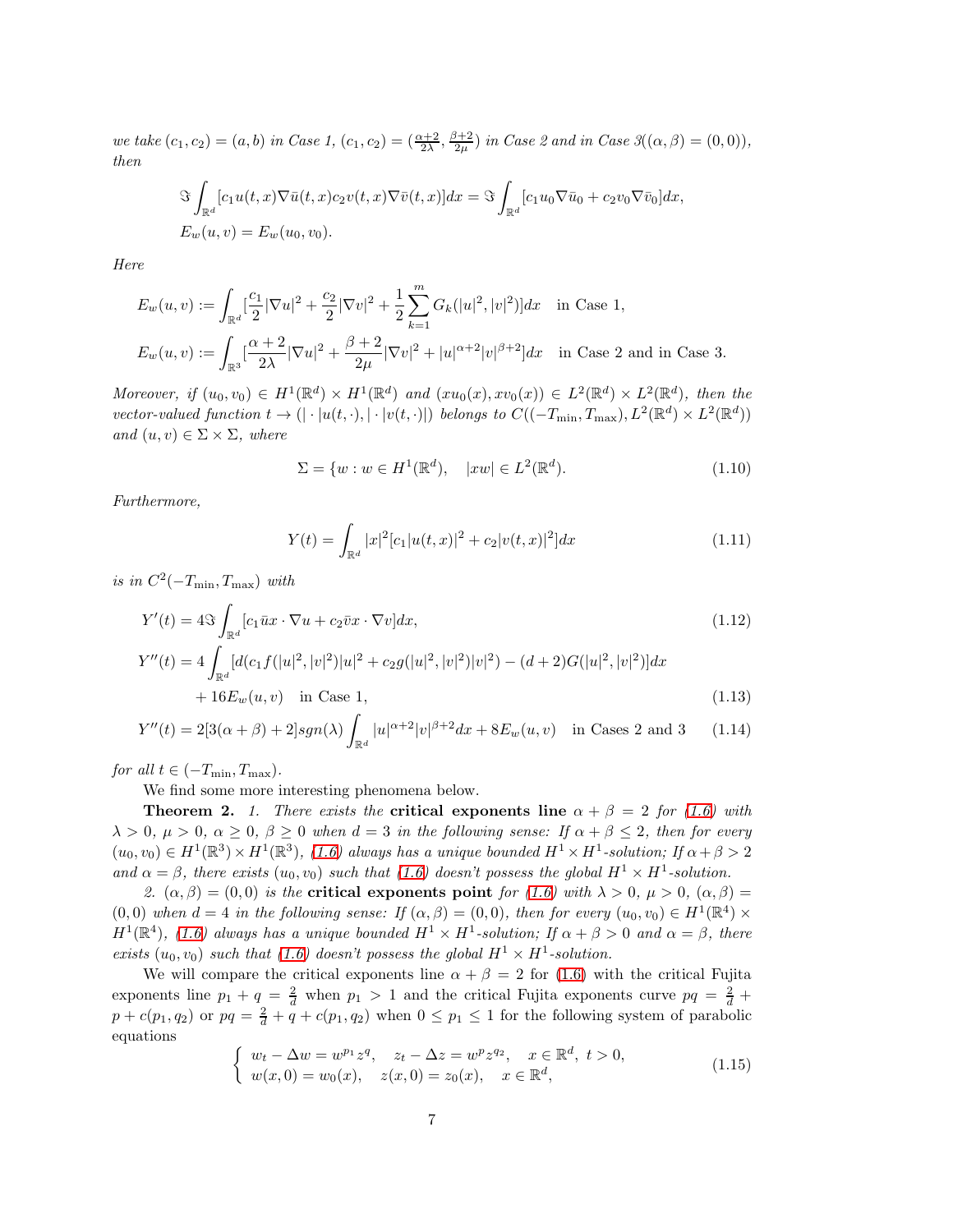Escobedo and Levine, in [\[30\]](#page-96-14)(we also can refer to [\[29\]](#page-96-15) and see the related results), proved that

A. Suppose that  $p_1 > 1$ .

(Ai). If  $(p_1 + q - 1) > \frac{2}{d}$ , then there are both nontrivial global solutions and nonglobal solutions.

(Aii). If  $(p_1 + q - 1) \leq \frac{2}{d}$ , then every nontrivial solution is nonglobal.

B. Suppose that  $0 \le p_1 \le 1$  and  $pq > 0$ .

(Bi). If  $\nu = \max(\lambda, \mu) < 0$ , then all solutions are global.

(Bii). If  $0 \leq \nu < \frac{2}{d}$ , then there are both global nontrivial solutions and nonglobal solutions. (Biii). If  $\nu \geq \frac{2}{d}$ , then all nontrivial solutions are nonglobal.

Here

$$
\lambda = \frac{q_2 - q - 1}{p_1 q_2 - p q - (p_1 + q_2) + 1}, \quad \mu = \frac{p_1 - p - 1}{p_1 q_2 - p q - (p_1 + q_2) + 1}
$$

and  $p_1q_2 - pq - (p_1 + q_2) + 1 \neq 0$ .

In another word, comparing their results with ours, we find that, there exists critical Fujita exponents line or critical Fujita exponents curve as the watershed to judge whether the system of parabolic equations [\(1.15\)](#page-6-0) has  $L_{t,x}^{\infty} \times L_{t,x}^{\infty}$ -solution or not, while there exists critical exponents line(when  $d = 3$ ) or point(when  $d = 4$ ) as the watershed to judge whether the weighted gradient system of Schrödinger equations [\(1.6\)](#page-3-0) always has a unique  $L_t^{\infty} H_x^1 \times L_t^{\infty} H_x^1$ -solution or not. In this sense, finding the critical exponents line and critical exponents point, it is a subtle result in the direction of studying a system of Schröding equations.

Our third theorem is about the local wellposedness of  $H^s \times H^s$ -solution to [\(1.6\)](#page-3-0).

Theorem 3(Local wellposedness of the  $H^s \times H^s$ -solution to [\(1.6\)](#page-3-0)). Suppose that  $d \geq 3$ ,  $\alpha \geq 0$ ,  $\beta \geq 0$  and  $s > 0$  satisfy

$$
0 < s < \frac{d}{2}, \quad \alpha + \beta + 2 \le \frac{4}{d - 2s},\tag{1.16}
$$

and if  $\alpha + \beta + 2$  is not an even integer,

$$
[s] < \alpha + \beta + 2. \tag{1.17}
$$

Let  $(\gamma, \rho)$  be the admissible pair, defined by

$$
\gamma = \frac{4(\alpha + \beta + 4)}{(\alpha + \beta + 2)(d - 2s)}, \quad \rho = \frac{(\alpha + \beta + 4)d}{d + (\alpha + \beta + 2)s}.
$$
\n(1.18)

Then, for every  $(u_0, v_0) \in H^s(\mathbb{R}^d) \times H^s(\mathbb{R}^d)$ , there exist  $T^*_{\min} = T^*_{\min}(u_0, v_0)$ ,  $T^*_{\max} = T^*_{\max}(u_0, v_0)$ and a solution  $(u, v) \in [C([-T_{\min}^*, T_{\max}^*); H^s(\mathbb{R}^d)) \cap L_{loc}^{\gamma}((-T_{\min}^*, T_{\max}^*); B_{\rho,2}^s(\mathbb{R}^d))]^2$  of  $(1.6)$ which satisfies the following properties:

 $(i)$   $(u, v) \in [L^q((-T,T); B^s_{r,2}(\mathbb{R}^d))]^2$  for every admissible pair  $(q, r)$  and every  $T < T^*_{\min}$ and  $T < T^*_{\text{max}}$ ;

(ii)  $(u, v)$  is unique in  $[L^{\gamma}((-T, T); B^s_{\rho,2}(\mathbb{R}^d))]^2$  for every  $T < T^*_{\min}$  and  $T < T^*_{\max}$ ;

(iii) If  $s \ge 1$ ,  $E(u, v) = E(u_0, v_0)$  for every  $-T^{*}_{min} < t < T^{*}_{max}$ ;

 $(iv)$  If  $T_{\max}^* < \infty$ , then  $||u||_{L^{\gamma}((0,T_{\max}^*);B_{\rho,2}^s(\mathbb{R}^d))} + ||v||_{L^{\gamma}((0,T_{\max}^*);B_{\rho,2}^s(\mathbb{R}^d))} = \infty$ ; If  $T_{\min}^* < \infty$ ,  $then \|u\|_{L^{\gamma}((-T^*_{\min},0);B^s_{\rho,2}(\mathbb{R}^d))} + \|v\|_{L^{\gamma}((-T^*_{\min},0);B^s_{\rho,2}(\mathbb{R}^d))} = \infty;$ 

(v) If  $\alpha + \beta + 2 < \frac{4}{d-2s}$  and  $T_{\text{max}}^* < \infty$ , then

$$
\lim_{t \uparrow T_{\max}^*} [\|(-\Delta)^{\frac{s}{2}} u(t)\|_{L^2(\mathbb{R}^d)} + \|(-\Delta)^{\frac{s}{2}} v(t)\|_{L^2(\mathbb{R}^d)}] = \infty, \tag{1.19}
$$

$$
\left[ \|(-\Delta)^{\frac{s}{2}} u(t)\|_{L^2(\mathbb{R}^d)} + \|(-\Delta)^{\frac{s}{2}} v(t)\|_{L^2(\mathbb{R}^d)} \right] \ge \frac{C}{(T_{\text{max}}^* - t)^{\frac{1}{\alpha + \beta + 2} - \frac{d - 2s}{4}}};\tag{1.20}
$$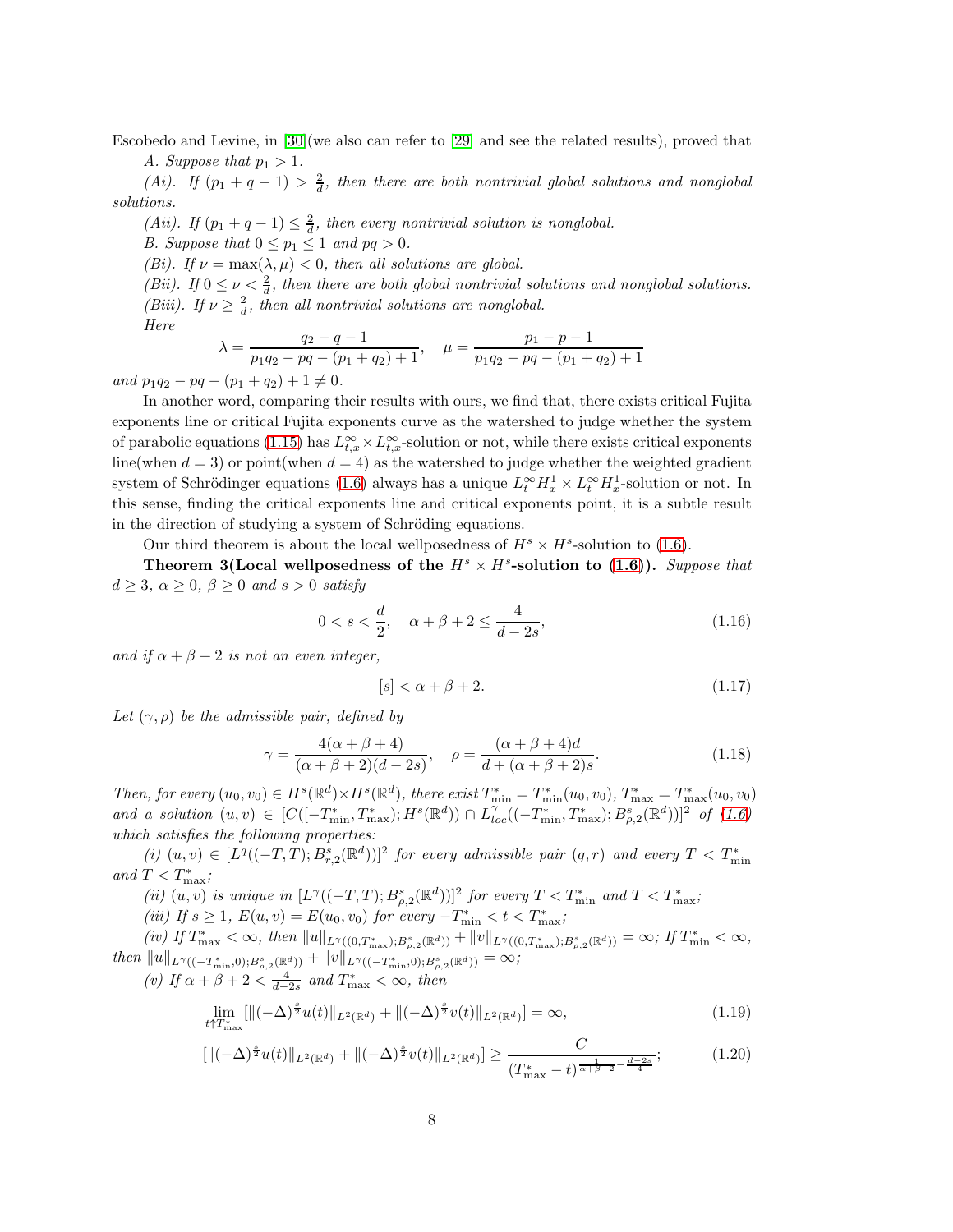If  $T_{\min}^* < \infty$ , then

$$
\lim_{t \downarrow -T^*_{\min}} [\|( -\Delta)^{\frac{s}{2}} u(t) \|_{L^2(\mathbb{R}^d)} + \|(-\Delta)^{\frac{s}{2}} v(t) \|_{L^2(\mathbb{R}^d)}] = \infty, \tag{1.21}
$$

$$
\left[ \|(-\Delta)^{\frac{s}{2}} u(t)\|_{L^2(\mathbb{R}^d)} + \|(-\Delta)^{\frac{s}{2}} v(t)\|_{L^2(\mathbb{R}^d)} \right] \ge \frac{C}{(T_{\min}^* + t)^{\frac{1}{\alpha + \beta + 2} - \frac{d - 2s}{4}}};\tag{1.22}
$$

(vi) If  $\alpha + \beta + 2 = \frac{4}{d-2s}$  and  $\|(-\Delta)^{\frac{s}{2}}u_0\|_{L^2(\mathbb{R}^d)} + \|(-\Delta)^{\frac{s}{2}}v_0\|_{L^2(\mathbb{R}^d)}$  is sufficiently small, then  $T_{\min}^* = \infty$ ,  $T_{\max}^* = \infty$  and  $(u, v) \in [L^q((-\infty, +\infty); B_{r,2}^s(\mathbb{R}^d))]^2$  for every admissible pair  $(q, r)$ .

(vii) There exists  $T > 0$  satisfying  $T < T^*_{\min}$  and  $T < T^*_{\max}$ , such that if  $(u_{0n}, v_{0n})$  is a sequence in  $H^s(\mathbb{R}^d) \times H^s(\mathbb{R}^d)$  and  $(u_{0n}, v_{0n}) \to (u, v) \in H^s(\mathbb{R}^d) \times H^s(\mathbb{R}^d)$ , then for n large enough,  $T < T^*_{\min}(u_{0n}, v_{0n})$ ,  $T < T^*_{\max}(u_{0n}, v_{0n})$  and the corresponding solutions  $(u_n, v_n)$  of [\(1.6\)](#page-3-0) form a bounded sequence in  $[L^q((-T,T); B^s_{r,2}(\mathbb{R}^d))]^2$ . And for every admissible pair  $(q, r)$ ,  $(u_n, v_n) \to (u, v)$  in  $[L^q((-T, T); L^r(\mathbb{R}^d))]^2$  and  $[C((-T, T); H^{s-\epsilon}(\mathbb{R}^d))]^2$  for every  $\epsilon > 0$ .

The fourth theorem will establish  $H^1 \times H^1$  and  $\Sigma \times \Sigma$  scattering theories for [\(1.6\)](#page-3-0) with defocusing nonlinearities and  $\alpha + \beta < 2$  when  $d = 3$ . That is, the exponents pair  $(\alpha, \beta)$  is below the critical exponents line  $\alpha + \beta = 2$ . The results can be stated as follows.

Theorem  $4(H^1 \times H^1 \text{ and } \Sigma \times \Sigma \text{ scattering theories for (1.6) when } (\alpha, \beta)$  $4(H^1 \times H^1 \text{ and } \Sigma \times \Sigma \text{ scattering theories for (1.6) when } (\alpha, \beta)$  $4(H^1 \times H^1 \text{ and } \Sigma \times \Sigma \text{ scattering theories for (1.6) when } (\alpha, \beta)$  is below the critical exponents line). Let  $(u, v)$  be the global solution of  $(1.6)$ ,  $\lambda > 0$ ,  $\mu > 0$ ,  $\alpha \ge 0$ ,  $\beta \geq 0$  and  $\alpha + \beta < 2$  when  $d = 3$ . Assume that  $(u_0(x), v_0(x)) \in H^1(\mathbb{R}^3) \times H^1(\mathbb{R}^3)$ . There exist unique scattering states  $(u_+, v_+)$  and  $(u_-, v_-)$  such that

<span id="page-8-0"></span>
$$
||e^{-it\Delta}u(t) - u_+||_{H_x^1} + ||e^{-it\Delta}v(t) - v_+||_{H_x^1} \to 0 \quad \text{as} \quad t \to +\infty,
$$
 (1.23)

$$
||e^{-it\Delta}u(t) - u_-||_{H_x^1} + ||e^{-it\Delta}v(t) - v_-||_{H_x^1} \to 0 \quad \text{as} \quad t \to -\infty. \tag{1.24}
$$

Moreover, if  $(u_0(x), v_0(x)) \in \Sigma \times \Sigma$ , then

<span id="page-8-3"></span><span id="page-8-2"></span><span id="page-8-1"></span>
$$
||e^{-it\Delta}u(t) - u_+||_{\Sigma} + ||e^{-it\Delta}v(t) - v_+||_{\Sigma} \to 0 \quad \text{as} \quad t \to +\infty,
$$
 (1.25)

$$
\|e^{-it\Delta}u(t) - u_-\|_{\Sigma} + \|e^{-it\Delta}v(t) - v_-\|_{\Sigma} \longrightarrow 0 \quad \text{as} \quad t \longrightarrow -\infty. \tag{1.26}
$$

The fifth theorem is about  $\Sigma \times \Sigma$  scattering theory for [\(1.6\)](#page-3-0) when  $(\alpha, \beta)$  is on the critical exponents line excluding the endpoints  $(\alpha, \beta) = (0, 2)$  and  $(\alpha, \beta) = (2, 0)$ .

Theorem  $5(\Sigma \times \Sigma$  scattering theory for [\(1.6\)](#page-3-0) when  $d = 3$  and  $(\alpha, \beta)$  is on the critical exponents line excluding the endpoints). Let  $(u, v)$  be the global solution of  $(1.6), \lambda > 0, \mu > 0, \alpha > 0, \beta > 0$  $(1.6), \lambda > 0, \mu > 0, \alpha > 0, \beta > 0$  and  $\alpha + \beta = 2$  when  $d = 3$  and  $(u_0(x), v_0(x)) \in \Sigma \times \Sigma$ . Then there exist scattering states  $(u_+, v_+)$  and  $(u_-, v_-)$  such that

$$
||e^{-it\Delta}u(t) - u_+||_{\Sigma} + ||e^{-it\Delta}v(t) - v_+||_{\Sigma} \longrightarrow 0 \quad \text{as} \quad t \to +\infty,
$$
 (1.27)

$$
||e^{-it\Delta}u(t) - u_-||_{\Sigma} + ||e^{-it\Delta}v(t) - v_-||_{\Sigma} \longrightarrow 0 \quad \text{as} \quad t \to -\infty. \tag{1.28}
$$

If  $(\alpha, \beta)$  is the endpoint of the critical exponents line  $\alpha + \beta = 2$ , i.e.,  $(\alpha, \beta) = (0, 2)$  or  $(\alpha, \beta) = (2, 0)$ , our results can be stated as follows.

Theorem  $6(\dot{H}^1 \times \dot{H}^1)$  scattering theory for [\(1.6\)](#page-3-0) when  $d = 3$  and  $(\alpha, \beta)$  is the endpoint of the critical exponents line). Let  $\lambda>0,$   $\mu>0$  and  $(u_0,v_0)\in \dot{H}^1({\mathbb R}^3)\times\dot{H}^1({\mathbb R}^3).$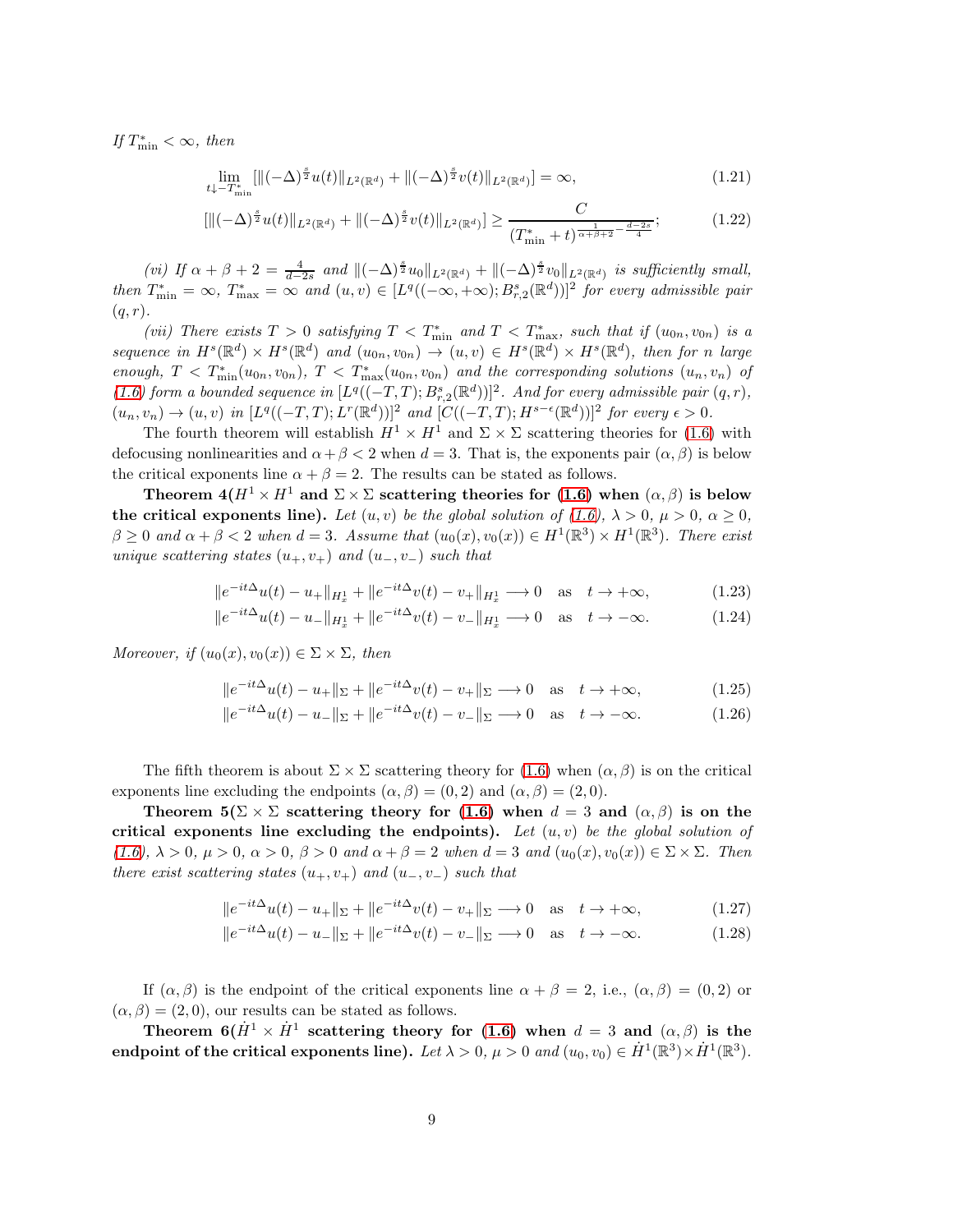Then there exists unique global strong solution  $(u, v) \in [C_t^0 \dot H_x^1(\mathbb{R} \times \mathbb{R}^3)]^2$  of  $(1.6)$  if  $(\alpha, \beta) = (0, 2)$ or  $(\alpha, \beta) = (2, 0)$ . And

$$
\int_{\mathbb{R}} \int_{\mathbb{R}^3} [ |u(t,x)|^{10} + |v(t,x)|^{10}] dx dt \le C(||u_0||_{\dot{H}_x} + ||v_0||_{\dot{H}_x}). \tag{1.29}
$$

Moreover, there exist  $(u_+, v_+) \in \dot{H}^1 \times \dot{H}^1$  and  $(u_-, v_-) \in \dot{H}^1 \times \dot{H}^1$  such that

$$
||u(t) - e^{it\Delta}u_+||_{\dot{H}^1_x} + ||v(t) - e^{it\Delta}v_+||_{\dot{H}^1_x} \to 0 \quad \text{as} \quad t \to +\infty,
$$
 (1.30)

<span id="page-9-1"></span><span id="page-9-0"></span>
$$
||u(t) - e^{it\Delta}u - ||_{\dot{H}^1_x} + ||v(t) - e^{it\Delta}v - ||_{\dot{H}^1_x} \to 0 \quad \text{as} \quad t \to -\infty. \tag{1.31}
$$

On the other hand, for any  $(u_+, v_+) \in \dot{H}^1 \times \dot{H}^1$  and  $(u_-, v_-) \in \dot{H}^1 \times \dot{H}^1$ , there exists a unique global solution  $(u, v)$  of  $(1.6)$  with  $(\alpha, \beta) = (0, 2)$  or  $(\alpha, \beta) = (2, 0)$  such that  $(1.30)$  and  $(1.31)$ are true.

Similar, if  $(\alpha, \beta)$  is the critical exponents point when  $d = 4$ , i.e.,  $(\alpha, \beta) = (0, 0)$ , we will establish  $\dot{H}^1 \times \dot{H}^1$  scattering theory for [\(1.6\)](#page-3-0) below.

Theorem  $7(\dot{H}^1 \times \dot{H}^1)$  scattering theory for [\(1.6\)](#page-3-0) when  $d = 4$ ). Let  $\lambda > 0$ ,  $\mu > 0$ and  $(u_0, v_0) \in \dot{H}^1(\mathbb{R}^4) \times \dot{H}^1(\mathbb{R}^4)$ . Then there exists unique global strong solution  $(u, v) \in$  $[C_t^0 \dot{H}_x^1(\mathbb{R} \times \mathbb{R}^4)]^2$  of [\(1.6\)](#page-3-0) if  $(\alpha, \beta) = (0, 0)$ . And

$$
\int_{\mathbb{R}} \int_{\mathbb{R}^4} [ |u(t,x)|^6 + |v(t,x)|^6] dx dt \le C(||u_0||_{\dot{H}^1_x} + ||v_0||_{\dot{H}^1_x}). \tag{1.32}
$$

Moreover, there exist  $(u_+, v_+) \in \dot{H}^1 \times \dot{H}^1$  and  $(u_-, v_-) \in \dot{H}^1 \times \dot{H}^1$  such that

$$
||u(t) - e^{it\Delta}u_+||_{\dot{H}^1_x} + ||v(t) - e^{it\Delta}v_+||_{\dot{H}^1_x} \to 0 \quad \text{as} \quad t \to +\infty,
$$
 (1.33)

$$
||u(t) - e^{it\Delta}u_-||_{\dot{H}^1_x} + ||v(t) - e^{it\Delta}v_-||_{\dot{H}^1_x} \to 0 \quad \text{as} \quad t \to -\infty. \tag{1.34}
$$

On the other hand, for any  $(u_+, v_+) \in \dot{H}^1 \times \dot{H}^1$  and  $(u_-, v_-) \in \dot{H}^1 \times \dot{H}^1$ , there exists a unique global solution  $(u, v)$  of  $(1.6)$  with  $(\alpha, \beta) = (0, 2)$  or  $(\alpha, \beta) = (2, 0)$  such that  $(1.33)$  and  $(1.34)$ are true.

The eighth theorem will establish the  $\dot{H}^{s_c} \times \dot{H}^{s_c}$  scattering theory for the solution of [\(1.6\)](#page-3-0) with special radial initial data when  $d = 3, 4, 5$ . In order to state the results, we need some notations below. For a small fixed constant  $\epsilon_0 > 0$ , denote

<span id="page-9-3"></span><span id="page-9-2"></span>
$$
s_1 = \max\{\frac{s_c}{d} - \epsilon_0, s_c - \frac{4d-1}{4d-2} + \frac{2}{d} + \epsilon_0\}
$$

and

$$
s_2 = \max\{-\epsilon_0, s_c - \frac{d-2}{2(d-1)} + \frac{d-1}{2d-1} + \epsilon_0\}.
$$

Let  $\hat{W}^{s,1}(\mathbb{R}^d)$  be the space of functions

$$
||h||_{\hat{W}^{s,1}(\mathbb{R}^d)} := ||\langle \xi \rangle^s \hat{h}||_{L^1(\mathbb{R}^d)} < +\infty.
$$

Now the results can be stated as follows.

Theorem 8( $\dot{H}^{s_c} \times \dot{H}^{s_c}$  scattering theory for the solution of [\(1.6\)](#page-3-0) with special radial initial data). Let  $\alpha > 0$ ,  $\beta > 0$  and  $d = 3, 4, 5$ . Assume that there exists a small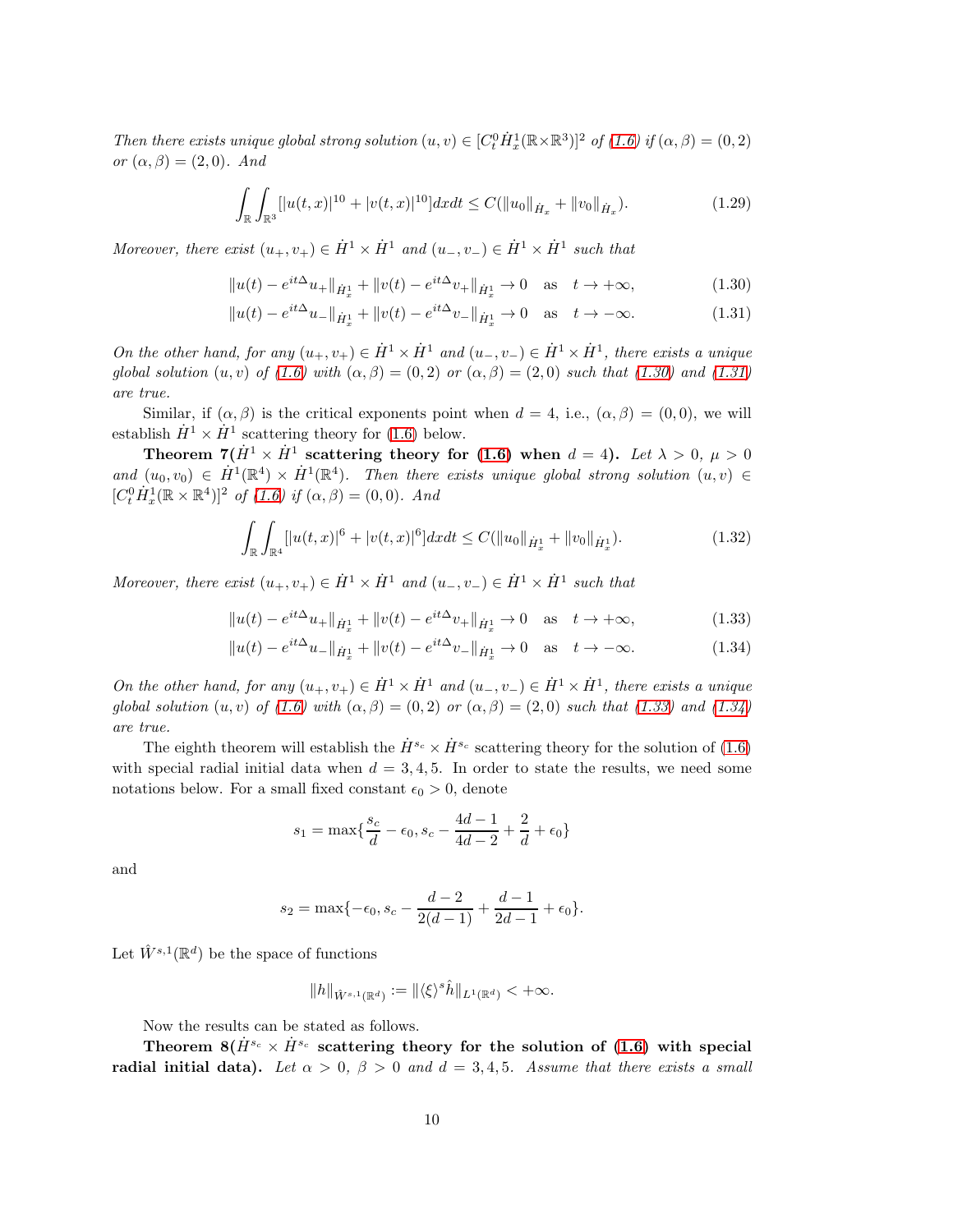constant  $\delta_0$  such that the radial functions  $w_1, w_2, z_1$  and  $z_2$  satisfy supp $z_1 \in \{x : |x| \leq 1\}$  and  $supp z_2 \in \{x : |x| \leq 1\},\$ 

$$
\|\chi_{\leq 1}w_{1}\|_{\dot{H}_{x}^{s_{c}}(\mathbb{R}^{d})} + \|\chi_{\leq 1}w_{2}\|_{\dot{H}_{x}^{s_{c}}(\mathbb{R}^{d})} + \|\chi_{\geq 1}w_{1}\|_{\dot{H}_{x}^{s_{1}}(\mathbb{R}^{d})} + \|\chi_{\geq 1}w_{2}\|_{\dot{H}_{x}^{s_{1}}(\mathbb{R}^{d})} \leq \delta_{0},
$$
\n(1.35)  
\n
$$
\|\langle \xi \rangle^{s_{2}} \hat{z}_{1}\|_{L^{1}(\mathbb{R}^{d})} + \|\langle \xi \rangle^{s_{2}} \hat{z}_{2}\|_{L^{1}(\mathbb{R}^{d})} \leq \delta_{0}.
$$
\n(1.36)

Then if the initial data  $(u_0, v_0)$  is of form

$$
u_0 = w_{1+} + z_1
$$
,  $v_0 = w_{2+} + z_2$ , (or  $u_0 = w_{1-} + z_1$ ,  $v_0 = w_{2-} + z_2$ ),

the corresponding solution  $(u, v)$  exists globally forward ( or backward) in time and

$$
(u, v) \in [C(\mathbb{R}^+; H^{s_1}(\mathbb{R}^d) + \hat{W}^{s_2, 1}(\mathbb{R}^d))]^2 \quad \text{(or} \quad (u, v) \in [C(\mathbb{R}^-; H^{s_1}(\mathbb{R}^d) + \hat{W}^{s_2, 1}(\mathbb{R}^d))]^2).
$$

Here  $w_{1+}$ ,  $w_{1-}$ ,  $w_{2+}$  and  $w_{2-}$  are the modified outgoing and incoming components of  $w_1$  and  $w_2$ . Furthermore, there exists  $(u_+, v_+) \in [H^{s_1}(\mathbb{R}^d) + \hat{W}^{s_2,1}(\mathbb{R}^d)]^2$  (or  $(u_-, v_-) \in [H^{s_1}(\mathbb{R}^d) +$  $\hat{W}^{s_2,1}(\mathbb{R}^d)$ <sup>2</sup>) such that

$$
\lim_{t \to +\infty} [\|u(t) - e^{it\Delta}u_+\|_{\dot{H}^{sc}_x(\mathbb{R}^d)} + \|v(t) - e^{it\Delta}v_+\|_{\dot{H}^{sc}_x(\mathbb{R}^d)}] = 0 \tag{1.37}
$$

(or 
$$
\lim_{t \to -\infty} [\|u(t) - e^{it\Delta}u_-\|_{\dot{H}_x^{s_c}(\mathbb{R}^d)} + \|v(t) - e^{it\Delta}v_-\|_{\dot{H}_x^{s_c}(\mathbb{R}^d)}] = 0.
$$
 (1.38)

Last, we state  $\dot{H}^{s_c} \times \dot{H}^{s_c}$  scattering theory for the solution of [\(1.6\)](#page-3-0) with initial data has many bubbles. We introduce the following condition

(C9) Given a constant  $\epsilon \in (0,1]$ . Suppose that w is of the form

$$
w = \sum_{k=0}^{+\infty} w_k, \quad w_k \in \dot{H}^{s_c}(\mathbb{R}^d), \quad supp\hat{w}_k = \{\xi : 2^k \le |\xi| \le (1+\epsilon)2^k\}
$$

and

$$
||w||_{\dot{H}^{s_c}_x(\mathbb{R}^d)} \leq \epsilon^{-\alpha_0}
$$

for an absolute constant  $\alpha_0 > 0$ .

Theorem  $9(H^{s_c} \times H^{s_c})$  scattering theory for the solution of [\(1.6\)](#page-3-0) with initial data has many bubbles). Assume that  $\alpha \geq 0$ ,  $\beta \geq 0$ ,  $\alpha + \beta > 2$  when  $d = 3$  and  $\alpha + \beta > 0$  when  $d \geq 4$ . Then the solution  $(u, v)$  of  $(1.6)$  with initial data  $(u_0, v_0)$  satisfying

$$
u_0 = w_1 + z_1, \quad v_0 = w_2 + z_2 \tag{1.39}
$$

is global existence in time and  $(u, v) \in [C_t \dot H^{s_c}_x(\mathbb{R} \times \mathbb{R}^d)]^2$  if there exists some constant  $\epsilon_0 \in (0, 1]$ such that  $w_1$  and  $w_2$  satisfy (C9) with

$$
w_1 = \sum_{k=0}^{+\infty} w_{1k}, \quad w_2 = \sum_{k=0}^{+\infty} w_{2k}
$$

and

$$
||z_1||_{\dot{H}^{s_c}_x(\mathbb{R}^d)} + ||z_2||_{\dot{H}^{s_c}_x(\mathbb{R}^d)} \le \epsilon
$$
\n(1.40)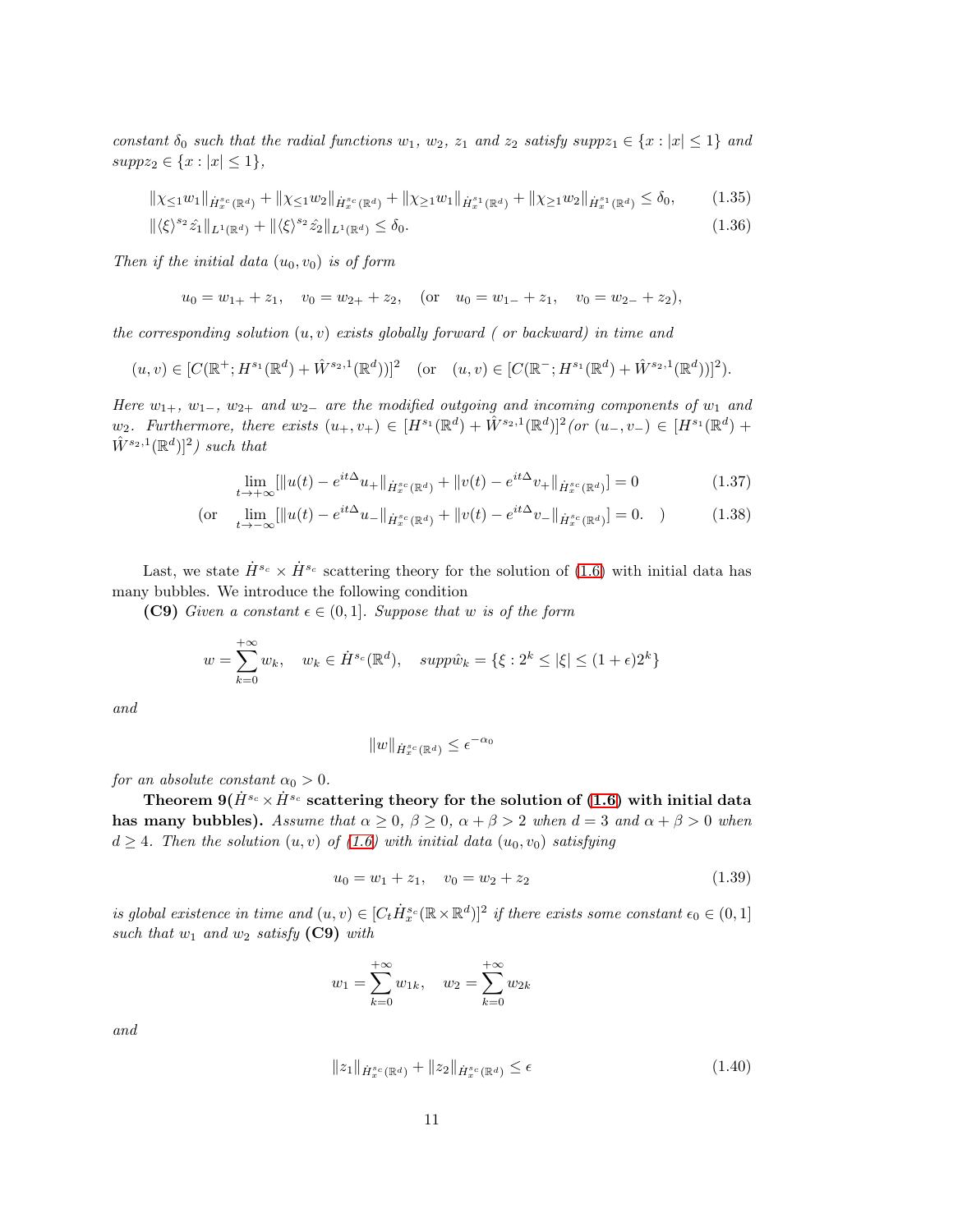for  $\epsilon \in (0, \epsilon_0]$ . Moreover, there exist scattering states  $(u_{0+}, v_{0+})$  and  $(u_{0-}, v_{0-})$  such that

$$
\lim_{t \to +\infty} [\|u(t) - e^{it\Delta} u_{0+}\|_{\dot{H}_x^{s_c}(\mathbb{R}^d)} + \|v(t) - e^{it\Delta} v_{0+}\|_{\dot{H}_x^{s_c}(\mathbb{R}^d)}] = 0,
$$
\n(1.41)

$$
\lim_{t \to -\infty} [\|u(t) - e^{it\Delta} u_0\|_{\dot{H}_x^{s_c}(\mathbb{R}^d)} + \|v(t) - e^{it\Delta} v_0\|_{\dot{H}_x^{s_c}(\mathbb{R}^d)}] = 0.
$$
\n(1.42)

| We summarize our results in the following table |                                                                            |                                      |                                                                                     |
|-------------------------------------------------|----------------------------------------------------------------------------|--------------------------------------|-------------------------------------------------------------------------------------|
|                                                 | dimension conditions on $(\alpha, \beta)$                                  | initial data                         | scattering                                                                          |
| $d=3$                                           | $\alpha > 0$ , $\beta > 0$ , $\alpha + \beta < 2$                          |                                      | $H^1 \times H^1$ , $\Sigma \times \Sigma$ $H^1 \times H^1$ , $\Sigma \times \Sigma$ |
| $d=3$                                           | $\alpha > 0$ and $\beta > 0$ , $\alpha + \beta = 2$ $\Sigma \times \Sigma$ |                                      | $\Sigma \times \Sigma$                                                              |
| $d=3$                                           | $\alpha = 0$ or $\beta = 0$ , $\alpha + \beta = 2$                         | $\dot{H}^1 \times \dot{H}^1$         | $\dot{H}^1 \times \dot{H}^1$                                                        |
| $d=3$                                           | $\alpha > 0$ , $\beta > 0$ , $\alpha + \beta > 2$                          | $\dot{H}^{s_c} \times \dot{H}^{s_c}$ | $\dot{H}^{s_c} \times \dot{H}^{s_c}$                                                |
| $d=4$                                           | $(\alpha, \beta) = (0, 0),$                                                | $\dot{H}^1 \times \dot{H}^1$         | $\dot{H}^1 \times \dot{H}^1$                                                        |
| $d \geq 4$                                      | $\alpha > 0$ , $\beta > 0$ , $\alpha + \beta > 0$                          | $\dot{H}^{s_c} \times \dot{H}^{s_c}$ | $\dot{H}^{s_c} \times \dot{H}^{s_c}$                                                |
|                                                 |                                                                            |                                      |                                                                                     |

The rest of this paper is organized as follows. In Section 2, we give some notations and useful lemmas. In Section 3, we establish the local wellposedness of  $H^1 \times H^1$ -solution,  $\Sigma \times \Sigma$ solution and  $H^s \times H^s$ -solution of [\(1.1\)](#page-1-0) under different assumptions. In Section 4, we establish  $H^1 \times H^1$  and  $\Sigma \times \Sigma$  scattering theories for the solution if  $\alpha + \beta < 2$  (i.e.,  $(\alpha, \beta)$ ) is below the critical exponents line  $\alpha + \beta = 2$ ) when  $d = 3$ ,  $\Sigma \times \Sigma$  scattering theory for the solution if  $(\alpha, \beta)$ is on the critical exponents line  $\alpha + \beta = 2$  excluding the endpoint when  $d = 3$ . In Section 5, we will be concerned with  $\dot{H}^1 \times \dot{H}^1$  scattering theory for the solution of [\(1.6\)](#page-3-0) containing defocusing nonlinearities with  $(\alpha, \beta)$  is the endpoint of the critical exponents line  $\alpha + \beta = 2$ when  $d = 3$ . In Section 6, we will get  $\dot{H}^1 \times \dot{H}^1$  scattering theory for the solution of [\(1.6\)](#page-3-0) containing defocusing nonlinearities with  $(\alpha, \beta) = (0, 0)$  when  $d = 4$ . In Section 7, we discuss the  $\dot{H}^{s_c} \times \dot{H}^{s_c}$  scattering theory for the solution of [\(1.6\)](#page-3-0) containing defocusing nonlinearities with  $\alpha + \beta > 2$  when  $d = 3$  and  $\alpha + \beta > 0$  when  $d \geq 4$ . In Section 8, we will deal with [\(1.6\)](#page-3-0) containing focusing nonlinearities and give some discussions.

# 2 Preliminaries

In this section, we will give some notations and useful lemmas.

## 2.1 Weighted (or essential) gradient system of Schrödinger equations

First, we give the definition of "weighted(or essential) gradient system of Schrödinger equations" as follows.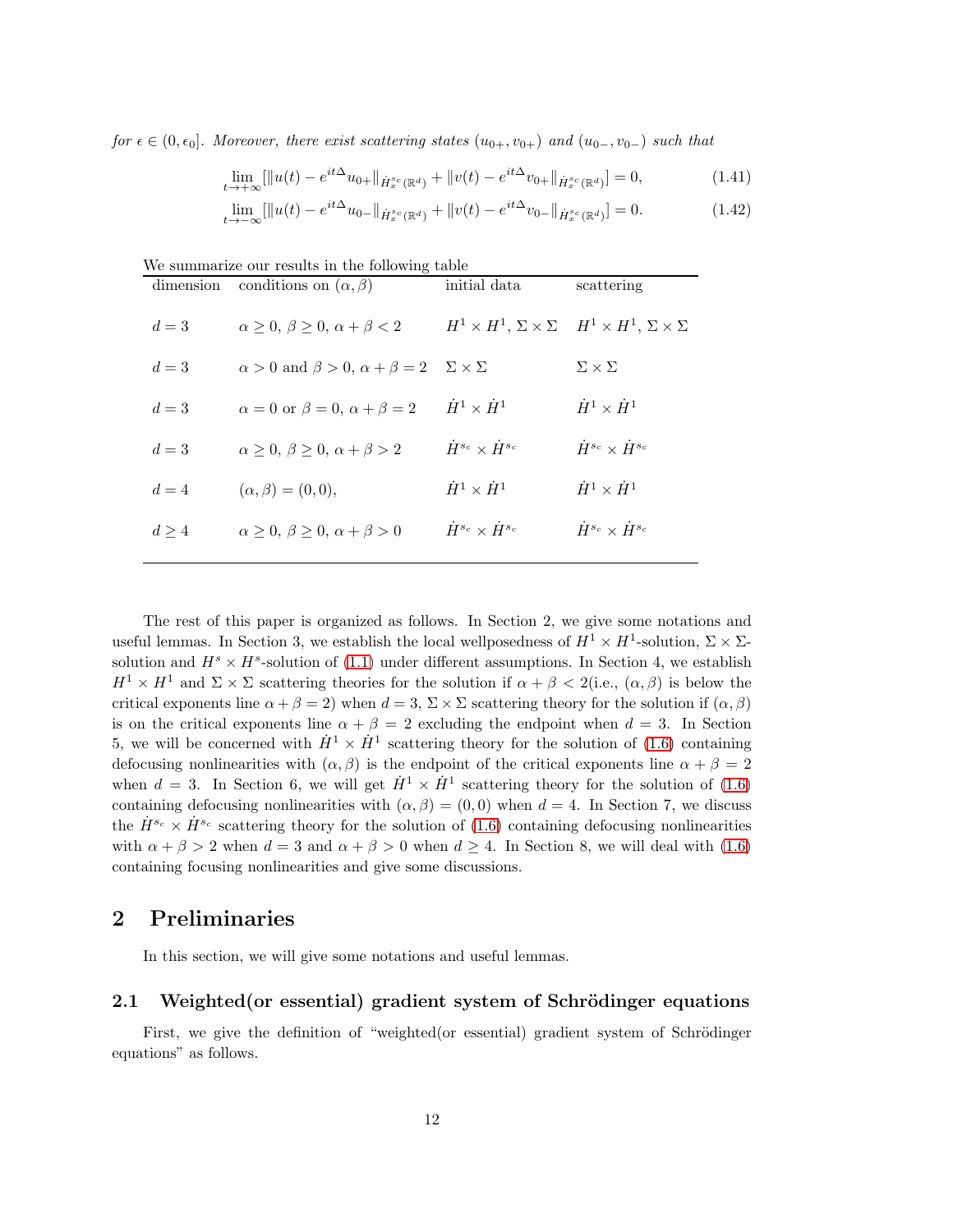Definition 2.1 (Weighted(or essential) gradient system of Schrödinger equations). We say that

$$
iu_t + \Delta u = f(|u|^2, |v|^2)u
$$
,  $iv_t + \Delta v = g(|u|^2, |v|^2)v$ 

is a weighted(or essential) gradient system of Schrödinger equations if there exist  $a \in \mathbb{R}$ ,  $b \in \mathbb{R}$ and real value function  $G(w, z)$  such that  $\frac{\partial G}{\partial w} = af(w, z)$ ,  $\frac{\partial G}{\partial z} = bg(w, z)$  for  $w \ge 0$  and  $z \ge 0$ .  $(a, b)$  is called as the weighted coefficients pair. Especially, if  $(a, b) = (1, 1)$ , then the system is a gradient one.

By this definition, if  $\lambda \neq 0$  and  $\mu \neq 0$ , then the system

$$
iu_t + \Delta u = \lambda |u|^\alpha |v|^{\beta+2}u, \quad iv_t + \Delta v = \mu |u|^{\alpha+2}|v|^\beta v
$$

is a weighted(or essential) gradient system of Schrödinger equations. In fact, taking  $a = \frac{\alpha + 2}{2\lambda}$ ,  $b = \frac{\beta+2}{2\mu}$  and  $G(w, z) = w^{\frac{\alpha+2}{2}} z^{\frac{\beta+2}{2}}$  for  $w \ge 0$  and  $z \ge 0$ , then  $\frac{\partial G(w, z)}{\partial w} = a \lambda w^{\frac{\alpha}{2}} z^{\frac{\beta+2}{2}}$  and  $\frac{\partial G(w,z)}{\partial z} = b\mu w^{\frac{\alpha+2}{2}}z^{\frac{\beta}{2}}$  for  $w \ge 0$  and  $z \ge 0$ .

But the following system isn't a weighted(or essential) gradient system of Schrödinger equations:

$$
iu_t + \Delta u = \lambda |v|^p u, \quad iv_t + \Delta v = \mu |u|^q v
$$

if  $(p, q) \neq (2, 2)$ .

In Section 3, we will show that, there exist the weighted conservation laws for the weighted(or essential) gradient system of Schödinger equations, which are similar to those for the scalar Schödinger equation.

## 2.2 Some notations and lemmas about basic harmonic analysis

We give some notations below. The notation  $X \lesssim Y$  means that  $X \leq CY$  for some constant C, while  $X \sim Y$  implies that  $Y \leq X \leq Y$ . If C depends up some additional parameters, we will indicate this with subscripts, for example,  $X \lesssim_u Y$  means that  $X \leq C_u Y$  for some constant  $C_u$ depending on u. And we use  $X\pm$  to denote any quantity of the form  $X\pm\epsilon$  for any  $\epsilon > 0$ . In convenience, we will use  $C, C',$  and so on, to denote some constants in the sequels, the values of it may vary line to line.

Let  $L^r(\mathbb{R}^d)$  be the Banach space of functions  $f : \mathbb{R}^d \to \mathbb{C}$  with the norm

$$
||f||_{L^r_x}:=\left(\int_{\mathbb{R}^d} |f(x)|^r dx\right)^{\frac{1}{r}} <+\infty,
$$

with the usual modifications when  $r = \infty$ . For any non-negative integer k, let  $W^{k,r}(\mathbb{R}^d)$  be the Sobolev space where the norm of  $f$  is defined as

$$
||f||_{W^{k,r}(\mathbb{R}^d)} := \sum_{|\alpha| \leq k} ||\frac{\partial^{\alpha}}{\partial x^{\alpha}} f||_{L_x^r}.
$$

Denote the spacetime norm  $L_t^q L_x^r$  by

$$
||u||_{L_t^q L_x^r(\mathbb{R}\times\mathbb{R}^d)} := \left(\int_{\mathbb{R}} \left(\int_{\mathbb{R}^d} |f(x)|^r dx\right)^{\frac{q}{r}} dt\right)^{\frac{1}{q}},
$$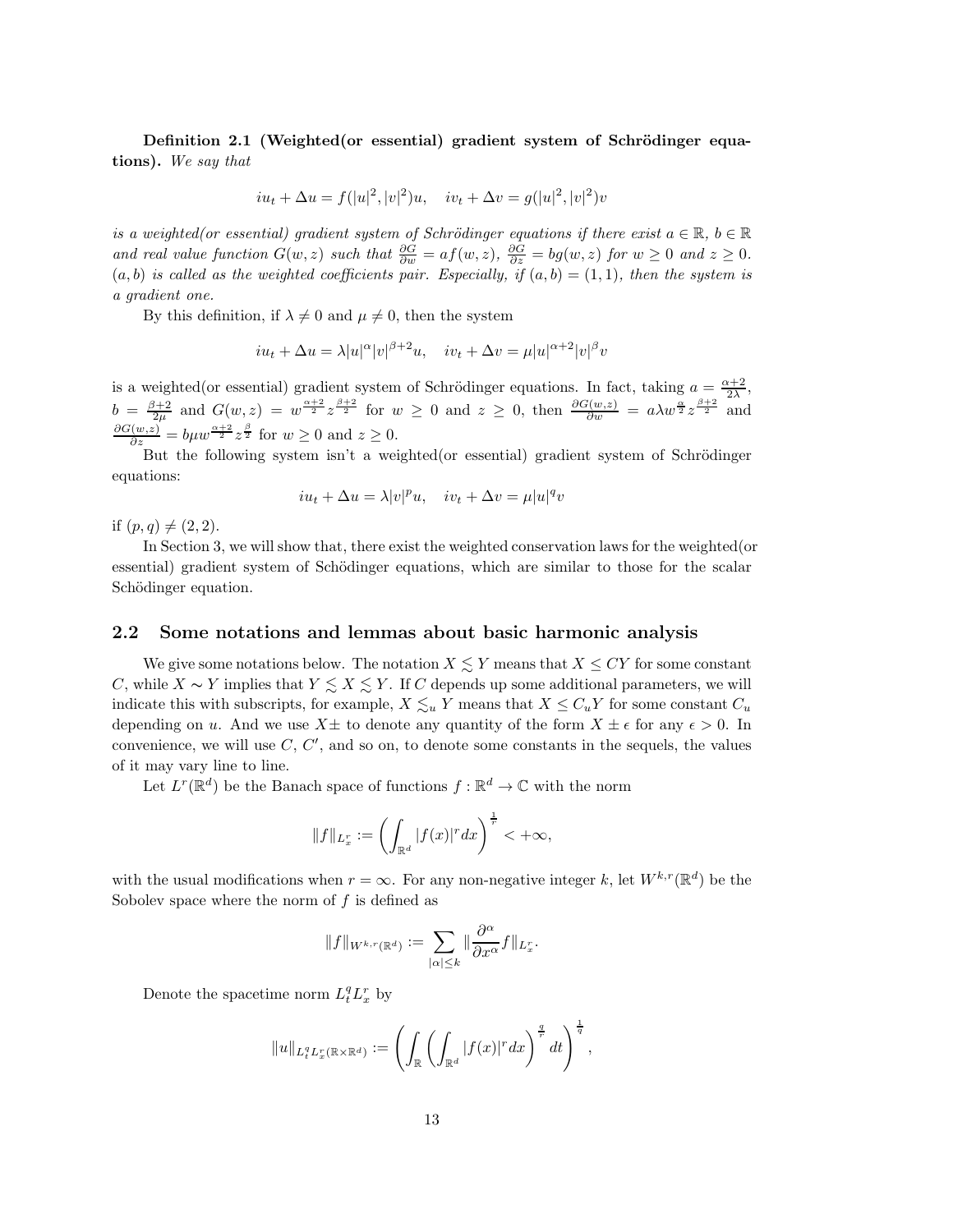with the usual modifications when q or r is infinity, or when  $\mathbb{R} \times \mathbb{R}^d$  is replaced by some smaller region. Especially, we abbreviate  $L_t^q L_x^r$  by  $L_{t,x}^q$  if  $q = r$ .

If  $(q, r)$  satisfies  $\frac{2}{q} = d(\frac{1}{2} - \frac{1}{r})$  and  $2 \leq q, r \leq \infty$ , we call it admissible pair. We define the  $\dot{S}^0(I \times \mathbb{R}^d)$  and  $\dot{S}^1(I \times \mathbb{R}^d)$  Strichartz norms by

$$
||u||_{\dot{S}^{0}(I\times\mathbb{R}^{d})} := sup||u||_{L_{t}^{q}L_{x}^{r}(I\times\mathbb{R}^{d})}, \quad ||u||_{\dot{S}^{1}(I\times\mathbb{R}^{d})} := ||\nabla u||_{\dot{S}^{0}(I\times\mathbb{R}^{d})}
$$
(2.1)

if  $I \times \mathbb{R}^d$  is a spacetime slab, where the sup is taken over all admissible pairs  $(q, r)$ . While denote the dual space of  $\dot{S}^0(I \times \mathbb{R}^d)$  by  $\dot{N}^0(I \times \mathbb{R}^d)$  and

$$
\dot{N}^1(I \times \mathbb{R}^d) := \{u; \nabla u \in \dot{N}^0(I \times \mathbb{R}^d)\}.
$$

The Fourier transform on  $\mathbb{R}^d$  and the fractional differential operators  $|\nabla|^s$  are defined by

$$
\widehat{f}(\xi) := \int_{\mathbb{R}^d} e^{-2\pi ix \cdot \xi} f(x) dx, \quad \widehat{|\nabla|^s f}(\xi) = |\xi|^s \widehat{f}(\xi),
$$

which define the homogeneous Sobolev norms

$$
\|f\|_{\dot{H}^s_x}:=\||\nabla|^sf\|_{L^2_x}.
$$

Let  $\varphi(\xi)$  be a cut-off function defined as

$$
\varphi(\xi) = \begin{cases} 1, & |\xi| \le 1, \\ \text{smooth bump supported,} & 1 \le |\xi| \le 2, \\ 0, & |\xi| \ge 2. \end{cases}
$$
 (2.2)

We define the Littlewood-Paley operators

$$
\widehat{P_{\leq N}f}(\xi) := \varphi(\frac{\xi}{N})\widehat{f}(\xi), \quad \widehat{P_{>N}f}(\xi) := (1 - \varphi(\frac{\xi}{N}))\widehat{f}(\xi),
$$
  

$$
\widehat{P_Nf}(\xi) := (\varphi(\frac{\xi}{N}) - \varphi(\frac{2\xi}{N}))\widehat{f}(\xi),
$$

similarly define  $P_{\leq N}$ ,  $P_{\geq N}$  and  $P_{M \leq \cdot \leq N} := P_{\leq N} - P_{\leq M}$ , whenever M and N are dyadic numbers. Frequently, we will write  $f_{\leq N}$  for  $P_{\leq N} f$  and for other operators similarly.

Let  $e^{it\Delta}$  be the free Schrödinger propagator and the generated group of isometries  $(\mathcal{J}(t))_{t\in\mathcal{R}}$ . Then

$$
\mathcal{J}(t)f(x) := e^{it\Delta}f(x) = \frac{1}{(4\pi it)^{\frac{d}{2}}} \int_{\mathbb{R}^d} e^{i|x-y|^2/4t} f(y) dy, \quad t \neq 0,
$$
\n(2.3)

$$
\widehat{e^{it\Delta}f}(\xi) = e^{-4\pi^2it|\xi|^2}\widehat{f}(\xi). \tag{2.4}
$$

And

$$
||e^{it\Delta}f||_{L_x^{\infty}(\mathbb{R}^d)} \lesssim |t|^{-\frac{d}{2}} ||f||_{L_x^1(\mathbb{R}^d)}, \quad t \neq 0,
$$
\n(2.5)

$$
||e^{it\Delta}f||_{L_x^p(\mathbb{R}^d)} \lesssim |t|^{-d(\frac{1}{2} - \frac{1}{p}} ||f||_{L_x^{p'}(\mathbb{R}^d)}, \quad t \neq 0,
$$
\n(2.6)

where  $2 \le p \le \infty$  and  $\frac{1}{p} + \frac{1}{p'} = 1$ .

Note that Duhamel's formula

$$
u(t) = e^{i(t-t_0)\Delta}u(t_0) - i \int_{t_0}^t e^{i(t-s)\Delta}(iu_t + \Delta u)(s)ds.
$$
 (2.7)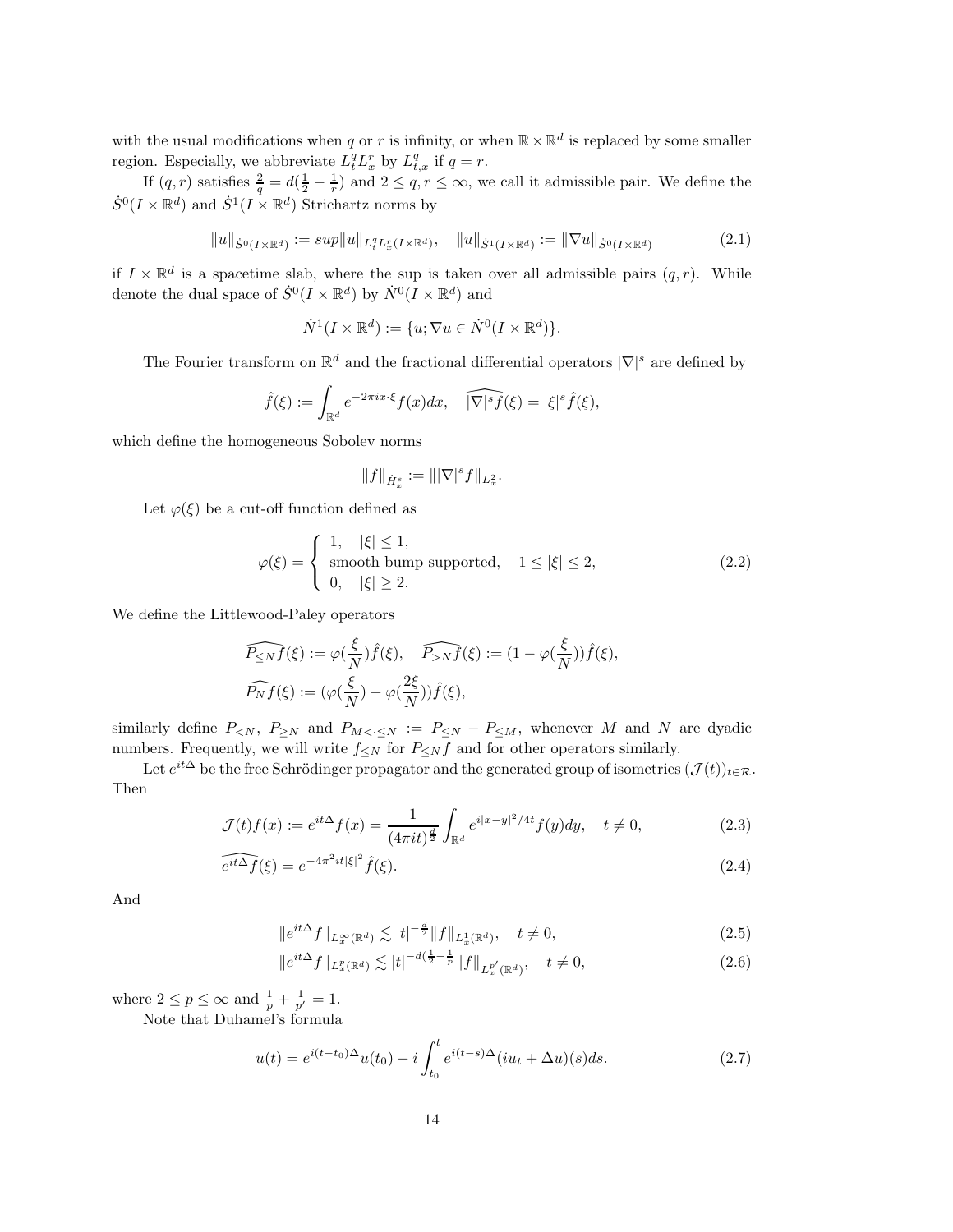We have the following Strichartz estimate.

Lemma  $2.1$ (Strichartz estimate). Assume that I is a compact time interval, and  $u: I \times \mathbb{R}^d \to \mathbb{C}$  is a solution to the forced Schrödinger equation

<span id="page-14-0"></span>
$$
iu_t + \Delta u = f.
$$

Then for given  $s \geq 0$ , we have

$$
\||\nabla|^s u\|_{S^0(I)} \lesssim \||\nabla|^s u(t_0)\|_{L^2_x} + \||\nabla|^s f\|_{N^0(I)} \quad \text{for any} \quad t_0 \in I.
$$

The following special Strichartz estimate for radial data was first proved in [\[76,](#page-99-14) [77\]](#page-99-15) and developed in [\[16,](#page-95-13) [39\]](#page-97-12), it was presented as Lemma 2.9 in [\[4\]](#page-95-5).

**Lemma 2.2(Radial Strichartz estimtates)** Assume that  $f \in L^2(\mathbb{R}^d)$  is a radial function, and q, r,  $\gamma$  satisfy

$$
\gamma \in \mathbb{R}, \quad q \ge 2, \quad r > 2, \quad \frac{2}{q} + \frac{2d - 1}{r} < \frac{2d - 1}{2}, \quad \frac{2}{q} + \frac{d}{r} = \frac{d}{2} + \gamma. \tag{2.8}
$$

Then

$$
\||\nabla|^{\gamma}e^{it\Delta}f\|_{L_t^qL_x^r(\mathbb{R}\times\mathbb{R}^d)}\lesssim \|f\|_{L_x^2(\mathbb{R}^d)}
$$

Moreover, if  $G \in L_t^{\tilde{q}'} L_x^{\tilde{r}'}(\mathbb{R} \times \mathbb{R}^d)$  is a radial function in x, then

$$
\| \int_0^t e^{i(t-s)\Delta} G(s) ds \|_{L_t^q L_x^r} + \| |\nabla|^{-\gamma} \int_0^t e^{i(t-s)\Delta} G(s) ds \|_{L_t^\infty L_x^2} \lesssim \| G \|_{L_t^{q'} L_x^{\tilde{r}'}}.\tag{2.9}
$$

All the norms above are on  $\mathbb{R} \times \mathbb{R}^d$ . Here  $(q, r, \gamma)$  and  $(\tilde{q}, \tilde{r}, -\gamma)$  satisfy [\(2.8\)](#page-14-0).

The following lemmas are about basic harmonic analysis.

Lemma 2.3(Bernstein estimates).

$$
\begin{aligned} &\||\nabla|^{\pm s} P_N f\|_{L_x^r(\mathbb{R}^d)} \sim N^{\pm s} \|P_N f\|_{L_x^r(\mathbb{R}^d)}, \quad \|P_N f\|_{L_x^q(\mathbb{R}^d)} \lesssim N^{\frac{d}{r} - \frac{d}{q}} \|P_N f\|_{L_x^r(\mathbb{R}^d)},\\ &\|P_{\leq N} f\|_{L_x^q(\mathbb{R}^d)} \lesssim N^{\frac{d}{r} - \frac{d}{q}} \|P_{\leq N} f\|_{L_x^r(\mathbb{R}^d)} \quad \text{for} \quad 1 \leq r \leq q \leq \infty. \end{aligned}
$$

**Lemma 2.4(Product rule,[\[17\]](#page-95-14)).** Assume that  $s \in (0,1]$ ,  $1 < r, r_1, r_2, q_1, q_2 < +\infty$  and satisfy  $\frac{1}{r} = \frac{1}{r_1} + \frac{1}{q_1} = \frac{1}{r_2} + \frac{1}{q_2}$ . Then

$$
\||\nabla|^s(fg)\|_{L^r_x} \lesssim \|f\|_{L^{r_1}_x}\||\nabla|^s g\|_{L^{q_1}_x} + \||\nabla|^s f\|_{L^{r_2}_x}\|g\|_{L^{q_2}_x}.
$$

Lemma 2.5(Fractional chain rule,[\[17\]](#page-95-14)). Assume that  $s \in (0,1], 1 < q, q_1, q_2 < +\infty$ and satisfy  $\frac{1}{q} = \frac{1}{q_1} + \frac{1}{q_2}$ ,  $G \in C^1(\mathbb{C})$ . Then

$$
\||\nabla|^s G(u)\|_{L^q_x} \lesssim \|G'(u)\|_{L^{q_1}_x} \||\nabla|^s u\|_{L^{q_2}_x}.
$$

Lemma 2.6(Fractional chain rule for a Hölder continuous function,[\[93\]](#page-100-6)). Assume that G is a Hölder continuous function of order  $0 < p < 1$ . Then

$$
\| |\nabla|^s G(u) \|_{L^q_x} \lesssim \| |u|^{p-\frac{s}{\sigma}} \|_{L^{q_1}_x} \| |\nabla|^{\sigma} u \|_{L^{\frac{sq_2}{\sigma}}_{x}}^{\frac{s}{\sigma}}
$$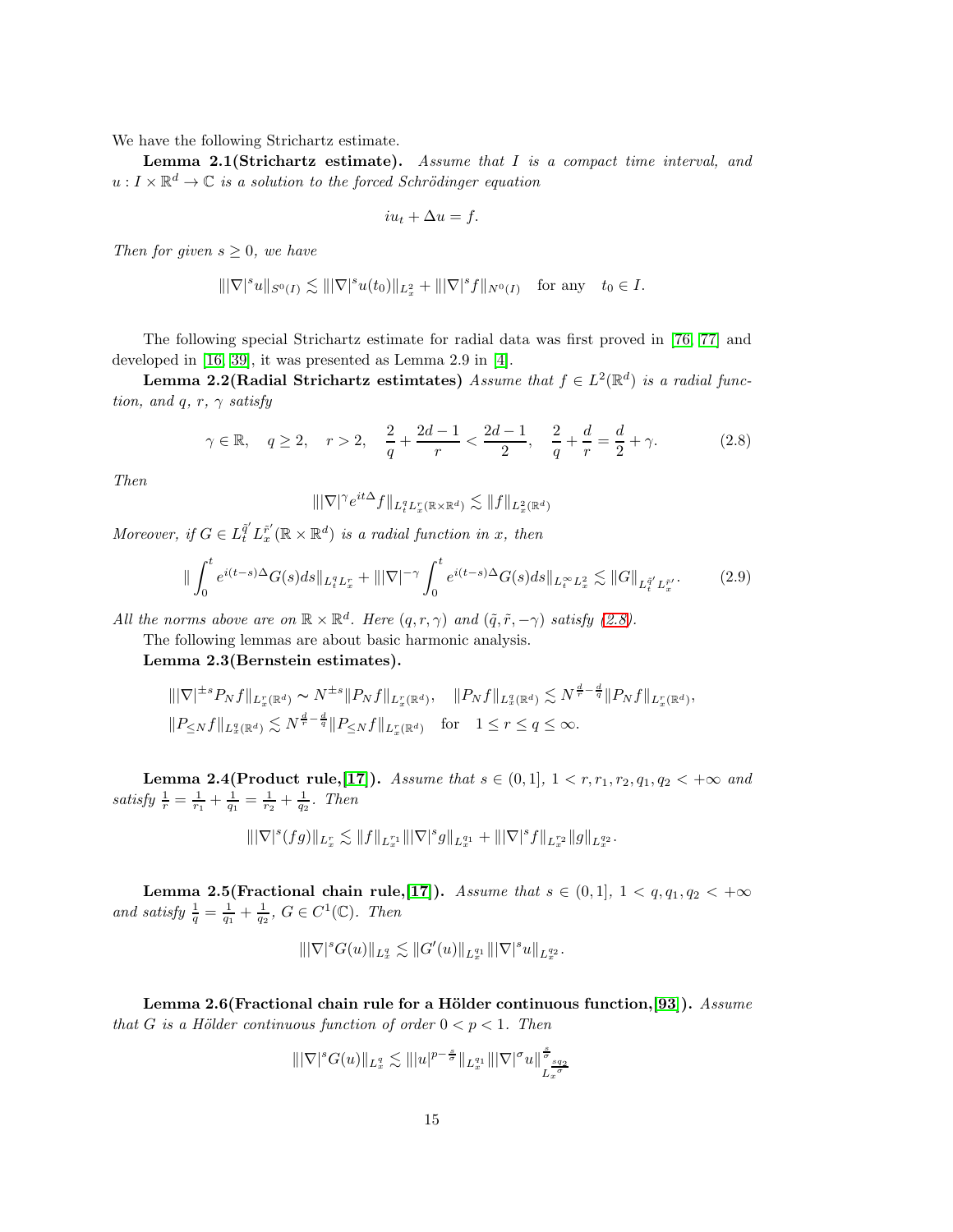for every  $0 < s < p$ ,  $1 < q < \infty$  and  $\frac{s}{p} < \sigma < 1$  satisfying  $\frac{1}{q} = \frac{1}{q_1} + \frac{1}{q_2}$  and  $(1 - \frac{s}{p\sigma})q_1 > 1$ .

Lemma 2.7(Another fractional chain rule for a Hölder continuous function,[\[55\]](#page-98-12)). Assume that G is a Hölder continuous function of order  $0 < p \le 1, 0 < s < \sigma p < p, 1 <$  $q, q_1, q_2, r_1, r_2, r_3 < \infty$  and satisfy

$$
(1-p)r_1 > 1, \quad (p - \frac{s}{\sigma})r_2 > 1,
$$
  

$$
\frac{1}{q} = \frac{1}{q_1} + \frac{1}{q_2} = \frac{1}{r_1} + \frac{1}{r_2} + \frac{1}{r_3}.
$$

Then

$$
\|\nabla|^s [w \cdot (G(u + v) - G(u))] \|_{L_x^q}
$$
  
\n
$$
\lesssim \| |\nabla|^{\sigma} w \|_{L_x^{q_1}} \|v\|_{L_x^{p_{q_2}}}^p + \|w\|_{L^{r_1}} \|v\|_{L^{(p-\frac{s}{\sigma})_{r_2}}}^{p-\frac{s}{\sigma}} \left( \| |\nabla|^{\sigma} u \|_{L_x^{\frac{sr_3}{\sigma}}} + \| |\nabla|^{\sigma} v \|_{L_x^{\frac{sr_3}{\sigma}}}\right)^{\frac{s}{\sigma}}.
$$

**Lemma 2.8(Nonlinear Bernstein,[\[60\]](#page-98-1)).** Assume that  $G : \mathbb{C} \to \mathbb{C}$  is a Hölder continuous function of order  $0 < p \leq 1$ . Then

$$
\|P_NG(u)\|_{L_x^{\frac{q}{p}}(\mathbb{R}^d)}\lesssim N^{-p}\|\nabla u\|_{L_x^q(\mathbb{R}^d)}^p\quad\text{for any}\quad 1\leq q<\infty.
$$

# 3 Local wellposedness results on [\(1.1\)](#page-1-0)

## 3.1 Local wellposedness of  $H^1 \times H^1$ -solution,  $\Sigma \times \Sigma$ -solution to [\(1.1\)](#page-1-0)

In this subsection, using Kato's method(see [\[41\]](#page-97-13)), we will prove Theorem 1 and establish the local well-posedness of  $H^1 \times H^1$ -solution to  $(1.1)$  if  $(u_0, v_0) \in H^1(\mathbb{R}^d) \times H^1(\mathbb{R}^d)$ ,  $\Sigma \times \Sigma$ -solution to [\(1.1\)](#page-1-0) if  $(u_0, v_0) \in \Sigma \times \Sigma$ .

## Proof of Theorem 1:

**Case 1.** Let  $r = \max\{r_1, ..., r_m, \rho'_1, ..., \rho'_m\}$  and  $(q, r)$  be the corresponding admissible pair. Giving  $M, T > 0$  to be chosen later, we define the following complete metric space

$$
S = \left\{ w = (w_1, w_2) \in \left[ L^{\infty}((-T, T), H^1(\mathbb{R}^d)) \cap L^q((-T, T), W^{1, r}(\mathbb{R}^d)) \right]^2, \right\}
$$
  

$$
\sum_{j=1}^2 \|w_j\|_{L^{\infty}((-T, T), H^1)} \le M, \sum_{j=1}^2 \|w_j\|_{L^q((-T, T), W^{1, r})} \le M \right\}.
$$
 (3.1)

subject to the distance

$$
d(w, \tilde{w}) = \sum_{j=1}^{2} [\|w_j - \tilde{w}_j\|_{L^q((-T,T),L^r)} + \|w_j - \tilde{w}_j\|_{L^\infty((-T,T),L^2)}].
$$
 (3.2)

#### Existence.

For given  $1 \leq k \leq m$ , let  $(q_k, r_k)$  and  $(\gamma_k, \rho_k)$  be the corresponding admissible pairs. Since

$$
\|w_j\|_{L^{q_k}((-T,T),W^{1,r_k})}\leq \|w_j\|_{L^\infty((-T,T),H^1)}^\frac{2(r-r_k)}{r_k(r-2)}\|w_j\|_{L^q((-T,T),W^{1,r})}^\frac{r(r_k-2)}{r_k(r-2)}
$$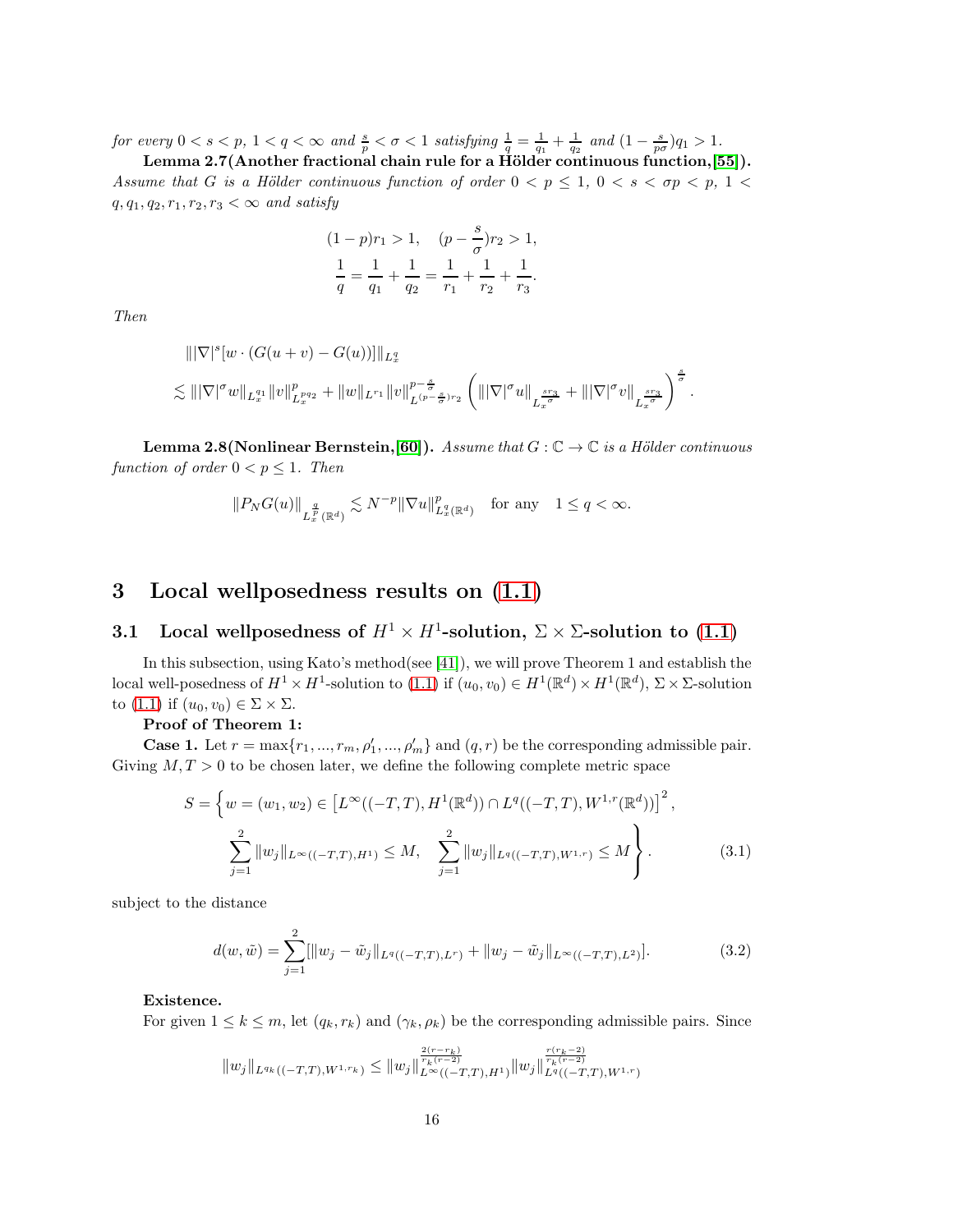for any  $w_j \in W^{1,r_k}$ , we know that if  $(u, v) \in S$ , then  $u, v \in L^{q_k}((-T,T), W^{1,r_k}(\mathbb{R}^d))$  and

$$
||u||_{L^{q_k}((-T,T),W^{1,r_k})} \le M^{\frac{2(r-r_k)}{r_k(r-2)}} M^{\frac{r(r_k-2)}{r_k(r-2)}} = M, \quad ||v||_{L^{q_k}((-T,T),W^{1,r_k})} \le M \qquad (3.3)
$$

for all  $1 \leq k \leq m$ .

Note that  $f_k \in C(\mathbb{R} \times \mathbb{R}; \mathbb{R})$  and  $g_k \in C(\mathbb{R} \times \mathbb{R}; \mathbb{R})$ . By the assumptions of  $(1.7)$ – $(1.9)$ , if  $(u, v) \in E$ , then  $f_k(|u|^2, |v|^2)u: (-T, T) \to L^{\rho'_k}(\mathbb{R}^d)$  and  $g_k(|u|^2, |v|^2)v: (-T, T) \to L^{\rho'_k}(\mathbb{R}^d)$  are measurable and  $f_k(|u|^2, |v|^2)u \in L^{\infty}((-T, T), L^{\rho'_k}(\mathbb{R}^d))$  and  $g_k(|u|^2, |v|^2)v \in L^{\infty}((-T, T), L^{\rho'_k}(\mathbb{R}^d))$ . Moreover,

$$
||f_k(|u|^2, |v|^2)u||_{L^{q_k}((-T,T),W^{1,\rho'_k})} \leq C_M(T^{\frac{1}{q_k}} + ||u||_{L^{q_k}((-T,T),W^{1,r_k})} + ||v||_{L^{q_k}((-T,T),W^{1,r_k})})
$$
  
 
$$
\leq C_M(T^{\frac{1}{q_k}} + M),
$$
 (3.4)

$$
||f_{k}(|u|^{2},|v|^{2})u||_{L^{\gamma'_{k}}((-T,T),W^{1,\rho'_{k}})} \leq C_{M}(T^{\frac{1}{q_{k}}}+M)T^{\frac{q_{k}-\gamma'_{k}}{q_{k}\gamma'_{k}}},\tag{3.5}
$$

$$
||g_k(|u|^2, |v|^2)v||_{L^{q_k}((-T,T),W^{1,\rho'_k})} \leq C_M(T^{\frac{1}{q_k}}+M),\tag{3.6}
$$

$$
||g_k(|u|^2, |v|^2)v||_{L^{\gamma'_k}((-T,T), W^{1,\rho'_k})} \leq C_M(T^{\frac{1}{q_k}} + M)T^{\frac{q_k-\gamma'_k}{q_k\gamma'_k}}
$$
\n(3.7)

for all  $1 \leq k \leq m$ .

Given  $(u_0, v_0) \in H^1(\mathbb{R}^d) \times H^1(\mathbb{R}^d)$  and  $(u, v) \in S$ , let  $\mathcal{H}(u)$  and  $\mathcal{H}(v)$  be defined by

<span id="page-16-1"></span><span id="page-16-0"></span>
$$
\mathcal{H}(u)(t) = \mathcal{J}(t)u_0 - i \int_0^t \mathcal{J}(t-s)f(|u|^2, |v|^2)u(s)ds,
$$
\n(3.8)

$$
\mathcal{H}(v)(t) = \mathcal{J}(t)v_0 - i \int_0^t \mathcal{J}(t-s)g(|u|^2, |v|^2)v(s)ds.
$$
\n(3.9)

Using Strichartz inequalities and [\(3.4\)](#page-16-0)–[\(3.7\)](#page-16-1), we know that, if  $T \leq 1$ , then  $\mathcal{H}(u), \mathcal{H}(v) \in$  $L^q((-T,T),W^{1,r}(\mathbb{R}^d))\cap C([-T,T],H^1(\mathbb{R}^d)),$  and

$$
\|\mathcal{H}(u)\|_{L^{q}((-T,T),W^{1,r})} + \|\mathcal{H}(u)\|_{L^{\infty}((-T,T),H^{1})} \leq C\|u_{0}\|_{H^{1}_{x}} + CC_{M}(1+M)T^{\delta}, \tag{3.10}
$$

$$
\|\mathcal{H}(v)\|_{L^{q}((-T,T),W^{1,r})} + \|\mathcal{H}(v)\|_{L^{\infty}((-T,T),H^{1})} \leq C\|v_{0}\|_{H^{1}_{x}} + CC_{M}(1+M)T^{\delta}, \tag{3.11}
$$

where

<span id="page-16-3"></span><span id="page-16-2"></span>
$$
\delta = \min_{1 \le k \le m} \frac{q_k - \gamma'_k}{q_k \gamma'_k} > 0.
$$

Taking  $M > 2C(||u_0||_{H_x^1} + ||v_0||_{H_x^1}) \in S$  and T such that  $2CC_M(1 + M)T^{\delta} \leq M$ , if  $(u, v) \in S$ , then  $\mathbf{H}(\mathbf{u}, \mathbf{v}) := (\mathcal{H}(u), \mathcal{H}(v)) \in S$ . Moreover, if T small enough,

$$
d(\mathbf{H}(\mathbf{u_1}, \mathbf{v_1}), \mathbf{H}(\mathbf{u_2}, \mathbf{v_2})) \le \frac{1}{2}d((u_1, v_1), (u_2, v_2)) \text{ for all } (u_1, v_1), (u_2, v_2) \in S. \tag{3.12}
$$

Therefore, **H** at least has a fixed point  $(u, v)$  which satisfies  $(3.8)$  and  $(3.9)$ .

Uniqueness.

Assume that  $(u_1, v_1)$  and  $(u_2, v_2)$  are two solutions of [\(1.1\)](#page-1-0). Let  $w_1 = u_1 - u_2$  and  $w_2 =$  $v_1 - v_2$ . Then

$$
w_1(t) = i \int_0^t \mathcal{J}(t-s) \sum_{k=1}^m [f_k(|u_1|^2, |v_1|^2)u_1(s) - f_k(|u_2|^2, |v_2|^2)u_2(s)]ds,\tag{3.13}
$$

$$
w_2(t) = i \int_0^t \mathcal{J}(t-s) \sum_{k=1}^m [g_k(|u_1|^2, |v_1|^2)v_1(s) - g_k(|u_2|^2, |v_2|^2)v_2(s)]ds.
$$
 (3.14)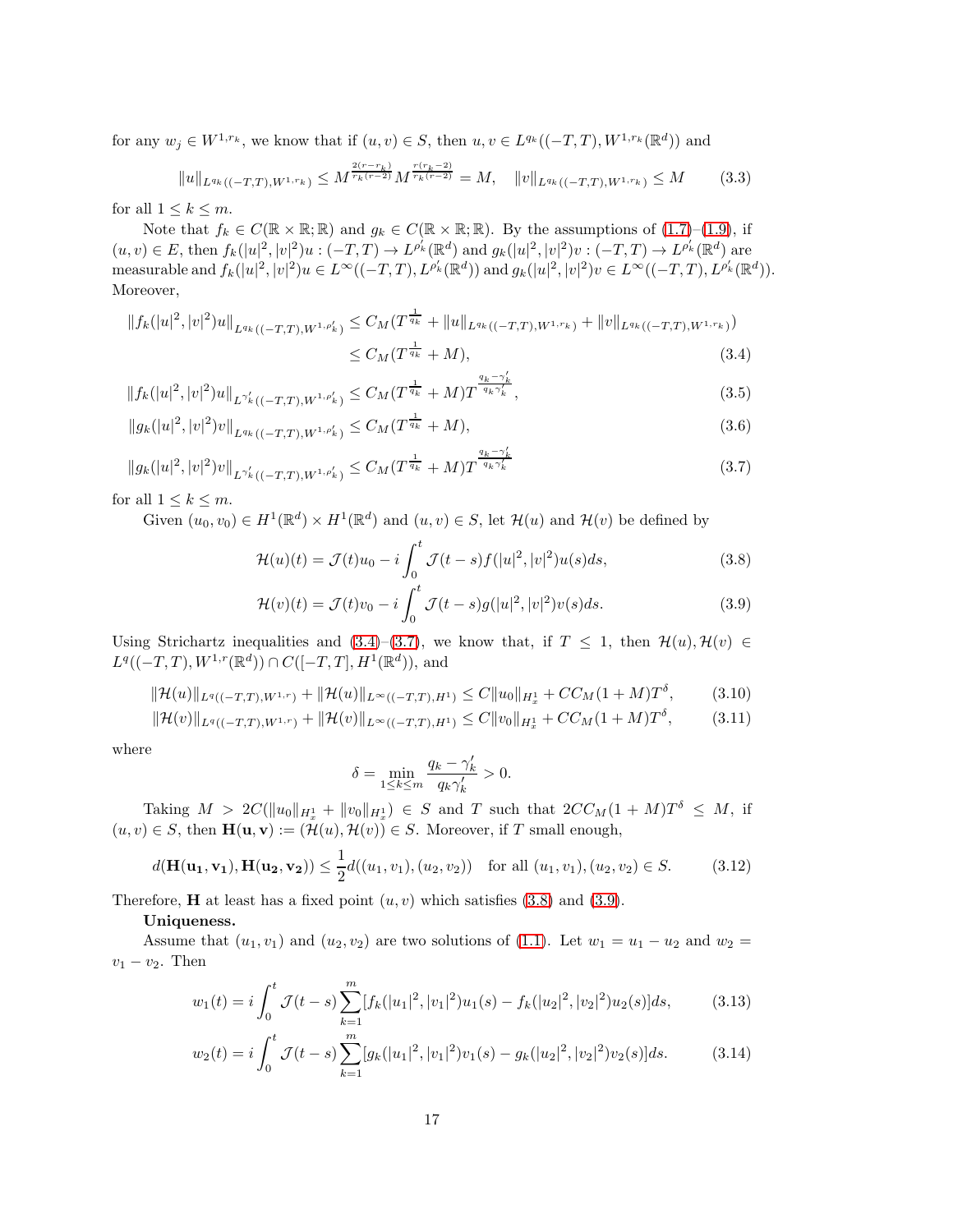Using Strichartz estimates, we have

$$
\sum_{k=1}^{m} ||w_1(t)||_{L^{q_k}(J,L^{r_k})} \leq \sum_{k=1}^{m} ||[f_k(|u_1|^2, |v_1|^2)u_1 - f_k(|u_2|^2, |v_2|^2)u_2]||_{L^{\gamma'_k}(J,L^{\rho'_k})},
$$
  

$$
\sum_{k=1}^{m} ||w_2(t)||_{L^{q_k}(J,L^{r_k})} \leq \sum_{k=1}^{m} ||[g_k(|u_1|^2, |v_1|^2)v_1 - g_k(|u_2|^2, |v_2|^2)v_2]||_{L^{\gamma'_k}(J,L^{\rho'_k})}
$$

for every interval J such that  $0 \in J \subset [-T, T]$ . Recalling [\(1.8\)](#page-5-2) and [\(1.9\)](#page-5-1), we get

$$
\sum_{k=1}^{m} [\|w_1(t)\|_{L^{q_k}(J, L^{r_k})} + \|w_2(t)\|_{L^{q_k}(J, L^{r_k})}]
$$
  
\n
$$
\leq C \sum_{k=1}^{m} [\|w_1(t)\|_{L^{\gamma'_k}(J, L^{r_k})} + \|w_2(t)\|_{L^{\gamma'_k}(J, L^{r_k})}].
$$
\n(3.15)

Applying the results of Lemma 4.2.2 and Lemma 4.2.4 in [\[15\]](#page-95-1) to [\(3.15\)](#page-17-0), we obtain

<span id="page-17-0"></span>
$$
||w_1(t)||_{L^{r_k}} + ||w_2(t)||_{L^{r_k}} = 0.
$$

That is,  $(u_1, v_1) = (u_2, v_2)$ .

## Maximality and blowup alternative.

Consider  $u_0 \in H^1(\mathbb{R}^d)$ ,  $v_0 \in H^1(\mathbb{R}^d)$  and let

 $T_{\text{max}}(u_0, v_0) = \sup\{T > 0 : \text{there exists a solution of } (1.1) \text{ on } [0, T],\}$  $T_{\text{max}}(u_0, v_0) = \sup\{T > 0 : \text{there exists a solution of } (1.1) \text{ on } [0, T],\}$  $T_{\text{max}}(u_0, v_0) = \sup\{T > 0 : \text{there exists a solution of } (1.1) \text{ on } [0, T],\}$  $T_{\min}(u_0, v_0) = \sup\{T > 0 : \text{there exists a solution of } (1.1) \text{ on } [-T, 0].\}$  $T_{\min}(u_0, v_0) = \sup\{T > 0 : \text{there exists a solution of } (1.1) \text{ on } [-T, 0].\}$  $T_{\min}(u_0, v_0) = \sup\{T > 0 : \text{there exists a solution of } (1.1) \text{ on } [-T, 0].\}$ 

Note that the unique solution  $(u, v)$  of  $(1.1)$  satisfies

$$
u, v \in C((-T_{\min}, T_{\max}), H^1(\mathbb{R}^d)) \cap C^1((-T_{\min}, T_{\max}), H^{-1}(\mathbb{R}^d)).
$$

Assume that  $T_{\max}$   $< +\infty$  and there exist a sequence  $t_j \uparrow T_{\max}$  such that  $||u(t_j)||_{H_x^1} + ||v(t_j)||_{H_x^1} \le$ M for some  $M < +\infty$ . Let l be such that  $t_l + T(M) > T_{\max}(u_0, v_0)$ . Then we can look  $(u(t_l), v(t_l))$  as the initial data, and extend  $(u, v)$  to  $t_l + T(M)$ , which is a contradiction to maximality. Hence

$$
||u(t)||_{H_x^1} + ||v(t)||_{H_x^1} \to +\infty \quad \text{as} \quad t \uparrow T_{\text{max}}.
$$

Similarly, if  $T_{\min}(u_0, v_0) < +\infty$ , then

$$
||u(t)||_{H_x^1} + ||v(t)||_{H_x^1} \to +\infty \text{ as } t \downarrow -T_{\min}.
$$

#### Continuous dependence.

Suppose that  $(u_{0n}, v_{0n}) \to (u_0, v_0)$  in  $H^1(\mathbb{R}^d) \times H^1(\mathbb{R}^d)$ . Since  $||u_{0n}||_{H_x^1} + ||v_{0n}||_{H_x^1} \le$  $2(\|u_0\|_{H_x^1} + \|v_0\|_{H_x^1})$  for n large enough, there exist  $T = T(\|u_0\|_{H_x^1}, \|v_0\|_{H_x^1})$  and  $n_0$  such that  $(u, v)$  and  $(u_n, v_n)$  are defined on  $[-T, T]$  for  $n \geq n_0$  and

$$
||u||_{L^{\infty}((-T,T),H^{1})} + ||v||_{L^{\infty}((-T,T),H^{1})} + sup_{n \geq n_{0}}[||u_{n}||_{L^{\infty}((-T,T),H^{1})} + ||v_{n}||_{L^{\infty}((-T,T),H^{1})}]
$$
  
\n
$$
\leq C[||u_{0}||_{H^{1}_{x}} + ||v_{0}||_{H^{1}_{x}}].
$$

Note that

$$
u_n(t) - u(t) = \mathcal{J}(t)(u_{0n} - u_0) + \mathcal{H}(u_n)(t) - \mathcal{H}(u)(t),
$$
  

$$
v_n(t) - v(t) = \mathcal{J}(t)(v_{0n} - v_0) + \mathcal{H}(v_n)(t) - \mathcal{H}(v)(t).
$$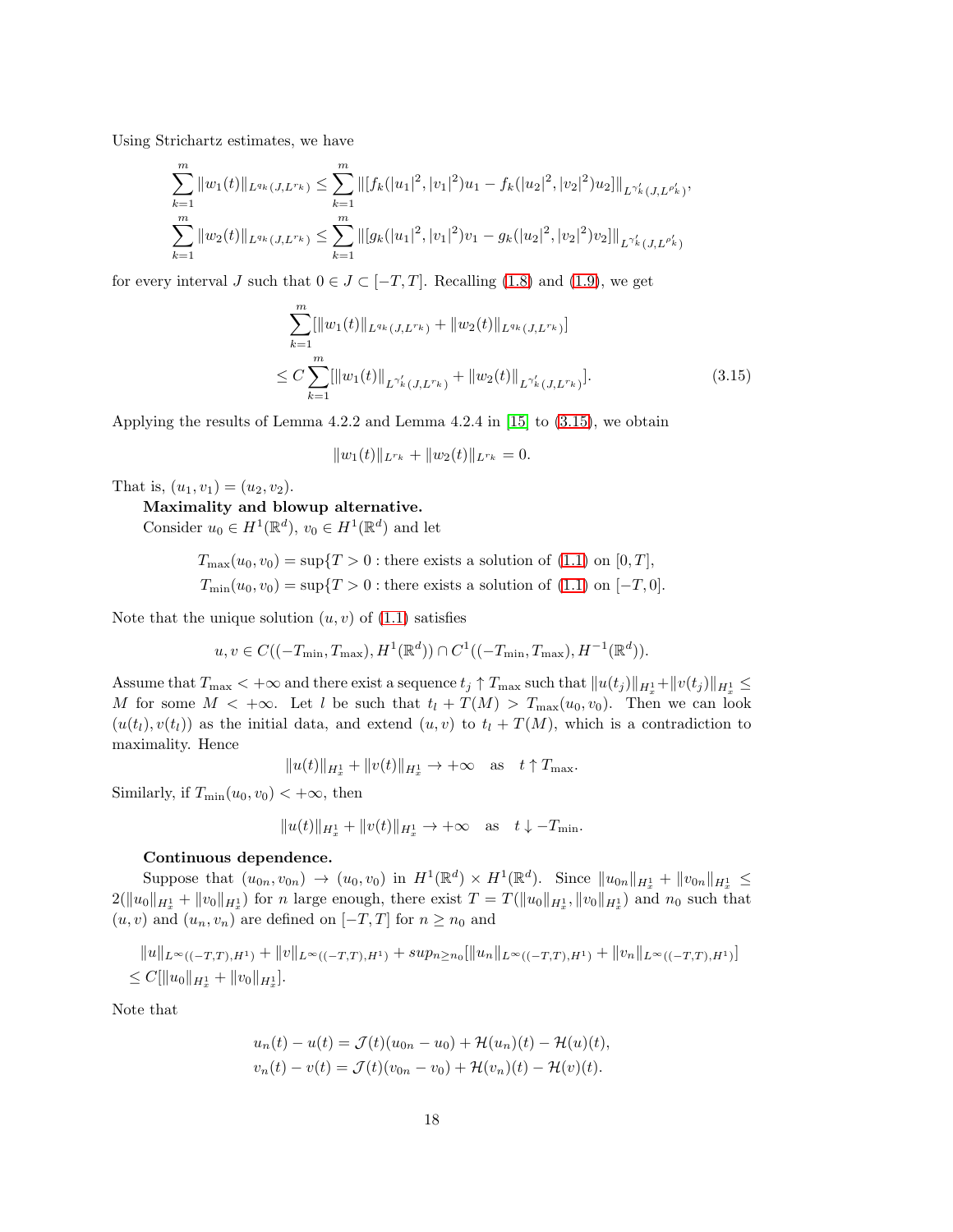We can use Strichartz estimates, Gagliardo-Nirenberg's inequality, and a covering argument as Step 3 in the proof of Theorem 4.4.1 in [\[15\]](#page-95-1) to establish the continuous dependence result. We omit the details here.

Let  $[0, t]$  be the time interval when the solution exists.

Mass conservation law for each component of  $(u, v)$ .

Multiplying the first equation and the second one of [\(1.1\)](#page-1-0) by  $2\bar{u}$  and  $2\bar{v}$  respectively, taking the imaginary parts of the results, then integrating them over  $\mathbb{R}^d \times [0, t]$  respectively, we have

$$
\int_{\mathbb{R}^d} |u|^2 dx = \int_{\mathbb{R}^d} |u_0|^2 dx, \quad \int_{\mathbb{R}^d} |v|^2 dx = \int_{\mathbb{R}^d} |v_0|^2 dx,
$$

which implies mass conservation law for each component of  $(u, v)$ .

As a byproduct, for any  $c_1, c_2 \in \mathbb{R}$ , we have

$$
\int_{\mathbb{R}^d} [c_1|u|^2 + c_2|v|^2]dx = \int_{\mathbb{R}^d} [c_1|u_0|^2 + c_2|v_0|^2]dx.
$$

### Momentum and energy conservations laws.

Multiplying the first equation and the second one of [\(1.1\)](#page-1-0) by  $c_1\nabla \bar{u}$  and  $c_2\nabla \bar{v}$  respectively, taking the real parts of the results, then integrating them over  $\mathbb{R}^d \times [0, t]$ , and sum them up, we obtain

$$
\int_{\mathbb{R}^d} [c_1 u(t,x) \nabla \bar{u}(t,x) + c_2 v(t,x) \nabla \bar{v}(t,x)] dx = \int_{\mathbb{R}^d} [c_1 \bar{u}_0 \nabla u_0 + c_2 v_0 \nabla \bar{v}_0] dx,
$$

which implies momentum conservation law.

Multiplying the first equation and the second one of [\(1.1\)](#page-1-0) by  $2c_1\bar{u}_t$  and  $2c_2\bar{v}_t$  respectively, taking the real part of the result, then integrating them over  $\mathbb{R}^d \times [0, t]$ , and sum them up, we obtain

$$
\int_{\mathbb{R}^d} [c_1 |\nabla u|^2 + c_2 |\nabla v|^2 + G(|u|^2, |v|^2)] dx = \int_{\mathbb{R}^d} [c_1 |\nabla u_0|^2 + c_2 |\nabla v_0|^2 + G(|u_0|^2, |v_0|^2)] dx,
$$

which implies energy conservation law. Here  $G = \sum_{k=1}^{m} G_k$ .

**Case 2.** It is a critical case in  $H^1(\mathbb{R}^3) \times H^1(\mathbb{R}^3)$ . Given  $\Lambda \in \mathbb{N}$ , let

$$
f_{\Lambda}(|u|^2, |v|^2)u = \begin{cases} \lambda |u|^{\alpha} |v|^{\beta+2}u & \text{if } |u| \leq \Lambda, |v| \leq \Lambda, \\ \lambda \Lambda^{\alpha} |v|^{\beta+2}u & \text{if } |u| \geq \Lambda, |v| \leq \Lambda, \\ \lambda \Lambda^{\beta+2} |u|^{\alpha}u & \text{if } |u| \leq \Lambda, |v| \geq \Lambda, \\ \lambda \Lambda^4 u & \text{if } |u| \geq \Lambda, |v| \geq \Lambda, \end{cases}
$$
(3.16)

$$
g_{\Lambda}(|u|^2, |v|^2)v = \begin{cases} \mu |u|^{\alpha+2}|v|^{\beta}v & \text{if } |u| \leq \Lambda, |v| \leq \Lambda, \\ \mu \Lambda^{\alpha+2}|v|^{\beta}v & \text{if } |u| \geq \Lambda, |v| \leq \Lambda, \\ \mu \Lambda^{\beta}|u|^{\alpha+2}v & \text{if } |u| \leq \Lambda, |v| \geq \Lambda, \\ \mu \Lambda^4 v & \text{if } |u| \geq \Lambda, |v| \geq \Lambda. \end{cases}
$$
(3.17)

Consider the following truncated problem:

<span id="page-18-0"></span>
$$
\mathcal{H}_{\Lambda}(u)(t) = \mathcal{J}(t)u_0 - i \int_0^t \mathcal{J}(t-s) f_{\Lambda}(|u|^2, |v|^2) u(s) ds,
$$
\n(3.18)

<span id="page-18-1"></span>
$$
\mathcal{H}_{\Lambda}(v)(t) = \mathcal{J}(t)v_0 - i \int_0^t \mathcal{J}(t-s)g_{\Lambda}(|u|^2, |v|^2)v(s)ds.
$$
\n(3.19)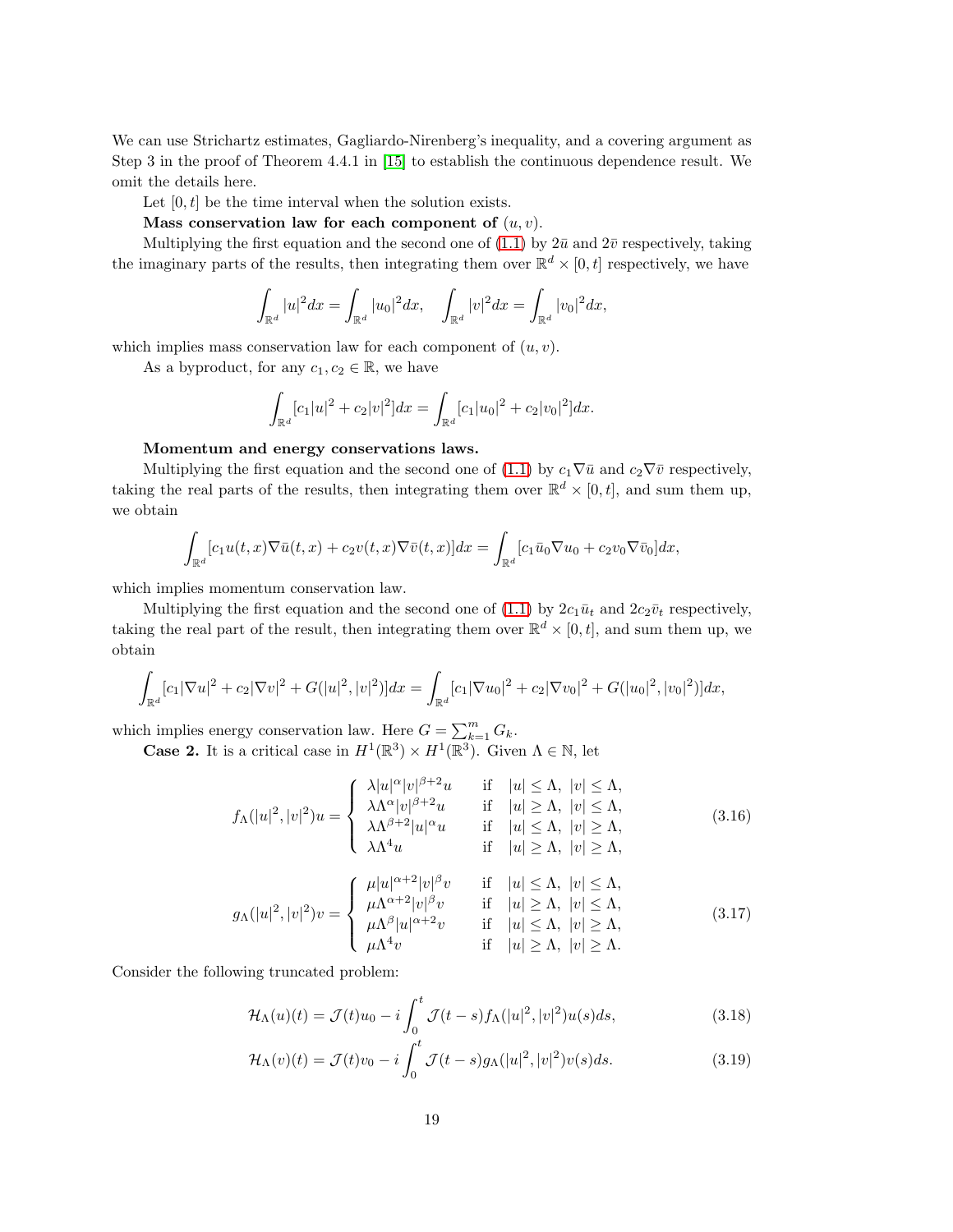Similar to Step 2 in the proof of Theorem 4.5.1. in [\[15\]](#page-95-1), we can prove that there exists a unique, global solution  $(u_\Lambda, v_\Lambda)$  satisfying [\(3.18\)](#page-18-0) and [\(3.19\)](#page-18-1). Similar to Step 3 there, passing to to the limit by letting  $\Lambda \to \infty$ , we can prove that [\(1.1\)](#page-1-0) has a unique strong solution  $(u, v) \in$  $H^1(\mathbb{R}^3) \times H^1(\mathbb{R}^3)$ . Next, similar to Step 4, Step 5 and Step 6 there, we can prove the conservation laws, the blowup alternative, continuous dependence respectively.

**Case 3.** It is a critical case in  $H^1(\mathbb{R}^4) \times H^1(\mathbb{R}^4)$ . Given  $\Lambda \in \mathbb{N}$ , let

$$
f_{\Lambda}(u,v) = \begin{cases} \lambda |v|^2 u & \text{if } |v| \leq \Lambda, \\ \lambda \Lambda^2 u & \text{if } |v| \geq \Lambda, \end{cases} \quad g_{\Lambda}(u,v) = \begin{cases} \mu |u|^2 v & \text{if } |u| \leq \Lambda, \\ \mu \Lambda^2 v & \text{if } |u| \geq \Lambda. \end{cases} \tag{3.20}
$$

Consider the following truncated problem:

$$
\mathcal{H}_{\Lambda}(u)(t) = \mathcal{J}(t)u_0 - i \int_0^t \mathcal{J}(t-s) f_{\Lambda}(u,v)(s)ds,
$$
\n(3.21)

$$
\mathcal{H}_{\Lambda}(v)(t) = \mathcal{J}(t)v_0 - i \int_0^t \mathcal{J}(t-s)g_{\Lambda}(u,v)v(s)ds.
$$
\n(3.22)

Similar to the proof of Theorem 4.5.1. in [\[15\]](#page-95-1), we also can prove the existence and uniqueness, the conservation laws, the blowup alternative, continuous dependence.

The main steps of proving  $(xu, xv) \in L^2(\mathbb{R}^d) \times L^2(\mathbb{R}^d)$ .

If  $(u_0, v_0) \in H^1(\mathbb{R}^d) \times H^1(\mathbb{R}^d)$  and  $(xu_0, xv_0) \in L^2(\mathbb{R}^d) \times L^2(\mathbb{R}^d)$ , in order to prove  $(xu, xv) \in L^2(\mathbb{R}^d) \times L^2(\mathbb{R}^d)$ , we can follow the idea of the proof of Proposition 6.5.1 in [\[15\]](#page-95-1). Step 1, we use auxiliary function  $||e^{-\epsilon|x|^2}|x|u(t)||_{L_x^2}^2 + ||e^{-\epsilon|x|^2}|x|v(t)||_{L_x^2}^2$  to get the vector-valued function  $t \to (|\cdot|u(t,\cdot), |\cdot|v(t,\cdot))$  is continuous  $(-T_{\min}, T_{\max}) \to L^2(\mathbb{R}^d) \times L^2(\mathbb{R}^d)$ . Step 2, we can prove that if the sequence of initial data  $(u_{0n}, v_{0n}) \to (u_0, v_0)$  in  $H^1(\mathbb{R}^d) \times H^1(\mathbb{R}^2)$  and  $(xu_{0n}, xv_{0n}) \rightarrow (xu_0, xv_0)$  in  $L^2(\mathbb{R}^d) \times L^2(\mathbb{R}^2)$ , then the corresponding sequence of solutions to [\(1.1\)](#page-1-0)  $(u_n, v_n) \to (u, v)$  in  $L_t^{\infty} H_x^1((-T_{\min}, T_{\max}) \times \mathbb{R}^d) \times L_t^{\infty} H_x^1((-T_{\min}, T_{\max}) \times \mathbb{R}^d)$  and  $(xu_n, xv_n) \to (xu, xv)$  in  $L_t^{\infty} L_x^2((-T_{\min}, T_{\max}) \times \mathbb{R}^d) \times L_t^{\infty} L_x^2((-T_{\min}, T_{\max}) \times \mathbb{R}^d)$  as  $n \to +\infty$ . Step 3, in order to prove  $(1.11)$ – $(1.13)$ , choosing  $(u_{0n}, v_{0n}) \in H^2(\mathbb{R}^d) \times H^2(\mathbb{R}^2)$ , using the  $H^2 \times H^2$  regularity, we can prove that  $(1.11)$ – $(1.13)$  holds for the corresponding solutions  $(u_n, v_n)$ , then let  $n \to +\infty$  and get the conclusions.

By the way, we denote the space  $\Sigma \times \Sigma$  by

$$
\Sigma \times \Sigma = \{ (u, v) | (u, v) \in H^1(\mathbb{R}^d) \times H^1(\mathbb{R}^d), \quad (xu, xv) \in L^2(\mathbb{R}^d) \times L^2(\mathbb{R}^d) \}. \tag{3.23}
$$

Using the equations in [\(1.1\)](#page-1-0), integrating by parts, after some elementary computations and recalling  $(1.11)$ , we can obtain  $(1.12)$  and  $(1.13)$ .

Remark 3.1. By the proof of Theorem 1, we find that the local existence, uniqueness, continuous dependence, blowup alternative and the mass of each component conservation law hold for general system of Schödinger equations if the nonlinearities satisfy the assumptions of this theorem. However, we only prove that the conservation laws of weighted mass, weighted momentum and weighted energy are true for the weighted(or essential) gradient system of Schödinger equations.

## 3.2 Existence of critical exponents line for  $(1.6)$  when  $d = 3$  and critical exponents point for  $(1.6)$  when  $d = 4$

In this subsection, we will prove Theorem 2 and show the existence of critical exponents line for [\(1.6\)](#page-3-0) when  $d = 3$  and critical exponents point for (1.6) when  $d = 4$ .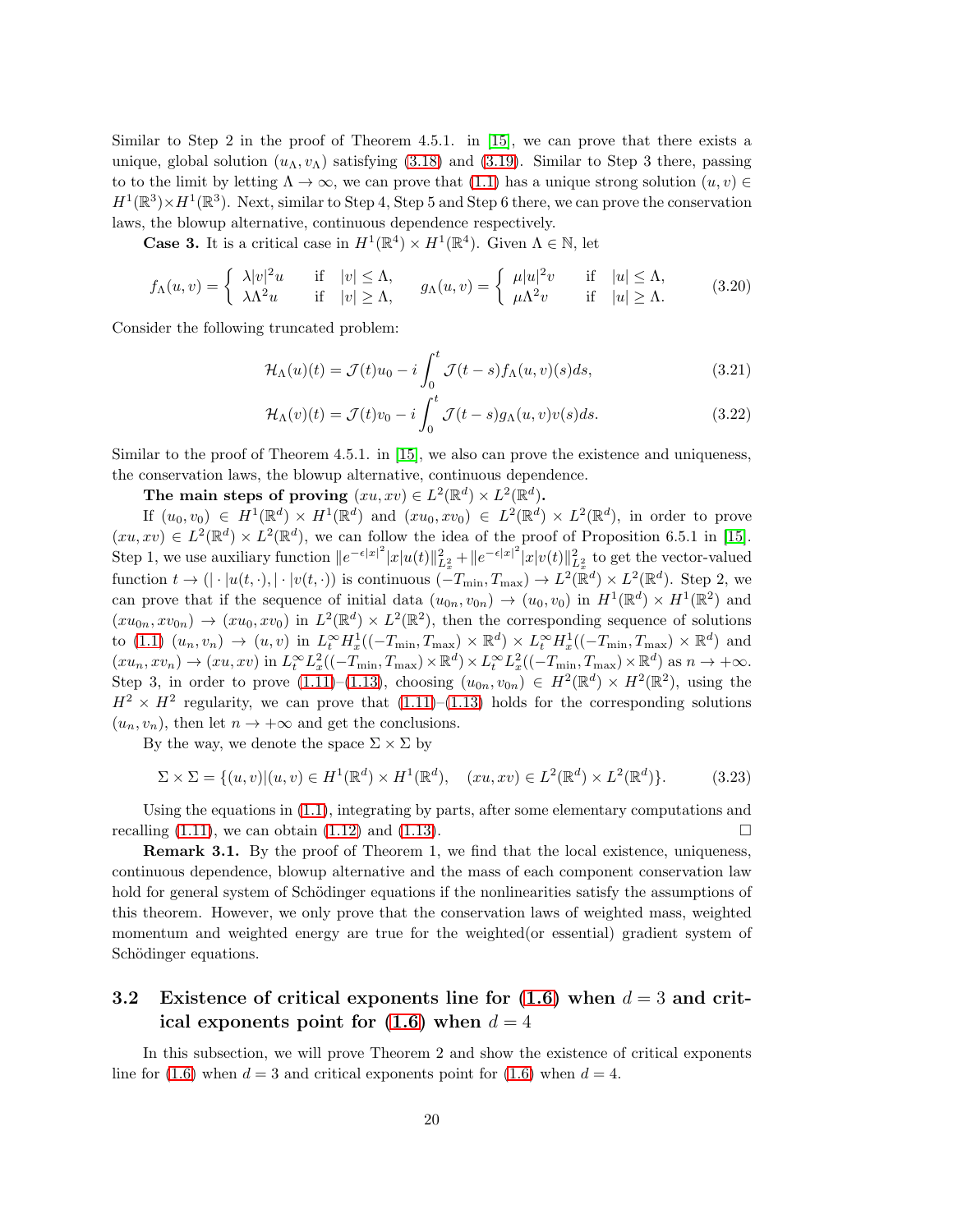**Proof of Theorem 2:** 1. If  $\alpha + \beta \leq 2$ , taking  $\rho = r = \alpha + \beta + 2$ , we can verify the assumptions of Theorem 1 when  $d = 3$ , and prove that for every  $(u_0, v_0) \in H^1(\mathbb{R}^3) \times H^1(\mathbb{R}^3)$ , [\(1.6\)](#page-3-0) has a unique strong  $H^1 \times H^1$ -solution. Moreover, if  $\lambda > 0$ ,  $\mu > 0$ ,  $\alpha \ge 0$  and  $\beta \ge 0$ , since

$$
E_w(u,v) = \int_{\mathbb{R}^3} \left[ \frac{\alpha+2}{2\lambda} |\nabla u|^2 + \frac{\beta+2}{2\mu} |\nabla v|^2 + |u|^{\alpha+2} |v|^{\beta+2} \right] dx,\tag{3.24}
$$

by the conservation laws of mass and energy, obviously, we have

$$
\frac{1}{2}\int_{\mathbb{R}^3} \left[\frac{\alpha+2}{\lambda}|\nabla u|^2 + \frac{\beta+2}{\mu}|\nabla v|^2\right]dx \le E_w(u_0, v_0) < +\infty,
$$

which implies that  $(u, v)$  is global existence and uniformly bounded in the norm  $L_t^{\infty} H_x^1(\mathbb{R} \times$  $(\mathbb{R}^3) \times L_t^{\infty} H_x^1(\mathbb{R} \times \mathbb{R}^3)$  if  $\lambda > 0$ ,  $\mu > 0$ ,  $\alpha \ge 0$ ,  $\beta \ge 0$  and  $\alpha + \beta \le 2$  when  $d = 3$ .

If  $\alpha + \beta > 2$  and  $\alpha = \beta$ , [\(1.6\)](#page-3-0) meets with the case of  $\sigma = 2(\alpha + 1)$  in [\[1,](#page-94-0) [19\]](#page-96-13). By their results, the Cauchy problem of  $iu_t + \Delta u = |u|^{2\sigma}u$  is not well posed and there exist a sequence of initial data such that  $||u(t)||_{H_x^1} \to \infty$  in finite time.

Consequently, if  $\lambda > 0$ ,  $\mu > 0$ ,  $\alpha \ge 0$  and  $\beta \ge 0$  when  $d = 3$ , the critical exponents line  $\alpha + \beta = 2$  is the watershed for whether [\(1.6\)](#page-3-0) always has a unique bounded  $H^1 \times H^1$ -solution or not.

2. The proof is similar to the discussions above, we omit the details.  $\Box$ 

**Remark 3.2.** If  $d = 3$ ,  $u_0(x) \equiv 0$  or  $v_0(x) \equiv 0$ , then [\(1.6\)](#page-3-0) always has a semi-trivial solution  $(\tilde{u}(t, x), 0)$  or  $(0, \tilde{v}(t, x))$ . Here  $\tilde{u}(t, x)$  and  $\tilde{v}(t, x)$  are the solutions of

$$
\begin{cases}\niu_t + \Delta u = 0, & x \in \mathbb{R}^3, t \in \mathbb{R}, \\
u(x, 0) = u_0(x), & x \in \mathbb{R}^3.\n\end{cases}
$$
\n(3.25)

and

$$
\begin{cases}\niv_t + \Delta v = 0, & x \in \mathbb{R}^3, \ t \in \mathbb{R}, \\
v(x, 0) = v_0(x), & x \in \mathbb{R}^3.\n\end{cases}
$$
\n(3.26)

Therefore, a very interesting open question is: What assumptions on  $(\alpha, \beta), (\lambda, \mu) \in \mathbb{R}^2$  and  $(u_0, v_0) \in H^1(\mathbb{R}^3) \times H^1(\mathbb{R}^3)$  can guarantee [\(1.6\)](#page-3-0) having a unique bounded solution  $(u(t), v(t)) \in$  $H^1(\mathbb{R}^3) \times H^1(\mathbb{R}^3)$  if  $\alpha + \beta > 2$  and  $d = 3$ ? Another opposite conjecture is: [\(1.6\)](#page-3-0) doesn't have the bounded  $H^1 \times H^1$ -solution for any  $\lambda, \mu \in \mathbb{R}, \lambda \neq 0, \mu \neq 0$  and any initial data  $(u_0, v_0) \in H^1(\mathbb{R}^3) \times H^1(\mathbb{R}^3)$  with  $u_0 \not\equiv 0$ ,  $v_0 \not\equiv 0$  if  $\alpha + \beta > 2$  and  $d = 3$ .

[\(1.6\)](#page-3-0) with  $\alpha + \beta > 0$  when  $d = 4$  also has similar open question and opposite conjecture.

Although we cannot solve the open problems above, in the next subsection, we will show that there exists  $H^s \times H^s$ -solution to [\(1.6\)](#page-3-0) with initial data  $(u_0, v_0) \in H^s(\mathbb{R}^d) \times H^s(\mathbb{R}^d)$ ,  $d \geq 3$ .

# 3.3 Local wellposedness of the  $H^s \times H^s$ -solution to [\(1.6\)](#page-3-0)

In this subsection, we will prove Theorem 3 and establish the local well-posedness of  $H^s$  ×  $H^s$ -solution to [\(1.1\)](#page-1-0) if  $(u_0, v_0) \in H^s(\mathbb{R}^d) \times H^s(\mathbb{R}^d)$ 

Proof of Theorem 3: Similar to the proof of Theorem 1.1 in [\[13\]](#page-95-15), we proceed in several steps.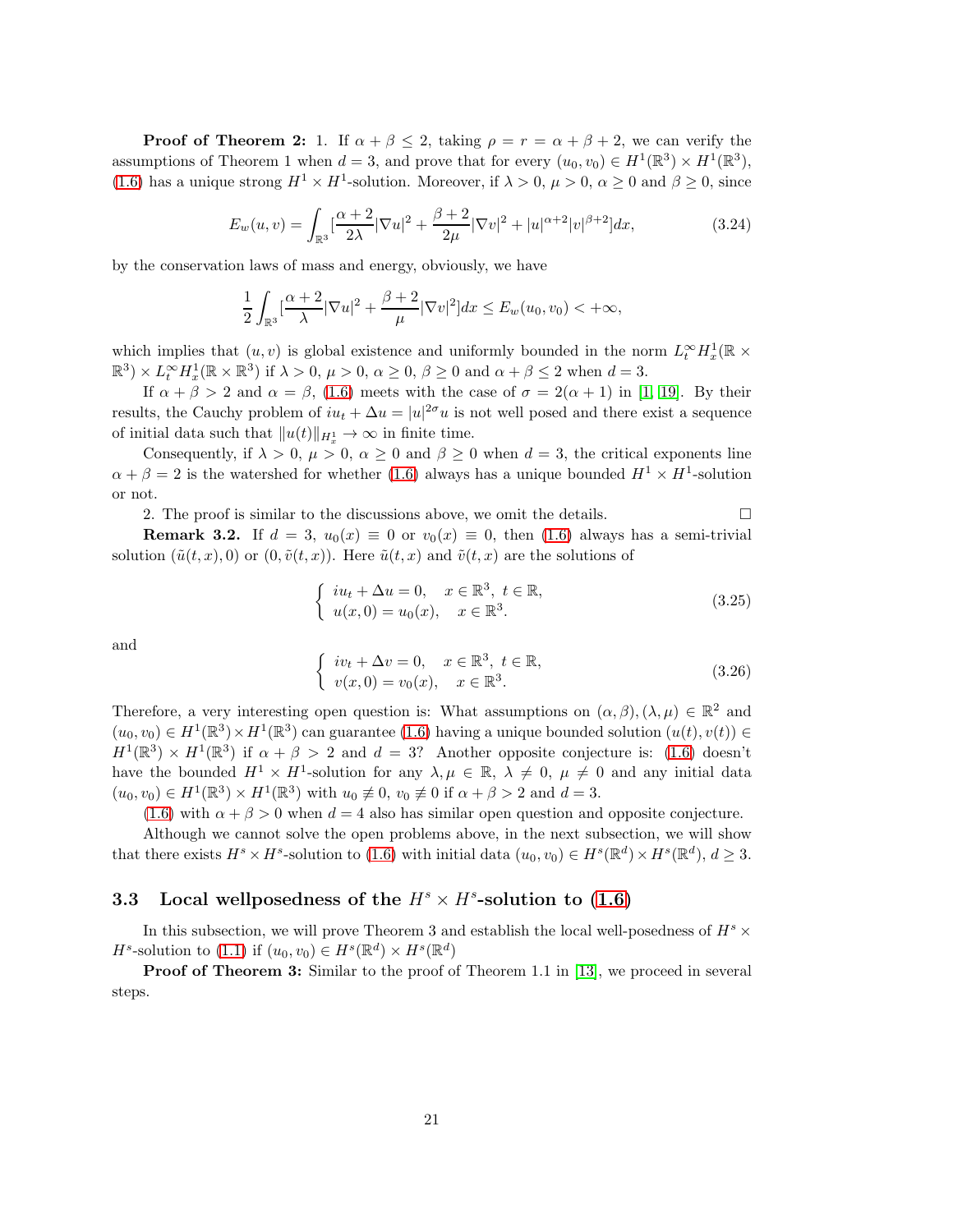**Step 1.** First we prove a fact below: Let  $(u_1, v_1), (u_2, v_2) \in [L^{\gamma}((-T,T); B^s_{\rho,2})]^2$  and  $\delta = 1 - \frac{\alpha + \beta + 4}{\gamma}$ . Then for any admissible pair  $(q, r)$ ,

$$
\|\mathcal{J}(|u_1|^{\alpha}|v_1|^{\beta+2}u_1) - \mathcal{J}(|u_2|^{\alpha}|v_2|^{\beta+2}u_2)\|_{L^q((-T,T);L^r)}
$$
  
+ 
$$
\|\mathcal{J}(|u_1|^{\alpha+2}|v_1|^{\beta}v_1) - \mathcal{J}(|u_2|^{\alpha+2}|v_2|^{\beta}v_2)\|_{L^q((-T,T);L^r)}
$$
  

$$
\leq CT^{\delta}\{\|u_1\|_{L^{\gamma}((-T,T); \dot{B}^s_{\rho,2})}^{\alpha+\beta+2} + \|u_2\|_{L^{\gamma}((-T,T); \dot{B}^s_{\rho,2})}^{\alpha+\beta+2} + \|v_1\|_{L^{\gamma}((-T,T); \dot{B}^s_{\rho,2})}^{\alpha+\beta+2} + \|v_2\|_{L^{\gamma}((-T,T); \dot{B}^s_{\rho,2})}^{\alpha+\beta+2}\}
$$
  

$$
\times \{\|u_1 - u_2\|_{L^{\gamma}((-T,T); L^{\rho})} + \|v_1 - v_2\|_{L^{\gamma}((-T,T); L^{\rho})}\}, \qquad (3.27)
$$

and

<span id="page-21-0"></span>
$$
\|\mathcal{J}(|u_{1}|^{\alpha}|v_{1}|^{\beta+2}u_{1})\|_{L^{q}((-T,T);\dot{B}_{r,2}^{s})} + \|\mathcal{J}(|u_{1}|^{\alpha+2}|v_{1}|^{\beta}v_{1})\|_{L^{q}((-T,T);\dot{B}_{r,2}^{s})}
$$
\n
$$
\leq CT^{\delta}\{||u_{1}||_{L^{\gamma}((-T,T);\dot{B}_{\rho,2}^{s})}^{\alpha+\beta+3} + ||v_{1}||_{L^{\gamma}((-T,T);\dot{B}_{\rho,2}^{s})}^{\alpha+\beta+3}\},\qquad(3.28)
$$
\n
$$
||\mathcal{J}(|u_{2}|^{\alpha}|v_{2}|^{\beta+2}u_{2})||_{L^{q}((-T,T);\dot{B}_{r,2}^{s})} + ||\mathcal{J}(|u_{2}|^{\alpha+2}|v_{2}|^{\beta}v_{2})||_{L^{q}((-T,T);\dot{B}_{r,2}^{s})}
$$
\n
$$
\leq CT^{\delta}\{||u_{2}||_{L^{\gamma}((-T,T);\dot{B}_{\rho,2}^{s})}^{\alpha+\beta+3} + ||v_{2}||_{L^{\gamma}((-T,T);\dot{B}_{\rho,2}^{s})}^{\alpha+\beta+3}\}.
$$
\n(3.29)

Indeed,

$$
\|\mathcal{J}(|u_1|^{\alpha}|v_1|^{\beta+2}u_1) - \mathcal{J}(|u_2|^{\alpha}|v_2|^{\beta+2}u_2)\|_{L^q((-T,T);L^r)}
$$
  
\n
$$
+ \|\mathcal{J}(|u_1|^{\alpha+2}|v_1|^{\beta}v_1) - \mathcal{J}(|u_2|^{\alpha+2}|v_2|^{\beta}v_2)\|_{L^q((-T,T);L^r)}
$$
  
\n
$$
\leq \|(|u_1|^{\alpha}|v_1|^{\beta+2}u_1 - |u_2|^{\alpha}|v_2|^{\beta+2}u_2)\|_{L^{\gamma'}((-T,T);L^{\rho'})}
$$
  
\n
$$
+ \|(|u_1|^{\alpha+2}|v_1|^{\beta}v_1 - |u_2|^{\alpha+2}|v_2|^{\beta}v_2)\|_{L^{\gamma'}((-T,T);L^{\rho'})}
$$
  
\n
$$
\leq C\|[[u_1|^{\alpha+\beta+2} + |u_2|^{\alpha+\beta+2} + |v_1|^{\alpha+\beta+2} + |v_2|^{\alpha+\beta+2}][|u_1 - u_2| + |v_1 - v_2|]\|_{L^{\gamma'}((-T,T);L^{\rho'})}
$$
  
\n
$$
\leq C\left(\int_{-T}^{T} \|[|u_1| + |u_2| + |v_1| + |v_2|] \|\big|_{B_{\beta,2}^{\beta}}^{(\alpha+\beta+2)\gamma'}\|[[|u_1 - u_2| + |v_1 - v_2|] \|\big|_{L^{\rho'}}^{\gamma'} dt\right)
$$
  
\n
$$
\leq CT^{\delta}\{||u_1||_{L^{\gamma}((-T,T); \dot{B}_{\rho,2}^s)} + ||u_2||_{L^{\gamma}((-T,T); \dot{B}_{\rho,2}^s)}^{(\alpha+\beta+2)} + ||v_1||_{L^{\gamma}((-T,T); \dot{B}_{\rho,2}^s)}^{(\alpha+\beta+2)} + ||v_2||_{L^{\gamma}((-T,T); \dot{B}_{\rho,2}^s)}^{(\alpha+\beta+2)}\}
$$
  
\n
$$
\times \{||u_1 - u_2||_{L^{\gamma}((-T,T);L^{\rho})} + ||v_1 - v_2||_{L^{\gamma}((-T,T);L^{\rho})}\},
$$

and

$$
\label{eq:21} \begin{split} &\|\mathcal{J}(|u_1|^\alpha|v_1|^{\beta+2}u_1)\|_{L^q((-T,T);\dot{B}_{r,2}^s)}+\|\mathcal{J}(|u_1|^{\alpha+2}|v_1|^\beta v_1)\|_{L^q((-T,T);\dot{B}_{r,2}^s)}\\ &\leq \|\mathcal{J}(|u_1|^\alpha|v_1|^{\beta+2}u_1)\|_{L^{\gamma'}((-T,T);\dot{B}_{\rho',2}^s)}+\|\mathcal{J}(|u_1|^{\alpha+2}|v_1|^\beta v_1)\|_{L^{\gamma'}((-T,T);\dot{B}_{\rho',2}^s)}\\ &\leq C\left(\int_{-T}^T\|u_1\|_{\dot{B}_{\rho',2}^s}^{(\alpha+\beta+3)\gamma'}\right)^{\frac{1}{\gamma'}}+C\left(\int_{-T}^T\|v_1\|_{\dot{B}_{\rho',2}^s}^{(\alpha+\beta+3)\gamma'}\right)^{\frac{1}{\gamma'}}\\ &\leq CT^{\delta}[\|u_1\|_{L^{\gamma}((0,T);\dot{B}_{\rho,2}^s)}^{(\alpha+\beta+3)}+\|v_1\|_{L^{\gamma}((0,T);\dot{B}_{\rho,2}^s)}^{(\alpha+\beta+3)}]. \end{split}
$$

**Step 2.** We show another fact below: Let  $(u_0, v_0) \in H^s \times H^s$  and  $(u, v) \in [L^{\gamma}((-T, T); B^s_{\rho,2})]^2$ be a solution of [\(1.6\)](#page-3-0). Then  $(u, v) \in [L^q((0, T); B^s_{r,2}) \cap C([-T, T]; H^s)]^2$  for every admissible pair  $(q, r)$ . If  $(w, z) \in [L^{\gamma}((-T, T); B^s_{\rho,2})]^2$  is also a solution of  $(1.6)$ , then  $(u, v) = (w, z)$ .

Indeed, we can write  $u(t) = \mathcal{J}(\cdot)u_0 - i\mathcal{J}(|u|^\alpha |v|^{\beta+2}u)$  and  $v(t) = \mathcal{J}(\cdot)v_0 - i\mathcal{J}(|u|^\alpha + 2|v|^\beta v)$ , then using Strichartz estimates, we can prove the first statement.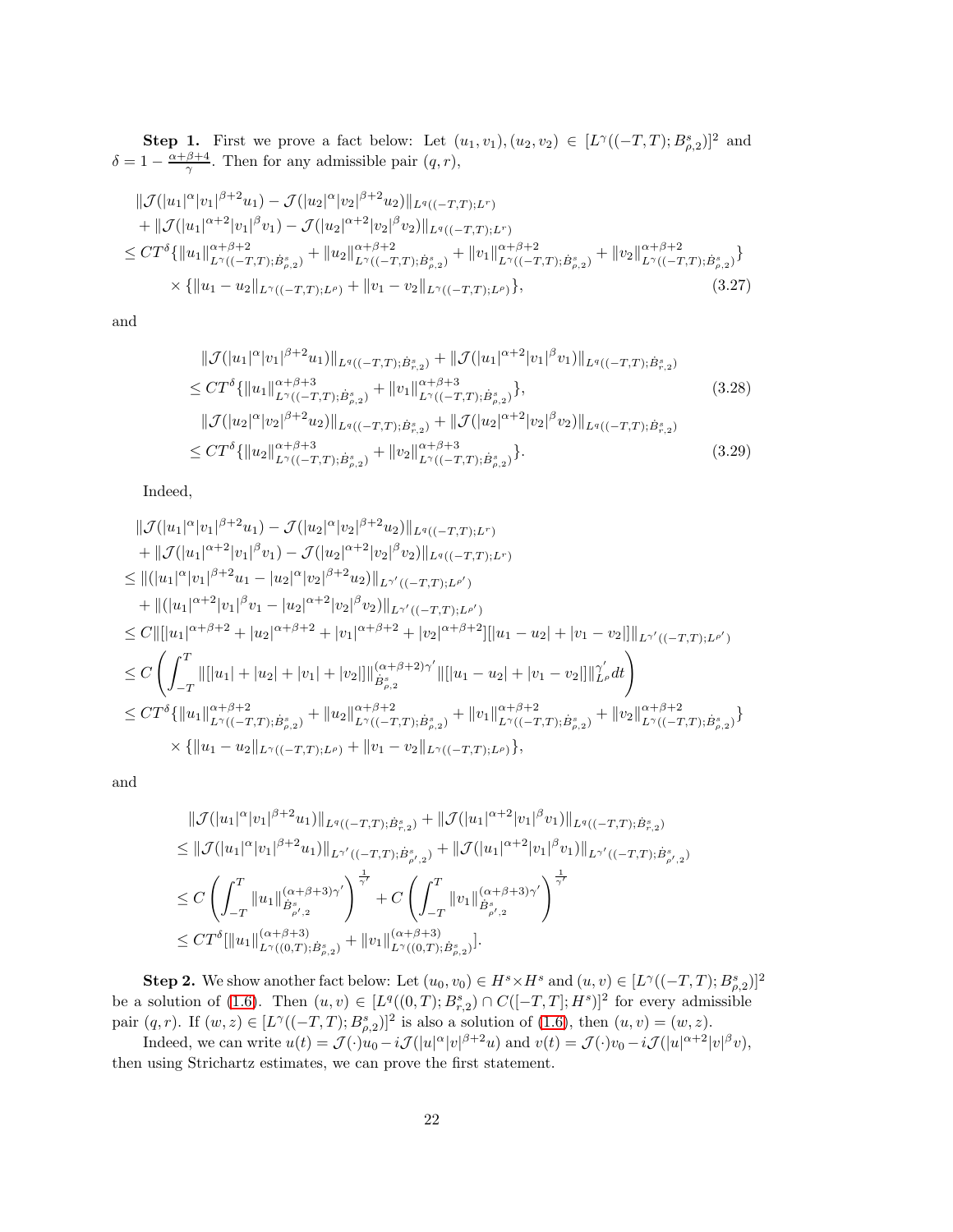About the uniqueness, we assume that  $(u(t), v(t)) \neq (w(t), z(t))$  for some  $t \in [-T, T]$ . If  $t_0 = \inf\{t \in [-T, T], (u(t), v(t)) \neq (w(t), z(t))\} \geq 0$ , then  $(U(t), V(t)) := (u(t + t_0), v(t + t_0))$ and  $(W(t), Z(t)) := (w(t + t_0), z(t + t_0))$  both satisfy  $u(t) = \mathcal{J}(\cdot)\phi - i\mathcal{J}(|u|^\alpha |v|^{\beta+2}u)$  and  $v(t) = \mathcal{J}(\cdot)\psi - i\mathcal{J}(|u|^{\alpha+2}|v|^{\beta}v)$  on  $[-T, T - t_0]$ , where  $(\phi, \psi) := (u(t_0), v(t_0)) = (w(t_0), z(t_0))$ . Taking the admissible pairs  $(q, r) = (\gamma, \rho)$ , for all  $t \in [t_0, T]$ , we have

$$
\|u - w\|_{L^{\gamma}((t_0,t);L^{\rho})} + \|v - z\|_{L^{\gamma}((t_0,t);L^{\rho})}
$$
\n
$$
= \|\mathcal{J}(|u|^{\alpha}|v|^{\beta+2}u) - \mathcal{J}(|w|^{\alpha}|z|^{\beta+2}w)\|_{L^{\gamma}((t_0,t);L^{\rho})} + \|\mathcal{J}(|u|^{\alpha+2}|v|^{\beta}v) - \mathcal{J}(|w|^{\alpha+2}|z|^{\beta}z)\|_{L^{\gamma}((t_0,t);L^{\rho})}
$$
\n
$$
\leq C(t - t_0)^{\delta} \left\{ \|u\|_{L^{\gamma}((t_0,t);B^2_{\rho,2})}^{\alpha+\beta+2} + \|v\|_{L^{\gamma}((t_0,t);B^2_{\rho,2})}^{\alpha+\beta+2} + \|w\|_{L^{\gamma}((t_0,t);B^2_{\rho,2})}^{\alpha+\beta+2} + \|z\|_{L^{\gamma}((t_0,t);B^2_{\rho,2})}^{\alpha+\beta+2} \right\}
$$
\n
$$
\times \left\{ \|u - w\|_{L^{\gamma}((t_0,t);L^{\rho})} + \|v - z\|_{L^{\gamma}((t_0,t);L^{\rho})} \right\}.
$$

For  $t > t_0$  but close to  $t_0$  enough such that

 $C(t-t_0)^{\delta}\left\{\|u\|_{L^\gamma((t_0,t);B^2_{\rho,2})}^{\alpha+\beta+2}+\|v\|_{L^\gamma((t_0,t);B^2_{\rho,2})}^{\alpha+\beta+2}+\|w\|_{L^\gamma((t_0,t);B^2_{\rho,2})}^{\alpha+\beta+2}+\|z\|_{L^\gamma((t_0,t);B^2_{\rho,2})}^{\alpha+\beta+2} \right.$  $\}$  < 1.

Then

$$
||u - w||_{L^{\gamma}((t_0,t);L^{\rho})} + ||v - z||_{L^{\gamma}((t_0,t);L^{\rho})} = 0,
$$

which is a contradiction to the definition of  $t_0$ , so  $(u(t), v(t)) \equiv (w(t), z(t))$  for all  $t \in [-T, T]$ .

Similarly, if  $t_0 = \sup\{t \in [-T, T], (u(t), v(t)) \neq (w(t), z(t))\} \leq 0$ , we can obtain the parallel conclusions for  $t \in [-T, t_0]$  and prove that  $(u(t), v(t)) \equiv (w(t), z(t))$  for all  $t \in [-T, T]$ .

**Step 3.** Existence of the solution to [\(1.6\)](#page-3-0). Let  $M > 0$  be finite and

$$
\mathcal{X} = \mathcal{X}(T, M) = \{(u, v) \in [L^{\gamma}((-T, T); B^s_{\rho, 2})]^2 : ||u||_{L^{\gamma}((-T, T); \dot{B}^s_{\rho, 2})} + ||v||_{L^{\gamma}((-T, T); \dot{B}^s_{\rho, 2})} \leq M\}.
$$

By the results of Strichartz estimates, this space is never empty because  $(\mathcal{J}(t)u_0,\mathcal{J}(t)v_0)$  is in  $\mathcal{X}(\infty, M)$  if  $(u_0, v_0) \in H^s \times H^s$  and  $||u_0||_{\dot{H}^s_x} + ||v_0||_{\dot{H}^s_x}$  is small enough. Endowed with the metric

$$
d((u, v), (w, z)) = ||u - w||_{L^{\gamma}((-T,T); L^{\rho})} + ||v - z||_{L^{\gamma}((-T,T); L^{\rho})},
$$

 $\mathcal X$  is a complete metric space.

Consider

$$
\mathcal{F}_1 u = \mathcal{J}(\cdot)u_0 - i\mathcal{J}(|u|^\alpha |v|^{\beta+2}u), \ \mathcal{F}_2 v = \mathcal{J}(\cdot)v_0 - i\mathcal{J}(|u|^{\alpha+2}|v|^\beta v), \tag{3.30}
$$

and denote  $\mathbf{F}(u, v) = (\mathcal{F}_1 u, \mathcal{F}_2 v)$ . We will seek for the conditions on T and M to let **F** be a strict contraction on  $X$ .

By Strichartz estimates and the results in Step 1, we know that if  $(u, v) \in \mathcal{X}$ , then  $(\mathcal{F}_1 u, \mathcal{F}_2 v) \in [L^{\gamma}((-T,T);\dot{B}^s_{\rho,2})]^2$ . Moreover, if

$$
\|\mathcal{J}(\cdot)u_0\|_{L^{\gamma}((-T,T);\dot{B}^s_{\rho,2})} + \|\mathcal{J}(\cdot)v_0\|_{L^{\gamma}((-T,T);\dot{B}^s_{\rho,2})} + CT^{\delta}M^{\alpha+\beta+3} \le M,\tag{3.31}
$$

then  $\mathbf{F}(u, v) = (\mathcal{F}_1 u, \mathcal{F}_2 v) \in \mathcal{X}$ . Furthermore, by [\(3.27\)](#page-21-0), if

<span id="page-22-1"></span><span id="page-22-0"></span>
$$
CT^{\delta}M^{\alpha+\beta+2} < 1,\tag{3.32}
$$

then **F** is a strict contraction on X. Therefore, if we take  $M > ||u_0||_{H_x^s} + ||v_0||_{H_x^s}$  and T is small enough such that [\(3.31\)](#page-22-0) and [\(3.32\)](#page-22-1) hold, then **F** is a strict contraction on X and at least has a fixed point, which is the solution of [\(1.6\)](#page-3-0).

Step 4. By the results of Step 1 to Step 3, we have proved that there exist an unique solution  $(u, v)$  of [\(1.6\)](#page-3-0) satisfying (i) and (ii). Now the properties (iii)–(vii) can be obtained by following the same standard steps as in the proof of Theorem 1.1 in [\[13\]](#page-95-15), we just need to replace u by  $(u, v)$  and the norm  $||\phi||_{\dot{H}^s_x}$  by  $||u_0||_{\dot{H}^s_x} + ||v_0||_{\dot{H}^s_x}$ , and so on. We omit the details here.  $\square$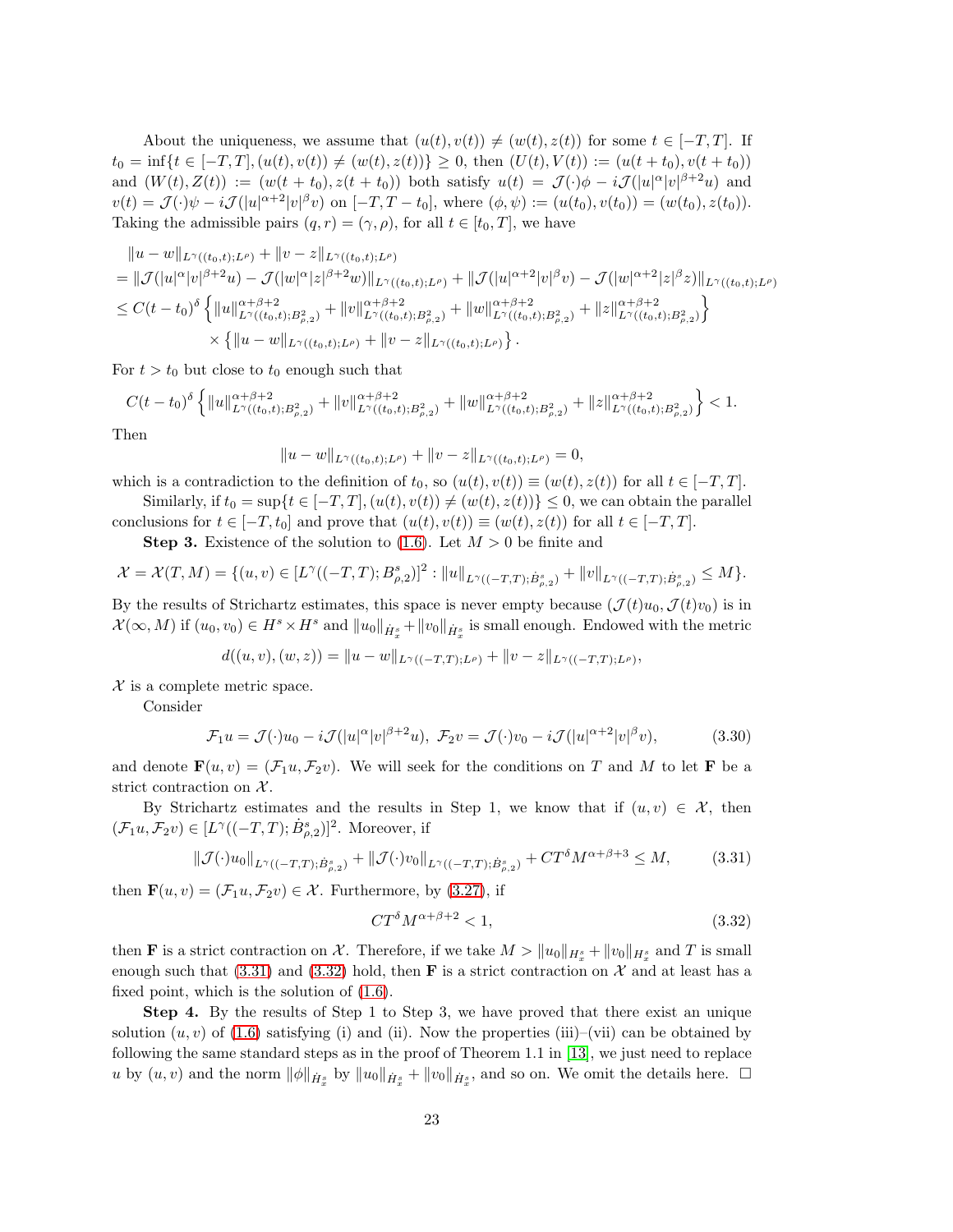# 4  $H^1 \times H^1$  and  $\Sigma \times \Sigma$  scattering theories for [\(1.6\)](#page-3-0) with defocusing nonlinearities when  $d = 3$

In this section, we consider the global solution of [\(1.6\)](#page-3-0) with defocusing nonlinearities( $\lambda > 0$ and  $\mu > 0$ ) when  $d = 3$ .

# 4.1  $H^1 \times H^1$  and  $\Sigma \times \Sigma$  scattering theories for [\(1.6\)](#page-3-0) with defocusing nonlinearities and  $\alpha + \beta < 2$  when  $d = 3$

In this subsection, we will establish  $H^1 \times H^1$  and  $\Sigma \times \Sigma$  scattering theories for [\(1.6\)](#page-3-0) with defocusing nonlinearities,  $\alpha \geq 0$ ,  $\beta \geq 0$  and  $\alpha + \beta < 2$  when  $d = 3$ . That is, the exponents pair  $(\alpha, \beta)$  is below the critical exponents line  $\alpha + \beta = 2$ .

The main steps of the proof Theorem 4 are as follows:

Step 1. We give the weight-coupled interaction Morawetz estimates and obtain

$$
\int_{I} \int_{\mathbb{R}^{3}} [|u(t,x)|^{4} + |v(t,x)|^{4}] dx dt \leq C.
$$
\n(4.1)

Here  $C$  is a uniform constant independent of the time interval  $I$ .

Step 2. We will prove that

<span id="page-23-0"></span>
$$
||u(t,x)||_{S^{1}(\mathbb{R}\times\mathbb{R}^{3})}+||v(t,x)||_{S^{1}(\mathbb{R}\times\mathbb{R}^{3})}<\infty.
$$
\n(4.2)

Step 3. We use Duhamel formulae and Strichartz estimates to establish  $H^1 \times H^1$  and  $\Sigma \times \Sigma$ scattering theories for [\(1.6\)](#page-3-0) under the assumptions of Theorem 4.

## Step 1. Weight-coupled interaction Morawetz estimate.

Let  $(u, v)$  be the solution of [\(1.6\)](#page-3-0). For a given smooth real function  $a(x, y)$ , we define the following weight-coupled interaction Morawetz potential:

$$
M_a^{\otimes_2}(t) = 2A \int_{\mathbb{R}^d} \int_{\mathbb{R}^d} \widetilde{\nabla} a(x, y) \Im[\bar{u}(t, x)\bar{u}(t, y)\widetilde{\nabla}(u(t, x)u(t, y))] dxdy + 2B \int_{\mathbb{R}^d} \int_{\mathbb{R}^d} \widetilde{\nabla} a(x, y) \Im[\bar{v}(t, x)\bar{v}(t, y)\widetilde{\nabla}(v(t, x)v(t, y))] dxdy + 2C \int_{\mathbb{R}^d} \int_{\mathbb{R}^d} \widetilde{\nabla} a(x, y) \Im[\bar{u}(t, x)\bar{v}(t, y)\widetilde{\nabla}(u(t, x)v(t, y))] dxdy + 2D \int_{\mathbb{R}^d} \int_{\mathbb{R}^d} \widetilde{\nabla} a(x, y) \Im[\bar{v}(t, x)\bar{u}(t, y)\widetilde{\nabla}(v(t, x)u(t, y))] dxdy,
$$
(4.3)

where  $\widetilde{\nabla} = (\nabla_x, \nabla_y), x \in \mathbb{R}^d$  and  $y \in \mathbb{R}^d$ , and

$$
A = \mu^2(\alpha + 2)^2, \quad B = \lambda^2(\beta + 2)^2, \quad C = D = \lambda\mu(\alpha + 2)(\beta + 2), \tag{4.4}
$$

$$
L_1 = L_2 = 2(\alpha + \beta)\lambda \mu^2(\alpha + 2), \quad L_3 = L_4 = 2(\alpha + \beta)\mu \lambda^2(\beta + 2).
$$
 (4.5)

Then

$$
\frac{d}{dt} M_a^{\otimes_2}(t) \n= \int_{\mathbb{R}^d} \int_{\mathbb{R}^d} \left( -[A|u|^2 + D|v|^2] \Delta_x \Delta_x a + 4a_{jk} Re(Au_j \bar{u}_k + Dv_j \bar{v}_k) + L_1 |u|^{\alpha+2} |v|^{\beta+2} \Delta_x a \right) dx |u(t, y)|^2 dy \n+ \int_{\mathbb{R}^d} \int_{\mathbb{R}^d} \left( -[C|u|^2 + B|v|^2] \Delta_x \Delta_x a + 4a_{jk} Re(Cu_j \bar{u}_k + Bv_j \bar{v}_k) + L_2 |u|^{\alpha+2} |v|^{\beta+2} \Delta_x a \right) dx |v(t, y)|^2 dy
$$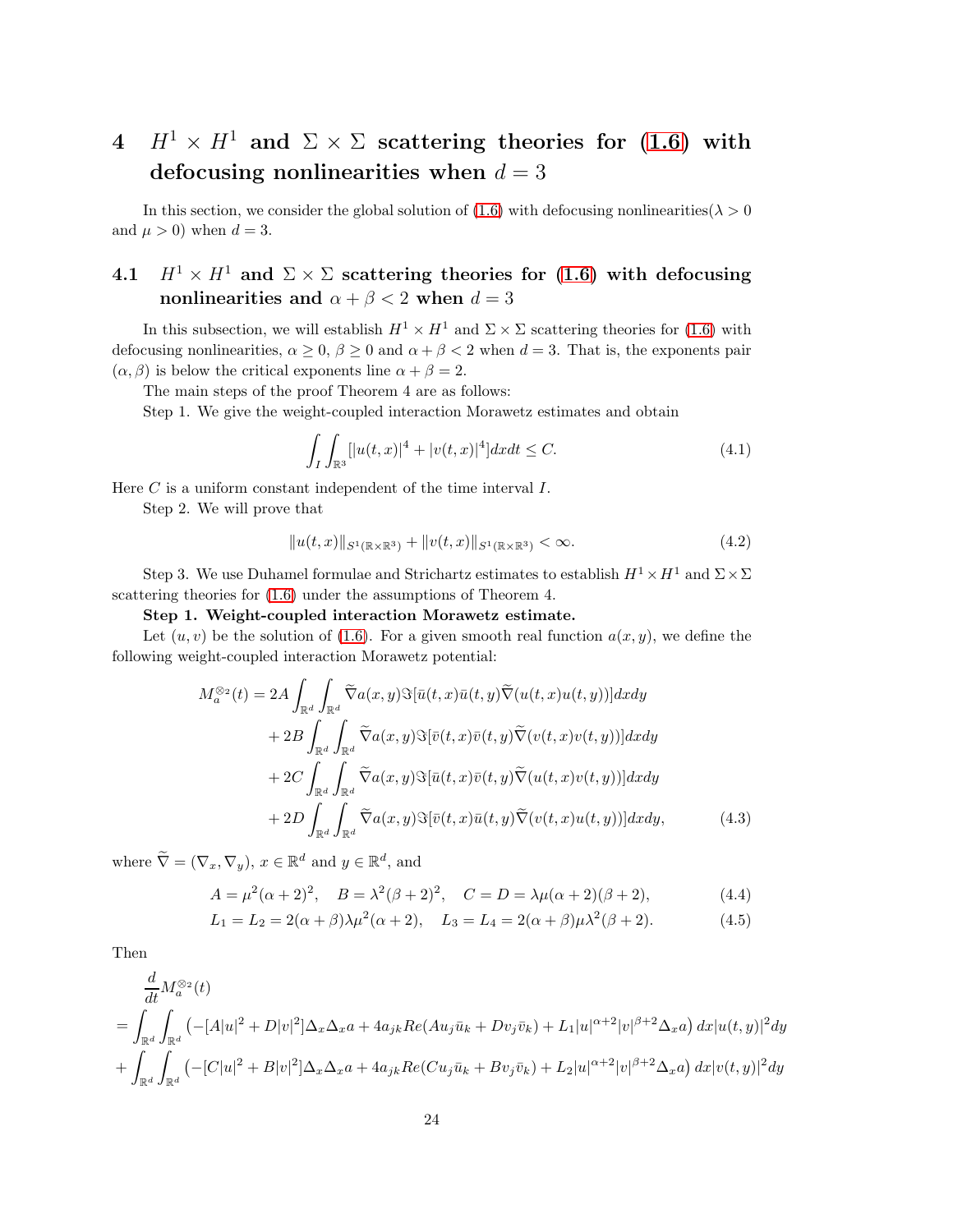$$
+ \int_{\mathbb{R}^d} \int_{\mathbb{R}^d} \left( -[A|u|^2 + C|v|^2] \Delta_y \Delta_y a + 4a_{jk} Re(Au_j \bar{u}_k + Cv_j \bar{v}_k) + L_3 |u|^{\alpha+2} |v|^{\beta+2} \Delta_y a \right) dy |u(t, x)|^2 dx
$$
  
+ 
$$
\int_{\mathbb{R}^d} \int_{\mathbb{R}^d} \left( -[D|u|^2 + B|v|^2] \Delta_y \Delta_y a + 4a_{jk} Re(Du_j \bar{u}_k + Bv_j \bar{v}_k) + L_4 |u|^{\alpha+2} |v|^{\beta+2} \Delta_y a \right) dy |v(t, x)|^2 dx
$$
  
- 
$$
4 \int_{\mathbb{R}^d} \int_{\mathbb{R}^d} \nabla_x a \cdot \Im[\bar{u}(t, x) \nabla_x u(t, x)] dx [\nabla_y \cdot (\Im[A\bar{u}(t, y) \nabla_y u(t, y) + C\bar{v}(t, y) \nabla_y v(t, y)])] dy
$$
  
- 
$$
4 \int_{\mathbb{R}^d} \int_{\mathbb{R}^d} \nabla_x a \cdot \Im[\bar{v}(t, x) \nabla_x v(t, x)] dx [\nabla_y \cdot (\Im[B\bar{v}(t, y) \nabla_y v(t, y) + D\bar{u}(t, y) \nabla_y u(t, y)])] dy
$$
  
- 
$$
4 \int_{\mathbb{R}^d} \int_{\mathbb{R}^d} \nabla_y a \cdot \Im[\bar{u}(t, y) \nabla_y u(t, y)] dy [\nabla_x \cdot (\Im[A\bar{u}(t, x) \nabla_x u(t, x) + D\bar{v}(t, x) \nabla_x v(t, x)])]] dx
$$
  
- 
$$
4 \int_{\mathbb{R}^d} \int_{\mathbb{R}^d} \nabla_y a \cdot \Im[\bar{v}(t, y) \nabla_y v(t, y)] dy [\nabla_x \cdot (\Im[B\bar{v}(t, x) \nabla_x v(t, x) + C\bar{u}(t, x) \nabla_x u(t, x)])] dx.
$$
(4.6)

If  $d = 3$  and  $a(x, y) = |x - y|$ , denoting

$$
\overline{\nabla}_y := \nabla_x - \frac{x-y}{|x-y|} \left( \frac{x-y}{|x-y|} \cdot \nabla_x \right), \quad \overline{\nabla}_x := \nabla_y - \frac{y-x}{|x-y|} \left( \frac{y-x}{|x-y|} \cdot \nabla_y \right),
$$

then we have

$$
\frac{d}{dt} M_{a}^{\otimes 2}(t) \n= 16\pi \int_{\mathbb{R}^{3}} [A|u(t,x)|^{4} + (C+D)|u|^{2}|v|^{2} + B|v(t,x)|^{4}]dx \n+ 2 \int_{\mathbb{R}^{3}} \frac{|u(t,x)|^{\alpha+2}|v(t,x)|^{\beta+2}[(L_{1}+L_{3})|u(t,y)|^{2} + (L_{2}+L_{4})|v(t,y)|^{2}]}{|x-y|} dxdy \n+ 4 \int_{\mathbb{R}^{3}} \int_{\mathbb{R}^{3}} \frac{[A|\nabla_{y}u(t,x)|^{2} + D|\nabla_{y}v(t,x)|^{2}]|u(t,y)|^{2}}{|x-y|} dxdy \n+ 4 \int_{\mathbb{R}^{3}} \int_{\mathbb{R}^{3}} \frac{[A|\nabla_{x}u(t,y)|^{2} + C|\nabla_{x}v(t,y)|^{2}]|u(t,x)|^{2}}{|x-y|} dxdy \n+ 4 \int_{\mathbb{R}^{3}} \int_{\mathbb{R}^{3}} \frac{[B|\nabla_{y}v(t,x)|^{2} + C|\nabla_{y}u(t,x)|^{2}]|v(t,y)|^{2}}{|x-y|} dxdy \n+ 4 \int_{\mathbb{R}^{3}} \int_{\mathbb{R}^{3}} \frac{[B|\nabla_{x}v(t,y)|^{2} + D|\nabla_{x}u(t,y)|^{2}]|v(t,y)|^{2}}{|x-y|} dxdy \n- 4 \int_{\mathbb{R}^{3}} \int_{\mathbb{R}^{3}} \frac{x-y}{|x-y|} \cdot \Im[\bar{u}(t,x)\nabla_{x}u(t,x)]d x|\nabla_{y} \cdot (\Im[A\bar{u}(t,y)\nabla_{y}u(t,y) + C\bar{v}(t,y)\nabla_{y}v(t,y)])]dy \n- 4 \int_{\mathbb{R}^{3}} \int_{\mathbb{R}^{3}} \frac{x-y}{|x-y|} \cdot \Im[\bar{v}(t,x)\nabla_{x}v(t,x)]d x|\nabla_{y} \cdot (\Im[B\bar{v}(t,y)\nabla_{y}u(t,y) + D\bar{u}(t,y)\nabla_{y}u(t,y)])]dy \n- 4 \int_{\mathbb{R}^{3}} \int_{\mathbb{R}^{3}}
$$

We will prove that

<span id="page-24-1"></span><span id="page-24-0"></span>
$$
4(III) + 4(IV) + 4(V) + 4(VI) - 4(VII) - 4(VIII) - 4(X) - 4(XI) \ge 0.
$$
 (4.8)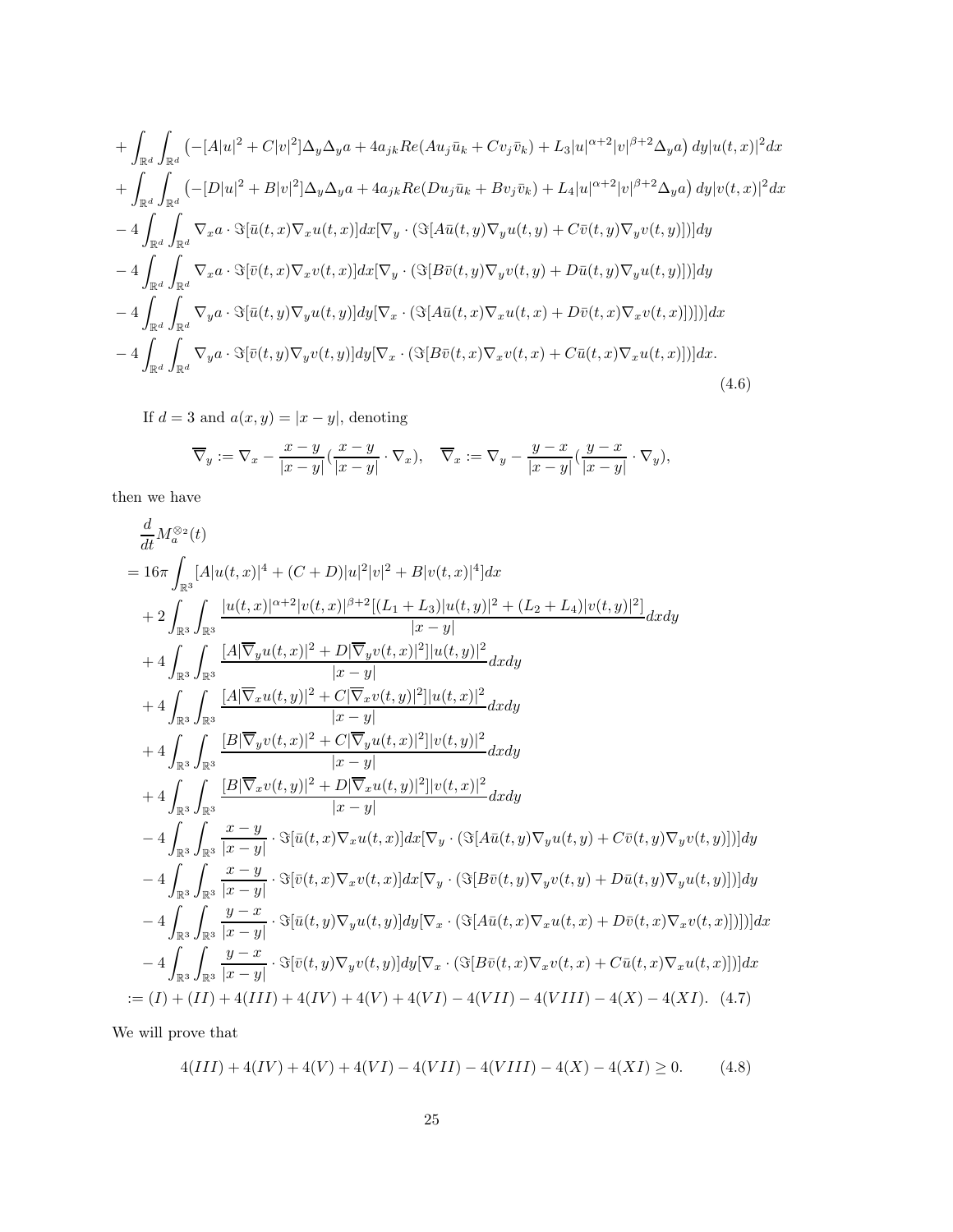We only estimate the term

$$
-4\int_{\mathbb{R}^3}\int_{\mathbb{R}^3}\frac{x-y}{|x-y|}\cdot\Im[\bar{v}(t,x)\nabla_xv(t,x)]dx[\nabla_y\cdot(\Im[D\bar{u}(t,y)\nabla_yu(t,y)])]dy,
$$

the other terms can be estimated similarly.

Denote  $p_1(x) = 2\Im[\bar{u}(t,x)\nabla_x u(t,x)], p_1(y) = 2\Im[\bar{u}(t,y)\nabla_y u(t,y)], p_2(x) = 2\Im[\bar{v}(t,x)\nabla_x v(t,x)]$ and  $p_2(y) = 2\Im[\bar{v}(t, y)\nabla_y v(t, y)]$ . Since

<span id="page-25-0"></span>
$$
\partial_{x_k} \left( \frac{x_j - y_j}{|x - y|} \right) = \frac{\delta_{jk}}{|x - y|} - \frac{(x_k - y_k)(x_j - y_j)}{|x - y|^3}, \quad j, k = 1, 2, 3,
$$
  

$$
\partial_{y_k} \left( \frac{x_j - y_j}{|x - y|} \right) = -\frac{\delta_{jk}}{|x - y|} + \frac{(x_k - y_k)(x_j - y_j)}{|x - y|^3}, \quad j, k = 1, 2, 3,
$$

integrating by parts, we have

$$
-4\int_{\mathbb{R}^3}\int_{\mathbb{R}^3}\frac{x-y}{|x-y|}\cdot\Im[\bar{v}(t,x)\nabla_x v(t,x)]dx[\nabla_y\cdot(\Im[D\bar{u}(t,y)\nabla_y u(t,y)])]dy
$$
  
= 
$$
D\int_{\mathbb{R}^3}\int_{\mathbb{R}^3}[p_1(y)p_2(x)-(p_1(y)\frac{x-y}{|x-y|})(p_2(x)\frac{x-y}{|x-y|})]\frac{dxdy}{|x-y|}. \tag{4.9}
$$

Noticing that

$$
|\pi_{(x-y)^{\perp}}p_1(y)| = |p_1(y) - \frac{x-y}{|x-y|}(\frac{x-y}{|x-y|}p_1(y))| \le 2|\Im[\bar{u}(t,y)\overline{\nabla}_x u(t,y)]| \le 2|u(t,y)||\overline{\nabla}_x u(t,y)|,
$$
  

$$
|\pi_{(y-x)^{\perp}}p_2(x)| = |p_2(x) - \frac{x-y}{|x-y|}(\frac{x-y}{|x-y|}p_2(x))| \le 2|\Im[\bar{v}(t,x)\overline{\nabla}_y v(t,x)]| \le 2|v(t,x)||\overline{\nabla}_y v(t,x)|,
$$

[\(4.9\)](#page-25-0) implies that

$$
-4\int_{\mathbb{R}^3}\int_{\mathbb{R}^3}\frac{x-y}{|x-y|}\cdot\Im[\bar{v}(t,x)\nabla_x v(t,x)]dx[\nabla_y\cdot(\Im[D\bar{u}(t,y)\nabla_y u(t,y)])]dy
$$
  
\n
$$
\geq -4D\int_{\mathbb{R}^3}\int_{\mathbb{R}^3}|u(t,y)||\overline{\nabla}_x u(t,y)||v(t,x)||\overline{\nabla}_y v(t,x)|\frac{dxdy}{|x-y|}
$$
  
\n
$$
\geq -2D\int_{\mathbb{R}^3}\int_{\mathbb{R}^3}\frac{|u(t,y)|^2|\overline{\nabla}_y v(t,x)|^2}{|x-y|}dxdy - 2D\int_{\mathbb{R}^3}\int_{\mathbb{R}^3}\frac{|v(t,x)|^2|\overline{\nabla}_x u(t,y)|^2}{|x-y|}dxdy.
$$

Similarly, we also can obtain the results on -4(VI), -4(VII) and -4(VIII) as above. Summing them up, we get [\(4.8\)](#page-24-0).

[\(4.7\)](#page-24-1) and [\(4.8\)](#page-24-0) mean that

$$
\int_{I} \int_{\mathbb{R}^{3}} [|u(t,x)|^{4} + |v(t,x)|^{4}] dx dt \lesssim |M_{a}^{\otimes_{2}}(t)| \lesssim ||u||_{L_{t}^{\infty}H_{x}^{1}(I \times \mathbb{R}^{3})}^{4} + ||v||_{L_{t}^{\infty}H_{x}^{1}(I \times \mathbb{R}^{3})}^{4}, \qquad (4.10)
$$
\n
$$
\int_{I} \int_{\mathbb{R}^{3}} \int_{\mathbb{R}^{3}} \frac{|u(t,x)|^{\alpha+2}|v(t,x)|^{\beta+2}[|u(t,y)|^{2} + |v(t,y)|^{2}]}{|x-y|} dxdy
$$
\n
$$
\lesssim ||u||_{L_{t}^{\infty}H_{x}^{1}(I \times \mathbb{R}^{3})}^{4} + ||v||_{L_{t}^{\infty}H_{x}^{1}(I \times \mathbb{R}^{3})}^{4}.
$$
\n(4.11)

Step 2. Estimate for  $||u(t, x)||_{S^1(\mathbb{R} \times \mathbb{R}^3)} + ||v(t, x)||_{S^1(\mathbb{R} \times \mathbb{R}^3)}$ .

Since  $\int_{\mathbb{R}} \int_{\mathbb{R}^3} [u(t,x)]^4 + |v(t,x)|^4] dx dt$  < + $\infty$ , for any 0 <  $\delta$  < 1, we can subdivide  $(-\infty, +\infty)$  into  $J = J(E, M, \delta)$  subintervals  $J_k$  such that

$$
\int_{J_k} \int_{\mathbb{R}^3} [|u(t,x)|^4 + |v(t,x)|^4] dx dt < \delta.
$$
\n(4.12)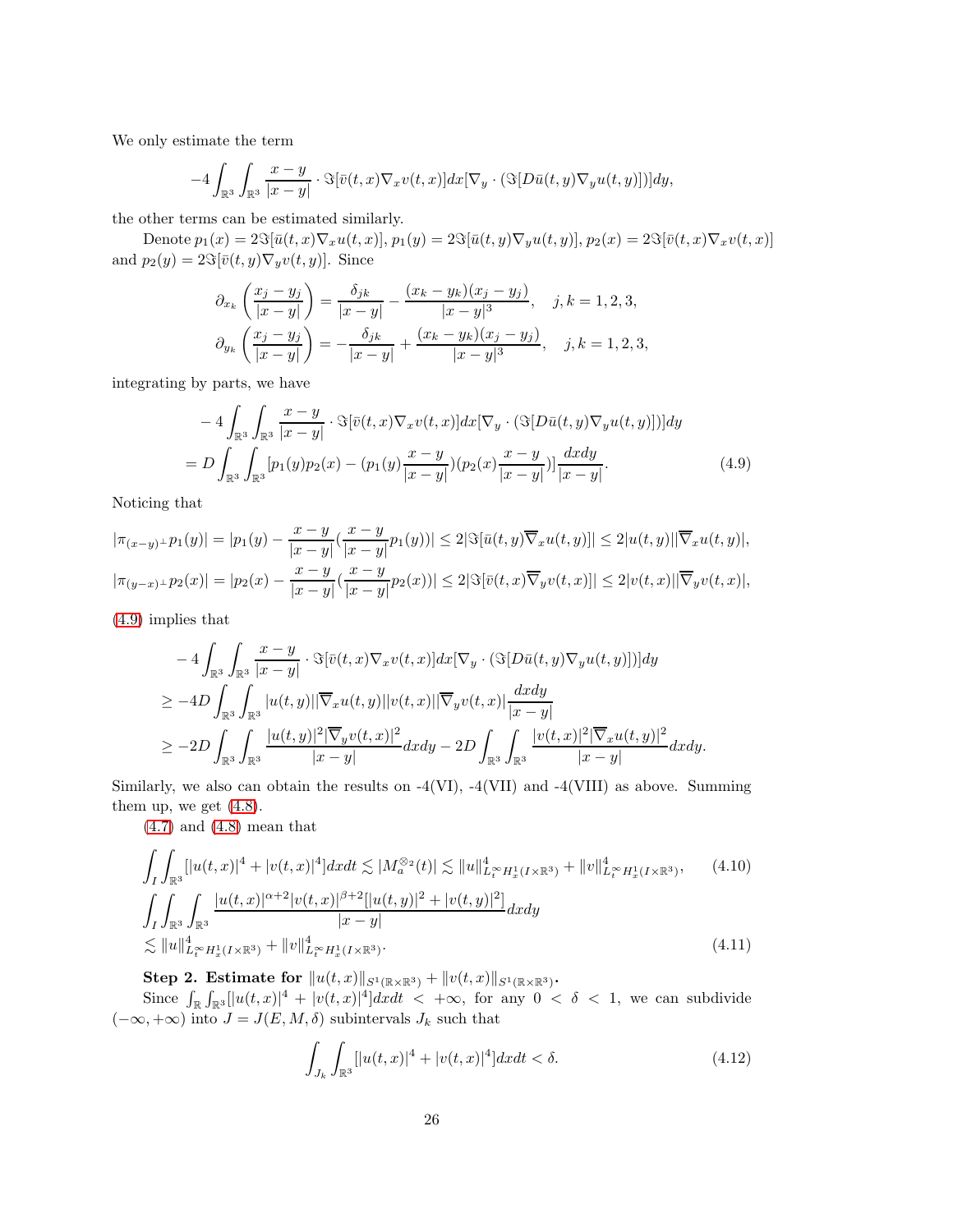Note that

$$
u(t) = \mathcal{J}(t)u_0 - i\lambda \int_0^t \mathcal{J}(t-s) [ |u|^\alpha |v|^{\beta+2} u ](s) ds, \qquad (4.13)
$$

$$
v(t) = \mathcal{J}(t)v_0 - i\mu \int_0^t \mathcal{J}(t-s) [ |u|^{\alpha+2} |u|^{\beta} v ](s) ds.
$$
 (4.14)

Using Strichartz estimates, for any admissible pair  $\left( q,r\right) ,$  we have

$$
||u(t)||_{L^{q}((-\infty,\infty);W^{1,r}(\mathbb{R}^3))} \lesssim ||u_0||_{H^1} + \sum_{k=1}^J ||[|u|^{\alpha}|v|^{\beta+2}u]||_{L^2(J_k;W^{1,\frac{6}{5}})},
$$
  

$$
||v(t)||_{L^q((-\infty,\infty);W^{1,r}(\mathbb{R}^3))} \lesssim ||v_0||_{H^1} + \sum_{k=1}^J ||[|u|^{\alpha+2}|v|^{\beta}v]||_{L^2(J_k;W^{1,\frac{6}{5}})}.
$$

Taking over all admissible pair  $(q, r)$ , we get

$$
||u(t)||_{S^{1}((-\infty,+\infty);{\mathbb{R}}^{3})} + ||v(t)||_{S^{1}((-\infty,+\infty);{\mathbb{R}}^{3})} \lesssim ||u_{0}||_{H^{1}} + ||v_{0}||_{H^{1}}
$$
  
+ 
$$
\sum_{k=1}^{J} (||[|u|^{\alpha}|v|^{\beta+2}u]||_{L^{2}(J_{k};W^{1,\frac{\beta}{5}})} + ||[|u|^{\alpha+2}|v|^{\beta}v]||_{L^{2}(J_{k};W^{1,\frac{\beta}{5}})})
$$
  

$$
\lesssim \sum_{k=1}^{J} \left\{ \int_{J_{k}} \left[ \int_{\mathbb{R}^{3}} (|u|^{\alpha+\beta+2}+|v|^{\alpha+\beta+2})^{\frac{6}{5}} (|u|+|\nabla u|+|v|+|\nabla v|)^{\frac{6}{5}} dx \right]^{\frac{5}{3}} dt \right\}^{\frac{1}{2}} + ||u_{0}||_{H^{1}} + ||v_{0}||_{H^{1}}
$$
  

$$
\lesssim \sum_{k=1}^{J} \left\{ \int_{J_{k}} \left[ \left( \int_{\mathbb{R}^{3}} (|u|^{2}+|v|^{2}) dx \right)^{\frac{1}{\tau_{5}}} \left( \int_{\mathbb{R}^{3}} (|u|^{4}+|v|^{4}) dx \right)^{\frac{1}{\tau_{6}}} \left( \int_{\mathbb{R}^{3}} (|u|^{6}+|v|^{6}) dx \right)^{\frac{1}{\tau_{7}}} \right]^{\frac{5\tau_{4}}{3\tau_{2}}} dt \right\}^{\frac{1}{2\tau_{4}}}
$$
  

$$
\times \left\{ \int_{J_{k}} \left( \int_{\mathbb{R}^{3}} (|u|+|\nabla u|+|v|+|\nabla v|)^{\frac{6\tau_{1}}{5}} dx \right)^{\frac{5\tau_{3}}{3\tau_{1}}} dt \right\}^{\frac{1}{2\tau_{3}}} + ||u_{0}||_{H^{1}} + ||v_{0}||_{H^{1}}
$$
  

$$
\lesssim \delta^{\frac{5-\tau_{1}}{4\tau_{1}}} (||u(t)||_{S^{1}((-\infty,+\infty);{\mathbb{R}}^{3})} + ||v(t)||_{S^{1}((-\infty,+\infty);{\mathbb{R}}^{3
$$

which implies that

<span id="page-26-1"></span><span id="page-26-0"></span>
$$
||u(t)||_{S^{1}((-\infty,+\infty);\mathbb{R}^{3})}+||v(t)||_{S^{1}((-\infty,+\infty);\mathbb{R}^{3})}<+\infty.
$$
\n(4.16)

Here

$$
\max\left(\frac{25}{13}, \frac{5}{5-2(\alpha+\beta)}, \frac{15}{7-2(\alpha+\beta)}\right) < \tau_1 < 5, \quad \tau_2 = \frac{\tau_1}{\tau_1 - 1}, \quad \tau_3 = \frac{2\tau_1}{3\tau_1 - 5}, \quad \tau_4 = \frac{2\tau_1}{5-\tau_1},
$$
\n
$$
\tau_5 = \frac{20(\tau_1 - 1)}{[21 - 6(\alpha+\beta)]\tau_1 - 45}, \quad \tau_6 = \frac{10(\tau_1 - 1)}{3(5-\tau_1)}, \quad \tau_7 = \frac{20(\tau_1 - 1)}{[5 + 6(\alpha+\beta)]\tau_1 - 5}.
$$

Step 3.  $H^1 \times H^1$  and  $\Sigma \times \Sigma$  scattering theories for [\(1.6\)](#page-3-0). For  $0 < t < +\infty$  , we define

$$
u_{+}(t) = u_{0} - i\lambda \int_{0}^{t} \mathcal{J}(-s)[|u|^{\alpha}|v|^{\beta+2}u](s)ds,
$$
\n(4.17)

$$
v_{+}(t) = v_{0} - i\mu \int_{0}^{t} \mathcal{J}(-s)[|u|^{\alpha+2}|u|^{\beta}v](s)ds.
$$
 (4.18)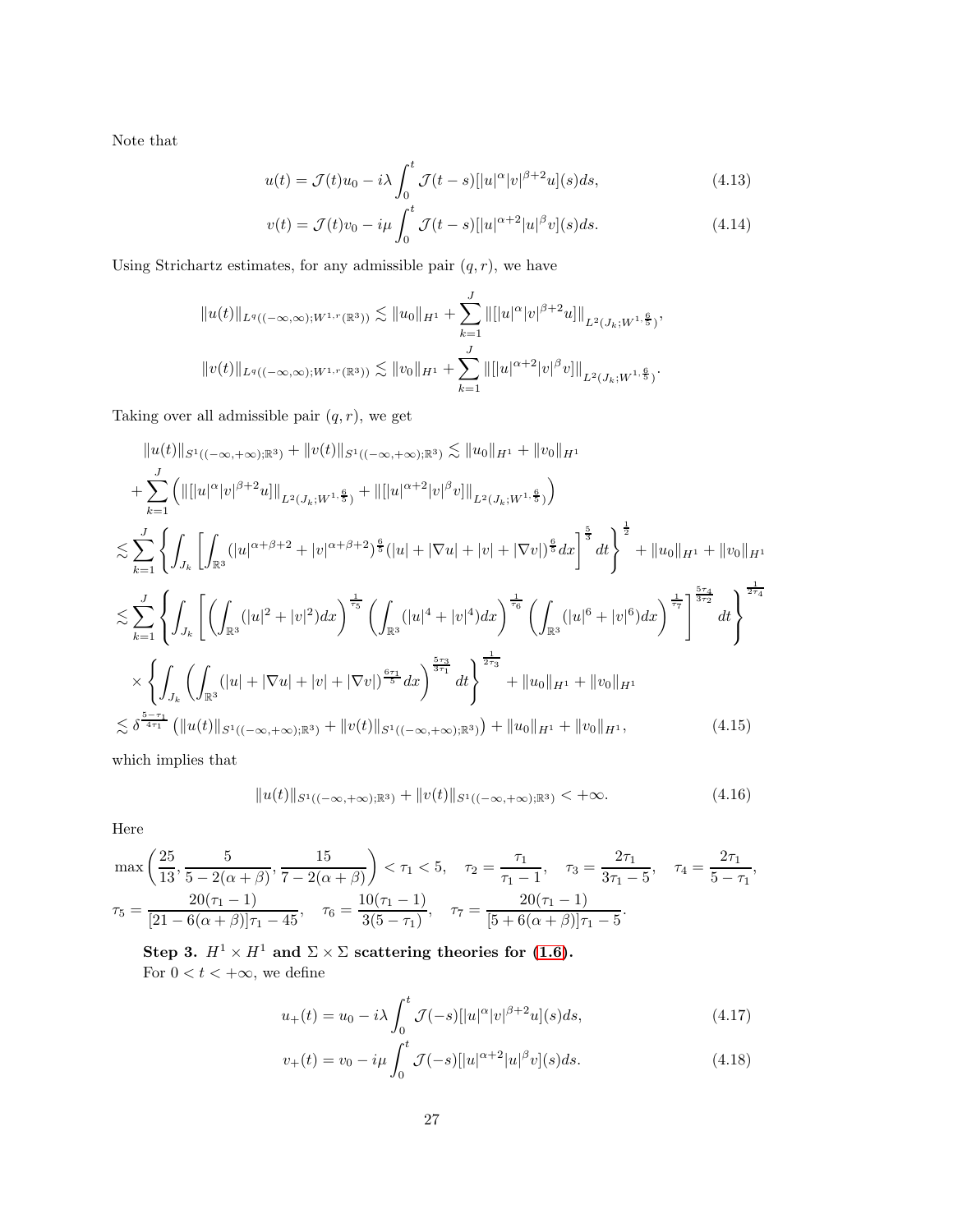Then for any  $0 < \tau < t$ , we have

$$
||u_{+}(t) - u_{+}(\tau)||_{H_{x}^{1}} \lesssim || \int_{\tau}^{t} \mathcal{J}(t-s) [ |u|^{\alpha} |v|^{\beta+2} u ](s) ds ||_{L_{t}^{\infty}((\tau,t);H_{x}^{1}(\mathbb{R}^{3}))},
$$
  

$$
||v_{+}(t) - v_{+}(\tau)||_{H_{x}^{1}} \lesssim || \int_{\tau}^{t} \mathcal{J}(t-s) [ |u|^{\alpha+2} |v|^{\beta} v ](s) ds ||_{L_{t}^{\infty}((\tau,t);H_{x}^{1}(\mathbb{R}^{3}))}.
$$

Using Strichartz estimates, and similar to [\(4.15\)](#page-26-0), we obtain

$$
||u_{+}(t) - u_{+}(\tau)||_{H_{x}^{1}} + ||v_{+}(t) - v_{+}(\tau)||_{H_{x}^{1}}
$$
  
\n
$$
\lesssim ||[u|^{\alpha}|v|^{\beta+2}u]||_{L^{2}((\tau,t);W^{1,\frac{6}{5}})} + ||[u|^{\alpha+2}|v|^{\beta}v]||_{L^{2}((\tau,t);W^{1,\frac{6}{5}})}
$$
  
\n
$$
\leq ||u(t)||_{S^{1}((\tau,t);\mathbb{R}^{3})} + ||v(t)||_{S^{1}((\tau,t);\mathbb{R}^{3})}.
$$

Recalling [\(4.16\)](#page-26-1), we know that for any  $\epsilon > 0$ , there exists  $T = T(\epsilon) > 0$  such that

$$
||u_+(t) - u_+(\tau)||_{H_x^1} + ||v_+(t) - v_+(\tau)||_{H_x^1} \le \epsilon \quad \text{for any} \quad \tau, \ t > T(\epsilon),
$$

which means that both  $u_+(t)$  and  $v_+(t)$  respectively converge in  $H_x^1$  as  $t \to +\infty$  to  $u_+$  and  $v_+$ as follows:

$$
u_+ := u_0 - i\lambda \int_0^{+\infty} \mathcal{J}(-s) \left[ |u|^\alpha |v|^{\beta+2} u \right] (s) ds, \quad v_+ := v_0 - i\mu \int_0^{+\infty} \mathcal{J}(-s) \left[ |u|^{\alpha+2} |u|^\beta v \right] (s) ds.
$$

Moreover, by Strichartz estimates, [\(4.15\)](#page-26-0) and [\(4.16\)](#page-26-1), we can get

$$
||e^{-it\Delta}u(t) - u_{+}||_{H_{x}^{1}} + ||e^{-it\Delta}v(t) - v_{+}||_{H_{x}^{1}}
$$
  
=  $||\lambda \int_{t}^{+\infty} \mathcal{J}(-s)||u|^{\alpha}|v|^{\beta+2}u|(s)ds||_{H_{x}^{1}} + ||\mu \int_{t}^{+\infty} \mathcal{J}(-s)[|u|^{\alpha+2}|u|^{\beta}v](s)ds||_{H_{x}^{1}}$   
 $\lesssim ||u(t)||_{S^{1}((t,+\infty);{\mathbb{R}}^{3})} + ||v(t)||_{S^{1}((t,+\infty);{\mathbb{R}}^{3})} \to 0 \text{ as } t \to +\infty.$ 

Similarly, we can prove that there exist  $u_-\,$  and  $v_-\,$  such that

$$
||e^{-it\Delta}u(t) - u_-||_{H_x^1} + ||e^{-it\Delta}v(t) - v_-||_{H_x^1} \to 0 \quad \text{as } t \to -\infty.
$$

[\(1.23\)](#page-8-0) and [\(1.24\)](#page-8-1) are obtained.

Now we will prove [\(1.25\)](#page-8-2) and [\(1.26\)](#page-8-3). Letting  $w(t) = (x + 2it\nabla)u$ ,  $z(t) = (x + 2it\nabla)v$ , we get the following Duhamel formulae

<span id="page-27-0"></span>
$$
w(t) = \mathcal{J}(t)(xu_0) - i\lambda \int_0^t \mathcal{J}(t-s)\tilde{f}_1(u,v,w,z,)(s)ds,
$$
\n(4.19)

$$
z(t) = \mathcal{J}(t)(xv_0) - i\mu \int_0^t \mathcal{J}(t-s)\tilde{f}_2(u,v,w,,z,)(s)ds.
$$
 (4.20)

Here

$$
\tilde{f}_1(u,v,w,z) = \left(\frac{\alpha}{2} + 1\right)|u|^\alpha |v|^{\beta+2}w - \frac{\alpha u}{2\bar{u}}|u|^\alpha |v|^{\beta+2}\bar{w} + \left(\frac{\beta}{2} + 1\right)|u|^\alpha u|v|^\beta (\bar{v}z - v\bar{z}),\tag{4.21}
$$

$$
\tilde{f}_2(u,v,w,z) = (\frac{\beta}{2} + 1)|v|^{\beta}|u|^{\alpha+2}z - \frac{\beta v}{2\bar{v}}|v|^{\beta}|u|^{\alpha+2}\bar{z} + (\frac{\alpha}{2} + 1)|v|^{\beta}v|u|^{\alpha}(\bar{u}w - u\bar{w}). \tag{4.22}
$$

Noticing that  $|\bar{u}| = |u|, |\bar{v}| = |v|, |\bar{w}| = |w|, |\bar{z}| = |z|$  and

$$
|u|^{\alpha+1}|v|^{\beta+1}\lesssim |u|^{\alpha}|v|^{\beta+2}+|u|^{\alpha+2}|v|^{\beta},
$$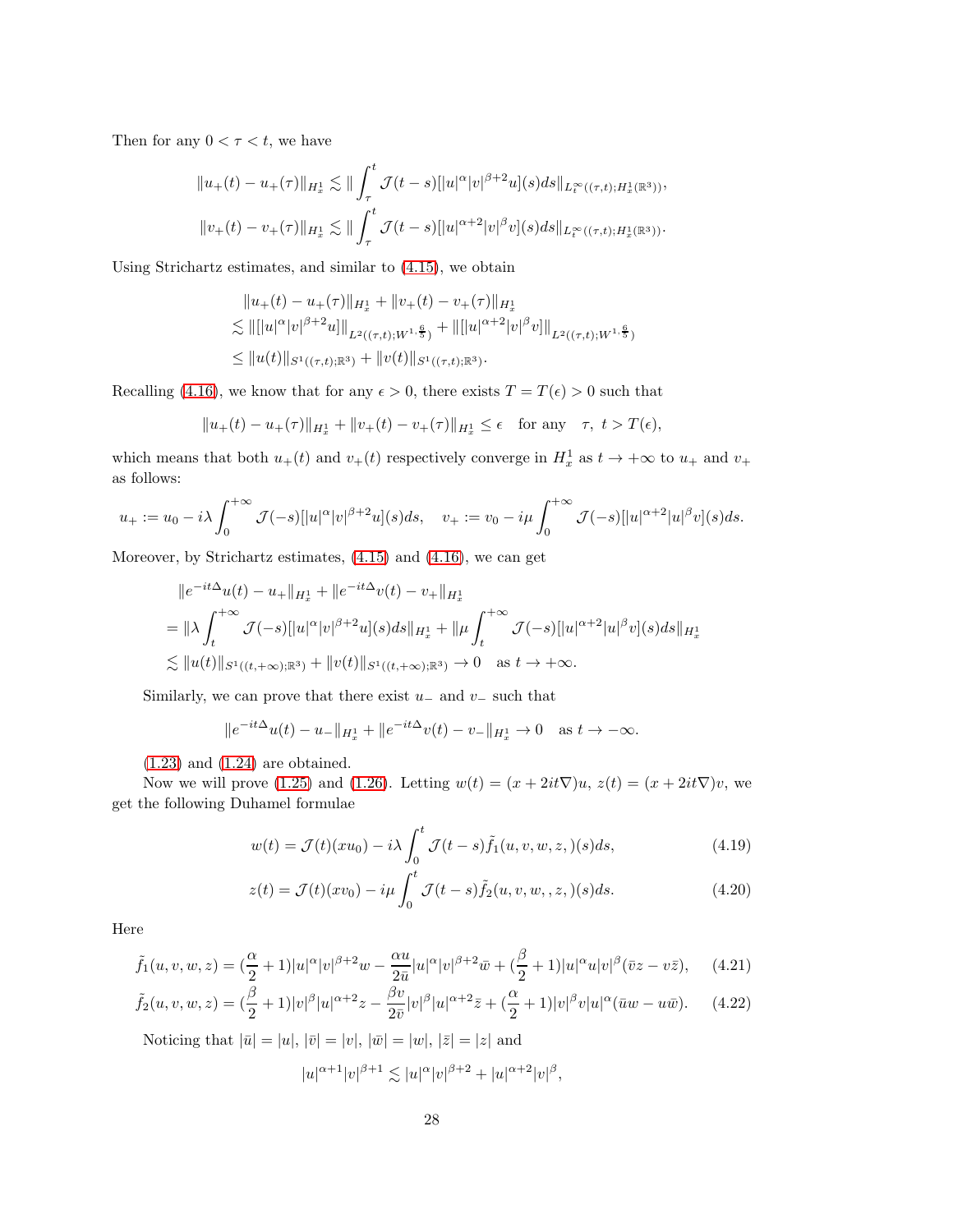using Strichartz estimates and similar to [\(4.15\)](#page-26-0), we can obtain

<span id="page-28-0"></span>
$$
||w(t)||_{S^{0}((-\infty,+\infty); \mathbb{R}^{3})} + ||z(t)||_{S^{0}((-\infty,+\infty); \mathbb{R}^{3})} < +\infty,
$$
\n(4.23)

and

$$
\|\tilde{f}_1(u,v,w,z,)\|_{L^2((-\infty,+\infty),L^{\frac{6}{5}}(\mathbb{R}^3))} + \|\tilde{f}_2(u,v,w,z)\|_{L^2((-\infty,+\infty),L^{\frac{6}{5}}(\mathbb{R}^3))} < +\infty.
$$
 (4.24)

Letting  $\tilde{u}(t) = e^{-it\Delta}u(t)$  and  $\tilde{v}(t) = e^{-it\Delta}v(t)$ , we get

$$
x\tilde{u}(t) - x\tilde{u}(\tau) = i\lambda \int_{\tau}^{t} e^{-is\Delta} \tilde{f}_1(u, v, w, z)(s)ds,
$$
\n(4.25)

<span id="page-28-4"></span><span id="page-28-2"></span><span id="page-28-1"></span>
$$
x\tilde{v}(t) - x\tilde{v}(\tau) = i\lambda \int_{\tau}^{t} e^{-is\Delta} \tilde{f}_2(u, v, w, z)(s)ds.
$$
 (4.26)

Consequently, using  $(4.23)$ – $(4.26)$  and Strichartz estimates, we have

$$
\|x\tilde{u}(t) - x\tilde{u}(\tau)\|_{L^2} + \|x\tilde{v}(t) - x\tilde{v}(\tau)\|_{L^2}
$$
  

$$
\lesssim \|\tilde{f}_1(u, v, w, z)\|_{L^2((t, \tau), L^{\frac{6}{5}})} + \|\tilde{f}_1(u, v, w, z)\|_{L^2((t, \tau), L^{\frac{6}{5}})} \longrightarrow 0
$$
 (4.27)

as  $t, \tau \rightarrow +\infty$ , which implies that

$$
||x\tilde{u}(t) - xu_+||_{L^2} + ||x\tilde{v}(t) - xv_+||_{L^2} \to 0 \quad \text{as} \quad t \to +\infty. \tag{4.28}
$$

Combining [\(1.23\)](#page-8-0) and [\(4.28\)](#page-28-2), we can get [\(1.25\)](#page-8-2).

Similarly,  $(1.26)$  can be obtained. Theorem 4 is proved.

# 4.2  $\Sigma \times \Sigma$  scattering theory for [\(1.6\)](#page-3-0) with defocusing nonlinearities and  $\alpha + \beta = 2$  excluding the endpoints when  $d = 3$

In this subsection, we will establish  $\Sigma \times \Sigma$  scattering theory for [\(1.6\)](#page-3-0) with defocusing nonlinearities(i.e.,  $\lambda > 0$ ,  $\mu > 0$ ) and  $\alpha + \beta = 2$  excluding the endpoints when  $d = 3$ . That is, the exponents pair  $(\alpha, \beta)$  is on the critical exponents line  $\alpha + \beta = 2$  excluding the endpoints  $(\alpha, \beta) = (0, 2)$  and  $(\alpha, \beta) = (2, 0)$ . In this case, the method used in the subcritical case is invalid, the essential difficulty in technique is that we cannot obtain the expected estimates when we use Hölder's inequality. We will use the weight-coupled pseudo-conformal conservation law to give some estimates below.

Lemma 4.1(Weight-coupled pseudo-conformal conservation law). Assume that  $(u, v)$  is the global solution of [\(1.6\)](#page-3-0) with defocusing nonlinearities when  $d = 3$ ,  $\alpha > 0$ ,  $\beta > 0$ ,  $\alpha + \beta = 2$  and  $(u_0, v_0) \in \Sigma \times \Sigma$ . Then

<span id="page-28-3"></span>
$$
P(t) = \int_{\mathbb{R}^3} [c_1|(x+2it\nabla)u|^2 + c_2|(x+2it\nabla)v|^2]dx + 4t^2 \int_{\mathbb{R}^3} |u|^{\alpha+2}|v|^{\beta+2}dx
$$
  
= 
$$
\int_{\mathbb{R}^3} [c_1|xu_0|^2 + c_2|xv_0|^2]dx - 16 \int_0^t \tau \int_{\mathbb{R}^3} |u|^{\alpha+2}|v|^{\beta+2}dxd\tau.
$$
 (4.29)

Here  $(c_1, c_2) = (\frac{\alpha+2}{2\lambda}, \frac{\beta+2}{2\mu}).$ 

**Proof:** Using  $E_w(u, v) = E_w(u_0, v_0)$ , we get

$$
P(t) = \int_{\mathbb{R}^3} [c_1 |xu|^2 + c_2 |xv|^2] dx - 4t \Im \int_{\mathbb{R}^3} [c_1 \bar{u}(x \cdot \nabla u) + c_2 \bar{v}(x \cdot \nabla v)] dx + 4t^2 E_w(u_0, v_0).
$$
\n(4.30)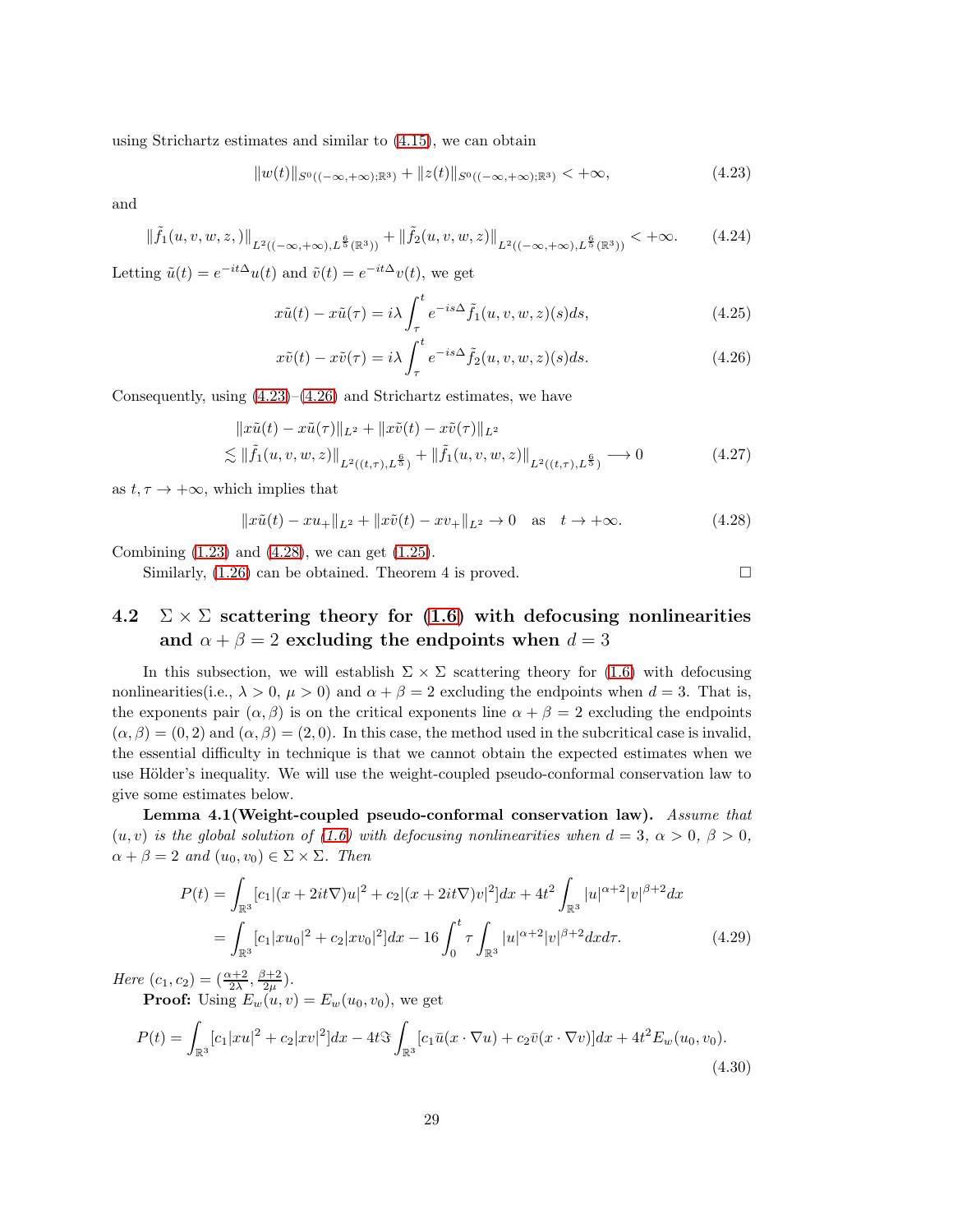Recalling that

$$
\frac{d}{dt}\int_{\mathbb{R}^3}|x|^2|u|^2dx=4\Im\int_{\mathbb{R}^3}\bar{u}(x\cdot\nabla u)dx,\quad \frac{d}{dt}\int_{\mathbb{R}^3}|x|^2|v|^2dx=4\Im\int_{\mathbb{R}^3}\bar{v}(x\cdot\nabla v)dx,
$$

we obtain

$$
P'(t) = \frac{d}{dt} \int_{\mathbb{R}^3} [c_1 |xu|^2 + c_2 |xv|^2] dx - 4 \Im \int_{\mathbb{R}^3} [c_1 \bar{u}(x \cdot \nabla u) + c_2 \bar{v}(x \cdot \nabla v)] dx
$$
  
\n
$$
- 4t \frac{d}{dt} \Im \int_{\mathbb{R}^3} [c_1 \bar{u}(x \cdot \nabla u) + c_2 \bar{v}(x \cdot \nabla v)] dx + 8t E_w(u_0, v_0)
$$
  
\n
$$
= -4t \frac{d}{dt} \Im \int_{\mathbb{R}^3} [c_1 \bar{u}(x \cdot \nabla u) + c_2 \bar{v}(x \cdot \nabla v)] dx + 8t E_w(u_0, v_0)
$$
  
\n
$$
= -16t \int_{\mathbb{R}^3} |u|^{\alpha+2} |v|^{\beta+2} dx.
$$
\n(4.31)

Integrating  $(4.31)$  from 0 to t, we have  $(4.29)$ .

<span id="page-29-1"></span><span id="page-29-0"></span>

As the direct result of [\(4.29\)](#page-28-3), we give the decay rate of the global solution  $(u, v)$  of [\(1.6\)](#page-3-0).

Lemma 4.2(Decay rate of the global solution). Assume that  $(u, v)$  is the global solution of [\(1.6\)](#page-3-0) with defocusing nonlinearities when  $d = 3$ ,  $\alpha > 0$ ,  $\beta > 0$ ,  $\alpha + \beta = 2$  and  $(u_0, v_0) \in \Sigma \times \Sigma$ . Then

$$
\int_{\mathbb{R}^3} |u|^{\alpha+2} |v|^{\beta+2} dx \le \frac{C}{t^2}.
$$
\n(4.32)

Proof: By  $(4.29)$ , we have

$$
t^{2} \int_{\mathbb{R}^{N}} |u|^{\alpha+2} |v|^{\beta+2} dx \le \int_{\mathbb{R}^{3}} [c_{1}|xu_{0}|^{2} + c_{2}|xv_{0}|^{2}] dx \le C,
$$
\n(4.33)

which implies  $(4.32)$ .

Now we will establish the  $\Sigma \times \Sigma$  scattering result for the solution of [\(1.6\)](#page-3-0).

Note that  $(2, 6)$  is an admissible pair  $(q, r)$  when  $d = 3$ .

We first prove that if  $\alpha > 0$ ,  $\beta > 0$  and  $\alpha + \beta = 2$ , i.e.,  $(\alpha, \beta)$  is on the critical exponents line  $\alpha + \beta = 2$  excluding the endpoints  $(0, 2)$  and  $(2, 0)$ , then

$$
||u||_{L^{2}((0,t),W^{1,6})} + ||v||_{L^{2}((0,t),W^{1,6})} \leq C \quad \text{for} \quad t > 0. \tag{4.34}
$$

Using Duhamel's principle and Strichartz estimates with  $(q, r) = (2, 6)$  and  $(q', r') = (2, \frac{6}{5})$ , and noticing that

$$
|u|^{\alpha+1}|v|^{\beta+1} \le C[|u|^{\alpha}|v|^{\beta+2} + |u|^{\alpha+2}|v|^{\beta}],
$$

we have

$$
||u||_{L^{2}((0,t),W^{1,6})} + ||v||_{L^{2}((0,t),W^{1,6})}
$$
  
\n
$$
\leq C||u_{0}||_{H^{1}} + C||v_{0}||_{H^{1}} + C|||u|^{\alpha}|v|^{\beta+2}u||_{L^{2}((0,t),W^{1,\frac{6}{5}})} + C|||u|^{\alpha+2}|v|^{\beta}v||_{L^{2}((0,t),W^{1,\frac{6}{5}})}
$$
  
\n
$$
\leq C + C\left(\int_{0}^{t}\left(\int_{\mathbb{R}^{3}}[|u|^{\alpha}|v|^{\beta+2} + |u|^{\alpha+2}|v|^{\beta}]^{\frac{3}{2}}dx\right)^{\frac{4}{5}}\left(\int_{\mathbb{R}^{3}}[|u| + |v| + |\nabla u| + |\nabla v|]^6dx\right)^{\frac{1}{3}}dt\right)^{\frac{1}{2}}
$$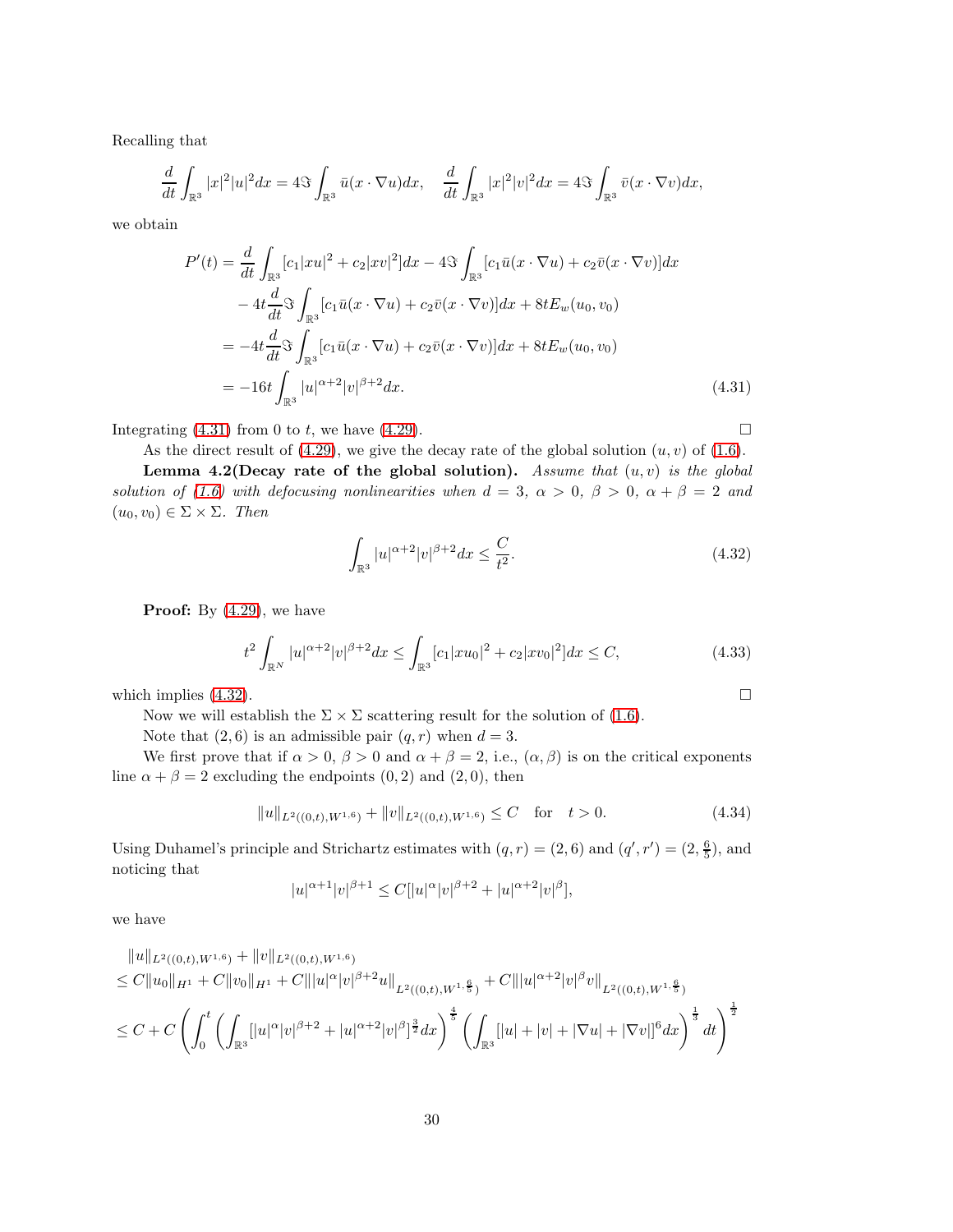$$
\leq C + C \left( \int_0^T \left( \int_{\mathbb{R}^3} [|u|^\alpha |v|^{\beta+2} + |u|^{\alpha+2} |v|^{\beta}]^{\frac{3}{2}} dx \right)^{\frac{4}{5}} \left( \int_{\mathbb{R}^3} [|u| + |v| + |\nabla u| + |\nabla v| |^6 dx \right)^{\frac{1}{3}} dt \right)^{\frac{1}{2}}
$$
  
+ 
$$
C \left( \int_T^t \left( \int_{\mathbb{R}^3} [|u|^\alpha |v|^{\beta+2} + |u|^{\alpha+2} |v|^{\beta}]^{\frac{3}{2}} dx \right)^{\frac{4}{5}} \left( \int_{\mathbb{R}^3} [|u| + |v| + |\nabla u| + |\nabla v| |^6 dx \right)^{\frac{1}{3}} dt \right)^{\frac{1}{2}}
$$
  

$$
\leq C' + C \left( \int_T^t \left( \int_{\mathbb{R}^3} |u|^{\alpha+2} |v|^{\beta+2} dx \right)^{\frac{1}{\tau_1}} \left( \int_{\mathbb{R}^3} |u|^6 dx \right)^{\frac{1}{\tau_2}} \left( \int_{\mathbb{R}^3} [|u| + |v| + |\nabla u| + |\nabla v| |^6 dx \right)^{\frac{1}{3}} dt \right)^{\frac{1}{2}}
$$
  
+ 
$$
C \left( \int_T^t \left( \int_{\mathbb{R}^3} |u|^{\alpha+2} |v|^{\beta+2} dx \right)^{\frac{1}{\tau_3}} \left( \int_{\mathbb{R}^3} |v|^6 dx \right)^{\frac{1}{\tau_4}} \left( \int_{\mathbb{R}^3} [|u| + |v| + |\nabla u| + |\nabla v| |^6 dx \right)^{\frac{1}{3}} dt \right)^{\frac{1}{2}
$$
  

$$
\leq C' + \max_{(T,t)} \left[ \left( \int_{\mathbb{R}^3} |u|^{\alpha+2} |v|^{\beta+2} dx \right)^{\frac{1}{\tau_1}} + \left( \int_{\mathbb{R}^3} |u|^{\alpha+2} |v|^{\beta+2} dx \right)^{\frac{1}{\tau_3}} \right]
$$
  

$$
\times [|u||_{L^2((T,t), W^{1,6})} + ||v||_{L^2((0,t), W^{
$$

because  $\int_{\mathbb{R}^3} |u|^{\alpha+2} |v|^{\beta+2} dx$  can be small enough if  $\alpha > 0$ ,  $\beta > 0$ ,  $\alpha + \beta = 2$  when t and T are large while  $\int_{\mathbb{R}^3} |u|^6 dx$  and  $\int_{\mathbb{R}^3} |v|^6 dx$  are bounded for all  $t \geq 0$ . Here

<span id="page-30-0"></span>
$$
\frac{1}{\tau_1} = \frac{3\alpha}{2\alpha + 4}, \quad \frac{1}{\tau_2} = \frac{4 - \alpha}{2\alpha + 4}, \quad \frac{1}{\tau_3} = \frac{3\beta}{2\beta + 4}, \quad \frac{1}{\tau_4} = \frac{4 - \beta}{2\beta + 4}.
$$

Consequently,

<span id="page-30-1"></span>
$$
||u||_{L^{2}((0,t),W^{1,6})} + ||v||_{L^{2}((0,t),W^{1,6})} \leq C \quad \text{for all } t \geq 0.
$$
 (4.36)

As a byproduct of [\(4.35\)](#page-30-0), we get

$$
\| |u|^{\alpha} |v|^{\beta+2} u \|_{L^2((0,t),W^{1,\frac{6}{5}})} + \| |u|^{\alpha+2} |v|^{\beta} v \|_{L^2((0,t),W^{1,\frac{6}{5}})} \leq C, \quad t > 0,
$$

which implies that

$$
\| |u|^{\alpha} |v|^{\beta+2} u \|_{L^{2}((t,\tau),W^{1,\frac{6}{5}})} + \| |u|^{\alpha+2} |v|^{\beta} v \|_{L^{2}((t,\tau),W^{1,\frac{6}{5}})} \longrightarrow 0 \quad \text{as} \quad t, \ \tau \to +\infty. \tag{4.37}
$$

Therefore, we obtain

$$
||e^{-it\Delta}u(t) - e^{-i\tau\Delta}u(\tau)||_{H_x^1} + ||e^{-it\Delta}v(t) - e^{-i\tau\Delta}v(\tau)||_{H_x^1}
$$
  
\n
$$
\leq ||\int_t^\tau e^{-is\Delta} |u|^\alpha |v|^{\beta+2} u(s) ds ||_{H_x^1} + ||\int_t^\tau e^{-is\Delta} |u|^{\alpha+2} |v|^\beta v(s) ds ||_{H_x^1}
$$
  
\n
$$
\leq C|||u|^\alpha |v|^{\beta+2} u||_{L^2((t,\tau), W^{1,\frac{6}{5}})} + C|||u|^{\alpha+2} |v|^\beta v||_{L^2((t,\tau), W^{1,\frac{6}{5}})}
$$
  
\n
$$
\to 0 \text{ as } t, \tau \to +\infty,
$$
\n(4.38)

which implies that there exists  $(u_+, v_+)$  such that

$$
||e^{-it\Delta}u(t) - u_+||_{H_x^1} + ||e^{-it\Delta}v(t) - v_+||_{H_x^1} \to 0 \quad \text{as} \quad t, \ \tau \to +\infty. \tag{4.39}
$$

Letting w, z,  $\tilde{f}_1(u, v, w, z)$  and  $\tilde{f}_2(u, v, w, z)$  be defined as in [\(4.19\)](#page-27-0)–[\(4.23\)](#page-28-0), the difference is that  $\alpha + \beta = 2$  now. Similar to  $(4.35)$ – $(4.37)$ , we can prove that

<span id="page-30-2"></span>
$$
||w(t)||_{L^{2}((0,t),W^{1,6})} + ||z(t)||_{L^{2}((0,t),W^{1,6})} \leq C \quad \text{for} \quad t > 0. \tag{4.40}
$$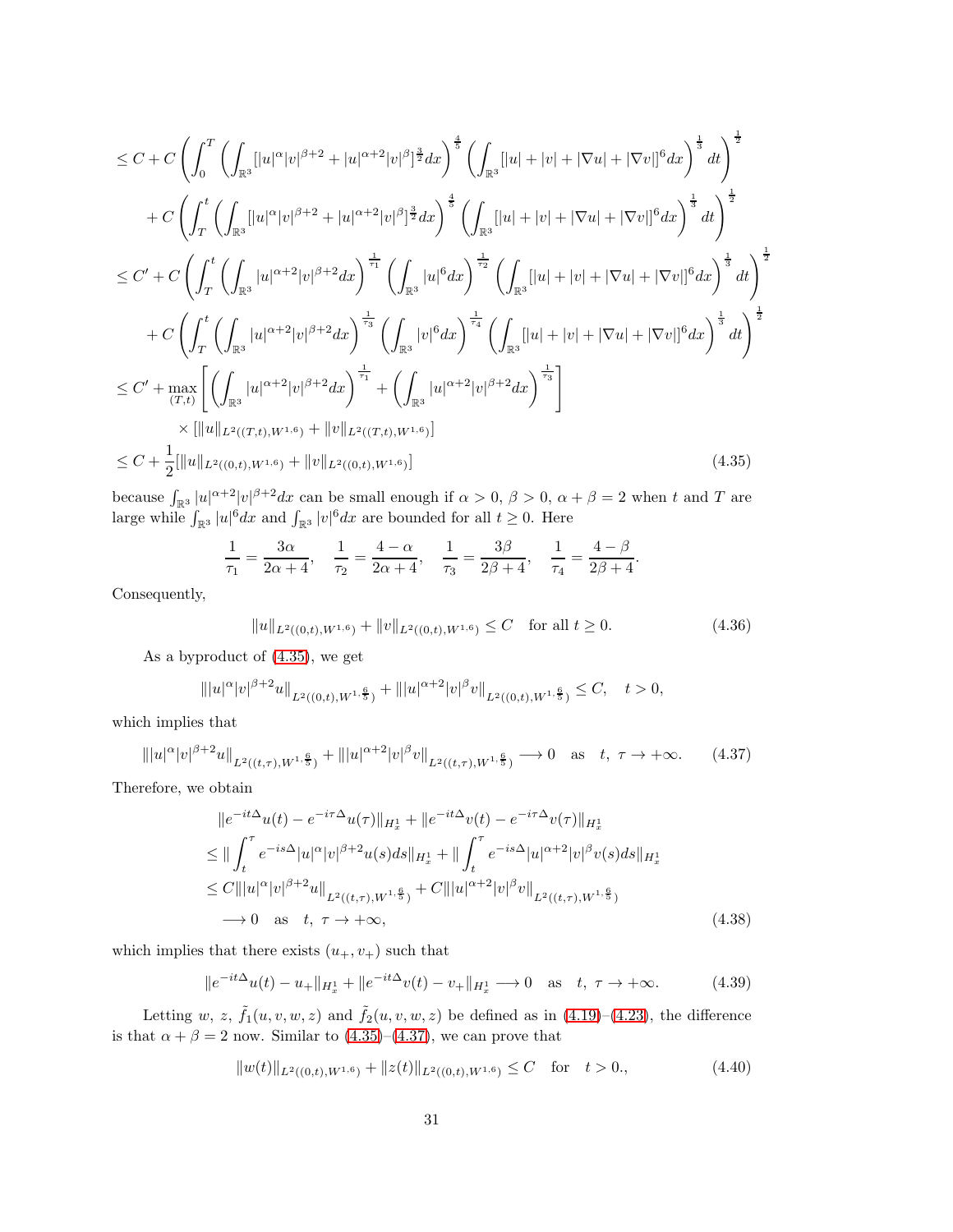and

$$
\|\tilde{f}_1(u,v,w,z,)\|_{L^2((-\infty,+\infty),L^{\frac{6}{5}}(\mathbb{R}^3))} + \|\tilde{f}_2(u,v,w,z)\|_{L^2((-\infty,+\infty),L^{\frac{6}{5}}(\mathbb{R}^3))} < +\infty.
$$
 (4.41)

Similar to  $(4.25)-(4.28)$  $(4.25)-(4.28)$  and  $(4.38)$ , denoting  $\tilde{u}(t) = e^{-it\Delta}u(t)$  and  $\tilde{v}(t) = e^{-it\Delta}v(t)$ , we can obtain

$$
||x\tilde{u}(t) - xu_+||_{L_x^2} + ||x\tilde{v}(t) - xv_+||_{L_x^2} \to 0 \quad \text{as} \quad t \to +\infty. \tag{4.42}
$$

Hence, the solution of [\(1.6\)](#page-3-0) has scattering state in  $\Sigma \times \Sigma$ .

Therefore, we have proved Theorem 5.

**Remark 4.3.** We cannot establish the  $H^1 \times H^1$  or  $\Sigma \times \Sigma$  scattering theory for [\(1.6\)](#page-3-0) when  $d = 3$  and  $(\alpha, \beta)$  is the endpoint of the critical exponents line  $\alpha + \beta = 2$ , i.e.,  $(\alpha, \beta) = (0, 2)$  or  $(\alpha, \beta) = (2, 0)$ . In the next section, we will establish  $\dot{H}^1 \times \dot{H}^1$  scattering theory for [\(1.6\)](#page-3-0) with defocusing nonlinearities and  $(\alpha, \beta)$  is the endpoint on the critical exponents line when  $d = 3$ .

# $5 \quad \dot{H}^1 \times \dot{H}^1 \text{ scattering theory for (1.6) with defocusing non-}$  $5 \quad \dot{H}^1 \times \dot{H}^1 \text{ scattering theory for (1.6) with defocusing non-}$  $5 \quad \dot{H}^1 \times \dot{H}^1 \text{ scattering theory for (1.6) with defocusing non-}$ linearities and  $(\alpha, \beta)$  is the endpoint on the critical exponents line when  $d = 3$

In this section, we establish the  $\dot{H}^1 \times \dot{H}^1$  scattering theory for [\(1.6\)](#page-3-0) when  $d = 3$  and  $(\alpha, \beta)$ is the endpoint on the critical exponents line  $\alpha + \beta = 2$ , i.e.,  $(\alpha, \beta) = (0, 2)$  or  $(\alpha, \beta) = (2, 0)$ .

In the sequels, we only prove Theorem 6 in the case of  $(\alpha, \beta) = (0, 2)$ , the conclusion in the case of  $(\alpha, \beta) = (2, 0)$  can be proved similarly.

We will use the method of reduction to almost periodic solutions and argue by contradiction. We will prove that Theorem 6 holds for solution with small energy by simple contraction mapping arguments. If the conclusions of this theorem are not true, we can find the solution with a transition energy above which the energy no longer controls the spacetime norm. Therefore, first we will show that there is a minimal counterexample which has good compactness properties.

**Definition 5.1(Almost periodicity).** A solution  $(u, v) \in [L_t^{\infty} \dot{H}_x^1 (I \times \mathbb{R}^3)]^2$  of [\(1.6\)](#page-3-0) is said to be almost periodic(modulo symmetries) if there exist functions  $\widetilde{N}: I \to \mathbb{R}^+$ ,  $\tilde{x}: I \to \mathbb{R}^3$ , and  $C : \mathbb{R}^+ \to \mathbb{R}^+$  such that for all  $t \in I$  and  $\eta > 0$ 

$$
\int_{|x-\tilde{x}(t)| \geq \frac{C(\eta)}{\tilde{N}(t)}} [|\nabla u(t,x)|^2 + |\nabla v(t,x)|^2] dx + \int_{|\xi| \geq C(\eta)\tilde{N}(t)} |\xi|^2 [|\hat{u}(t,\xi)|^2 + |\hat{v}(t,\xi)|^2] d\xi \leq \eta.
$$
\n(5.1)

The functions  $\tilde{N}(t)$ ,  $\tilde{x}(t)$  and  $C(\eta)$  are called as the frequency scale function for the solution  $(u, v)$ , the spatial center function and the modulus of compactness respectively.

By compactness, there exists  $c(\eta) > 0$  such that

$$
\int_{|x-\tilde{x}(t)| \geq \frac{C(\eta)}{\tilde{N}(t)}} [|\nabla u(t,x)|^2 + |\nabla v(t,x)|^2] dx + \int_{|\xi| \geq C(\eta)\tilde{N}(t)} |\xi|^2 [|\hat{u}(t,\xi)|^2 + |\hat{v}(t,\xi)|^2] d\xi \leq \eta,
$$
\n(5.2)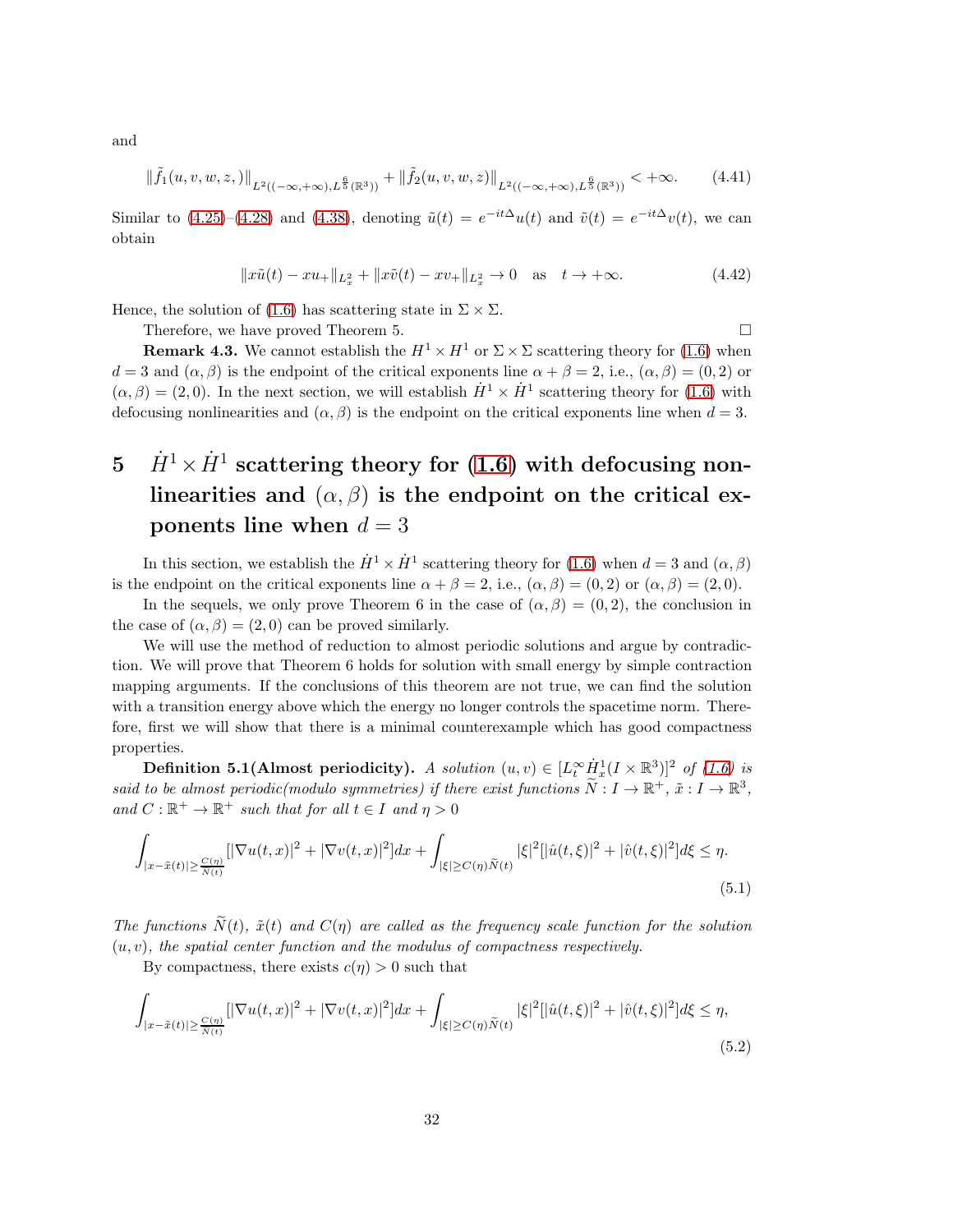and

$$
\int_{\mathbb{R}^3} [|\nabla u(t,x)|^2 + |\nabla v(t,x)|^2] dx \lesssim_{(u,v)} \int_{\mathbb{R}^3} [|u(t,x)|^6 + |v(t,x)|^6] dx \tag{5.3}
$$

for all  $t \in I$ .

The following proposition is very important to the proof of Theorem 6.

Proposition 5.2(Reduction to almost periodic solution). Assume that Theorem 6 failed. Then there exists a maximal-lifespan solution  $(u, v) : I \times \mathbb{R}^3 \to \mathbb{C} \times \mathbb{C}$  of [\(1.6\)](#page-3-0) with  $(\alpha, \beta) = (0, 2)$  which is almost periodic and blows up both forward and backward in time in the sense of

$$
\int_{t_0}^{\sup I} \int_{\mathbb{R}^3} [|u(t,x)|^{10} + |v(t,x)|^{10}] dx dt = \int_{\inf I}^{t_0} \int_{\mathbb{R}^3} [|u(t,x)|^{10} + |v(t,x)|^{10}] dx dt = +\infty
$$

for all  $t_0 \in I$ .

The proof of this proposition will be given in Subsection 5.2 by some conclusions.

By continuity, the modulation parameters  $\tilde{x}(t)$  and  $\tilde{N}(t)$  cannot change rapidly, similar to Lemma 5.18 in [\[60\]](#page-98-1), we obtain

Lemma 5.3(Local constancy property). Let  $(u, v) : I \times \mathbb{R}^3 \to \mathbb{C} \times \mathbb{C}$  be a maximal-lifespan almost period solution of [\(1.6\)](#page-3-0) with  $(\alpha, \beta) = (0, 2)$ . Then there exists a small number  $\delta$  which depends only on  $(u, v)$ , such that

<span id="page-32-1"></span><span id="page-32-0"></span>
$$
[t_0 - \delta \widetilde{N}(t_0)^{-2}, t_0 + \delta \widetilde{N}(t_0)^{-2}] \subset I \quad \text{if} \quad t_0 \in I,
$$
 (5.4)

and

$$
\widetilde{N}(t) \sim_{(u,v)} \widetilde{N}(t_0) \quad \text{whenever} \quad |t - t_0| \le \delta \widetilde{N}(t_0)^{-2}.
$$
\n(5.5)

As the direct result of [\(5.4\)](#page-32-0) and [\(5.5\)](#page-32-1), we give a corollary of Lemma 5.3 below

Corollary 5.4( $\widetilde{N}(t)$  blows up). Let  $(u, v) : I \times \mathbb{R}^3 \to \mathbb{C} \times \mathbb{C}$  be a maximal-lifespan almost period solution of [\(1.6\)](#page-3-0) with  $(\alpha, \beta) = (0, 2)$ . If T is any finite endpoint of I, then  $\widetilde{N}(t) \geq_{(u,v)} |T-t|^{-\frac{1}{2}}$ . Consequently,  $\lim_{t \to T} \widetilde{N}(t) = +\infty$ .

The following lemma reveals the relation between  $\tilde{N}(t)$  of an almost periodic solution  $(u, v)$ and its Strichartz norms:

**Lemma 5.5(Spacetime bounds).** Let  $(u, v)$  be an almost periodic solution of [\(1.6\)](#page-3-0) with  $(\alpha, \beta) = (0, 2)$  on a time interval I. Then for any admissible pair  $(q, r)$  with  $2 \leq q \leq +\infty$ ,

$$
\int_{I} \widetilde{N}(t)^{2} dt \lesssim_{(u,v)} \|\nabla u\|_{L_{t}^{q} L_{x}^{r}(I \times \mathbb{R}^{3})}^{q} + \|\nabla v\|_{L_{t}^{q} L_{x}^{r}(I \times \mathbb{R}^{3})}^{q} \lesssim_{(u,v)} 1 + \int_{I} \widetilde{N}(t)^{2} dt \tag{5.6}
$$

Proof: Similar to the proof of Lemma 5.21 in [\[60\]](#page-98-1), we first prove

$$
\|\nabla u\|_{L_t^{q}L_x^{r}(I\times{\mathbb{R}^3})}^q+\|\nabla v\|_{L_t^{q}L_x^{r}(I\times{\mathbb{R}^3})}^q\lesssim_{(u,v)}1+\int_{I}\widetilde{N}(t)^2dt.
$$

Let  $0 < \epsilon < 1$  be a small parameter to be chosen later and subdivide I into subintervals  $I_i$  such that

$$
\int_{I_j} \widetilde{N}^2(t)dt \le \epsilon,\tag{5.7}
$$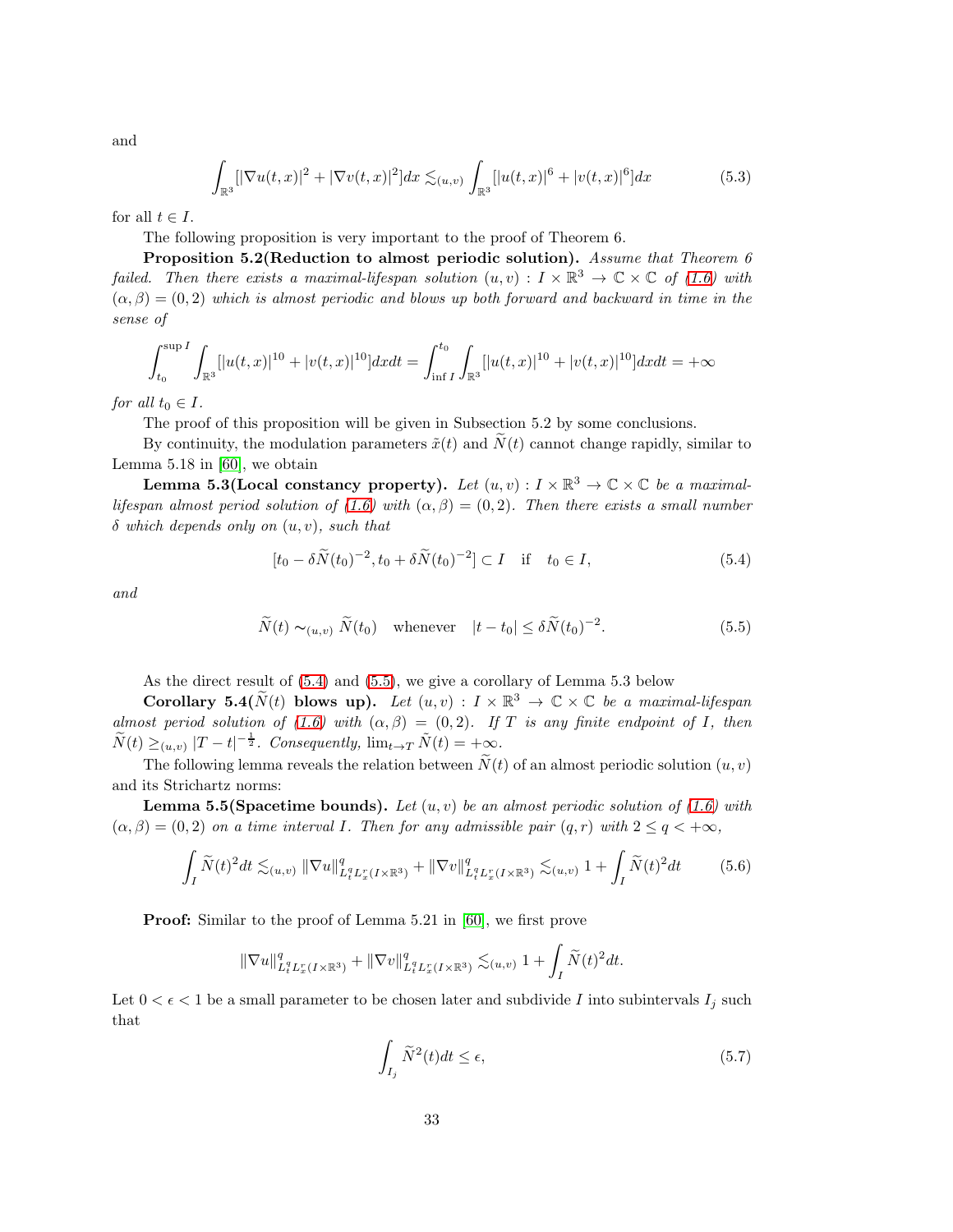the number of such intervals is at most  $\epsilon^{-1}[1 + \int_I \widetilde{N}(t)^2 dt]$ .

For each j, we may choose  $t_j \in I_j$  such that

<span id="page-33-0"></span>
$$
|I_j|^{\frac{d-2}{2(d+2)}} [\tilde{N}^2(t_j)]^{\frac{2d}{d+2}} \le 2\epsilon. \tag{5.8}
$$

Using Strichartz estimate, for any admissible pair  $(q, r)$ , we have

$$
\label{eq:3.16} \begin{split} &\|\nabla u\|_{L_t^q L_x^r}^q+\|\nabla v\|_{L_t^q L_x^r}^q\\ \lesssim_{(u,v)}\|\nabla u_{\geq M\widetilde{N}^2(t_j)}(t_j)\|_{L_x^2}^q+|I_j|^{\frac{q(d-2)}{2(d+2)}}[M\widetilde{N}^2(t_j)]^{\frac{2qd}{d+2}}\|\nabla u(t_j)\|_{L_x^2}^q+\|\nabla v_{\geq M\widetilde{N}^2(t_j)}(t_j)\|_{L_x^2}^q\\ &+|I_j|^{\frac{q(d-2)}{2(d+2)}}[M\widetilde{N}^2(t_j)]^{\frac{2qd}{d+2}}\|\nabla v(t_j)\|_{L_x^2}^q+[\|\nabla u\|_{L_t^q L_x^r}^q+\|\nabla v\|_{L_t^q L_x^r}^q]^{\frac{(d+2)}{d}}, \end{split}
$$

where all spacetime norms are taken on the slab  $I_j \times \mathbb{R}^d$ . If M is large, by Definition 5.1, the first term can be small. By [\(5.8\)](#page-33-0), the second term also can small. Hence, we can use the bootstrap argument to get

$$
\|\nabla u\|_{L_t^q L_x^r}^q + \|\nabla v\|_{L_t^q L_x^r}^q \lesssim_{(u,v)} 1 + \int_I \widetilde{N}(t)^2 dt. \tag{5.9}
$$

On the other hand, since  $(u, v) \neq (0, 0)$ ,  $[\widetilde{N}(t)]^{-\frac{2}{q}}[\|\nabla u\|_{L_x^r} + \|\nabla v\|_{L_x^r}]$  will never vanish, almost periodicity implies that it is bounded away from zero, i.e.,

$$
\left[\|\nabla u\|_{L_x^r}+\|\nabla v\|_{L_x^r}\right]\gtrsim_{(u,v)}\left[\widetilde{N}(t)\right]^{\frac{2}{q}}.
$$

Integrating it on  $I$ , we obtain

$$
\int_{I} \widetilde{N}(t)^{2} dt \lesssim_{(u,v)} \|\nabla u\|_{L_{t}^{q} L_{x}^{r}(I \times \mathbb{R}^{3})}^{q} + \|\nabla v\|_{L_{t}^{q} L_{x}^{r}(I \times \mathbb{R}^{3})}^{q}.
$$
\n(5.10)

 $(6.3)$  is proved.

Without loss of generality, we can assume that  $\widetilde{N}(t) \geq 1$  on  $[0, T_{\text{max}})$  because it can be realized by a simple rescaling argument. Finally, we get

Proposition 5.6(Two special scenarios for blowup). Assume that Theorem 6 failed. Then there exists an almost periodic solution  $(u, v) : [0, T_{\text{max}}) \times \mathbb{R}^3 \to \mathbb{C} \times \mathbb{C}$  such that

<span id="page-33-1"></span>
$$
||u||_{L_{t,x}^{10}([0,T_{\max})\times\mathbb{R}^3)} + ||v||_{L_{t,x}^{10}([0,T_{\max})\times\mathbb{R}^3)} = +\infty
$$

and  $[0, T_{\text{max}}) = \bigcup_k J_k$ , where  $J_k$  are characteristic intervals on which  $\widetilde{N}(t) \equiv N_k \geq 1$ . Moreover,

either 
$$
\int_0^{T_{\text{max}}}\tilde{N}(t)^{-1}dt < +\infty
$$
 or  $\int_0^{T_{\text{max}}}\tilde{N}(t)^{-1}dt = +\infty$ .

Consequently, we only need to preclude the existence of the two types of almost periodic solution described in Proposition 5.6, then we can give the proof of Theorem 6. The proof of Proposition 5.6 will be given later.

To prove the no-existence of cascade solutions, we need the following proposition.

Proposition 5.7(No-waste Duhamel formulae). Let  $(u,v):[0,T_{\max})\times\mathbb{R}^{3}\rightarrow\mathbb{C}\times\mathbb{C}$ be defined as in Proposition 5.6. Then for all  $t \in [0, T_{\text{max}})$ 

$$
u(t) = i \lim_{T \to T_{\text{max}}} \int_{t}^{T} e^{i(t-s)\Delta} |v|^4 u(s) ds, \quad v(t) = i \lim_{T \to T_{\text{max}}} \int_{t}^{T} e^{i(t-s)\Delta} |u|^2 |v|^2 v(s) ds \quad (5.11)
$$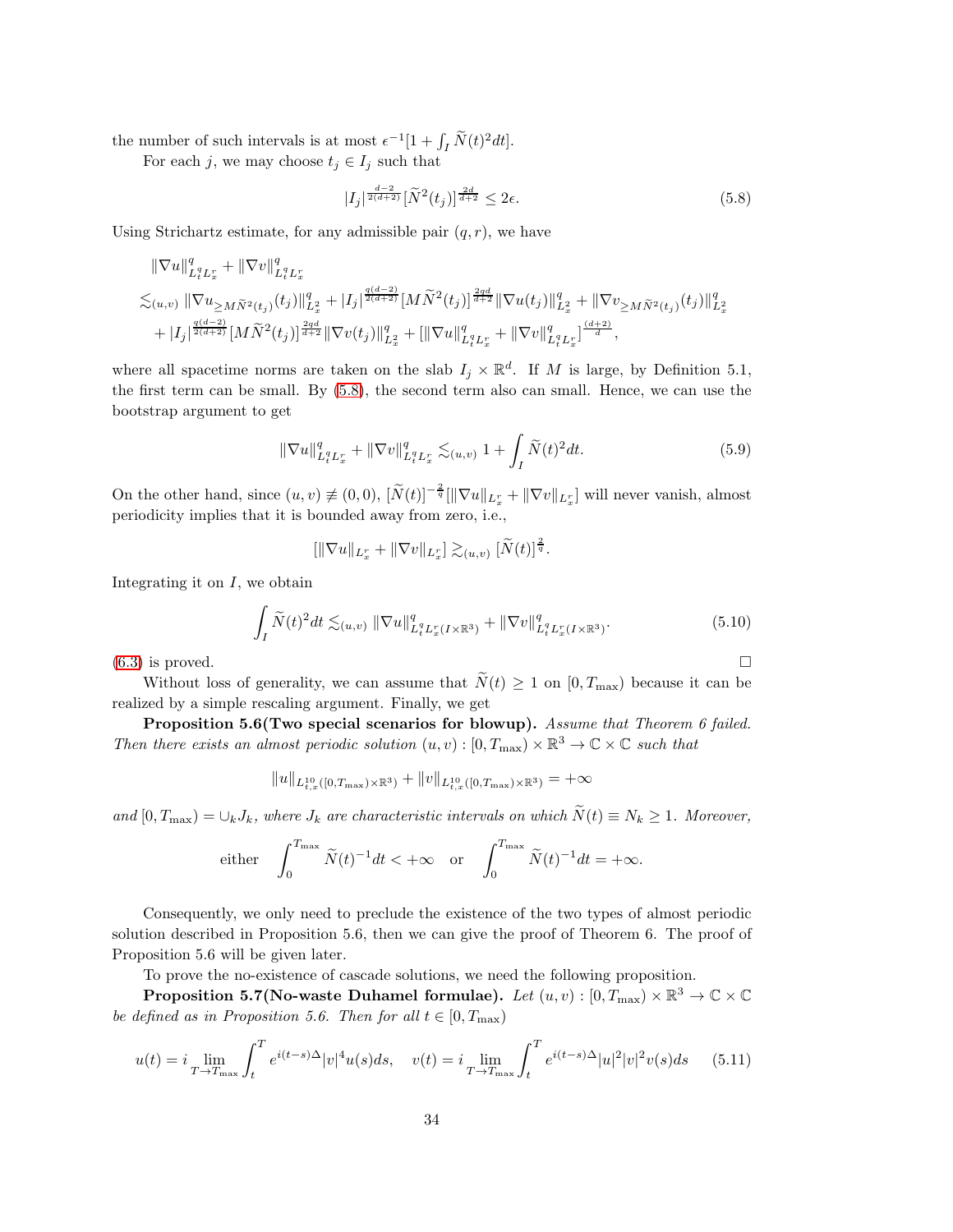in the weak  $\dot{H}_x^1$  topology.

**Proof:** If  $T_{\text{max}} < +\infty$ , then by Corollary 5.4,

$$
\lim_{t \to T_{\text{max}}} \widetilde{N}(t) = +\infty.
$$

By Definition 5.1, this implies that  $(u(t), v(t))$  converges weakly to  $(0, 0)$  as  $t \to T_{\text{max}}$ . Since  $T_{\text{max}} < +\infty$  and the map  $t \to e^{-it\Delta}$  is continuous in the strong operator topology on  $L_x^2$ , we know that  $(e^{-it\Delta}u(t), e^{-it\Delta}v(t))$  converges weakly to  $(0, 0)$ .

If  $T_{\text{max}} = +\infty$ , then for any test functions pair  $(\varphi, \psi) \in C_0^{\infty}(\mathbb{R}^d) \times C_0^{\infty}(\mathbb{R}^d)$  and  $\eta > 0$ , we have

$$
\begin{split} &| < u(t), e^{it\Delta}\varphi >_{L_x^2(\mathbb{R}^d)}| + | < v(t), e^{it\Delta}\psi >_{L_x^2(\mathbb{R}^d)}| \\ &\lesssim \int_{|x-x(t)| \le \frac{C(\eta)}{\widetilde{N}(t)}} |e^{it\Delta}\varphi|^2 dx + \eta \|\varphi\|_{L_x^2}^2 + \int_{|x-x(t)| \le \frac{C(\eta)}{\widetilde{N}(t)}} |e^{it\Delta}\psi|^2 dx + \eta \|\psi\|_{L_x^2}^2. \end{split} \tag{5.12}
$$

Using Fraunhofer formula, by the results of Corollary 5.4 and changing variables, we can see that  $(e^{-it\Delta}u(t), e^{-it\Delta}v(t))$  converges weakly to  $(0,0)$ .

In any case,  $(e^{-it\Delta}u(t), e^{-it\Delta}v(t))$  converges weakly to  $(0,0)$  as  $t \to T_{\text{max}}$ , then we can use Duhamel formulae to get  $(5.11)$ .

## 5.1 Stability result about [\(1.6\)](#page-3-0)

Since we have established the local wellposedness of  $H^1 \times H^1$ -solution to [\(1.6\)](#page-3-0) with initial data  $(u_0, v_0) \in H^1 \times H^1$ , to remove the constraint conditions  $(u_0, v_0) \in L^2 \times L^2$ , in this subsection, we show a stability result about [\(1.6\)](#page-3-0) when  $d = 3$  and  $(\alpha, \beta)$  is the endpoint of critical exponents line, which will prove the local wellposedness of  $\dot{H}^1 \times \dot{H}^1$ -solution to [\(1.6\)](#page-3-0) with initial data  $(u_0, v_0) \in \dot{H}^1 \times \dot{H}^1$ . Since there is the similar stability result about [\(1.6\)](#page-3-0) when  $d = 4$  and  $(\alpha, \beta) = (0, 0)$ , we would like to put them together and state below. Although the proofs of some propositions and lemmas in this subsection are very similar to those in [\[60\]](#page-98-1) for the scalar equation and seem standard, however, to our best knowledge, the present paper is the first one discussing  $\dot{H}^1 \times \dot{H}^1$  scattering phenomenon on a coupled system of Schrödinger equations in energy critical case, for completeness, we would like to give the details.

**Proposition 5.8(Stability result).** Let I be a compact time interval and let  $(\tilde{u}, \tilde{v})$  be an approximate solution of [\(1.6\)](#page-3-0) on  $I \times \mathbb{R}^d$  in the sense of

$$
i\tilde{u}_t + \Delta \tilde{u} = \lambda |\tilde{u}|^{\alpha} |\tilde{v}|^{\beta+2} \tilde{u} + e_1, \quad i\tilde{v}_t + \Delta \tilde{v} = \mu |\tilde{u}|^{\alpha+2} |\tilde{v}|^{\beta} \tilde{u} + e_2.
$$
 (5.13)

for some functions  $e_1$  and  $e_2$ . Here  $(\alpha, \beta) = (0, 2)$  or  $(\alpha, \beta) = (2, 0)$  when  $d = 3$ , while  $(\alpha, \beta) = (0, 0)$  when  $d = 4$ . Suppose that

$$
\|\tilde{u}\|_{L_t^\infty \dot{H}_x^1} + \|\tilde{v}\|_{L_t^\infty \dot{H}_x^1} \le E, \quad \|\tilde{u}\|_{L_{t,x}^{\frac{2(d+2)}{d-2}}} + \|\tilde{v}\|_{L_{t,x}^{\frac{2(d+2)}{d-2}}} \le L \tag{5.14}
$$

for some positive constants E and L. Assume that  $t_0 \in I$  and

$$
||u(t_0) - \tilde{u}(t_0)||_{\dot{H}_x^1} + ||v(t_0) - \tilde{v}(t_0)||_{\dot{H}_x^1} \le E',
$$
\n(5.15)

$$
||e^{i(t-t_0)\Delta}[u(t_0) - \tilde{u}(t_0)]||_{L_{t,x}^{\frac{2(d+2)}{d-2}}} + ||e^{i(t-t_0)\Delta}[v(t_0) - \tilde{v}(t_0)]||_{L_{t,x}^{\frac{2(d+2)}{d-2}}} \le \epsilon,
$$
 (5.16)

$$
\|\nabla e_1\|_{N^0(I)} + \|\nabla e_2\|_{N^0(I)} \le \epsilon \tag{5.17}
$$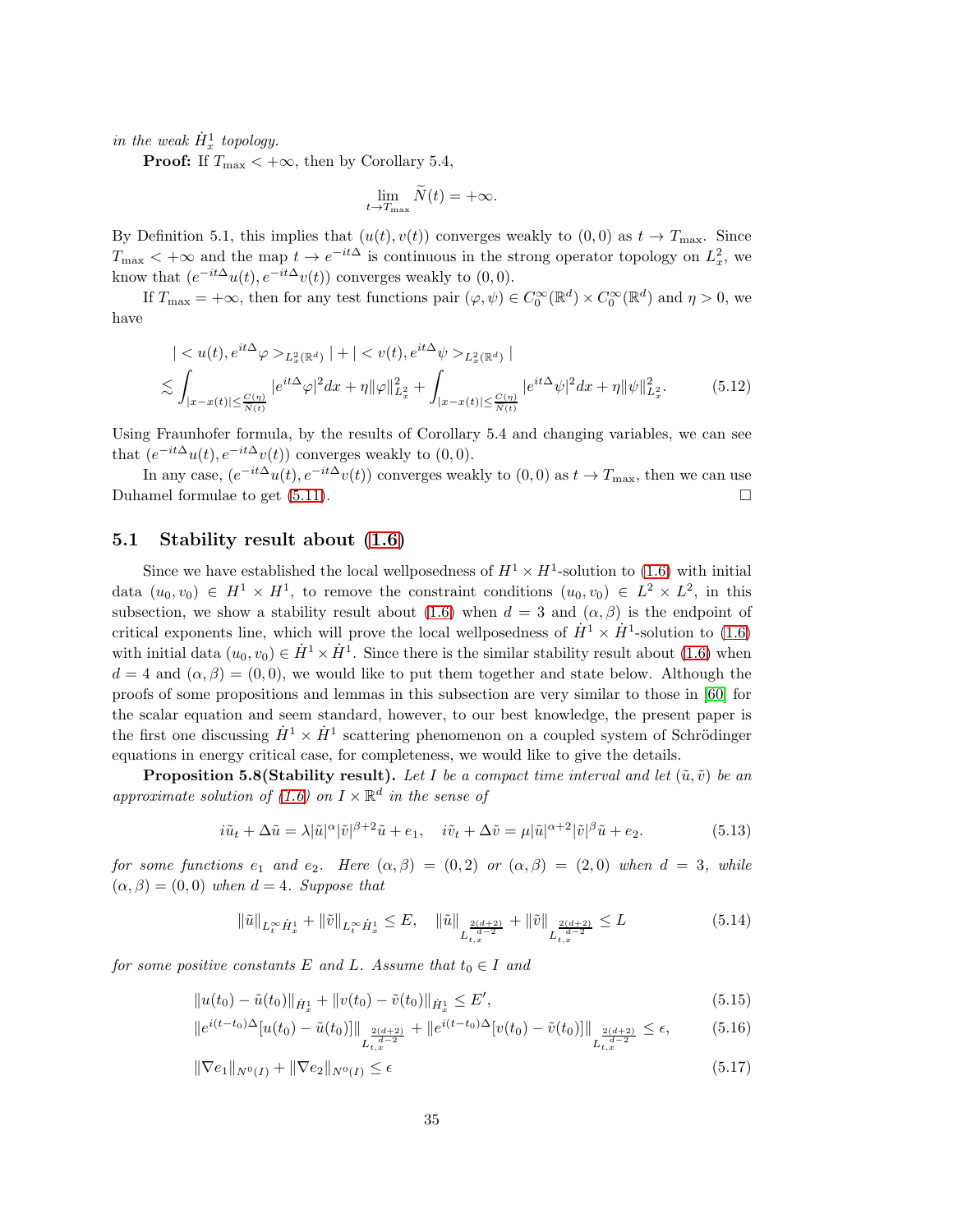for some positive constants E' and  $0 < \epsilon < \epsilon_1 = \epsilon_1(E,E',L)$ . Then there exists a unique strong solution  $(u, v) : I \times \mathbb{R}^d \to \mathbb{C} \times \mathbb{C}$  with initial data  $(u(t_0), v(t_0))$  at  $t_0$  which satisfies

$$
\|\nabla u(t)\|_{\dot{S}^0(I)} + \|\nabla v\|_{\dot{S}^0(I)} \le C(E, E', L),\tag{5.18}
$$

$$
\|\nabla[u(t) - \tilde{u}(t)]\|_{\dot{S}^0(I)} + \|\nabla[v(t) - \tilde{v}(t)]\|_{\dot{S}^0(I)} \le C(E, E', L)E',\tag{5.19}
$$

$$
\| [u(t) - \tilde{u}(t) ] \|_{L_{t,x}^{\frac{2(d+2)}{d-2}}} + \| [v(t) - \tilde{v}(t) ] \|_{L_{t,x}^{\frac{2(d+2)}{d-2}}} \leq C(E, E', L) \epsilon^c
$$
\n(5.20)

for some  $0 < c = c(d) < 1$ .

As a consequences of Proposition 5.8, we have the following local well-posedness result.

Corollary 5.9(Local well-posednes). Let I be a compact time interval,  $t_0 \in I$ . Assume that  $(\alpha, \beta) = (0, 2)$  or  $(\alpha, \beta) = (2, 0)$  when  $d = 3$ , while  $(\alpha, \beta) = (0, 0)$  when  $d = 4$ ,  $(u_0, v_0) \in \dot{H}^1 \times \dot{H}^1$  and

$$
||u_0||_{\dot{H}_x^1} + ||v_0||_{\dot{H}_x^1} \le E.
$$

For any  $\epsilon > 0$ , there exists  $\delta = \delta(E, \epsilon)$  such that if

$$
||e^{i(t-t_0)\Delta}u(t_0)||_{L_{t,x}^{\frac{2(d+2)}{d-2}}} + ||e^{i(t-t_0)\Delta}v(t_0)||_{L_{t,x}^{\frac{2(d+2)}{d-2}}} \le \delta,
$$

then [\(1.6\)](#page-3-0) has a unique solution  $(u, v)$  with initial data  $(u(t_0), v(t_0)) = (u(0), v(0))$  and

$$
||u(t)||_{L_{t,x}^{\frac{2(d+2)}{d-2}}(I\times\mathbb{R}^d)} + ||v(t)||_{L_{t,x}^{\frac{2(d+2)}{d-2}}(I\times\mathbb{R}^d)} \leq \epsilon, \quad ||\nabla u||_{S^0(I)} + ||\nabla v||_{S^0(I)} \leq 2E.
$$

In order to prove stability Theorem, similar to  $[60]$ , for any time interval I, we introduce some spaces  $X^0(I)$ ,  $X(I)$ ,  $Y(I)$  and denote

$$
||w||_{X^{0}(I)} = ||w||_{L^{\frac{d(d+2)}{2(d-2)}}_{t} L^{\frac{2d^{2}(d+2)}{(d+4)(d-2)^{2}}}_{x} (I \times \mathbb{R}^{d})},
$$
\n(5.21)

$$
||w||_{X(I)} = |||\nabla|^{\frac{4}{d+2}} w||_{L_t^{\frac{d(d+2)}{d(d-2)}} L_x^{\frac{2d^2(d+2)}{d^3 - 4d + 16}}(I \times \mathbb{R}^d)},
$$
\n(5.22)

$$
||f||_{Y(I)} = |||\nabla|^{\frac{4}{d+2}} f||_{L_t^{\frac{d}{2}} L_x^{\frac{2d^2(d+2)}{d^3+d^2+4d-16}}(I \times \mathbb{R}^d)}.
$$
\n(5.23)

Then by the results of Lemma 3.10 and Lemma 3.11 in [\[60\]](#page-98-1),

$$
||w||_{X^{0}(I)} \lesssim ||w||_{X(I)} \lesssim ||\nabla w||_{S^{0}(I)},
$$
\n(5.24)

$$
||w||_{X(I)} \lesssim ||w||_{L_{t,x}^{\frac{d+2}{d-2}}(I \times \mathbb{R}^d)}^{\frac{1}{d+2}} ||\nabla w||_{S^0(I)}^{\frac{d+1}{d+2}}, \tag{5.25}
$$

$$
||w||_{L_{t,x}^{\frac{2(d+2)}{d-2}}(I\times\mathbb{R}^d)} \lesssim ||w||_{X(I)}^c ||\nabla w||_{S^0(I)}^{1-c} \quad \text{for some } 0 < c = c(d) \le 1,
$$
 (5.26)

$$
\| \int_{t_0}^t e^{i(t-s)\Delta} f(s) \|_{X(I)} \lesssim \| f \|_{Y(I)}.
$$
\n(5.27)

Now we will prove that

Lemma 5.10(Nonlinear estimates).  $Denote~ f_1(u,v) = \lambda |v|^4 u ~and~ f_2(u,v) = \mu |u|^2 |v|^2 v$ if  $d = 3$ , while  $f_1(u, v) = \lambda |v|^2 u$  and  $f_2(u, v) = \mu |u|^2 v$  if  $d = 4$ . Let I be a time interval. Then

$$
||f_1(u,v)||_{Y(I)} + ||f_2(u,v)||_{Y(I)} \lesssim ||u||_{X(I)}^{\frac{d+2}{d-2}} + ||v||_{X(I)}^{\frac{d+2}{d-2}},
$$
\n(5.28)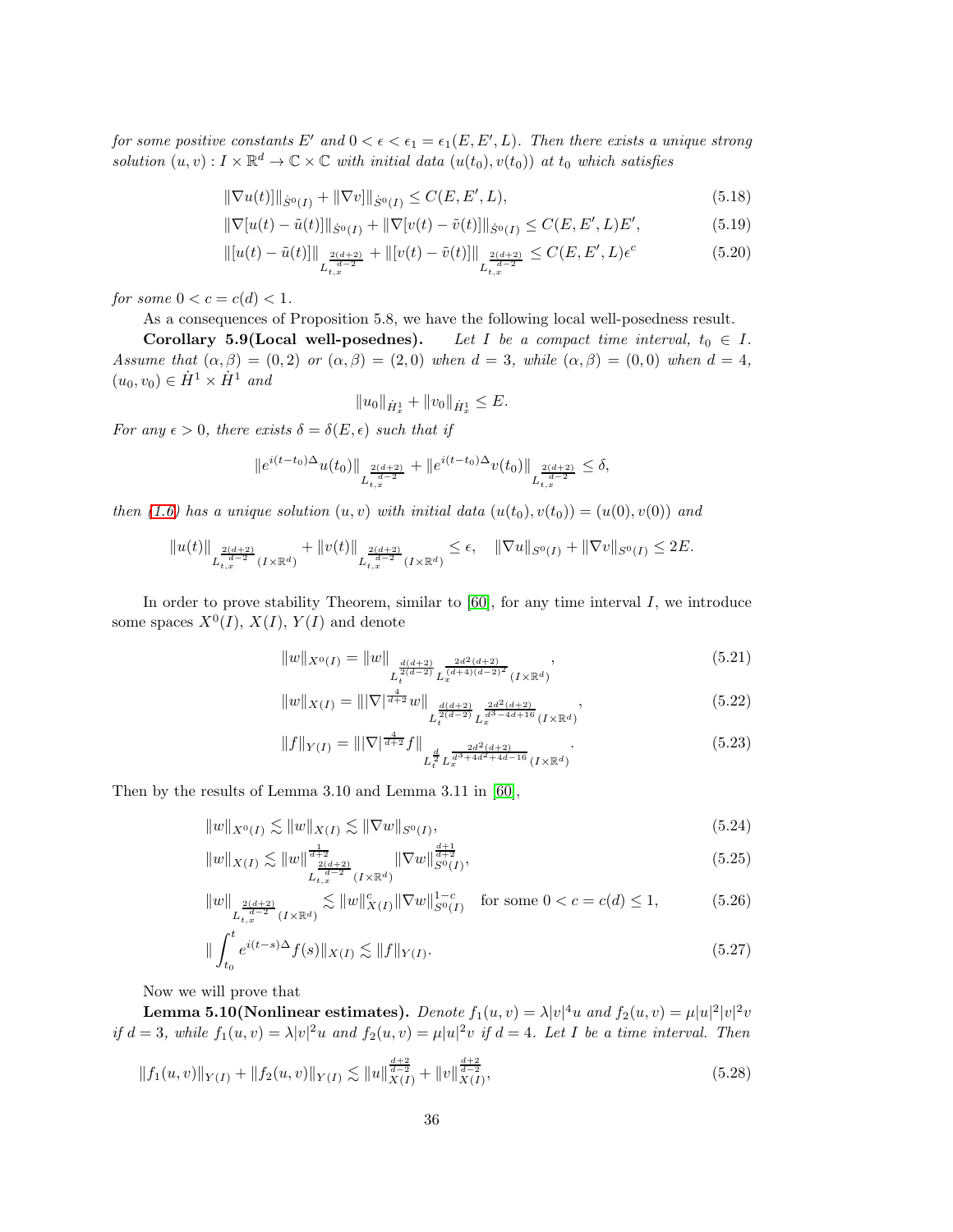$$
||f_{1u}(u_{1} + u_{2}, v_{1} + v_{2})w_{1}||_{Y(I)} + ||f_{1\bar{u}}(u_{1} + u_{2}, v_{1} + v_{2})\bar{w}_{1}||_{Y(I)}
$$
  
+ 
$$
||f_{1v}(u_{1} + u_{2}, v_{1} + v_{2})w_{2}||_{Y(I)} + ||f_{1\bar{v}}(u_{1} + u_{2}, v_{1} + v_{2})\bar{w}_{2}||_{Y(I)}
$$
  
+ 
$$
||f_{2u}(u_{1} + u_{2}, v_{1} + v_{2})w_{1}||_{Y(I)} + ||f_{2\bar{u}}(u_{1} + u_{2}, v_{1} + v_{2})\bar{w}_{1}||_{Y(I)}
$$
  
+ 
$$
||f_{2v}(u_{1} + u_{2}, v_{1} + v_{2})w_{2}||_{Y(I)} + ||f_{2\bar{v}}(u_{1} + u_{2}, v_{1} + v_{2})\bar{w}_{2}||_{Y(I)}
$$
  

$$
\leq \left(\sum_{m=1}^{2} [||u_{m}||_{X(I)}^{\frac{8}{d^{2}-4}} ||\nabla u_{m}||_{S^{0}(I)}^{\frac{4d}{d^{2}-4}} + ||v_{m}||_{X(I)}^{\frac{8}{d^{2}-4}} ||\nabla v_{m}||_{S^{0}(I)}^{\frac{4d}{d^{2}-4}}\right) [||w_{1}||_{X(I)} + ||w_{2}||_{X(I)}]. \quad (5.29)
$$

**Proof:** If  $d = 3$ , then

<span id="page-36-0"></span>
$$
||w||_{X^{0}(I)} = ||w||_{L_{t}^{\frac{15}{2}} L_{x}^{\frac{90}{7}}(I \times \mathbb{R}^{d})}, \quad ||w||_{X(I)} = |||\nabla|^{\frac{4}{5}} w||_{L_{t}^{\frac{15}{2}} L_{x}^{\frac{90}{31}}(I \times \mathbb{R}^{d})},
$$
  

$$
||f||_{Y(I)} = |||\nabla|^{\frac{4}{5}} f||_{L_{t}^{\frac{3}{2}} L_{x}^{\frac{90}{39}}(I \times \mathbb{R}^{d})}.
$$

Using Hölder's and Young's inequalities, and the interpolation  $(5.24)$ – $(5.27)$ , we have

$$
||f_{1}(u,v)||_{Y(I)} = |||\nabla|^{\frac{4}{5}}(|v|^{4}u)||_{L_{t}^{\frac{30}{2}}L_{x}^{\frac{99}{29}}(I \times \mathbb{R}^{d})
$$
  
\n
$$
\lesssim ||[||u||_{L_{x}^{\frac{90}{2}}} ||\nabla|^{\frac{4}{5}}(|v|^{4})||_{L_{x}^{\frac{99}{2}}} + |||v|^{4}||_{L_{x}^{\frac{99}{28}}} ||\nabla|^{\frac{4}{5}}u||_{L_{x}^{\frac{99}{24}}}]||_{L_{t}^{\frac{3}{2}}}
$$
  
\n
$$
\lesssim ||[||u||_{L_{x}^{\frac{90}{2}}} ||(|v|^{3})||_{L_{x}^{\frac{30}{2}}} ||\nabla|^{\frac{4}{5}}v||_{L_{x}^{\frac{99}{21}}} + ||v||_{L_{x}^{\frac{90}{2}}}^{4} ||\nabla|^{\frac{4}{5}}u||_{L_{x}^{\frac{99}{21}}}||_{L_{t}^{\frac{3}{2}}}^{4}
$$
  
\n
$$
\lesssim ||u||_{x^{0}(I)} ||v||_{x^{0}(I)}^{3} ||v||_{x(I)} + ||v||_{x^{0}(I)}^{4} ||u||_{x(I)}
$$
  
\n
$$
\lesssim ||u||_{x^{0}(I)} ||v||_{x(I)}^{3},
$$
  
\n
$$
||f_{2}(u,v)||_{Y(I)} = |||\nabla|^{\frac{4}{5}}(|u|^{2}|v|^{2}v)||_{L_{t}^{\frac{3}{2}}L_{x}^{\frac{90}{29}}(I \times \mathbb{R}^{d})
$$
  
\n
$$
\lesssim ||[|||u|^{2}||_{L_{x}^{\frac{45}{2}}} |||\nabla|^{\frac{4}{5}}|v|^{2}v||_{L_{x}^{2}} + |||\nabla|^{\frac{4}{5}}(|u|^{2})||_{L_{x}^{\frac{39}{2}}(I \times \mathbb{R}^{d})}
$$
  
\n
$$
\lesssim ||[||u||^{2}||_{L_{x}^{\frac{45}{2}}} ||\nabla|^{\frac{4}{5}}|v|^{2}v||_{L_{x}^{2}} + |||\nabla|^{\frac{4}{5}}
$$

 $(5.28)$  is proved when  $d = 3$ .

Since

<span id="page-36-2"></span><span id="page-36-1"></span>
$$
f_{1u} = \lambda |v|^4, \qquad f_{1\bar{u}} = 0, \qquad f_{1v} = 2\lambda |v|^2 \bar{v}u, \quad f_{1\bar{v}} = 2\lambda |v|^2 vu,
$$
  

$$
f_{2u} = \mu |v|^2 \bar{u}v, \quad f_{2\bar{u}} = \mu |v|^2 uv, \quad f_{2v} = \mu |u|^2 |v|^2, \quad f_{2\bar{v}} = \mu |u|^2 v^2,
$$

$$
LHS(5.29) \lesssim |||v_1 + v_2|^4 w_1||_{Y(I)} + |||v_1 + v_2|^2 (\bar{v}_1 + \bar{v}_2)(u_1 + u_2)w_2||_{Y(I)}
$$
  
+  $|||v_1 + v_2|^2 (u_1 + u_2)(v_1 + v_2)\bar{w}_2||_{Y(I)} + |||v_1 + v_2|^2 (\bar{u}_1 + \bar{u}_2)(v_1 + v_2)w_1||_{Y(I)}$   
+  $|||v_1 + v_2|^2 (u_1 + u_2)(v_1 + v_2)w_1||_{Y(I)} + |||u_1 + u_2|^2 |v_1 + v_2|^2 w_2||_{Y(I)}$   
+  $|||u_1 + u_2|^2 (v_1 + v_2)^2 w_2||_{Y(I)}$   
:=  $(I) + (II) + (III) + (IV) + (VI) + (VII)$ . (5.32)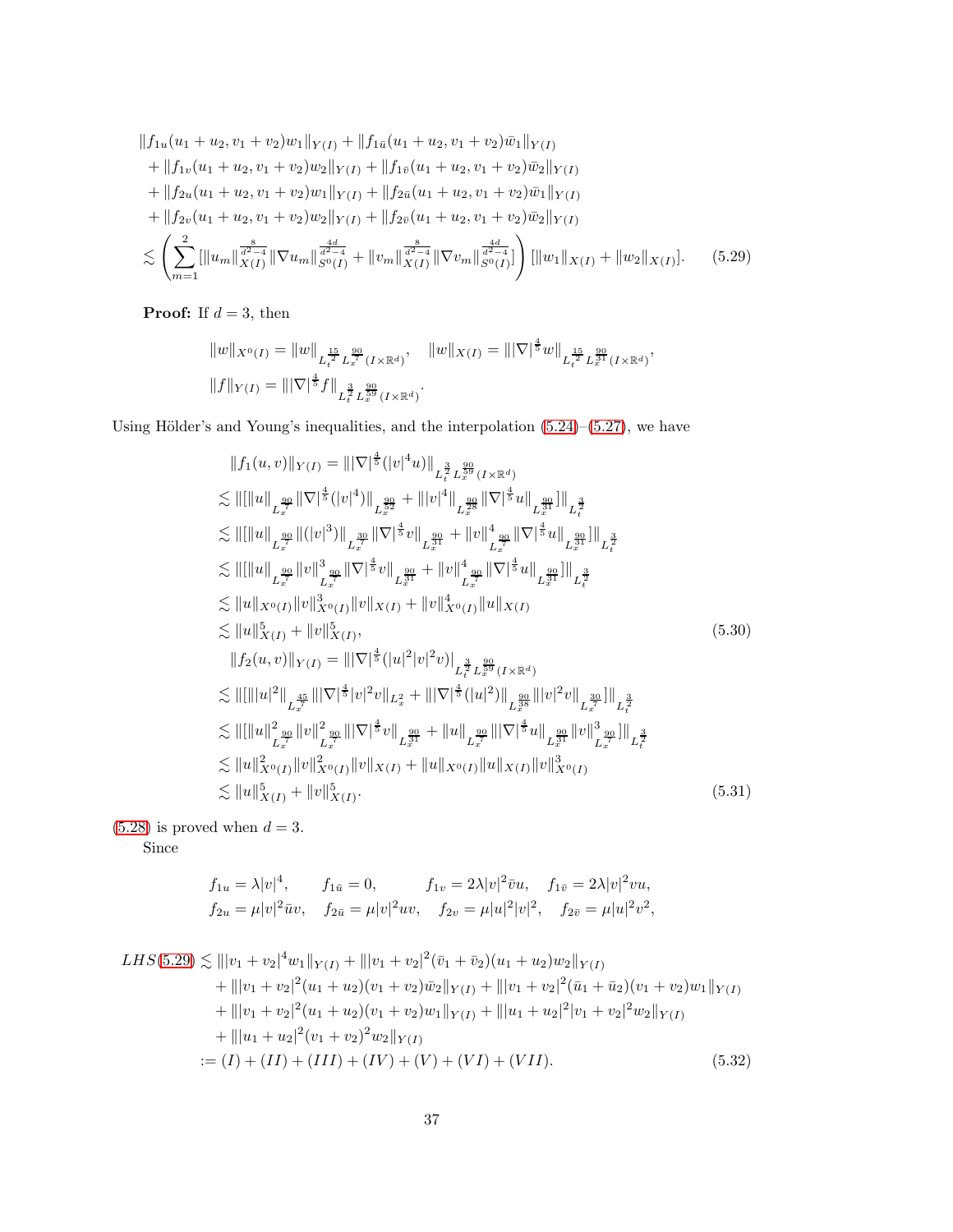We just give the details of estimating (IV) below,

$$
(IV) \lesssim ||[|||v_1 + v_2|^2 (\bar{u}_1 + \bar{u}_2)(v_1 + v_2)||_{L_x^{\frac{45}{4}} ||\nabla|^{\frac{4}{5}} w_1||_{L_x^{\frac{90}{2}}} + |||\nabla|^{\frac{4}{5}} (|v_1 + v_2|^2 (\bar{u}_1 + \bar{u}_2)(v_1 + v_2))||_{L_x^{\frac{45}{2}}} ||w_1||_{L_x^{\frac{90}{2}}} ||v_1||_{L_x^{\frac{3}{2}}} \n\lesssim || (||v_1 + v_2||_{L_x^{\frac{90}{4}} ||u_1 + u_2||_{L_x^{\frac{90}{4}} ||\nabla|^{\frac{4}{5}} w_1||_{L_x^{\frac{90}{4}}}}) ||_{L_t^{\frac{3}{2}}} + || (||v_1 + v_2|^2 (v_1 + v_2)||_{L_x^{\frac{30}{4}} ||\nabla|^{\frac{4}{5}} (\bar{u}_1 + \bar{u}_2)||_{L_x^{\frac{90}{4}} ||u_1||_{L_x^{\frac{90}{4}}}}) ||_{L_t^{\frac{3}{2}}} + || (||v_1 + v_2||_{L_x^{\frac{90}{4}} ||\nabla|^{\frac{4}{5}} (v_1 + v_2)||_{L_x^{\frac{90}{4}} ||\bar{u}_1 + \bar{u}_2||_{L_x^{\frac{90}{4}} ||u_1||_{L_x^{\frac{90}{4}}}}) ||_{L_t^{\frac{3}{2}}} \n\lesssim ||v_1 + v_2||_{X^0(I)}^3 ||u_1 + u_2||_{X(I)} ||w_1||_{X^0(I)} + ||v_1 + v_2||_{X^0(I)}^2 ||v_1 + v_2||_{X(I)} ||u_1 + u_2||_{X^0(I)} ||u_1||_{X^0(I)} \n\lesssim [||u_1 + u_2||_{X(I)}^{\frac{8}{5}} ||\nabla(u_1 + u_2)||_{S^0(I)}^{\frac{8}{5}} + ||v_1 + v_2||_{X(I)}^{\frac{8}{5}} ||\nabla(v_1 + v_2)||_{S^0(I)}^{\frac{12}{5}} ] ||w_1||_{X(I)} \n\lesssim RHS(5.29). \n(5.33)
$$

Other terms can be estimated similarly, just using Hölder's inequality and Young's inequality and  $(5.24)$ . Hence  $(5.29)$  is proved when  $d = 3$ .

If  $d=4$ ,

$$
||w||_{X^{0}(I)} = ||w||_{L_{t}^{6}L_{x}^{6}(I\times\mathbb{R}^{4})}, \ ||w||_{X(I)} = |||\nabla|^{\frac{2}{3}}w||_{L_{t}^{6}L_{x}^{3}(I\times\mathbb{R}^{4})}, \ ||f||_{Y(I)} = |||\nabla|^{\frac{2}{3}}f||_{L_{t}^{2}L_{x}^{\frac{3}{2}}(I\times\mathbb{R}^{4})}.
$$

Similar to  $(5.31)$ , we can use Hölder's and Young's inequalities, and the interpolation  $(5.24)$ [\(5.27\)](#page-35-1) to obtain

<span id="page-37-0"></span>
$$
||f_1(u,v)||_{Y(I)} \lesssim ||u||^3_{X(I)} + ||v||^3_{X(I)}.
$$
\n(5.34)

Similar to  $(5.32)$  and  $(5.33)$ , we can prove  $(5.29)$  when  $d = 4$ , we omit the details here.

Putting the results above, Lemma 5.10 is proved.

To prove the stability result, we still need the following short-time perturbation result.

**Lemma 5.11(Short-time perturbation).** Denote  $f_1(u,v) = \lambda |v|^4 u$  and  $f_2(u,v) =$  $\mu|u|^2|v|^2v$  if  $d=3$ , while  $f_1(u,v)=\lambda|v|^2u$  and  $f_2(u,v)=\mu|u|^2v$  if  $d=4$ . Let I be a compact time interval and  $(\tilde{u}, \tilde{v})$  be an approximate solution of  $(1.6)$  on  $I \times \mathbb{R}^d$  in the sense that

$$
i\tilde{u}_t + \Delta \tilde{u} = f_1(\tilde{u}, \tilde{v}) + e_1, \quad i\tilde{v}_t + \Delta \tilde{v} = f_2(\tilde{u}, \tilde{v}) + e_2
$$

for some  $e_1$  and  $e_2$ . Suppose that

<span id="page-37-3"></span><span id="page-37-1"></span>
$$
\|\tilde{u}\|_{L_t^{\infty}\dot{H}_x^1(I\times\mathbb{R}^d)} + \|\tilde{v}\|_{L_t^{\infty}\dot{H}_x^1(I\times\mathbb{R}^d)} \leq E
$$

for some E. Let  $t_0 \in I$  and  $(u(t_0), v(t_0))$  satisfy

<span id="page-37-2"></span>
$$
||u(t_0) - \tilde{u}(t_0)||_{\dot{H}^1_x} + ||v(t_0) - \tilde{v}(t_0)||_{\dot{H}^1_x} \leq E'
$$

for some E'. Assume that there exist some small  $0 < \delta = \delta(E)$  and  $0 < \epsilon < \epsilon_0(E, E')$  such that

$$
\|\tilde{u}\|_{X(I)} + \|\tilde{v}\|_{X(I)} \le \delta,\tag{5.35}
$$

$$
||e^{i(t-t_0)\Delta}[u(t_0) - \tilde{u}(t_0)]||_{X(I)} + ||e^{i(t-t_0)\Delta}[v(t_0) - \tilde{v}(t_0)]||_{X(I)} \le \epsilon,
$$
\n(5.36)

$$
\|\nabla e_1\|_{N^0(I)} + \|\nabla e_2\|_{N^0(I)} \le \epsilon. \tag{5.37}
$$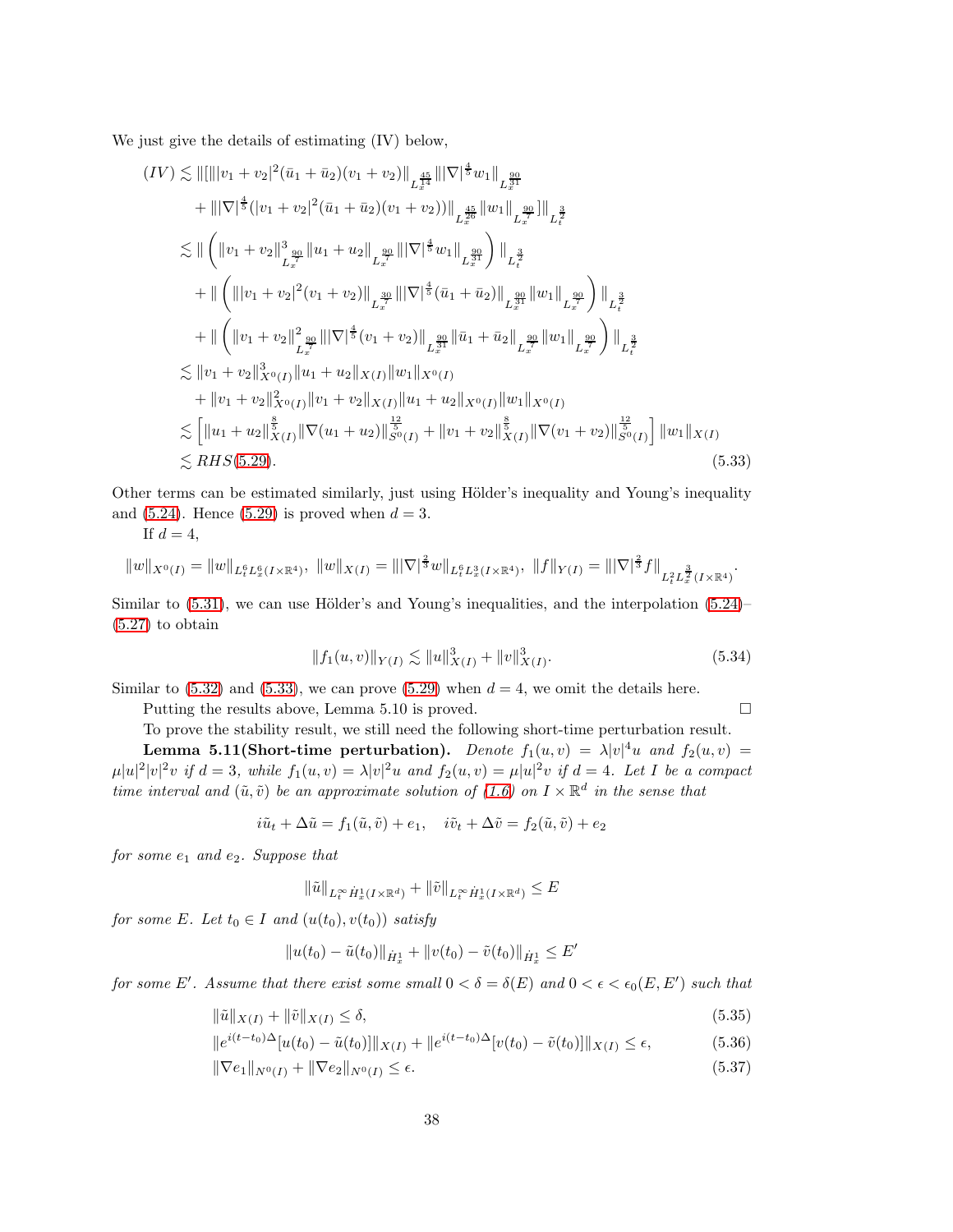Then there exists a unique solution  $(u, v) : I \times \mathbb{R}^d \to \mathbb{C} \times \mathbb{C}$  of  $(1.6)$  with initial data  $(u(t_0), v(t_0))$ at time  $t = t_0$  such that

<span id="page-38-0"></span>
$$
||u - \tilde{u}||_{X(I)} + ||v - \tilde{v}||_{X(I)} \lesssim \epsilon,
$$
\n(5.38)

<span id="page-38-2"></span>
$$
\|\nabla(u - \tilde{u})\|_{S^{0}(I)} + \|\nabla(v - \tilde{v})\|_{S^{0}(I)} \lesssim E',
$$
\n(5.39)

<span id="page-38-4"></span>
$$
\|\nabla u\|_{S^0(I)} + \|\nabla v\|_{S^0(I)} \lesssim E + E',\tag{5.40}
$$

<span id="page-38-1"></span>
$$
||f_1(u,v) - f_1(\tilde{u}, \tilde{v})||_{Y(I)} + ||f_2(u,v) - f_2(\tilde{u}, \tilde{v})||_{Y(I)} \lesssim \epsilon,
$$
\n(5.41)

<span id="page-38-5"></span>
$$
\|\nabla[f_1(u,v) - f_1(\tilde{u}, \tilde{v})]\|_{N^0(I)} + \|\nabla[f_2(u,v) - f_2(\tilde{u}, \tilde{v})]\|_{N^0(I)} \lesssim E'.\tag{5.42}
$$

Proof: Inspired by the proof of Lemma 3.13 in [\[60\]](#page-98-0), we prove it under the additional assumption  $M(u) + M(v) < +\infty$ , which can guarantee that  $(u, v)$  exists by the result of local well-posedness of  $H^1 \times H^1$ -solution. The additional assumption  $M(u) + M(v) < +\infty$  can be removed a posteriori by the usual limiting argument: Approximating  $(u(t_0), v(t_0))$  in  $\dot{H}_x^1 \times \dot{H}_x^1$ by a sequence  $\{(u_n(t_0), v_n(t_0))\}_n \subset H_x^1 \times H_x^1$ , and letting  $(\tilde{u}, \tilde{v}) = (u_m, v_m), (u, v) = (u_n, v_n)$ and  $e_1 = e_2 = 0$ , we can prove that the sequence of solutions  $\{(u_n, v_n)\}_n$  with initial data  $\{(u_n(t_0), v_n(t_0))\}_n$  is a Cauchy sequence in energy-critical norms and convergent to a solution  $(u, v)$  with initial data  $(u(t_0), v(t_0))$  which satisfies  $(\nabla u, \nabla v) \in S^0(I) \times S^0(I)$ . Therefore, we assume that the solution  $(u, v)$  exists and  $(\nabla u, \nabla v) \in S^0(I) \times S^0(I)$ , we only to prove  $(5.38)$ [\(5.41\)](#page-38-1) as a priori estimates.

First, we estimate some bounds on  $(\tilde{u}, \tilde{v})$  and  $(u, v)$ . Using Strichartz, interpolation inequalities  $(5.24)$ – $(5.27)$ , the assumptions  $(5.35)$  and  $(5.37)$ , we have

$$
\begin{split} \|\nabla \tilde{u}\|_{S^{0}(I)} + \|\nabla \tilde{v}\|_{S^{0}(I)} &\lesssim \|\tilde{u}\|_{L^{\infty}_{t} \dot{H}^{1}_{x}} + \|\nabla f_{1}(\tilde{u}, \tilde{v})\|_{N^{0}(I)} + \|\nabla e_{1}\|_{N^{0}(I)} \\ &+ \|\tilde{v}\|_{L^{\infty}_{t} \dot{H}^{1}_{x}} + \|\nabla f_{2}(\tilde{u}, \tilde{v})\|_{N^{0}(I)} + \|\nabla e_{2}\|_{N^{0}(I)} \\ &\lesssim E + [\|\tilde{u}\|_{L^{\frac{2(d+2)}{2}}_{t, x}}^{\frac{4}{d-2}} + \|\tilde{v}\|_{L^{\frac{2(d+2)}{d-2}}}^{\frac{4}{d-2}}] [\|\nabla \tilde{u}\|_{S^{0}(I)} + \|\nabla \tilde{v}\|_{S^{0}(I)}] + \epsilon \\ &\lesssim E + \delta^{\frac{4c}{d-2}} [\|\nabla \tilde{u}\|_{S^{0}(I)}^{1 + \frac{4(1-c)}{d-2}} + \|\nabla \tilde{v}\|_{S^{0}(I)}^{1 + \frac{4(1-c)}{d-2}}] + \epsilon. \end{split}
$$

Here  $c = c(d)$  is the same as that in interpolation inequalities [\(5.24\)](#page-35-0)–[\(5.27\)](#page-35-1). Choosing  $\delta$  small depending on d and E,  $\epsilon_0$  small enough depending on E, we get

<span id="page-38-3"></span>
$$
\|\nabla \tilde{u}\|_{S^0(I)} + \|\nabla \tilde{v}\|_{S^0(I)} \lesssim E. \tag{5.43}
$$

Meanwhile, by Strichartz estimates, nonlinear estimates, [\(5.35\)](#page-37-1) and [\(5.37\)](#page-37-2), if  $\delta$  and  $\epsilon$  are chosen small enough, then

$$
\|e^{i(t-t_0)\Delta}\tilde{u}(t_0)\|_{X(I)} + \|e^{i(t-t_0)\Delta}\tilde{v}(t_0)\|_{X(I)}
$$
  
\n
$$
\lesssim \|\tilde{u}\|_{X(I)} + \|f_1(\tilde{u}, \tilde{v})\|_{Y(I)} + \|\nabla e_1\|_{N^0(I)}
$$
  
\n
$$
+ \|\tilde{v}\|_{X(I)} + \|f_2(\tilde{u}, \tilde{v})\|_{Y(I)} + \|\nabla e_2\|_{N^0(I)}
$$
  
\n
$$
\lesssim \delta + \delta^{\frac{d+2}{d-2}} + \epsilon.
$$

Recalling [\(5.36\)](#page-37-3), we have

$$
||e^{i(t-t_0)\Delta}u(t_0)||_{X(I)} + ||e^{i(t-t_0)\Delta}v(t_0)||_{X(I)} \lesssim \delta.
$$

Using interpolation inequalities  $(5.24)$ – $(5.27)$  and nonlinear estimates again, we get

$$
||u||_{X(I)} + ||v||_{X(I)} \lesssim ||e^{i(t-t_0)\Delta}u(t_0)||_{X(I)} + ||f_1(u,v)||_{Y(I)} + ||e^{i(t-t_0)\Delta}v(t_0)||_{X(I)} + ||f_2(u,v)||_{Y(I)}
$$
  

$$
\lesssim \delta + [||u||_{X(I)} + ||v||_{X(I)}]^{\frac{d+2}{d-2}}.
$$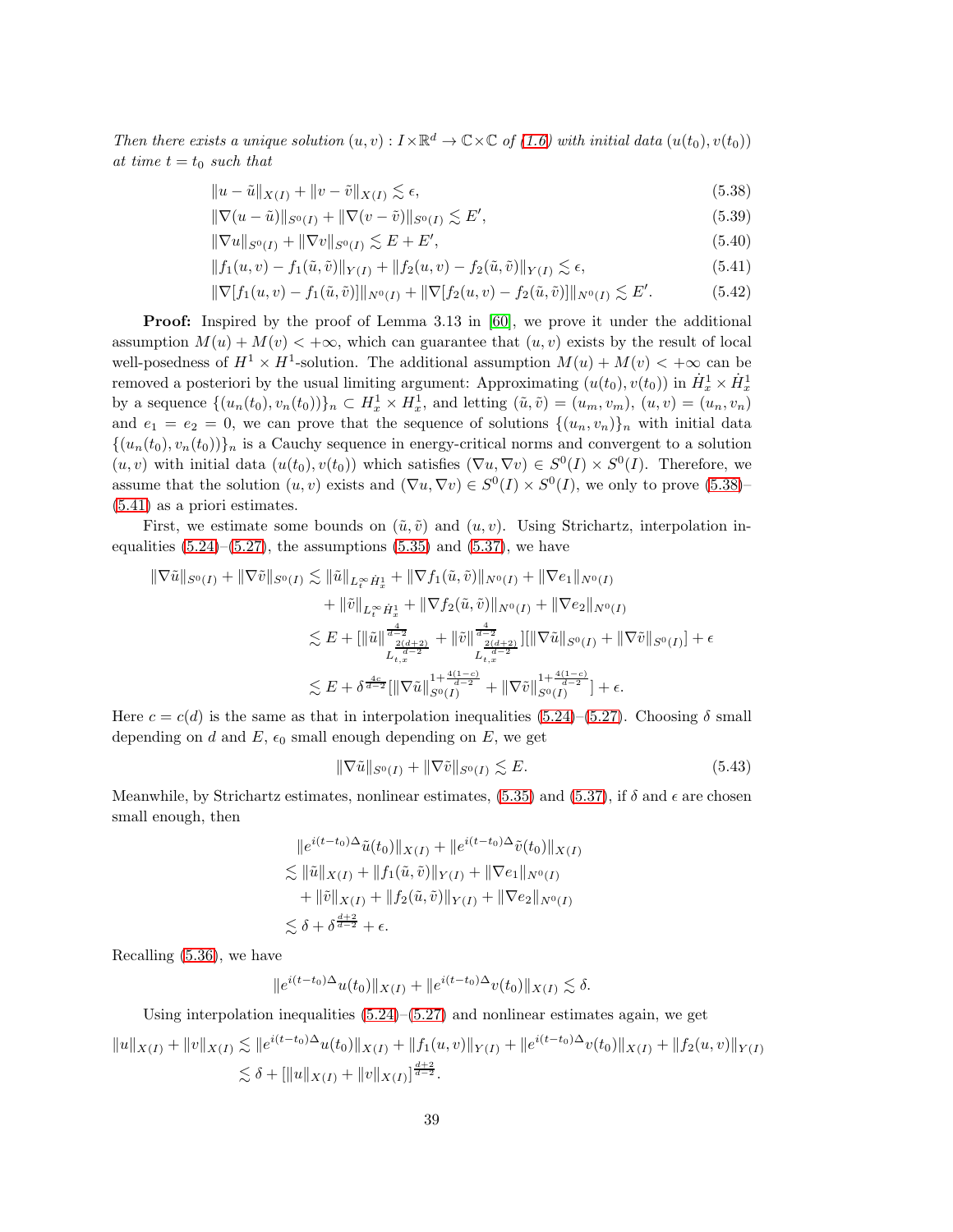Choosing  $\delta$  small enough, by the usual bootstrap argument, we have

<span id="page-39-0"></span>
$$
||u||_{X(I)} + ||v||_{X(I)} \lesssim \delta.
$$
\n(5.44)

Next, let  $(w, z) := (u - \tilde{u}, v - \tilde{v})$ . Then

$$
iw_t + \Delta w = f_1(\tilde{u} + w, \tilde{v} + z) - f_1(\tilde{u}, \tilde{v}) - e_1,
$$
  
\n
$$
iz_t + \Delta z = f_2(\tilde{u} + w, \tilde{v} + z) - f_2(\tilde{u}, \tilde{v}) - e_2,
$$
  
\n
$$
w(t_0) = u(t_0) - \tilde{u}(t_0), \quad z(t_0) = v(t_0) - \tilde{v}(t_0).
$$

Using Strichartz estimates, interpolation inequalities, nonlinear estimates and [\(5.37\)](#page-37-2), we obtain

$$
\|w\|_{X(I)} + \|z\|_{X(I)}
$$
  
\n
$$
\lesssim \|e^{it\Delta}[u(t_0) - \tilde{u}(t_0)]\|_{X(I)} + \|\nabla e_1\|_{N^0(I)} + \|f_1(\tilde{u} + w, \tilde{v} + z) - f_1(\tilde{u}, \tilde{v})\|_{Y(I)}
$$
  
\n
$$
+ \|e^{it\Delta}[v(t_0) - \tilde{v}(t_0)]\|_{X(I)} + \|\nabla e_2\|_{N^0(I)} + \|f_2(\tilde{u} + w, \tilde{v} + z) - f_2(\tilde{u}, \tilde{v})\|_{Y(I)}
$$
  
\n
$$
\lesssim \epsilon + \delta^{\frac{8}{d^2 - 4}} E^{\frac{4d}{d^2 - 4}} [\|w\|_{X(I)} + \|z\|_{X(I)}] + [\|\nabla w\|_{S^0(I)}^{\frac{4d}{d^2 - 4}} + \|\nabla z\|_{S^0(I)}^{\frac{d^2 - 4}{d^2 - 4}}] [\|w\|_{X(I)}^{\frac{d^2 - 4}{d^2 - 4}}].
$$
  
\n(5.45)

Using Strichartz estimate, nonlinear estimates, Hölder's inequality, we get

$$
\|\nabla w\|_{S^{0}(I)} + \|\nabla z\|_{S^{0}(I)}\n\lesssim \|u(t_{0}) - \tilde{u}(t_{0})\|_{\dot{H}_{x}^{1}} + \|\nabla e_{1}\|_{N^{0}(I)} + \|f_{1}(\tilde{u} + w, \tilde{v} + z) - f_{1}(\tilde{u}, \tilde{v})\|_{N^{0}(I)}\n+ \|v(t_{0}) - \tilde{v}(t_{0})\|_{\dot{H}_{x}^{1}} + \|\nabla e_{2}\|_{N^{0}(I)} + \|f_{2}(\tilde{u} + w, \tilde{v} + z) - f_{2}(\tilde{u}, \tilde{v})\|_{N^{0}(I)}\n\lesssim E' + \epsilon + [\|\nabla \tilde{u}\|_{S^{0}(I)} + \|\nabla \tilde{v}\|_{S^{0}(I)}][\|u\|_{X^{0}(I)} + \|\tilde{u}\|_{X^{0}(I)}]^{\frac{6-d}{d-2}}[\|w\|_{X^{0}(I)} + \|z\|_{X^{0}(I)}]\n+ [\|u\|_{X^{0}(I)} + \|v\|_{X^{0}(I)}]^{\frac{4}{d-2}}[\|\nabla w\|_{S^{0}(I)} + \|\nabla z\|_{S^{0}(I)}]\n\lesssim E' + \epsilon + [E\delta^{\frac{6-d}{d-2}} + \delta^{\frac{4}{d-2}}][\|\nabla w\|_{S^{0}(I)} + \|\nabla z\|_{S^{0}(I)}]. \n(5.46)
$$

Combining [\(5.45\)](#page-39-0) with [\(5.46\)](#page-39-1), we obtain [\(5.38\)](#page-38-0) and [\(5.39\)](#page-38-2). [\(5.39\)](#page-38-2) and [\(5.43\)](#page-38-3) imply [\(5.40\)](#page-38-4).  $(5.38), (5.39), (5.45) \text{ and } (5.46) \text{ deduce } (5.41) \text{ and } (5.42).$  $(5.38), (5.39), (5.45) \text{ and } (5.46) \text{ deduce } (5.41) \text{ and } (5.42).$  $(5.38), (5.39), (5.45) \text{ and } (5.46) \text{ deduce } (5.41) \text{ and } (5.42).$  $(5.38), (5.39), (5.45) \text{ and } (5.46) \text{ deduce } (5.41) \text{ and } (5.42).$  $(5.38), (5.39), (5.45) \text{ and } (5.46) \text{ deduce } (5.41) \text{ and } (5.42).$  $(5.38), (5.39), (5.45) \text{ and } (5.46) \text{ deduce } (5.41) \text{ and } (5.42).$  $(5.38), (5.39), (5.45) \text{ and } (5.46) \text{ deduce } (5.41) \text{ and } (5.42).$  $(5.38), (5.39), (5.45) \text{ and } (5.46) \text{ deduce } (5.41) \text{ and } (5.42).$  $(5.38), (5.39), (5.45) \text{ and } (5.46) \text{ deduce } (5.41) \text{ and } (5.42).$  $(5.38), (5.39), (5.45) \text{ and } (5.46) \text{ deduce } (5.41) \text{ and } (5.42).$  $(5.38), (5.39), (5.45) \text{ and } (5.46) \text{ deduce } (5.41) \text{ and } (5.42).$  $(5.38), (5.39), (5.45) \text{ and } (5.46) \text{ deduce } (5.41) \text{ and } (5.42).$ 

Now we give the proof of stability result below.

Proof of Proposition 5.8: First, we show that

<span id="page-39-1"></span>
$$
\|\nabla \tilde{u}\|_{S^{0}(I)} + \|\nabla \tilde{v}\|_{S^{0}(I)} \le C(E, L). \tag{5.47}
$$

Under the assumption [\(5.14\)](#page-34-0), we can divide I into  $J_0 = J(L, \eta)$  subintervals  $I_j = (t_j, t_{j+1})$  such that

<span id="page-39-2"></span>
$$
\|\tilde{u}\|_{L_{t,x}^{\frac{2(d+2)}{d-2}}} + \|\tilde{v}\|_{L_{t,x}^{\frac{2(d+2)}{d-2}}} \leq \eta
$$

for some small  $\eta > 0$  to be chosen later on each spacetime slab  $I_j \times \mathbb{R}^d$ . Using Strichartz estimate and [\(5.17\)](#page-34-1), we have

$$
\|\nabla \tilde{u}\|_{S^{0}(I_{j})} + \|\nabla \tilde{v}\|_{S^{0}(I_{j})} \n\lesssim \|\tilde{u}(t_{j})\|_{\dot{H}^{1}_{x}} + \|\nabla e_{1}\|_{N^{0}(I)} + \|\nabla f_{1}(\tilde{u}, \tilde{v})\|_{N^{0}(I)} \n+ \|\tilde{v}(t_{j})\|_{\dot{H}^{1}_{x}} + \|\nabla e_{2}\|_{N^{0}(I)} + \|\nabla f_{2}(\tilde{u}, \tilde{v})\|_{N^{0}(I)} \n\lesssim E + \epsilon + \|\|\tilde{u}\|_{L^{\frac{4}{d-2}}_{t,x}}^{\frac{4}{d-2}} + \|\tilde{v}\|_{\frac{2(d+2)}{d-2}}^{\frac{4}{d-2}} \|\|\nabla \tilde{u}\|_{S^{0}(I_{j})} + \|\nabla \tilde{v}\|_{S^{0}(I_{j})}] \n\lesssim E + \epsilon + \eta_{L^{\frac{4}{d-2}}_{t,x}}^{\frac{4}{d-2}} \|\nabla \tilde{u}\|_{S^{0}(I_{j})} + \|\nabla \tilde{v}\|_{S^{0}(I_{j})}.
$$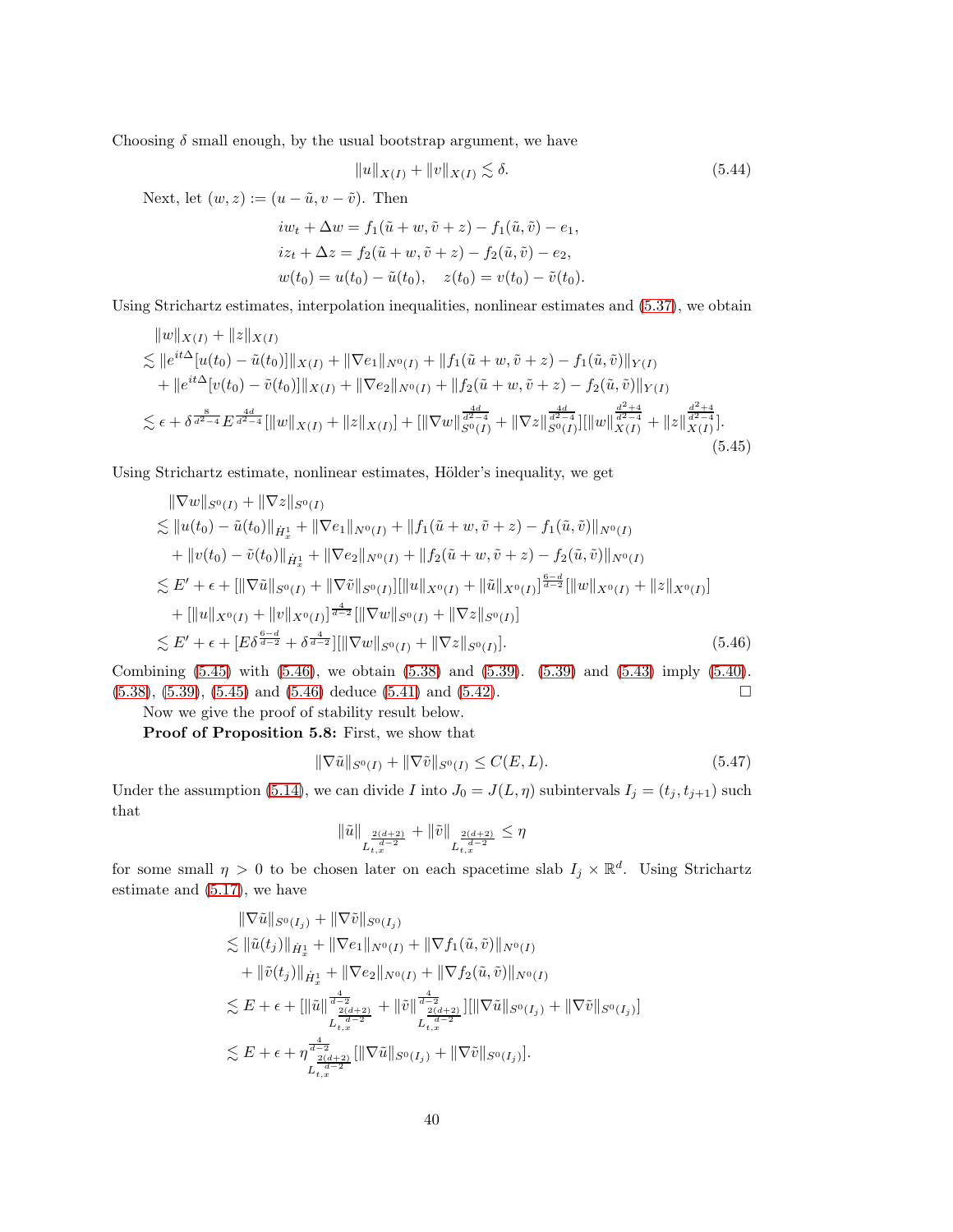If we choose  $\eta$  and  $\epsilon$  small enough depending on E, we can obtain

$$
\|\nabla \tilde{u}\|_{S^0(I_j)} + \|\nabla \tilde{v}\|_{S^0(I_j)} \lesssim E.
$$

Sum them over all  $I_j$ , we get [\(5.47\)](#page-39-2).

By interpolation inequalities  $(5.24)$ – $(5.27)$  and  $(5.47)$ , under the assumptions  $(5.15)$ – $(5.16)$ , we have

$$
\|\tilde{u}\|_{X(I)} + \|\tilde{v}\|_{X(I)} \le C(E, L),\tag{5.48}
$$

$$
||e^{i(t-t_0)\Delta}[u(t_0) - \tilde{u}(t_0)]||_{X(I)} + ||e^{i(t-t_0)\Delta}[v(t_0) - \tilde{v}(t_0)]||_{X(I)} \lesssim \epsilon^{\frac{1}{d+2}}(E')^{\frac{d+2}{d-2}}.
$$
 (5.49)

[\(5.47\)](#page-39-2) implies that we can divide I into  $J_1 = J_1(E, L)$  subintervals  $I_j = [t_j, t_{j+1}]$  such that

<span id="page-40-0"></span>
$$
\|\tilde{u}\|_{X(I_j)} + \|\tilde{v}\|_{X(I_j)} \lesssim \delta
$$

for the same small  $\delta = \delta(E)$  in [\(5.35\)](#page-37-1), while [\(5.49\)](#page-40-0) can guarantee [\(5.36\)](#page-37-3) if we take  $\epsilon$  small enough.

By Strichartz estimate and the inductive hypothesis,

$$
||e^{i(t-t_j)\Delta}[u(t_j) - \tilde{u}(t_j)]||_{X(I_j)} + ||e^{i(t-t_j)\Delta}[v(t_j) - \tilde{v}(t_j)]||_{X(I_j)}
$$
  
\n
$$
\leq ||e^{i(t-t_j)\Delta}[u(t_j) - \tilde{u}(t_j)]||_{X(I_j)} + ||\nabla e_1||_{N^0(I)} + ||f_1(u,v) - f_1(\tilde{u},\tilde{v})||_{Y([t_0,t_j])}
$$
  
\n
$$
+ ||e^{i(t-t_j)\Delta}[v(t_j) - \tilde{v}(t_j)]||_{X(I_j)} + ||\nabla e_2||_{N^0(I)} + ||f_2(u,v) - f_2(\tilde{u},\tilde{v})||_{Y([t_0,t_j])}
$$
  
\n
$$
\leq \epsilon^c + \epsilon + \sum_{k=0}^{j-1} C(k)\epsilon^c,
$$
  
\n
$$
||(u(t_j) - \tilde{u}(t_j))||_{\dot{H}^1_x} + ||v(t_j) - \tilde{v}(t_j))||_{\dot{H}^1_x}
$$
  
\n
$$
\leq ||(u(t_j) - \tilde{u}(t_j))||_{\dot{H}^1_x} + ||\nabla e_1||_{N^0([t_0,t_j])} + ||f_1(u,v) - f_1(\tilde{u},\tilde{v})||_{N^0([t_0,t_j])}
$$
  
\n
$$
+ ||(v(t_j) - \tilde{v}(t_j))||_{\dot{H}^1_x} + ||\nabla e_2||_{N^0([t_0,t_j])} + ||f_2(u,v) - f_2(\tilde{u},\tilde{v})||_{N^0([t_0,t_j])}
$$
  
\n
$$
\leq E' + \epsilon + \sum_{k=0}^{j-1} C(k)E'.
$$

Summing the bounds over all subintervals  $I_j$ , and using the interpolation inequalities [\(5.24\)](#page-35-0)–  $(5.27)$ , we can obtain  $(5.38)$ – $(5.42)$  and prove Proposition 5.8.

## 5.2 Concentration compactness and reduction to almost periodic solution

In this subsection, we first give the linear profile decomposition which will lead to the reduction to almost periodic solution.

First we give the symmetry group for a pair of functions.

### Definition 5.12(Symmetry group)

(i) For any  $\theta \in \mathbb{R}/2\pi\mathbb{Z}$ , position  $x_0 \in \mathbb{R}^d$  and scaling parameter  $\tilde{\lambda} > 0$ , we define a unitary transformation  $g_{\theta,x_0,\tilde{\lambda}}(\varphi,\psi) : \dot{H}^1(\mathbb{R}^d) \times \dot{H}^1(\mathbb{R}^d) \to \dot{H}^1(\mathbb{R}^d) \times \dot{H}^1(\mathbb{R}^d)$  by

$$
[g_{\theta,x_0,\tilde\lambda}(\varphi,\psi)](x):=\tilde\lambda^{-\frac{2}{\alpha+\beta+2}}e^{i\theta}\big(\varphi(\frac{x-x_0}{\tilde\lambda}),\psi(\frac{x-x_0}{\tilde\lambda})\big);
$$

(ii) Denote the collection of such transformations in (i) by  $G$ ;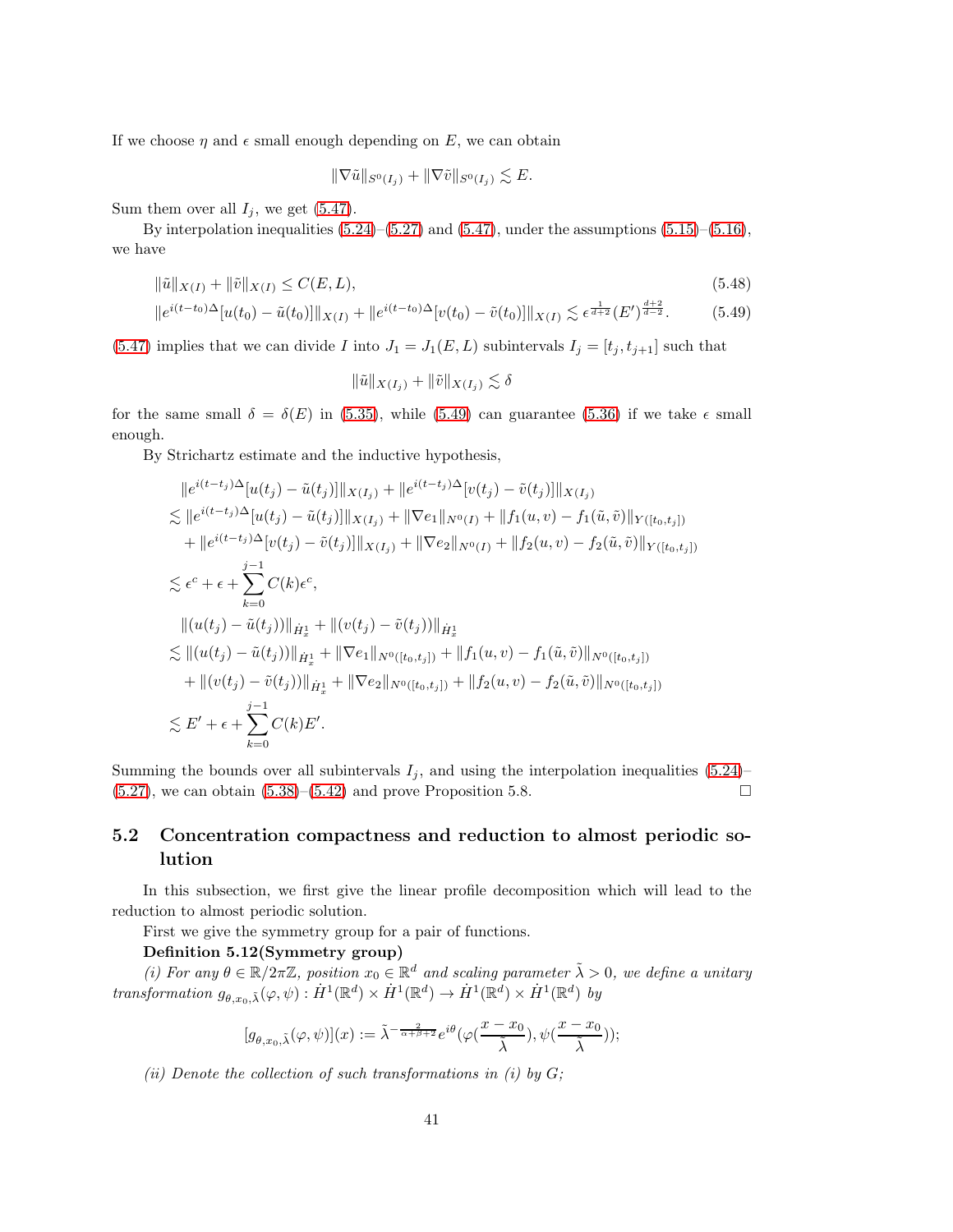(iii) For any  $(u, v) : I \times \mathbb{R}^d \to \mathbb{C} \times \mathbb{C}$ , we define  $T_{\theta, x_0, \tilde{\lambda}}(u, v) : \tilde{\lambda}^2 I \times \mathbb{R}^d \to \mathbb{C} \times \mathbb{C}$  by

$$
[T_{\theta,x_0,\tilde\lambda}(u,v)](x):=\tilde\lambda^{-\frac{2}{\alpha+\beta+2}}e^{i\theta}(u(\frac{t}{\tilde\lambda^2},\frac{x-x_0}{\tilde\lambda}),v(\frac{t}{\tilde\lambda^2},\frac{x-x_0}{\tilde\lambda})).
$$

We state the the linear profile decomposition below, which was proved in [\[49,](#page-97-0) [76\]](#page-99-0).

Lemma 5.13(Linear profile decomposition). Let  $(u_n, v_n)_{n>1}$  be a sequence of function pairs bounded in  $\dot{H}^1(\mathbb{R}^d) \times \dot{H}^1(\mathbb{R}^d)$ ,  $d \geq 3$ . Then after passing to a subsequence if necessary, there exist a sequence of group elements  $\{g_n^j\}_{j\geq 1,n\geq 1}\in G$ , times  $\{t_n^j\}_{j\geq 1,n\geq 1}\subset \mathbb{R}$  and function pairs  $\{(\varphi^j, \psi^j)\}_{j\geq 1} \subset \dot{H}^1(\mathbb{R}^d) \times \dot{H}^1(\mathbb{R}^d)$  such that for all  $J \geq 1$ , the following decomposition is true

$$
u_n = \sum_{j=1}^{J} g_n^j e^{it_n^j \Delta} \phi_1^j + \varphi_n^J, \quad v_n = \sum_{j=1}^{J} g_n^j e^{it_n^j \Delta} \phi_2^j + \psi_n^J.
$$

Moreover, the following properties hold:

 $(i)$   $(\varphi_n^J, \psi_n^J) \in \dot{H}^1(\mathbb{R}^d) \times \dot{H}^1(\mathbb{R}^d)$  and

$$
\lim_{J\to +\infty}\lim_{n\to +\infty}\sup\left(\|e^{it\Delta}\varphi^J_n\|_{L^\frac{(\alpha+\beta+2)(d+2)}{2}}_{t,x}+\|e^{it\Delta}\psi^J_n\|_{L^\frac{(\alpha+\beta+2)(d+2)}{2}}_{t,x}(\mathbb{R}\times\mathbb{R}^d)}\right)=0.
$$

(*ii*) For any  $j \neq j'$ ,

$$
\frac{\tilde{\lambda}_n^j}{\tilde{\lambda}_n^{j'}} + \frac{\tilde{\lambda}_n^{j'}}{\tilde{\lambda}_n^j} + \frac{|x_n^j - x_n^{j'}|^2}{\tilde{\lambda}_n^j \tilde{\lambda}_n^{j'}} + \frac{|t_n^j(\tilde{\lambda}_n^j)^2 - t_n^{j'}(\tilde{\lambda}_n^{j'})^2|}{\tilde{\lambda}_n^j \tilde{\lambda}_n^{j'}} \to +\infty \quad \text{as} \quad n \to +\infty.
$$

(iii) For any  $J \geq 1$ ,

$$
\lim_{n \to +\infty} \left( \|\nabla u_n\|_2^2 - \sum_{j=1}^J \|\nabla \phi_1^j\|_2^2 - \|\nabla \varphi_n^J\|_2^2 \right) = 0,
$$
  

$$
\lim_{n \to +\infty} \left( \|\nabla v_n\|_2^2 - \sum_{j=1}^J \|\nabla \phi_2^j\|_2^2 - \|\nabla \psi_n^J\|_2^2 \right) = 0,
$$

and for any  $1 \leq j \leq J$ ,

$$
e^{-t_n^j \Delta} \left( (g_n^j)^{-1} (\varphi_n^J, \psi_n^J) \right) \to (0, 0) \quad \text{weakly in} \quad \dot{H}^1(\mathbb{R}^d) \times \dot{H}^1(\mathbb{R}^d) \quad \text{as} \quad n \to +\infty.
$$

We will prove the existence of a minimal kinetic energy blowup solution to  $(1.6)$  below. Our idea borrows from [\[43,](#page-97-1) [55,](#page-98-1) [60\]](#page-98-0).

Define

$$
S_I(u, v) = \int_I \int_{\mathbb{R}^d} [|u(t, x)|^{\frac{2(d+2)}{d-2}} + |v(t, x)|^{\frac{2(d+2)}{d-2}}] dx dt,
$$
\n
$$
L^+(E_0) = \sup\{S_I(u, v)|(u, v) : I \times \mathbb{R}^d \to \mathbb{C} \times \mathbb{C}, \ s.t. \ \sup_{t \in I} [||\nabla u(t)||_2^2 + ||\nabla v(t)||_2^2] = E_0\},
$$
\n(5.51)

where the supremum is taken over all solutions  $(u, v)$  of  $(1.6)$ ,  $L^+(E_0) : [0, +\infty) \to [0, +\infty)$  is non-decreasing and  $L^+(E_0) \lesssim E_0^{\frac{d+2}{d-2}}$  for  $E_0 \leq \eta_0$ .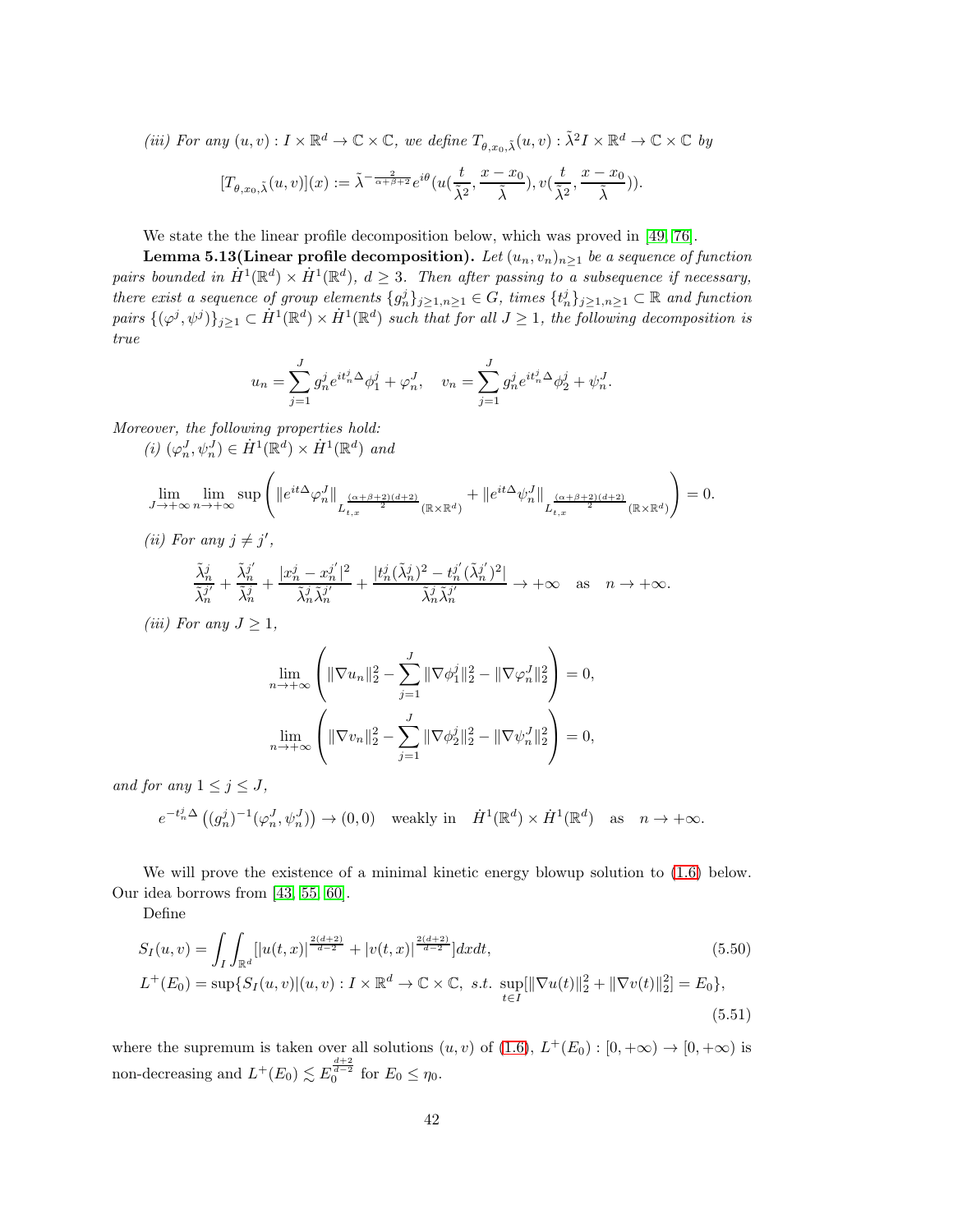By the stability result,  $L^+$  is continuous, and there exists a unique critical kinetic energy  $0 < E_c \leq +\infty$  such that  $L^+(E_0) < +\infty$  for  $E_0 < E_c$  and  $L^+(E_0) = +\infty$  for  $E_0 \geq E_c$ .

If  $(u, v) : I \times \mathbb{R}^d \to \mathbb{C} \times \mathbb{C}$  is a maximal-lifespan solution of  $(1.6)$  such that

$$
\sup_{t \in I} [\|\nabla u\|_2^2 + \|\nabla v\|_2^2] < E^c
$$

then  $(u, v)$  is global and

$$
S_{\mathbb{R}}(u, v) \le L(\sup_{t \in I} [\|\nabla u\|_2^2 + \|\nabla v\|_2^2]).
$$

We can get the following key compactness result.

Lemma 5.14 (Palais-Smale condition modulo symmetries). Assume that  $d = 3$  or  $d = 4$ . Let  $(u_n, v_n) : I_n \times \mathbb{R}^d \to \mathbb{C} \times \mathbb{C}$  be a sequence of solutions of  $(1.6)$  with  $(\alpha, \beta) = (0, 2)$  or  $(\alpha, \beta) = (2, 0)$  when  $d = 3$  and  $(\alpha, \beta) = (0, 0)$  when  $d = 4$ , satisfying

$$
\lim_{n \to +\infty} \sup \sup_{t \in I_n} [\|\nabla u_n\|_2^2 + \|\nabla v_n\|_2^2] = E_c
$$
\n(5.52)

<span id="page-42-2"></span>,

and there exist some sequence of times  $t_n \in I_n$  such that

$$
\lim_{n \to +\infty} S_{\geq t_n}(u_n, v_n) = \lim_{n \to +\infty} S_{\leq t_n}(u_n, v_n) = +\infty.
$$

Then the sequence  $(u_n(t_n), v_n(t_n))$  has a subsequence which converges in  $\dot{H}^1(\mathbb{R}^d) \times \dot{H}^1(\mathbb{R}^d)$ modulo symmetries.

**Proof:** Since the equations in [\(1.6\)](#page-3-0) are the time–translation symmetric, we can set  $t_n = 0$ for all  $n \geq 1$ . Hence,

<span id="page-42-0"></span>
$$
\lim_{n \to +\infty} S_{\geq 0}(u_n, v_n) = \lim_{n \to +\infty} S_{\leq 0}(u_n, v_n) = +\infty.
$$
\n(5.53)

Using the linear profile decomposition in Lemma 5.13 to the sequence  $(u_n(0), v_n(0))$ , up to a subsequence, we can get

$$
u_n(0) = \sum_{j=1}^J g_n^j e^{it_n^j \Delta} \phi_1^j + \varphi_n^J, \quad v_n(0) = \sum_{j=1}^J g_n^j e^{it_n^j \Delta} \phi_2^j + \psi_n^J.
$$

Similar to the argument in the proof of Proposition 5.3 in [\[60\]](#page-98-0), we may assume that for each  $j \geq 1$ , either  $t_n^j \equiv 0$  or  $t_n^j \to \pm \infty$  as  $n \to +\infty$ . Similarly, we can define the nonlinear profiles  $(u^j, v^j) : I^j \times \mathbb{R}^d \to \mathbb{C} \times \mathbb{C}$  and  $(u^j_n, v^j_n) : I^j_n \times \mathbb{R}^d \to \mathbb{C} \times \mathbb{C}$ .

As the decoupling of the kinetic energy is asymptotic, we can find  $J_0 \geq 1$  such that

<span id="page-42-1"></span>
$$
\|\nabla \phi_1^j\|_2^2 + \|\nabla \phi_2^j\|_2^2 \le \eta_0
$$

for all  $j \geq J_0$  and  $\eta_0 = \eta_0(d)$  such that the local wellposedness of the solution to [\(1.6\)](#page-3-0) holds. By Corollary 5.9, the solutions  $(u_n^j, v_n^j)$  are global and

$$
\sup_{t \in \mathbb{R}} [\|\nabla u_n^j(t)\|_2^2 + \|\nabla v_n^j(t)\|_2^2] + S_{\mathbb{R}}(u_n^j, v_n^j) \le \|\nabla \phi_1\|_2^2 + \|\nabla \phi_2\|_2^2. \tag{5.54}
$$

Since the kinetic energy is not a conserved quantity, even if  $(u_n^j(0), v_n^j(0)) = g_n^j(u_n^j(t_n^j), v_n^j(t_n^j))$ posses kinetic energy less than the critical value  $E_c$ , it cannot guarantee the same will hold throughout the lifespan of  $(u_n^j, v_n^j)$ , especially, it cannot make sure neither global existence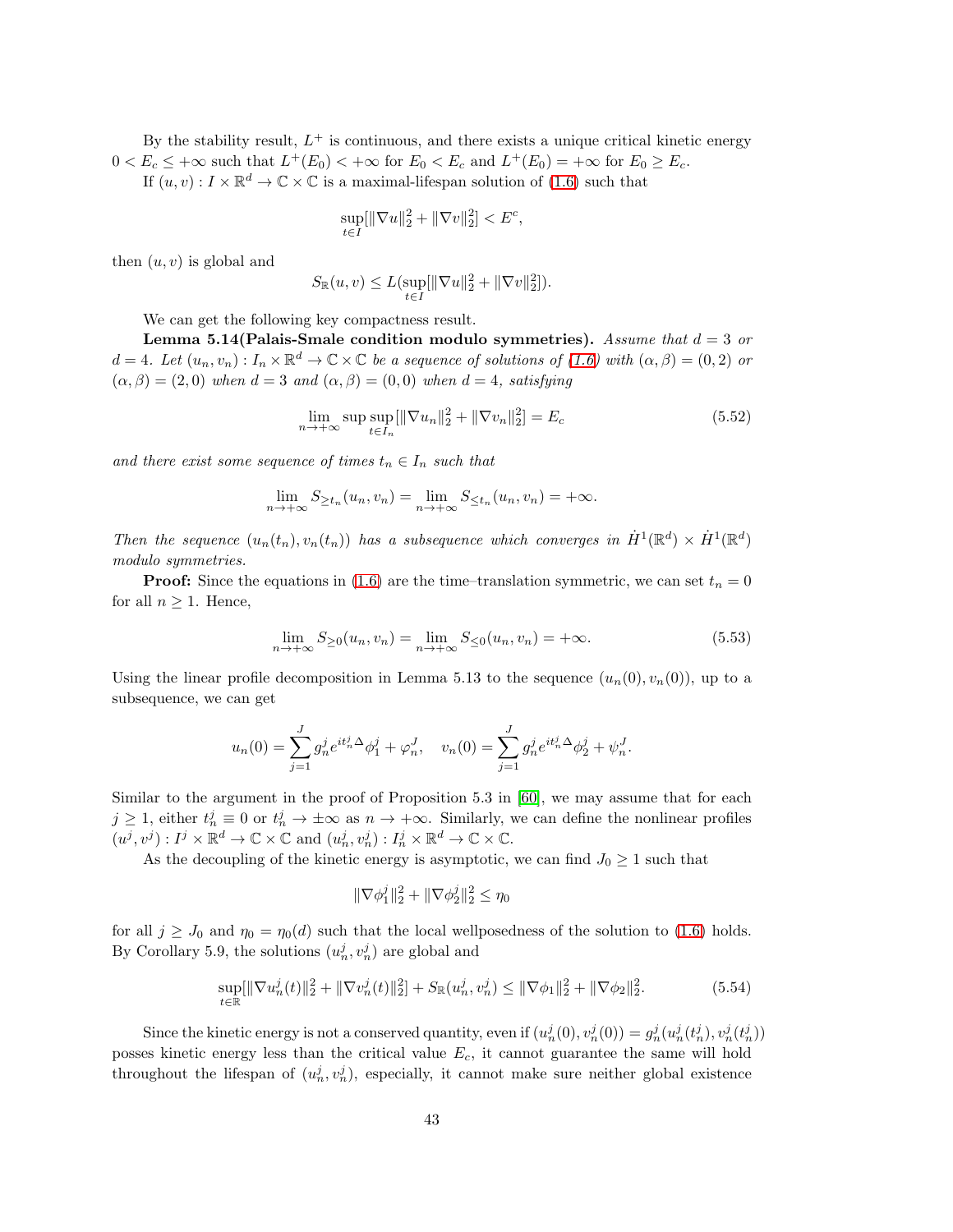nor global spacetime bounds. Consequently, we have to seek for a profile responsible for the asymptotic blowup [\(5.53\)](#page-42-0) as follows.

Claim 5.15(At least one bad profile). There exists  $1 \le j_0 < J_0$  such that

$$
\lim_{n \to +\infty} \sup S_{[0, \sup I_n^{j_0})}(u_n^{j_0}, v_n^{j_0}) = +\infty.
$$

Proof: Assume contradictorily that

<span id="page-43-1"></span><span id="page-43-0"></span>
$$
\lim_{n \to +\infty} \sup S_{[0, \sup I_n^j)}(u_n^j, v_n^j) < +\infty,\tag{5.55}
$$

which implies that  $\sup I_n^j = +\infty$  for all  $1 \leq j < j_0$  and all n large enough. Using [\(5.54\)](#page-42-1), [\(5.55\)](#page-43-0) and  $(5.52)$ , we have for all n large enough

$$
\sum_{j\geq 1} S_{[0,+\infty)}(u_n^j, v_n^j) \lesssim 1 + \sum_{j\geq J_0} [\|\nabla \phi_1^j\|_2^2 + \|\nabla \phi_2^j\|_2^2] \lesssim 1 + E_c.
$$
 (5.56)

To obtain the contradiction to [\(5.53\)](#page-42-0), we will use the stability result and [\(5.56\)](#page-43-1) to get a bound on the scattering size of  $(u_n, v_n)$ . Therefore, we define the approximate solution  $(U_n^J(t), V_n^J(t))$  as

$$
U_n^J(t) := \sum_{j=1}^J u_n^j(t) + e^{it\Delta} \varphi_n^J, \quad V_n^J(t) := \sum_{j=1}^J v_n^j(t) + e^{it\Delta} \psi_n^J.
$$

Recalling [\(5.56\)](#page-43-1) and the asymptotic vanishing of the scattering size of  $(e^{it\Delta}\varphi_n^J, e^{it\Delta}\psi_n^J)$ , we have

$$
\lim_{J \to J^*} \lim_{n \to} \sup S_{[0, +\infty)}(U_n^J, V_n^J)
$$
\n
$$
\lesssim \lim_{J \to J^*} \lim_{n \to} \sup \left( S_{[0, +\infty)}(\sum_{j=1}^J u_n^j, \sum_{j=1}^J v_n^j) + S_{[0, +\infty)}(e^{it\Delta} \varphi_n^J, e^{it\Delta} \psi_n^J) \right)
$$
\n
$$
\lesssim \lim_{J \to J^*} \lim_{n \to} \sup \sum_{j=1}^J S_{[0, +\infty)}(u_n^j, v_n^j) \lesssim 1 + E_c.
$$
\n(5.57)

Moreover, we will see that  $(U_n^J, V_n^J)$  is a good approximation to  $(u_n, v_n)$  below. In fact, by the way  $(u_n^j, v_n^j)$  is constructed,

<span id="page-43-2"></span>
$$
u_n(0) - \sum_{j=1}^J u_n^j(0) - \varphi_n^J \to 0, \quad v_n(0) - \sum_{j=1}^J v_n^j(0) - \psi_n^J \to 0
$$

in  $\dot{H}_x^1 \times \dot{H}_x^1$  as  $n \to +\infty$ . And by the linear decomposition in Lemma 5.13 and the definition of  $(U_n^J, V_n^J)$ , we get

Claim 5.16(Asymptotic agreement with initial data). For any  $J \geq 1$ , there holds

$$
\lim_{n \to +\infty} [||U_n^J(0) - u_n(0)||_{\dot{H}_x^1(\mathbb{R}^d)} + ||V_n^J(0) - v_n(0)||_{\dot{H}_x^1(\mathbb{R}^d)}] = 0.
$$

Similar to the proof of Lemma 3.2 in [\[60\]](#page-98-0), we also show that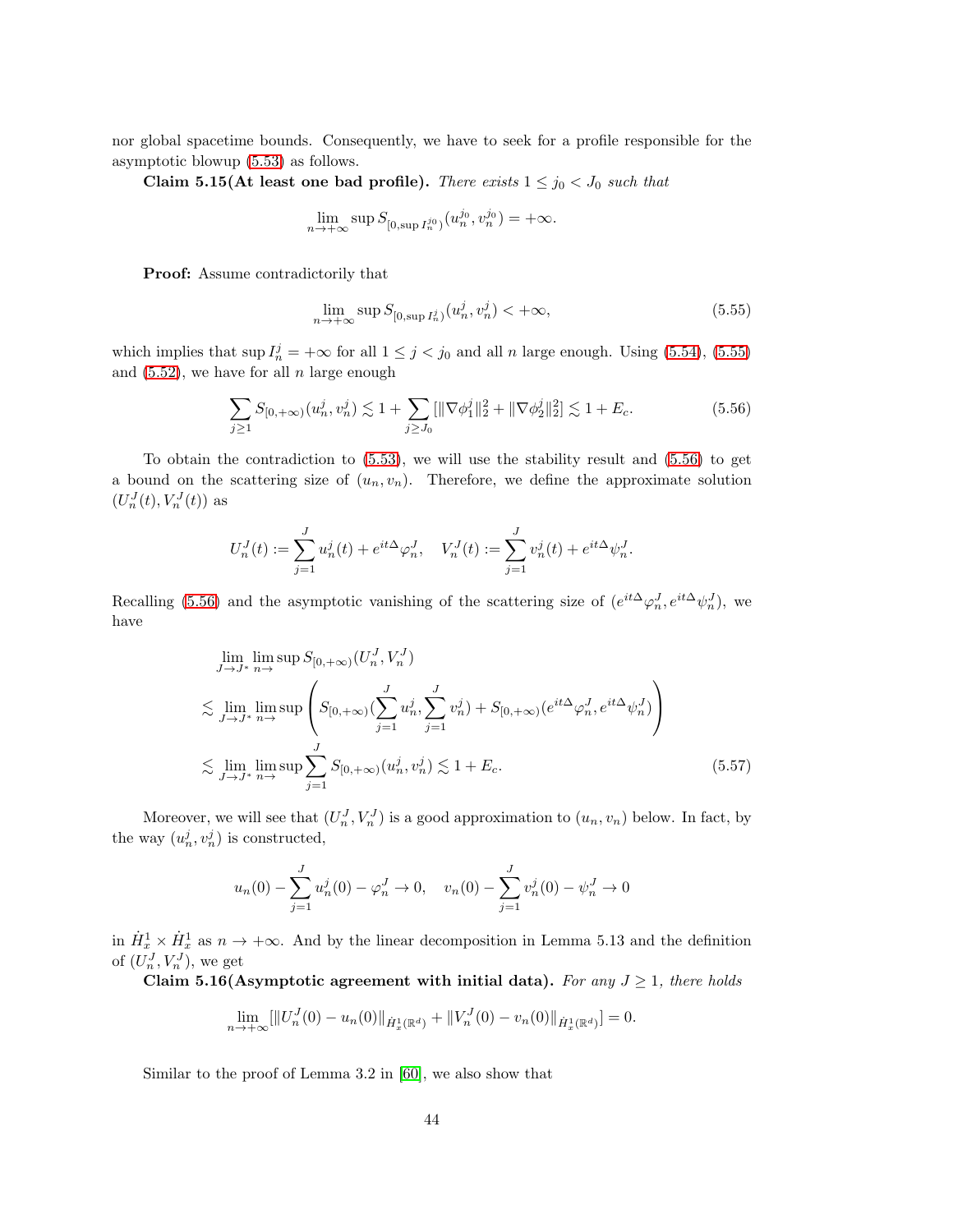Claim 5.17(Asymptotic solution to the equation). For the approximate solution  $(U_n^J(t), V_n^J(t)),$ 

$$
\lim_{J \to J^*} \lim_{n \to +\infty} \sup \|\nabla[(i\partial_t + \Delta)U_n^J - f_1(U_n^J, V_n^J)]\|_{L^{\frac{2(d+2)}{d+4}}_{t,x}(\mathbb{R} \times \mathbb{R}^d)} = 0
$$
  

$$
\lim_{J \to J^*} \lim_{n \to +\infty} \sup \|\nabla[(i\partial_t + \Delta)V_n^J - f_2(U_n^J, V_n^J)]\|_{L^{\frac{2(d+2)}{d+4}}_{t,x}(\mathbb{R} \times \mathbb{R}^d)} = 0.
$$

**Proof:** By the definition of  $(U_n^J(t), V_n^J(t))$ , we have

$$
(i\partial_t + \Delta)U_n^J = \sum_{j=1}^J f_1(u_n^j, v_n^j), \quad (i\partial_t + \Delta)V_n^J = \sum_{j=1}^J f_2(u_n^j, v_n^j),
$$

by triangle inequality, it sufficient to prove that

$$
\lim_{J \to J^*} \lim_{n \to +\infty} \sup \|f_1(U_n^J - e^{it\Delta} \varphi_n^J, V_n^J - e^{it\Delta} \psi_n^J) - f_1(U_n^J, V_n^J) \|_{L^{\frac{2(d+2)}{d+4}}_{t,x}(\mathbb{R} \times \mathbb{R}^d)} = 0,
$$
  
\n
$$
\lim_{J \to J^*} \lim_{n \to +\infty} \sup \|f_2(U_n^J - e^{it\Delta} \varphi_n^J, V_n^J - e^{it\Delta} \psi_n^J) - f_2(U_n^J, V_n^J) \|_{L^{\frac{2(d+2)}{d+4}}_{t,x}(\mathbb{R} \times \mathbb{R}^d)} = 0,
$$
  
\n
$$
\lim_{n \to +\infty} \|f_1(\sum_{j=1}^J u_n^j, \sum_{j=1}^J v_n^j) - \sum_{j=1}^J f_1(u_n^j, v_n^j) \|_{L^{\frac{2(d+2)}{d+4}}_{t,x}(\mathbb{R} \times \mathbb{R}^d)} = 0 \text{ for all } J \ge 1,
$$
  
\n
$$
\lim_{n \to +\infty} \|f_2(\sum_{j=1}^J u_n^j, \sum_{j=1}^J v_n^j) - \sum_{j=1}^J f_2(u_n^j, v_n^j) \|_{L^{\frac{2(d+2)}{d+4}}_{t,x}(\mathbb{R} \times \mathbb{R}^d)} = 0 \text{ for all } J \ge 1.
$$

Since

$$
|f_1(u_1, v_1) - f_1(u_2, v_2)| + |f_2(u_1, v_1) - f_2(u_2, v_2)|
$$
\n
$$
\lesssim [|u_1|^{\alpha + \beta + 2} + |v_1|^{\alpha + \beta + 2} + |u_2|^{\alpha + \beta + 2} + |v_2|^{\alpha + \beta + 2}] |u_1 - u_2| + |v_1 - v_2|],
$$
\n(5.59)

by the asymptotically vanishing scattering size of  $(e^{it\Delta}\varphi_n^J, e^{it\Delta}\psi_n^J)$  and [\(5.57\)](#page-43-2), we can obtain the first limit and the second one are zero.

Since

$$
|f_1(\sum_{j=1}^J u_n^j, \sum_{j=1}^J v_n^j) - \sum_{j=1}^J f_1(u_n^j, v_n^j)| + |f_2(\sum_{j=1}^J u_n^j, \sum_{j=1}^J v_n^j) - \sum_{j=1}^J f_2(u_n^j, v_n^j)|
$$
  

$$
\lesssim \sum_{j=1, j'=1, j\neq j'}^J [|u_n^j| + |v_n^j|] [|u_n^{j'}|^{\alpha+\beta+2} + |v_n^{j'}|^{\alpha+\beta+2}],
$$

the third limit and the fourth one are zero by the asymptotic orthogonality of the  $(u_n^j, v_n^j)$ . The details are similar to the proof of  $(3.10)$  in Lemma 3.2 of [\[60\]](#page-98-0).

By the two claims above and  $(5.57)$ , we have for n large enough,

$$
S_{[0,+\infty)}(u_n,v_n) \lesssim 1+E_c,
$$

which contradicts to  $(5.53)$ . Claim 5.15 is proved.  $\Box$ 

Let's come back to the proof of Lemma 5.14. Rearranging the indices, we can assume that there exists  $1 \leq J_1 \leq J_0$  such that

$$
\lim_{n \to +\infty} \sup S_{[0, \sup I_n^j)}(u_n^j, v_n^j) = +\infty \quad \text{for} \quad 1 \le j \le J_1,
$$
  

$$
\lim_{n \to +\infty} \sup S_{[0, \sup I_n^j)}(u_n^j, v_n^j) = +\infty \quad \text{for} \quad j > J_1.
$$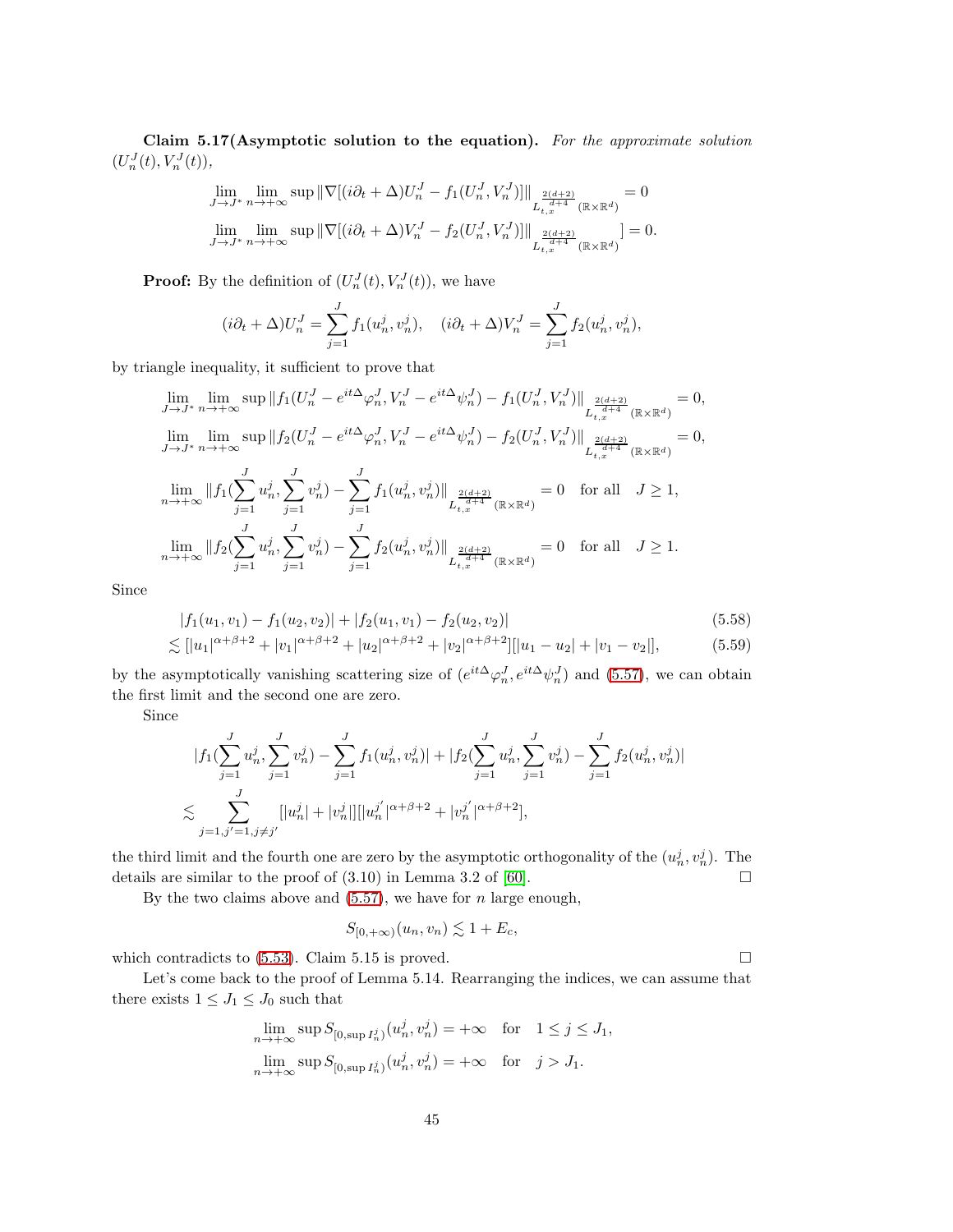Up to a subsequence in *n* if necessary, there holds  $S_{[0, \sup I_n^1)}(u_n^1, v_n^1) = +\infty$ .

Since there are maybe two or more profiles that take turns at driving the scattering norm of  $(u_n, v_n)$  to infinity, we have to prove that only one profile is responsible for the asymptotic blowup [\(5.53\)](#page-42-0). To do this, we must prove that kinetic energy decoupling for the nonlinear profiles for large periods of time is sufficiently large such that that the kinetic energy of  $(u_n^1, v_n^1)$ has achieved the critical one.

For each  $m, n > 1$ , we can define a integer  $j(m, n) \in \{1, ..., J_1\}$  and a time interval  $K_n^m$  of the form  $[0, \tau]$  by

<span id="page-45-2"></span><span id="page-45-0"></span>
$$
\sup_{1 \le j \le J} S_{K_n^m}(u_n^j, v_n^j) = S_{K_n^m}(u_n^{j(m,n)}, v_n^{j(m,n)}) = m.
$$
\n(5.60)

Note that there is a  $1 \leq j_1 \leq J_1$  such that for infinitely many m one has  $j(m, n) = j_1$  for infinitely many  $n$  by the pigeonhole principle. Without loss of generality, we reorder these indices and let  $j_1 = 1$ . Then

<span id="page-45-1"></span>
$$
\lim_{m \to \infty} \sup \lim_{n \to \infty} \sup \sup_{t \in K_n^m} [\|\nabla u_n^1(t)\|_2^2 + \|\nabla u_n^1(t)\|_2^2] \ge E_c,
$$
\n(5.61)

where  $E_c$  is the critical kinetic energy.

Meanwhile, [\(5.60\)](#page-45-0) implies that all  $(u_n^j, v_n^j)$  have finite scattering size on  $K_n^m$  for each  $m \ge 1$ . Similar to the discussions in Claim 5.15, we can find that for n and J large enough,  $(U_n^J, V_n^J)$ is a good approximation to  $(u_n, v_n)$  on each  $K_n^m$  for each  $m \geq 1$  in the following sense

$$
\lim_{J \to J^*} \lim_{n \to \infty} \sup[||U_n^J - u_n||_{L_t^\infty \dot{H}_x^1(K_n^m \times \mathbb{R}^d)} + ||V_n^J - v_n||_{L_t^\infty \dot{H}_x^1(K_n^m \times \mathbb{R}^d)} = 0. \tag{5.62}
$$

Similar to the proof of Lemma 5.10 in [\[60\]](#page-98-0), we can prove the following claim but we omit the details here.

Claim 5.18(Kinetic energy decoupling for  $(U_n^J, V_n^J)$ ). For all  $J \ge 1$  and  $m \ge 1$ ,

$$
\lim_{n \to \infty} \sup \sup_{t \in K_n^m} |||\nabla U_n^J(t)||_2^2 - \sum_{j=1}^J ||\nabla u_n^j(t)||_2^2 - ||\nabla \varphi_n^J||_2^2|
$$
  
+ 
$$
\lim_{n \to \infty} \sup \sup_{t \in K_n^m} |||\nabla V_n^J(t)||_2^2 - \sum_{j=1}^J ||\nabla v_n^j(t)||_2^2 - ||\nabla \psi_n^J||_2^2| = 0.
$$

By this claim and using [\(5.52\)](#page-42-2), [\(5.62\)](#page-45-1), we find for each  $m \ge 1$ 

$$
E_c \ge \lim_{n \to +\infty} \sup \sup_{t \in K_n^m} [\|\nabla u_n(t)\|_2^2 + \|\nabla v_n(t)\|_2^2]
$$
  
= 
$$
\lim_{J \to \infty} \lim_{n \to \infty} \sup \{ \|\nabla \varphi_n^J\|_2^2 + \|\nabla \psi_n^J\|_2^2 + \sup_{t \in K_n^m} \sum_{j=1}^J [\|\nabla u_n^j(t)\|_2^2 + \|\nabla v_n^j(t)\|_2^2] \}.
$$

Invoking [\(5.61\)](#page-45-2), we can find some  $g_n \in G$ ,  $\tau_n \in \mathbb{R}$ , some functions  $\phi_1$ ,  $\phi_2$ ,  $\varphi_n$  and  $\psi_n$  in  $\dot{H}^1(\mathbb{R}^d)$ with  $(\varphi_n, \psi_n) \to (0, 0)$  strongly in  $\dot{H}^1(\mathbb{R}^d) \times \dot{H}^1(\mathbb{R}^d)$  such that

$$
u_n(0) = g_n e^{i\tau_n \Delta} \phi_1 + \varphi_n, \quad v_n(0) = g_n e^{i\tau_n \Delta} \phi_2 + \psi_n.
$$
 (5.63)

Moreover, similar to the proof of Proposition 5.3 in [\[60\]](#page-98-0), we can prove  $\tau_n \equiv 0$ . Lemma 5.14 is proved.  $\square$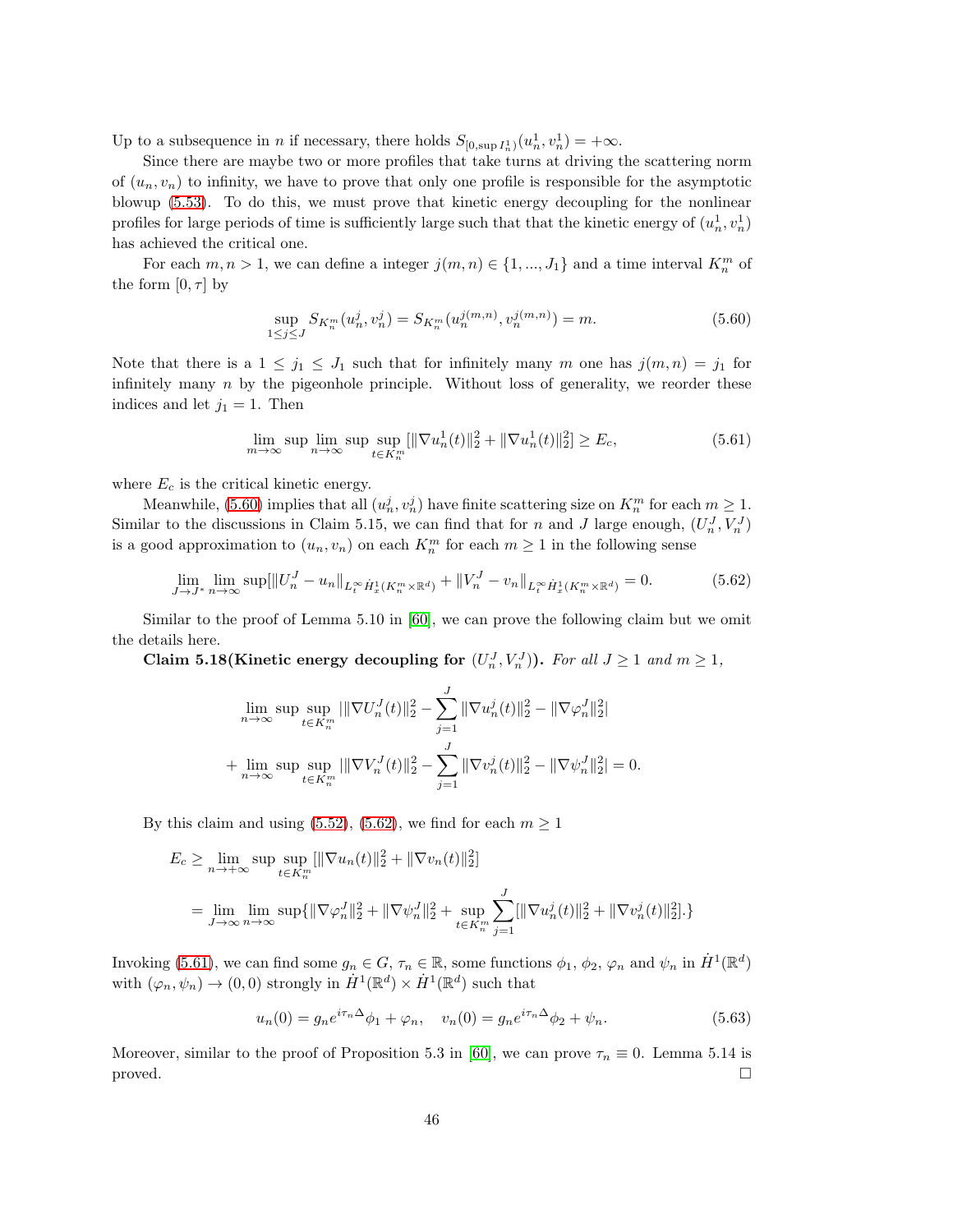Lemma 5.19(Reduction to almost periodic solution) Suppose that Theorem 6 failed when  $d = 3$  or Theorem 7 failed when  $d = 4$ . Then there exists a maximal-lifespan solution  $(u, v) : I \times \mathbb{R}^d \to \mathbb{C} \times \mathbb{C}$  such that

$$
\sup_{t \in I} [\|\nabla u(t)\|_2^2 + \|\nabla v(t)\|_2^2] = E_c,
$$

 $(u, v)$  is almost periodic modulo symmetric and blows up both forward and backward in time.

**Proof:** By the definition of the critical energy  $E_c$  (and the continuity of L), there exist a sequence  $(u_n, v_n) : I_n \times \mathbb{R}^d \to \mathbb{C} \times \mathbb{C}$  of maximal-lifespan solutions with  $E(u_n, v_n) \leq E_c$  and  $\lim_{n\to+\infty} S_{I_n}(u_n,v_n) = +\infty$ . We can chose  $t_n \in I_n$  to be the median time of the  $L_{t,x}^{\frac{2(d+2)}{d-2}}$  norm of  $(u_n, v_n)$  such that [\(5.53\)](#page-42-0) holds. Without loss of generality, we take  $t_n = 0$  because of the time-translation invariance.

Noticing Lemma 5.14 and up to a subsequence if necessary, there exist group elements  $g_n \in G$  such that  $g_n(u_n(0), v_n(0))$  converges strongly in  $\dot{H}^1(\mathbb{R}^d) \times \dot{H}^1(\mathbb{R}^d)$  to some  $(u_0, v_0) \in$  $\dot{H}^1(\mathbb{R}^d) \times \dot{H}^1(\mathbb{R}^d)$ . By applying the group action  $T_{g_n}$  to the solutions  $(u_n, v_n)$ , we can take  $g_n$ to all be the identity. Consequently,  $(u_n(0), v_n(0))$  converge strongly in  $\dot{H}^1(\mathbb{R}^d) \times \dot{H}^1(\mathbb{R}^d)$  to some  $(u_0, v_0)$ , which particularly implies that  $E(u_0, v_0) < E_c$ .

Let  $(u, v) : I \times \mathbb{R}^d \to \mathbb{C} \times \mathbb{C}$  be the maximal-lifespan solution to  $(1.6)$ ) with initial data  $u(0) = u_0$  and  $v(0) = v_0$ . We will show that  $(u, v)$  blows up both forward and backward in time. In fact, if  $(u, v)$  does not blow up forward in time, then  $[0, +\infty) \subseteq I$  and  $S_{\geq 0}(u, v) < \infty$ . By energy-critical stability result, for n large enough, we have  $[0, +\infty) \subseteq I$  and

$$
\lim_{n \to +\infty} \sup S_{\geq 0}(u_n, v_n) < +\infty,
$$

which is a contradiction to [\(5.53\)](#page-42-0). By the definition of  $E_c$ , it can derive that  $E(u_0, v_0) \ge E_c$ and  $E(u_0, v_0)$  have to equal  $E_c$ .

Last, we will show that the solution  $u$  is almost periodic modulo  $G$ . Consider an arbitrary sequence  $(u(t'_n), v(t'_n))$  in the orbit  $\{(u(t), v(t)) : t \in I\}$ . Although  $(u, v)$  blows up both forward and backward in time, it is locally in  $L_{t,x}^{\frac{2(d+2)}{d-2}}$ . Therefore,

$$
S_{\geq t'_n}(u,v) = S_{\leq t'_n}(u,v) = \infty.
$$

By the Palais-Smale condition modulo symmetries, there exist a a convergent subsequence of  $G(u(t'_n), v(t'_n))$  in  $G \setminus [\dot{H}^1(\mathbb{R}^d) \times \dot{H}^1(\mathbb{R}^d)$ . Hence, the orbit  $\{G(u(t), v(t)) : t \in I\}$  is precompact in  $G \setminus [\dot{H}^1(\mathbb{R}^d) \times \dot{H}^1(\mathbb{R}^d)]$ ). The contract of the contract of  $\Box$ 

**Proof of Proposition 5.2:** Proposition 5.2 is a direct result of the conclusions above.  $\Box$ Now we come back to consider  $(1.6)$  when  $d = 3$  below.

#### 5.3 Strichartz estimates

In this subsection, we give some Strichartz estimates, some of their proofs can be found in [\[21,](#page-96-0) [55\]](#page-98-1).

**Lemma 5.20(Strichartz inequality).** Let I be a compact time interval and  $w: I \times \mathbb{R}^3 \to$  $\mathbb C$  be a solution to the forced Schrödinger equation

$$
iw_t + \Delta w = f.
$$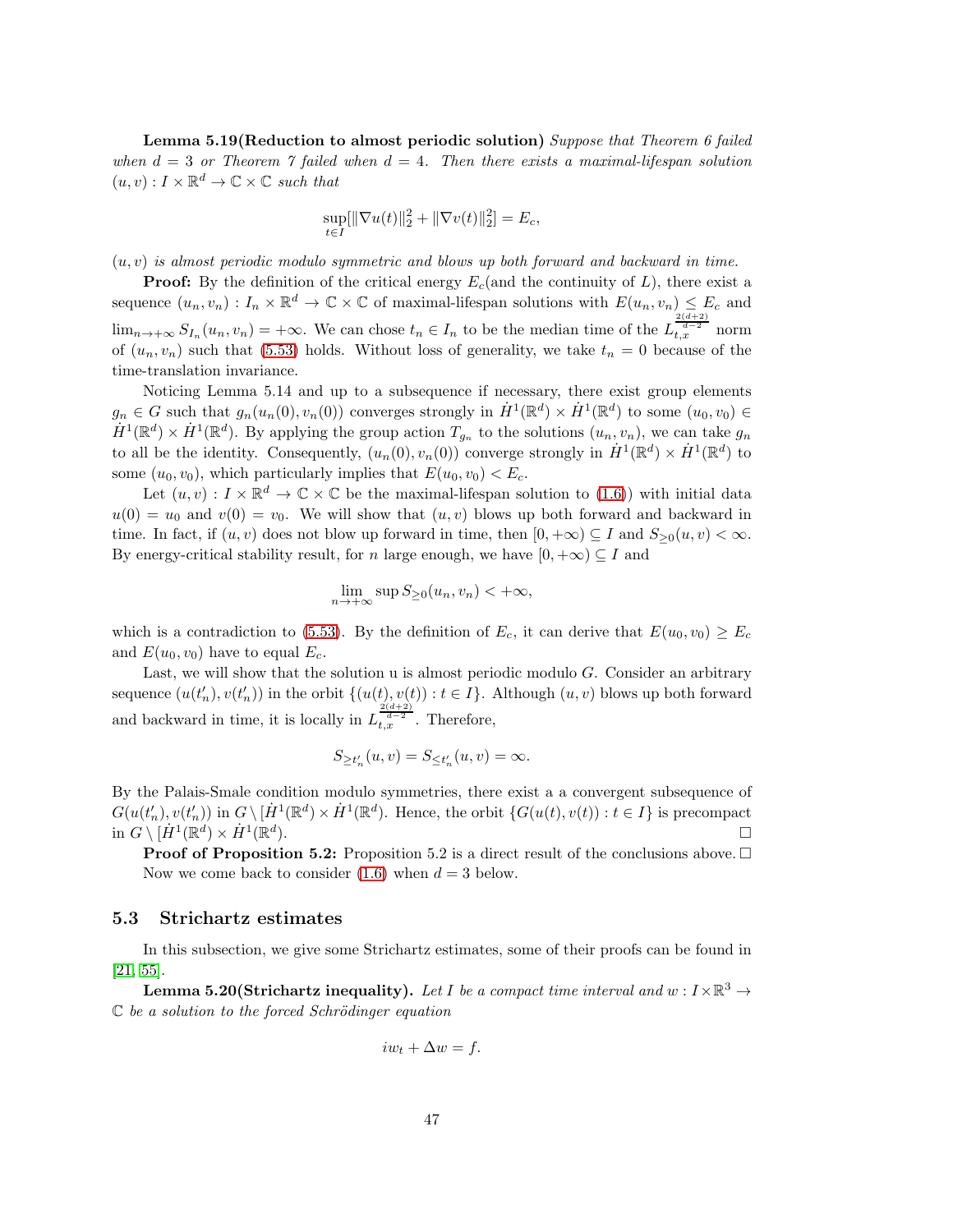Then

$$
\{\sum_{N\in 2^{Z}} \|\nabla w_{N}\|_{L_{t}^{q}L_{x}^{r}(I\times\mathbb{R}^{3})}\}^{\frac{1}{2}} \lesssim \|w(t_{0})\|_{\dot{H}_{x}^{1}(\mathbb{R}^{3})} + \|\nabla f\|_{L_{t}^{\gamma'}L_{x}^{\rho'}(I\times\mathbb{R}^{3})}
$$
(5.64)

for any  $t_0 \in I$  and any admissible pairs  $(q,r)$  and  $(\gamma, \rho)$ , where  $\gamma'$  and  $\rho'$  are the dual exponents to  $\gamma$  and  $\rho$  respectively.

**Lemma 5.21(An endpoint estimate).** For any  $w: I \times \mathbb{R}^3 \to \mathbb{R}$ , the following inequality hold  $\mathbf{1}$ 

$$
||w||_{L_t^4 L_x^{\infty}(I \times \mathbb{R}^3)} \lesssim ||\nabla w||_{L_t^{\infty} L_x^2}^{\frac{1}{2}} \left\{ \sum_{N \in 2^{\mathbb{Z}}} ||\nabla w_N||_{L_t^2 L_x^6(I \times \mathbb{R}^3)} \right\}^{\frac{1}{4}}.
$$

And

$$
||w_{\leq N}||_{L_t^4 L_x^{\infty}(I \times \mathbb{R}^3)} \lesssim ||\nabla w_{\leq N}||_{L_t^{\infty} L_x^2}^{\frac{1}{2}} \left\{ \sum_{M \leq N} ||\nabla w_M||_{L_t^2 L_x^6(I \times \mathbb{R}^3)} \right\}^{\frac{1}{4}}.
$$

for any frequency  $N > 0$ .

**Proposition 5.22.** If w satisfies  $iv_t + \Delta v = f + g$  on a compact interval [0, T], then for each  $6 < q \leq +\infty$ ,

$$
||M(t)^{\frac{3}{q}-1}||P_{M(t)}w(t)||_{L_x^q}||_{L_x^2} \lesssim |||\nabla|^{-\frac{1}{2}}w||_{L_t^\infty L_x^2} + |||\nabla|^{-\frac{1}{2}}f||_{L_t^2 L_y^{\frac{6}{5}}} + ||g||_{L_t^2 L_x^1}
$$

uniformly for all functions  $M : [0, T] \to 2^{\mathbb{Z}}$ . Here the spacetime estimates are over  $[0, T] \times \mathbb{R}^3$ . **Proposition 5.23.** If w satisfies  $iw_t + \Delta w = f + g$  on a compact interval [0, T] and

$$
[\mathcal{S}_R w](t,x) := \left( (\pi R^2)^{-\frac{3}{2}} \int_{\mathbb{R}^3} |v(t,x+y)|^2 e^{-\frac{|y|^2}{R^2}} dy \right)^{\frac{1}{2}},\tag{5.65}
$$

then for each  $0 < R < +\infty$  and  $6 < q \leq +\infty$ ,

$$
R^{\frac{1}{2} - \frac{3}{q}} \|\mathcal{S}_R w\|_{L_t^2 L_x^q} \le \|w\|_{L_t^\infty L_x^2} + R^{-\frac{1}{2}} \|f\|_{L_t^2 L_x^1} + \|g\|_{L_t^2 L_x^{\frac{6}{5}}},\tag{5.66}
$$

where the spacetime norms are over  $[0, T] \times \mathbb{R}^3$ .

#### Lemma 5.24.

$$
\sup_{M>0} M^{\frac{3}{q}-1} \|f_M\|_{L^q_x} \lesssim \sup_{M>0} M^{\frac{3}{q}-1} \|\mathcal{S}_{M^{-1}}(f_M)\|_{L^q_x} \quad \text{for fixed} \quad 6 < q \le +\infty. \tag{5.67}
$$

Lemma 5.25. The intergral kernel

$$
K_R(\tau, z; s, y; x) := (\pi R^2)^{-\frac{3}{2}} < \delta_z, e^{i\tau \Delta} e^{\frac{-|\cdot - x|^2}{R^2}} e^{is\Delta} \delta_y >
$$

satisfies

$$
\sup_{R>0} \int_0^\infty \int_0^\infty R^{2-\frac{6}{q}} \|K_R(\tau, z; s, y; x)\|_{L^\infty_{z,y} L^{\frac{q}{2}}} f(t+\tau) f(t-s) ds d\tau \lesssim |[\mathcal{M}f](t)|^2, \tag{5.68}
$$

for fixed  $6 < q \leq +\infty$ , where M denotes the Hardy-Littlewood maximal operator and  $f : \mathbb{R} \to$  $[0, +\infty).$ 

**Proposition 5.26(Long-time Strichartz estimate).** Assume that  $(u, v) : (-T_{\min}, T_{\max}) \times$  $\mathbb{R}^3 \to \mathbb{C} \times \mathbb{C}$  is a maximal-lifespan almost periodic solution to [\(1.6\)](#page-3-0) with  $(\alpha, \beta) = (0, 2)$  and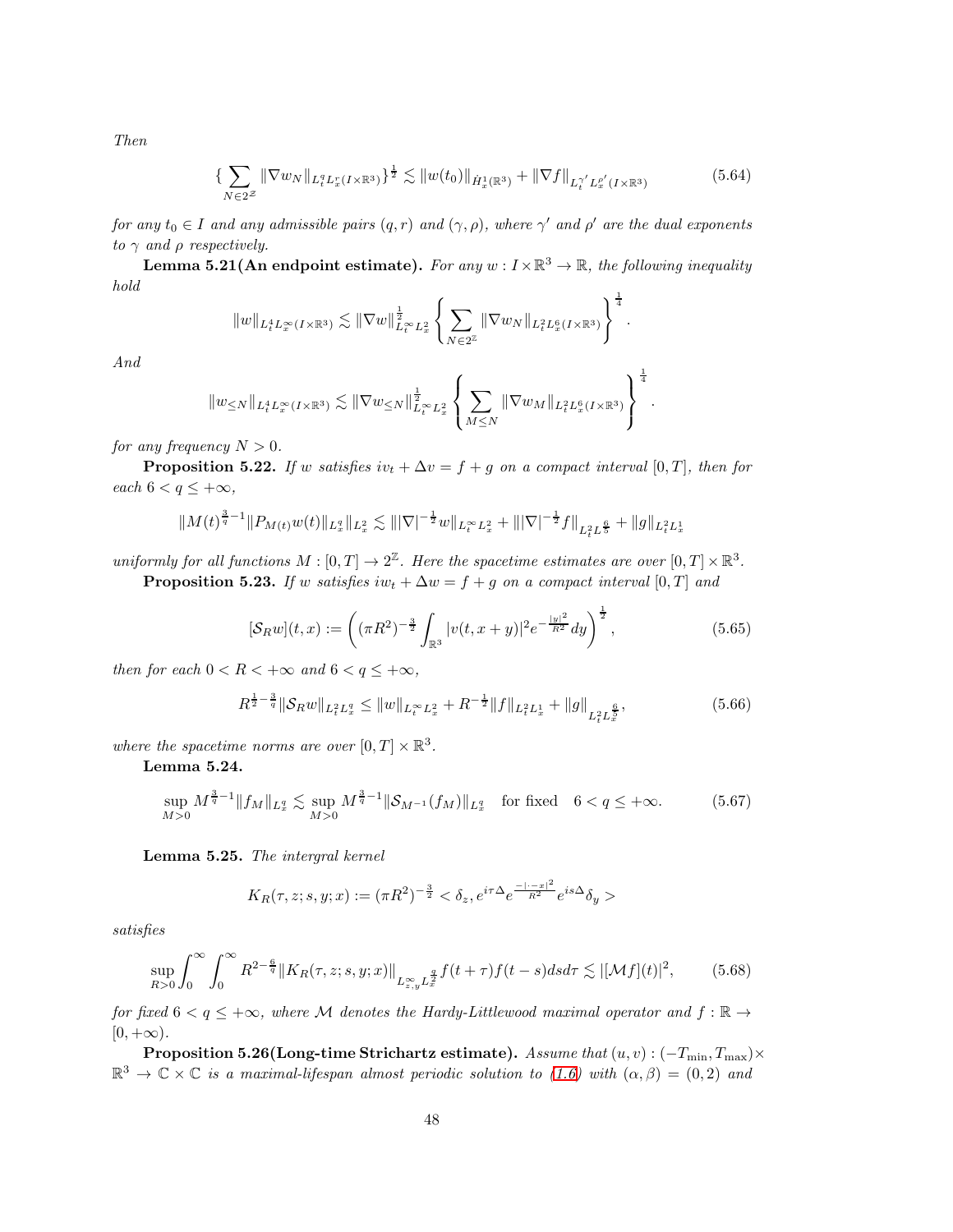$I \subset (-T_{\min}, T_{\max})$  a time interval which is titled by finitely many characteristic interval  $J_k$ . For any fixed  $6 < q < +\infty$  and any frequency  $N > 0$ , define

$$
K := \int_{I} \widetilde{N}(t)^{-1} dt,\tag{5.69}
$$

$$
A(N) := \{ \sum_{M \le N} \|\nabla u_M\|_{L^2_t L^6_x(I \times \mathbb{R}^3)} + \|\nabla v_M\|_{L^2_t L^6_x(I \times \mathbb{R}^3)} \}^{\frac{1}{2}},
$$
(5.70)

$$
\tilde{A}_q(N) := N^{\frac{3}{2}} \|\sup_{M \ge N} M^{\frac{3}{q}-1} [\|u_M(t)\|_{L_x^q(\mathbb{R}^3)} + \|v_M(t)\|_{L_x^q(\mathbb{R}^3)}] \|_{L_t^2(I)}.
$$
\n(5.71)

Then

<span id="page-48-6"></span><span id="page-48-2"></span><span id="page-48-1"></span><span id="page-48-0"></span>
$$
A(N) + \tilde{A}(N) \lesssim_{(u,v)} 1 + N^{\frac{3}{2}} K^{\frac{1}{2}},
$$
\n(5.72)

where the implicit constant is independent of the interval I.

The proof of Proposition 5.26 is based on the following facts and Proposition 5.27 below.

By Sobolev embedding, for a small parameter  $\eta > 0$  to be chosen later, there exists such that  $c = c(\eta)$ 

$$
||u_{\leq c\tilde{N}(t)}||_{L_t^{\infty}L_x^6} + ||v_{\leq c\tilde{N}(t)}||_{L_t^{\infty}L_x^6} + ||\nabla u_{\leq c\tilde{N}(t)}||_{L_t^{\infty}L_x^2} + ||\nabla v_{\leq c\tilde{N}(t)}||_{L_t^{\infty}L_x^2} \leq \eta.
$$
 (5.73)

By the results of Lemma 5.24 and 5.25, we have

$$
\|\nabla u_{\leq N}\|_{L_t^2 L_x^6} + \|\nabla v_{\leq N}\|_{L_t^2 L_x^6} \lesssim A(N),
$$
\n
$$
\|u_{\leq N}\|_{L_t^4 L_x^\infty} + \|v_{\leq N}\|_{L_t^4 L_x^\infty} \lesssim A(N)^{\frac{1}{2}} [\|\nabla u_{\leq N}\|_{L_t^\infty L_x^2} + \|\nabla v_{\leq N}\|_{L_t^\infty L_x^2}]^{\frac{1}{2}} \lesssim_{(u,v)} A(N)^{\frac{1}{2}}. \tag{5.75}
$$

By the results of Lemma 5.5 and Lemma 5.20, we know that

$$
[A(N)]^2 \lesssim_{(u,v)} 1 + \int_I [\widetilde{N}(t)]^2 dt \lesssim_{(u,v)} \int_I [\widetilde{N}(t)]^2 dt.
$$
 (5.76)

While by the results of Proposition 5.22 and using Berstein's estimates, we get

$$
\tilde{A}_{q}(N) \lesssim N^{\frac{3}{2}} \left( \|\nabla\|^{-\frac{1}{2}} u_{\geq N} \|_{L_{t}^{\infty} L_{x}^{2}} + \||\nabla\|^{-\frac{1}{2}} P_{\geq N}(|v|^{4} u) \|_{L_{t}^{2} L_{x}^{\frac{6}{5}}} \right) \n+ \left( \|\nabla\|^{-\frac{1}{2}} v_{\geq N} \|_{L_{t}^{\infty} L_{x}^{2}} + \||\nabla\|^{-\frac{1}{2}} P_{\geq N}(|u|^{2} |v|^{2} v) \|_{L_{t}^{2} L_{x}^{\frac{6}{5}}} \right) \n\lesssim 1 + \left[ \|\nabla u\|_{L_{t}^{2} L_{x}^{6}} + \|\nabla v\|_{L_{t}^{2} L_{x}^{6}} \right] \left[ \|u\|_{L_{t}^{\infty} L_{x}^{6}}^{4} + \|v\|_{L_{t}^{\infty} L_{x}^{6}}^{4} \right] \lesssim_{(u,v)} \left( \int_{I} [\widetilde{N}(t)]^{2} dt \right)^{\frac{1}{2}}.
$$
\n(5.77)

Consequently,

$$
A(N) + \tilde{A}_q(N) \lesssim_{(u,v)} N^{\frac{3}{2}} K^{\frac{1}{2}} \quad \text{whenever} \quad N \ge \left(\frac{\int_I [\tilde{N}(t)]^2 dt}{\int_I [\tilde{N}]^{-1} dt}\right)^{\frac{1}{3}}.
$$
 (5.78)

Proposition 5.27(Recurrence relations for  $A(N)$  and  $\tilde{A}_q(N)$ ). For  $\eta$  sufficient small and  $c = c(\eta)$  is as in [\(5.73\)](#page-48-0),

<span id="page-48-5"></span><span id="page-48-4"></span><span id="page-48-3"></span>
$$
A(N) \lesssim_{(u,v)} 1 + c^{-\frac{3}{2}} N^{\frac{3}{2}} K^{\frac{1}{2}} + \eta^2 \tilde{A}_q(2N), \tag{5.79}
$$

$$
\tilde{A}_q(N) \lesssim_{(u,v)} 1 + c^{-\frac{3}{2}} N^{\frac{3}{2}} K^{\frac{1}{2}} + \eta A(N) + \eta^2 \tilde{A}_q(2N),\tag{5.80}
$$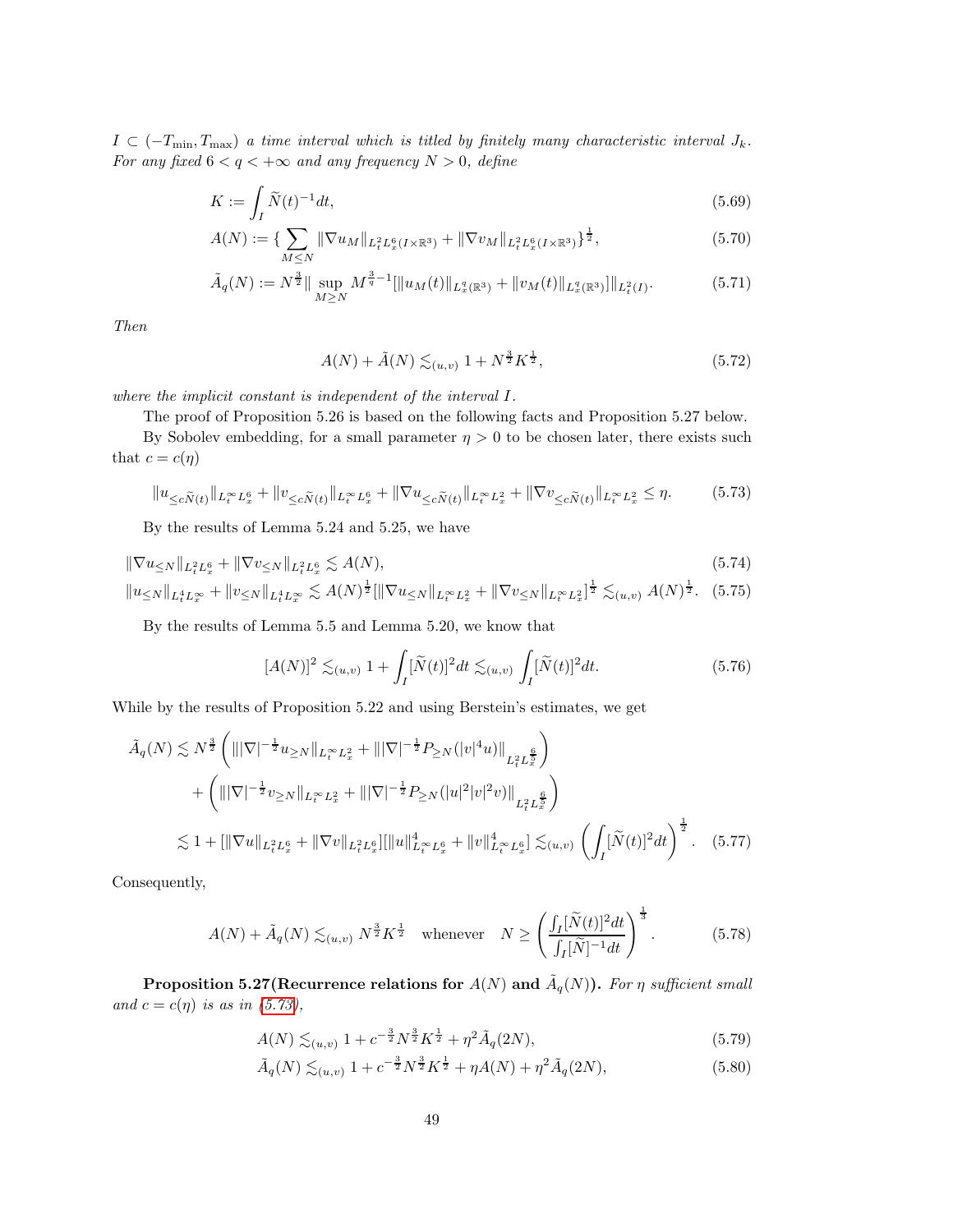uniformly in  $N \in 2^{\mathbb{Z}}$ .

**Proof:** The recurrence relations for  $A(N)$  and  $\tilde{A}_q(N)$  rely on the Strichartz inequality in Lemma 5.20 and maximal Strichartz estimate in Proposition 5.22. To deal with the contributions of the nonlinearities  $|v|^4u$  and  $|u|^2|v|^2v$ , we use the notation  $\varnothing(X)$  to denote a quantity that resembles  $X$ , and write

<span id="page-49-0"></span>
$$
|v|^4 u = \varnothing (v_{>c\widetilde{N}(t)}^2 v^2 u) + \varnothing (v_{\leq c\widetilde{N}(t)}^2 v_{>N}^2 u) + \varnothing (v_{\leq c\widetilde{N}(t)}^2 v_{\leq N}^2 u),\tag{5.81}
$$

<span id="page-49-1"></span>
$$
|u|^2|v|^2v = \mathcal{O}(u_{>c\tilde{N}(t)}^2v^3) + \mathcal{O}(u_{\leq c\tilde{N}(t)}^2v_{>N}^2v) + \mathcal{O}(u_{\leq c\tilde{N}(t)}^2v_{\leq N}^2u). \tag{5.82}
$$

Using the Strichartz inequality in Lemma 5.20, by $(5.81)$ ,  $(5.82)$  and Bernstein's inequality, we have

$$
A(N) \lesssim \|\nabla u_{\leq N}\|_{L_t^{\infty} L_x^2} + \|\nabla v_{\leq N}\|_{L_t^{\infty} L_x^2} + \|\nabla P_{\leq N} \varnothing (v_{>c}^2 \tilde{N}(t) v^2 u)\|_{L_t^2 L_x^{\frac{6}{5}}} + \|\nabla P_{\leq N} \varnothing (v_{\leq c}^2 \tilde{N}(t) v_{>N}^2 u\|_{L_t^2 L_x^{\frac{6}{5}}} + \|\nabla P_{\leq N} \varnothing (v_{\leq c}^2 \tilde{N}(t) v^2 u)\|_{L_t^2 L_x^{\frac{6}{5}}} + \|\nabla P_{\leq N} \varnothing (u_{>c}^2 \tilde{N}(t) v^3)\|_{L_t^2 L_x^{\frac{6}{5}}} + \|\nabla P_{\leq N} \varnothing (u_{\leq c}^2 \tilde{N}(t) v^2 N v)\|_{L_t^2 L_x^{\frac{6}{5}}} + \|\nabla P_{\leq N} \varnothing (u_{\leq c}^2 \tilde{N}(t) v^2 \tilde{N}(t) \|_{L_t^2 L_x^{\frac{6}{5}}} \leq
$$
  

$$
\lesssim_{(u,v)} 1 + N^{\frac{3}{2}} \|v_{>c}^2 \tilde{N}(t) v^2 u\|_{L_t^2 L_x^1} + N^{\frac{3}{2}} \|v_{\leq c}^2 \tilde{N}(t) v^2 N u\|_{L_t^2 L_x^1} + \|\nabla \varnothing (v_{\leq c}^2 \tilde{N}(t) v^2 \tilde{N}(t) \|_{L_t^2 L_x^{\frac{6}{5}}} + N^{\frac{3}{2}} \|u_{>c}^2 \tilde{N}(t) v^3\|_{L_t^2 L_x^1} + N^{\frac{3}{2}} \|u_{\leq c}^2 \tilde{N}(t) v^2 N v)\|_{L_t^2 L_x^1} + \|\nabla \varnothing (u_{\leq c}^2 \tilde{N}(t) v^2 N v)\|_{L_t^2 L_x^{\frac{6}{5}}} := 1 + (I) + (II) + (III) + (IV) + (V) + (VI). \tag{5.83}
$$

Using maximal Strichartz estimate in Proposition 5.22, by [\(5.81\)](#page-49-0), [\(5.82\)](#page-49-1) and Bernstein's inequality, we get

<span id="page-49-2"></span>
$$
\tilde{A}_{q}(N) \lesssim |||\nabla|^{-\frac{1}{2}}u_{\geq N}||_{L_{t}^{\infty}L_{x}^{2}} + |||\nabla|^{-\frac{1}{2}}v_{\geq N}||_{L_{t}^{\infty}L_{x}^{2}} + ||\varnothing(v_{>c\tilde{N}(t)}^{2}v^{2}u)||_{L_{t}^{2}L_{x}^{1}} \n+ ||\varnothing(v_{\leq c\tilde{N}(t)}^{2}v_{>N}^{2}u)||_{L_{t}^{2}L_{x}^{1}} + |||\nabla|^{-\frac{1}{2}}P_{\geq N}\varnothing(v_{\leq c\tilde{N}(t)}^{2}v_{\leq N}^{2}u)||_{L_{t}^{2}L_{x}^{\frac{6}{5}} \n+ ||\varnothing(u_{>c\tilde{N}(t)}^{2}v^{3})||_{L_{t}^{2}L_{x}^{1}} + ||\varnothing(u_{\leq c\tilde{N}(t)}^{2}v_{>N}^{2}v)||_{L_{t}^{2}L_{x}^{1}} \n+ |||\nabla|^{-\frac{1}{2}}P_{\geq N}\varnothing(u_{\leq c\tilde{N}(t)}^{2}v_{\leq N}^{2}v)||_{L_{t}^{2}L_{x}^{\frac{6}{5}} \n\lesssim_{(u,v)} 1 + N^{\frac{3}{2}}||v_{>c\tilde{N}(t)}^{2}v^{2}u||_{L_{t}^{2}L_{x}^{1}} + N^{\frac{3}{2}}||v_{\leq c\tilde{N}(t)}^{2}v_{>N}^{2}u||_{L_{t}^{2}L_{x}^{1}} \n+ ||\nabla\varnothing(v_{\leq c\tilde{N}(t)}^{2}v_{\leq N}^{2}u)||_{L_{t}^{2}L_{x}^{\frac{6}{5}}} + N^{\frac{3}{2}}||u_{>c\tilde{N}(t)}^{2}v^{3}||_{L_{t}^{2}L_{x}^{1}} \n+ N^{\frac{3}{2}}||u_{\leq c\tilde{N}(t)}^{2}v_{>N}^{2}v)||_{L_{t}^{2}L_{x}^{1}} + ||\nabla\varnothing(u_{\leq c\tilde{N}(t)}^{2}v_{\leq N}^{2}v)||_{L_{t}^{2}L_{x}^{\frac{
$$

Before we consider these terms individually, we would like to point out that the terms (I)–(VI) in [\(5.83\)](#page-49-2) are the same as those in [\(5.84\)](#page-49-3), and we will show some facts below.

Fact 1: By Sobolev embedding,

<span id="page-49-3"></span>
$$
||u(t,x)||_{L_x^6} \lesssim ||u(t,x)||_{\dot{H}_x^1}, \quad ||v(t,x)||_{L_x^6} \lesssim ||v(t,x)||_{\dot{H}_x^1} \quad \text{for all} \quad t \in I. \tag{5.85}
$$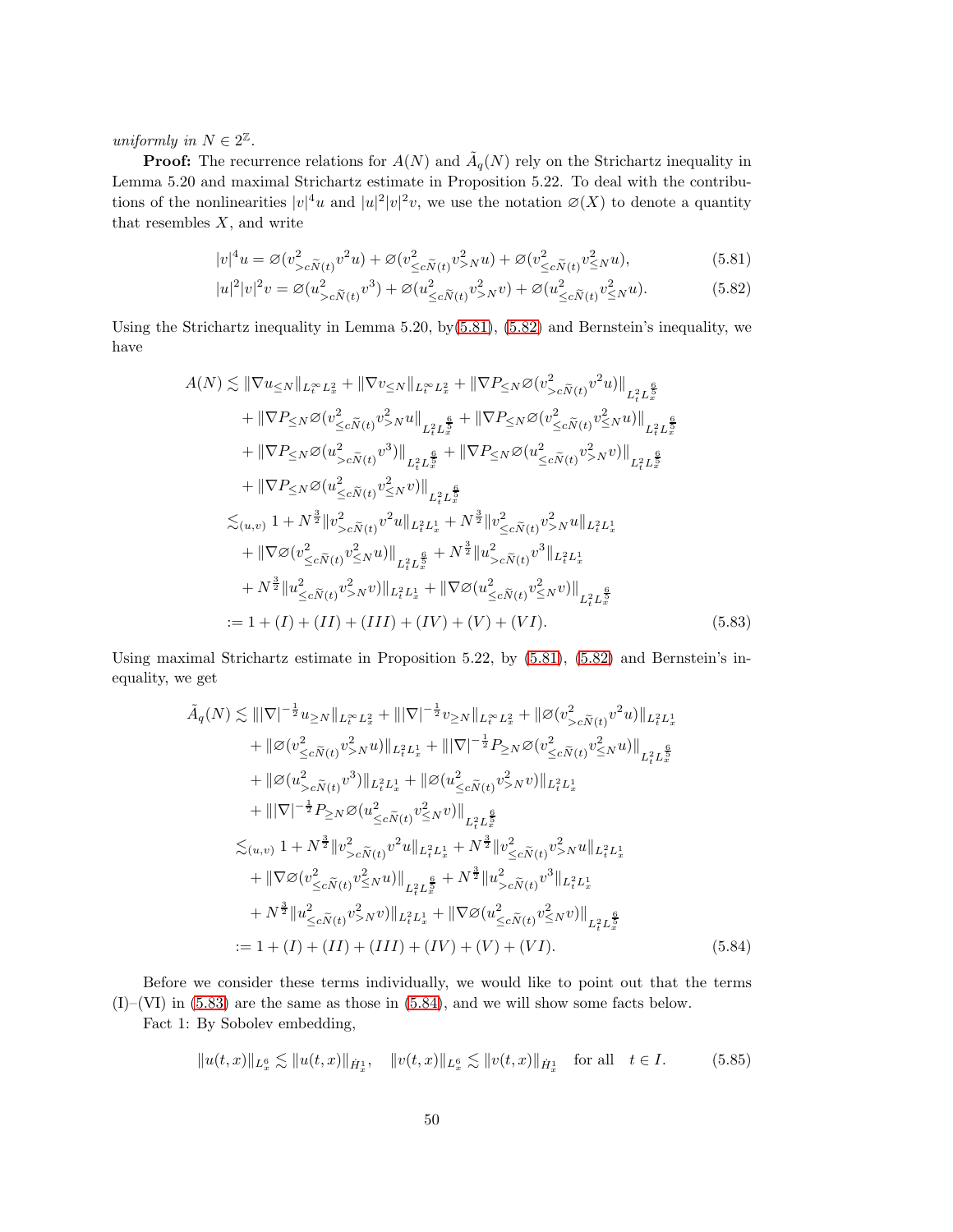Fact 2: Using Young's inequality, we have

<span id="page-50-2"></span><span id="page-50-0"></span>
$$
|u||v|^2 \lesssim |u|^3 + |v|^3. \tag{5.86}
$$

In order to estimate (I), we decompose the time interval I into characteristic subintervals  $J_k$ where  $\widetilde{N}(t) \equiv \widetilde{N}_k$ . On each these subintervals, using Hölder's inequality, Bernstein's inequality, and Strichartz estimate for the admissible pair  $(4, 3)$ , we obtain

$$
\|v_{>c\tilde{N}(t)}^{2}v^{2}u\|_{L_{t}^{2}L_{x}^{1}(J_{k}\times\mathbb{R}^{3}} \lesssim \|v_{>c\tilde{N}(t)}^{2}(|u|^{3}+|v|^{3})\|_{L_{t}^{2}L_{x}^{1}(J_{k}\times\mathbb{R}^{3}}
$$
  

$$
\lesssim \|v_{>c\tilde{N}(t)}^{2}\|_{L_{t,x}^{4}(J_{k}\times\mathbb{R}^{3})}^{2}\|\|u\|_{L_{t}^{\infty}L_{x}^{6}}^{3}+\|v\|_{L_{t}^{\infty}L_{x}^{6}}^{3}\|
$$
  

$$
\lesssim_{(u,v)} c^{-\frac{3}{2}}N_{k}^{-\frac{3}{2}}\|\nabla v_{>c\tilde{N}(t)}^{2}\|_{L_{t}^{4}L_{x}^{3}(J_{k}\times\mathbb{R}^{3})}^{2}\lesssim_{(u,v)} c^{-\frac{3}{2}}N_{k}^{-\frac{3}{2}}.
$$

Recalling that  $\widetilde{N}(t) \equiv N_k$  on  $J_k$  and  $|J_k| \sim N_k^{-2}$ , we can square and sum the estimates above over the subintervals  $J_k$ , and obtain

$$
(I) = N^{\frac{3}{2}} \|v_{>c\tilde{N}(t)}^2 v^2 u\|_{L_t^2 L_x^1} \lesssim_{(u,v)} c^{-\frac{3}{2}} N^{-\frac{3}{2}} K^{\frac{1}{2}}.
$$
 (5.87)

Similarly,

<span id="page-50-1"></span>
$$
(IV) = N^{\frac{3}{2}} \|u_{>c\tilde{N}(t)}^2 v^3\|_{L^2_t L^1_x} \lesssim_{(u,v)} c^{-\frac{3}{2}} N^{-\frac{3}{2}} K^{\frac{1}{2}}.
$$
 (5.88)

To estimate (II), we recall [\(5.86\)](#page-50-0) and point out

$$
|v_{\leq c\tilde{N}(t)}^2 v_{>N}^2 u| \leq |v_{\leq c\tilde{N}(t)}^2 v_{>N} v_{>N} u| + |v_{\leq c\tilde{N}(t)}^2 v_{>N} v_{\leq N} u| := (II1) + (II2). \tag{5.89}
$$

Using Berstein's inequality and Schur's test, for  $6 < q < \infty$ , we can obtain

$$
||v_{>N}v_{>N}u||_{L_{t}^{2}L_{x}^{\frac{3}{2}}}\n\lesssim_{(u,v)} ||\sum_{M_{1}\geq M_{2}\geq M_{3},M_{2}>N} ||v_{M_{1}}||_{L_{x}^{2}}||v_{M_{2}}||_{L_{x}^{q}}||u_{M_{3}}||_{L_{x}^{\frac{6q}{q-6}}}\n||_{L_{t}^{2}}\n\lesssim_{(u,v)} ||\sup_{M>N}||M^{\frac{3}{q}-1}v_{M}(t)||_{L_{x}^{q}}\n\sum_{M_{1}\geq M_{3}}\left(\frac{M_{3}}{M_{1}}\right)^{\frac{3}{q}}||\nabla v_{M_{1}}(t)||_{L_{x}^{2}}||\nabla u_{M_{3}}(t)||_{L_{x}^{2}}||_{L_{t}^{2}}\n\lesssim_{(u,v)} N^{-\frac{3}{2}}\tilde{A}_{q}(2N).
$$
\n(5.90)

Using Hölder's inequality, by  $(5.73)$  and  $(5.90)$ , we have

$$
(II1) \lesssim_{(u,v)} \|v_{\leq c\widetilde{N}(t)}\|_{L_2^{\infty}L_x^6}^2 \|v_{>N}v_{>N}u\|_{L_t^2L_x^{\frac{3}{2}}} \lesssim_{(u,v)} N^{-\frac{3}{2}}\eta^2\widetilde{A}_q(2N). \tag{5.91}
$$

About (II2), using Hölder's inequality and Berstein's inequality, we get

$$
\|v_{>N}v_{\leq N}u\|_{L_{t}^{2}L_{x}^{\frac{3}{2}}}\leq \|\left(\int_{\mathbb{R}^{3}}|v_{>N}|^{\frac{3}{2}}[|v_{\leq N}|^{3}+|u|^{3}]dx\right)^{\frac{2}{3}}\|_{L_{t}^{2}}\lesssim_{(u,v)}\|\left(\int_{\mathbb{R}^{3}}|v_{>N}|^{3}dx\right)^{\frac{1}{3}}\left(\int_{\mathbb{R}^{3}}[|v_{\leq N}|^{6}+|u|^{6}]dx\right)^{\frac{1}{3}}\|_{L_{t}^{2}}\lesssim_{(u,v)}\|\left(\int_{\mathbb{R}^{3}}|v_{>N}|^{3}dx\right)^{\frac{1}{3}}\|_{L_{t}^{2}}\|\left(\int_{\mathbb{R}^{3}}[|v_{\leq N}|^{6}+|u|^{6}]dx\right)^{\frac{1}{3}}\|_{L_{t}^{\infty}}\lesssim_{(u,v)}\|\sup_{M>N}M^{\frac{3}{q}-1}\|u_{M}(t)\|_{L_{x}^{q}(\mathbb{R}^{3})}\|_{L_{t}^{2}}\lesssim_{(u,v)}N^{-\frac{3}{2}}\tilde{A}_{q}(2N).
$$
\n(5.92)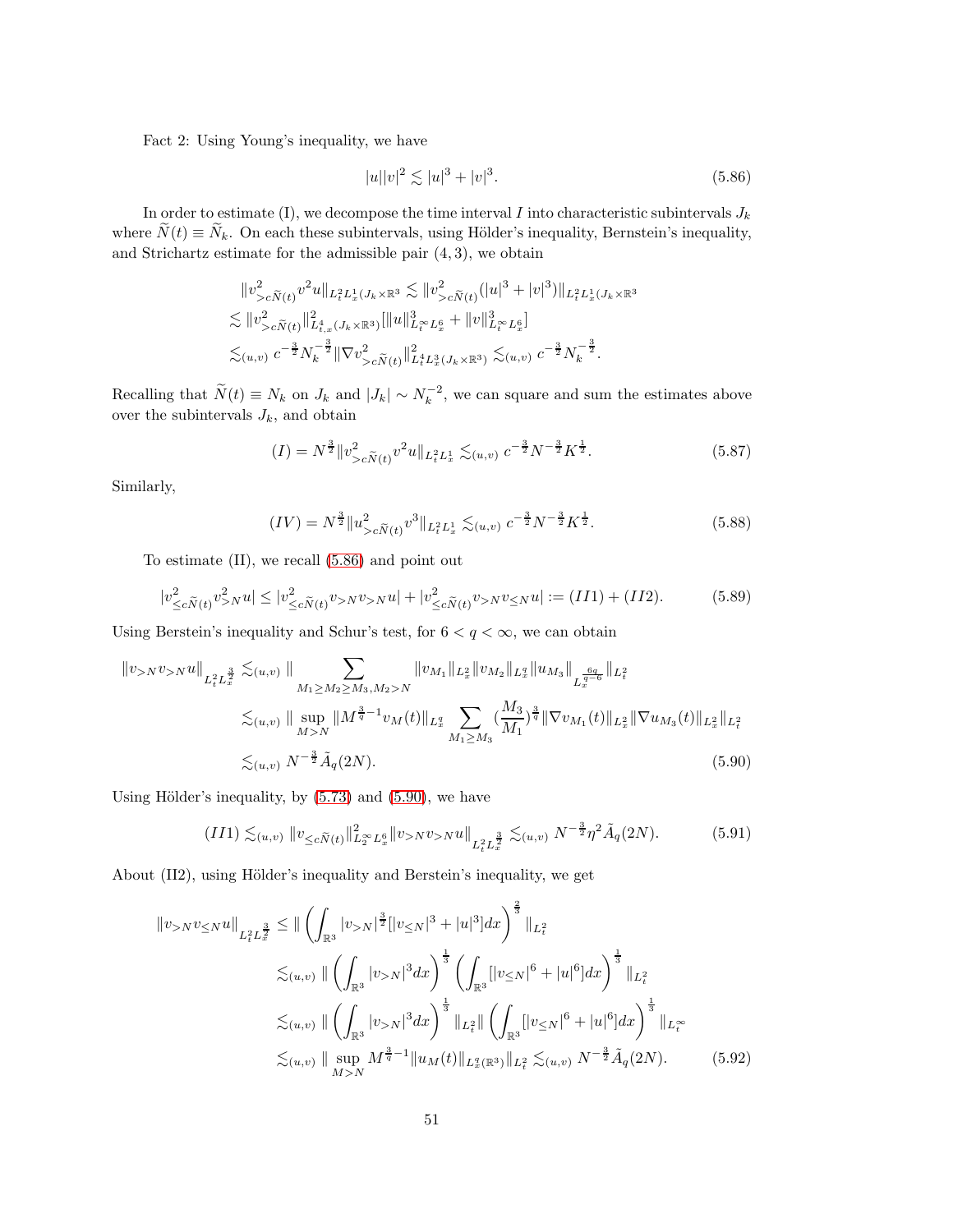Consequently, we get

$$
(II) \lesssim_{(u,v)} \eta^2 \tilde{A}_q(2N). \tag{5.93}
$$

Similarly, we have

$$
(V) \lesssim_{(u,v)} \eta^2 \tilde{A}_q(2N). \tag{5.94}
$$

Last, by  $(5.73)$ ,  $(5.74)$  and  $(5.75)$ , we have

$$
(III) = \|\nabla \varnothing (v_{\leq c}^2 \tilde{N}(t) v_{\leq N}^2 u)\|_{L_t^2 L_x^{\frac{6}{5}}} \n\lesssim \|\nabla v_{\leq N}\|_{L_t^2 L_x^6} \|v_{\leq c} \tilde{N}(t) \|_{L_t^{\infty} L_x^6} \|u\|_{L_t^{\infty} L_x^6}^3 + \|v\|_{L_t^{\infty} L_x^6}^3 \n+ \|\nabla v\|_{L_t^{\infty} L_x^2} \|v_{\leq c} \tilde{N}(t) \|_{L_t^{\infty} L_x^6} \|v_{\leq N}\|_{L_t^4 L_x^{\infty}}^2 \|u\|_{L_t^{\infty} L_x^6} + \|v\|_{L_t^{\infty} L_x^6} \n+ \|\nabla v_{\leq c} \tilde{N}(t) \|_{L_t^{\infty} L_x^2} \|v_{\leq c} \tilde{N}(t) \|_{L_t^{\infty} L_x^6} \|v_{\leq N}\|_{L_t^4 L_x^{\infty}}^2 \|u\|_{L_t^{\infty} L_x^6} \n\lesssim_{(u,v)} \eta A(N).
$$
\n(5.95)

Similarly,

<span id="page-51-0"></span>
$$
(IV) \lesssim_{(u,v)} \eta A(N). \tag{5.96}
$$

Putting  $(5.87)$ – $(5.96)$  together, we can get  $(5.79)$  and  $(5.80)$ .

**Proof of Proposition 5.26:** Taking  $\eta$  small enough, using [\(5.78\)](#page-48-5) and the results of Proposition 5.27, after a straightforward induction argument, we can obtain  $(5.72)$ .

#### 5.4 Impossibility of rapid frequency cascades

In this subsection, we prove that the first type of almost periodic solution described in Proposition 5.6 which satisfies  $\int_0^{T_{\text{max}}} \tilde{N}(t)^{-1} dt < +\infty$  cannot exist.

**Lemma 5.28(Finite mass).** Assume that  $(u, v) : [0, T_{\text{max}}) \times \mathbb{R}^3 \to \mathbb{C} \times \mathbb{C}$  is an almost periodic solution of [\(1.6\)](#page-3-0) with  $(\alpha, \beta) = (0, 2)$  satisfying

$$
||u||_{L_{t,x}^{10}([0,T_{\max})\times\mathbb{R}^3)} + ||v||_{L_{t,x}^{10}([0,T_{\max})\times\mathbb{R}^3)} = +\infty \quad \text{and} \quad K := \int_0^{T_{\max}} N(t)^{-1}dt < +\infty. \tag{5.97}
$$

Then  $(u, v) \in [L_t^{\infty} L_x^2] \times [L_t^{\infty} L_x^2]$  and for all  $0 < N < 1$ ,

<span id="page-51-1"></span>
$$
||u_{N\leq} \leq 1||_{L_{t}^{\infty}L_{x}^{2}([0, T_{\max})\times\mathbb{R}^{3})} + ||v_{N\leq} \leq 1||_{L_{t}^{\infty}L_{x}^{2}([0, T_{\max})\times\mathbb{R}^{3})} + \frac{1}{N} \left\{ \sum_{M\leq N} ||\nabla u_{M}||_{L_{t}^{2}L_{x}^{6}([0, T_{\max})\times\mathbb{R}^{3})} + ||\nabla v_{M}||_{L_{t}^{2}L_{x}^{6}([0, T_{\max})\times\mathbb{R}^{3})} \right\}^{\frac{1}{2}} \n\lesssim_{(u,v)} 1.
$$
\n(5.98)

**Proof:** First, we would like to point out that if [\(5.98\)](#page-51-1) holds, then letting  $N \to 0$  in (5.98), using  $\nabla u, \nabla v \in L_t^{\infty} L_x^2$  and Berstein's inequality for high frequencies, we have

$$
||u||_{L_t^{\infty}L_x^2} + ||v||_{L_t^{\infty}L_x^2} \le ||u_{\leq 1}||_{L_t^{\infty}L_x^2} + ||u_{>1}||_{L_t^{\infty}L_x^2} + ||v_{\leq 1}||_{L_t^{\infty}L_x^2} + ||v_{>1}||_{L_t^{\infty}L_x^2} \lesssim_{(u,v)} 1, (5.99)
$$
  
which implies the finiteness of the mass.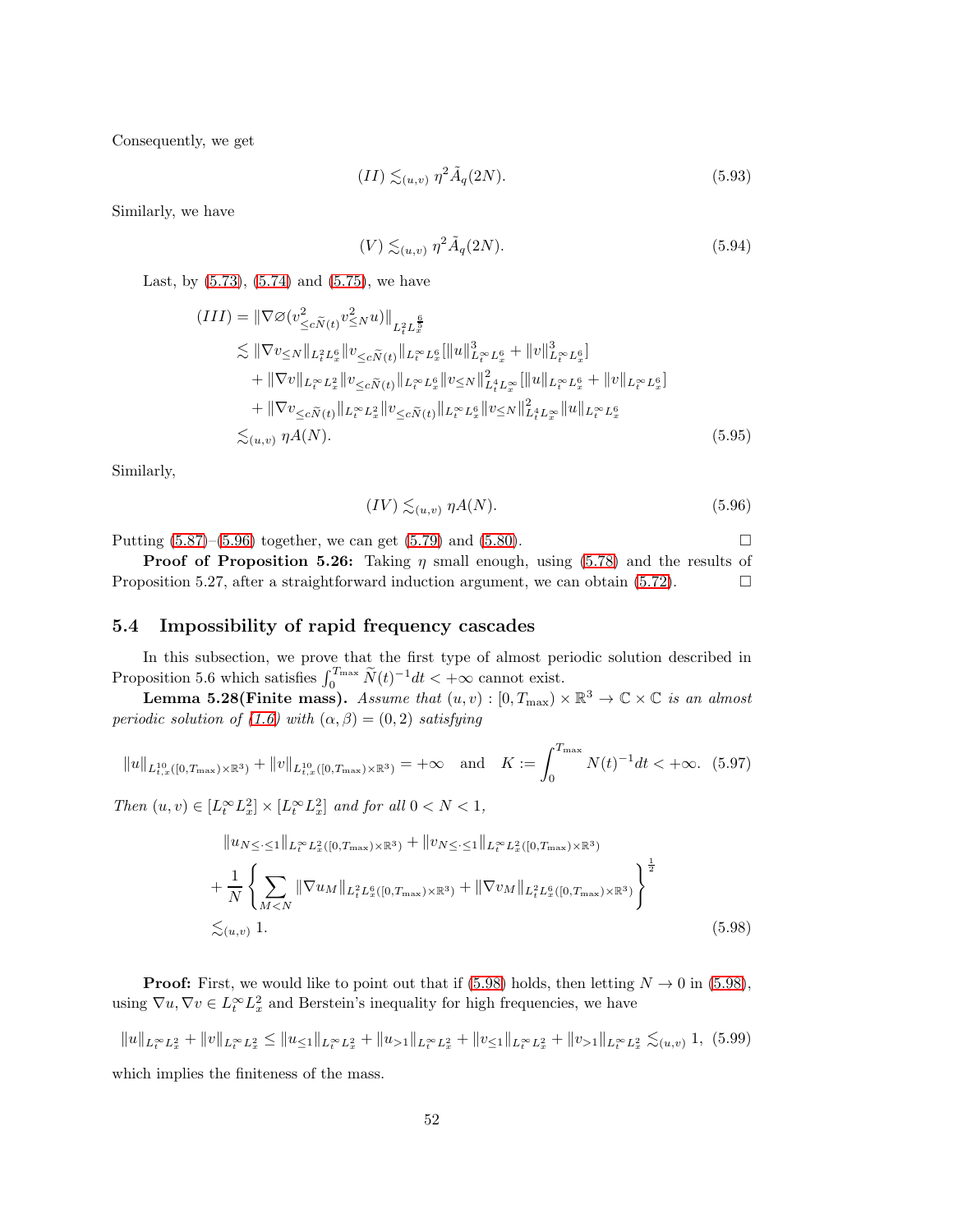Since  $K$  is finite, we extend the conclusions of Proposition 5.26 and Proposition 5.27 to the time interval  $[0, T_{\text{max}})$  and find that the second summand in [\(5.98\)](#page-51-1) is  $N^{-1}A(\frac{N}{2})$ . Therefore, by Proposition 5.26 and Proposition 5.27 and Berstein's inequality,

<span id="page-52-0"></span>
$$
LHS(5.98) \lesssim_{(u,v)} N^{-1}[\|\nabla u\|_{L_t^{\infty} L_x^2} + \|\nabla v\|_{L_t^{\infty} L_x^2} + A(\frac{N}{2})]
$$
  

$$
\lesssim_{(u,v)} N^{-1} (1 + N^3 K)^{\frac{1}{2}} < +\infty.
$$
 (5.100)

Fixing  $0 < N < 1$ , using Duhamel formulae and Strichartz's inequality, we have

$$
LHS(5.98) \lesssim_{(u,v)} \frac{1}{N} \|\nabla P_{< N}(|v|^4 u)\|_{L_t^2 L_x^{\frac{6}{5}}} + \|P_{N \leq \cdot} \leq 1(|v|^4 u)\|_{L_t^2 L_x^{\frac{6}{5}}} + \frac{1}{N} \|\nabla P_{< N}(|u|^2 |v|^2 v)\|_{L_t^2 L_x^{\frac{6}{5}}} + \|P_{N \leq \cdot} \leq 1(|u|^2 |v|^2 v)\|_{L_t^2 L_x^{\frac{6}{5}}} = (I) + (II) + (III) + (IV).
$$
\n
$$
(5.101)
$$

Before we estimate the contributions of  $(I)$ – $(IV)$  to  $(5.101)$ , we would like to point that

$$
||v|^4u| + ||u|^2|v|^2u| \lesssim |\varnothing(v_{\leq c\widetilde{N}(t)}^2v^2u)| + |\varnothing(v_{\leq c\widetilde{N}(t)}v_{\leq N}^2u_{\leq N}v_{>c\widetilde{N}(t)})| + |\varnothing(v_{\leq c\widetilde{N}(t)}v_{\leq N}^2u_{>1}v_{>c\widetilde{N}(t)})| + |\varnothing(v_{\leq c\widetilde{N}(t)}v_{\leq N}^2u_{N}\leq \leq 1v_{>c\widetilde{N}(t)})| + |\varnothing(v_{\leq c\widetilde{N}(t)}v_{\leq 1}^2u_{N}\leq \leq 1v_{>c\widetilde{N}(t)})| + |\varnothing(v_{\leq c\widetilde{N}(t)}v_{>1}^2u_{\leq 1}v_{>c\widetilde{N}(t)})| := (i) + (ii1) + (ii2) + (iii1) + (iii2) + (iv).
$$
 (5.102)

Using Bernstein's inequality and Hölder's inequality, similar to  $(5.87)$ , we have

<span id="page-52-1"></span>
$$
\frac{1}{N} \|\nabla P_{< N} \varnothing (v_{> c\widetilde{N}(t)}^2 v^2 u)\|_{L_t^2 L_x^{\frac{6}{5}}} + \|P_{N \leq \cdot \leq 1} \varnothing (v_{> c\widetilde{N}(t)}^2 v^2 u)\|_{L_t^2 L_x^{\frac{6}{5}}} \n\lesssim_{(u,v)} (N^{\frac{1}{2}} + 1) \|\varnothing (v_{> c\widetilde{N}(t)}^2 v^2 u)\|_{L_t^2 L_x^1} \lesssim_{(u,v)} c^{-\frac{3}{2}} K^{\frac{1}{2}}.
$$
\n(5.103)

Similarly, we consider the contribution of (ii1) and get

$$
\frac{1}{N} \|\nabla P_{\leq N} \varnothing (v_{\leq c\widetilde{N}(t)} v_{\leq N}^2 u_{\leq N} v_{>c\widetilde{N}(t)})\|_{L_t^2 L_x^{\frac{6}{5}}} + \|P_{N \leq \cdot \leq 1} \varnothing (v_{\leq c\widetilde{N}(t)} v_{\leq N}^2 u_{\leq N} v_{>c\widetilde{N}(t)})\|_{L_t^2 L_x^{\frac{6}{5}}} \n\lesssim_{(u,v)} \frac{1}{N} \|v_{\leq c\widetilde{N}(t)}\|_{L_t^{\infty} L_x^2} \|v_{\leq N}\|_{L_t^4 L_x^{\infty}}^2 [\|u_{\leq N}\|_{L_t^{\infty} L_x^6}^2 + \|v_{>c\widetilde{N}(t)}\|_{L_t^{\infty} L_x^6}^2 ] \n+ \frac{1}{N} \|v_{\leq c\widetilde{N}(t)}\|_{L_t^{\infty} L_x^6} \|\nabla v_{\leq N}\|_{L_t^2 L_x^6} [\|u_{\leq N}\|_{L_t^{\infty} L_x^6}^3 + \|v_{>c\widetilde{N}(t)}\|_{L_t^{\infty} L_x^6}^3 ] \n+ \frac{1}{N} \|v_{\leq c\widetilde{N}(t)}\|_{L_t^{\infty} L_x^6} \|v_{\leq N}\|_{L_t^4 L_x^{\infty}}^2 [\|u_{\leq N}\|_{L_t^{\infty} L_x^6} + \|v_{>c\widetilde{N}(t)}\|_{L_t^{\infty} L_x^6}] \n\times [\|\nabla u_{\leq N}\|_{L_t^{\infty} L_x^2} + \|\nabla v_{>c\widetilde{N}(t)}\|_{L_t^{\infty} L_x^2}] \n\lesssim_{(u,v)} \eta LHS(5.98).
$$
\n(5.104)

The contribution of (ii2) is entirely similar to that of (ii1).

Using Berstein's inequality and Hölder's inequality again, we consider the contribution of (iii1) and get

$$
\frac{1}{N} \|\nabla P_{\leq N} \varnothing (v_{\leq c\widetilde{N}(t)} v_{\leq N}^2 u_{N \leq \cdot \leq 1} v_{>c\widetilde{N}(t)})\|_{L^2_t L^{\frac{6}{5}}} + \|P_{N \leq \cdot \leq 1} \varnothing (v_{\leq c\widetilde{N}(t)} v_{\leq N}^2 u_{N \leq \cdot \leq 1} v_{>c\widetilde{N}(t)})\|_{L^2_t L^{\frac{6}{5}}_x}
$$
  

$$
\lesssim_{(u,v)} \|v_{\leq c\widetilde{N}(t)}\|_{L^\infty_t L^6_x} \|v_{\leq 1}\|_{L^4_t L^\infty_x} \|v_{N \leq \cdot \leq 1}\|_{L^\infty_t L^2_x} \|v_{>c\widetilde{N}(t)}\|_{L^\infty_t L^6_x}
$$
  

$$
\lesssim_{(u,v)} \eta (1 + K^{\frac{1}{2}}) LHS(5.98).
$$
 (5.105)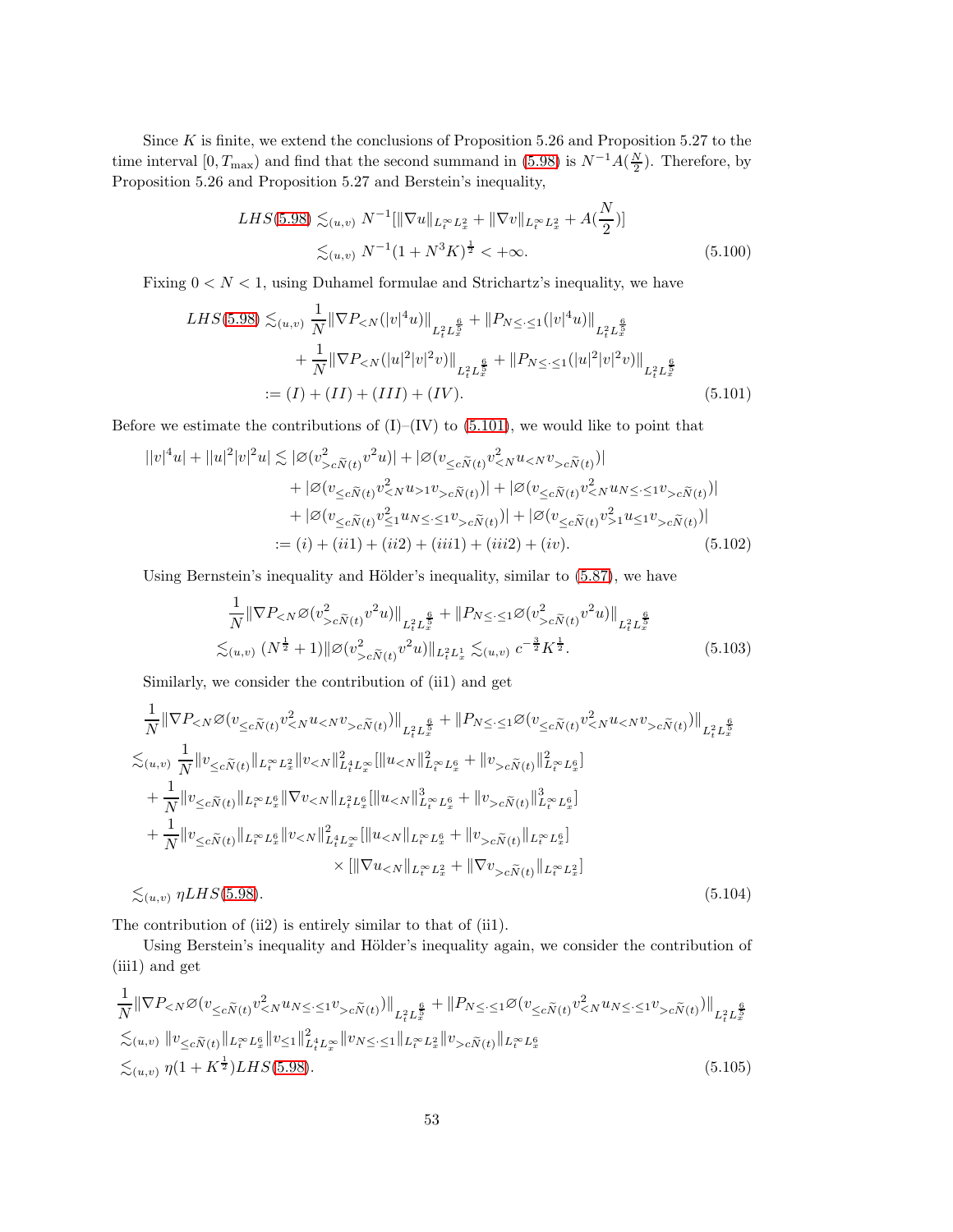The contribution of (iii2) is entirely similar to that of (iii1).

Similarly, we consider the contribution of (iv) and get

$$
\frac{1}{N} \|\nabla P_{\leq N} \varnothing(v_{\leq c\widetilde{N}(t)} v_{>1}^2 u_{\leq 1} v_{>c\widetilde{N}(t)})\|_{L_t^2 L_x^{\frac{6}{5}}} + \|P_{N\leq \cdot \leq 1} \varnothing(v_{\leq c\widetilde{N}(t)} v_{>1}^2 u_{\leq 1} v_{>c\widetilde{N}(t)})\|_{L_t^2 L_x^{\frac{6}{5}}}
$$
  

$$
\lesssim_{(u,v)} (N^{\frac{1}{2}} + 1) \|\varnothing(v_{\leq c\widetilde{N}(t)} v_{>1}^2 u_{\leq 1} v_{>c\widetilde{N}(t)})\|_{L_t^2 L_x^1}
$$
  

$$
\lesssim_{(u,v)} \|v_{\leq c\widetilde{N}(t)}\|_{L_t^\infty L_x^6} \|\varnothing(v_{>1}^2 u_{\leq 1})\|_{L_t^2 L_x^{\frac{3}{2}}} \|v_{>c\widetilde{N}(t)}\|_{L_t^\infty L_x^6} \lesssim_{(u,v)} \eta(1 + K^{\frac{1}{2}}). \tag{5.106}
$$

Coming back to  $(5.101)$ , thanks to the results of  $(5.102)$ – $(5.106)$ , we have

$$
(I) + (II) \lesssim_{(u,v)} 1 + c^{-\frac{3}{2}} K^{\frac{1}{2}} + \eta (1 + K^{\frac{1}{2}}) LHS(5.98). \tag{5.107}
$$

Similarly,

$$
(III) + (IV) \lesssim_{(u,v)} 1 + c^{-\frac{3}{2}} K^{\frac{1}{2}} + \eta (1 + K^{\frac{1}{2}}) LHS(5.98).
$$
 (5.108)

[\(5.107\)](#page-53-1) and [\(5.108\)](#page-53-2) mean that

$$
LHS(5.98) \lesssim_{(u,v)} 1 + c^{-\frac{3}{2}} K^{\frac{1}{2}} + \eta (1 + K^{\frac{1}{2}}) LHS(5.98).
$$

If we chose  $\eta$  small enough, we can get [\(5.98\)](#page-51-1).

<span id="page-53-5"></span><span id="page-53-4"></span><span id="page-53-3"></span><span id="page-53-2"></span><span id="page-53-1"></span><span id="page-53-0"></span>

Now we are ready to prove the main result in this subsection.

Propostion 5.29(No rapid frequency-cascades). There are no almost periodic solution  $(u, v) : [0, T_{\text{max}}) \times \mathbb{R}^3 \to \mathbb{C} \times \mathbb{C}$  of  $(1.6)$  with  $(\alpha, \beta) = (0, 2)$  satisfying

$$
||u||_{L_{t,x}^{10}([0,T_{\max})\times\mathbb{R}^3)} + ||v||_{L_{t,x}^{10}([0,T_{\max})\times\mathbb{R}^3)} = +\infty, \quad \int_0^{T_{\max}} \widetilde{N}(t)^{-1}dt < +\infty.
$$
 (5.109)

**Proof:** Assume contradictorily that  $(u, v)$  is such a solution. Then

$$
\lim_{t \to T_{\text{max}}} \widetilde{N}(t) = +\infty. \tag{5.110}
$$

Using Strichartz inequality and Bernstein's inequality

$$
||u_{\leq N}||_{L_t^{\infty}L_x^2} + ||v_{\leq N}||_{L_t^{\infty}L_x^2} \lesssim_{(u,v)} ||P_{\leq N}(|v|^4 u||_{L_t^2 L_x^{\frac{6}{5}}} + ||P_{\leq N}(|u|^2 |v|^2 v||_{L_t^2 L_x^{\frac{6}{5}}}
$$

$$
\lesssim_{(u,v)} N^{\frac{1}{2}} ||(|v|^4 u||_{L_t^2 L_x^1} + N^{\frac{1}{2}} ||(|u|^2 |v|^2 v||_{L_t^2 L_x^1}.
$$
(5.111)

Young's inequality implies that

$$
||v|^4u| + |(|u|^2|v|^2v| \lesssim |u^5| + |v^5|.
$$
\n(5.112)

If we write

$$
u^{5} = \varnothing (u_{\leq 1}^{3} u^{2}) + \varnothing (u_{>1}^{3} u^{2}), \quad v^{5} = \varnothing (v_{\leq 1}^{3} v^{2}) + \varnothing (v_{>1}^{3} v^{2}),
$$

we have

$$
\|u^5\|_{L_t^2 L_x^1} + \|v^5\|_{L_t^2 L_x^1}
$$
  
\n
$$
\lesssim_{(u,v)} \|\varnothing(u_{\leq 1}^3 u^2)\|_{L_t^2 L_x^1} + \|\varnothing(u_{\geq 1}^3 u^2)\|_{L_t^2 L_x^1} + \|\varnothing(v_{\leq 1}^3 v^2)\|_{L_t^2 L_x^1} + \|\varnothing(v_{\geq 1}^3 v^2)\|_{L_t^2 L_x^1}
$$
  
\n
$$
\lesssim_{(u,v)} \|u_{\leq 1}\|_{L_t^4 L_x^{\infty}} \|u_{\leq 1}\|_{L_{t,x}^{\infty}} \|u\|_{L_t^{\infty} L_x^2}^2 + \|u\|_{L_t^{\infty} L_x^6}^2 \|u_{\geq 1}^3\|_{L_t^2 L_x^{\frac{3}{2}}}
$$
  
\n
$$
+ \|v_{\leq 1}\|_{L_t^4 L_x^{\infty}} \|v_{\leq 1}\|_{L_{t,x}^{\infty}} \|v\|_{L_t^{\infty} L_x^2}^2 + \|v\|_{L_t^{\infty} L_x^6}^2 \|v_{\geq 1}^3\|_{L_t^2 L_x^{\frac{3}{2}}}
$$
  
\n
$$
\lesssim_{(u,v)} 1.
$$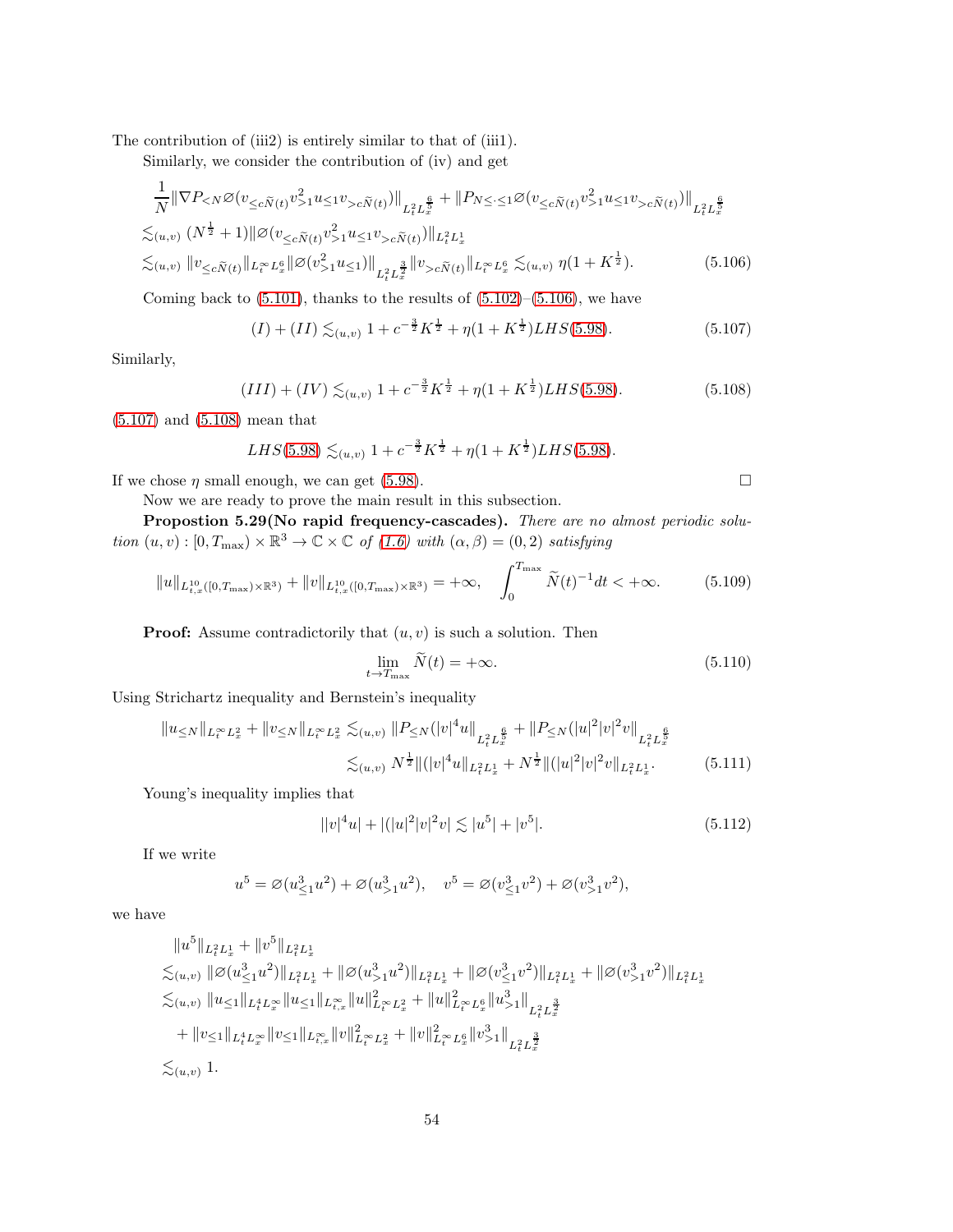This estimate above, [\(5.111\)](#page-53-3) and [\(5.112\)](#page-53-4) imply that

$$
||u_{\leq N}||_{L_t^{\infty}L_x^2} + ||v_{\leq N}||_{L_t^{\infty}L_x^2} \lesssim_{(u,v)} N^{\frac{1}{2}}.
$$
\n(5.113)

Recalling that for any  $\eta > 0$  there exists  $c = c(u, v, \eta) > 0$  such that

$$
\|\nabla u_{\leq c\widetilde N(t)}(t)\|_{L^2_x}+\|\nabla v_{\leq c\widetilde N(t)}(t)\|_{L^2_x}\lesssim_{(u,v)}\eta,
$$

we get

$$
||u(t)||_{L_x^2} + ||v(t)||_{L_x^2} \lesssim_{(u,v)} ||u_{\leq c\widetilde{N}(t)} ||_{L_x^2} + ||P_{>N}u_{\leq c\widetilde{N}(t)} ||_{L_x^2} + ||u_{>c\widetilde{N}(t)} ||_{L_x^2}
$$
  
+ 
$$
||v_{\leq c\widetilde{N}(t)} ||_{L_x^2} + ||P_{>N}v_{\leq c\widetilde{N}(t)} ||_{L_x^2} + ||v_{>c\widetilde{N}(t)} ||_{L_x^2}
$$
  

$$
\lesssim_{(u,v)} N^{\frac{1}{2}} + N^{-1} ||\nabla u_{\leq c\widetilde{N}(t)} ||_{L_x^2} + c^{-1} \widetilde{N}(t)^{-1} ||\nabla u||_{L_t^\infty L_x^2}
$$
  
+ 
$$
N^{\frac{1}{2}} + N^{-1} ||\nabla v_{\leq c\widetilde{N}(t)} ||_{L_x^2} + c^{-1} \widetilde{N}(t)^{-1} ||\nabla u||_{L_t^\infty L_x^2}
$$
  

$$
\lesssim_{(u,v)} N^{\frac{1}{2}} + N^{-1}\eta + c^{-1} \widetilde{N}(t)^{-1}.
$$

Using [\(5.110\)](#page-53-5), we can make the right-hand side here as small as we wish, which implies that  $||u||_{L_t^{\infty}L_x^2} + ||v||_{L_t^{\infty}L_x^2} = 0.$  Consequently,  $(u, v) \equiv (0, 0)$ , which is a contradiction to the hypothesis  $\|u\|_{L^{10}_{t,x}}+\|v\|_{L^{10}_{t,x}}$  $= +\infty$ .

## 5.5 The frequency-localized weight-coupled interaction Morawetz inequality

In this subsection, we give a spacetime bound on the high-frequency portion of the solution. Proposition 5.30(A frequency-localized interaction Morawetz estimate). Assume that  $(u, v) : [0, T_{\text{max}}) \times \mathbb{R}^3 \to \mathbb{C} \times \mathbb{C}$  is an almost periodic solution of [\(1.6\)](#page-3-0) with  $(\alpha, \beta) = (0, 2)$ such that  $\tilde{N}(t) \geq 1$ . Let  $I \subset [0, T_{\text{max}})$  be a union of contiguous characteristic intervals  $J_k$ . Fix  $0 < \eta_0 \leq 1$ . Then for sufficiently small  $N > 0$  which depends on  $\eta_0$  but not on I,

$$
\int_{I} \int_{\mathbb{R}^{3}} [|u_{>N}(t,x)|^{4} + |v_{>N}(t,x)|^{4}] dx dt \lesssim_{(u,v)} \eta_{0}(N^{-3} + K), \tag{5.114}
$$

where the implicit constant in the inequality above does not depend on  $\eta_0$  or the interval I,  $K := \int_I \widetilde{N}(t)^{-1} dt.$ 

We also introduce the weight-coupled interaction Morawetz identity below.

Proposition 5.31. Assume that

<span id="page-54-0"></span>
$$
i\phi_t + \Delta\phi = \lambda |\psi|^4 \phi + \mathcal{F}_1, \quad i\psi_t + \Delta\psi = \mu |\phi|^2 |\psi|^2 \psi + \mathcal{F}_2,
$$
\n(5.115)

for some weight  $a: \mathbb{R}^3 \to \mathbb{R}$ , we define the following weight-coupled Morawetz interaction:

$$
M_a^{\otimes_2}(t) = 2A \int_{\mathbb{R}^3} \int_{\mathbb{R}^3} \widetilde{\nabla} a(x - y) \Im[\bar{\phi}(t, x) \bar{\phi}(t, y) \widetilde{\nabla}(\phi(t, x) \phi(t, y))] dx dy + 2B \int_{\mathbb{R}^3} \int_{\mathbb{R}^3} \widetilde{\nabla} a(x - y) \Im[\bar{\phi}(t, x) \bar{\psi}(t, y) \widetilde{\nabla}(\psi(t, x) \psi(t, y))] dx dy + 2C \int_{\mathbb{R}^3} \int_{\mathbb{R}^3} \widetilde{\nabla} a(x - y) \Im[\bar{\phi}(t, x) \bar{\psi}(t, y) \widetilde{\nabla}(\phi(t, x) \psi(t, y))] dx dy + 2D \int_{\mathbb{R}^3} \int_{\mathbb{R}^3} \widetilde{\nabla} a(x - y) \Im[\bar{\psi}(t, x) \bar{\phi}(t, y) \widetilde{\nabla}(\psi(t, x) \phi(t, y))] dx dy, \qquad (5.116)
$$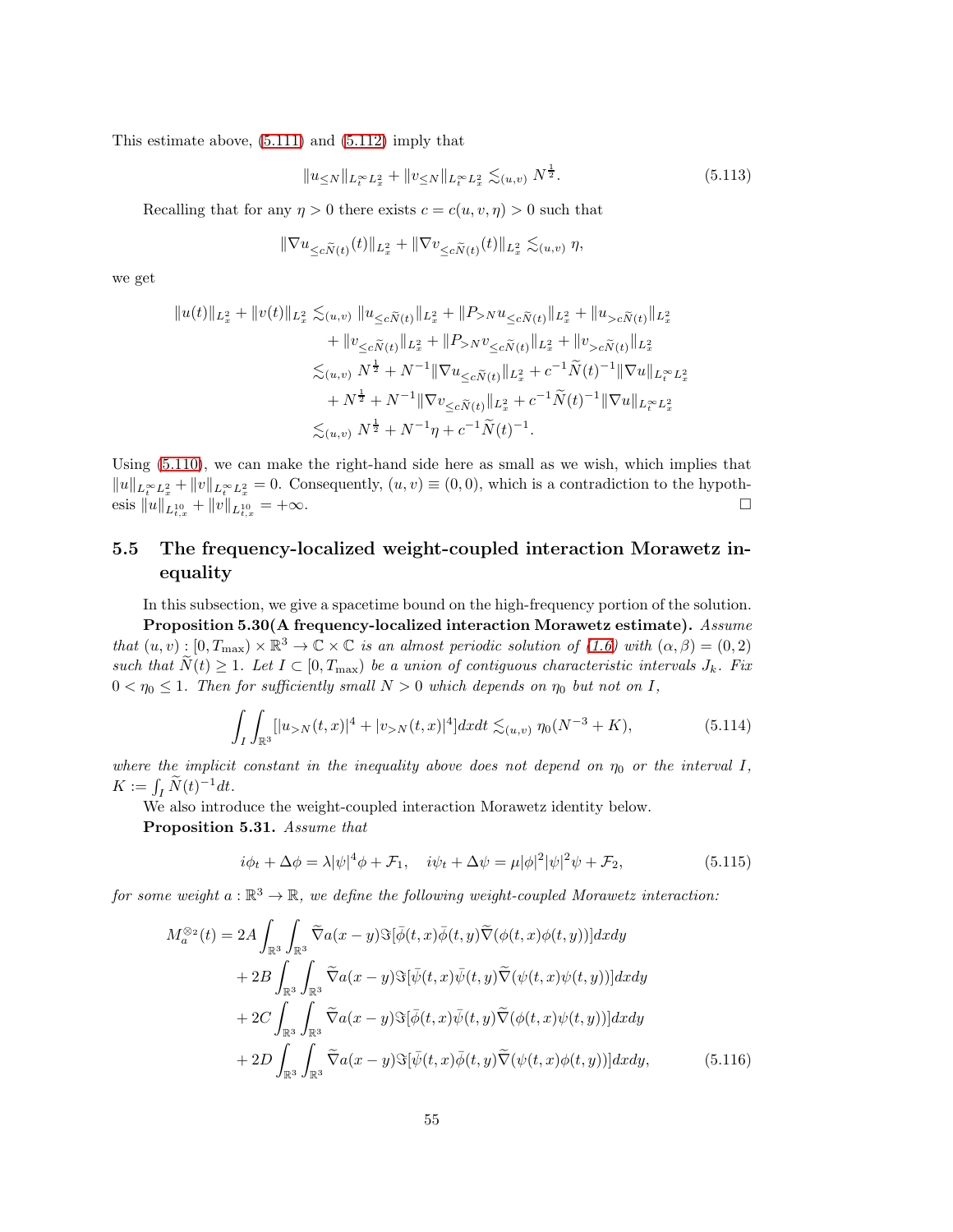where  $\tilde{\nabla} = (\nabla_x, \nabla_y), x \in \mathbb{R}^3$  and  $y \in \mathbb{R}^3$ , the constants A, B, C and D are defined as in [\(4.4\)](#page-23-0). Then

$$
\frac{d}{dt}M_{a}^{\otimes_{2}}(t) \n\sim \int_{\mathbb{R}^{3}} \int_{\mathbb{R}^{3}} (-[A|\phi|^{2} + D|\psi|^{2}] \Delta_{x} \Delta_{x}a + 4a_{jk}Re(A\phi_{j}\bar{\phi}_{k} + D\psi_{j}\bar{\psi}_{k}) + L_{1}|\phi|^{2}|\psi|^{4} \Delta_{x}a) dx |\phi(t,y)|^{2}dy \n+ \int_{\mathbb{R}^{3}} \int_{\mathbb{R}^{3}} (-[A|\phi|^{2} + C|\psi|^{2}] \Delta_{y} \Delta_{y}a + 4a_{jk}Re(A\phi_{j}\bar{\phi}_{k} + C\psi_{j}\bar{\psi}_{k}) + L_{2}|\phi|^{2}|\psi|^{4} \Delta_{y}a) dy |\phi(t,x)|^{2}dx \n+ \int_{\mathbb{R}^{3}} \int_{\mathbb{R}^{3}} (-[B|\psi|^{2} + C|\phi|^{2}] \Delta_{x} \Delta_{x}a + 4a_{jk}Re(B\psi_{j}\bar{\psi}_{k} + C\phi_{j}\bar{\phi}_{k}) + L_{3}|\phi|^{2}|\psi|^{4} \Delta_{x}a) dx |\psi(t,y)|^{2}dy \n+ \int_{\mathbb{R}^{3}} \int_{\mathbb{R}^{3}} (-[B|\psi|^{2} + D|\phi|^{2}] \Delta_{y} \Delta_{y}a + 4a_{jk}Re(B\psi_{j}\bar{\psi}_{k} + D\phi_{j}\bar{\phi}_{k}) + L_{4}|\phi|^{2}|\psi|^{4} \Delta_{y}a) dx |\psi(t,x)|^{2}dx \n- 4 \sum_{m=1}^{2} \int_{\mathbb{R}^{3}} \int_{\mathbb{R}^{3}} \nabla_{x}a \cdot \Im[\bar{w}_{m}(t,x) \nabla_{x}w_{m}(t,x)] dx [\nabla_{y} \cdot (\Im[\bar{\phi}(t,y) \nabla_{y}\phi(t,y) + \bar{\psi}(t,y) \nabla_{y}\psi(t,y)])]dy \n- 4 \sum_{m=1}^{2} \int_{\mathbb{R}^{3}} \int_{\mathbb{R}^{3}} \nabla_{y}a \cdot \Im[\bar{w}_{m}(t,y) \nabla_{y}w_{m}(t,y)] dy [\nabla_{x} \cdot (\Im[\bar{\phi}(t,x) \nabla_{x}\phi(t,x) + \bar{\
$$

Here  $w_1$ ,  $w_2$  can be taken as follows: (1) one is  $\phi$ , another is  $\psi$ ; (2) both are  $\phi$ ; (3) both are  $\psi$ . And the constants  $L_1$ ,  $L_2$ ,  $L_3$  and  $L_4$  are defined as in [\(4.5\)](#page-23-1).

Proof:  $(5.117)$  can be obtained by  $(5.116)$  after some elementary computations, we omit the details here. However, we take  $\frac{d}{dt} M_a^{\otimes 2}(t) \sim$ " but not  $\frac{d}{dt} M_a^{\otimes 2}(t) =$ " because the coefficients in some terms on the righthand are different by the multiple of some constants.  $\Box$ 

Similar to the discussions in  $[55]$ , we choose  $a$  be a smooth spherically symmetric function satisfying

$$
a(0) = 0
$$
,  $a_r \ge 0$ ,  $a_{rr} \le 0$ ,  $|\partial_r^k a_r| \lesssim_k J^{-1} r^{-k}$  for each  $k \ge 1$ ,  $(5.118)$ 

and

<span id="page-55-2"></span><span id="page-55-1"></span><span id="page-55-0"></span>
$$
a_r = \begin{cases} 1, & r \le R, \\ 1 - \frac{\log(\frac{r}{R})}{J}, & eR \le r \le e^{J-J_0}R, \\ 0, & e^J R \le r, \end{cases}
$$
 (5.119)

where  $J_0 \geq 1, J \geq 2J_0$  and R are parameters which will be determined in due course. Moreover,  $a(x) = |x|$  if  $|x| \le R$ ,  $a(x)$  is a constant if  $|x| \ge e^J R$ , while

<span id="page-55-3"></span>
$$
\frac{2}{r}a_r \ge \frac{2J_0}{Jr}, \quad |a_{rr}| \le \frac{1}{Jr} \quad \text{if} \quad eR \le r \le e^{J-J_0}R. \tag{5.120}
$$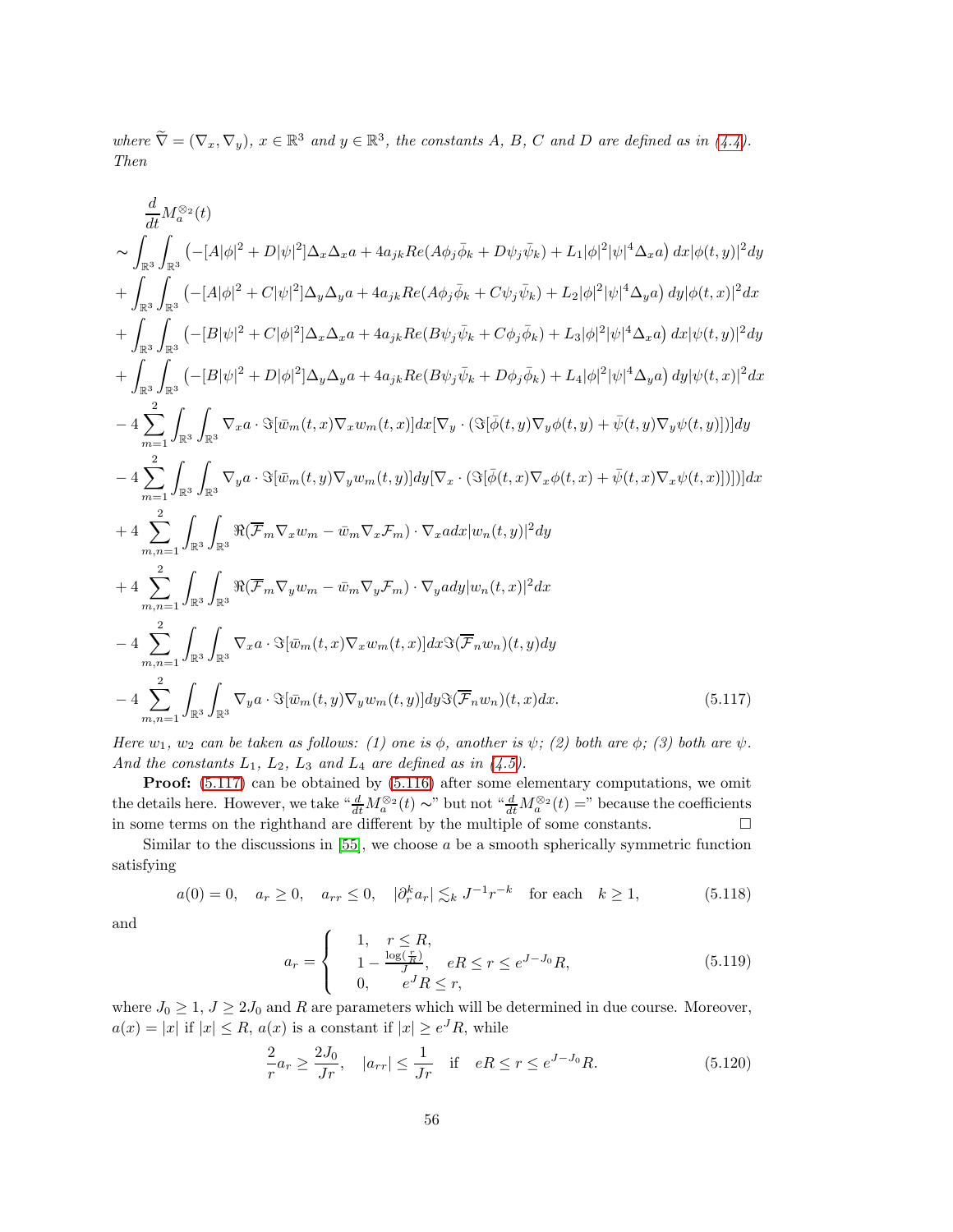For a parameter  $N$  such that

<span id="page-56-4"></span><span id="page-56-1"></span><span id="page-56-0"></span>
$$
e^{J}RN = 1,\tag{5.121}
$$

we will apply Proposition 5.31 with

$$
\phi = u_{h_i} := u_{>N}, \quad \mathcal{F}_1 = P_{hi}(|v|^4 u) - |v_{hi}|^4 u_{hi}, \tag{5.122}
$$

$$
\psi = v_{h_i} := v_{>N}, \quad \mathcal{F}_2 = P_{hi}(|u|^2 |v|^2 v) - |u_{hi}|^2 |v_{hi}|^2 v_{hi}.
$$
\n(5.123)

(By the way, we also write  $u_{lo} := u \leq_N$  and  $v_{lo} := v \leq_N$ .) Since  $(u, v)$  is almost periodic modulo symmetries and  $\tilde{N}(t) \geq 1$ , if we take R large enough, then N can be small such that for given  $\eta = \eta(\eta_0, u, v),$ 

$$
\int_{\mathbb{R}^3} [|\nabla u_{lo}(t,x)|^2 + |\nabla v_{lo}(t,x)|^2 + |Nu_{hi}(t,x)|^2 + |Nv_{hi}(t,x)|^2] dx
$$
  
+ 
$$
\int_{|x-x(t)| > \frac{R}{2}} ||\nabla u_{hi}(t,x)|^2 + |\nabla v_{hi}(t,x)|^2] dx < \eta^2
$$
(5.124)

uniformly for  $0 \leq t < T_{\text{max}}$ .

Corollary 5.32(A priori bounds). Under the assumption  $(5.124)$ ,

<span id="page-56-2"></span>
$$
||u_{lo}||_{L_t^4 L_x^{\infty}(I \times \mathbb{R}^3)} + ||v_{lo}||_{L_t^4 L_x^{\infty}(I \times \mathbb{R}^3)} \lesssim_{(u,v)} \eta^{\frac{1}{2}} (1 + N^3 K)^{\frac{1}{4}}.
$$
 (5.125)

For all admissible pair  $(q, r)$ , i.e.,  $\frac{2}{q} + \frac{3}{r} = \frac{3}{2}$ , and any  $s < 1 - \frac{3}{q}$ ,

$$
\|\nabla u_{lo}\|_{L_t^q L_x^r} + \|\nabla v_{lo}\|_{L_t^q L_x^r} + \|N^{1-s}|\nabla|^s u_{hi}\|_{L_t^q L_x^r} + \|N^{1-s}|\nabla|^s v_{hi}\|_{L_t^q L_x^r} \lesssim_{(u,v)} (1 + N^3 K)^{\frac{1}{q}}.
$$
\n(5.126)

For any  $\rho \leq Re^J = N^{-1}$ ,

<span id="page-56-3"></span>
$$
\int_{I} \sup_{x \in \mathbb{R}^3} \int_{|x-y| \le \rho} [|u_{hi}(t,y)|^2 + |v_{hi}(t,y)|^2] dy dt \lesssim_{(u,v)} \rho(K + N^{-3}). \tag{5.127}
$$

**Proof:** [\(5.125\)](#page-56-1) is the direct results of Proposition 5.26 and [\(5.75\)](#page-48-2). When  $q = 2$ , the bound of  $||u_{lo}||_{L_t^q L_x^r} + ||v_{lo}||_{L_t^q L_x^r}$  in [\(5.126\)](#page-56-2) can be controlled similarly. If  $q \neq 2$ , using the conversation of energy, it can be deduced by interpolation.

To estimate  $u_{hi}$  and  $v_{hi}$ , recalling that

$$
A(M) := \left\{ \sum_{M' \le M} [\|\nabla u_{M'}\|_{L^2_t L^6_x(I \times \mathbb{R}^3)}^2 + \|\nabla v_{M'}\|_{L^2_t L^6_x(I \times \mathbb{R}^3)}^2] \right\}^{\frac{1}{2}} \lesssim_{(u,v)} (1 + M^3 K)^{\frac{1}{2}}
$$

uniformly in  $M$ , and by Bernstein's inequality, we have

$$
M^{1-s} \|\|\nabla|^s u_M\|_{L_t^q L_x^r} + M^{1-s} \|\|\nabla|^s v_M\|_{L_t^q L_x^r} \lesssim_{(u,v)} \|\nabla u_M\|_{L_t^q L_x^r} + \|\nabla v_M\|_{L_t^q L_x^r}
$$
  

$$
\lesssim_{(u,v)} A(M)^{\frac{2}{q}} \|\|\nabla u\|_{L_t^\infty L_x^2}^{\frac{(q-2)}{q}} + \|\nabla v\|_{L_t^\infty L_x^2}^{\frac{(q-2)}{q}} \lesssim_{(u,v)} (1 + M^3 K)^{\frac{1}{q}},
$$

multiply through by  $M^{s-1}$ , and sum over  $M \geq N$ , then noticing  $\frac{3}{q} + s < 1$ , we can guarantee the convergence of this sum and obtain the estimates for the parts containing  $u_{hi}$  and  $v_{hi}$  in  $(5.126).$  $(5.126).$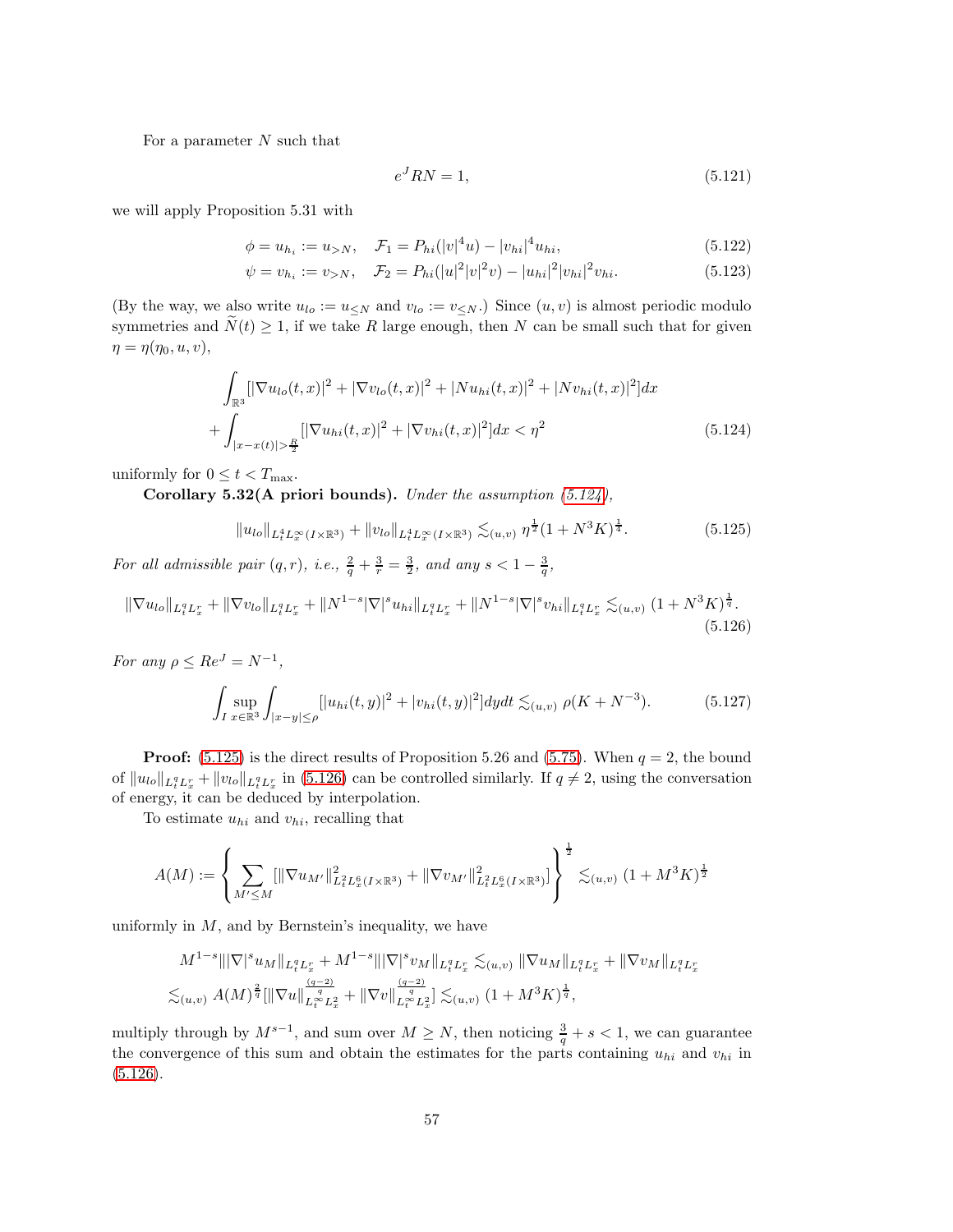To establish [\(5.127\)](#page-56-3), we write

$$
|v|^4 u = \varnothing(v_{>N}^2 v^2 u) + \varnothing(u_{>N}v_{>N}v^3) + \varnothing(u_{\leq N}v_{\leq N}^3 v) + \varnothing(v_{\leq N}^4 u) |u|^2 |v|^2 v = \varnothing(u_{>N}^2 v^3) + \varnothing(u_{>N}v_{>N}v^2 u) + \varnothing(v_{>N}^2 u^2 v) + \varnothing(u_{\leq N}v_{\leq N}^3 u) + \varnothing(u_{\leq N}^2 v_{\leq N}^2 v).
$$

Recalling Proposition 5.26, Proposition 5.27 and [\(5.83\)](#page-49-2), we have

$$
\|\varnothing(v_{>N}^2v^2u)\|_{L_t^2L_x^1} + \|\varnothing(u_{>N}v_{>N}v^3)\|_{L_t^2L_x^1} + \|\varnothing(u_{\leq N}v_{\leq N}^3v)\|_{L_t^2L_x^1} + \|\varnothing(v_{\leq N}^4u)\|_{L_t^2L_x^1}
$$
  

$$
\lesssim_{(u,v)} [\|u\|_{L_t^\infty L_x^6}^2 + \|v\|_{L_t^\infty L_x^6}^2] [\|u_{>N}^2u\|_{L_t^2L_x^{\frac{3}{2}}} + \|u_{>N}^2v\|_{L_t^2L_x^{\frac{3}{2}}} + \|v_{>N}^2v\|_{L_t^2L_x^{\frac{3}{2}}} + \|v_{>N}^2u\|_{L_t^2L_x^{\frac{3}{2}}} ]
$$
  

$$
\lesssim_{(u,v)} N^{-\frac{3}{2}} + K^{\frac{1}{2}},
$$
  

$$
[\|u\|^2|v|^2v\|_{L_t^2L_x^1} \lesssim_{(u,v)} N^{-\frac{3}{2}} + K^{\frac{1}{2}},
$$
  
(5.128)  
(5.129)

and by Bernstein's inequality, [\(5.75\)](#page-48-2), we get

<span id="page-57-0"></span>
$$
\|\varnothing(u_{>N}^{2}v^{3})\|_{L_{t}^{2}L_{x}^{\frac{6}{5}}} + \|\varnothing(u_{>N}v_{>N}v^{2}u)\|_{L_{t}^{2}L_{x}^{\frac{6}{5}}} + \|\varnothing(v_{>N}^{2}u^{2}v)\|_{L_{t}^{2}L_{x}^{\frac{6}{5}}} + \|\varnothing(u_{\leq N}v_{\leq N}^{3}u)\|_{L_{t}^{2}L_{x}^{\frac{6}{5}}} + \|\varnothing(u_{\leq N}^{2}v_{\leq N}^{2}v)\|_{L_{t}^{2}L_{x}^{\frac{6}{5}}} \n\lesssim_{(u,v)} N^{-1} [\|\nabla u\|_{L_{t}^{\infty}L_{x}^{2}} + \|\nabla v\|_{L_{t}^{\infty}L_{x}^{2}}] \|u\|_{L_{t}^{\infty}L_{x}^{6}}^{2} + \|v\|_{L_{t}^{\infty}L_{x}^{6}}^{2}][\|u_{\leq N}\|_{L_{t}^{4}L_{x}^{\infty}}^{2} + \|v_{\leq N}\|_{L_{t}^{4}L_{x}^{\infty}}^{2}] \n\lesssim_{(u,v)} N^{-1} + N^{\frac{1}{2}} K^{\frac{1}{2}},
$$
\n(5.130)  
\n
$$
\| |v|^{4}u \|_{L_{t}^{2}L_{x}^{\frac{6}{5}}} \lesssim_{(u,v)} N^{-1} + N^{\frac{1}{2}} K^{\frac{1}{2}}.
$$
\n(5.131)

Combing  $(5.128)$ – $(5.131)$  with the results of Proposition 5.23, we obtain

<span id="page-57-2"></span><span id="page-57-1"></span>
$$
\rho^{\frac{1}{2}}[\|\mathcal{S}u_{>N}\|_{L_t^2 L_x^{\infty}} + \|\mathcal{S}v_{>N}\|_{L_t^2 L_x^{\infty}}] \lesssim_{(u,v)} N^{-1} + (N^{\frac{1}{2}} + \rho^{-\frac{1}{2}})(K + N^{-3})^{\frac{1}{2}}.
$$
 (5.132)

Since  $\rho \le Re^J = N^{-1}$ , modulo a factor of  $\rho^{-\frac{3}{2}}$ ,  $(\mathcal{S}u_{>N}(t,x), \mathcal{S}u_{>N}(t,x))$  controls the  $L_x^2$ -norm on the ball around x,  $(5.127)$  can be deduced by  $(5.132)$ .

Lemma 5.33(Mass-mass interactions).

$$
16\pi \left[ \|u_{hi}\|_{L_{t,x}(I\times\mathbb{R}^3)}^4 + \|v_{hi}\|_{L_{t,x}(I\times\mathbb{R}^3)}^4 \right] + \int_I \int_{\mathbb{R}^3} \int_{\mathbb{R}^3} a_{jjkk}(x-y) [|u_{hi}(t,y)|^2 + |v_{hi}(t,y)|^2] |u_{hi}(t,x)|^2 + |v_{hi}(t,x)|^2] dxdydt < \lesssim_{(u,v)} \frac{\eta^2 e^{2J}}{J}(K+N^{-3}).
$$
\n(5.133)

**Proof:** Noticing that  $\Delta |x| = 2|x|^{-1}$  and  $-\Delta(4\pi |x|)^{-1} = \delta(x)$ , we only to estimate the error terms originating from the truncation of a at radii  $|x - y| \ge R$ . By [\(5.118\)](#page-55-1), [\(5.121\)](#page-56-4), [\(5.124\)](#page-56-0) and [\(5.127\)](#page-56-3), we have

$$
\int_{I} \int_{\mathbb{R}^{3}} \int_{\mathbb{R}^{3}} a_{jjkk}(x - y)[|u_{hi}(t, y)|^{2} + |v_{hi}(t, y)|^{2}] |[u_{hi}(t, x)|^{2} + |v_{hi}(t, x)|^{2}] dx dy dt
$$
  

$$
\lesssim_{(u, v)} J^{-1} [||u_{hi}||_{L_{t}^{\infty} L_{x}^{2}}^{2} + ||v_{hi}||_{L_{t}^{\infty} L_{x}^{2}}^{2}] \sum_{j=0}^{J} (Re^{j})^{-2} (K + N^{-3})
$$
  

$$
\lesssim_{(u, v)} \frac{\eta^{2} e^{2J}}{J} (K + N^{-3}).
$$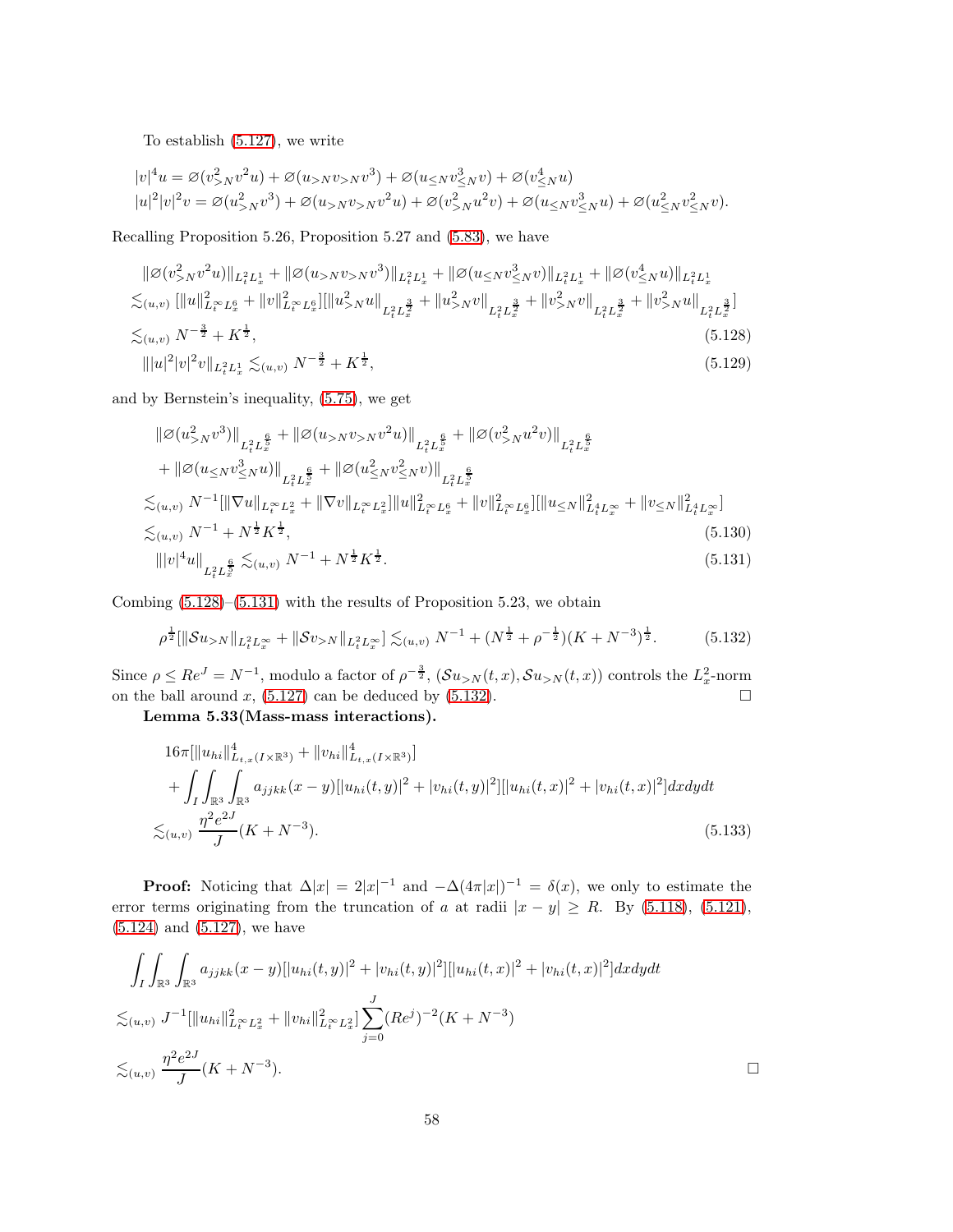Denote

$$
B_{I} := \int_{I} \int \int_{|x-y| \leq e^{J-J_{0}}R} |u_{hi}(t,x)|^{2} |v_{hi}(t,x)|^{4} \Delta_{x} adx [L_{1}|u_{hi}|^{2} + L_{3}|v_{hi}|^{2}] (t,y) dy
$$
  
+ 
$$
\int_{I} \int \int_{|x-y| \leq e^{J-J_{0}}R} |u_{hi}(t,y)|^{2} |v_{hi}(t,y)|^{4} \Delta_{y} ady [L_{2}|u_{hi}|^{2} + L_{4}|v_{hi}|^{2}] (t,x) dx,
$$
  
(5.134)  

$$
B_{II} := \int_{I} \int \int_{|x-y| \geq e^{J-J_{0}}R} |u_{hi}(t,x)|^{2} |v_{hi}(t,x)|^{4} |\Delta_{x} a| dx [L_{1}|u_{hi}|^{2} + L_{3}|v_{hi}|^{2}] (t,y) dy
$$
  
+ 
$$
\int_{I} \int \int_{|x-y| \geq e^{J-J_{0}}R} |u_{hi}(t,y)|^{2} |v_{hi}(t,y)|^{4} |\Delta_{y} a| dy [L_{2}|u_{hi}|^{2} + L_{4}|v_{hi}|^{2}] (t,x) dx,
$$

<span id="page-58-2"></span><span id="page-58-1"></span><span id="page-58-0"></span>(5.135)

**Lemma 5.34.** Let  $B_I$  and  $B_{II}$  be defined as [\(5.134\)](#page-58-0) and [\(5.135\)](#page-58-1). Then

$$
B_I \ge 0, \quad B_{II} \lesssim_{(u,v)} \frac{J_0^2}{J}(K + N^{-3}). \tag{5.136}
$$

**Proof:**  $B_I \geq 0$  is a direct result of  $\Delta_x a \geq 0$  and  $\Delta_y a \geq 0$  by the construction of a. Noticing that  $|\Delta_x a| \lesssim J_0(Jr)^{-1}$  and  $|\Delta_y a| \lesssim J_0(Jr)^{-1}$  when  $r \geq e^{J-J_0}R$  and  $a_{kk} = 0$  when  $r > e^{JR}$ , we get

$$
B_{II} \lesssim \int_{I} \int \int_{|x-y| \geq e^{J-J_0}R} \frac{J_0}{J|x-y|} |u_{hi}(t,x)|^2 |v_{hi}(t,x)|^4 dx [L_1 |u_{hi}|^2 + L_3 |v_{hi}|^2](t,y) dy
$$
  
+ 
$$
\int_{I} \int \int_{|x-y| \geq e^{J-J_0}R} \frac{J_0}{J|x-y|} |u_{hi}(t,y)|^2 |v_{hi}(t,y)|^4 dy [L_2 |u_{hi}|^2 + L_4 |v_{hi}|^2](t,x) dx
$$
  

$$
\lesssim \int_{I} \int \int_{e^{J-J_0}R \leq |x-y| \leq e^{J}R} \frac{J_0}{J|x-y|} [|u_{hi}|^6 + |v_{hi}|^6](t,x) dx [L_1 |u_{hi}|^2 + L_3 |v_{hi}|^2](t,y) dy
$$
  
+ 
$$
\int_{I} \int \int_{e^{J-J_0}R \leq |x-y| \leq e^{J}R} \frac{J_0}{J|x-y|} [|u_{hi}|^6 + |v_{hi}|^6](t,y) dy [L_2 |u_{hi}|^2 + L_4 |v_{hi}|^2](t,x) dx
$$
  

$$
\lesssim_{(u,v)} J_0 [||u_{hi}||_{L_t^{\infty}L_x^6}^6 + ||v_{hi}||_{L_t^{\infty}L_x^6}^6] \sum_{j=J-J_0} (Je^{j}R)^{-1} (e^{j}R)(K+N^{-3})
$$
  

$$
\lesssim_{(u,v)} \frac{J_0^2}{J}(K+N^{-3}),
$$

which completes the proof of  $(5.136)$ .

Lemma 5.35.

$$
\int_{I} \int_{\mathbb{R}^{3}} \int_{\mathbb{R}^{3}} a_{jk} Re[(u_{hi})_{j}(\bar{u}_{hi})_{k} + (v_{hi})_{j}(\bar{v}_{hi})_{k}](t, x) dx [|u_{hi}|^{2} + |v_{hi}|^{2}](t, y) dy \n+ \int_{I} \int_{\mathbb{R}^{3}} \int_{\mathbb{R}^{3}} a_{jk} Re[(u_{hi})_{j}(\bar{u}_{hi})_{k} + (v_{hi})_{j}(\bar{v}_{hi})_{k}](t, y) dy [|u_{hi}|^{2} + |v_{hi}|^{2}](t, x) dx \n\lesssim_{(u,v)} (\eta^{2} + \frac{J_{0}}{J})(K + N^{-3}) + \frac{1}{J_{0}} B_{I}.
$$
\n(5.137)

**Proof:** Since the  $3 \times 3$ -matrix  $(a_{jk})$  is invariant under  $x \leftrightarrow y$  and real symmetric for any x and y, and  $a_{jk}Re[(u_{hi})_j(\bar{u}_{hi})_k + (v_{hi})_j(\bar{v}_{hi})_k](t, x)[|u_{hi}|^2 + |v_{hi}|^2](t, y)$  and  $a_{jk}Re[(u_{hi})_j(\bar{u}_{hi})_k +$ 

<span id="page-58-3"></span>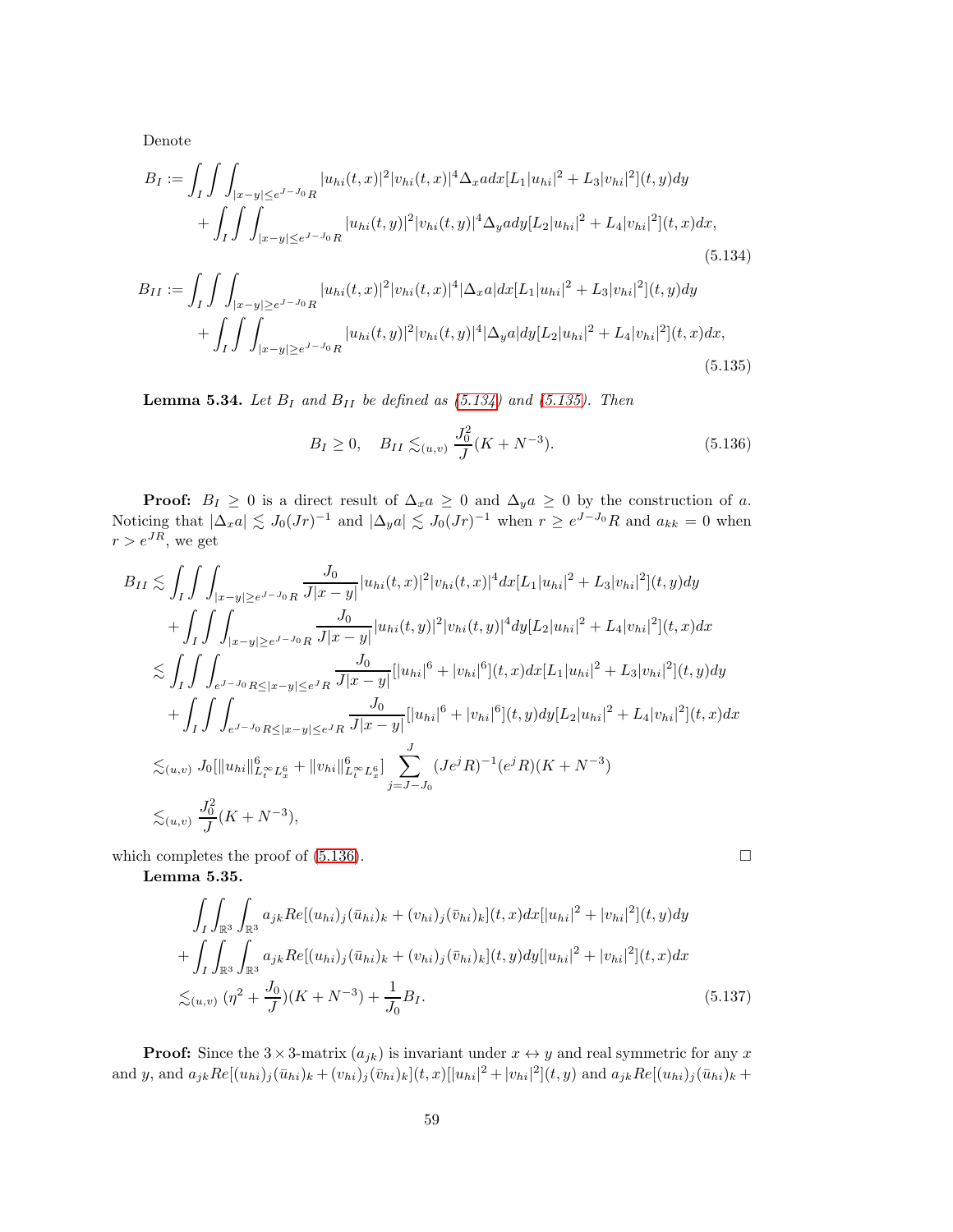$(v_{hi})_j(\bar{v}_{hi})_k](t, y)[|u_{hi}|^2 + |v_{hi}|^2](t, x)$  define two positive semi-definite quadratic forms on  $\mathbb{R}^3$ for each x, y. Therefore, wherever  $(a_{jk})$  is positive semi-definite, [\(5.137\)](#page-58-3) is true. By the choice of  $a$ ,  $(5.119)$  and  $(5.120)$ , we only to estimate

<span id="page-59-0"></span>
$$
(I) := \int_{I} \int \int_{R < |x - y| < e^{J}R} \frac{\left[ |\nabla u_{hi}(t, x)|^{2} + |\nabla v_{hi}(t, x)|^{2} \right] [u_{hi}(t, y)|^{2} + |v_{hi}(t, y)|^{2}]}{J|x - y|} dxdydt \tag{5.138}
$$

and

$$
(II) := \int_{I} \int \int_{R < |x - y| < e^{J}R} \frac{[|\nabla u_{hi}(t, y)|^{2} + |\nabla v_{hi}(t, y)|^{2}] [u_{hi}(t, x)|^{2} + |v_{hi}(t, x)|^{2}]}{J|x - y|} dx dy dt. \tag{5.139}
$$

We only estimate  $(5.138)$ .  $(5.139)$  can be estimated similarly. We break the integral into two regions:  $|x-x(t)| > \frac{R}{2}$  and  $|x-x(t)| \leq \frac{R}{2}$ , the corresponding integrands are (I1) and (I2).

<span id="page-59-1"></span>In the region  $|x - x(t)| > \frac{R}{2}$ , by [\(5.124\)](#page-56-0) and [\(5.127\)](#page-56-3), we have

$$
(I1) \lesssim_{(u,v)} [\|\nabla u_{hi}\|_{L_t^\infty L_x^2(|x-x(t)|>\frac{R}{2})}^2 + \|\nabla v_{hi}\|_{L_t^\infty L_x^2(|x-x(t)|>\frac{R}{2})}^2] \sum_{j=0}^J (Je^jR)^{-1}(e^jR)(K+N^{-3})
$$
  

$$
\lesssim_{(u,v)} \eta^2(K+N^{-3}). \tag{5.140}
$$

In the region  $|x-x(t)| \leq \frac{R}{2}$ , we further break the integral into two regions:  $|x-y| >$  $Re^{J-J_0}$  and  $|x-y| \leq Re^{J-J_0}$ , the corresponding integrands are (I21) and (I22). In the region  $|x-y| > Re^{J-J_0}$ , similar to [\(5.140\)](#page-59-2), we get

<span id="page-59-2"></span>
$$
(I21) \lesssim_{(u,v)} [\|\nabla u_{hi}\|_{L_t^\infty L_x^2}^2 + \|\nabla v_{hi}\|_{L_t^\infty L_x^2}^2] \sum_{j=J-J_0}^J (Je^jR)^{-1} (e^jR)(K+N^{-3})
$$
  

$$
\lesssim_{(u,v)} \frac{J_0}{J}(K+N^{-3}).
$$
 (5.141)

Since  $(u, v)$  is almost periodic,

$$
\int_{\mathbb{R}^3} [|\nabla u_{hi}(t,x)|^2 + |\nabla v_{hi}(t,x)|^2] dx \lesssim_{(u,v)} \int_{\mathbb{R}^3} [|u_{hi}(t,x)|^6 + |v_{hi}(t,x)|^6] dx
$$
  

$$
\lesssim_{(u,v)} \int_{|x-x(t)| \le \frac{R}{2}} [|u_{hi}(t,x)|^6 + |v_{hi}(t,x)|^6] dx \text{ uniformly for } t \in [0, T_{\text{max}}).
$$

Since  $\Delta a = a_{rr} + \frac{2}{r} a_r$  in space dimension 3, recalling [\(5.124\)](#page-56-0), [\(5.127\)](#page-56-3) and  $J_0 \ge 1$ , we know that the remaining integral is  $\lesssim_{(u,v)} \frac{1}{J}$  $\frac{1}{J}B_I$ .

Let

$$
\tilde{\mathcal{M}}(u_{hi}, v_{hi}) := 4 \sum_{m,n=1}^{2} \int_{\mathbb{R}^3} \int_{\mathbb{R}^3} \Re(\overline{\mathcal{F}}_m \nabla_x w_m - \bar{w}_m \nabla_x \mathcal{F}_m) \cdot \nabla_x a dx |w_n(t,y)|^2 dy
$$

$$
+ 4 \sum_{m,n=1}^{2} \int_{\mathbb{R}^3} \int_{\mathbb{R}^3} \Re(\overline{\mathcal{F}}_m \nabla_y w_m - \bar{w}_m \nabla_y \mathcal{F}_m) \cdot \nabla_y a dy |w_n(t,x)|^2 dx, \quad (5.142)
$$

where  $w_m$  can be taken  $u_{hi}$  or  $v_{hi}$ , the same does to  $w_n$ . We have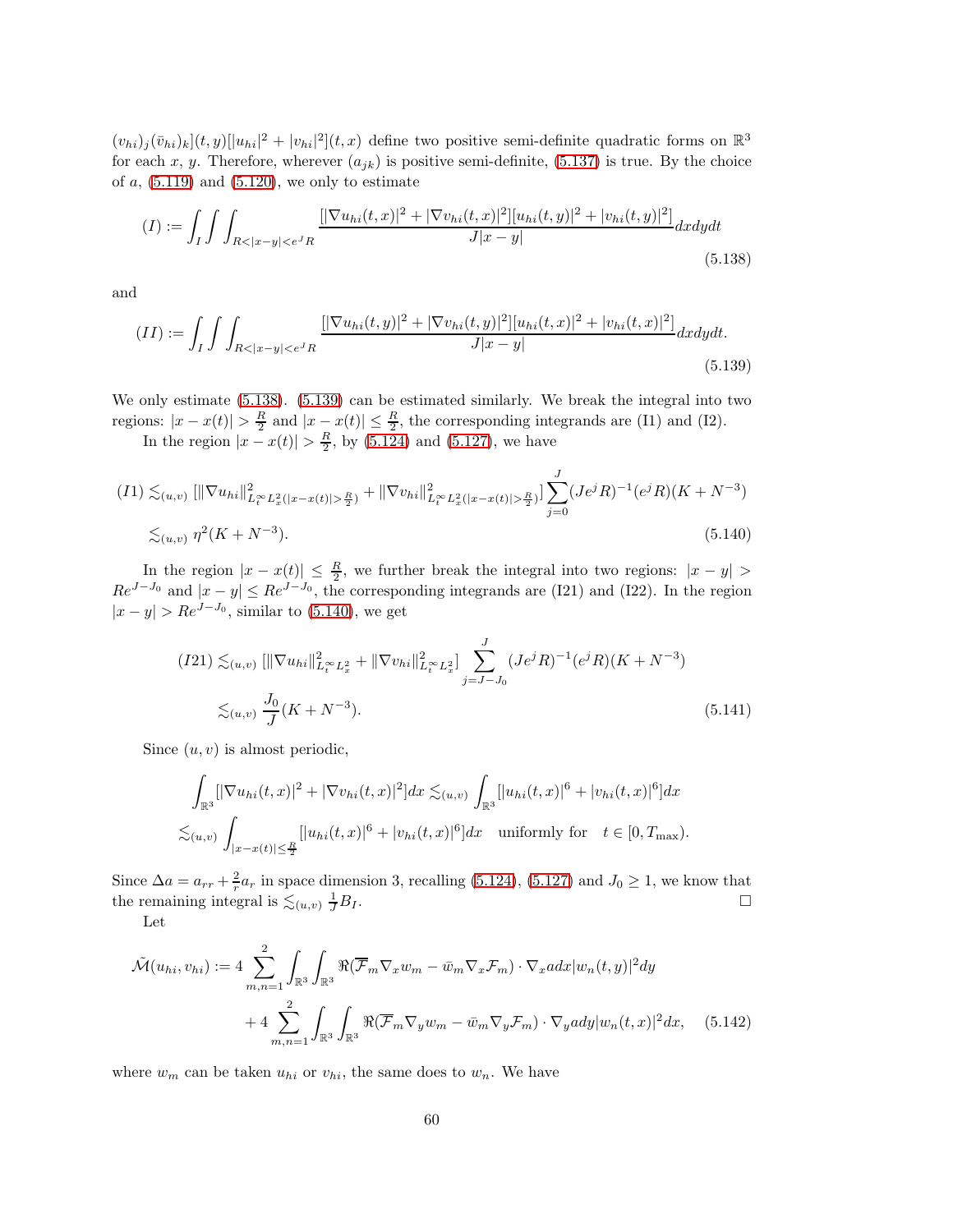Lemma 5.36. For any  $\epsilon \in (0,1],$ 

$$
\left| \int_{I} \tilde{\mathcal{M}}(u_{hi}, v_{hi}) dt \right| \lesssim_{(u,v)} \epsilon B_I + \eta [\|u_{hi}\|_{L^4_{t,x}}^4 + \|v_{hi}\|_{L^4_{t,x}}^4] + (\epsilon^{-1}\eta + \epsilon \frac{J_0^2}{J})(N^{-3} + K). \tag{5.143}
$$

Proof: Denote

 $f_1(u, v) = |v|^4 u$ ,  $f_2(u, v) = |u|^2 |v|^2 v$ ,  $\mathcal{F}_1 = f_1(u, v) - P_{lo} f_1(u, v)$ ,  $\mathcal{F}_2 = f_2(u, v) - P_{lo} f_2(u, v)$ . Then

$$
\sum_{m=1}^{2} \Re(\overline{\mathcal{F}}_{m} \nabla_{x} w_{m} - \bar{w}_{m} \nabla_{x} \mathcal{F}_{m})
$$
\n
$$
= \nabla_{x} \varnothing (u_{hi} f_{1} + v_{hi} f_{2}) + \varnothing (u_{hi} |v|^{4} \nabla_{x} u_{lo} + u_{hi} u |v|^{2} v \nabla_{x} v_{lo})
$$
\n
$$
+ \varnothing (v_{hi} |u|^{2} |v|^{2} \nabla_{x} v_{lo} + v_{hi} u |v|^{2} v \nabla_{x} u_{lo}) + \nabla_{x} \varnothing (u_{hi} P_{lo} f_{1} + v_{hi} P_{lo} f_{2})
$$
\n
$$
+ \varnothing (u_{hi} \nabla_{x} P_{lo} f_{1} + v_{hi} \nabla_{x} P_{lo} f_{2})
$$
\n
$$
:= (I) + (II) + (III) + (IV) + (V).
$$
\n(5.144)

And

$$
\int_{I} \tilde{\mathcal{M}}(u_{hi}, v_{hi}) dt
$$
\n
$$
= \int_{I} \int_{\mathbb{R}^{3}} \int_{\mathbb{R}^{3}} \nabla_{x} a \cdot [(I) + (II) + (III) + (IV) + (V)] (t, x) dx |u_{hi}(t, y)|^{2} dy dt
$$
\n
$$
+ \int_{I} \int_{\mathbb{R}^{3}} \int_{\mathbb{R}^{3}} \nabla_{x} a \cdot [(I) + (II) + (III) + (IV) + (V)] (t, x) dx |v_{hi}(t, y)|^{2}] dy dt
$$
\n
$$
+ \int_{I} \int_{\mathbb{R}^{3}} \int_{\mathbb{R}^{3}} \nabla_{y} a \cdot [(I) + (II) + (III) + (IV) + (V)] (t, y) dy |u_{hi}(t, x)|^{2} dx dt
$$
\n
$$
+ \int_{I} \int_{\mathbb{R}^{3}} \int_{\mathbb{R}^{3}} \nabla_{y} a \cdot [(I) + (II) + (III) + (IV) + (V)] (t, y) dy |v_{hi}(t, x)|^{2} dx dt
$$
\n
$$
:= (1) + (2) + (3) + (4).
$$
\n(5.145)

We only estimate  $(1)$  in details, those of  $(2)$ ,  $(3)$  and  $(4)$  are similar to  $(1)$ . First, we deal with

$$
\begin{split}\n&\left|\int_{I}\int_{\mathbb{R}^{3}}\int_{\mathbb{R}^{3}}\left[\nabla_{x}a\cdot(I)(t,x)dx|u_{hi}(t,y)|^{2}dydt\right|\right.\\
&\left|\int_{I}\int_{\mathbb{R}^{3}}\int_{\mathbb{R}^{3}}\Delta_{x}a\varnothing(u_{hi}f_{1}+v_{hi}f_{2})(t,x)dx|u_{hi}(t,y)|^{2}dydt\right| \\
&\leq\epsilon\int_{I}\int_{\mathbb{R}^{3}}\int_{\mathbb{R}^{3}}\left|\Delta_{x}a\right|[|u_{hi}(t,x)|^{6}+|v_{hi}(t,x)|^{6}]|u_{hi}(t,y)|^{2}dxdydt \\
&\quad+\int_{I}\int_{\mathbb{R}^{3}}\int_{\mathbb{R}^{3}}\frac{|u_{hi}(t,y)|^{2}[|u_{hi}||v_{lo}|^{2}(|u_{hi}|+|v_{hi}|+|u_{lo}+|v_{lo}|)^{3}(t,x)]}{\epsilon|x-y|}dxdydt \\
&\quad+\int_{I}\int_{\mathbb{R}^{3}}\int_{\mathbb{R}^{3}}\frac{|u_{hi}(t,y)|^{2}[|v_{hi}||u_{lo}|^{2}(|u_{hi}|+|v_{hi}|+|u_{lo}+|v_{lo}|)^{3}(t,x)]}{\epsilon|x-y|}dxdydt \\
&\leq_{(u,v)}\frac{\epsilon J_{0}^{2}}{J}(K+N^{-3})+\frac{1}{\epsilon}\| |x|^{-1}\ast |u_{hi}|^{2}\|_{L_{t}^{4}L_{x}^{6}}|u_{hi}|\|_{L_{t}^{4}L_{x}^{3}}\|v_{lo}\|_{L_{t}^{4}L_{x}^{\infty}}^{2}\|u\|_{L_{t}^{\infty}}^{3}L_{x}^{6}+\|v\|_{L_{t}^{\infty}}^{3}L_{x}^{6}\|u\|_{L_{t}^{\infty}}^{3}\|v_{lo}\|_{L_{t}^{4}L_{x}^{\infty}}^{2}\|u\|_{L_{t}^{\infty}}^{3}\|v_{lo}\|_{L_{t}^{\infty}}^{3}\|v_{lo}\|_{L_{t}^{\infty}}^{3}\|v_{lo}\|_{L_{t}^{\infty}}^{3} \end{split}
$$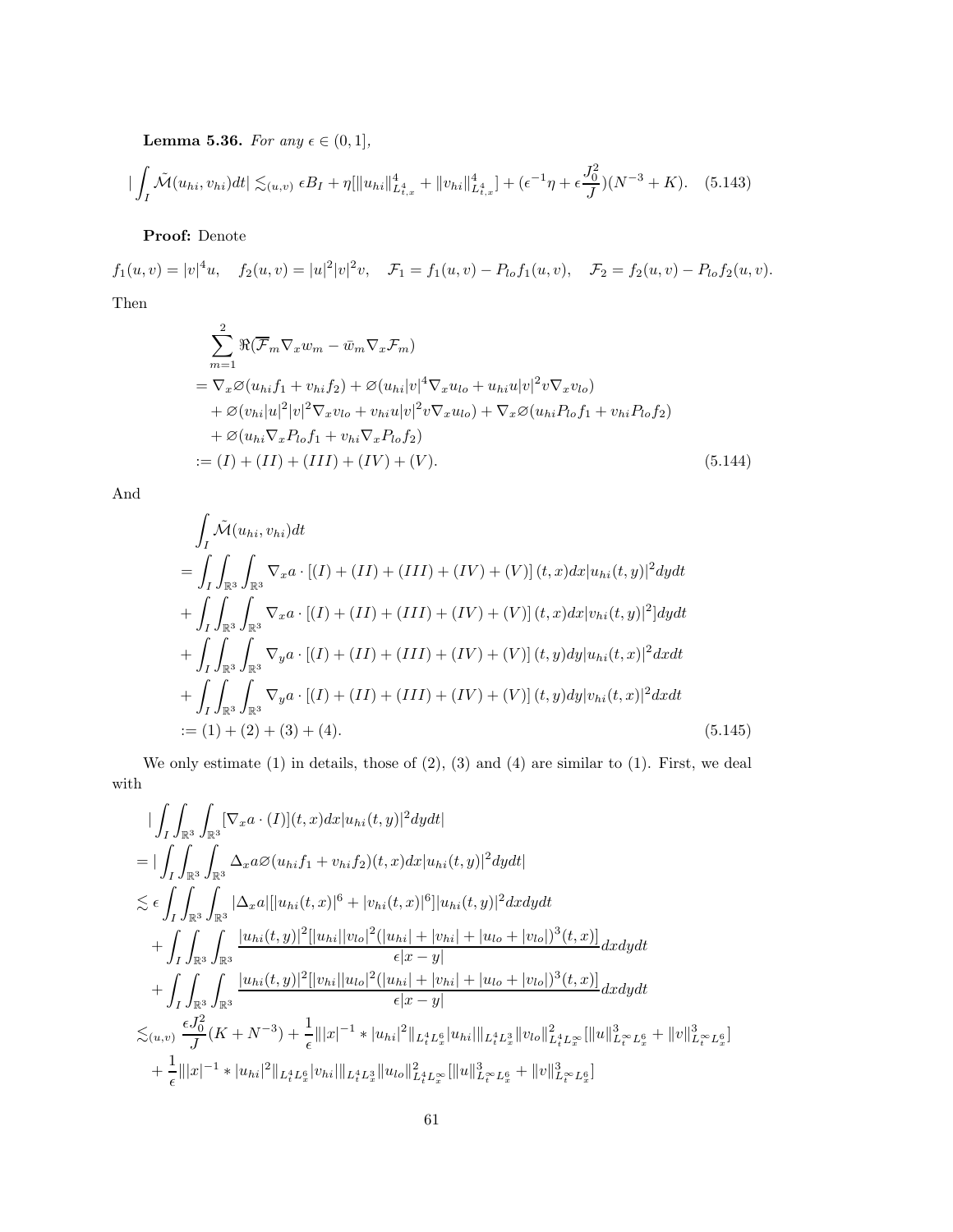$$
\lesssim_{(u,v)} \frac{\epsilon J_0^2}{J}(N^{-3} + K) + \frac{1}{\epsilon} [\|u_{hi}\|_{L_t^\infty L_x^2} + \|v_{hi}\|_{L_t^\infty L_x^2}] [\|u_{hi}\|_{L_t^4 L_x^3}^2 + \|v_{hi}\|_{L_t^4 L_x^3}^2]
$$
  
\n
$$
\times [\|u_{lo}\|_{L_t^4 L_x^\infty}^2 + \|v_{lo}\|_{L_t^4 L_x^\infty}^2] [\|u_{hi}\|_{L_t^\infty L_x^6}^3 + \|v_{hi}\|_{L_t^\infty L_x^6}^3]
$$
  
\n
$$
\lesssim_{(u,v)} [\frac{\epsilon J_0^2}{J} + \frac{\eta}{\epsilon}] (N^{-3} + K).
$$
\n(5.146)

Since  $|\nabla_x a|$  is uniformly bounded and

$$
|(II)| + |(III)| \lesssim ||u_{hi}|^2 + |v_{hi}|^2 ||u|^3 + |v|^3 ||\nabla_x u_{lo}| + |\nabla_x v_{lo}||
$$
  
+ 
$$
[|u_{hi}| + |v_{hi}|] [|u|^2 + |v|^2] [|u_{lo}|^2 + |v_{lo}|^2] [|\nabla_x u_{lo}| + |\nabla_x v_{lo}|],
$$
 (5.147)

we have

$$
\begin{split}\n&\left|\int_{I}\int_{\mathbb{R}^{3}}\int_{\mathbb{R}^{3}}\nabla_{x}a\cdot[(II)+(III)](t,x)dx|u_{hi}(t,y)|^{2}dydt\right| \\
&\lesssim &\int_{I}\int_{\mathbb{R}^{3}}\int_{\mathbb{R}^{3}}\left||(II)+(III)]|(t,x)dx|u_{hi}(t,y)|^{2}dydt \lesssim_{(u,v)} \eta^{2}N^{-2}\int_{I}\int_{\mathbb{R}^{3}}\left||(II)|+|(III)||(t,x)dxdt\right| \\
&\lesssim_{(u,v)} \eta^{2}N^{-2}[\|\nabla u_{lo}\|_{L_{t}^{2}L_{x}^{\infty}}+\|\nabla v_{lo}\|_{L_{t}^{2}L_{x}^{\infty}}]\left|\|\|u_{hi}\|_{L_{t,x}^{4}}^{2}+\|v_{hi}\|_{L_{t,x}^{4}}^{2}\right|\left|\|\|u\|_{L_{t}^{\infty}L_{x}^{6}}^{2}+\|v\|_{L_{t}^{\infty}L_{x}^{6}}^{3}\right| \\
&\quad+\eta^{2}N^{-2}[\|u_{hi}\|_{L_{t}^{\infty}L_{x}^{2}}+\|v_{hi}\|_{L_{t}^{\infty}L_{x}^{2}}]\left|\|\nabla u_{lo}\|_{L_{t}^{2}L_{x}^{6}}+\|\nabla v_{lo}\|_{L_{t}^{2}L_{x}^{6}}\right|\left|\|u_{lo}\|_{L_{t}^{4}L_{x}^{\infty}}^{2}+\|v_{lo}\|_{L_{t}^{4}L_{x}^{\infty}}^{2}\right| \\
&\quad\times\|u\|_{L_{t}^{\infty}L_{x}^{6}}^{2}+\|v\|_{L_{t}^{\infty}L_{x}^{6}}^{2}\right] \\
&\lesssim_{(u,v)} \eta^{2}[\|u_{hi}\|_{L_{t,x}^{4}}^{4}+\|v_{hi}\|_{L_{t,x}^{4}}^{4}]+(\eta+\eta^{2})(N^{-3}+K). \end{split} \tag{5.148}
$$

Here we use  $\int_{\mathbb{R}^3} |u_{hi}|^2(t, y) dy \lesssim_{(u,v)} \eta^2 N^{-2}$  by [\(5.127\)](#page-56-3).

Now we deal the term containing (IV) by integrating by parts

<span id="page-61-1"></span>
$$
\int_{I} \int_{\mathbb{R}^{3}} \int_{\mathbb{R}^{3}} \left[ \nabla_{x} a \cdot (IV) \right](t, x) dx |u_{hi}(t, y)|^{2} dy dt
$$
\n
$$
= \int_{I} \int_{\mathbb{R}^{3}} \int_{\mathbb{R}^{3}} |u_{hi}|^{2}(t, y) \Delta_{x} a \varnothing (u_{hi} P_{lo} f_{1} + v_{hi} P_{lo} f_{2})(t, x) dx dy dt. \tag{5.149}
$$

Writing  $u_{hi}(t, x) = div(\nabla \Delta^{-1} u_{hi}(t, x))$  and  $v_{hi}(t, x) = div(\nabla \Delta^{-1} v_{hi}(t, x))$ , and integrating by parts once more, then applying the Mikhlin multiple theorem, we obtain

$$
\begin{split}\n&\left|\int_{I}\int_{\mathbb{R}^{3}}\int_{\mathbb{R}^{3}}|u_{hi}|^{2}(t,y)\Delta_{x}a\varnothing(u_{hi}P_{lo}f_{1}+v_{hi}P_{lo}f_{2})(t,x)dxdydt\right| \\
&\lesssim \|||x|^{-1} * |u_{hi}|^{2}\||_{L_{t}^{4}L_{x}^{12}}\||\nabla|^{-1}u_{hi}\||_{L_{t}^{2}L_{x}^{6}}\|\nabla P_{lo}f_{1}\|_{L_{t}^{4}L_{x}^{\frac{4}{3}} \\
&+\|||x|^{-2} * |u_{hi}|^{2}\||_{L_{t}^{4}L_{x}^{\frac{12}{5}}}\||\nabla|^{-1}u_{hi}\||_{L_{t}^{2}L_{x}^{6}}\|\nabla P_{lo}f_{1}\|_{L_{t}^{4}L_{x}^{\frac{12}{5}} \\
&+\|||x|^{-1} * |u_{hi}|^{2}\||_{L_{t}^{4}L_{x}^{12}}\||\nabla|^{-1}v_{hi}\||_{L_{t}^{2}L_{x}^{6}}\|\nabla P_{lo}f_{2}\|_{L_{t}^{4}L_{x}^{\frac{43}{5}} \\
&+\|||x|^{-2} * |u_{hi}|^{2}\||_{L_{t}^{4}L_{x}^{\frac{12}{5}}}\||\nabla|^{-1}v_{hi}\||_{L_{t}^{2}L_{x}^{6}}\|\nabla P_{lo}f_{2}\|_{L_{t}^{4}L_{x}^{\frac{12}{5}}}\n\end{split} \tag{5.150}
$$

Applying Hardy-Littlewood-Sobolev inequality to the first factor in each term above, and using Sobolev embedding on very last factors in the second term and the fourth one, we get

<span id="page-61-0"></span>
$$
RHS(5.150) \lesssim_{(u,v)} |||u_{hi}|^2||_{L_t^4 L_x^{\frac{4}{3}}} |||\nabla|^{-1} u_{hi}||_{L_t^2 L_x^6} ||\nabla P_{lo} f_1||_{L_t^4 L_x^{\frac{4}{3}}} + |||u_{hi}|^2||_{L_t^4 L_x^{\frac{4}{3}}} |||\nabla|^{-1} v_{hi}||_{L_t^2 L_x^6} ||\nabla P_{lo} f_2||_{L_t^4 L_x^{\frac{4}{3}}}.
$$
 (5.151)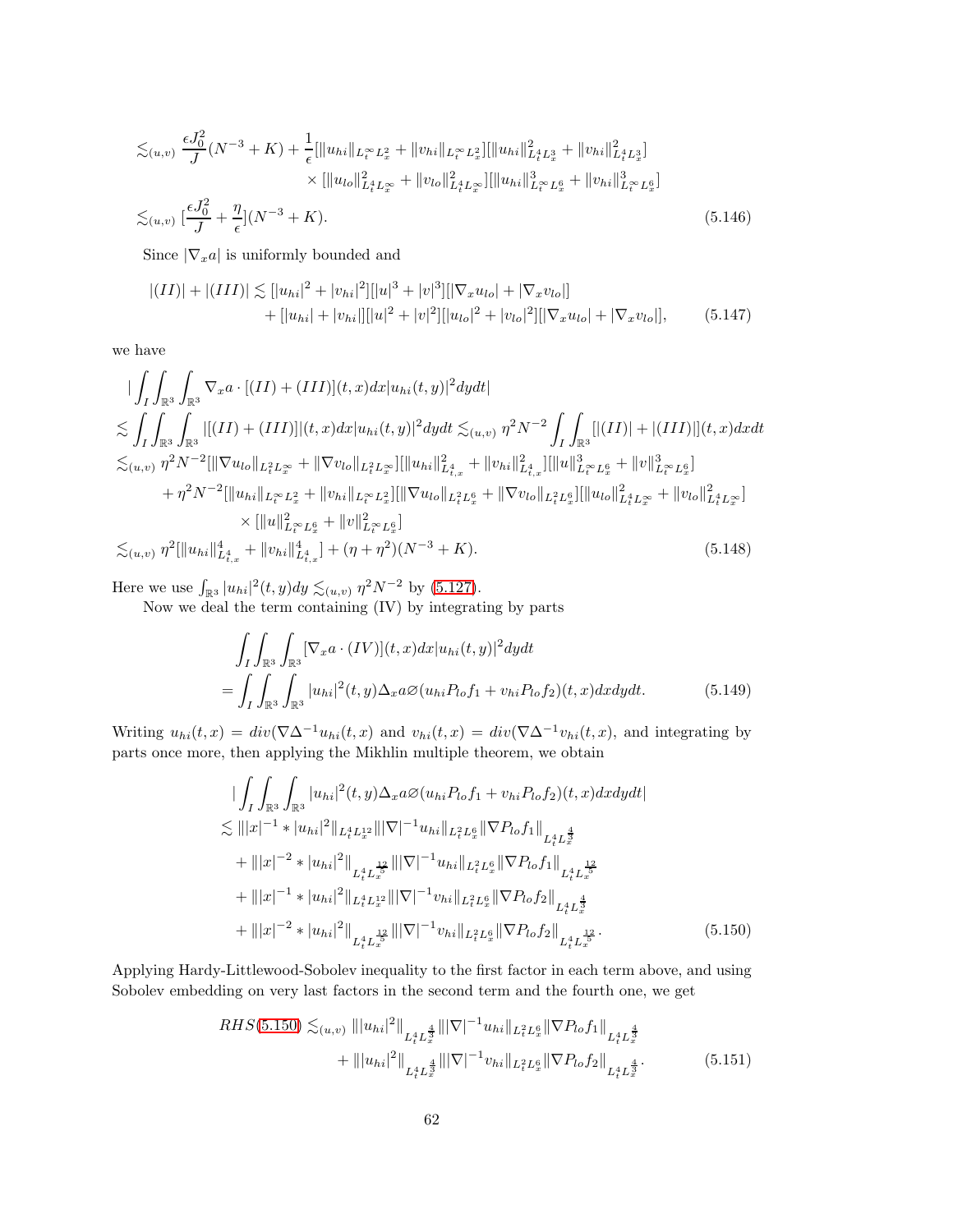We need to estimate  $\nabla P_{lo} f_1$  and  $\nabla P_{lo} f_2$ . Since  $u = u_{hi} + u_{lo}$  and  $v = v_{hi} + v_{lo}$ , we have

$$
|v_{hi} + v_{lo}|^4 (u_{hi} + u_{lo}) = [u_{lo} + u_{hi}][|v_{lo}|^4 + 4v_{hi}|\xi_1|^2 \xi_1]
$$
\n(5.152)

$$
|u_{hi} + u_{lo}|^2 |v_{hi} + v_{lo}|^2 (v_{hi} + v_{lo}) = [|u_{lo}|^2 + 2u_{hi}\xi_2][|v_{lo}|^2 v_{lo} + 3v_{hi}|\xi_3|^2],\tag{5.153}
$$

Here  $\xi_2$  is some function "between"  $u_{lo}$  and  $u_{hi} + u_{lo}$ , while  $\xi_1$  and  $\xi_3$  are some functions "between"  $v_{lo}$  and  $v_{hi} + v_{lo}$ . Therefore, we can write

<span id="page-62-1"></span>
$$
f_1 = |v_{lo}|^4 u_{lo} + \mathcal{O}(u_{hi}|v|^4) + \mathcal{O}(v_{hi}u|\xi_2|^2 \xi_1),
$$
\n(5.154)

$$
f_2 = |u_{lo}|^2 |v_{lo}|^2 v_{lo} + \varnothing (u_{hi} \xi_2 |v|^2 v) + \varnothing (v_{hi} |u|^2 | \xi_3 |^2).
$$
 (5.155)

Using Hölder's, Bernetein's and Young's inequalities, we can get

$$
\|\nabla P_{lo}(|v_{lo}|^4 u_{lo})\|_{L_t^4 L_x^{\frac{4}{3}}} \lesssim N^{\frac{3}{4}} \|\nabla (|v_{lo}|^4 u_{lo})\|_{L_t^4 L_x^1}
$$
  

$$
\lesssim_{(u,v)} N^{\frac{3}{4}} [\|\nabla u_{lo}\|_{L_t^4 L_x^3} + \|\nabla v_{lo}\|_{L_t^4 L_x^3}] [\|u_{lo}\|_{L_t^\infty L_x^6}^4 + \|u_{lo}\|_{L_t^\infty L_x^6}^4]
$$
  

$$
\lesssim_{(u,v)} N^{\frac{3}{4}} (1 + N^3 K)^{\frac{1}{4}},
$$
 (5.156)

$$
\|\nabla P_{lo}\varnothing(u_{hi}|v|^4)\|_{L_t^4 L_x^{\frac{4}{3}}} \lesssim N^{\frac{3}{2}} \|u_{hi}|v|^4\|_{L_t^4 L_x^{\frac{12}{11}}}
$$

$$
\lesssim_{(u,v)} N^{\frac{3}{2}} \|u_{hi}\|_{L^4_{t,x}} [\|u\|_{L^\infty_t L^6_x}^4 \lesssim_{(u,v)} N^{\frac{3}{2}} \|u_{hi}\|_{L^4_{t,x}}, \tag{5.157}
$$

and similarly,

$$
\|\nabla P_{lo}\mathcal{O}(v_{hi}u|\xi_1|^2\xi_1)\|_{L^4_tL^{\frac{4}{3}}_x} \lesssim_{(u,v)} N^{\frac{3}{2}}\|v_{hi}\|_{L^4_{t,x}},\tag{5.158}
$$

$$
\|\nabla P_{lo}|u_{lo}|^2|v_{lo}|^2v_{lo}\|_{L^4_tL^{\frac{4}{3}}_x} \lesssim_{(u,v)} N^{\frac{3}{4}}(1+N^3K)^{\frac{1}{4}},\tag{5.159}
$$

<span id="page-62-0"></span>
$$
\|\nabla P_{lo}\varnothing(u_{hi}\xi_2|v|^2v)\|_{L^4_tL^{\frac{4}{3}}_x} \lesssim_{(u,v)} N^{\frac{3}{2}} \|u_{hi}\|_{L^4_{t,x}},\tag{5.160}
$$

$$
\|\nabla P_{lo}\mathcal{O}(v_{hi}|u|^2|\xi_3|^2)\|_{L^4_t L^{\frac{4}{3}}_x} \lesssim_{(u,v)} N^{\frac{3}{2}}\|v_{hi}\|_{L^4_{t,x}}.\tag{5.161}
$$

Putting  $(5.149)$ – $(5.161)$  together, by the results of Corollary 5.32 and  $(5.127)$ , using Hölder's and Young's inequalities, we obtain

$$
\begin{split}\n&\left|\int_{I} \int_{\mathbb{R}^{3}} \int_{\mathbb{R}^{3}} [\nabla_{x} a \cdot (IV)](t, x) dx |u_{hi}(t, y)|^{2} dy dt\right| \\
&\leq_{(u, v)} \|u_{hi}\|_{L_{t}^{\infty} L_{x}^{2}} \|u_{hi}\|_{L_{t,x}^{4}} \|\nabla|^{-1} u_{hi}\|_{L_{t}^{2} L_{x}^{6}} [N^{\frac{3}{2}} \|u_{hi}\|_{L_{t,x}^{4}} + N^{\frac{3}{4}} (1 + N^{3} K)^{\frac{1}{4}}] \\
&\quad + \|u_{hi}\|_{L_{t}^{\infty} L_{x}^{2}} \|u_{hi}\|_{L_{t,x}^{4}} \|\nabla|^{-1} v_{hi}\|_{L_{t}^{2} L_{x}^{6}} [N^{\frac{3}{2}} \|v_{hi}\|_{L_{t,x}^{4}} + N^{\frac{3}{4}} (1 + N^{3} K)^{\frac{1}{4}}] \\
&\leq_{(u,v)} \eta N^{-1} \|u_{hi}\|_{L_{t,x}^{4}} N^{-2} (1 + N^{3} K)^{\frac{1}{2}} [N^{\frac{3}{2}} \|u_{hi}\|_{L_{t,x}^{4}} + N^{\frac{3}{4}} (1 + N^{3} K)^{\frac{1}{4}}] \\
&\quad + \eta N^{-1} \|u_{hi}\|_{L_{t,x}^{4}} N^{-2} (1 + N^{3} K)^{\frac{1}{2}} [N^{\frac{3}{2}} \|v_{hi}\|_{L_{t,x}^{4}} + N^{\frac{3}{4}} (1 + N^{3} K)^{\frac{1}{4}}] \\
&\leq_{(u,v)} \eta [\|u_{hi}\|_{L_{t,x}^{4}}^{4} + \|v_{hi}\|_{L_{t,x}^{4}}^{4} + (N^{-3} + K)].\n\end{split} \tag{5.162}
$$

Now we deal with the term containing (V). Similarly, we also write  $u_{hi}(t, x) = div(\nabla \Delta^{-1} u_{hi}(t, x))$ and  $v_{hi}(t, x) = div(\nabla \Delta^{-1} v_{hi}(t, x))$ , and integrate by parts once, then

$$
\begin{aligned} &\qquad\int_{I}\int_{\mathbb{R}^{3}}\int_{\mathbb{R}^{3}}[\nabla_{x}a\cdot(V)](t,x)dx|u_{hi}(t,y)|^{2}dydt|\\ \lesssim_{(u,v)}\||x|^{-1}\ast|u_{hi}|^{2}\|_{L_{t}^{4}L_{x}^{12}}\||\nabla|^{-1}u_{hi}\|_{L_{t}^{2}L_{x}^{6}}\|\nabla P_{lo}f_{1}\|_{L_{t}^{4}L_{x}^{\frac{4}{3}}}.\end{aligned}
$$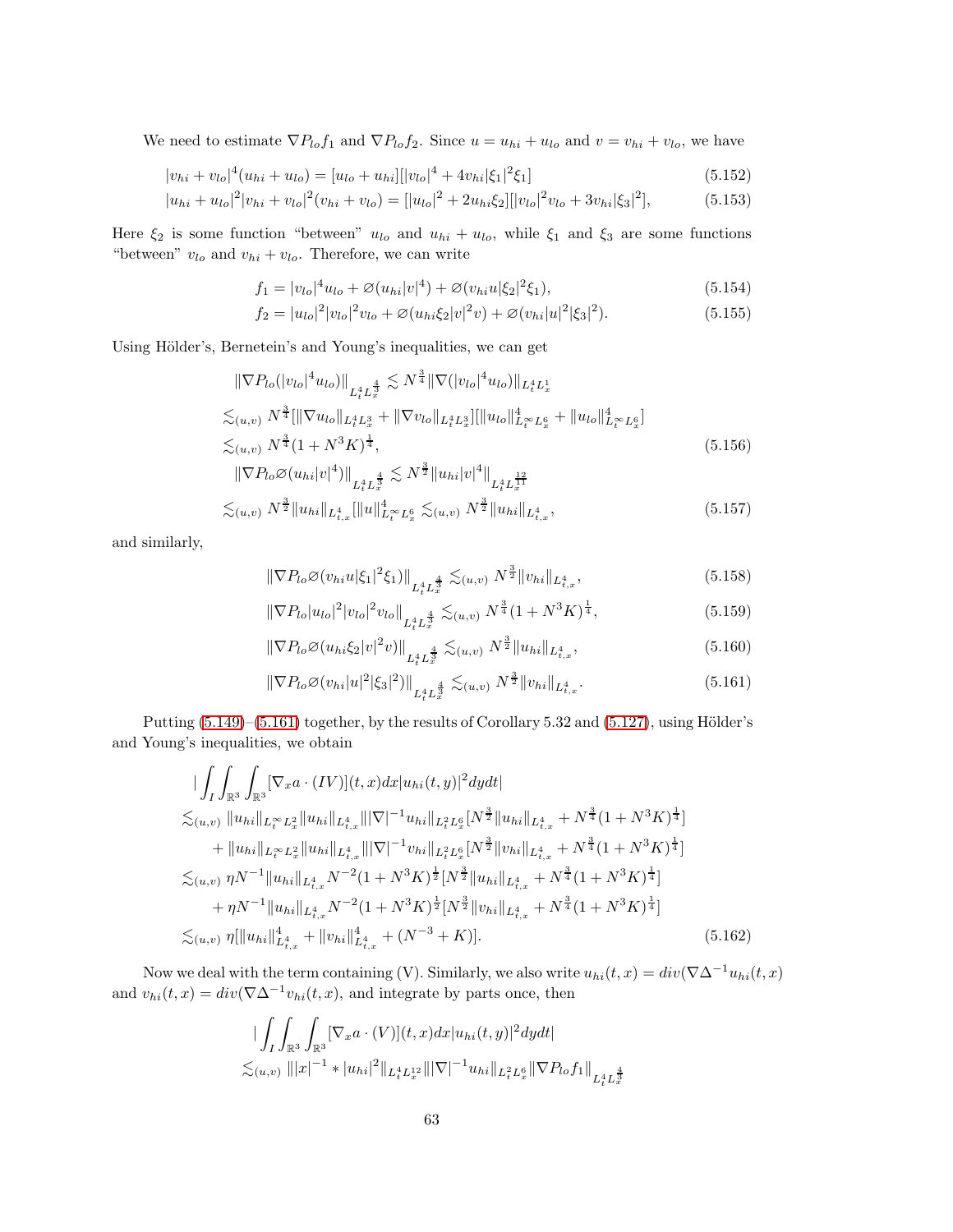<span id="page-63-0"></span>
$$
+ \| (\nabla a) * |u_{hi}|^2 \|_{L_t^\infty L_x^\infty} \| |\nabla|^{-1} u_{hi} \|_{L_t^2 L_x^6} \| \Delta P_{lo} f_1 \|_{L_t^2 L_x^{\frac{6}{5}}} + \| |x|^{-1} * |u_{hi}|^2 \|_{L_t^4 L_x^{12}} \| |\nabla|^{-1} v_{hi} \|_{L_t^2 L_x^6} \| \nabla P_{lo} f_2 \|_{L_t^4 L_x^{\frac{4}{3}}} + \| (\nabla a) * |u_{hi}|^2 \|_{L_t^\infty L_x^\infty} \| |\nabla|^{-1} v_{hi} \|_{L_t^2 L_x^6} \| \Delta P_{lo} f_1 \|_{L_t^2 L_x^{\frac{6}{5}}}.
$$
\n
$$
(5.163)
$$

The first and third terms in [\(5.163\)](#page-63-0) have been estimated above. We estimate the second and fourth ones. By [\(5.152\)](#page-62-1), we write

$$
f_1 = |v_{lo}|^4 u_{lo} + \varnothing (u_{hi} v_{lo}^2 |v_{lo}|^2) + \varnothing (u_{lo} v_{hi} |\xi_1|^3) + \varnothing (u_{hi} v_{hi} |\xi_1|^3).
$$

Using Bernstein, Hölder and Young's inequality, we can obtain

$$
\|\Delta P_{lo}(|v_{lo}|^{4}u_{lo})\|_{L_{t}^{2}L_{x}^{\frac{6}{5}}}\n\lesssim_{(u,v)} N[\|\nabla u_{lo}\|_{L_{t}^{2}L_{x}^{6}} + \|\nabla v_{lo}\|_{L_{t}^{2}L_{x}^{6}}] [\|u_{lo}\|_{L_{t}^{\infty}L_{x}^{6}}^{4} + \|v_{lo}\|_{L_{t}^{\infty}L_{x}^{6}}^{4}]
$$
\n
$$
\lesssim_{(u,v)} N(1 + N^{3}K)^{\frac{1}{2}},
$$
\n
$$
\|\Delta P_{lo}\varnothing(u_{hi}v_{lo}^{2}|v_{lo}|^{2})\|_{L_{t}^{2}L_{x}^{\frac{6}{5}}}\n\lesssim_{(u,v)} N^{2} \|u_{hi}\|_{L_{t}^{\infty}L_{x}^{2}} \|v_{lo}\|_{L_{t}^{4}L_{x}^{\infty}}^{2} [\|u_{lo}\|_{L_{t}^{\infty}L_{x}^{6}}^{2} + \|v_{lo}\|_{L_{t}^{\infty}L_{x}^{6}}^{2}]
$$
\n
$$
\lesssim_{(u,v)} N(1 + N^{3}K)^{\frac{1}{2}},
$$
\n
$$
\|\Delta P_{lo}\varnothing(u_{lo}v_{hi}|\xi_{1}|^{3})\|_{L_{t}^{2}L_{x}^{\frac{6}{5}}}\n\lesssim_{(u,v)} N^{\frac{5}{2}} \|v_{hi}\|_{L_{t,x}^{4}}^{2} [\|u_{lo}\|_{L_{t}^{\infty}L_{x}^{6}}^{3} + \|v_{lo}\|_{L_{t}^{\infty}L_{x}^{6}}^{3}]
$$
\n
$$
+ N^{2} \|v_{hi}\|_{L_{t}^{\infty}L_{x}^{2}} [\|u_{lo}\|_{L_{t}^{4}L_{x}^{\infty}}^{2} + \|v_{lo}\|_{L_{t}^{4}L_{x}^{\infty}}^{2}][\|u_{lo}\|_{L_{t}^{\infty}L_{x}^{6}}^{2} + \|v_{lo}\|_{L_{t}^{\infty}L_{x}^{6}}^{2}]
$$
\n
$$
\lesssim_{(u,v)} N^{\frac{5}{2}} \|v_{hi}\|_{L_{t,x}^{4}}^{2} + N(1 + N^{3}K)^{\frac{1
$$

Here we use the fact that  $|\xi_1| \lesssim |v| + |v_{hi}| + |v_{lo}|$ . Consequently,

$$
\|\Delta P_{lo}f_1\|_{L^2_tL^{\frac{6}{5}}_x}\lesssim_{(u,v)} N(1+N^3K)^{\frac{1}{2}}+N^{\frac{5}{2}}[\|u_{hi}\|_{L^4_{t,x}}^2+\|v_{hi}\|_{L^4_{t,x}}^2]
$$

and

$$
\begin{split} &\| (\nabla a) * |u_{hi}|^2 \|_{L_t^\infty L_x^\infty} \| |\nabla|^{-1} u_{hi} \|_{L_t^2 L_x^6} \| \Delta P_{lo} f_1 \|_{L_t^2 L_x^{\frac{6}{5}}} \\ &\lesssim_{(u,v)} \| u_{hi} \|_{L_t^\infty L_x^2}^2 N^{-2} (1 + N^3 K)^{\frac{1}{2}} \left( N(1 + N^3 K)^{\frac{1}{2}} + N^{\frac{5}{2}} [\|u_{hi}\|_{L_{t,x}^4}^2 + \|v_{hi}\|_{L_{t,x}^4}^2] \right). \end{split}
$$

Similarly,

$$
\|\Delta P_{lo}f_2\|_{L^2_tL^{\frac{6}{5}}_x}\lesssim_{(u,v)} N(1+N^3K)^{\frac{1}{2}}+N^{\frac{5}{2}}[\|u_{hi}\|_{L^4_{t,x}}^2+\|v_{hi}\|_{L^4_{t,x}}^2].
$$

and

$$
\begin{split} &\| (\nabla a) * |u_{hi}|^2 \|_{L_t^\infty L_x^\infty} \| |\nabla|^{-1} u_{hi} \|_{L_t^2 L_x^6} \| \Delta P_{lo} f_2 \|_{L_t^2 L_x^{\frac{6}{5}}} \\ &\lesssim_{(u,v)} \| u_{hi} \|_{L_t^\infty L_x^2}^2 N^{-2} (1 + N^3 K)^{\frac{1}{2}} \left( N(1 + N^3 K)^{\frac{1}{2}} + N^{\frac{5}{2}} [\| u_{hi} \|_{L_{t,x}^4}^2 + \| v_{hi} \|_{L_{t,x}^4}^2] \right). \end{split}
$$

Combining all results above, we have estimated (1). Similar results on (2), (3) and (4) can also be obtained. Putting all the results together, the proof of this lemma is finished.  $\square$ 

Now we deal with the mass bracket terms.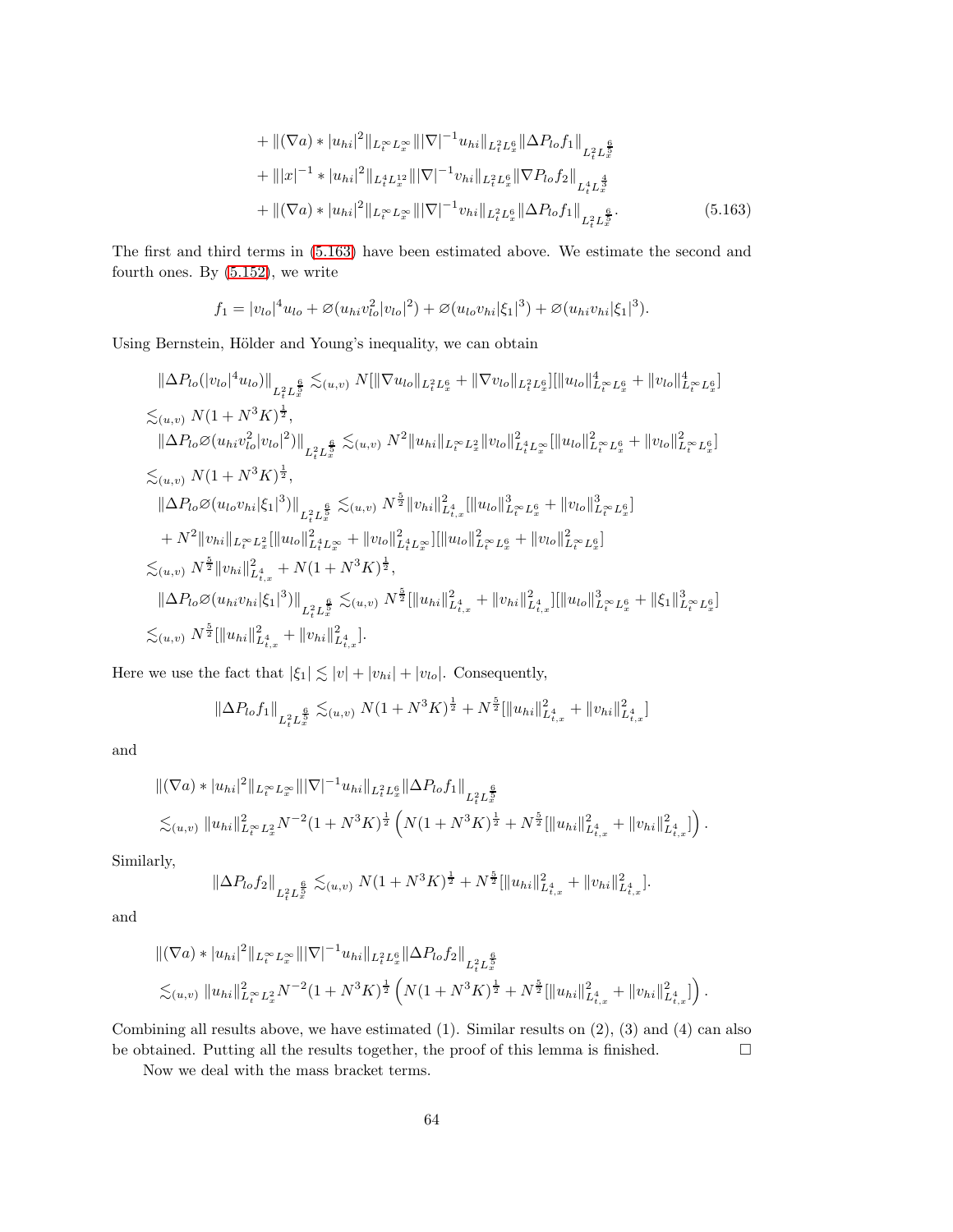Lemma 5.37(Mass bracket terms).

$$
\begin{split}\n&\left|\sum_{m,n=1}^{2} \int_{I} \int_{\mathbb{R}^{d}} \int_{\mathbb{R}^{d}} \nabla_{x} a \cdot \Im[\bar{w}_{m}(t,x) \nabla_{x} w_{m}(t,x)] dx \Im(\overline{\mathcal{F}}_{n} w_{n})(t,y) dy dt\right| \\
&+\left|\sum_{m,n=1}^{2} \int_{I} \int_{\mathbb{R}^{d}} \int_{\mathbb{R}^{d}} \nabla_{y} a \cdot \Im[\bar{w}_{m}(t,y) \nabla_{y} w_{m}(t,y)] dy \Im(\overline{\mathcal{F}}_{n} w_{n})(t,x) dx dt\right| \\
&\lesssim_{(u,v)} \eta^{\frac{1}{4}} [\|u_{hi}\|_{L_{t,x}^{4}}^{4} + \|v_{hi}\|_{L_{t,x}^{4}}^{4} + (N^{-3} + K)].\n\end{split} \tag{5.164}
$$

Here  $w_m$ ,  $w_n$  can be taken as follows: (1) one is  $u_{hi}$ , another is  $v_{hi}$ ; (2) both are  $u_{hi}$ ; (3) both are  $v_{hi}.$ 

Proof: First, we write

$$
\Im(\overline{\mathcal{F}}_1 u_{hi}) = \Im[u_{hi} P_{hi}(|v_{lo}|^4 u_{lo})] - \Im[u_{hi} P_{lo}(|v_{hi}|^4 u_{hi})] + \Im[\varnothing(v_{lo} u_{hi}^2 |\zeta_1|^3)] + \Im[\varnothing(u_{lo} u_{hi} v_{hi} |\zeta_1|^3)]
$$
  
 := (I) + (II) + (III) + (IV) (5.165)

and consequently

$$
\int_{I} \int_{\mathbb{R}^{d}} \int_{\mathbb{R}^{d}} \nabla_{x} a \cdot \Im[\bar{w}_{m}(t,x) \nabla_{x} w_{m}(t,x)] dx \Im(\overline{\mathcal{F}}_{1} u_{hi})(t,y) dy dt \n= \int_{I} \int_{\mathbb{R}^{d}} \int_{\mathbb{R}^{d}} \nabla_{x} a \cdot \Im[\bar{w}_{m}(t,x) \nabla_{x} w_{m}(t,x)][(I) + (II) + (III) + (IV)] dx dy dt.
$$
\n(5.166)

We will treat their contributions in order.

Obviously,

$$
\begin{split}\n&\left|\int_{I} \int_{\mathbb{R}^{3}} \int_{\mathbb{R}^{3}} \nabla_{x} a \cdot \Im[\bar{w}_{m}(t,x) \nabla_{x} w_{m}(t,x)][(I)(t,y)] dx dy dt\right|\n\leq & \|\bar{w}_{m} \nabla w_{m}\|_{L_{t}^{\infty} L_{x}^{1}} \|u_{hi} P_{hi}(|v_{lo}|^{4} u_{lo})\|_{L_{t,x}^{1}} \lesssim_{(u,v)} \|\nabla w_{m}\|_{L_{t}^{\infty} L_{x}^{2}} \|w_{m}\|_{L_{t}^{\infty} L_{x}^{2}} N^{-1} \|\nabla(|v_{lo}|^{4} u_{lo})\|_{L_{t}^{1} L_{x}^{2}}\n\leq_{(u,v)} \eta^{2} N^{-3} [\|\nabla u_{lo}\|_{L_{t}^{2} L_{x}^{6}} + \|\nabla v_{lo}\|_{L_{t}^{2} L_{x}^{6}}] [\|u_{lo}\|_{L_{t}^{4} L_{x}^{\infty}}^{2} + \|v_{lo}\|_{L_{t}^{4} L_{x}^{\infty}}^{2}] [\|u_{lo}\|_{L_{t}^{2} L_{x}^{6}}^{2} + \|v_{lo}\|_{L_{t}^{\infty} L_{x}^{6}}^{2}] \\
&\leq_{(u,v)} \eta^{2} (N^{-3} + K).\n\end{split} \tag{5.167}
$$

For the term containing (II), we write  $u_{hi} = div(\nabla \Delta^{-1} u_{hi})$  and integrate by parts. Then we get

$$
\begin{split}\n&\left|\int_{I}\int_{\mathbb{R}^{3}}\int_{\mathbb{R}^{3}}\nabla_{x}a\cdot\Im[\bar{w}_{m}(t,x)\nabla_{x}w_{m}(t,x)][(II)(t,y)]dxdydt\right| \\
&\lesssim \|\bar{w}_{m}\nabla w_{m}\|_{L_{t}^{\infty}L_{x}^{1}}\||\nabla|^{-1}u_{hi}\|_{L_{t}^{2}L_{x}^{6}}\|\nabla P_{lo}(|v_{hi}|^{4}u_{hi})\|_{L_{t}^{2}L_{x}^{\frac{6}{5}}} \\
&\quad+\||x|^{-1}\ast|\bar{w}_{m}\nabla w_{m}|\|_{L_{t}^{4}L_{x}^{12}}\||\nabla|^{-1}u_{hi}\|_{L_{t}^{2}L_{x}^{6}}\|P_{lo}(|v_{hi}|^{4}u_{hi})\|_{L_{t}^{4}L_{x}^{\frac{4}{3}}} \\
&\lesssim_{(u,v)}\|w_{m}\|_{L_{t}^{\infty}L_{x}^{2}}N^{-2}(1+N^{3}K)^{\frac{1}{2}}N^{\frac{3}{2}}\|(|v_{hi}|^{4}u_{hi})\|_{L_{t}^{2}L_{x}^{1}} \\
&\quad+\|\nabla w_{m}\|_{L_{t}^{\infty}L_{x}^{2}}\|w_{m}\|_{L_{t,x}^{4}}N^{-2}(1+N^{3}K)^{\frac{1}{2}}N^{\frac{3}{4}}\|(|v_{hi}|^{4}u_{hi})\|_{L_{t}^{4}L_{x}^{1}} \\
&\lesssim_{(u,v)}\eta(N^{-3}+K)^{\frac{1}{2}}\|u_{hi}\|_{L_{t,x}^{4}}^{2}+\|v_{hi}\|_{L_{t,x}^{4}}^{2}\|||u_{hi}\|_{L_{t}^{\infty}L_{x}^{6}}^{3}+\|v_{hi}\|_{L_{t}^{\infty}L_{x}^{6}}^{3} \\
&\quad+\|w_{m}\|_{L_{t,x}^{4}}N^{\frac{1}{4}}(N^{-3}+K)^{\frac{1}{2}}\|u_{hi}\|_{L_{t,x}^{4}}^{4}+\|v_{hi}\|_{L_{t,x}^{4}}^{4}\|||u_{hi}||_{L_{t}^{\infty}L_{x}^{6}}^{4}+\|v_{hi}\|_{L_{t}^{\infty}L_{x}^{6
$$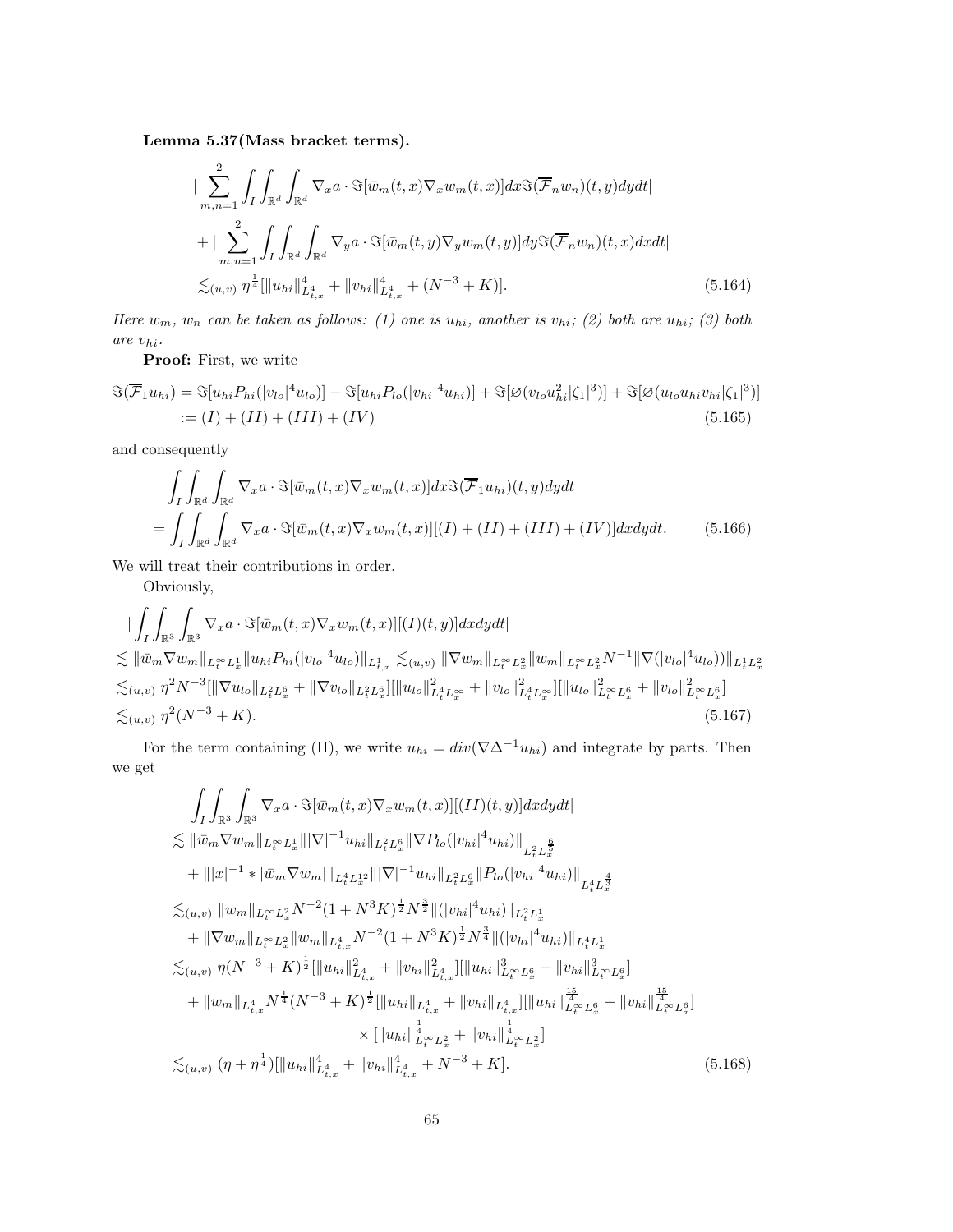For the term containing (III), by the choice of a and  $Re^{J} = N^{-1}$ , we have

$$
\begin{split}\n&\left|\int_{I}\int_{\mathbb{R}^{3}}\int_{\mathbb{R}^{3}}\nabla_{x}a\cdot\Im[\bar{w}_{m}(t,x)\nabla_{x}w_{m}(t,x)][(III)(t,y)]dxdydt\right|\right.\\
&\leq_{(u,v)}\|\nabla w_{m}\|_{L_{t}^{\infty}L_{x}^{2}}\|w_{m}\|_{L_{t,x}^{4}}\|\nabla a\|_{L_{t}^{\infty}L_{x}^{4}}\|u_{hi}\|_{L_{t,x}^{4}}^{2}+\|v_{hi}\|_{L_{t,x}^{4}}^{2}\| \|u_{lo}\|_{L_{t}^{4}L_{x}^{\infty}}+\|v_{lo}\|_{L_{t}^{4}L_{x}^{\infty}}\| \\ \n&\times\| \|u\|_{L_{t}^{\infty}L_{x}^{6}}^{3}+\|u_{hi}\|_{L_{t}^{\infty}L_{x}^{6}}^{3}+\|v\|_{L_{t}^{\infty}L_{x}^{6}}^{3}+\|v\|_{L_{t}^{\infty}L_{x}^{6}}^{3}+\|v_{hi}\|_{L_{t}^{\infty}L_{x}^{6}}^{3} \\ \n&\leq_{(u,v)}\|\|u_{hi}\|_{L_{t,x}^{4}}^{3}+\|v_{hi}\|_{L_{t,x}^{4}}^{3}+(e^{J}R)^{\frac{3}{4}}\eta^{\frac{1}{2}}(1+N^{3}K)^{\frac{1}{4}}\\ \n&\leq_{(u,v)}\eta^{\frac{1}{2}}\|\|u_{hi}\|_{L_{t,x}^{4}}^{4}+\|v_{hi}\|_{L_{t,x}^{4}}^{4}+N^{-3}+K].\n\end{split} \tag{5.169}
$$

The term containing (IV) can be treated similarly, and

$$
\begin{split}\n&\int_{I} \int_{\mathbb{R}^{3}} \int_{\mathbb{R}^{3}} \nabla_{x} a \cdot \Im[\bar{w}_{m}(t,x) \nabla_{x} w_{m}(t,x)][(IV)(t,y)] dx dy dt \\
&\lesssim_{(u,v)} \eta^{\frac{1}{2}} [\|u_{hi}\|_{L_{t,x}^{4}}^{4} + \|v_{hi}\|_{L_{t,x}^{4}}^{4} + N^{-3} + K].\n\end{split} \tag{5.170}
$$

This completes the control of the mass bracket terms.  $\hfill \Box$ 

**Proof of Proposition 5.29:** If we take  $\phi = u_{hi}$ ,  $\psi = v_{hi}$  and the function a as above, and choosing  $N$  is small enough such that [\(5.124\)](#page-56-0) holds, using Hölder's inequality, we have

$$
|M_a^{\otimes 2}(t)| \lesssim_{(u,v)} [||u_{hi}||^3_{L_t^{\infty} L_x^2} + ||v_{hi}||^3_{L_t^{\infty} L_x^2}] [||\nabla u_{hi}||_{L_t^{\infty} L_x^2} + ||\nabla v_{hi}||_{L_t^{\infty} L_x^2}] \lesssim_{(u,v)} \eta^3 N^{-3}.
$$

All the integral are on  $I \times \mathbb{R}^3$ .

Putting all the conclusions of the above lemmas, we get

$$
16\pi \left[ \|u_{hi}\|_{L_{t,x}^4}^4 + \|v_{hi}\|_{L_{t,x}^4}^4 \right] + B_I \lesssim_{(u,v)} (\epsilon + \frac{1}{J_0})B_I + \eta^{\frac{1}{4}} \left[ \|u_{hi}\|_{L_{t,x}^4}^4 + \|v_{hi}\|_{L_{t,x}^4}^4 \right] \lesssim_{(u,v)} (\eta^{\frac{1}{4}} + \frac{\eta}{\epsilon} + \frac{J_0^2}{J} + \eta^2 \frac{e^{2J}}{J})(N^{-3} + K).
$$
 (5.171)

Now we choose the parameters as follows: First, we choose  $\epsilon + J_0^{-1} << 1$ ; Second, for these fixed  $\epsilon$  and  $J_0^{-1}$ , we choose  $\eta \ll 1$  and  $J^-$  small enough such that  $(\eta^{\frac{1}{4}} + \frac{\eta}{\epsilon} + \frac{J_0^2}{J} + \eta^2 \frac{e^{2J}}{J})$  $\frac{1}{J}$ ) <  $\eta_0$ ; Last, for the fixed J, we choose R and  $N^{-1}$  large enough such that  $NRe^J = 1$ , yet we can increase  $N^{-1}$  or R such that [\(5.124\)](#page-56-0) holds.

Meanwhile,

$$
[||u_{hi}||_{L^4_{t,x}}^4 + ||v_{hi}||_{L^4_{t,x}}^4] \lesssim_{(u,v)} [|||\nabla|^{\frac{1}{4}} u_{hi}||_{L^4_t L^3_x}^4 + |||\nabla|^{\frac{1}{4}} v_{hi}||_{L^4_t L^3_x}^4]
$$
  

$$
\lesssim_{(u,v)} N^{-3} [||u_{hi}||_{L^4_t L^3_x}^4 + ||v_{hi}||_{L^4_t L^3_x}^4] \lesssim_{(u,v)} N^{-3} + N^{-3} \int_I \widetilde{N}(t)^2 dt,
$$

and

$$
B_{I} \lesssim_{(u,v)} [\||x|^{-1} * |u_{hi}|^{2}||_{L_{t}^{4}L_{x}^{12}} + ||x|^{-1} * |v_{hi}|^{2}||_{L_{t}^{4}L_{x}^{12}}] [||u_{hi}||_{L_{t}^{\infty}L_{x}^{2}}^{\frac{5}{4}} + ||v_{hi}||_{L_{t}^{\infty}L_{x}^{2}}^{\frac{5}{4}}]\times [||u_{hi}||_{L_{t}^{4}}^{\frac{19}{4}} + ||v_{hi}||_{L_{t}^{4}}^{\frac{19}{4}}]_{L_{t}^{12}}^{\frac{114}{4}} + ||v_{hi}||_{L_{t}^{4}}^{\frac{19}{4}}]_{L_{t}^{12}}^{\frac{114}{4}}]\lesssim_{(u,v)} [||u_{hi}||_{L_{t,x}^{4}} + ||v_{hi}||_{L_{t,x}^{4}}] [||u_{hi}||_{L_{t}^{\infty}L_{x}^{2}}^{\frac{9}{4}} + ||v_{hi}||_{L_{t}^{\infty}L_{x}^{2}}^{\frac{9}{4}}] [||\nabla u_{hi}||_{L_{t}^{4}}^{\frac{19}{4}}]_{L_{t}^{3}}^{\frac{38}{4}} + ||\nabla v_{hi}||_{L_{t}^{4}}^{\frac{19}{4}}]_{L_{t}^{3}}^{\frac{38}{4}}]_{L_{t}^{3}}^{\frac{38}{4}}]\lesssim_{(u,v)} N^{-3} + N^{-3} \int_{I} \widetilde{N}(t)^{2} dt.
$$

By the choosing of the parameters, the terms containing  $B_I$  and  $[||u_{hi}||_{L_{t,x}^4}^4 + ||v_{hi}||_{L_{t,x}^4}^4]$  on the righthand side can be absorbed by the left ones, we get

$$
\left[ \|u_{hi}\|_{L^4_{t,x}}^4 + \|v_{hi}\|_{L^4_{t,x}}^4 \right] \lesssim_{(u,v)} \eta_0(N^{-3} + K).
$$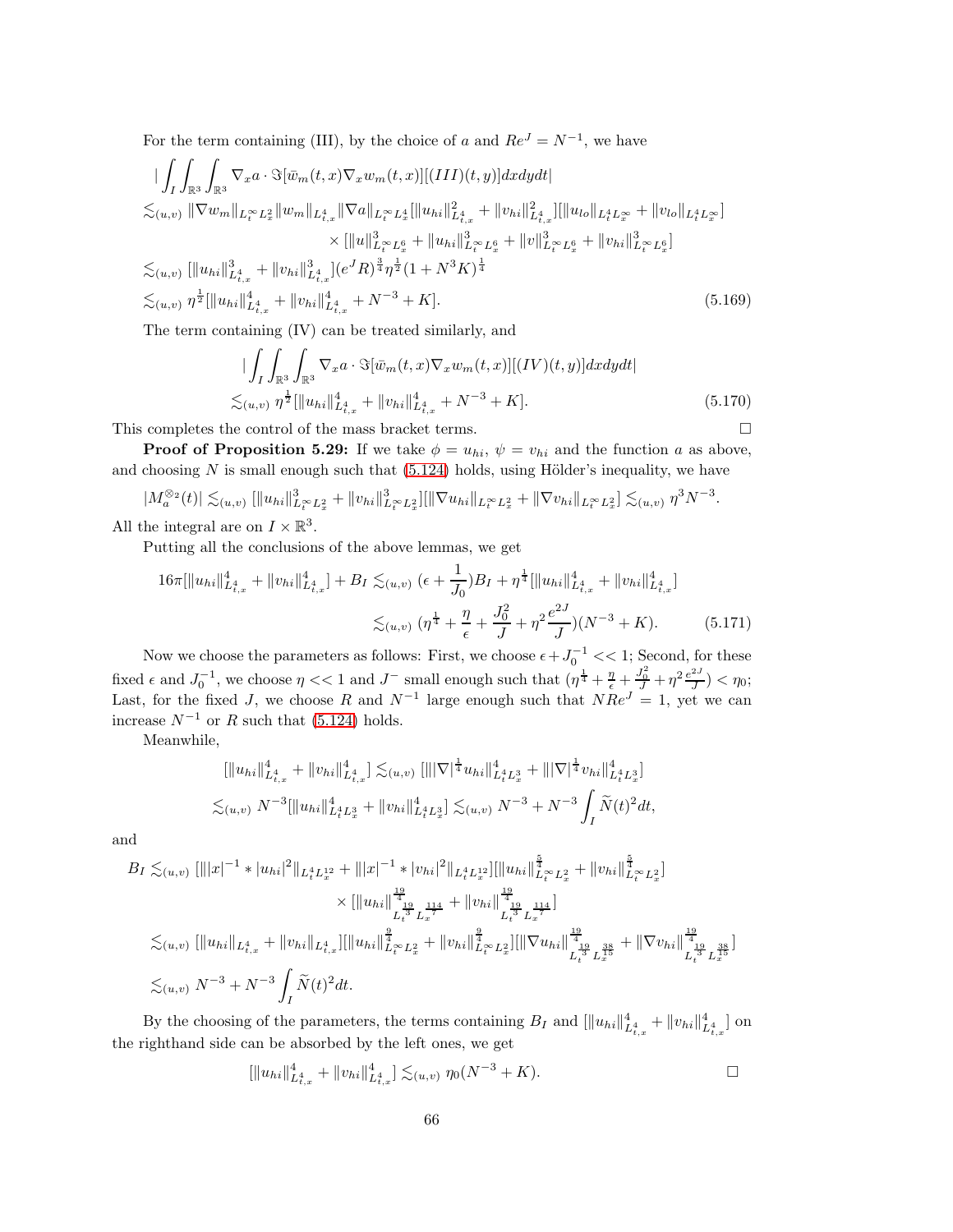#### 5.6 Impossibility of quasi-solution

**Proposition 5.38(No quasi-solutions).** There are no almost periodic solutions  $(u, v)$ :  $[0, T_{\text{max}}) \times \mathbb{R}^3 \to \mathbb{C} \times \mathbb{C}$  of [\(1.6\)](#page-3-0) with  $\widetilde{N}(t) \equiv N_k \geq 1$  on each characteristic interval  $J_k \subset$  $[0, T_{\text{max}})$  which satisfy

$$
||u||_{L_{t,x}^{10}([0,T_{\max})\times\mathbb{R}^3)} + ||v||_{L_{t,x}^{10}([0,T_{\max})\times\mathbb{R}^3)} = +\infty, \quad \int_0^{T_{\max}} \widetilde{N}(t)^{-1}(t)dt = +\infty.
$$
 (5.172)

**Proof:** Contradictorily, assume that such a solution  $(u, v)$  exists.

Since  $(u(t, x), v(t, x))$  is not identically zero for each times t and  $(u, v)$  is almost periodic, there exists  $C(u, v) > 0$  such that

<span id="page-66-1"></span>
$$
\widetilde{N}(t) \int_{|x-x(t)| \le \frac{C(u,v)}{\widetilde{N}(t)}} [|u(t,x)|^4 + |v(t,x)|^4] dx \ge \frac{1}{C(u,v)}\tag{5.173}
$$

uniformly for  $t \in [0, T_{\text{max}})$ . Using Hölder's inequality, we have

$$
\widetilde{N}(t)\int_{|x-x(t)|\leq \frac{C(u,v)}{\widetilde{N}(t)} }[|u_{\leq N}(t,x)|^4+|v_{\leq N}(t,x)|^4]dx\lesssim_{(u,v)} [ \|u_{\leq N}(t,\cdot)\|_{L^6_x}^4+\|v_{\leq N}(t,\cdot)\|_{L^6_x}^4]
$$

for any  $N > 0$  uniformly for  $t \in [0, T_{\text{max}})$ . Recalling the results of Proposition 5.30 and [\(5.173\)](#page-66-0), we know that for each  $\eta_0 > 0$ , there exists some  $N = N(\eta_0)$  sufficiently small such that

$$
\int_I [\widetilde N(t)]^{-1} dt \lesssim_{(u,v)} \eta_0 N^{-3} + \eta_0 \int_I [\widetilde N(t)]^{-1} dt
$$

uniformly for time intervals  $I \subset [0, T_{\text{max}})$  that are a union of characteristic subintervals  $J_k$ . Particularly, we can chose  $\eta_0$  small enough such that the term on the righthand side containing  $\int_I [\widetilde N(t)]^{-1}dt$  can be absorbed by the one on the left side. Consequently,

$$
\int_0^{T_{\max}} [\widetilde{N}(t)]^{-1} dt = \lim_{T \uparrow T_{\max}} \int_0^T [\widetilde{N}(t)]^{-1} dt \lesssim_{(u,v)} 1,
$$

which is a contradiction to  $(5.172)$ .

Now we have precluded the existence of the two types of almost periodic solution described in Proposition 5.6 and proved Theorem 6.

# $6$   $\dot{H}^1 \times \dot{H}^1$  scattering theories for the global solution of [\(1.6\)](#page-3-0) with defocusing nonlinearities when  $d = 4$

In this section, we will establish  $\dot{H}^1 \times \dot{H}^1$  scattering theories for the global solution of [\(1.6\)](#page-3-0) in defocusing case with  $(\alpha, \beta) = (0, 0)$  when  $d = 4$ .

The organization of this section is similar to that of Section 5. We begin with the following definition, some propositions and lemmas below. The proofs of Proposition 6.2, Lemma 6.3 and Corollary 6.4 had been proved in Section 5 as well as those of Proposition 5.2, Lemma 5.3 and Corollary 5.4. The proofs of Lemma 6.5 and Proposition 6.7 are respectively similar to those of Lemma 5.5 and Proposition 5.7, we omit the details here.

<span id="page-66-0"></span>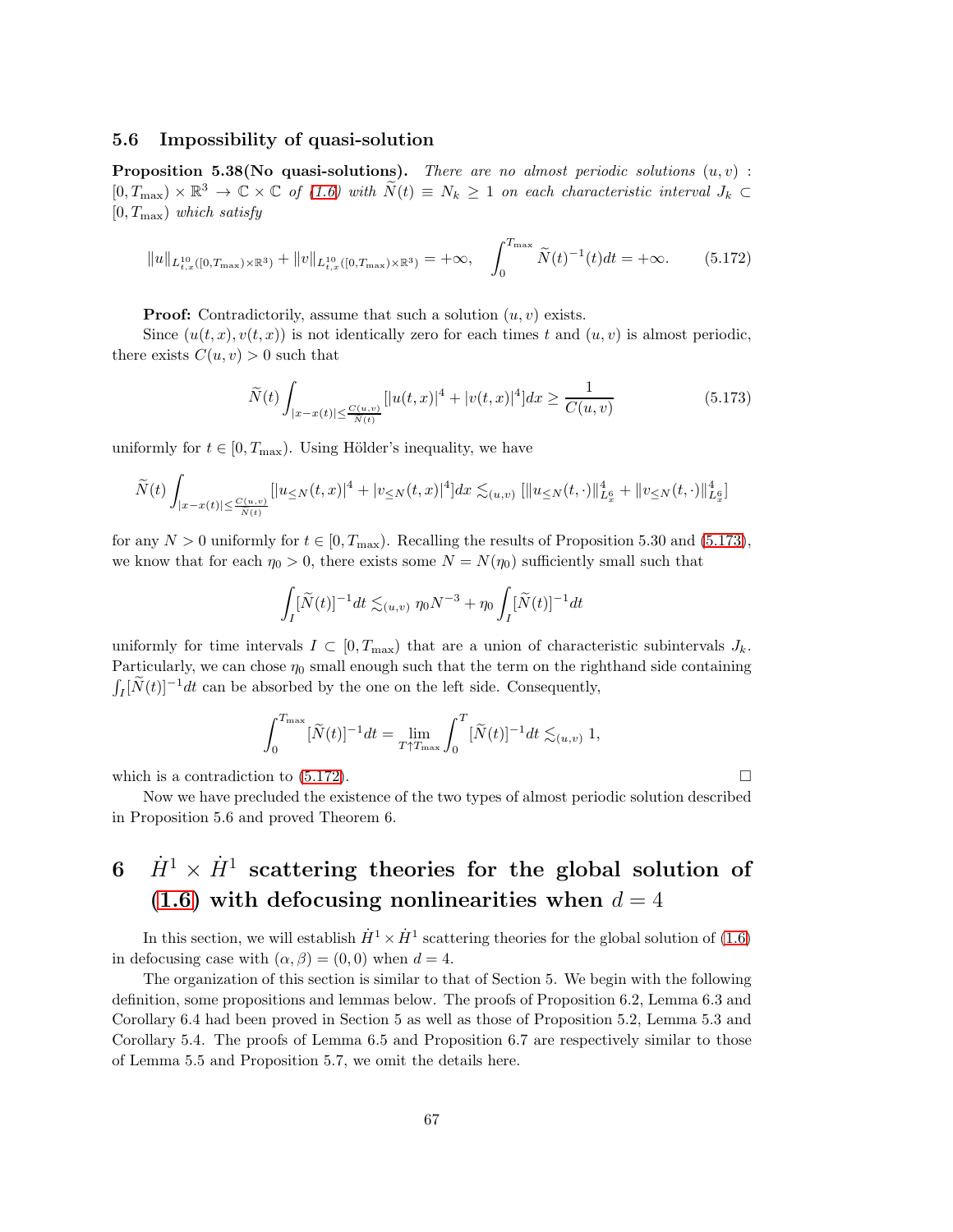**Definition 6.1(Almost periodicity).** A solution  $(u, v) \in [L_t^{\infty} \dot{H}_x^1 (I \times \mathbb{R}^4)]^2$  of [\(1.6\)](#page-3-0) is said to be almost periodic(modulo symmetries) if there exist functions  $\widetilde{N}: I \to \mathbb{R}^+$ ,  $\tilde{x}: I \to \mathbb{R}^4$ , and  $C : \mathbb{R}^+ \to \mathbb{R}^+$  such that for all  $t \in I$  and  $\eta > 0$ 

$$
\int_{|x-\tilde{x}(t)| \geq \frac{C(\eta)}{\tilde{N}(t)}} [|\nabla u(t,x)|^2 + |\nabla v(t,x)|^2] dx + \int_{|\xi| \geq C(\eta)\tilde{N}(t)} |\xi|^2 [|\hat{u}(t,\xi)|^2 + |\hat{v}(t,\xi)|^2] d\xi \leq \eta.
$$
\n(6.1)

The functions  $\tilde{N}(t)$ ,  $\tilde{x}(t)$  and  $C(\eta)$  are called as the frequency scale function for the solution  $(u, v)$ , the spatial center function and the modulus of compactness respectively.

By compactness, there exists  $c(\eta) > 0$  such that

$$
\int_{|x-\tilde{x}(t)| \leq \frac{c(\eta)}{\tilde{N}(t)}} [|\nabla u(t,x)|^2 + |\nabla v(t,x)|^2] dx + \int_{|\xi| \leq c(\eta)\tilde{N}(t)} |\xi|^2 [|\hat{u}(t,\xi)|^2 + |\hat{v}(t,\xi)|^2] d\xi \leq \eta. \tag{6.2}
$$

Proposition 6.2(Reduction to almost periodic solution). Assume that Theorem 7 failed. Then there exists a maximal-lifespan solution  $(u, v) : I \times \mathbb{R}^4 \to \mathbb{C} \times \mathbb{C}$  of [\(1.6\)](#page-3-0) with  $(\alpha, \beta) = (0, 0)$  which is almost periodic and blows up both forward and backward in time in the sense that for all  $t_0 \in I$ ,

$$
\int_{t_0}^{\sup I} \int_{\mathbb{R}^4} [|u(t,x)|^6 + |v(t,x)|^6] dx dt = \int_{\inf I}^{t_0} \int_{\mathbb{R}^4} [|u(t,x)|^6 + |v(t,x)|^6] dx dt = +\infty.
$$

Lemma 6.3(Local constancy property). Let  $(u, v) : I \times \mathbb{R}^4 \to \mathbb{C} \times \mathbb{C}$  be a maximal-lifespan almost period solution of [\(1.6\)](#page-3-0) with  $(\alpha, \beta) = (0, 0)$ . Then there exists a small number  $\delta$  which depends only on  $(u, v)$ , such that

$$
[t_0 - \delta \widetilde{N}(t_0)^{-2}, t_0 + \delta \widetilde{N}(t_0)^{-2}] \subset I \quad \text{if} \quad t_0 \in I,
$$

and

$$
\widetilde{N}(t) \sim_{(u,v)} \widetilde{N}(t_0)
$$
 whenever  $|t - t_0| \leq \delta \widetilde{N}(t_0)^{-2}$ .

Corollary 6.4( $\widetilde{N}(t)$  blows up). Let  $(u, v) : I \times \mathbb{R}^4 \to \mathbb{C} \times \mathbb{C}$  be a maximal-lifespan almost period solution of [\(1.6\)](#page-3-0) with  $(\alpha, \beta) = (0, 0)$ . If T is any finite endpoint of I, then  $\widetilde{N}(t) \geq_{(u,v)} |T-t|^{-\frac{1}{2}}$ . Consequently,  $\lim_{t \to T} \widetilde{N}(t) = +\infty$ .

**Lemma 6.5(Spacetime bounds).** Let  $(u, v)$  be an almost periodic solution of [\(1.6\)](#page-3-0) with  $(\alpha, \beta) = (0, 0)$  on a time interval I. Then for any admissible pair  $(q, r)$  with  $2 \leq q < +\infty$ ,

$$
\int_{I} \widetilde{N}(t)^{2} dt \lesssim_{(u,v)} \|\nabla u\|_{L_{t}^{2} L_{x}^{4}(I \times \mathbb{R}^{4})}^{2} + \|\nabla v\|_{L_{t}^{2} L_{x}^{4}(I \times \mathbb{R}^{4})}^{2} \lesssim_{(u,v)} 1 + \int_{I} \widetilde{N}(t)^{2} dt \qquad (6.3)
$$

Since it can be realized by a simple rescaling argument, we can assume that  $\widetilde{N}(t) \geq 1$  at least on half of I, say, on  $[0, T_{\text{max}})$ . Finally, we get

Proposition 6.6(Two special scenarios for blowup). Assume that Theorem  $\gamma$  failed. Then there exists an almost periodic solution  $(u, v) : [0, T_{\text{max}}) \times \mathbb{R}^4 \to \mathbb{C} \times \mathbb{C}$  such that

$$
\|u\|_{L_{t,x}^6([0,T_{\max})\times {\mathbb{R}}^4)}+\|v\|_{L_{t,x}^6([0,T_{\max})\times {\mathbb{R}}^4)}=+\infty
$$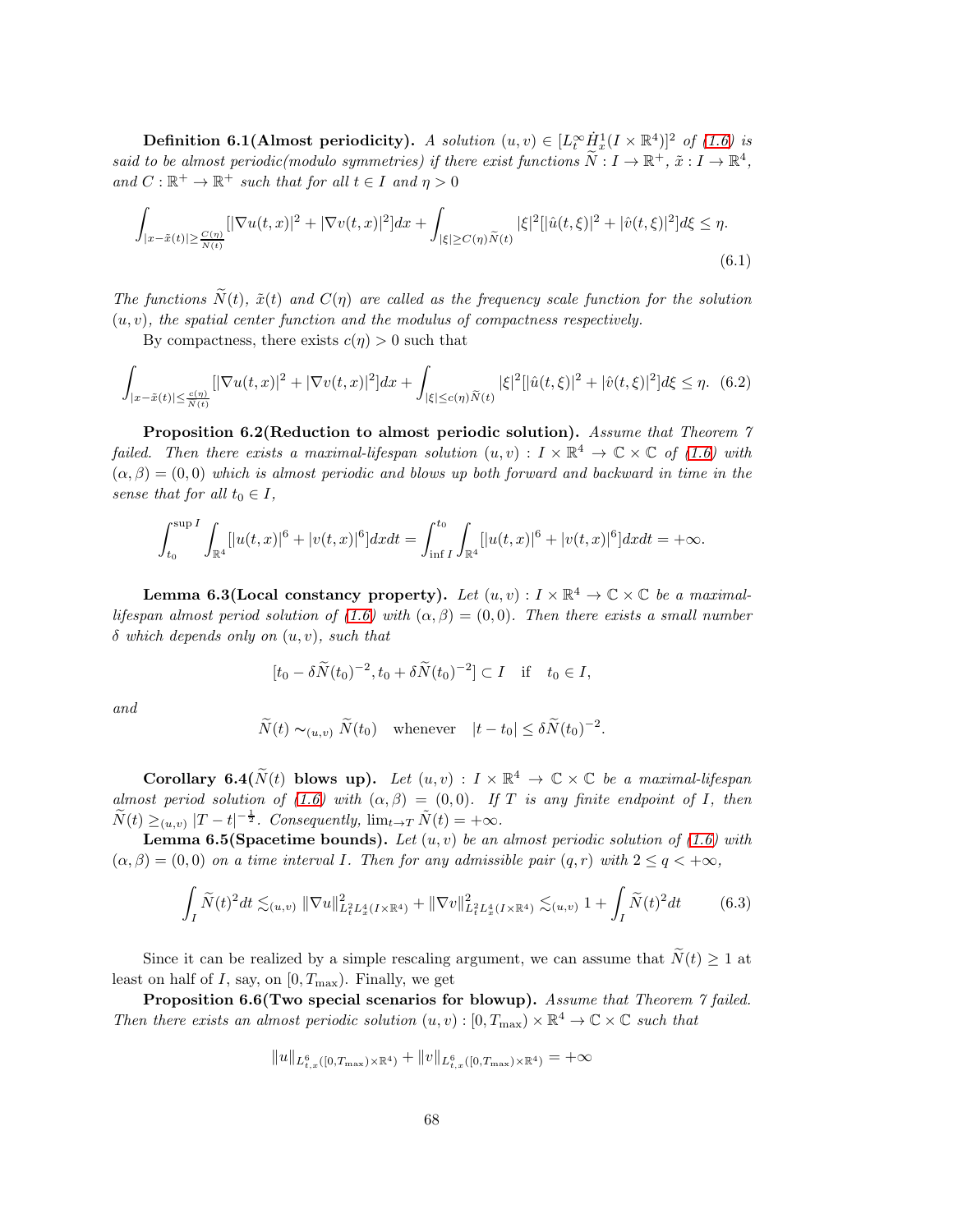and  $[0, T_{\text{max}}) = \bigcup_k J_k$ , where  $J_k$  are characteristic intervals on which  $\widetilde{N}(t) \equiv N_k \geq 1$ . Moreover,

either 
$$
\int_0^{T_{\max}} \tilde{N}(t)^{-1} dt < +\infty
$$
 or  $\int_0^{T_{\max}} \tilde{N}(t)^{-1} dt = +\infty$ .

Similarly, we only need to preclude the existence of the two types of almost periodic solution described in Proposition 6.6, then we can give the proof of Theorem 7. To prove the no-existence of cascade solutions, we also need the following proposition.

Proposition 6.7(No-waste Duhamel formulae). Let  $(u,v):[0,T_{\max})\times\mathbb{R}^{4}\rightarrow\mathbb{C}\times\mathbb{C}$ be defined as in Proposition 6.6. Then for all  $t \in [0, T_{\text{max}})$ 

$$
u(t) = i \lim_{T \to T_{\text{max}}} \int_{t}^{T} e^{i(t-s)\Delta} |v|^2 u(s) ds, \quad v(t) = i \lim_{T \to T_{\text{max}}} \int_{t}^{T} e^{i(t-s)\Delta} |u|^2 v(s) ds \tag{6.4}
$$

in the weak  $\dot{H}_x^1$  topology.

#### 6.1 Long-time Strichartz estimates

In this subsection, we give the Long-time Strichartz estimates.

The following lemmas are a consequence of dispersive estimates for the free Schrödinger propagator  $e^{it\Delta}$ , which was proved in [\[36,](#page-97-2) [42,](#page-97-3) [79\]](#page-99-1).

**Lemma 6.8(Strichartz inequality).** Assume that  $I$  is a compact time interval and  $w: I \times \mathbb{R}^4 \to \mathbb{C}$  is a solution of the forced Schödinger equation

$$
iw_t + \Delta w = G \quad \text{for some function} \quad G.
$$

Then for any time  $t_0 \in I$  and admissible pairs  $(q, r)$  and  $(\tilde{q}, \tilde{r})$ , i.e.,

$$
\frac{1}{q} + \frac{2}{r} = \frac{1}{\tilde{q}} + \frac{2}{\tilde{r}} = 1 \quad \text{and} \quad 2 \le q, \tilde{q} \le \infty,
$$

the following inequality holds

$$
\|\nabla w\|_{L^q_tL^r_x(I\times {{\mathbb R}}^4)}\lesssim \|w(t_0)\|_{\dot{H}^1_x({{\mathbb R}}^4)}+\|\nabla G\|_{L^{\bar{q}'}_tL^{\bar{r}'}_x(I\times {{\mathbb R}}^4)},
$$

where  $\tilde{q}'$  is the dual exponent to  $\tilde{q}$  and satisfies  $\frac{1}{\tilde{q}} + \frac{1}{\tilde{q}'} = 1$ .

The following Lemmas can be found in  $[7, 21, 72, 93, 94]$  $[7, 21, 72, 93, 94]$  $[7, 21, 72, 93, 94]$  $[7, 21, 72, 93, 94]$  $[7, 21, 72, 93, 94]$ .

**Lemma 6.9(Bilinear Strichartz).** For any spacetime slab  $I \times \mathbb{R}^4$  and any frequencies  $M > 0$  and  $N > 0$ ,

$$
||u \leq M^{v} \geq N||_{L_{t,x}^{2}(I \times \mathbb{R}^{4})} \lesssim \frac{M^{\frac{1}{2}}}{N^{\frac{1}{2}}} ||\nabla u \leq M||_{S_{0}^{*}(I)} ||v \geq N||_{S_{0}^{*}(I)}.
$$

Here the norm  $\|\cdot\|_{S^*_0(I)}$  is defined as

$$
||u||_{S_0^*(I)} := ||u||_{L_t^\infty L_x^2(I \times \mathbb{R}^4)} + ||(i\partial_t + \Delta)u||_{L_{t,x}^{\frac{3}{2}}(I \times \mathbb{R}^4)}.
$$

Lemma 6.10(Paraproduct estimate).

$$
\| |\nabla|^{-\frac{2}{3}} (fg)\|_{L_x^{\frac{4}{3}}} \lesssim \||\nabla|^{-\frac{2}{3}} f\|_{L_x^p} \||\nabla|^{\frac{2}{3}} g\|_{L_x^q}
$$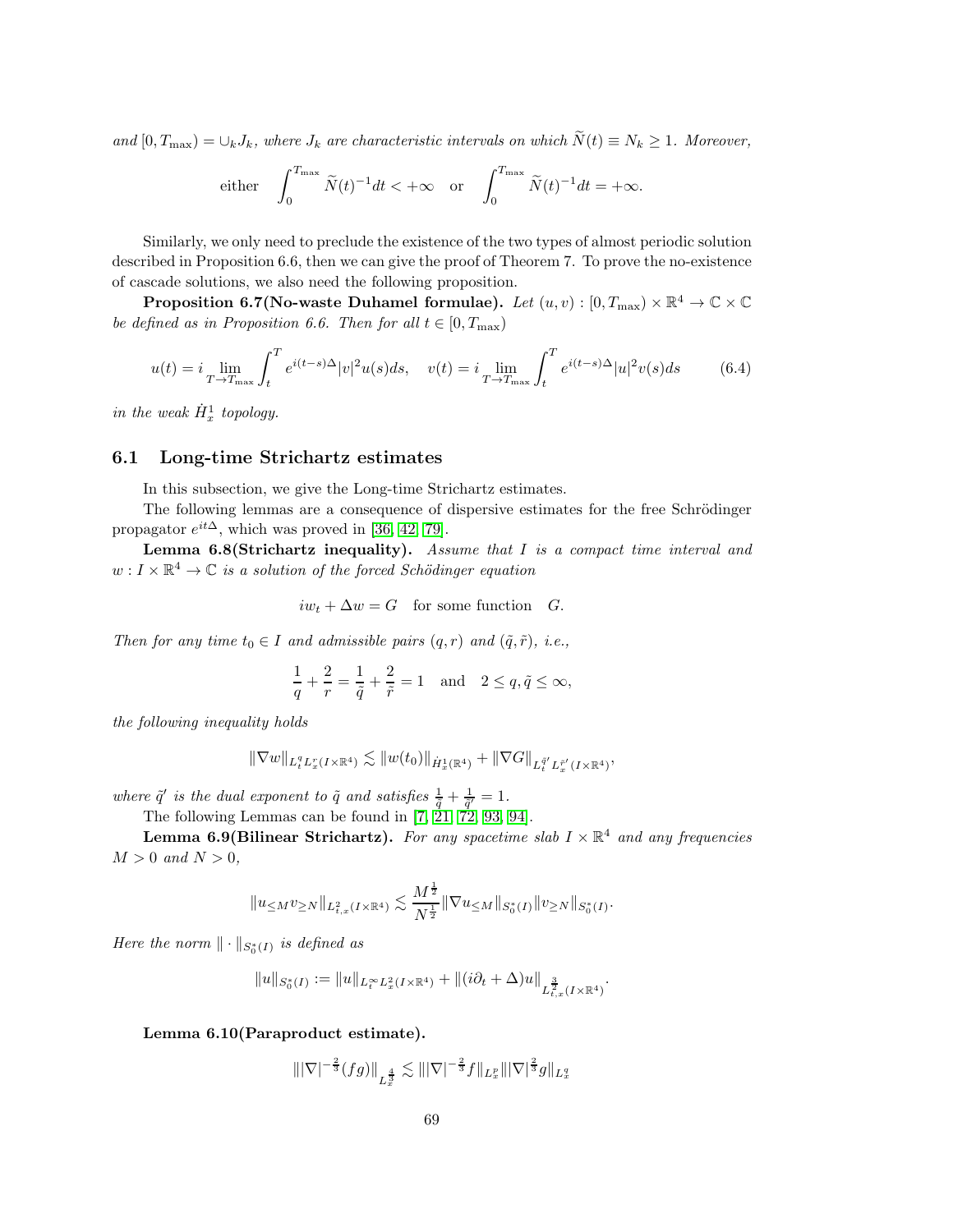for any  $1 < p, q < +\infty$  satisfying  $\frac{1}{p} + \frac{1}{q} = \frac{11}{12}$ .

Inspired by [\[22,](#page-96-1) [94\]](#page-100-1), we give the long-time Strichartz estimates below.

Proposition 6.11(Long-time Strichartz estimates). Let  $(u, v) : [0, T_{\max}) \times \mathbb{R}^4 \rightarrow$  $\mathbb{C} \times \mathbb{C}$  be an almost periodic solution of [\(1.6\)](#page-3-0) with  $(\alpha, \beta) = (0, 0)$  and  $N(t) \equiv N_k \geq 1$  on each characteristic interval  $J_k \subset [0, T_{\text{max}})$ . Then for any frequency  $N > 0$ ,

$$
\|\nabla u_{\leq N}\|_{L_t^2 L_x^4(I \times \mathbb{R}^4)} + \|\nabla v_{\leq N}\|_{L_t^2 L_x^4(I \times \mathbb{R}^4)} \lesssim_{(u,v)} 1 + N^{\frac{3}{2}} K^{\frac{1}{2}} \quad \text{with} \quad K := \int_I [\widetilde{N}(t)]^{-1} dt \tag{6.5}
$$

is true on any compact time interval  $I \subset [0, T_{\text{max}})$ , which is a union of contiguous intervals  $J_k$ . And for any  $\eta > 0$  there exists  $N_0 = N_0(\eta) > 0$  such that for all  $N \le N_0$ ,

<span id="page-69-1"></span><span id="page-69-0"></span>
$$
\|\nabla u_{\leq N}\|_{L_t^2 L_x^4(I \times \mathbb{R}^4)} + \|\nabla v_{\leq N}\|_{L_t^2 L_x^4(I \times \mathbb{R}^4)} \lesssim_{(u,v)} \eta[1 + N^{\frac{3}{2}} K^{\frac{1}{2}}].\tag{6.6}
$$

Here the constant  $N_0$  and the implicit constants in [\(6.5\)](#page-69-0) and [\(6.6\)](#page-69-1) are independent of the interval I.

**Proof:** Let I be a fixed compact time interval  $I \subset [0, T_{\text{max}})$ , which is a union of contiguous intervals  $J_k$ . Unless specifying, we let all spacetime norms be on  $I \times \mathbb{R}^4$  throughout the proof. Let  $\eta_0$  be a small parameter to be chosen later. By the definition of almost periodicity symmtries, for this  $\eta_0$ , there exists  $c_0 = c_0(\eta_0)$  such that

$$
\|\nabla u_{\leq c_0 \widetilde{N}(t)}\|_{L_t^\infty L_x^2(I \times \mathbb{R}^4)} + \|\nabla v_{\leq c_0 \widetilde{N}(t)}\|_{L_t^\infty L_x^2(I \times \mathbb{R}^4)} \leq \eta_0. \tag{6.7}
$$

For  $N > 0$ , we define

<span id="page-69-2"></span>
$$
A(N) := \|\nabla u_{\leq N}\|_{L^2_t L^4_x(I \times \mathbb{R}^4)} + \|\nabla v_{\leq N}\|_{L^2_t L^4_x(I \times \mathbb{R}^4)}.
$$

By the result of Lemma 6.5,

$$
A(N) \lesssim_{(u,v)} 1 + N^{\frac{3}{2}} K^{\frac{1}{2}} \quad \text{for any} \quad N \ge \left(\frac{\int_I \widetilde{N}(t)^2 dt}{\int_I [\widetilde{N}(t)]^{-1} dt}\right)^{\frac{1}{3}},\tag{6.8}
$$

especially for  $N \geq N_{\text{max}} := \sup_{t \in I} \widetilde{N}(t)$ .

For arbitrary frequencies  $N > 0$ , we will establish the result by induction. First, we will establish a recurrence relation for  $A(N)$ . Using Strichartz's inequality, we get

$$
A(N) \lesssim_{(u,v)} \inf_{t \in I} \left\| |\nabla u_{\leq N}(t)| |_{L_x^2} + |\nabla v_{\leq N}(t)| |_{L_x^2} \right\| + \left\| |\nabla P_{\leq N} f_1(u,v)| \right\|_{L_t^2 L_x^{\frac{4}{3}}} + \left\| |\nabla P_{\leq N} f_2(u,v)| \right\|_{L_t^2 L_x^{\frac{4}{3}}}.
$$
(6.9)

We only give the details of estimating  $\|\nabla P_{\leq N} f_1(u, v)\|_{L^2_t L^{\frac{4}{3}}}$  below because the estimating  $\|\nabla P_{\leq N} f_2(u,v)\|_{L^2_t L^{\frac{4}{3}}}$  is entirely similar. To do this, we decompose  $u = u_{\leq \frac{N}{\eta_0}} + u_{> \frac{N}{\eta_0}}$  and  $v = v_{\leq \frac{N}{\eta_0}} + v_{> \frac{N}{\eta_0}}$ , then further decompose  $u = u_{\leq c_0\widetilde{N}(t)} + u_{> c_0\widetilde{N}(t)}$  and  $v = v_{\leq c_0\widetilde{N}(t)} + v_{> c_0\widetilde{N}(t)}$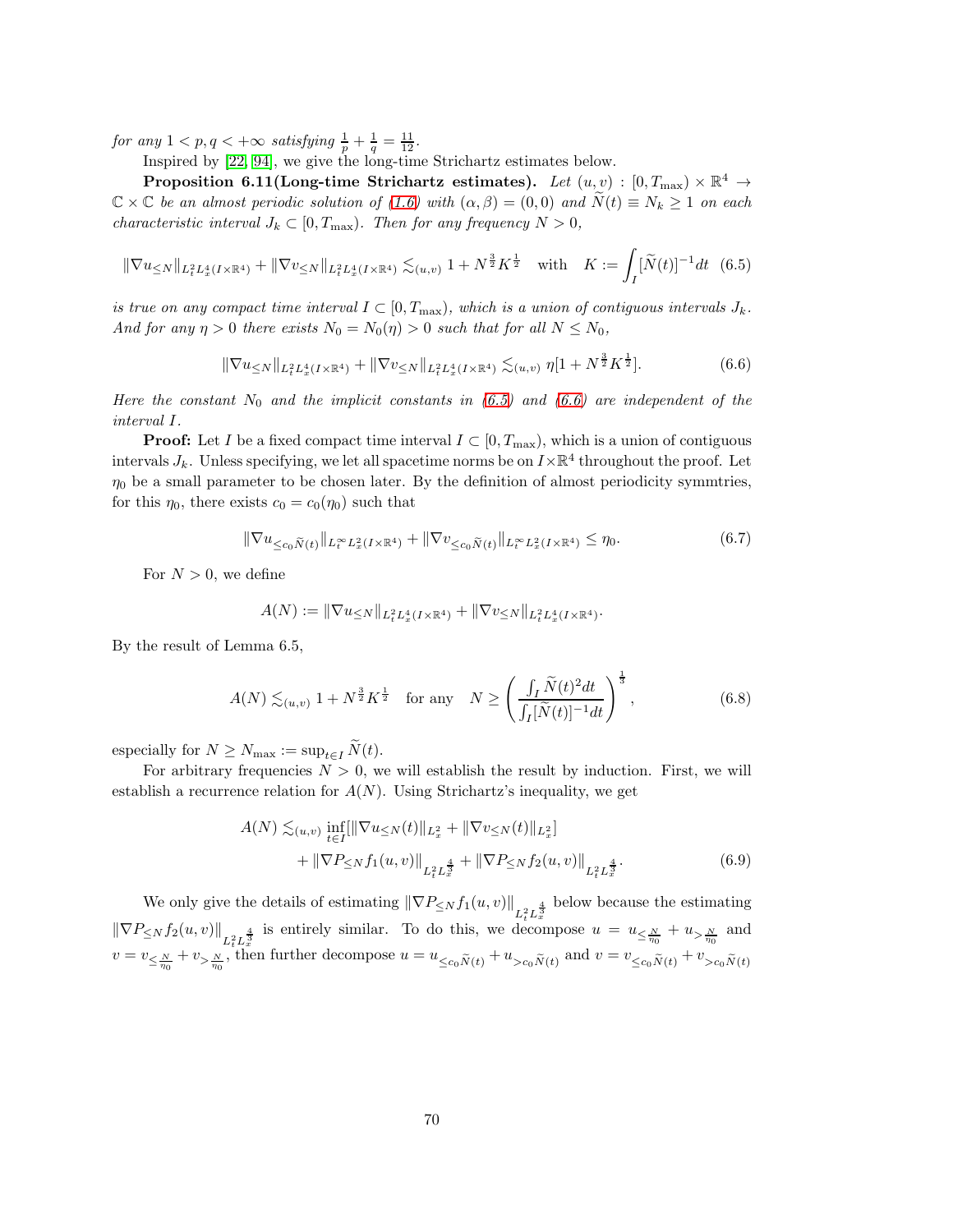and write

$$
\nabla f_1(u,v) = \varnothing [\nabla (u_{>\frac{N}{\eta_0}} v_{>\frac{N}{\eta_0}}^2)] + \varnothing [\nabla u_{>\frac{N}{\eta_0}} v_{>\frac{N}{\eta_0}}^2] + \varnothing [\nabla u_{>\frac{N}{\eta_0}} v_{<\frac{N}{\eta_0}}^2] + \varnothing [\nabla u_{>\frac{N}{\eta_0}} v_{<\frac{N}{\eta_0}}^2] + \varnothing [\nabla u_{<\frac{N}{\eta_0}} v_{<\frac{N}{\eta_0}}^2] + \varnothing [\nabla u_{<\frac{N}{\eta_0}} v_{<\frac{N}{\eta_0}}^2] + \varnothing [\nabla u_{<\frac{N}{\eta_0}} v_{>\frac{N}{\eta_0}}^2] + \varnothing [\nabla u_{<\frac{N}{\eta_0}} v_{>\frac{N}{\eta_0}}^2] + \varnothing [\nabla v_{>\frac{N}{\eta_0}} v_{>\frac{N}{\eta_0}}^2] + \varnothing [\nabla v_{>\frac{N}{\eta_0}} v_{>\frac{N}{\eta_0}}^2] + \varnothing [\nabla v_{>\frac{N}{\eta_0}} v_{<\frac{N}{\eta_0}}^2] + \varnothing [\nabla v_{>\frac{N}{\eta_0}} v_{<\frac{N}{\eta_0}}^2] + \varnothing [\nabla v_{<\frac{N}{\eta_0}} v_{<\frac{N}{\eta_0}}^2] + \varnothing [\nabla v_{<\frac{N}{\eta_0}} v_{<\alpha}^2 \tilde{N}(t)] + \varnothing [\nabla v_{<\frac{N}{\eta_0}} v_{<\alpha}^2 \tilde{N}(t)] + \varnothing [\nabla v_{<\frac{N}{\eta_0}} v_{<\alpha}^2 \tilde{N}(t)] + \varnothing [\nabla v_{<\frac{N}{\eta_0}} v_{<\alpha}^2 \tilde{N}(t)] + \varnothing [\nabla v_{<\frac{N}{\eta_0}} v_{<\alpha}^2 \tilde{N}(t)] + \varnothing [\nabla v_{<\frac{N}{\eta_0}} v_{<\alpha}^2 \tilde{N}(t)] + \varnothing [\nabla
$$

We will estimate the contributions of each of these terms to [\(6.10\)](#page-70-0).

Using Berstein inequality, Hölder's inequality and Sobolev embedding, the contribution of (I1) can be estimated as follows:

<span id="page-70-0"></span>
$$
||P_{\leq N} \oslash [\nabla (u_{> \frac{N}{\eta_0}} v_{> \frac{N}{\eta_0}}^2)]||_{L_t^2 L_x^{\frac{4}{3}}} \lesssim N^{\frac{5}{3}} |||\nabla|^{-\frac{2}{3}} (u_{> \frac{N}{\eta_0}} v_{> \frac{N}{\eta_0}}^2) ||_{L_t^2 L_x^{\frac{4}{3}}}
$$
  
\n
$$
\lesssim N^{\frac{5}{3}} |||\nabla|^{-\frac{2}{3}} u_{> \frac{N}{\eta_0}} ||_{L_t^2 L_x^4} |||\nabla|^{\frac{2}{3}} (v_{> \frac{N}{\eta_0}}^2) ||_{L_t^{\infty} L_x^{\frac{3}{2}}}
$$
  
\n
$$
\lesssim N^{\frac{5}{3}} |||\nabla|^{-\frac{2}{3}} u_{> \frac{N}{\eta_0}} ||_{L_t^2 L_x^4} |||\nabla|^{\frac{2}{3}} (v_{> \frac{N}{\eta_0}}^2) ||_{L_t^{\infty} L_x^{\frac{12}{3}}} ||v_{> \frac{N}{\eta_0}} ||_{L_t^{\infty} L_x^4}
$$
  
\n
$$
\lesssim N^{\frac{5}{3}} |||\nabla|^{-\frac{2}{3}} u_{> \frac{N}{\eta_0}} ||_{L_t^2 L_x^4} ||v_{> \frac{N}{\eta_0}} ||_{L_t^{\infty} \dot{H}_x^1}
$$
  
\n
$$
\lesssim_{(u,v)} \sum_{M > \frac{N}{\eta_0}} \left(\frac{N}{M}\right)^{\frac{5}{3}} A(M).
$$
 (6.11)

The contributions of (I2), (II1) and (II2) can be obtained similarly as follows:

$$
||P_{\leq N} \varnothing \left[\nabla u_{> \frac{N}{\eta_0}} v_{> \frac{N}{\eta_0}} v_{\leq \frac{N}{\eta_0}}\right]||_{L_t^2 L_x^{\frac{4}{3}}} \lesssim_{(u,v)} \sum_{M > \frac{N}{\eta_0}} \left(\frac{N}{M}\right)^{\frac{5}{3}} A(M),\tag{6.12}
$$

$$
||P_{\leq N} \varnothing [\nabla v_{> \frac{N}{\eta_0}} v_{> \frac{N}{\eta_0}} u_{> \frac{N}{\eta_0}}]||_{L_t^2 L_x^{\frac{4}{3}}} \lesssim_{(u,v)} \sum_{M > \frac{N}{\eta_0}} \left(\frac{N}{M}\right)^{\frac{5}{3}} A(M),
$$
(6.13)

$$
||P_{\leq N} \varnothing \left[\nabla v_{> \frac{N}{\eta_0}} v_{> \frac{N}{\eta_0}} u_{\leq \frac{N}{\eta_0}}\right]||_{L_t^2 L_x^{\frac{4}{3}}} \lesssim_{(u,v)} \sum_{M > \frac{N}{\eta_0}} \left(\frac{N}{M}\right)^{\frac{5}{3}} A(M),\tag{6.14}
$$

The contribution of (I3) can be estimated as follows:

$$
||P_{\leq N} \varnothing [\nabla (u_{> \frac{N}{\eta_0}} v_{\leq \frac{N}{\eta_0}} v_{\leq c_0} \tilde{N}(t))]||_{L_t^2 L_x^{\frac{4}{3}}} \lesssim N^{\frac{2}{3}} |||\nabla|^{-\frac{2}{3}} (u_{> \frac{N}{\eta_0}} v_{\leq c_0} \tilde{N}(t))||_{L_t^2 L_x^{\frac{4}{3}}}
$$
  
\n
$$
\lesssim N^{\frac{2}{3}} |||\nabla|^{\frac{2}{3}} v_{\leq \frac{N}{\eta_0}} ||_{L_t^2 L_x^4} |||\nabla|^{-\frac{2}{3}} (\nabla u_{> \frac{N}{\eta_0}} v_{\leq c_0} \tilde{N}(t))||_{L_t^{\infty} L_x^{\frac{4}{3}}}
$$
  
\n
$$
\lesssim N^{\frac{2}{3}} |||v_{\leq \frac{N}{\eta_0}} ||_{L_t^2 L_x^4} |||\nabla|^{\frac{2}{3}} v_{\leq c_0} \tilde{N}(t) ||_{L_t^{\infty} L_x^{\frac{12}{3}}} |||\nabla|^{\frac{1}{3}} (u_{> \frac{N}{\eta_0}}) ||_{L_t^{\infty} L_x^2}
$$
  
\n
$$
\lesssim_{(u,v)} N^{\frac{2}{3}} A(\frac{N}{\eta_0}) \eta_0 (\frac{N}{\eta_0})^{-\frac{2}{3}} \lesssim_{(u,v)} \eta_0^{\frac{5}{3}} A(\frac{N}{\eta_0}).
$$
\n(6.15)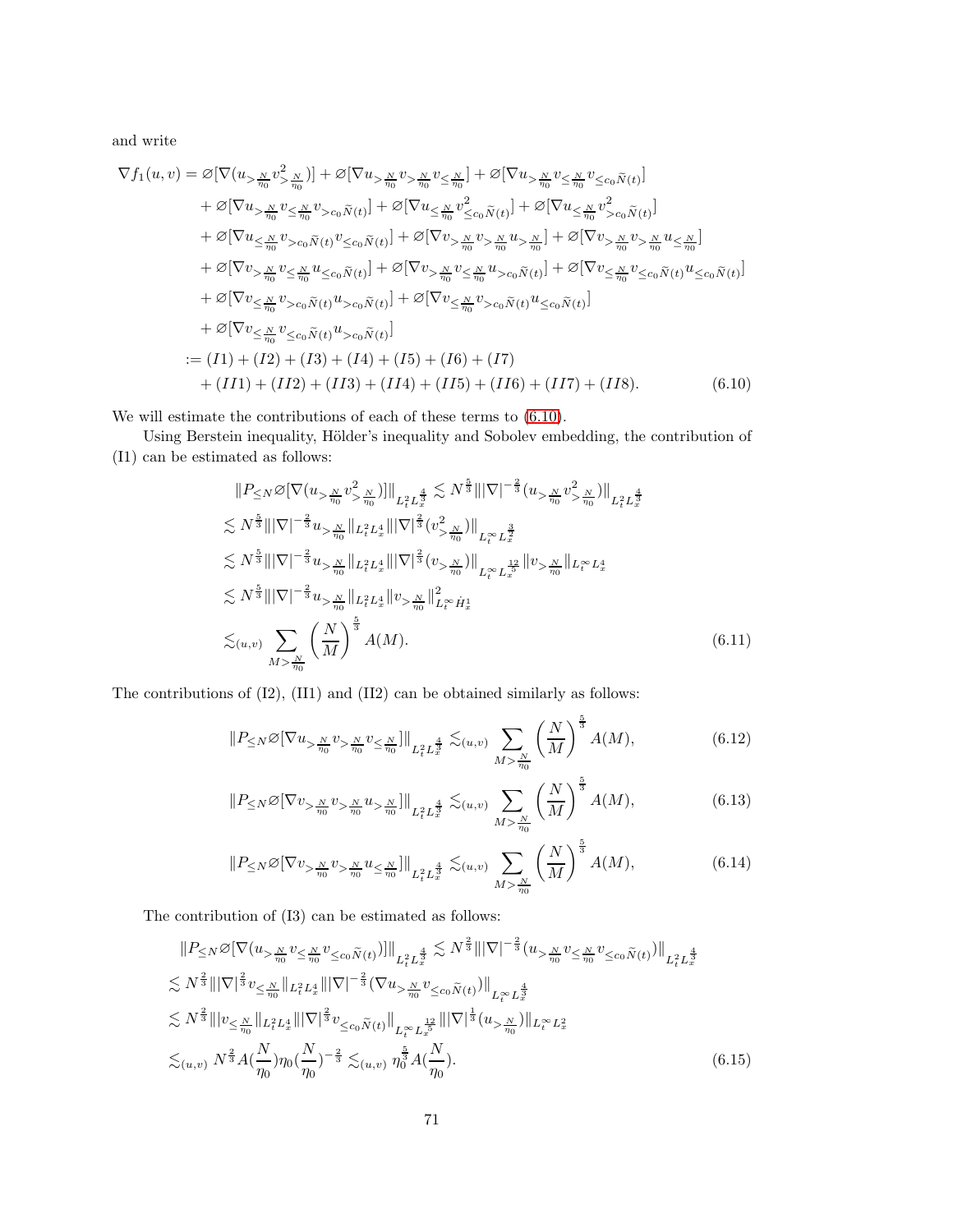The contribution of (I4) is

$$
||P \leq N \mathcal{Q}[\nabla u_{> \frac{N}{\eta_0}} v_{\leq \frac{N}{\eta_0}} v_{> c_0 \widetilde{N}(t)}]||_{L_x^2 L_x^{\frac{4}{3}}} \lesssim_{(u,v)} \frac{N^{\frac{3}{2}} K^{\frac{1}{2}}}{\eta_0^{\frac{1}{2}} c_0^{\frac{3}{2}}} \sup_{J_k \subset I} ||\nabla v_{\leq \frac{N}{\eta_0}}||_{S_0^*(J_k)}.
$$
 (6.16)

The contribution of (I5) is

$$
||P_{\leq N} \varnothing [\nabla u_{\leq \frac{N}{\eta_0}} v_{\leq c_0 \tilde{N}(t)}^2]||_{L_x^2 L_x^{\frac{4}{3}}} \lesssim ||\nabla u_{\leq \frac{N}{\eta_0}}||_{L_t^2 L_x^4} ||v_{\leq c_0 \tilde{N}(t)}||_{L_t^\infty L_x^4}^2 \lesssim_{(u,v)} \eta_0^2 A(\frac{N}{\eta_0}).
$$
 (6.17)

In convenience, we divide the time interval I into subintervals  $J_k$  where  $\widetilde{N}(t)$  is constant and use the bilinear Strichartz estimate in Lemma 6.9 on each of these subintervals. The contribution of (I6) is

$$
||P_{\leq N} \varnothing \left[\nabla u_{\leq \frac{N}{\eta_0}} v_{>c_0 \tilde{N}(t)}^2\right]||_{L_x^2 L_x^{\frac{4}{3}}} \lesssim ||v_{> \frac{N}{\eta_0}}||_{L_t^{\infty} L_x^4} || ||\nabla u_{\leq \frac{N}{\eta_0}} v_{>c_0 \tilde{N}(t)}||_{L_{t,x}}^2
$$
  

$$
\lesssim_{(u,v)} \frac{N^{\frac{1}{2}} K^{\frac{1}{2}}}{\eta_0^{\frac{1}{2}} c_0^{\frac{3}{2}}} \sup_{J_k \subset I} ||\Delta u_{\leq \frac{N}{\eta_0}}||_{S_0^*(J_k)} \lesssim_{(u,v)} \frac{N^{\frac{3}{2}} K^{\frac{1}{2}}}{\eta_0^{\frac{3}{2}} c_0^{\frac{3}{2}}} \sup_{J_k \subset I} ||\Delta u_{\leq \frac{N}{\eta_0}}||_{S_0^*(J_k)}.
$$
 (6.18)

The contribution of  $(17)$  can be controlled by the sum of those of  $(15)$  and  $(16)$  because

<span id="page-71-0"></span>
$$
|v_{>c_0}\tilde{N}(t)v_{\leq c_0}\tilde{N}(t)| \leq |v_{>c_0}\tilde{N}(t)| + |v_{\leq c_0}\tilde{N}(t)|.
$$

The contributions of  $(II3)$ ,  $(II4)$ ,  $(II5)$  and  $(II6)$  are similar to those of  $(I3)$ ,  $(I4)$ ,  $(I5)$  and  $(I6)$ respectively, while the contributions of (II7) and (II8) can be controlled by the sum of those of (II5) and (II6). Therefore, we can put all of the results above together and get the following recurrence relation

$$
A(N) \lesssim_{(u,v)} \inf_{t \in I} \{ \|\nabla u_{\leq N}(t)\|_{L_x^2} + \|\nabla v_{\leq N}(t)\|_{L_x^2} \} + \sum_{M > \frac{N}{\eta_0}} \left(\frac{N}{M}\right)^{\frac{5}{3}} A(M) + \frac{N^{\frac{3}{2}} K^{\frac{1}{2}}}{\eta_0^{\frac{3}{2}} c_0^{\frac{3}{2}}} \sup_{J_k \subset I} \{\|\nabla u_{\leq \frac{N}{\eta_0}}\|_{S_0^*(J_k)} + \|\nabla v_{\leq \frac{N}{\eta_0}}\|_{S_0^*(J_k)}\}. \tag{6.19}
$$

First, we address [\(6.5\)](#page-69-0). Note that [\(6.8\)](#page-69-2) holds for  $N \geq N_{\text{max}}$ . That is, there exists some constant  $C(u, v) > 0$  such that

<span id="page-71-2"></span><span id="page-71-1"></span>
$$
A(N) \lesssim_{(u,v)} C(u,v)[1 + N^{\frac{3}{2}} K^{\frac{1}{2}}] \text{ for all } N \ge N_{\text{max}}.
$$
 (6.20)

Rewriting [\(6.19\)](#page-71-0) as

$$
A(N) \lesssim_{(u,v)} \tilde{C}(u,v) \left\{ 1 + \frac{N^{\frac{3}{2}} K^{\frac{1}{2}}}{\eta_0^{\frac{3}{2}} c_0^{\frac{3}{2}}} + \sum_{M > \frac{N}{\eta_0}} \left( \frac{N}{M} \right)^{\frac{5}{3}} A(M) \right\},
$$
(6.21)

through halving the frequency  $N$  at each step, we can prove  $(6.5)$  inductively. Without loss of generality, we assume that  $(6.20)$  holds for frequencies larger or equal to N, and apply  $(6.21)$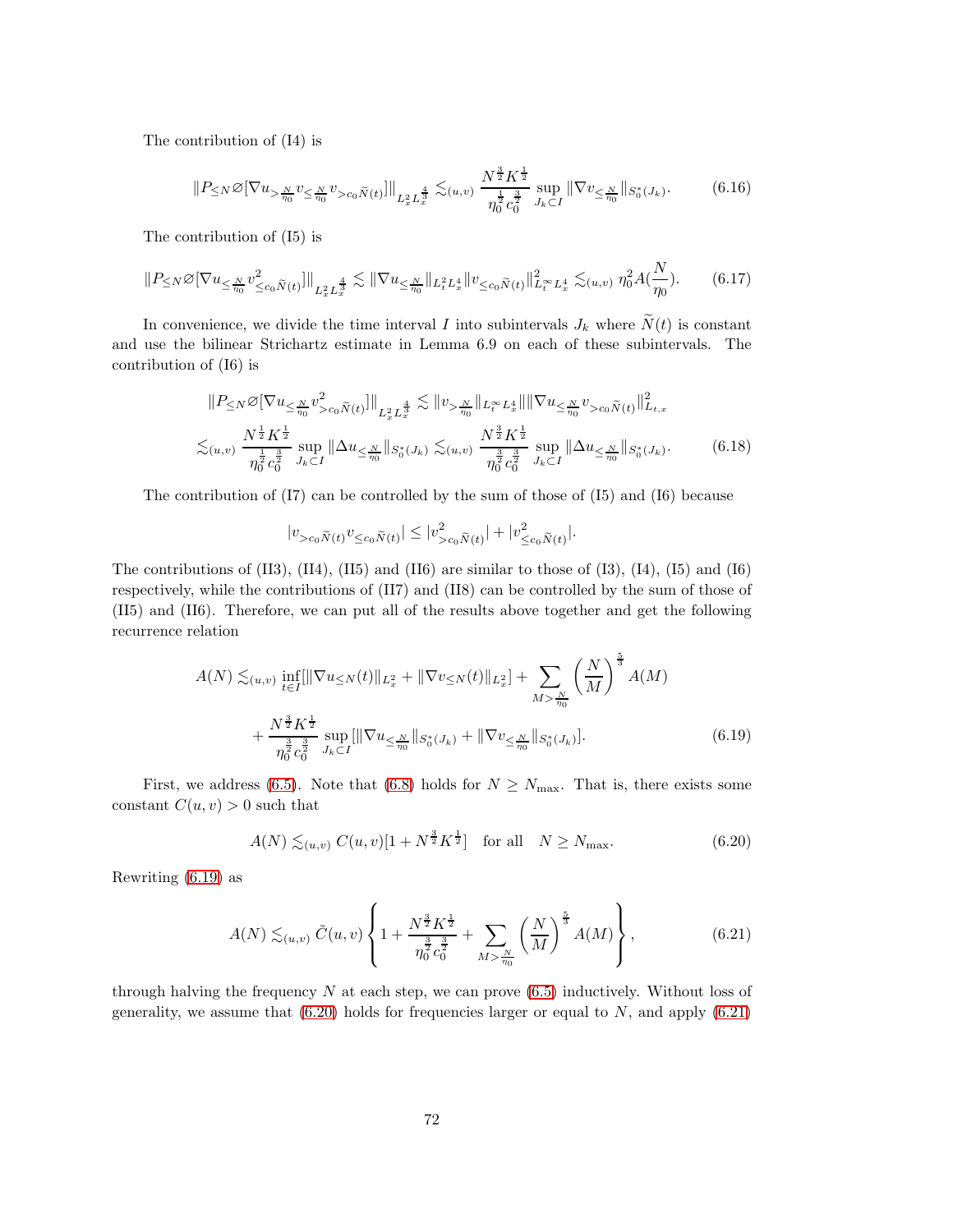with  $\eta_0 \leq \frac{1}{2}$  such that

$$
A(\frac{N}{2}) \le \tilde{C}(u, v) \left\{ 1 + \frac{(\frac{N}{2})^{\frac{3}{2}} K^{\frac{1}{2}}}{\eta_0^{\frac{3}{2}} c_0^{\frac{3}{2}}} + \sum_{M > \frac{N}{2\eta_0}} \left(\frac{N}{2M}\right)^{\frac{5}{3}} A(M) \right\}
$$
  

$$
\le \tilde{C}(u, v) \left\{ 1 + \frac{(\frac{N}{2})^{\frac{3}{2}} K^{\frac{1}{2}}}{\eta_0^{\frac{3}{2}} c_0^{\frac{3}{2}}} + \sum_{M > \frac{N}{2\eta_0}} \left(\frac{N}{2M}\right)^{\frac{5}{3}} A(M) \right\}.
$$

If we chose  $\eta_0 = \eta_0(u, v)$  small enough to satisfies  $\eta_0^{\frac{1}{6}}\tilde{C}(u, v) \leq \frac{1}{2}$ , then

$$
A(\frac{N}{2}) \leq \frac{1}{2}C(u,v)\left\{1 + \left(\frac{N}{2}\right)^{\frac{3}{2}}K^{\frac{1}{2}}\right\} + \tilde{C}(u,v)\left\{1 + \frac{\left(\frac{N}{2}\right)^{\frac{3}{2}}K^{\frac{1}{2}}}{\eta_0^{\frac{3}{2}}c_0^{\frac{3}{2}}}\right\}.
$$

Taking  $C(u, v) \ge 2\tilde{C}(u, v)\eta_0^{-\frac{3}{2}}c_0^{-\frac{3}{2}}$ , we can get [\(6.5\)](#page-69-0).

Now we turn to  $(6.6)$ . To show the small constant  $\eta$ , we will prove the following lemma.

Lemma 6.12(Vanishing of the small frequencies). Under the assumptions of Proposition 6.11, there holds

$$
f(N) := \|\nabla u_{\leq N}\|_{L_t^{\infty} L_x^2([0, T_{\max}) \times \mathbb{R}^4)} + \|\nabla v_{\leq N}\|_{L_t^{\infty} L_x^2([0, T_{\max}) \times \mathbb{R}^4)} + \sup_{J_k \subset [0, T_{\max})} [\|\nabla u_{\leq N}\|_{S_0^*(J_k)} + \|\nabla v_{\leq N}\|_{S_0^*(J_k)}] \to 0 \text{ as } N \to 0.
$$

Proof: Under the assumption of Proposition 6.11, by compactness, we obtain

<span id="page-72-0"></span>
$$
\lim_{N \to 0} [\|\nabla u_{\leq N} \|_{L_t^\infty} L_x^2([0, T_{\max}) \times \mathbb{R}^4) + \|\nabla v_{\leq N} \|_{L_t^\infty} L_x^2([0, T_{\max}) \times \mathbb{R}^4)] = 0.
$$
\n(6.22)

Fixing a characteristic interval  $J_k \subset [0, T_{\text{max}})$ , by the spacetime bounds in Lemma 6.5, we have

$$
\|\nabla u\|_{L^2_tL^4_x}+\|u\|_{L^3_tL^{12}_x}+\|u\|_{L^6_{t,x}}+\|\nabla v\|_{L^2_tL^4_x}+\|v\|_{L^3_tL^{12}_x}+\|v\|_{L^6_{t,x}}\lesssim_{(u,v)} 1.
$$

All spacetime norms in the estimates above are on  $J_k \times \mathbb{R}^4$ . For any frequency N, decomposing  $u = u_{\leq N^{\frac{1}{2}}} + u_{>N^{\frac{1}{2}}}$  and  $v = v_{\leq N^{\frac{1}{2}}} + v_{>N^{\frac{1}{2}}}$ , we get

$$
\begin{aligned} &\|\nabla u_{\leq N}\|_{S_0^*(J_k)}+\|\nabla v_{\leq N}\|_{S_0^*(J_k)}\\ &=\|\nabla u_{\leq N}\|_{L_t^\infty L_x^2}+\|\nabla v_{\leq N}\|_{L_t^\infty L_x^2}+\|\nabla P_{\leq N}f_1(u,v)\|_{L_{t,x}^{\frac{3}{2}}}+\|\nabla P_{\leq N}f_2(u,v)\|_{L_{t,x}^{\frac{3}{2}}}\\ \lesssim_{(u,v)}\|\nabla u_{\leq N}\|_{L_t^\infty L_x^2}+\|\nabla v_{\leq N}\|_{L_t^\infty L_x^2}+\|\nabla P_{\leq N}f_1(u_{>N}^\frac{1}{2},v_{>N}^\frac{1}{2})\|_{L_{t,x}^{\frac{3}{2}}}\\ &+\|\varnothing(\nabla u_{>N}^\frac{1}{2}v_{\leq N}^\frac{1}{2}v\|_{L_{t,x}^{\frac{3}{2}}}+\|\varnothing(\nabla v_{>N}^\frac{1}{2}u_{\leq N}^\frac{1}{2}v\|_{L_{t,x}^{\frac{3}{2}}}+\|\varnothing(\nabla u_{>N}^\frac{1}{2}v_{\leq N}^\frac{1}{2}v_{>N}^\frac{1}{2}\|_{L_{t,x}^{\frac{3}{2}}}\\ &+\|\varnothing(\nabla v_{>N}^\frac{1}{2}u_{\leq N}^\frac{1}{2}v_{>N}^\frac{1}{2}\|_{L_{t,x}^{\frac{3}{2}}}+\|\varnothing(\nabla u_{\leq N}^\frac{1}{2}v^2\|_{L_{t,x}^{\frac{3}{2}}}+\|\varnothing(\nabla v_{\leq N}^\frac{1}{2}vu\|_{L_{t,x}^{\frac{3}{2}}}\\ &+\|\nabla P_{\leq N}f_2(u_{>N}^\frac{1}{2},v_{>N}^\frac{1}{2})\|_{L_{t,x}^{\frac{3}{2}}}+\|\varnothing(\nabla v_{>N}^\frac{1}{2}u_{\leq N}^\frac{1}{2}u\|_{L_{t,x}^{\frac{3}{2}}}+\|\varnothing(\nabla u_{>N}^\frac{1}{2}v_{\leq N}^\frac{1}{2}u\|_{L_{t,x}^{\frac{3}{2}}}\\ &+\|\varnothing(\nabla v_{>N
$$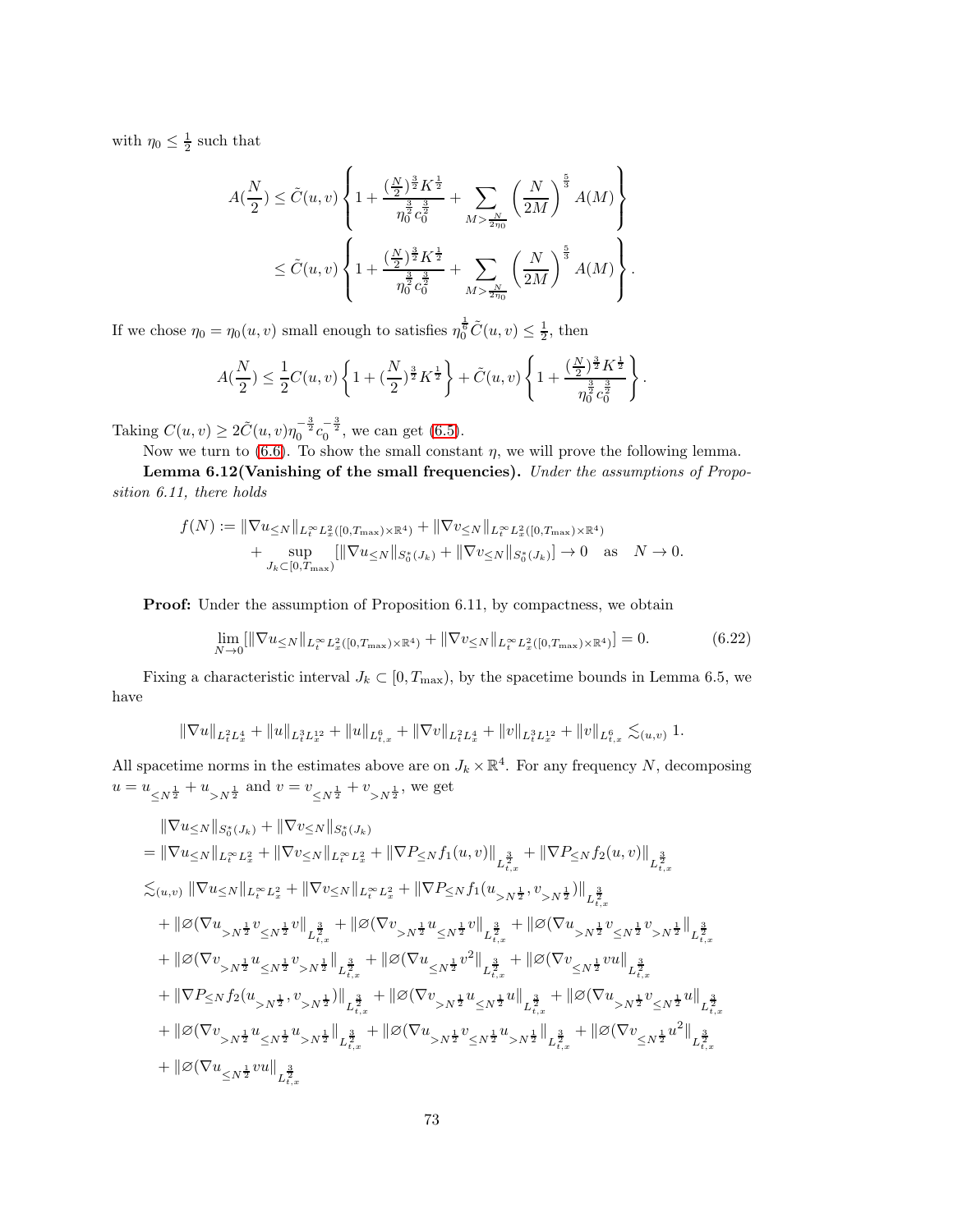$$
:= \|\nabla u_{\leq N}\|_{L_t^{\infty}L_x^2} + \|\nabla v_{\leq N}\|_{L_t^{\infty}L_x^2} + (I1) + (I2) + (I3) + (I4) + (I5) + (I6) + (I7) + (II1) + (II2) + (II3) + (II4) + (II5) + (II6) + (II7).
$$

Using Hölder's inequality and Bernstein's inequality,

$$
(I1) \lesssim N \|u_{>N^{\frac{1}{2}}}\|_{L_{t}^{2}L_{x}^{4}} \|v_{>N^{\frac{1}{2}}}\|_{L_{t,x}^{6}} \|v_{>N^{\frac{1}{2}}}\|_{L_{t}^{\infty}L_{x}^{4}} \lesssim_{(u,v)} N^{\frac{1}{2}},
$$
  
\n
$$
(I2) \lesssim \|\nabla u_{>N^{\frac{1}{2}}}\|_{L_{t}^{2}L_{x}^{4}} \|v_{\leq N^{\frac{1}{2}}}\|_{L_{t}^{\infty}L_{x}^{4}} \|v\|_{L_{t,x}^{6}} \lesssim_{(u,v)} N^{\frac{1}{2}},
$$
  
\n
$$
(I6) \lesssim \|\nabla u_{\leq N^{\frac{1}{2}}}\|_{L_{t}^{\infty}L_{x}^{2}} \|v\|_{L_{t}^{3}L_{x}^{12}}^{2} \lesssim_{(u,v)} \|\nabla u_{\leq N^{\frac{1}{2}}}\|_{L_{t}^{\infty}L_{x}^{2}}.
$$

The estimate for  $(II1)$  is similar to that of  $(I1)$ . The estimates for  $(I3)$ ,  $(I4)$ ,  $(I5)$ ,  $(II2)$ ,  $(II3)$ , (II4) and (II5) are similar to that of (I2), they are all bounded by  $N^{\frac{1}{2}}$ . The estimate for (II6) is similar to that of (I6). While (I7) and (II7) can be controlled by the sum of (I6) and (II6) because  $|uv| \leq |u|^2 + |v|^2$ . Therefore,

$$
\|\nabla u_{\leq N}\|_{S_0^*(J_k)} + \|\nabla v_{\leq N}\|_{S_0^*(J_k)}\n\lesssim_{(u,v)} \|\nabla u_{\leq N}\|_{L_t^\infty L_x^2} + \|\nabla v_{\leq N}\|_{L_t^\infty L_x^2} + N^{\frac{1}{2}} + \|\nabla u_{\leq N^{\frac{1}{2}}}\|_{L_t^\infty L_x^2} + \|\nabla v_{\leq N^{\frac{1}{2}}}\|_{L_t^\infty L_x^2}
$$

All spacetime norms in the estimates above are also on  $J_k \times \mathbb{R}^4$ . Since  $J_k \subset [0, T_{\text{max}})$  is arbitrary, we get

$$
\sup_{J_k \subset [0, T_{\text{max}}]} [\|\nabla u_{\leq N} \|_{S_0^*(J_k)} + \|\nabla v_{\leq N} \|_{S_0^*(J_k)}\n\leq_{(u,v)} N^{\frac{1}{2}} + \|\nabla u_{\leq N} \|_{L_t^{\infty} L_x^2([0, T_{\text{max}}) \times \mathbb{R}^4)} + \|\nabla v_{\leq N} \|_{L_t^{\infty} L_x^2([0, T_{\text{max}}) \times \mathbb{R}^4)}\n+ \|\nabla u_{\leq N^{\frac{1}{2}}} \|_{L_t^{\infty} L_x^2([0, T_{\text{max}}) \times \mathbb{R}^4)} + \|\nabla v_{\leq N^{\frac{1}{2}}} \|_{L_t^{\infty} L_x^2([0, T_{\text{max}}) \times \mathbb{R}^4)}.
$$

This combines  $(6.22)$  prove the claim of this lemma.

Now we come back to the proof of [\(6.6\)](#page-69-1). Using [\(6.5\)](#page-69-0) and Lemma 6.12 , [\(6.19\)](#page-71-0) means that

$$
A(N) \lesssim_{(u,v)} f(N) + \frac{N^{\frac{3}{2}} K^{\frac{1}{2}}}{\eta_0^{\frac{3}{2}} c_0^{\frac{3}{2}}} f(N) + \sum_{M > \frac{N}{\eta_0}} \left(\frac{N}{M}\right)^{\frac{5}{3}} A(M)
$$
  

$$
\lesssim_{(u,v)} f(N) + \eta_0^{\frac{5}{3}} + \left(\frac{f(N)}{\eta_0^{\frac{3}{2}} c_0^{\frac{3}{2}}} + \eta_0^{\frac{1}{6}}\right) N^{\frac{3}{2}} K^{\frac{1}{2}}.
$$

Hence, for any  $\eta > 0$ , first we can chose  $\eta_0 = \eta_0(\eta)$  satisfying  $\eta_0^{\frac{1}{6}} \leq \eta$ , then  $N_0 = N_0(\eta)$  such that  $\frac{f(N)}{\frac{3}{\eta_0^2} c_0^{\frac{3}{2}}}$  $\leq \eta$ , and obtain

$$
A(N) \lesssim_{(u,v)} \eta(1 + N^{\frac{3}{2}} K^{\frac{1}{2}})
$$
 for all  $N \le N_0$ .

Proposition 6.12 is proved.

Corollary 6.13(Low and high frequencies control).  $Let\,(u,v):[0,T_{\max})\times\mathbb{R}^{4}\rightarrow\mathbb{C}\times\mathbb{C}$ be an almost periodic solution of [\(1.6\)](#page-3-0) with  $\tilde{N}(t) \equiv N_k \ge 1$  on each characteristic interval  $J_k \subset [0, T_{\text{max}})$ . Then for any frequency  $N > 0$  and the admissible pair  $(q, r)$ 

$$
||u_{\geq N}||_{L_t^q L_x^r(I \times \mathbb{R}^4)} + ||v_{\geq N}||_{L_t^q L_x^r(I \times \mathbb{R}^4)} \lesssim_{(u,v)} N^{-1} \left(1 + N^3 K\right)^{\frac{1}{q}}, \quad 3 < q \leq +\infty \tag{6.23}
$$

<span id="page-73-0"></span>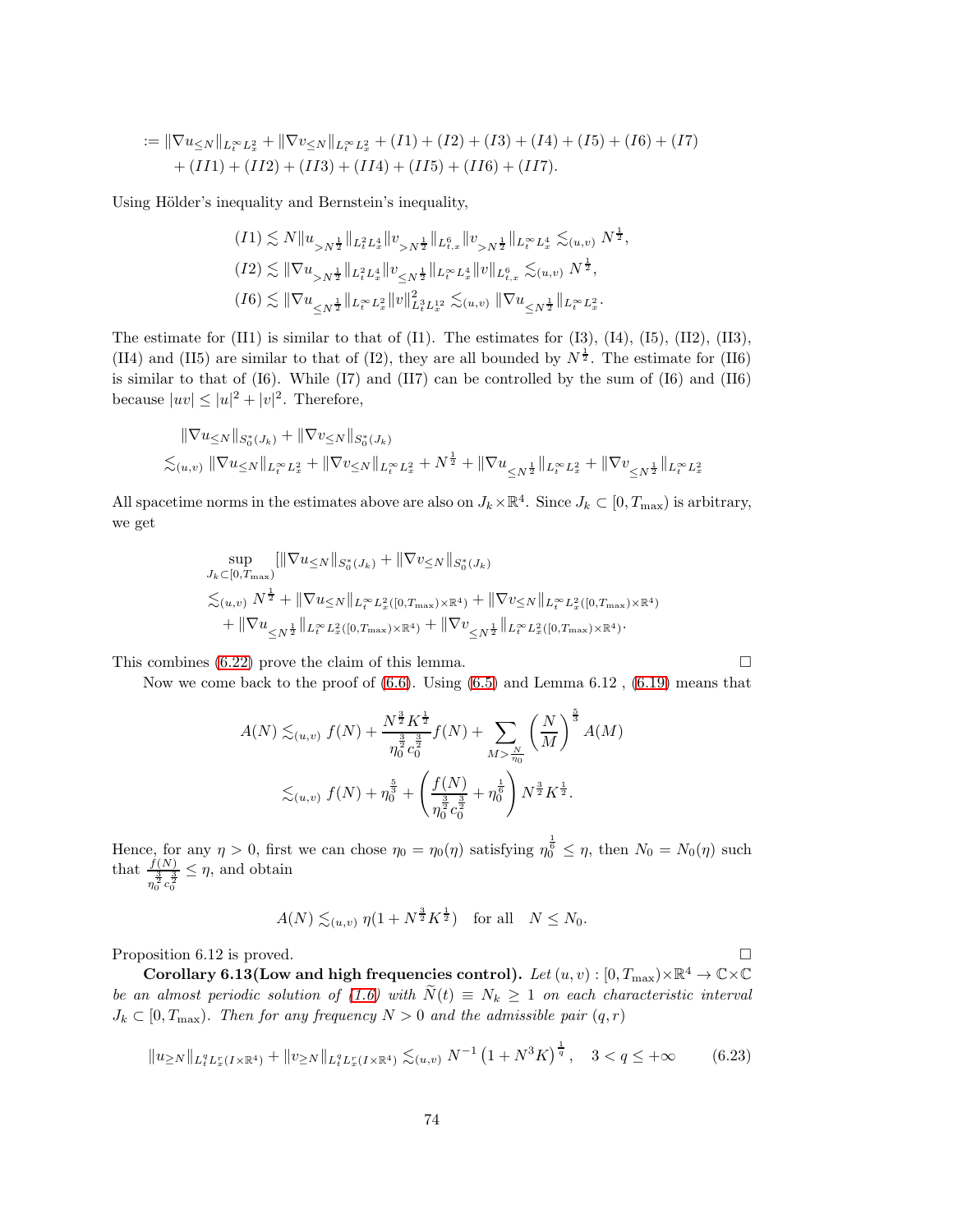is true on any compact time interval  $I \subset [0, T_{\text{max}})$ , which is a union of contiguous intervals  $J_k$ . And for any  $\eta > 0$  there exists  $N_0 = N_0(\eta) > 0$  such that for all  $N \le N_0$ ,

$$
\|\nabla u_{\leq N}\|_{L_t^q L_x^r(I \times \mathbb{R}^4)} + \|\nabla v_{\leq N}\|_{L_t^q L_x^r(I \times \mathbb{R}^4)} \lesssim_{(u,v)} \eta \left(1 + N^3 K\right)^{\frac{1}{q}}, \quad 2 \leq q \leq +\infty. \tag{6.24}
$$

Here the constant  $N_0$  and the implicit constants in [\(6.23\)](#page-73-0) and [\(6.24\)](#page-74-0) are independent of the interval I.

**Proof:** First, we address [\(6.23\)](#page-73-0). Using [\(6.5\)](#page-69-0) and Berstein's inequality, we obtain

<span id="page-74-0"></span>
$$
\begin{split}\n\|\nabla|^{-\frac{1}{2}-\epsilon} u_{\geq N} \|_{L_{t}^{2} L_{x}^{4}(I \times \mathbb{R}^{4})} + \|\nabla|^{-\frac{1}{2}-\epsilon} v_{\geq N} \|_{L_{t}^{2} L_{x}^{4}(I \times \mathbb{R}^{4})} \\
&\lesssim \sum_{M \geq N} M^{-\frac{3}{2}-\epsilon} [\|\nabla u_{M} \|_{L_{t}^{2} L_{x}^{4}(I \times \mathbb{R}^{4})} + \|\nabla v_{M} \|_{L_{t}^{2} L_{x}^{4}(I \times \mathbb{R}^{4})}] \\
&\lesssim_{(u,v)} \sum_{M \geq N} M^{-\frac{3}{2}-\epsilon} (1 + M^{\frac{3}{2}} K^{\frac{1}{2}}) \lesssim_{(u,v)} N^{-\frac{3}{2}-\epsilon} (1 + N^{3} K)^{\frac{1}{2}}\n\end{split}
$$

for any  $\epsilon > 0$  and any frequencies  $N > 0$ . Interpolating with the energy bound, we have

$$
\begin{split} \|u_{\geq N}\|_{L_t^q L_x^r(I \times \mathbb{R}^4)} + \|v_{\geq N}\|_{L_t^q L_x^r(I \times \mathbb{R}^4)}\\ \lesssim_{(u,v)} \| |\nabla|^{-\frac{1}{2}-\frac{q-3}{2}} u_{\geq N} \|_{L_t^2 L_x^4(I \times \mathbb{R}^4)}^{\frac{2}{q}} \| \nabla u_{\geq N} \|_{L_t^\infty L_x^2(I \times \mathbb{R}^4)}^{1-\frac{2}{q}} \\ &+ \| |\nabla|^{-\frac{1}{2}-\frac{q-3}{2}} v_{\geq N} \|_{L_t^2 L_x^4(I \times \mathbb{R}^4)}^{\frac{2}{q}} \| \nabla v_{\geq N} \|_{L_t^\infty L_x^2(I \times \mathbb{R}^4)}^{1-\frac{2}{q}} \\ \lesssim_{(u,v)} N^{-1} (1+N^3K)^{\frac{1}{q}}, \end{split}
$$

where  $(q, r)$  is admissible pair with  $3 < q \leq +\infty$ .

Now it is the turn of [\(6.24\)](#page-74-0). Since  $\inf_{t \in I} N(t) \geq 1$ , by Remark, for any  $\eta > 0$ , there exists  $N_0(\eta)$  such that for all  $N \leq N_0$ ,

$$
\|\nabla u_{\leq N}\|_{L_t^\infty L_x^2(I\times\mathbb{R}^4)} + \|\nabla v_{\leq N}\|_{L_t^\infty L_x^2(I\times\mathbb{R}^4)} \leq \eta.
$$

Interpolating with  $(6.6)$ , we obtain the claim.

<span id="page-74-2"></span><span id="page-74-1"></span>

### 6.2 The rapid frequency-cascade scenario

In this subsection, we preclude the existence of almost periodic solutions as in Proposition 6.6 for which  $\int_0^{T_{\text{max}}}\tilde{N}(t)^{-1}dt < +\infty$ .

Proposition 6.14(No rapid frequency-cascades). There are no almost periodic solutions  $(u, v) : [0, T_{max}) \times \mathbb{R}^4 \to \mathbb{C} \times \mathbb{C}$  with  $\widetilde{N}(t) \equiv N_k \ge 1$  on each characteristic interval  $J_k \subset [0, T_{\max})$  satisfying  $||u||_{L^6_{t,x}([0,T_{\max})\times\mathbb{R}^4)} + ||v||_{L^6_{t,x}([0,T_{\max})\times\mathbb{R}^4)} = +\infty$  and

$$
\int_0^{T_{\text{max}}} \tilde{N}(t)^{-1} dt < +\infty.
$$
\n(6.25)

**Proof:** Contradictorily, assume that  $(u, v)$  is such a solution. By Corollary 6.4, whether  $T_{\text{max}}$  is finite or infinite,

$$
\lim_{t \to T_{\text{max}}} \widetilde{N}(t) = +\infty. \tag{6.26}
$$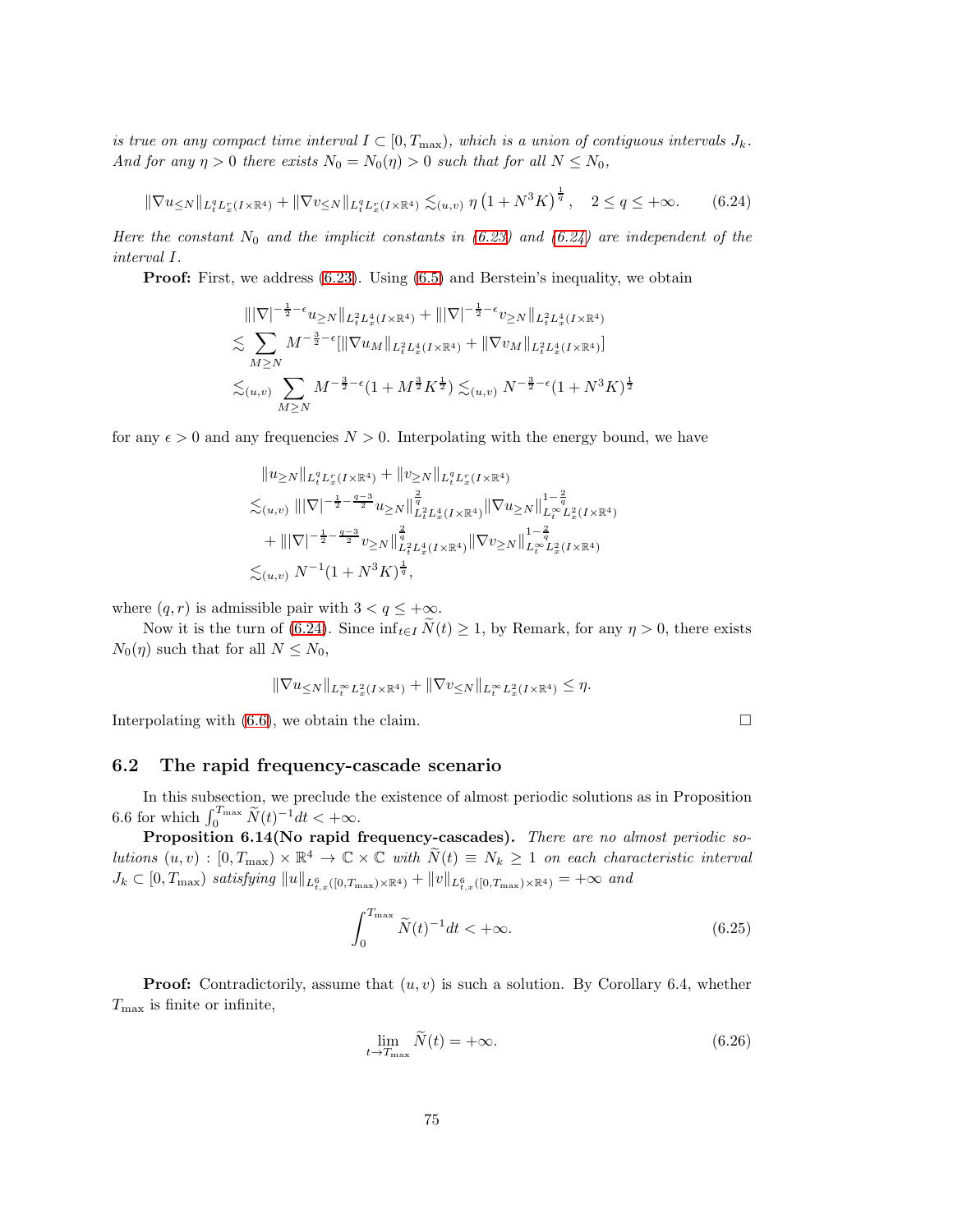By compactness, we have

<span id="page-75-0"></span>
$$
\lim_{t \to T_{\text{max}}} [\|\nabla u_{\leq N}(t)\|_{L_x^2} + \|\nabla v_{\leq N}(t)\|_{L_x^2}] = 0 \quad \text{for any} \quad N > 0. \tag{6.27}
$$

Let  $I_n$  be a nested sequence of compact subintervals of  $[0, T_{\text{max}})$  which are unions of contiguous characteristic subintervals  $J_k$ . Applying Proposition 6.11 on each  $I_n$ , noticing [\(6.19\)](#page-71-0) and [\(6.25\)](#page-74-1), we obtain

$$
A_n(N) := \|\nabla u_{\leq N}\|_{L_t^2 L_x^4(I_n \times \mathbb{R}^4)} + \|\nabla v_{\leq N}\|_{L_t^2 L_x^4(I_n \times \mathbb{R}^4)}
$$
  
\n
$$
\lesssim_{(u,v)} \inf_{t \in I} \{\|\nabla u_{\leq N}(t)\|_{L_x^2} + \|\nabla v_{\leq N}(t)\|_{L_x^2}\} + \sum_{M > \frac{N}{\eta_0}} \left(\frac{N}{M}\right)^{\frac{5}{3}} A_n(M)
$$
  
\n
$$
+ \frac{N^{\frac{3}{2}}}{\eta_0^{\frac{3}{2}} c_0^{\frac{3}{2}}} \left(\int_0^{T_{\text{max}}} [\widetilde{N}(t)]^{-1} dt\right)^{\frac{1}{2}}
$$
  
\n
$$
\lesssim_{(u,v)} \inf_{t \in I} \{\|\nabla u_{\leq N}(t)\|_{L_x^2} + \|\nabla v_{\leq N}(t)\|_{L_x^2}\} + \sum_{M > \frac{N}{\eta_0}} \left(\frac{N}{M}\right)^{\frac{5}{3}} A_n(M) + \frac{N^{\frac{3}{2}}}{\eta_0^{\frac{3}{2}} c_0^{\frac{3}{2}}}
$$

for all frequencies  $N > 0$ . Similar to the proof of [\(6.5\)](#page-69-0), we get, for all  $N > 0$ ,

$$
\|\nabla u_{\leq N}\|_{L_t^2 L_x^4(I_n\times\mathbb{R}^4)} + \|\nabla v_{\leq N}\|_{L_t^2 L_x^4(I_n\times\mathbb{R}^4)} \lesssim_{(u,v)} \inf_{t\in I_n} [\|\nabla u_{\leq N}(t)\|_{L_x^2} + \|\nabla v_{\leq N}(t)\|_{L_x^2}] + N^{\frac{3}{2}}.
$$

Letting  $n \to +\infty$  and recalling [\(6.27\)](#page-75-0), we have

<span id="page-75-2"></span><span id="page-75-1"></span>
$$
\|\nabla u_{\leq N}\|_{L_t^2 L_x^4([0,T_{\max})\times\mathbb{R}^4)} + \|\nabla v_{\leq N}\|_{L_t^2 L_x^4([0,T_{\max})\times\mathbb{R}^4)} \lesssim_{(u,v)} N^{\frac{3}{2}}.
$$
 (6.28)

Next, we hope to show that [\(6.28\)](#page-75-1) implies, for all  $N > 0$ ,

$$
\|\nabla u_{\leq N}\|_{L_t^\infty L_x^2([0,T_{\max})\times \mathbb{R}^4)} + \|\nabla v_{\leq N}\|_{L_t^\infty L_x^2([0,T_{\max})\times \mathbb{R}^4)} \lesssim_{(u,v)} N^{\frac{3}{2}}.
$$
 (6.29)

Decomposing  $u = u \le N + u > N$  and  $v = v \le N + v > N$ , by the no-waste Duhamel formulae in Proposition 6.9, using Strichartz's inequality, Bernstein's inequality, Hölder's inequality and Sobolev embedding, we get

$$
\begin{split} &\|\nabla u_{\leq N}\|_{L_{t}^{\infty}L_{x}^{2}}+\|\nabla v_{\leq N}\|_{L_{t}^{\infty}L_{x}^{2}} \lesssim \|\nabla P_{\leq N}f_{1}(u,v)\|_{L_{t}^{2}L_{x}^{\frac{4}{3}}} +\|\nabla P_{\leq N}f_{2}(u,v)\|_{L_{t}^{2}L_{x}^{\frac{4}{3}}} \\ &\lesssim \|\nabla P_{\leq N}f_{1}(u_{\leq N},v_{\leq N})\|_{L_{t}^{2}L_{x}^{\frac{4}{3}}} +\|\nabla P_{\leq N}\varnothing(u_{\leq N}v_{\leq N})\|_{L_{t}^{2}L_{x}^{\frac{4}{3}}} +\|\nabla P_{\leq N}\varnothing(u_{\leq N}v_{>N})\|_{L_{t}^{2}L_{x}^{\frac{4}{3}}} \\ &+\|\nabla P_{\leq N}u_{>N}v^{2}\|_{L_{t}^{2}L_{x}^{\frac{4}{3}}} +\|\nabla P_{\leq N}f_{2}(u_{\leq N},v_{\leq N})\|_{L_{t}^{2}L_{x}^{\frac{4}{3}}} +\|\nabla P_{\leq N}\varnothing(v_{\leq N}u_{\leq N}v_{>N})\|_{L_{t}^{2}L_{x}^{\frac{4}{3}}} \\ &+\|\nabla P_{\leq N}\varnothing(v_{\leq N}u_{>N}u_{>N})\|_{L_{t}^{2}L_{x}^{\frac{4}{3}}} \\ &\lesssim_{(u,v)} [\|\nabla u\|_{L_{t}^{2}L_{x}^{4}}+\|\nabla v\|_{L_{t}^{2}L_{x}^{4}}] [\|u_{\leq N}\|_{L_{t}^{\infty}L_{x}^{4}}^{2} +\|v_{\leq N}\|_{L_{t}^{\infty}L_{x}^{4}}^{2} +\|u_{>N}\|_{L_{t}^{\infty}L_{x}^{4}}^{2} +\|v_{>N}\|_{L_{t}^{\infty}L_{x}^{4}}^{2}] \\ &\quad +N^{\frac{5}{3}} [\|\nabla|^{-\frac{2}{3}}u_{>N}\|_{L_{t}^{2}L_{x}^{4}}+\|\nabla|^{-\frac{2}{3}}v_{>
$$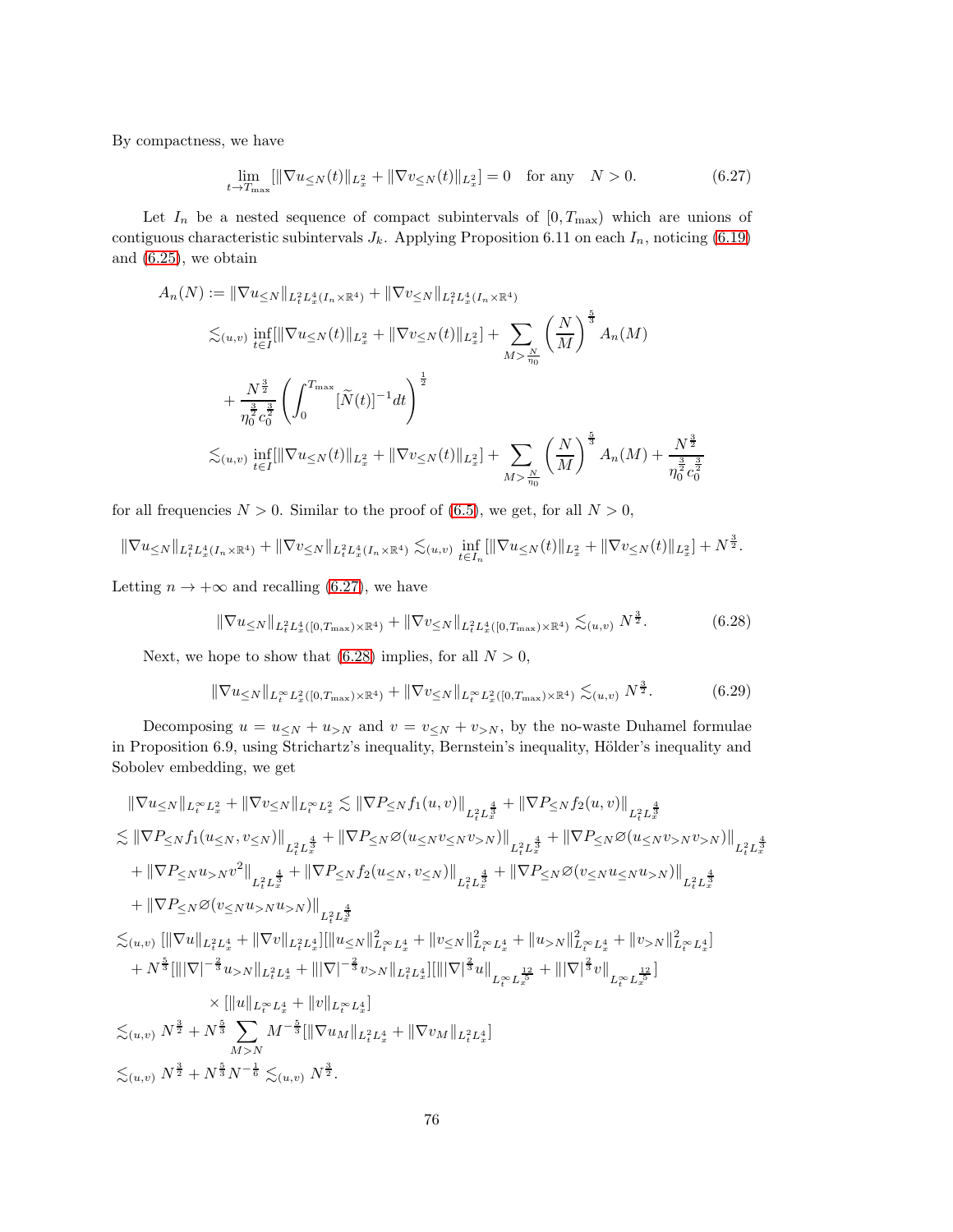Here all spacetime norms in the estimates above are on  $[0, T_{\text{max}}) \times \mathbb{R}^4$ . [\(6.29\)](#page-75-2) is proved.

Now we are ready to finish the proof of this proposition. Using Bernstein inequality and [\(6.29\)](#page-75-2), we have

$$
\begin{split} &\||\nabla|^{-\frac{1}{4}}u\|_{L^{\infty}_{t}L^{2}_{x}}+\||\nabla|^{-\frac{1}{4}}v\|_{L^{\infty}_{t}L^{2}_{x}}\\ &\lesssim \||\nabla|^{-\frac{1}{4}}u_{>1}\|_{L^{\infty}_{t}L^{2}_{x}}+\||\nabla|^{-\frac{1}{4}}u_{\leq 1}\|_{L^{\infty}_{t}L^{2}_{x}}+\||\nabla|^{-\frac{1}{4}}v_{>1}\|_{L^{\infty}_{t}L^{2}_{x}}+\||\nabla|^{-\frac{1}{4}}v_{>1}\|_{L^{\infty}_{t}L^{2}_{x}}+\||\nabla|^{-\frac{1}{4}}v_{\leq 1}\|_{L^{\infty}_{t}L^{2}_{x}}\\ &\lesssim_{(u,v)}\sum_{N>1}N^{-\frac{5}{4}}+\sum_{N\leq 1}N^{\frac{1}{4}}\lesssim_{(u,v)}1, \end{split}
$$

which means  $u, v \in L_t^{\infty} \dot{H}_x^{-\frac{1}{4}}([0, T_{\max}) \times \mathbb{R}^4)$ .

Fix  $t \in [0, T_{\text{max}})$  and let  $\eta > 0$  be a small constant. By compactness, there exists  $c(\eta) > 0$ such that Z

$$
\int_{|\xi| \leq c(\eta)\widetilde{N}(t)} |\xi|^2 |\hat{u}(t,\xi)|^2 d\xi + \int_{|\xi| \leq c(\eta)\widetilde{N}(t)} |\xi|^2 |\hat{v}(t,\xi)|^2 d\xi \leq \eta.
$$

Interpolating with  $u \in L_t^{\infty} \dot{H}_x^{-\frac{1}{4}}([0, T_{\max}) \times \mathbb{R}^4)$  and  $v \in L_t^{\infty} \dot{H}_x^{-\frac{1}{4}}([0, T_{\max}) \times \mathbb{R}^4)$ , we obtain

<span id="page-76-1"></span><span id="page-76-0"></span>
$$
\int_{|\xi| \le c(\eta)\hat{N}(t)} [|\hat{u}(t,\xi)|^2 + |\hat{v}(t,\xi)|^2] d\xi \lesssim_{(u,v)} \eta^{\frac{1}{5}}.
$$
 (6.30)

On the other hand,

$$
\int_{|\xi| \ge c(\eta)\tilde{N}(t)} [|\hat{u}(t,\xi)|^2 + |\hat{v}(t,\xi)|^2] d\xi \le [c(\eta)\tilde{N}(t)]^{-2} \int_{\mathbb{R}^4} |\xi|^2 [|\hat{u}(t,\xi)|^2 + |\hat{v}(t,\xi)|^2] d\xi
$$
  

$$
\lesssim_{(u,v)} [c(\eta)\tilde{N}(t)]^{-2}.
$$
 (6.31)

Using Plancherel's theorem, [\(6.30\)](#page-76-0) and [\(6.31\)](#page-76-1), we get

$$
0 \leq M(u,v)(t) := \int_{\mathbb{R}^4} [|u(t,x)|^2 + |v(t,x)|^2] dx = \int_{\mathbb{R}^4} [|\tilde{u}(t,\xi)|^2 + |\hat{v}(t,\xi)|^2] d\xi \lesssim_{(u,v)} \eta^{\frac{1}{5}} + [c(\eta)\tilde{N}(t)]^{-2}
$$

for all  $t \in [0, T_{\text{max}})$ . Recalling  $(6.26)$  and letting  $\eta \to 0$ , we know that  $M(u, v) \equiv 0$ , which implies that  $(u, v) \equiv 0$ . It is a contradiction to  $||u||_{L^6_{t,x}([0,T_{\max})\times\mathbb{R}^4)} + ||v||_{L^6_{t,x}([0,T_{\max})\times\mathbb{R}^4)} = +\infty$ . Proposition 6.14 is proved.

### 6.3 The quasi-solution scenario

In this subsection, we preclude the existence of almost periodic solutions as in Proposition 6.6 for which  $\int_0^{T_{\text{max}}} \tilde{N}(t)^{-1} dt = +\infty$ . If there exists such a solution, we will use the weightcoupled interaction Morawetz inequality to deduce a contradiction.

Assume that  $(\phi, \psi)$  is a solution of

$$
i\phi_t + \Delta\phi = \lambda |\psi|^2 \phi + \mathcal{F}_1, \quad i\psi_t + \Delta\psi = \mu |\phi|^2 \psi + \mathcal{F}_2 \tag{6.32}
$$

when the spatial dimension  $d = 4$ . Similar to [\(5.116\)](#page-54-0) in the case of the spatial dimension  $d = 3$ , for some weight  $a: \mathbb{R}^4 \to \mathbb{R}$ , we also define the following weight-coupled Morawetz interaction: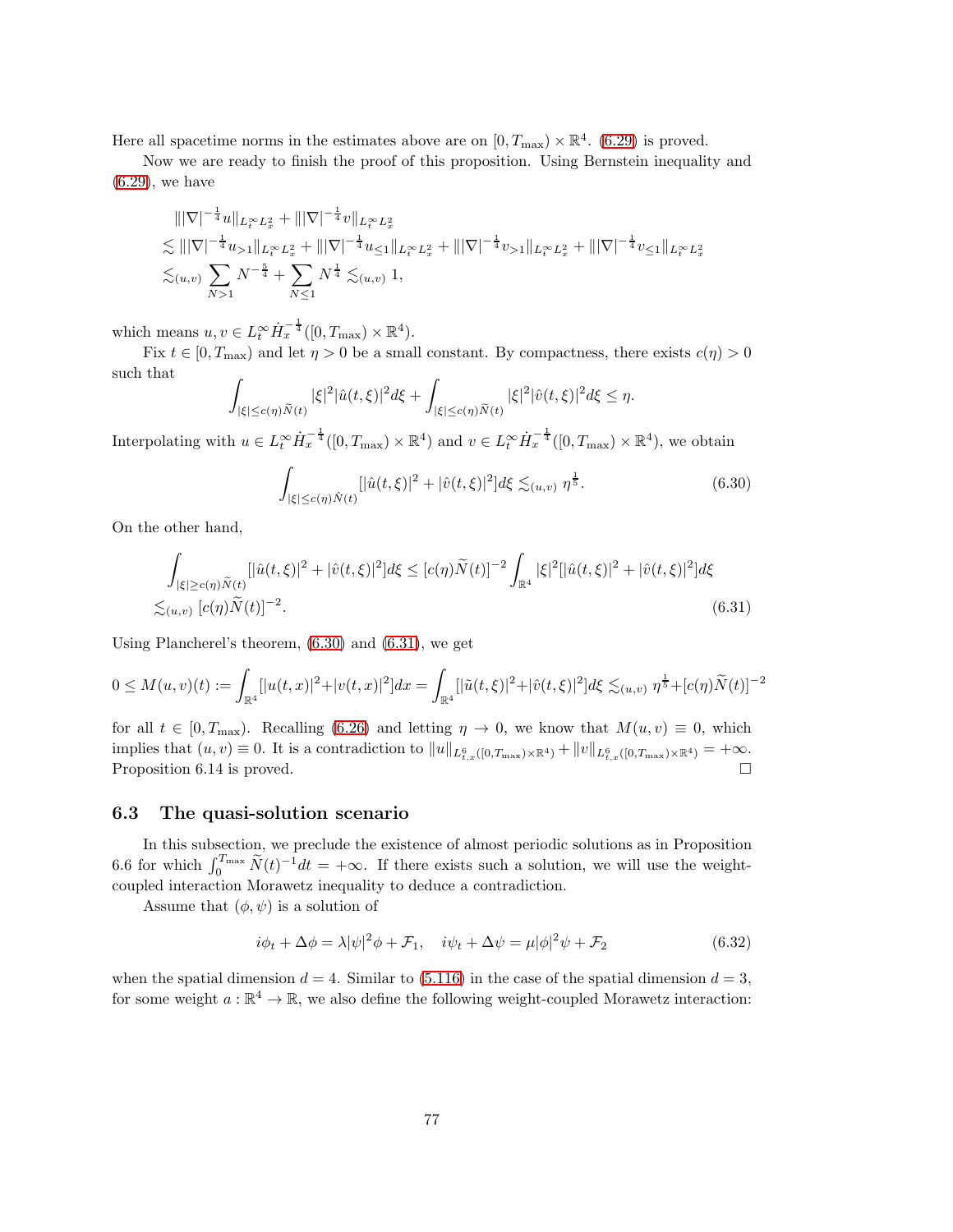<span id="page-77-0"></span>
$$
M_a^{\otimes_2}(t) = 2A \int_{\mathbb{R}^4} \int_{\mathbb{R}^4} \widetilde{\nabla} a(x - y) \Im[\overline{\phi}(t, x) \overline{\phi}(t, y) \widetilde{\nabla}(\phi(t, x) \phi(t, y))] dx dy + 2B \int_{\mathbb{R}^4} \int_{\mathbb{R}^4} \widetilde{\nabla} a(x - y) \Im[\overline{\psi}(t, x) \overline{\psi}(t, y) \widetilde{\nabla}(\psi(t, x) \psi(t, y))] dx dy + 2C \int_{\mathbb{R}^4} \int_{\mathbb{R}^4} \widetilde{\nabla} a(x - y) \Im[\overline{\phi}(t, x) \overline{\psi}(t, y) \widetilde{\nabla}(\phi(t, x) \psi(t, y))] dx dy + 2D \int_{\mathbb{R}^4} \int_{\mathbb{R}^4} \widetilde{\nabla} a(x - y) \Im[\overline{\psi}(t, x) \overline{\phi}(t, y) \widetilde{\nabla}(\psi(t, x) \phi(t, y))] dx dy, \tag{6.33}
$$

where  $\widetilde{\nabla} = (\nabla_x, \nabla_y), x \in \mathbb{R}^4$  and  $y \in \mathbb{R}^4$ ,  $A = 4\mu^2$ ,  $B = 4\lambda^2$  and  $C = D = 4\lambda\mu$ . If we take  $a(x, y) = |x - y|$  in the weight-coupled interaction Morawetz action [\(6.33\)](#page-77-0), then

$$
\frac{d}{dt}M(t)_{2}^{\otimes} \gtrsim \int_{\mathbb{R}^{4}} \int_{\mathbb{R}^{4}} \frac{[|\phi(t,x)|^{2} + |\psi(t,x)|^{2}] [|\phi(t,y)|^{2} + |\psi(t,y)|^{2}]}{|x-y|^{3}} dx dy \n+ \sum_{m,n=1}^{2} \int_{\mathbb{R}^{4}} \int_{\mathbb{R}^{4}} \Re(\mathcal{F}_{m} \nabla_{x} \bar{w}_{m} - w_{m} \nabla_{x} \overline{\mathcal{F}}_{m}) \cdot \frac{x-y}{|x-y|} dx |w_{n}(t,y)|^{2} dy \n+ \sum_{m,n=1}^{2} \int_{\mathbb{R}^{4}} \int_{\mathbb{R}^{4}} \Re(\mathcal{F}_{m} \nabla_{y} \bar{w}_{m} - w_{m} \nabla_{y} \overline{\mathcal{F}}_{m}) \cdot \frac{y-x}{|x-y|} dy |w_{n}(t,x)|^{2} dx \n- \sum_{m,n=1}^{2} \int_{\mathbb{R}^{4}} \int_{\mathbb{R}^{4}} \frac{x-y}{|x-y|} \cdot \Im[\bar{w}_{m}(t,x) \nabla_{x} w_{m}(t,x)] dx \Im(\overline{\mathcal{F}}_{n} w_{n})(t,y) dy \n- \sum_{m,n=1}^{2} \int_{\mathbb{R}^{4}} \int_{\mathbb{R}^{4}} \frac{y-x}{|x-y|} \cdot \Im[\bar{w}_{m}(t,y) \nabla_{y} w_{m}(t,y)] dy \Im(\overline{\mathcal{F}}_{n} w_{n})(t,x) dx.
$$
\n(6.34)

Here  $w_1, w_2$  can be taken as follows: (1) one is  $\phi$ , another is  $\psi$ ; (2) both are  $\phi$ ; (3) both are  $\psi$ . Denote

<span id="page-77-1"></span>
$$
\{\mathcal{F}_m, \phi, \psi\}_{px} := \Re(\mathcal{F}_m \nabla_x \bar{w}_m - w_m \nabla_x \overline{\mathcal{F}}_m), \quad \{\mathcal{F}_m, \phi, \psi\}_{py} := \Re(\mathcal{F}_m \nabla_y \bar{w}_m - w_m \nabla_y \overline{\mathcal{F}}_m),
$$
\n(6.35)\n
$$
\{\mathcal{F}_n, \phi, \psi\}_{ix} := \Im(\overline{\mathcal{F}}_n w_n)(t, x), \quad \{\mathcal{F}_n, \phi, \psi\}_{iy} := \Im(\overline{\mathcal{F}}_n w_n)(t, y).
$$
\n(6.36)

Integrating [\(6.34\)](#page-77-1) with respect to time, we get

Proposition 6.15(Weight-coupled interaction Morawetz inequality).

$$
\int_{I} \int_{\mathbb{R}^{4}} \int_{\mathbb{R}^{4}} \frac{[|\phi(t,x)|^{2} + |\psi(t,x)|^{2}] [|\phi(t,y)|^{2} + |\psi(t,y)|^{2}]}{|x-y|^{3}} dx dy dt
$$
\n+ 
$$
\sum_{m,n=1}^{2} \int_{I} \int_{\mathbb{R}^{4}} \int_{\mathbb{R}^{4}} \{ \mathcal{F}_{m}, \phi, \psi \}_{px} \cdot \frac{x-y}{|x-y|} dx |w_{n}(t,y)|^{2} dy dt
$$
\n+ 
$$
\sum_{m,n=1}^{2} \int_{I} \int_{\mathbb{R}^{4}} \int_{\mathbb{R}^{4}} \{ \mathcal{F}_{m}, \phi, \psi \}_{py} \cdot \frac{y-x}{|x-y|} dy |w_{n}(t,x)|^{2} dx dt
$$
\n
$$
\lesssim [\|\phi\|_{L_{t}^{\infty} L_{x}^{2}}^{3} + \|\psi\|_{L_{t}^{\infty} L_{x}^{2}}^{3}][\|\phi\|_{L_{t}^{\infty} \dot{H}_{x}^{1}} + \|\psi\|_{L_{t}^{\infty} \dot{H}_{x}^{1}}] + \{ [\|\phi\|_{L_{t}^{\infty} L_{x}^{2}} + \|\psi\|_{L_{t}^{\infty} L_{x}^{2}} ]
$$
\n
$$
[\|\phi\|_{L_{t}^{\infty} \dot{H}_{x}^{1}} + \|\psi\|_{L_{t}^{\infty} \dot{H}_{x}^{1}}] [\|\{\mathcal{F}_{1}, \phi, \psi\}_{ix} \|_{L_{t,x}^{1}} + \|\{\mathcal{F}_{2}, \phi, \psi\}_{ix} \|_{L_{t,x}^{1}} ] \} .
$$
\n(6.37)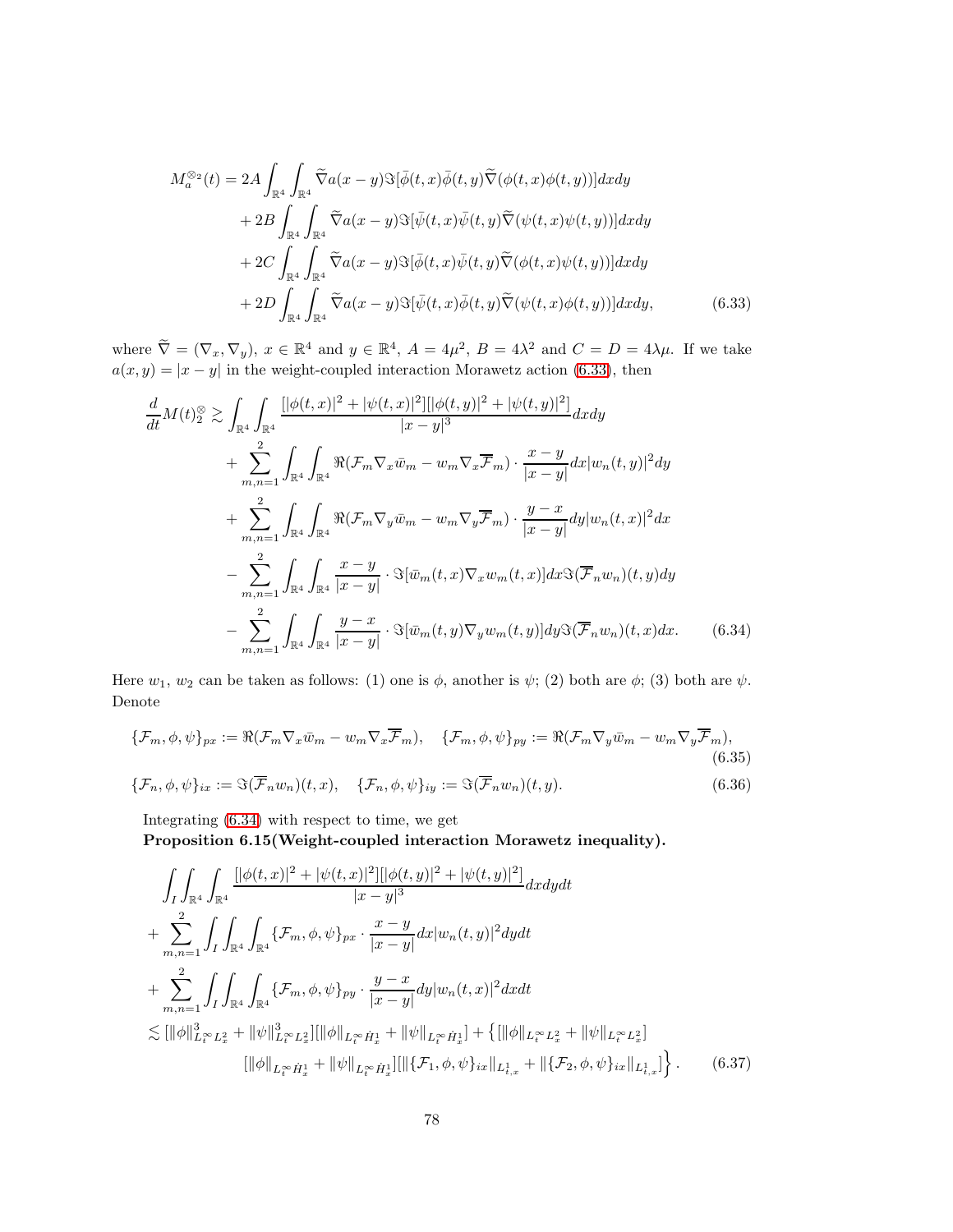All spacetime norms above are on  $I \times \mathbb{R}^4$ .

Letting  $\phi = u_{\geq N}$ ,  $\psi = v_{\geq N}$ ,  $\mathcal{F}_1 = P_{\geq N}(|v|^2u)$  and  $\mathcal{F}_2 = P_{\geq N}(|u|^2v)$  for N small enough such that the Littlewood-Paley projection captures most of the solution, we will use Proposition 6.15 to prove

Proposition 6.16(Frequency-localized interaction Morawetz estimate). Let  $(u, v)$ :  $[0, T_{\text{max}}) \times \mathbb{R}^4 \to \mathbb{C} \times \mathbb{C}$  be an almost periodic solution of [\(1.6\)](#page-3-0) satisfying  $\widetilde{N}(t) \equiv N_k \ge 1$  on every characteristic interval  $J_k \subset [0, T_{\text{max}})$ . Then for any  $\eta > 0$  there exists  $N_0 = N_0(\eta)$  such that

<span id="page-78-3"></span>
$$
\int_{I} \int_{\mathbb{R}^{4}} \int_{\mathbb{R}^{4}} \frac{[|u_{\geq N}(t,x)|^{2} + |v_{\geq N}(t,x)|^{2}] |[u_{\geq N}(t,y)|^{2} + |v_{\geq N}(t,y)|^{2}]}{|x-y|^{3}} dx dy dt
$$
  

$$
\lesssim_{(u,v)} \eta [N^{-3} + \int_{I} \widetilde{N}(t)^{-1} dt]
$$
(6.38)

for  $N \leq N_0$  and any compact time interval  $I \subset [0, T_{\text{max}})$ , which is a union of contiguous subintervals  $J_k$ . Here the implicit constant does not depend on the interval I.

**Proof:** Let I be a fixed compact interval  $I \subset [0, T_{\text{max}})$ , which is a union of contiguous subintervals  $J_k$ , denote  $K := \int_I N(t)^{-1} dt$ . All spacetime norms will be on  $I \times \mathbb{R}^4$  in the proof of this proposition below.

Fix  $\eta > 0$  and chose  $N_0 = N_0(\eta)$  small enough such that the claims in Corollary 6.13 hold for all  $N \leq N_0$ . Especially, fixing  $N \leq N_0$  and writing  $u_{lo} := u \leq N$ ,  $v_{lo} := v \leq N$ ,  $u_{hi} := u > N$ and  $v_{hi} := v_{>N}$ , there holds

$$
\|\nabla u_{lo}\|_{L_t^q L_x^r} + \|\nabla v_{lo}\|_{L_t^q L_x^r} \lesssim_{(u,v)} \eta (1 + N^3 K)^{\frac{1}{q}}, \quad \text{for all} \quad \frac{1}{q} + \frac{2}{r} = 1, \quad 2 \le q \le +\infty, \tag{6.39}
$$

$$
||u_{hi}||_{L_t^q L_x^r} + ||v_{hi}||_{L_t^q L_x^r} \lesssim_{(u,v)} N^{-1} (1 + N^3 K)^{\frac{1}{q}}, \quad \text{for all} \quad \frac{1}{q} + \frac{2}{r} = 1, \quad 3 < q \le +\infty, \tag{6.40}
$$

$$
||u_{hi}||_{L_t^{\infty}L_x^2} + ||v_{hi}||_{L_t^{\infty}L_x^2} \lesssim_{(u,v)} \eta^6 N^{-1}.
$$
\n(6.41)

Applying Proposition 6.15 with  $\phi = u_{hi}$ ,  $\psi = v_{hi}$ ,  $\mathcal{F}_1 = P_{hi} f_1(u, v)$  and  $\mathcal{F}_2 = P_{hi} f_2(u, v)$ , and using [\(6.41\)](#page-78-0), we get

<span id="page-78-2"></span><span id="page-78-1"></span><span id="page-78-0"></span>
$$
\int_{I} \int_{\mathbb{R}^{4}} \int_{\mathbb{R}^{4}} \frac{[|u_{hi}(t,x)|^{2} + |v_{hi}(t,x)|^{2}] [|u_{hi}(t,y)|^{2} + |v_{hi}(t,y)|^{2}]}{|x-y|^{3}} dx dy dt
$$
  
+ 
$$
2 \sum_{m,n=1}^{2} \int_{\mathbb{R}^{4}} \int_{\mathbb{R}^{4}} \Re(\mathcal{F}_{m} \nabla_{x} \bar{w}_{m} - w_{m} \nabla_{x} \overline{\mathcal{F}}_{m}) \cdot \frac{x-y}{|x-y|} dx |w_{n}(t,y)|^{2} dy
$$
  
+ 
$$
2 \sum_{m,n=1}^{2} \int_{\mathbb{R}^{4}} \int_{\mathbb{R}^{4}} \Re(\mathcal{F}_{m} \nabla_{y} \bar{w}_{m} - w_{m} \nabla_{y} \overline{\mathcal{F}}_{m}) \cdot \frac{y-x}{|x-y|} dy |w_{n}(t,x)|^{2} dx
$$
  

$$
\lesssim_{(u,v)} \eta^{18} N^{-3} + \eta^{6} N^{-1} [\| \{\mathcal{F}_{1}, u_{hi}, v_{hi}\}_{ix} \|_{L_{t,x}^{1}} + \| \{\mathcal{F}_{2}, u_{hi}, v_{hi}\}_{ix} \|_{L_{t,x}^{1}}].
$$
 (6.42)

Here  $w_1, w_2$  can be taken as follows: (1) one is  $u_{hi}$ , another is  $v_{hi}$ ; (2) both are  $u_{hi}$ ; (3) both are vhi.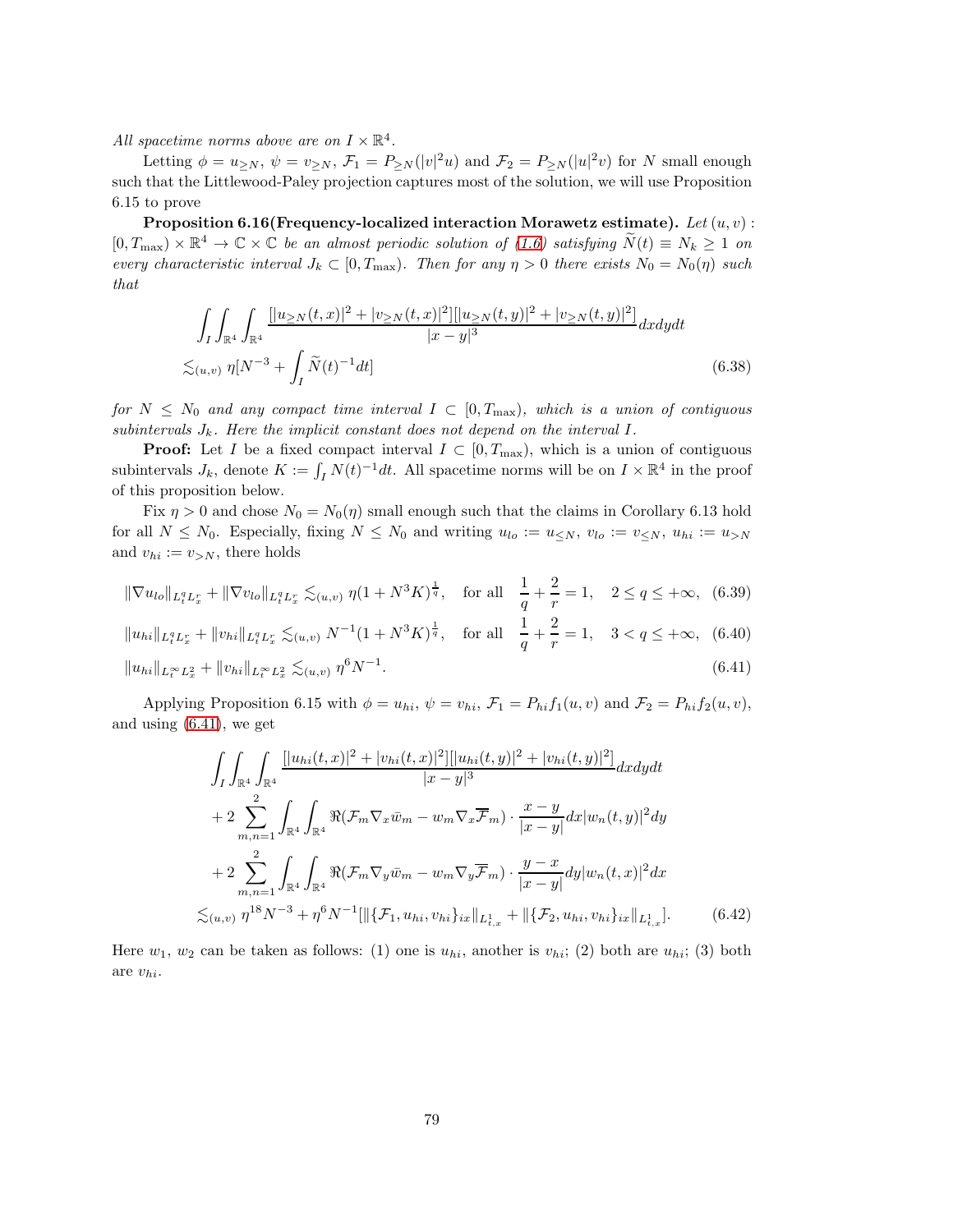Since

$$
\sum_{m,n=1}^{2} \Re(\mathcal{F}_{m} \nabla_{x} \bar{w}_{m} - w_{m} \nabla_{x} \overline{\mathcal{F}}_{m})
$$
\n
$$
= \nabla_{x} [\varnothing(u_{hi}^{2} v_{hi}^{2}) + \varnothing(u_{hi}^{2} v_{hi} v_{lo}) + \varnothing(v_{hi}^{2} u_{hi} u_{lo}) + \varnothing(u_{hi} v_{hi} u_{lo} v_{lo})]
$$
\n
$$
+ \nabla_{x} [\varnothing(u_{hi}^{2} v_{lo}^{2}) + \varnothing(u_{hi} u_{lo} v_{lo}^{2}) + \varnothing(u_{hi}^{2} v_{lo}^{2}) + \varnothing(v_{hi} v_{lo} u_{lo}^{2})]
$$
\n
$$
+ [\varnothing(v_{hi}^{2} u_{hi}) + \varnothing(u_{hi} v_{hi} v_{lo}) + \varnothing(u_{hi} v_{lo}^{2})] \nabla_{x} u_{lo}
$$
\n
$$
+ [\varnothing(u_{hi}^{2} v_{hi}) + \varnothing(v_{hi} u_{hi} u_{lo}) + \varnothing(v_{hi} u_{lo}^{2})] \nabla_{x} v_{lo}
$$
\n
$$
+ \nabla_{x} [\varnothing(u_{hi} P_{lo} f_{1}(u, v)) + \varnothing(v_{hi} P_{lo} f_{2}(u, v))] + \varnothing(u_{hi} \nabla_{x} P_{lo} f_{1}(u, v)) + \varnothing(v_{hi} \nabla_{x} P_{lo} f_{2}(u, v))
$$

and

$$
\{\mathcal{F}_1, u_{hi}, v_{hi}\}_{ix} = \varnothing(u_{hi}v_{hi}^2 u_{lo}) + \varnothing(v_{hi}u_{hi}^2 v_{lo}) + \varnothing(u_{hi}^2 v_{lo}^2) + \varnothing(u_{hi}v_{hi}u_{lo}v_{lo})
$$
  

$$
\{\mathcal{F}_2, u_{hi}, v_{hi}\}_{ix} = \varnothing(v_{hi}u_{hi}^2 v_{lo}) + \varnothing(u_{hi}v_{hi}^2 u_{lo}) + \varnothing(v_{hi}^2 u_{lo}^2) + \varnothing(u_{hi}v_{hi}u_{lo}v_{lo}),
$$

using  $(6.39)$ – $(6.41)$ , we obtain from  $(6.42)$ 

$$
\int_{I} \int_{\mathbb{R}^{4}} \int_{\mathbb{R}^{4}} \frac{[|u_{hi}(t,x)|^{2} + |v_{hi}(t,x)|^{2}] [|u_{hi}(t,y)|^{2} + |v_{hi}(t,y)|^{2}]}{|x-y|^{3}} dxdydt \n+ \int_{I} \int_{\mathbb{R}^{4}} \int_{\mathbb{R}^{4}} \frac{[|u_{hi}(t,x)|^{2} + |v_{hi}(t,x)|^{2}] |u_{hi}(t,y)|^{2} |v_{hi}(t,y)|^{2}}{|x-y|} dxdydt \n\lesssim_{(u,v)} \eta^{18} N^{-3} + \eta^{6} N^{-1} I(u_{hi}, v_{hi}, u_{lo}, v_{lo}) + \eta^{12} N^{-2} II(u_{hi}, v_{hi}, u_{lo}, v_{lo}) \n+ \int_{I} \int_{\mathbb{R}^{4}} \int_{\mathbb{R}^{4}} \frac{[|u_{hi}(t,x)|^{2} + |v_{hi}(t,x)|^{2}] J(u_{hi}, v_{hi}, u_{lo}, v_{lo})}{|x-y|} dxdydt \n+ \int_{I} \int_{\mathbb{R}^{4}} \int_{\mathbb{R}^{4}} \frac{[|u_{hi}(t,x)|^{2} + |v_{hi}(t,x)|^{2}] [P_{lo} f_{1}(u,v)||u_{hi}| + |P_{lo} f_{2}(u,v)||v_{hi}|]}{|x-y|} dxdydt, \quad (6.43)
$$

where

$$
I(u_{hi}, v_{hi}, u_{lo}, v_{lo}) = ||u_{hi}v_{hi}^2 u_{lo}||_{L_{t,x}^1} + ||v_{hi}u_{hi}^2 v_{lo}||_{L_{t,x}^1} + ||u_{hi}v_{hi}u_{lo}v_{lo}||_{L_{t,x}^1} + ||u_{hi}^2 v_{lo}^2||_{L_{t,x}^1}
$$
  
+  $||v_{hi}^2 u_{lo}^2||_{L_{t,x}^1} + ||u_{hi}P_{hi}f_1(u_{lo}, v_{lo})||_{L_{t,x}^1} + ||v_{hi}P_{hi}f_2(u_{lo}, v_{lo})||_{L_{t,x}^1}$   
+  $||u_{hi}P_{lo}f_1(u_{hi}, v_{hi})||_{L_{t,x}^1} + ||v_{hi}P_{lo}f_2(u_{hi}, v_{hi})||_{L_{t,x}^1},$  (6.44)  

$$
II(u_{hi}, v_{hi}, u_{lo}, v_{lo}) = ||u_{hi}v_{hi}^2 \nabla u_{lo}||_{L_{t,x}^1} + ||u_{hi}v_{hi}v_{lo} \nabla u_{lo}||_{L_{t,x}^1} + ||u_{hi}v_{lo}^2 \nabla u_{lo}||_{L_{t,x}^1}
$$
  
+  $||v_{hi}u_{hi}^2 \nabla v_{lo}||_{L_{t,x}^1} + ||v_{hi}u_{hi}u_{lo} \nabla v_{lo}||_{L_{t,x}^1} + ||v_{hi}u_{lo}^2 \nabla v_{lo}||_{L_{t,x}^1}$   
+  $||u_{hi} \nabla P_{lo}f_1(u, v)||_{L_{t,x}^1} + ||v_{hi} \nabla P_{lo}f_2(u, v)||_{L_{t,x}^1},$  (6.45)  

$$
J(u_{hi}, v_{hi}, u_{lo}, v_{lo}) = \varnothing(u_{hi}u_{lo}v_{lo}^2) + \varnothing(v_{hi}v_{lo}u_{lo}^2) + \varnothing(u_{hi}^2v_{lo}^2) + \varnothing(v_{hi}^2u_{lo}^2).
$$
  
+  $\varnothing(u_{hi}^2 v_{hi}v_{lo}) + \varnothing(v_{hi}^2 u_{hi}u_{lo}) + \varnothing(u_{hi}v_{hi}u_{lo}v_{lo}).$  (6.46)

We estimate the terms through  $(6.44)$ – $(6.46)$  below. Using [\(6.39\)](#page-78-1)–[\(6.41\)](#page-78-0) and Sobolev embedding, we obtain

<span id="page-79-2"></span><span id="page-79-1"></span><span id="page-79-0"></span>
$$
||u_{hi}v_{hi}^2 u_{lo}||_{L^1_{t,x}} \lesssim ||u_{hi}||_{L^\infty_t L^4_x} ||v_{hi}||_{L^{\frac{7}{2}}_t L^{\frac{14}{5}}_x}^2 ||u_{lo}||_{L^{\frac{7}{5}}_t L^{28}_x} \lesssim_{(u,v)} \eta N^{-2} (1 + N^3 K),
$$
  

$$
||u_{hi}^2 v_{lo}^2||_{L^1_{t,x}} \lesssim ||u_{hi}||^2_{L^4_t L^8_x} ||u_{lo}||_{L^4_t L^8_x}^2 \lesssim_{(u,v)} \eta^2 N^{-2} (1 + N^3 K).
$$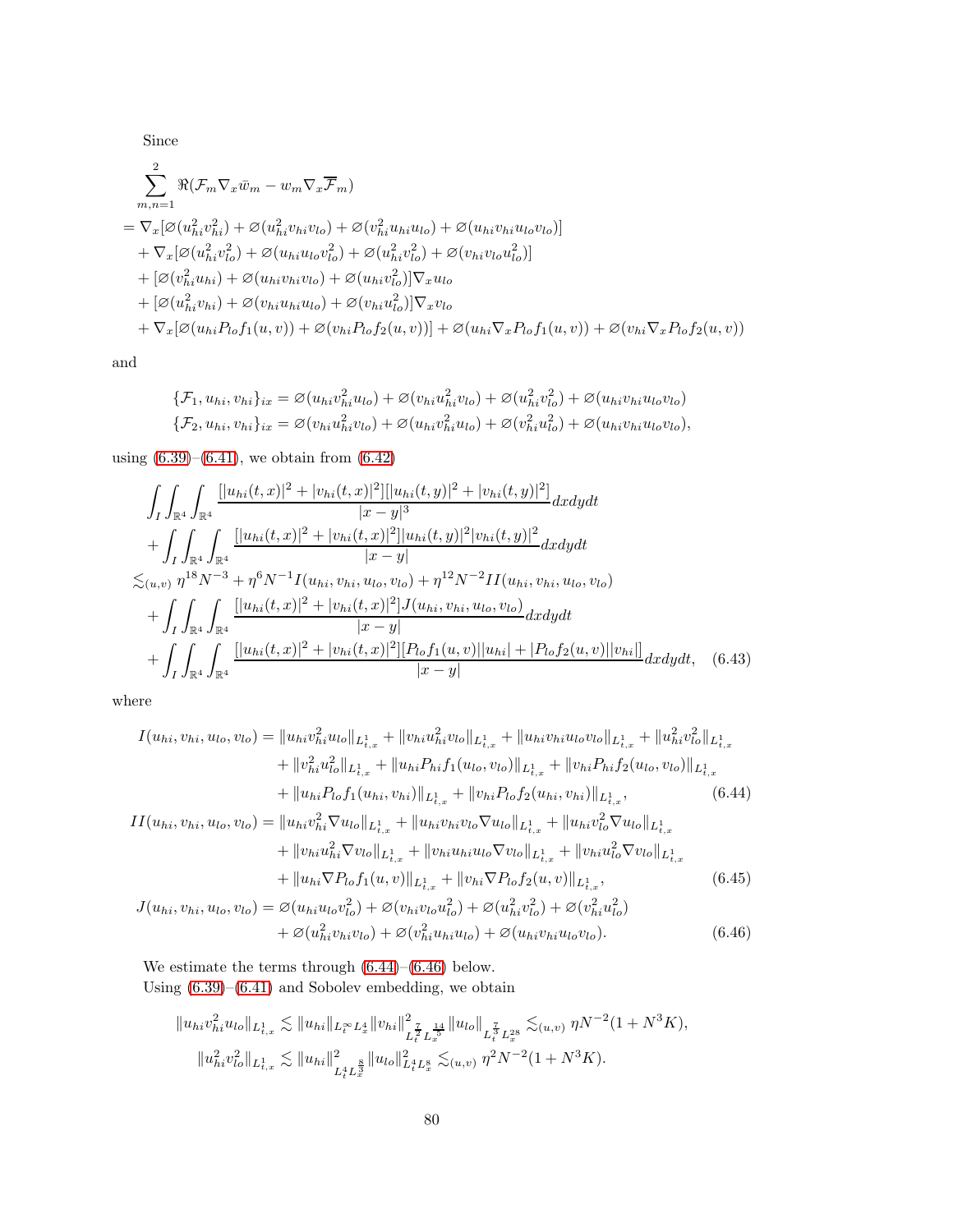Similarly,

$$
||v_{hi}u_{hi}^2v_{lo}||_{L^1_{t,x}} \lesssim_{(u,v)} \eta N^{-2} (1+N^3K), \quad ||v_{hi}^2u_{lo}^2||_{L^1_{t,x}} \lesssim_{(u,v)} \eta^2 N^{-2} (1+N^3K),
$$
  

$$
||u_{hi}v_{hi}u_{lo}v_{lo}||_{L^1_{t,x}} \lesssim_{(u,v)} \eta^2 N^{-2} (1+N^3K) \quad \text{because } |u_{hi}v_{hi}u_{lo}v_{lo}| \le |u_{hi}^2v_{lo}^2| + |v_{hi}^2u_{lo}^2|.
$$

Using Bernstein's inequality, we have

$$
||u_{hi}P_{hi}f_1(u_{lo}, v_{lo})||_{L^1_{t,x}} \lesssim ||u_{hi}||_{L^4_t L^{\frac{8}{3}}} N^{-1} || \nabla f_1(u_{lo}, v_{lo})||_{L^{\frac{4}{3}}_t L^{\frac{8}{3}}_x}
$$
  

$$
\lesssim_{(u,v)} N^{-2} (1 + N^3 K)^{\frac{1}{4}} [|| \nabla u_{lo}||_{L^2_t L^4_x} + || \nabla v_{lo}||_{L^2_t L^4_x}] [||u_{lo}||_{L^\infty_t L^{\frac{16}{3}}} + ||v_{lo}||_{L^\infty_t L^{\frac{16}{3}}_x}]
$$
  

$$
\lesssim_{(u,v)} \eta^3 N^{-2} (1 + N^3 K)
$$

and

$$
||u_{hi}P_{lo}f_1(u_{hi}, v_{hi})||_{L^1_{t,x}} \lesssim ||u_{hi}||_{L^{\frac{10}{3}}_t^{\frac{20}{3}} L^{\frac{20}{3}}} N^{\frac{7}{5}} ||f_1(u_{hi}, v_{hi})||_{L^{\frac{10}{7}}_t^{\frac{10}{7}} L^1_x}
$$
  
\n
$$
\lesssim_{(u,v)} N^{\frac{2}{5}} (1 + N^3 K)^{\frac{3}{10}} [||u_{hi}||_{L^{\frac{20}{3}}_t^{\frac{20}{3}}} + ||v_{hi}||_{L^{\frac{30}{3}}_t^{\frac{20}{3}}}^{\frac{7}{5}} ||||u_{hi}||_{L^{\infty}_t^{\frac{20}{3}}}^{\frac{7}{5}} + ||v_{hi}||_{L^{\infty}_t^{\frac{40}{3}}}^{\frac{7}{5}} + ||v_{hi}||_{L^{\infty}_t^{\frac{40}{3}}}^{\frac{7}{5}} \n\lesssim_{(u,v)} N^{\frac{2}{5} - \frac{7}{3}} (1 + N^3 K) [|||\nabla|^{\frac{9}{10}} u_{hi}||_{L^{\infty}_t^{\frac{2}{3}} L^2_x}^{\frac{2}{5}} + |||\nabla|^{\frac{9}{10}} v_{hi}||_{L^{\infty}_t^{\frac{2}{3}} L^2_x}^{\frac{2}{5}}]\n\lesssim_{(u,v)} N^{-2} (1 + N^3 K).
$$

Similarly,

$$
||v_{hi}P_{hi}f_2(u_{lo}, v_{lo})||_{L^1_{t,x}} \lesssim_{(u,v)} \eta^3 N^{-2} (1 + N^3 K),
$$
  

$$
||v_{hi}P_{lo}f_2(u_{hi}, v_{hi})||_{L^1_{t,x}} \lesssim_{(u,v)} N^{-2} (1 + N^3 K).
$$

[\(6.44\)](#page-79-0) is completed.

Consider the terms in [\(6.45\)](#page-79-2). Using [\(6.39\)](#page-78-1)–[\(6.41\)](#page-78-0), Sobolev embedding and Bernstein inequality, we get

$$
\|u_{hi}v_{hi}^2 \nabla u_{lo}\|_{L^1_{t,x}} \lesssim \|\nabla u_{lo}\|_{L^{\frac{7}{4}}_tL^{2s}_x} \|v_{hi}\|_{L^{\frac{7}{4}}_tL^{\frac{4}{5}}_x}^2 \|u_{hi}\|_{L^\infty_tL^4_x} \lesssim_{(u,v)} \eta N^{-1} (1+N^3K),
$$
  

$$
\|u_{hi}v_{hi}v_{lo} \nabla u_{lo}\|_{L^1_{t,x}} \lesssim \|\nabla u_{lo}\|_{L^2_tL^4_x} \|\|u_{hi}\|_{L^4_tL^{\frac{8}{3}}_x}^2 + \|v_{hi}\|_{L^4_tL^{\frac{8}{3}}_x}^2 \|v_{lo}\|_{L^\infty_{t,x}} \lesssim_{(u,v)} \eta^2 N^{-1} (1+N^3K),
$$
  

$$
\|u_{hi}v_{lo}^2 \nabla u_{lo}\|_{L^1_{t,x}} \lesssim \|\nabla u_{lo}\|_{L^2_tL^4_x} \|u_{hi}\|_{L^\infty_tL^2_x} \|v_{lo}\|_{L^4_tL^8_x}^2 \lesssim_{(u,v)} \eta^9 N^{-1} (1+N^3K).
$$

Similarly,

$$
\begin{aligned} &\|v_{hi}u_{hi}^2 \nabla v_{lo}\|_{L^1_{t,x}} \lesssim_{(u,v)} \eta N^{-1} (1 + N^3 K), \quad \|v_{hi}u_{hi}u_{lo} \nabla v_{lo}\|_{L^1_{t,x}} \lesssim_{(u,v)} \eta^2 N^{-1} (1 + N^3 K), \\ &\|v_{hi}u_{lo}^2 \nabla v_{lo}\|_{L^1_{t,x}} \lesssim_{(u,v)} \eta^9 N^{-1} (1 + N^3 K). \end{aligned}
$$

Write

$$
f_1(u, v) = f_1(u_{lo}, v_{lo}) + \varnothing(u_{hi}v_{hi}^2) + \varnothing(u_{hi}v_{hi}v_{lo}) + \varnothing(v_{hi}u_{lo}v_{lo}) + \varnothing(v_{hi}^2u_{lo}) + \varnothing(u_{hi}v_{lo}^2).
$$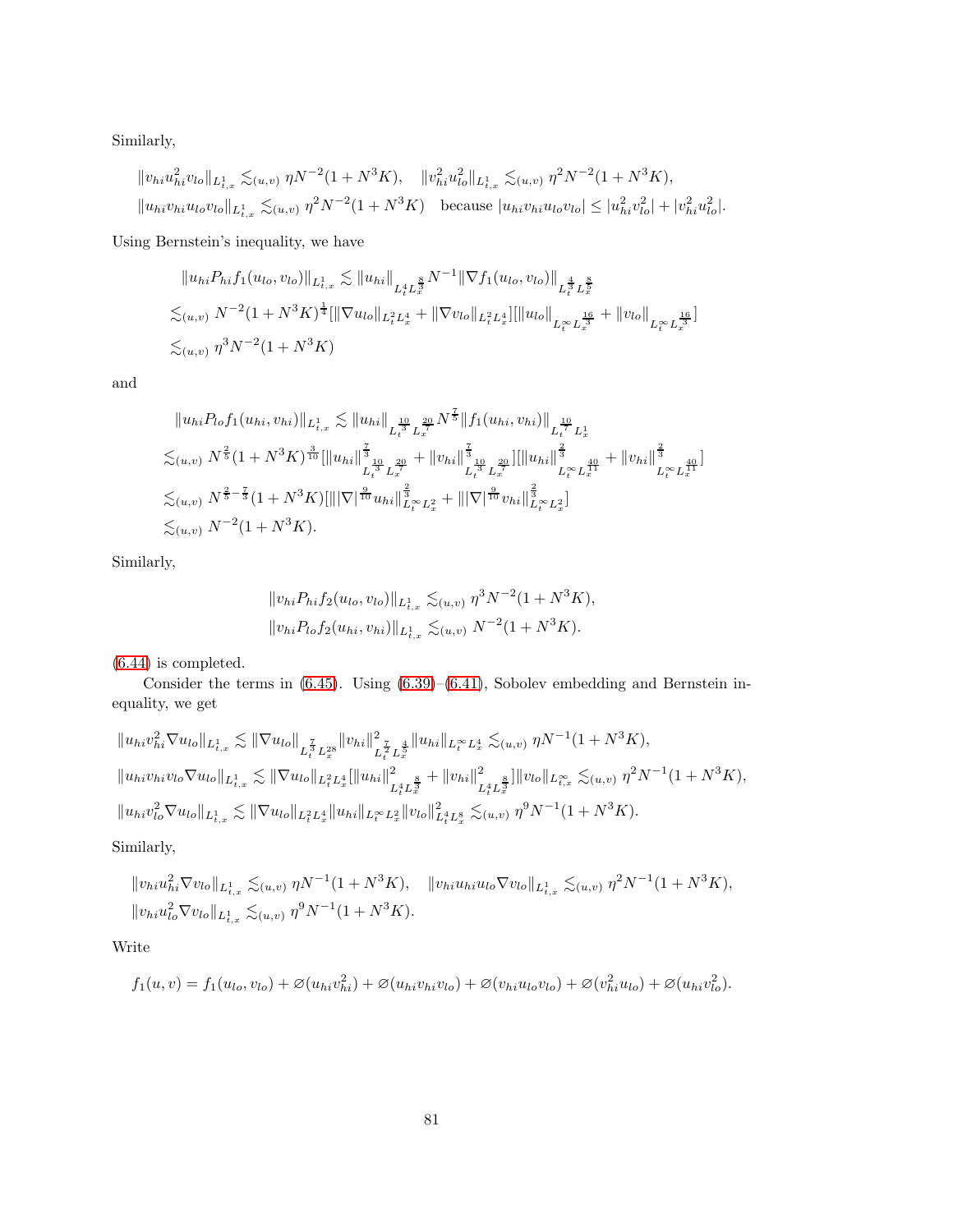### We estimate

$$
||u_{hi}\nabla P_{lo}f_1(u_{lo},v_{lo})||_{L^1_{t,x}} \lesssim ||u_{hi}||_{L^{\infty}_t L^2_x} |||\nabla u_{lo}||_{L^2_t L^4_x} + ||\nabla v_{lo}||_{L^2_t L^4_x} ||||u_{lo}||_{L^4_t L^8_x}^2 + ||v_{lo}||_{L^4_t L^8_x}^2
$$
  
\n
$$
\lesssim_{(u,v)} \eta^9 N^{-1} (1 + N^3 K),
$$
  
\n
$$
||u_{hi}\nabla P_{lo}\varnothing(u_{hi}v_{hi}^2)||_{L^1_{t,x}} \lesssim ||u_{hi}||_{L^{\frac{10}{3}}_t L^{\frac{10}{3}}_x} ||u_{hi}v_{hi}^2||_{L^{\frac{10}{3}}_t L^{\frac{10}{3}}_x}
$$
  
\n
$$
\lesssim N^{\frac{12}{5}} ||u_{hi}||_{L^{\frac{10}{5}}_t L^{\frac{10}{5}}_x} ||u_{hi}||_{L^{\frac{10}{5}}_t L^{\frac{10}{5}}_x} + ||v_{hi}^3||_{L^{\frac{10}{5}}_t L^{\frac{10}{5}}_x} + ||v_{hi}||_{L^{\frac{10}{5}}_t L^{\frac{10}{5}}_x} + ||v_{hi}||_{L^{\frac{10}{5}}_t L^{\frac{10}{5}}_x} + ||v_{hi}||_{L^{\frac{10}{5}}_t L^{\frac{10}{5}}_x} + ||v_{hi}||_{L^{\infty}_t L^{\frac{10}{5}}_x} + ||v_{hi}||_{L^{\infty}_t L^{\frac{10}{5}}_x} + ||v_{hi}||_{L^{\infty}_t L^{\frac{10}{5}}_x} + ||v_{hi}||_{L^{\infty}_t L^{\frac{10}{5}}_x} + ||v_{hi}||_{L^{\infty}_t L^{\frac{10}{5}}_x} + ||v_{hi}||_{L^{\infty}_t L^{\frac{10}{5}}_x} + ||v_{hi}||_{L^{\infty}_t L^{\frac{10}{5}}_x} + ||v_{hi}||_{L^{\infty}_t L^{\frac{10}{5}}_x} + ||v_{hi}||_{L^{\infty}_t L^{\frac{10}{5
$$

Similarly, we can obtain the estimate for  $||v_{hi} \nabla P_{lo} f_2(u, v)||_{L^1_{t,x}}$ . [\(6.45\)](#page-79-2) is completed.

Now we consider the contribution of the term containing  $J(u_{hi}, v_{hi}, u_{lo}, v_{lo})$ . We estimate

$$
\int_{I} \int_{\mathbb{R}^{4}} \int_{\mathbb{R}^{4}} \frac{[|u_{hi}(t,y)|^{2} + |v_{hi}(t,y)|^{2}]|u_{hi}(t,x)||u_{lo}(t,x)||v_{lo}(t,x)|^{2}}{|x-y|} dxdydt
$$
\n
$$
\lesssim [\|u_{hi}\|_{L_{t}^{12}L_{x}^{\frac{24}{41}}}^{2} + \|v_{hi}\|_{L_{t}^{12}L_{x}^{\frac{24}{41}}}^{2}] \|\frac{1}{|x|} \ast (|u_{hi}||u_{lo}||v_{lo}|^{2})\|_{L_{t}^{\frac{6}{5}}L_{x}^{12}}\n\lesssim_{(u,v)} N^{-2}(1+N^{3}K)^{\frac{1}{6}} [\|u_{hi}u_{lo}^{3}\|_{L_{t,x}^{\frac{6}{5}}} + \|u_{hi}v_{lo}^{3}\|_{L_{t,x}^{\frac{6}{5}}}]
$$
\n
$$
\lesssim_{(u,v)} N^{-2}(1+N^{3}K)^{\frac{1}{6}} \|u_{hi}\|_{L_{t}^{\infty}L_{x}^{2}} [\|u_{lo}\|_{L_{t}^{\frac{18}{5}}L_{x}^{9}}^{3} + \|v_{lo}\|_{L_{t}^{\frac{18}{5}}L_{x}^{9}}^{3}] \lesssim_{(u,v)} \eta^{9}N^{-3}(1+N^{3}K).
$$

Similarly,

$$
\int_{I} \int_{\mathbb{R}^{4}} \int_{\mathbb{R}^{4}} \frac{[|u_{hi}(t,y)|^{2} + |v_{hi}(t,y)|^{2}]|v_{hi}(t,x)||v_{lo}(t,x)||u_{lo}(t,x)|^{2}}{|x-y|} dxdydt
$$
  

$$
\lesssim_{(u,v)} \eta^{9} N^{-3} (1+N^{3} K).
$$

Note that  $|u_{hi}^2 v_{hi} v_{lo}| \lesssim 10^{-6} |u_{hi}|^2 |v_{hi}|^2 + |u_{hi}|^2 |v_{lo}|^2$  and

$$
\int_{I} \int_{\mathbb{R}^{4}} \int_{\mathbb{R}^{4}} \frac{[|u_{hi}(t,y)|^{2} + |v_{hi}(t,y)|^{2}]|u_{hi}(t,x)|^{2}|v_{hi}(t,x)||v_{lo}(t,x)|}{|x-y|} dxdydt
$$
\n
$$
\lesssim 10^{-6} \int_{I} \int_{\mathbb{R}^{4}} \int_{\mathbb{R}^{4}} \frac{[|u_{hi}(t,y)|^{2} + |v_{hi}(t,y)|^{2}]|u_{hi}(t,x)|^{2}|v_{hi}(t,x)|^{2}}{|x-y|} dxdydt
$$
\n
$$
+ \int_{I} \int_{\mathbb{R}^{4}} \int_{\mathbb{R}^{4}} \frac{[|u_{hi}(t,y)|^{2} + |v_{hi}(t,y)|^{2}]|u_{hi}(t,x)|^{2}|v_{lo}(t,x)|^{2}}{|x-y|} dxdydt.
$$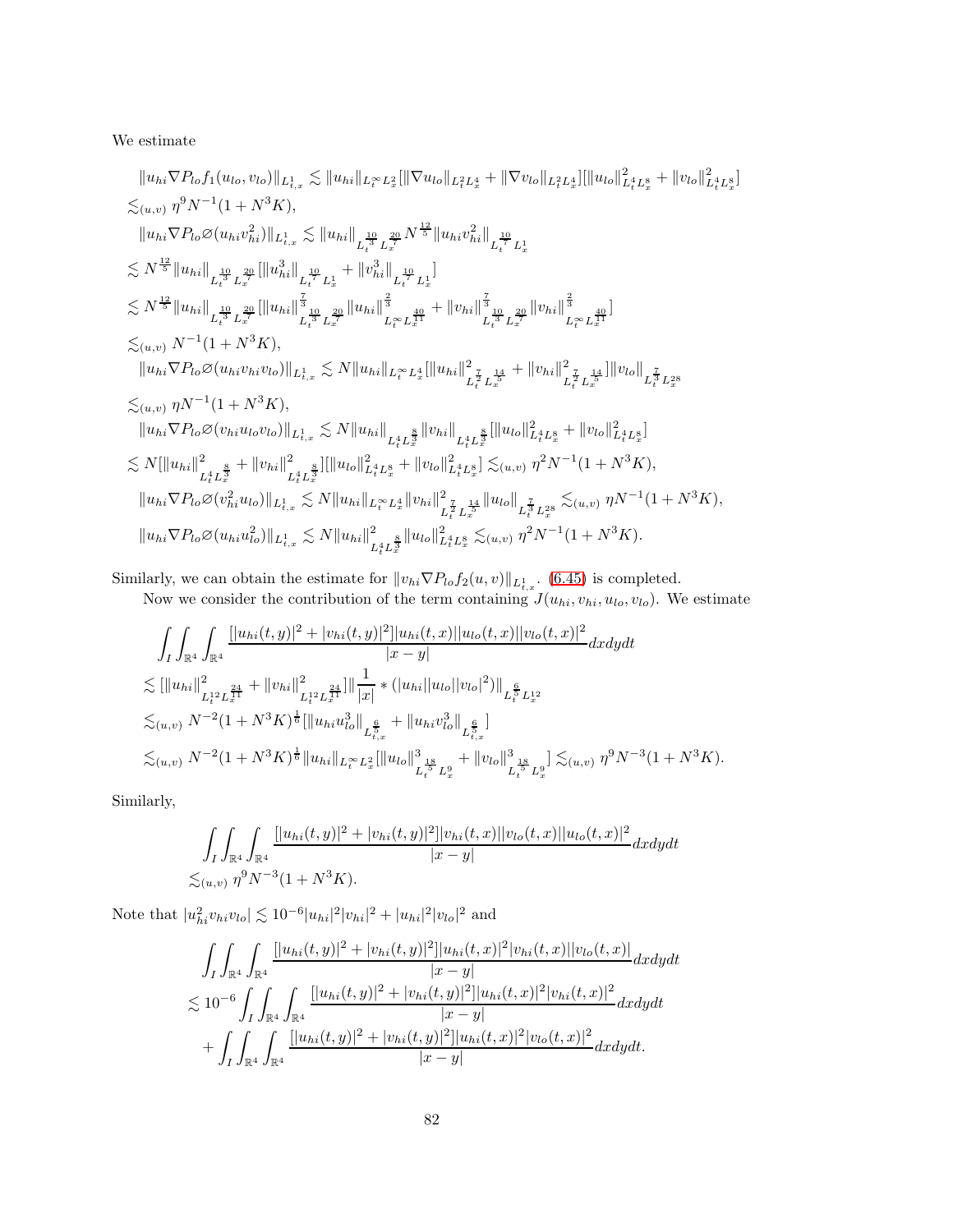Using Hölder's inequality and Hardy-Littlewood-Sobolev inequality, we have

$$
\int_{I} \int_{\mathbb{R}^{4}} \int_{\mathbb{R}^{4}} \frac{[|u_{hi}(t,y)|^{2} + |v_{hi}(t,y)|^{2}]|u_{hi}(t,x)|^{2}|v_{lo}(t,x)|^{2}}{|x-y|} dxdydt
$$
  
\n
$$
\lesssim [\|u_{hi}\|_{L_{t}^{12}L_{x}^{\frac{24}{41}}}^{2} + \|v_{hi}\|_{L_{t}^{12}L_{x}^{\frac{24}{41}}}^{2}]\|_{|x|}^{-1} * (|u_{hi}||u_{hi}v_{lo}^{2}|)\|_{L_{t}^{\frac{6}{5}}L_{x}^{12}}
$$
  
\n
$$
\lesssim_{(u,v)} N^{-2}(1+N^{3}K)^{\frac{1}{6}}\| |u_{hi}| (|u_{hi}v_{lo}^{2}|)\|_{L_{t,x}^{\frac{6}{5}}}
$$
  
\n
$$
\lesssim_{(u,v)} N^{-2}(1+N^{3}K)^{\frac{1}{6}}\| |u_{hi}\|_{L_{t}^{4}L_{x}^{\frac{8}{3}}}\|(|u_{hi}v_{lo}^{2}|)\|_{L_{t}^{\frac{12}{7}}L_{x}^{\frac{24}{14}}}
$$
  
\n
$$
\lesssim_{(u,v)} N^{-3}(1+N^{3}K)^{\frac{5}{12}}\|(|u_{hi}v_{lo}^{2}|)\|_{L_{t}^{\frac{12}{7}}L_{x}^{\frac{24}{14}}}
$$
  
\n
$$
\lesssim_{(u,v)} N^{-3}(1+N^{3}K)^{\frac{5}{12}}N\|(|u_{hi}v_{lo}^{2}|)\|_{L_{t}^{\frac{12}{7}}L_{x}^{\frac{24}{17}}}
$$
  
\n
$$
\lesssim_{(u,v)} N^{-3}(1+N^{3}K)^{\frac{5}{12}}N\|v_{lo}\|_{L_{t}^{4}L_{x}^{8}}\|u_{hi}\|_{L_{t}^{12}L_{x}^{\frac{24}{14}}}
$$
  
\n
$$
\lesssim_{(u,v)} N^{-3}(1+N^{3}K)^{\frac{5}{12}}\eta^{2}(1+N^{3}K)^{\frac{7}{12}} \lesssim_{(u,v)} \eta(N^{-3}+K).
$$

Similarly,

$$
\int_{I} \int_{\mathbb{R}^{4}} \int_{\mathbb{R}^{4}} \frac{[|u_{hi}(t,y)|^{2} + |v_{hi}(t,y)|^{2}]|v_{hi}(t,x)|^{2}|u_{hi}(t,x)||u_{lo}(t,x)|}{|x-y|} dxdydt
$$
\n
$$
\lesssim 10^{-6} \int_{I} \int_{\mathbb{R}^{4}} \int_{\mathbb{R}^{4}} \frac{[|u_{hi}(t,y)|^{2} + |v_{hi}(t,y)|^{2}]|u_{hi}(t,x)|^{2}|v_{hi}(t,x)|^{2}}{|x-y|} dxdydt
$$
\n
$$
+ \int_{I} \int_{\mathbb{R}^{4}} \int_{\mathbb{R}^{4}} \frac{[|u_{hi}(t,y)|^{2} + |v_{hi}(t,y)|^{2}]|v_{hi}(t,x)|^{2}|u_{lo}(t,x)|^{2}}{|x-y|} dxdydt.
$$

and

$$
\int_{I} \int_{\mathbb{R}^{4}} \int_{\mathbb{R}^{4}} \frac{[|u_{hi}(t,y)|^{2} + |v_{hi}(t,y)|^{2}]|v_{hi}(t,x)|^{2}|u_{lo}(t,x)|^{2}}{|x-y|} dxdydt \lesssim_{(u,v)} \eta(N^{-3} + K),
$$
  

$$
\int_{I} \int_{\mathbb{R}^{4}} \int_{\mathbb{R}^{4}} \frac{[|u_{hi}(t,y)|^{2} + |v_{hi}(t,y)|^{2}]|u_{hi}(t,x)||v_{hi}(t,x)||u_{lo}(t,x)||v_{lo}(t,x)|}{|x-y|} dxdydt
$$
  

$$
\lesssim_{(u,v)} \eta(N^{-3} + K) \quad \text{because} \quad |u_{hi}||v_{hi}||u_{lo}||v_{lo}| \lesssim |u_{hi}|^{2}|v_{lo}|^{2} + |v_{hi}|^{2}|u_{lo}|^{2}.
$$

The contribution of the term containing  $J(u_{hi}, v_{hi}, u_{lo}, v_{lo})$  is completed.

Last, we estimate the terms containing  $P_{lo}f_1(u, v)$  and  $P_{lo}f_2(u, v)$  respectively. Write

$$
f_1(u, v) = f_1(u_{hi}, v_{hi}) + \varnothing(u_{lo}v_{lo}^2) + \varnothing(u_{hi}v_{lo}^2) + \varnothing(v_{hi}^2u_{lo}) + \varnothing(u_{hi}v_{hi}v_{lo}) + \varnothing(v_{hi}u_{lo}v_{lo}).
$$

Using Hölder's inequality and Hardy-Littlewood-Sobolev inequality, we obtain

$$
\int_{I} \int_{\mathbb{R}^{4}} \int_{\mathbb{R}^{4}} \frac{[|u_{hi}(t,y)|^{2} + |v_{hi}(t,y)|^{2}]|u_{hi}(t,x)||P_{lo}f_{1}(u,v)(t,x)|}{|x-y|} dxdydt
$$
  
\n
$$
\lesssim [||u_{hi}||^{2}_{L_{t}^{12}L_{x}^{\frac{24}{41}}} + ||v_{hi}||^{2}_{L_{t}^{12}L_{x}^{\frac{24}{41}}}]||\frac{1}{|x|} * (|u_{hi}|||P_{lo}f_{1}(u,v)(t,x)||)||_{L_{t}^{\frac{6}{5}}L_{x}^{12}}
$$
  
\n
$$
\lesssim_{(u,v)} N^{-2}(1+N^{3}K)^{\frac{1}{6}}|||u_{hi}|(|u_{hi}v_{lo}^{2}|)||_{L_{t,x}^{\frac{6}{5}}}
$$
  
\n
$$
\lesssim_{(u,v)} N^{-2}(1+N^{3}K)^{\frac{1}{6}}|||u_{hi}||_{L_{t}^{4}L_{x}^{\frac{8}{3}}}\|(||P_{lo}f_{1}(u,v)(t,x)||)||_{L_{t}^{\frac{12}{7}}L_{x}^{\frac{24}{11}}}
$$
  
\n
$$
\lesssim_{(u,v)} N^{-3}(1+N^{3}K)^{\frac{5}{12}}||(||P_{lo}f_{1}(u,v)(t,x)||)||_{L_{t}^{\frac{12}{7}}L_{x}^{\frac{24}{11}}}.
$$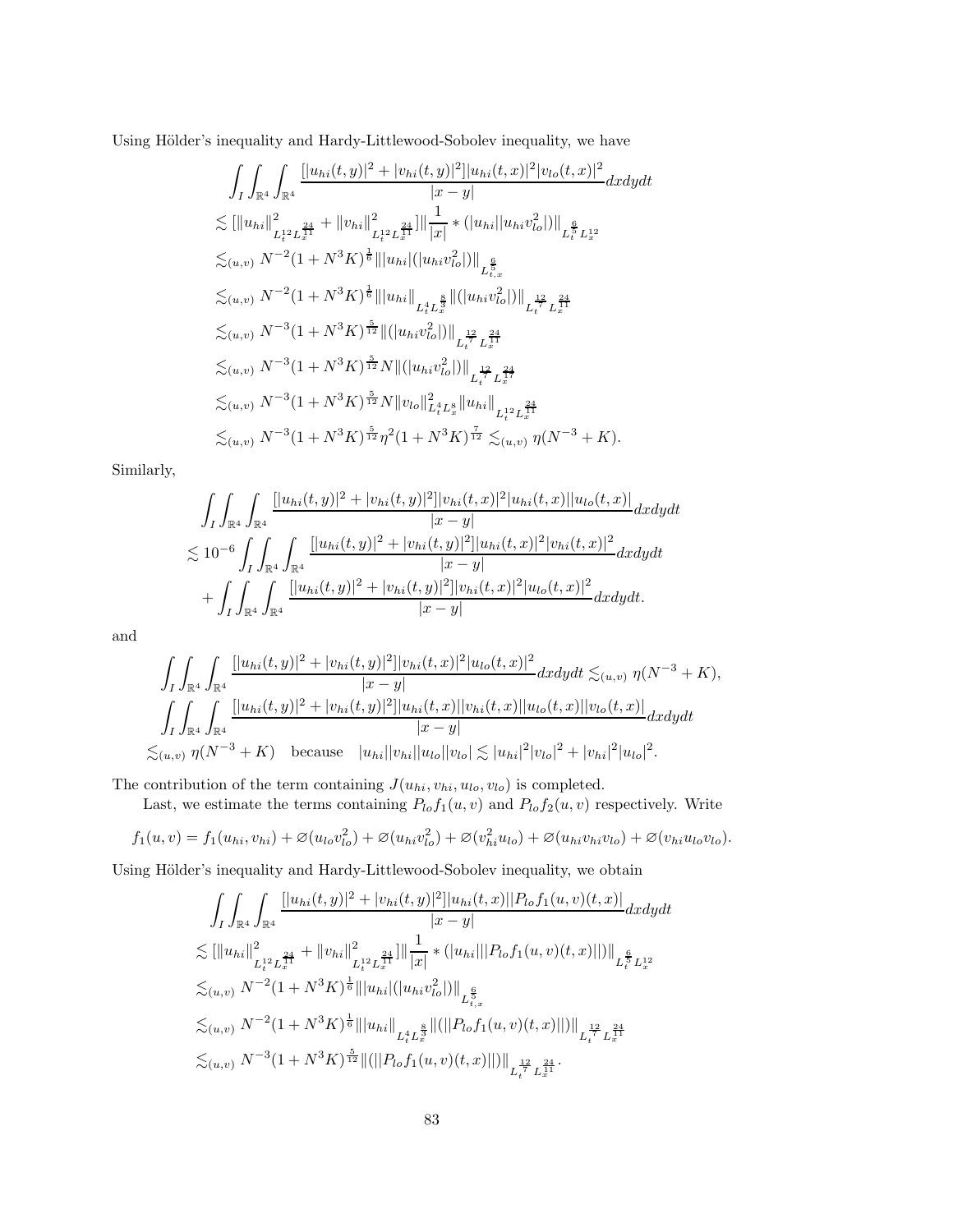While

$$
||P_{lo}\varnothing(u_{lo}v_{lo}^2)||_{L_t^{\frac{12}{2}}L_x^{\frac{24}{11}}}\n\lesssim ||u_{lo}||_{L_t^2L_x^{\frac{24}{5}}}\n||v_{lo}||_{L_t^4L_x^8}\n\lesssim (u,v)\n\eta^3(1+N^3K)^{\frac{7}{12}},
$$
\n
$$
||P_{lo}\varnothing(u_{hi}v_{lo}^2)||_{L_t^{\frac{12}{7}}L_x^{\frac{24}{11}}}\n\lesssim N||v_{lo}^2u_{hi}||_{L_t^{\frac{12}{7}}L_x^{\frac{24}{17}}}\n\lesssim ||u_{hi}||_{L_t^{12}L_x^{\frac{24}{11}}}\n||v_{lo}||_{L_t^4L_x^8}\n\lesssim (u,v)\n\eta^2(1+N^3K)^{\frac{7}{12}},
$$
\n
$$
||P_{lo}\varnothing(u_{lo}v_{hi}^2)||_{L_t^{\frac{12}{7}}L_x^{\frac{24}{11}}}\n\lesssim N||u_{lo}v_{hi}^2||_{L_t^{\frac{12}{7}}L_x^{\frac{24}{17}}}\n\lesssim u,v\n\|u_{lo}||_{L_t^3L_x^{12}}||v_{hi}||_{L_t^4L_x^{\frac{8}{3}}}\n||v_{hi}||_{L_t^\inftyL_x^4}
$$
\n
$$
\lesssim (u,v)\n\eta(1+N^3K)^{\frac{7}{12}}
$$

and similarly

$$
||P_{lo}\emptyset(u_{hi}v_{hi}v_{lo})||_{L_t^{\frac{12}{7}}L_x^{\frac{24}{11}}}\n\lesssim_{(u,v)} \eta(1+N^3K)^{\frac{7}{12}}, \quad ||P_{lo}\emptyset(v_{hi}u_{lo}v_{lo})||_{L_t^{\frac{12}{7}}L_x^{\frac{24}{11}}}\n\lesssim_{(u,v)} \eta(1+N^3K)^{\frac{7}{12}}
$$
\nbecause  $|u_{hi}v_{hi}v_{lo}| \leq |u_{hi}^2v_{lo}| + |v_{hi}^2v_{lo}|$  and  $|v_{hi}u_{lo}v_{lo}| \leq |v_{hi}u_{lo}^2| + |v_{hi}v_{lo}^2|$ .

Consequently,

$$
\int_I \int_{\mathbb{R}^4} \int_{\mathbb{R}^4} \frac{[|u_{hi}(t,y)|^2+|v_{hi}(t,y)|^2]|u_{hi}(t,x)||P_{lo}f_1(u,v)(t,x)|}{|x-y|} dx dy dt \lesssim \eta(N^{-3}+K).
$$

Similarly,

$$
\int_I \int_{\mathbb{R}^4} \int_{\mathbb{R}^4} \frac{[|u_{hi}(t,y)|^2 + |v_{hi}(t,y)|^2]|u_{hi}(t,x)||P_{lo}f_2(u,v)(t,x)|}{|x-y|} dx dy dt \lesssim \eta(N^{-3} + K).
$$

Putting all things above together, we obtain  $(6.38)$ .

<span id="page-83-2"></span><span id="page-83-1"></span><span id="page-83-0"></span>

Now we are ready to preclude the second scenario of Proposition 6.6 and complete the proof of Theorem 7.

**Proposition 6.17(No quasi-solitions).** There are no almost periodic solution  $(u, v)$ :  $[0, T_{\text{max}}) \times \mathbb{R}^4 \to \mathbb{C}$  satisfying  $\tilde{N}(t) \equiv N_k \ge 1$  on each characteristic interval  $J_k \subset [0, T_{\text{max}})$  and

$$
||u||_{L_{t,x}^{6}([0,T_{\max})\times\mathbb{R}^{4})}+||v||_{L_{t,x}^{6}([0,T_{\max})\times\mathbb{R}^{4})}=+\infty, \quad \int_{0}^{T_{\max}}\widetilde{N}(t)^{-1}dt=+\infty.
$$
 (6.47)

**Proof:** Contradictorily, assume that there exists such a solution  $(u, v)$ .

Let  $\eta > 0$  be a small parameter which will be chosen later. By the results of Proposition 6.16, we can find some  $N_0 = N_0(\eta)$  such that for all  $N \leq N_0$  and any compact time interval  $I \subset [0, T_{\text{max}})$ , which is a union of contiguous subintervals  $J_k$ ,

$$
\int_{I} \int_{\mathbb{R}^{4}} \int_{\mathbb{R}^{4}} \frac{[|u_{\geq N}(t,x)|^{2} + |v_{\geq N}(t,x)|^{2}] |[u_{\geq N}(t,y)|^{2} + |v_{\geq N}(t,y)|^{2}]}{|x-y|^{3}} dx dy dt
$$
  

$$
\lesssim_{(u,v)} \eta [N^{-3} + \int_{I} \widetilde{N}(t)^{-1} dt].
$$
 (6.48)

Noticing that  $\inf_{t\in[0,T_{\max})}\tilde{N}(t)\geq 1$ , we can chose  $N_0$  smaller enough and ensure that for all  $N \leq N_0$ 

$$
||u_{\leq N}||_{L_t^{\infty}L_x^4} + ||v_{\leq N}||_{L_t^{\infty}L_x^4} + ||\nabla u_{\leq N}||_{L_t^{\infty}L_x^2} + ||\nabla v_{\leq N}||_{L_t^{\infty}L_x^2} \leq \eta.
$$
 (6.49)

Here all the norms are on  $([0, T_{\text{max}}) \times \mathbb{R}^4)$ .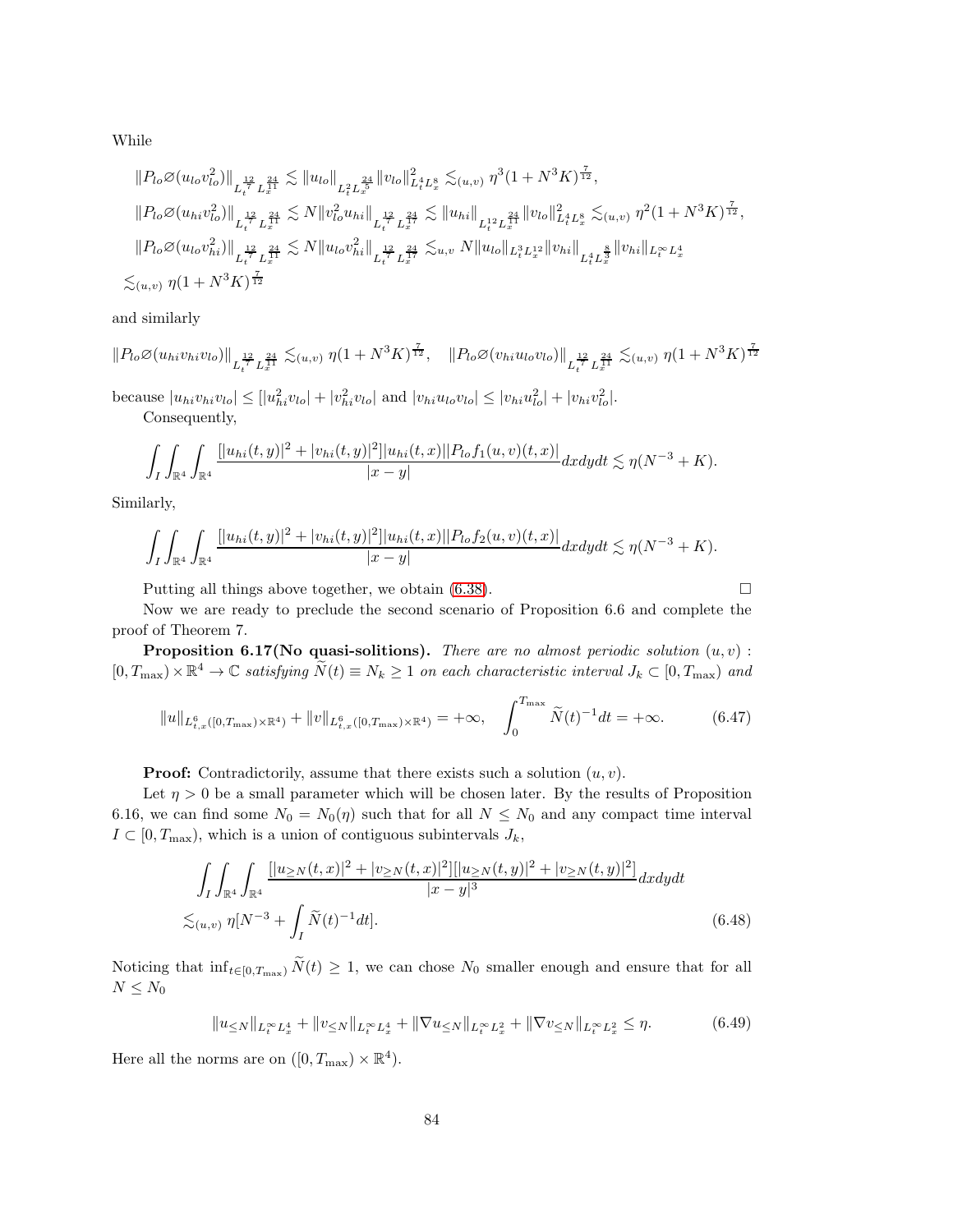We will show that there exists  $C(u, v) > 0$  such that

<span id="page-84-0"></span>
$$
\widetilde{N}(t)^{2} \int_{|x-x(t)| \leq \frac{C(u)}{\widetilde{N}(t)}} [|u(t,x)|^{2} + |v(t,x)|^{2}] dx \gtrsim_{(u,v)} \frac{1}{C(u,v)}
$$
(6.50)

uniformly for  $t \in [0, T_{\text{max}})$ . Since  $(u(t), v(t))$  is not identically zero, [\(6.50\)](#page-84-0) is true for each t. Furthermore, since  $(u(t), v(t))$  is almost periodic, we find that the left hand side of [\(6.50\)](#page-84-0) is scale invariant and the map  $(u(t), v(t)) \to LHS(6.50)$  $(u(t), v(t)) \to LHS(6.50)$  is continuous on  $L_x^4$  and  $\dot{H}_x^1$ , so [\(6.50\)](#page-84-0) is true uniformly for  $t \in [0, T_{\text{max}})$ .

Using Hölder's inequality and [\(6.49\)](#page-83-0), we get for all  $t \in [0, T_{\text{max}})$  and all  $N \leq N_0$ 

$$
\int_{|x-x(t)| \leq \frac{C(u,v)}{N(t)}} [|u_{\leq N}(t,x)|^2 + |v_{\leq N}(t,x)|^2] dx
$$
\n
$$
\lesssim \frac{C^2(u,v)}{\widetilde{N}^2(t)} [\|u_{\leq N}\|_{L_t^\infty}^2 L_x^4([0,T_{\max}) \times \mathbb{R}^4) + \|v_{\leq N}\|_{L_t^\infty}^2 L_x^4([0,T_{\max}) \times \mathbb{R}^4)]
$$
\n
$$
\lesssim_{(u,v)} \eta^2 C^2(u,v) \widetilde{N}(t)^{-2}.
$$

Putting this and [\(6.50\)](#page-84-0) together and taking  $\eta$  sufficiently small depending on  $(u, v)$ , we have for all  $N\leq N_0$ 

$$
\inf_{t\in[0,T_{\max})}\widetilde{N}^{2}(t)\int_{|x-x(t)|\leq \frac{C(u,v)}{\widetilde{N}(t)}}[|u_{\geq N}(t,x)|^{2}+|v_{\geq N}(t,x)|^{2}]dx\gtrsim_{(u,v)}1.
$$

Therefore, we obtain

$$
\int_{I} \int_{\mathbb{R}^{4}} \int_{\mathbb{R}^{4}} \frac{[|u_{\geq N}(t,x)|^{2} + |v_{\geq N}(t,x)|^{2}] [|u_{\geq N}(t,y)|^{2} + |v_{\geq N}(t,y)|^{2}]}{|x - y|^{3}} dx dy dt
$$
\n
$$
\geq \int_{I} \int \int_{|x - y| \leq \frac{2C(u,v)}{N(t)}} \left( \frac{\tilde{N}(t)}{2C(u,v)} \right)^{3} [|u_{\geq N}(t,x)|^{2} + |v_{\geq N}(t,x)|^{2}] [|u_{\geq N}(t,y)|^{2} + |v_{\geq N}(t,y)|^{2}] dx dy dt
$$
\n
$$
\geq \int_{I} \left( \frac{\tilde{N}(t)}{2C(u,v)} \right)^{3} \int_{|x - x(t)| \leq \frac{2C(u,v)}{\tilde{N}(t)}} [|u_{\geq N}(t,x)|^{2} + |v_{\geq N}(t,x)|^{2}] dx
$$
\n
$$
\times \int_{|y - x(t)| \leq \frac{2C(u,v)}{\tilde{N}(t)}} [|u_{\geq N}(t,y)|^{2} + |v_{\geq N}(t,y)|^{2}] dy dt
$$
\n
$$
\geq_{(u,v)} \int_{I} \tilde{N}(t)^{-1} dt.
$$

Noticing that [\(6.48\)](#page-83-1) and choosing  $\eta$  small depending on  $(u, v)$ , we get

$$
\int_I \widetilde{N}(t)^{-1} dt \lesssim_{(u,v)} N^{-3} \quad \text{for all} \quad I \in [0, T_{\text{max}}) \quad \text{and all} \quad N \le N_0.
$$

Under the assumption of [\(6.47\)](#page-83-2), if we choose the interval I sufficiently large inside  $[0, T_{\text{max}})$ , we can derive a contradiction, which completes the proof of this proposition.  $\Box$ 

Now we have precluded the existence of the two types of almost periodic solution described in Proposition 6.6 and proved Theorem 7.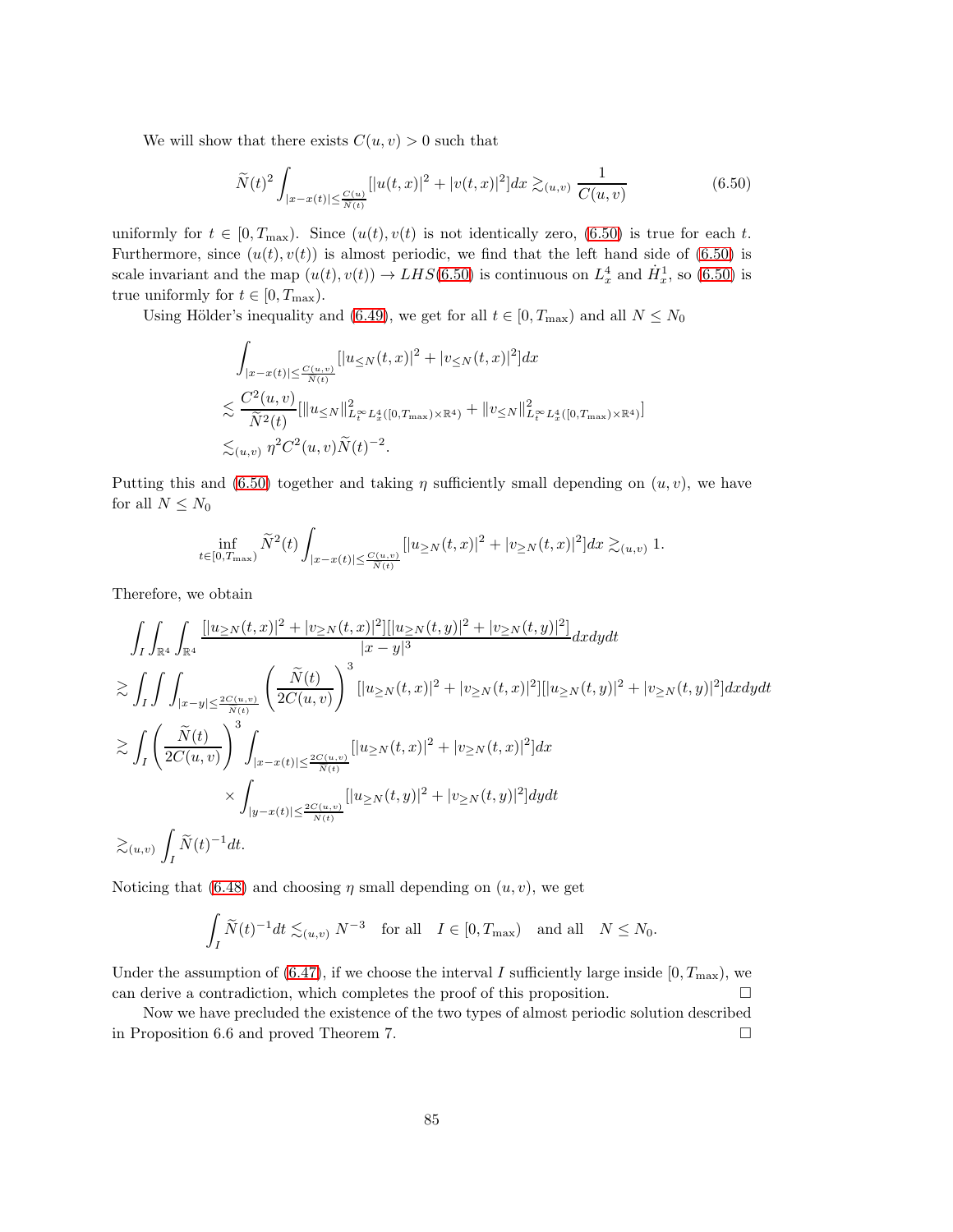# 7  $\dot{H}^{s_c} \times \dot{H}^{s_c}$  scattering theory for [\(1.6\)](#page-3-0) in energy-supercritical cases

In this section, we consider [\(1.6\)](#page-3-0) in the cases of  $\alpha + \beta > 2$  when  $d = 3$  and  $\alpha + \beta > 0$  when  $d > 4$ . We will introduce some notations below.

Let

<span id="page-85-0"></span>
$$
s_c = \frac{d}{2} - \frac{2}{\alpha + \beta + 2}
$$

and  $\hat{W}^{s,1}(\mathbb{R}^d)$  be the space of functions

$$
||h||_{\hat{W}^{s,1}(\mathbb{R}^d)} := ||\langle \xi \rangle^s \hat{h}||_{L^1(\mathbb{R}^d)} < +\infty.
$$

Denote  $\alpha + \beta + 2 := p$ . By the results of [\[56\]](#page-98-0), we know that

$$
\|\nabla|^{s_c} f\|_{L_t^{\infty} L_x^2(I \times \mathbb{R}^d)} + \|\nabla|^{s_c} f\|_{L_{t,x}^{\frac{2(d+2)}{d}}(I \times \mathbb{R}^d)} + \|f\|_{L_t^{\infty} L_x^{\frac{dp}{d}}(I \times \mathbb{R}^d)} + \|f\|_{L_{t,x}^{\frac{p(d+2)}{2}}(I \times \mathbb{R}^d)} + \|f\|_{L_{t,x}^{\frac{p(d+2)}{2}}(I \times \mathbb{R}^d)}
$$
\n
$$
\lesssim \|\nabla|^{s_c} f\|_{S^0(I)} \quad \text{for all} \quad d \ge 3. \tag{7.1}
$$

For  $a \in \mathbb{R}^+$ , define

$$
\chi_{\leq a} = \begin{cases} 1, & |x| \leq a, \\ \text{smooth function} & a \leq |x| \leq \frac{11}{10}a, \\ 0, & |x| \geq \frac{11}{10}a, \end{cases}
$$

 $\chi_{\geq a} = 1 - \chi_{\leq a}, \, \chi_{a \leq \cdot \leq b} = \chi_{\leq b} - \chi_{\leq a}, \, \chi_a = \chi_{\leq 2a} - \chi_{\leq a} \text{ and } \chi_{\sim a} = \chi_{\frac{1}{2} \leq \cdot \leq 4a}.$ 

Let  $f \in L^1_{loc}(\mathbb{R}^d)$  be a radial function, we define the incoming component of f as

$$
f_{in}(r) = r^{-\frac{d-1}{2}+2} \int_0^{+\infty} [J(-\rho r) + K(\rho r)] \rho^{d-1} \mathcal{F}f(\rho) d\rho
$$

and the outgoing component of  $f$  as

$$
f_{out}(r) = r^{-\frac{d-1}{2}+2} \int_0^{+\infty} [J(-\rho r) - K(\rho r)] \rho^{d-1} \mathcal{F}f(\rho) d\rho.
$$

Here

$$
J(r) = \int_0^{\frac{\pi}{2}} e^{2\pi r \sin \theta} \cos^{\theta - 2} \theta d\theta, \quad K(r) = \chi_{\ge 1}(r) \left[ -\frac{1}{2\pi i r} - \frac{d - 3}{(2\pi i r)^3} \right],\tag{7.2}
$$

$$
\mathcal{F}f(\rho) = \int_0^{+\infty} \int_{-\frac{\pi}{2}}^{\frac{\pi}{2}} e^{-2\pi i \rho r \sin \theta} \cos^{d-2} \theta r^{\frac{3}{2}(d-1)-2} f(r) d\theta dr \quad \text{for} \quad d = 3, 4, 5. \tag{7.3}
$$

For the radial function  $f \in \mathcal{S}(\mathbb{R}^d)$  (the Schwartz function space on  $\mathbb{R}^d$ ), define the modified outgoing component of  $f$  as

$$
f_{+} = \frac{1}{2}(1 - \chi_{\geq 1})f + \frac{1}{2}(1 - P_{\geq 1}\chi_{\geq 1}f + (P_{\geq 1}\chi_{\geq 1}f)_{out}
$$

and the modified incoming component of  $f$  as

$$
f_{-} = \frac{1}{2}(1 - \chi_{\geq 1})f + \frac{1}{2}(1 - P_{\geq 1}\chi_{\geq 1}f + (P_{\geq 1}\chi_{\geq 1}f)_{in},
$$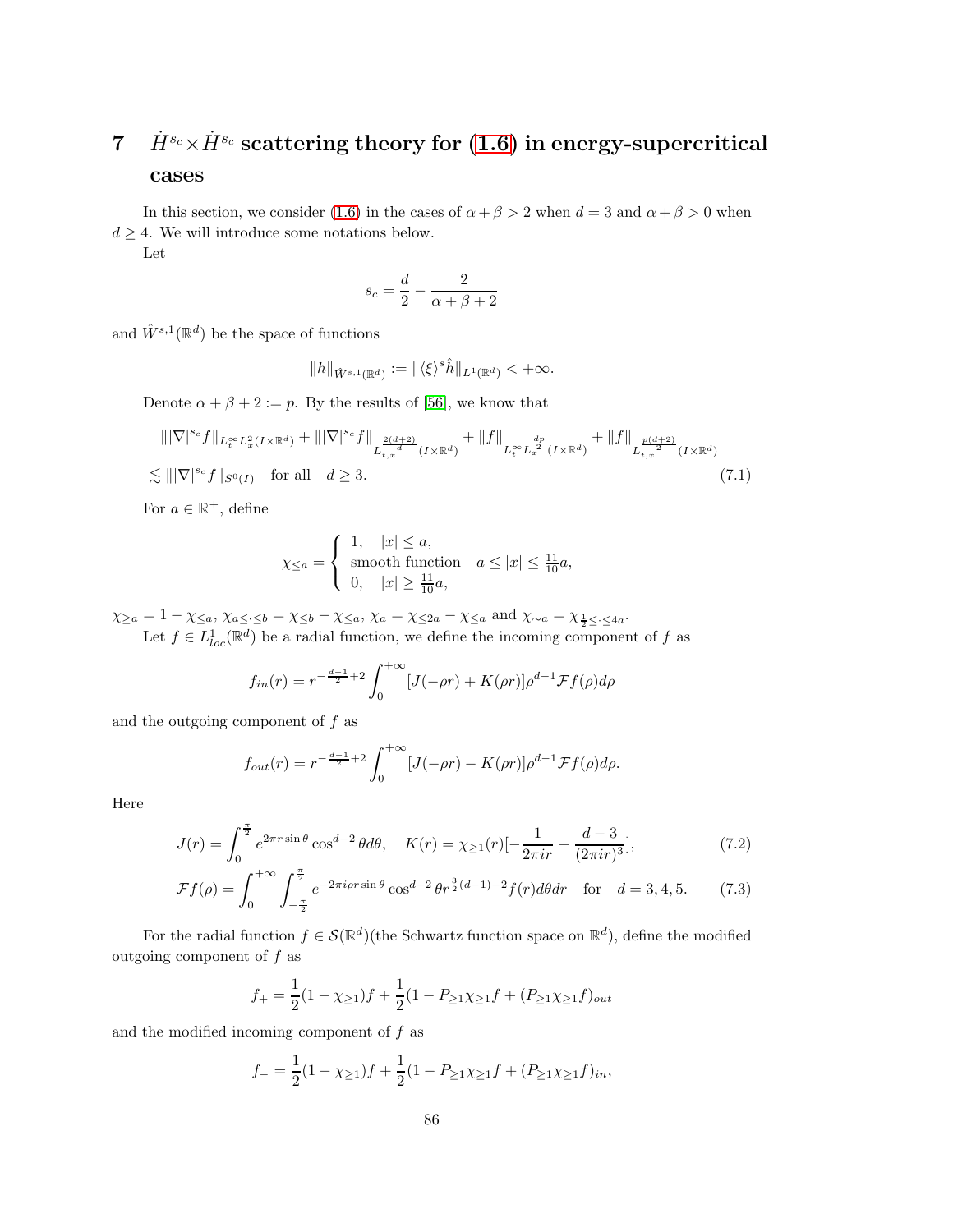where  $P_{\geq 1}$  is the Littlewood-Paley operator which was defined in Section 2. Obviously,

$$
f = f_{out} + f_{in}
$$
,  $f = f_{+} + f_{-}$ .

We need to introduce the working spaces as follows.

Let  $\epsilon$  be a fixed small positive constant and  $\delta_0, \gamma$  be the constants satisfying

$$
\frac{1}{\delta_0} = \frac{2d+1}{4d-2} - \frac{2}{d}, \quad \gamma = \frac{d-1}{2d-1} - \epsilon.
$$

Denote  $\infty - \frac{1}{\epsilon}$  and  $2 + \frac{1}{\epsilon}$ 

Let  $X(I)$ ,  $X_0(I)$ ,  $Y(I)$ ,  $Z_w(I)$  and  $Z_z(I)$  for  $I \subset \mathbb{R}^+$  respectively be the spaces under the norms

$$
||h||_{X(I)} := ||h||_{L_t^{\infty} \dot{H}_x^{sc}(I \times \mathbb{R}^d)} + ||h||_{L_t^{2p} L_x^{dp}(I \times \mathbb{R}^d)} + ||h||_{L_{t,x}^{\frac{(d+2)p}{2}}(I \times \mathbb{R}^d)} + |||\nabla|^{sc} h||_{L_{t,x}^{\frac{2(d+2)}{d}}(I \times \mathbb{R}^d)},
$$
  
\n
$$
||h||_{X_0(I)} := ||h||_{L_t^{\infty} - L_x^{2+}(I \times \mathbb{R}^d)} + ||h||_{L_t^{\frac{(d+2)p}{2}} L_x^{\frac{2d(d+2)p}{d(d+2)p-8}}(I \times \mathbb{R}^d)} + ||h||_{L_{t,x}^{\frac{2(d+2)}{d}}(I \times \mathbb{R}^d)},
$$
  
\n
$$
||h||_{Y(I)} := ||h||_{X(I)} + ||h||_{X_0(I)},
$$
  
\n
$$
||h||_{Z_w(I)} := ||h||_{L_t^{2p} L_x^{dp}(I \times \mathbb{R}^d)} + \sup_{q \in [2, \frac{dp}{2} - \epsilon]} ||h||_{L_t^{\infty} L_x^q(I \times \mathbb{R}^d)} + ||h||_{L_t^{\infty} - L_x^{\frac{dp}{2}}(I \times \mathbb{R}^d)}
$$
  
\n
$$
+ ||h||_{(L_t^{\infty} H_x^{sc} + L_t^2 \hat{W}_x^{sc - \gamma, \sigma_0})(I \times \mathbb{R}^d)},
$$
  
\n
$$
||h||_{Z_z(I)} := ||h||_{L_{t,x}^{\frac{2(d+2)}{d}}(I \times \mathbb{R}^d)} + ||h||_{L_{t,x}^{\frac{(d+2)p}{d}}(I \times \mathbb{R}^d)} + ||h||_{L_t^{2p} L_x^{dp}(I \times \mathbb{R}^d)} + \sup_{q \in [2 + \epsilon, \infty]} ||h||_{L_t^{\infty} - L_x^q(I \times \mathbb{R}^d)}
$$
  
\n
$$
+ \sup_{q \in [\frac{2-d}{d-2}, \infty]} ||\nabla|^{s_c - \gamma} h||_{L_t^{2} L_x^q(I \times \mathbb{R}^d)}
$$

# 7.1  $\dot{H}^{s_c} \times \dot{H}^{s_c}$  scattering theory for [\(1.6\)](#page-3-0) with special radial initial data

In this subsection, we will establish the  $\dot{H}^{s_c} \times \dot{H}^{s_c}$  scattering theory for the solution of  $(1.6)$  with special radial initial data when  $d = 3, 4, 5$ .

We need some lemmas to prove Theorem 8.

Denote  $e^{it\Delta} f = f_L$ . Let  $\psi_1 = u - w_{1out,L} - z_{1L}$  and  $\psi_2 = v - w_{2out,L} - z_{2L}$ . It is easy to verify that  $\psi_1$  and  $\psi_2$  satisfy

$$
\begin{cases}\n\ i\partial_t \psi_1 + \Delta \psi_1 = \lambda |u|^\alpha |v|^{\beta+2}u, & i\partial_t \psi_2 + \Delta \psi_2 = \mu |u|^{\alpha+2} |v|^\beta v, \quad x \in \mathbb{R}^d, \\
\psi_1(0, x) = \psi_{10}(x), & \psi_2(0, x) = \psi_{20}(x), \quad x \in \mathbb{R}^d.\n\end{cases}
$$

Duhamel formula implies that

<span id="page-86-0"></span>
$$
\psi_1(t) = e^{it\Delta}\psi_{10} - i\lambda \int_0^t e^{i(t-s)\Delta}(|u|^\alpha |v|^{\beta+2}u)(s)ds,\tag{7.4}
$$

<span id="page-86-1"></span>
$$
\psi_2(t) = e^{it\Delta}\psi_{20} - i\mu \int_0^t e^{i(t-s)\Delta}(|u|^{\alpha+2}|v|^\beta v)(s)ds.
$$
\n(7.5)

**Lemma 7.1.** Assume that  $d = 3, 4, 5, 0 \in I$ ,  $\psi_1, \psi_2 \in X(I)$  and the assumptions of Theorem 8 hold. Then

$$
\|\int_0^t e^{i(t-s)\Delta}(|u|^\alpha |v|^{\beta+2}u)(s)ds\|_{X_0(I)} + \|\int_0^t e^{i(t-s)\Delta}(|u|^{\alpha+2}|v|^\beta v)(s)ds\|_{X_0(I)}\leq [\|\psi_1\|_{X_0(I)} + \|\psi_2\|_{X_0(I)} + \delta_0][\|\psi_1\|_{X(I)}^{\alpha+\beta+2} + \|\psi_2\|_{X(I)}^{\alpha+\beta+2} + \delta_0^{\alpha+\beta+2}].
$$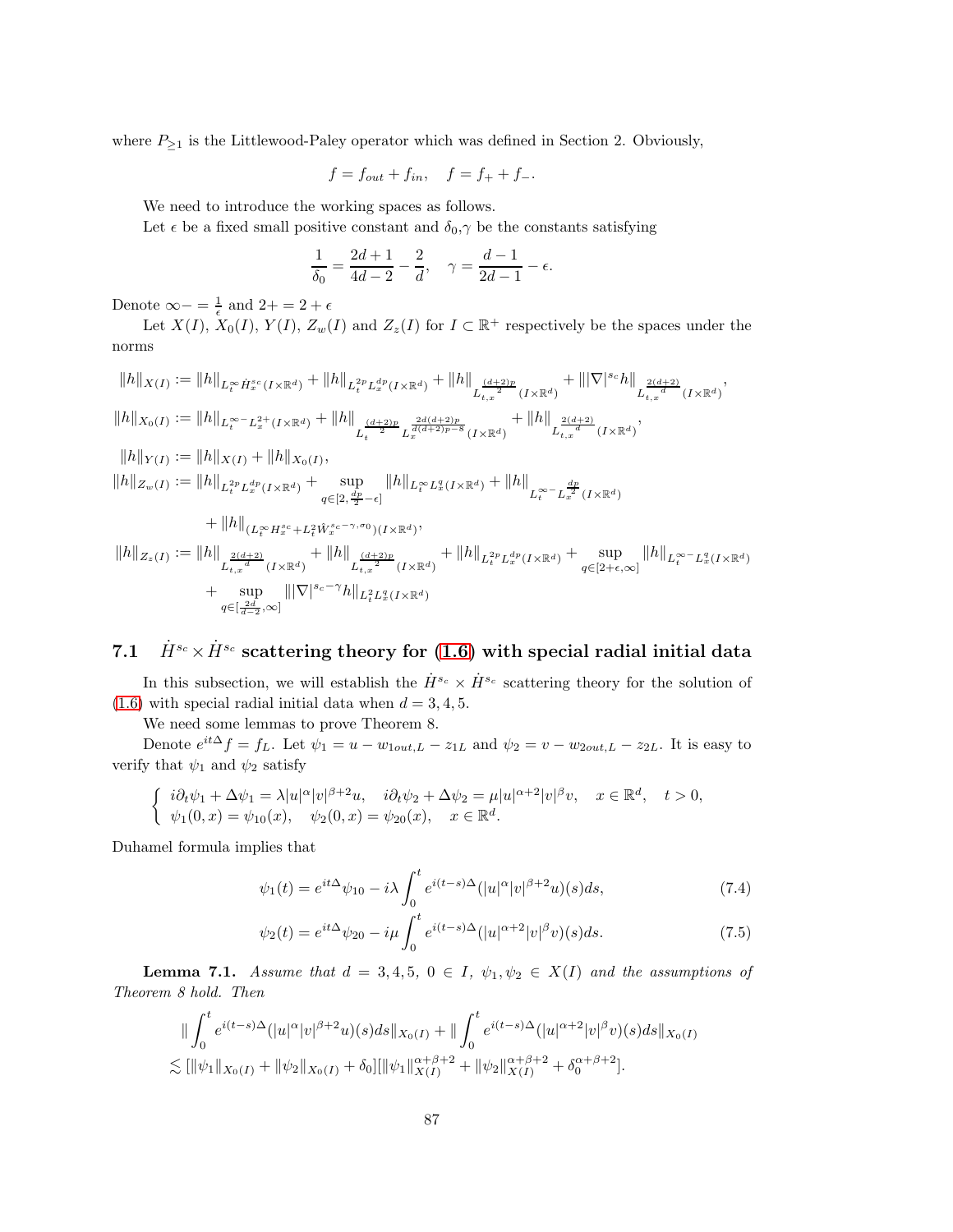Proof: Under the assumptions of  $(1.35)$  and  $(1.36)$ , similar to the proofs of Lemma 6.2 and Lemma 6.3 in [\[4\]](#page-95-0), we can get

$$
||w_{1out,L}||_{Z_w(\mathbb{R}^+)} + ||w_{2out,L}||_{Z_w(\mathbb{R}^+)} \le \delta_0, \quad ||z_{1L}||_{Z_z(\mathbb{R})} + ||z_{2L}||_{Z_z(\mathbb{R})} \le \delta_0.
$$

Especially, for  $p = \alpha + \beta + 2$ ,

$$
||w_{1out,L}||_{L_t^{\infty} - L_x^{2+}} + ||w_{1out,L}||_{L_t^{2p} L_x^{dp}} + ||w_{2out,L}||_{L_t^{\infty} - L_x^{2+}} + ||w_{2out,L}||_{L_t^{2p} L_x^{dp}} \le \delta_0, \qquad (7.6)
$$
  

$$
||z_{1L}||_{L_t^{\infty} - L_x^{2+}} + ||z_{1L}||_{L_t^{2p} L_x^{dp}} + ||z_{2L}||_{L_t^{\infty} - L_x^{2+}} + ||z_{2L}||_{L_t^{2p} L_x^{dp}} \le \delta_0.
$$
 (7.7)

Since  $u = \psi_1 + w_{1out,L} + z_{1L}$  and  $v = \psi_2 + w_{2out,L} + z_{2L}$ , using [\(7.6\)](#page-87-0) and [\(7.7\)](#page-87-1), we have

$$
||u||_{L_t^{\infty} - L_x^{2+}} \lesssim ||\psi_1||_{L_t^{\infty} - L_x^{2+}} + ||w_{1out,L}||_{L_t^{\infty} - L_x^{2+}} + ||z_{1L}||_{L_t^{\infty} - L_x^{2+}} \lesssim ||\psi_1||_{X_0(I)} + \delta_0,
$$
  

$$
||u||_{L_t^{2p} L_x^{dp}} \lesssim ||\psi_1||_{L_t^{2p} L_x^{dp}} + ||w_{1out,L}||_{L_t^{2p} L_x^{dp}} + ||z_{1L}||_{L_t^{2p} L_x^{dp}} \lesssim ||\psi_1||_{X(I)} + \delta_0,
$$

and similarly

$$
||v||_{L_t^{\infty} - L_x^{2+}} \lesssim ||\psi_2||_{X_0(I)} + \delta_0, \quad ||v||_{L_t^{2p} L_x^{dp}} \lesssim ||\psi_2||_{X(I)} + \delta_0.
$$

All the norms above are on  $(\mathbb{R}^+ \times \mathbb{R}^d)$  and  $p = \alpha + \beta + 2$ . By Strichartz estimates, we get

$$
\| \int_0^t e^{i(t-s)\Delta} (|u|^\alpha |v|^{\beta+2} u)(s) ds \|_{X_0(I)} + \| \int_0^t e^{i(t-s)\Delta} (|u|^{\alpha+2} |v|^\beta v)(s) ds \|_{X_0(I)} \n\lesssim \|(|u|^\alpha |v|^{\beta+2} u) \|_{L_t^{2-} L^{\frac{2d}{d+2}+}(I \times \mathbb{R}^d)} + \|(|u|^{\alpha+2} |v|^\beta v) \|_{L_t^{2-} L^{\frac{2d}{d+2}+}(I \times \mathbb{R}^d)} \n\lesssim [||u||_{L_t^{\infty} - L_x^{2+}(I \times \mathbb{R}^d)} + ||v||_{L_t^{\infty} - L_x^{2+}(I \times \mathbb{R}^d)}] [||u||_{L_t^{2p} L_x^{dp}(I \times \mathbb{R}^d)}^p + ||v||_{L_t^{2p} L_x^{dp}(I \times \mathbb{R}^d)}^p] \n\lesssim [||\psi_1||_{X_0(I)} + ||\psi_2||_{X_0(I)} + \delta_0] [||\psi_1||_{X(I)}^p + ||\psi_2||_{X(I)}^p + \delta_0^p].
$$

Lemma 7.1 is proved.  $\square$ 

Now we will estimate the nonlinear terms in  $X(I)$ .

**Lemma 7.2.** Assume that  $d = 3, 4, 5, 0 \in I$ ,  $\psi_1, \psi_2 \in X(I)$  and the assumptions of Theorem 8 hold. Then

$$
\|\int_0^t e^{i(t-s)\Delta}(|u|^\alpha |v|^{\beta+2}u)(s)ds\|_{X(I)} + \|\int_0^t e^{i(t-s)\Delta}(|u|^{\alpha+2} |v|^\beta v)(s)ds\|_{X(I)} \leq \|\psi_1\|_{X(I)}^{\alpha+\beta+3} + \|\psi_2\|_{X(I)}^{\alpha+\beta+3} + \delta_0 \|\psi_1\|_{X(I)}^{\alpha+\beta+2} + \delta_0 \|\psi_2\|_{X(I)}^{\alpha+\beta+2} + \delta_0^{\alpha+\beta+3}.
$$

**Proof:** Using  $(7.1)$  and Strichartz's inequality in radial case, we get

$$
\| \int_0^t e^{i(t-s)\Delta} (|u|^\alpha |v|^{\beta+2} u)(s) ds \|_{X(I)} + \| \int_0^t e^{i(t-s)\Delta} (|u|^\alpha + 2 |v|^\beta v)(s) ds \|_{X(I)} \n\lesssim \| |\nabla|^{s_c - \gamma} (|u|^\alpha |v|^{\beta+2} u) \|_{L_t^2 L_x^{\frac{4d-2}{2d+1} -} (I \times \mathbb{R}^d)} + \| |\nabla|^{s_c - \gamma} (|u|^\alpha + 2 |v|^\beta v) \|_{L_t^2 L_x^{\frac{4d-2}{2d+1} -} (I \times \mathbb{R}^d)}.
$$
\n(7.8)

Here  $\gamma = \frac{d-1}{2d-1}$ . Since  $u = \psi_1 + w_{1out,L} + z_{1L}$ ,  $v = \psi_2 + w_{2out,L} + z_{2L}$ ,  $w_{1out,L} = w_{1out,L}^I + w_{1out,L}^{II}$ and  $w_{2out,L} = w_{2out,L}^I + w_{2out,L}^{II}$ , using Lemma 7.1, Hölder's inequality and Young's inequality,

<span id="page-87-2"></span><span id="page-87-1"></span><span id="page-87-0"></span>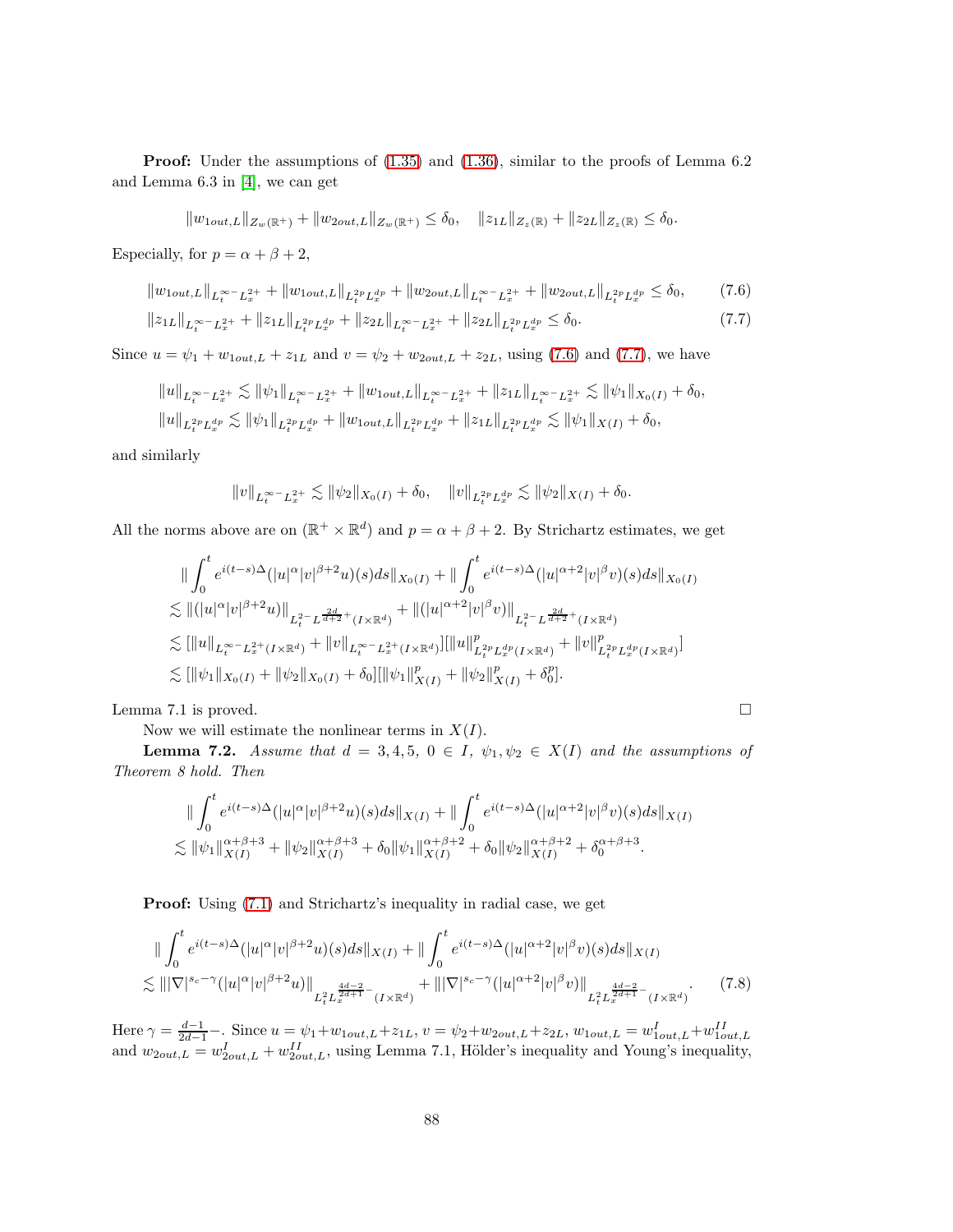we obtain

$$
\|\nabla|^{s_c-\gamma} (|u|^{\alpha}|v|^{\beta+2}u)\|_{L_t^2 L^{\frac{4d-2}{2d+1}-}} + \|\nabla|^{s_c-\gamma} (|u|^{\alpha+2}|v|^{\beta}v)\|_{L_t^2 L^{\frac{4d-2}{2d+1}-}} \n\lesssim [\|u\|_{L_t^{2(\alpha+\beta+2)} L_x^{d(\alpha+\beta+2)}}^{\alpha+\beta+2} + \|v\|_{L_t^{2(\alpha+\beta+2)}}^{\alpha+\beta+2} L_x^{d(\alpha+\beta+2)}] \left\{ [\|\nabla|^{s_c-\gamma}\psi_1\|_{L_t^{\infty} L_x^{q_1}} + \|\nabla|^{s_c-\gamma}\psi_2\|_{L_t^{\infty} L_x^{q_1}}] \right\} \n+ [\|\nabla|^{s_c-\gamma}w_{1out,L}^{\gamma}\|_{L_t^{\infty} L_x^{q_1}} + \|\nabla|^{s_c-\gamma}w_{2out,L}^{\gamma}\|_{L_t^{\infty} L_x^{q_1}}] \right\} \n+ [\|u\|^{\alpha+\beta+2}_{L_t^{\infty} L_x^{\frac{d(\alpha+\beta+2)}{2}}} + \|v\|^{\alpha+\beta+2}_{L_t^{\infty} L_x^{\frac{d(\alpha+\beta+2)}{2}}} - \|\|\nabla|^{s_c}w_{1out,L}^{\gamma_1}\|_{L_t^{2} L_x^{q_0}} + \|\nabla|^{s_c}w_{2out,L}^{\gamma_1}\|_{L_t^{2} L_x^{q_0}}] \n+ [\|u\|^{\alpha+\beta+2}_{L_t^{\infty} L_x^{\frac{d(\alpha+\beta+2)}{2}}} + \|v\|^{\alpha+\beta+2}_{L_t^{\infty} - L_x^{\frac{d(\alpha+\beta+2)}{2}}}\| [\|\nabla|^{s_c-\gamma}z_{1,L}\|_{L_t^{2} + L_x^{q_2}} + \|\nabla|^{s_c-\gamma}z_{2,L}\|_{L_t^{2} + L_x^{q_2}}] \n:= (I) + (II) + (III) + (IV).
$$
\n(7.9)

Here

<span id="page-88-0"></span>
$$
q_1 = \frac{2d^2 - 3d + 2}{d(2d + 1)} +, \quad \sigma_0 = \frac{d(4d - 2)}{2d^2 - 7d + 4} +, \quad q_2 = \frac{d(4d - 2)}{2d^2 - 7d + 4} -.
$$

We will estimate (I), (II), (III) and (IV). By interpolation, using Hölder inequality and Young's inequality, we have

$$
(I) \lesssim [\||\nabla|^{s_c}\psi_1\|_{L_t^{\infty}L_x^2} + \||\nabla|^{s_c}\psi_2\|_{L_t^{\infty}L_x^2}]
$$
  
\n
$$
\times \sum_{j=1}^2 [\|\psi_j\|_{L_t^{2(\alpha+\beta+2)}L_x^{d(\alpha+\beta+2)}}^{\alpha+\beta+2} + \|\psi_{jout,L}\|_{L_t^{2(\alpha+\beta+2)}}^{\alpha+\beta+2} + \|\zeta_{jout,L}\|_{L_t^{2(\alpha+\beta+2)}}^{\alpha+\beta+2} + \|\zeta_{jout,L}\|_{L_t^{2(\alpha+\beta+2)}}^{\alpha+\beta+2}]
$$
  
\n
$$
\lesssim [\|\psi_1\|_{X(I)} + \|\psi_2\|_{X(I)}]
$$
  
\n
$$
\times \sum_{j=1}^2 [\|\psi_j\|_{X(I)}^{\alpha+\beta+2} + \|\psi_{jout,L}\|_{L_t^{2(\alpha+\beta+2)}L_x^{d(\alpha+\beta+2)}}^{\alpha+\beta+2} + \|\zeta_{jout,L}\|_{L_t^{2(\alpha+\beta+2)}L_x^{d(\alpha+\beta+2)}}^{\alpha+\beta+2}]
$$
  
\n
$$
\lesssim [\|\psi_1\|_{X(I)} + \|\psi_2\|_{X(I)}] [\|\psi_1\|_{X(I)}^{\alpha+\beta+2} + \|\psi_2\|_{X(I)}^{\alpha+\beta+2} + \delta_0^{\alpha+\beta+2}]
$$
  
\n
$$
\lesssim \|\psi_1\|_{X(I)}^{\alpha+\beta+3} + \|\psi_2\|_{X(I)}^{\alpha+\beta+3} + \delta_0^{\alpha+\beta+3}.
$$
  
\n(7.10)

Similarly,

$$
(II) \lesssim [\||\nabla|^{s_c} w_{1out,L}^I\|_{L_t^{\infty} L_x^2} + \||\nabla|^{s_c} w_{2out,L}^I\|_{L_t^{\infty} L_x^2}]
$$
  
\n
$$
\times \sum_{j=1}^2 [\|\psi_j\|_{L_t^{2(\alpha+\beta+2)} L_x^{d(\alpha+\beta+2)}}^{\alpha+\beta+2} + \|w_{jout,L}\|_{L_t^{2(\alpha+\beta+2)} L_x^{d(\alpha+\beta+2)}}^{\alpha+\beta+2} + \|z_{jout,L}\|_{L_t^{2(\alpha+\beta+2)} L_x^{d(\alpha+\beta+2)}}^{\alpha+\beta+2}]
$$
  
\n
$$
\lesssim \delta_0 \|\psi_1\|_{X(I)}^{\alpha+\beta+2} + \delta_0 \|\psi_2\|_{X(I)}^{\alpha+\beta+2} + \delta_0^{\alpha+\beta+3}.
$$
\n(7.11)

Using Hölder's inequality and Young's inequality,

$$
(III) \lesssim [\||\nabla|^{s_c - \gamma} w_{1out, L}^{II}\|_{L_t^2 L_x^{\sigma_0}} + \||\nabla|^{s_c - \gamma} w_{2out, L}^{II}\|_{L_t^2 L_x^{\sigma_0}}]
$$
  
\n
$$
\times \sum_{j=1}^2 [\|\psi_j\|^{\alpha + \beta + 2} |_{L_t^{\infty} L_x^{\frac{d(\alpha + \beta + 2)}{2}}} + \|\psi_{jout, L}\|^{\alpha + \beta + 2} |_{L_t^{\infty} L_x^{\frac{d(\alpha + \beta + 2)}{2}}} + \|\zeta_{jout, L}\|^{\alpha + \beta + 2} |_{L_t^{\infty} L_x^{\frac{d(\alpha + \beta + 2)}{2}}} -]
$$
  
\n
$$
\lesssim \delta_0 \|\psi_1\|^{\alpha + \beta + 2} + \delta_0 \|\psi_2\|^{\alpha + \beta + 2} \delta_0^{\alpha + \beta + 3}.
$$
 (7.12)

Note that  $q_2 > \frac{2d}{d-2}$  when  $d \geq 3$ . Using Hölder's inequality and Young's inequality, by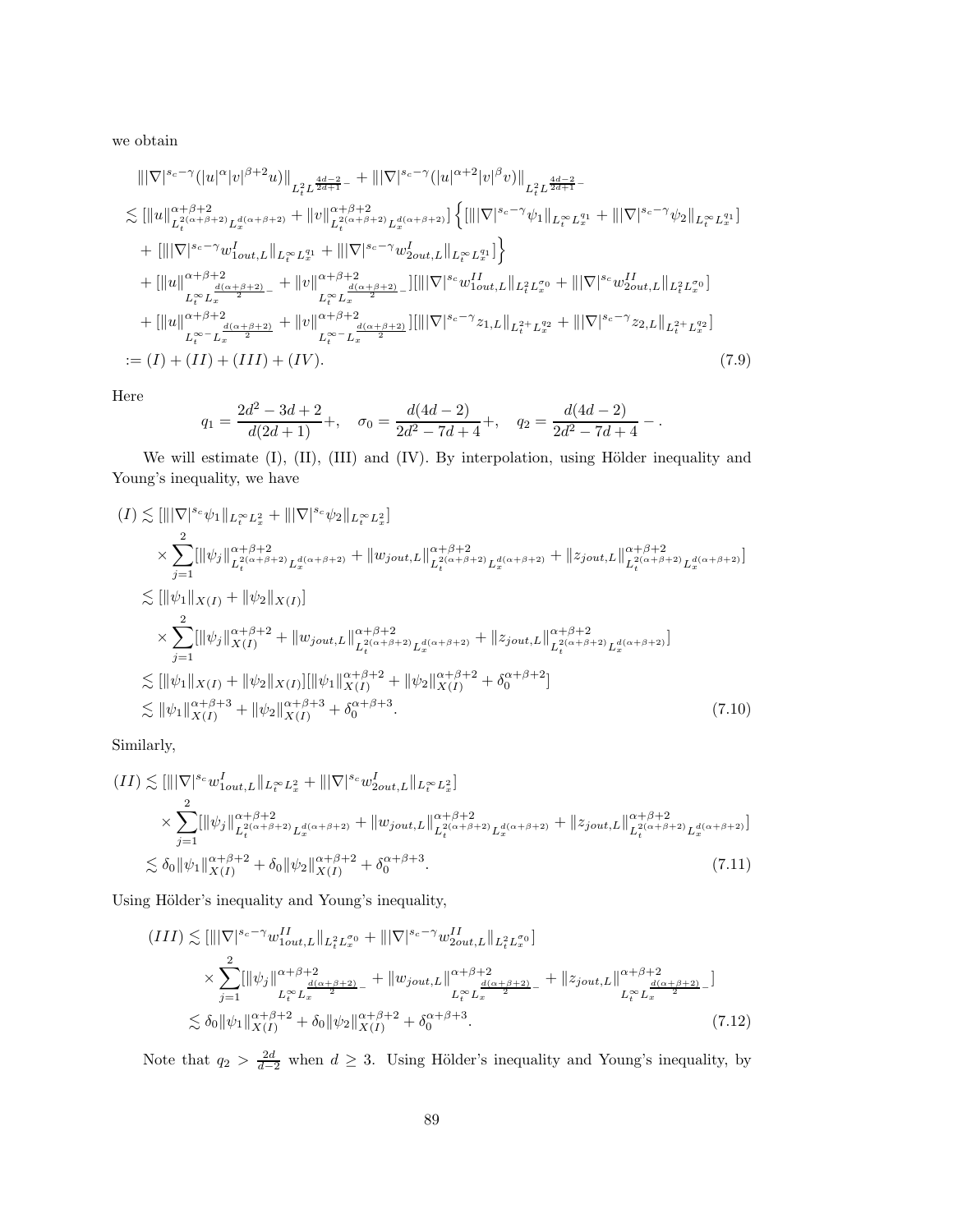interpolation,

$$
(IV) \lesssim \left[\|\|\nabla|^{s_c-\gamma} z_{1,L}\|_{L_t^{2+} L_x^{q_2}} + \|\|\nabla|^{s_c-\gamma} z_{2,L}\|_{L_t^{2+} L_x^{q_2}}\right] \times \sum_{j=1}^2 \left[\|\psi_j\|_{L_t^{\infty} L_x^{\frac{d(\alpha+\beta+2)}{2}}} + \|\psi_{jout,L}\|_{L_t^{\infty} - L_x^{\frac{d(\alpha+\beta+2)}{2}}}^{ \alpha+\beta+2} + \|\zeta_{jout,L}\|_{L_t^{\infty} - L_x^{\frac{d(\alpha+\beta+2)}{2}}}^{ \alpha+\beta+2}\right] \times \delta_0 \|\psi_1\|_{X(I)}^{\alpha+\beta+2} + \delta_0 \|\psi_2\|_{X(I)}^{\alpha+\beta+2} + \delta_0^{\alpha+\beta+3}.
$$
\n(7.13)

Substituting  $(7.9)$ – $(7.13)$  into  $(7.8)$ , we obtain the conclusion of this lemma. Now we give the proof of Theorem 8.

**Proof of Theorem 8:** By Duhamel formula [\(7.4\)](#page-86-0) and [\(7.5\)](#page-86-1), for any  $I \in \mathbb{R}^+$ ,

$$
\|\psi_1\|_{Y(I)} + \|\psi_1\|_{Y(I)}\n\lesssim \|e^{it\Delta}\psi_{10}\|_{Y(\mathbb{R}^+)} + \|\int_0^t e^{i(t-s)\Delta}(|u|^\alpha|v|^{\beta+2}u)(s)ds\|_{X_0(I)} + \|\int_0^t e^{i(t-s)\Delta}(|u|^\alpha|v|^{\beta+2}u)(s)ds\|_{X(I)}\n+ \|e^{it\Delta}\psi_{20}\|_{Y(\mathbb{R}^+)} + \|\int_0^t e^{i(t-s)\Delta}(|u|^\alpha+2|v|^\beta v)(s)ds\|_{X_0(I)} + \|\int_0^t e^{i(t-s)\Delta}(|u|^\alpha+2|v|^\beta v)(s)ds\|_{X(I)}\n\lesssim \delta_0 + \|\psi_1\|_{Y(I)}^{\alpha+\beta+3} + \|\psi_2\|_{Y(I)}^{\alpha+\beta+3} + \delta_0 \|\psi_1\|_{Y(I)}^{\alpha+\beta+2} + \delta_0 \|\psi_2\|_{Y(I)}^{\alpha+\beta+2} + \delta_0^{\alpha+\beta+2} \|\psi_1\|_{Y(I)}\n+ \delta_0^{\alpha+\beta+2} \|\psi_2\|_{Y(I)} + \delta_0^{\alpha+\beta+3},
$$

where the implicit constant is independent on  $I$ . By the standard continuity argument, we can deduce that  $(\psi_1, \psi_2)$  is global existence and

<span id="page-89-0"></span>
$$
\|\psi_1\|_{Y(\mathbb{R}^+)} + \|\psi_2\|_{Y(\mathbb{R}^+)} \lesssim \delta_0.
$$

Next, we establish the scattering result. Let

$$
\psi_{10+} = \psi_{10} - i\lambda \int_0^{+\infty} e^{-is\Delta} (|u|^\alpha |v|^{\beta+2} u)(s) ds,
$$
  

$$
\psi_{20+} = \psi_{20} - i\mu \int_0^{+\infty} e^{-is\Delta} (|u|^{\alpha+2} |v|^\beta v)(s) ds.
$$

Then

$$
\psi_1 - e^{it\Delta}\psi_{10+} = -i\lambda \int_t^{+\infty} e^{i(t-s)\Delta}(|u|^\alpha |v|^{\beta+2}u)(s)ds,
$$
  

$$
\psi_2 - e^{it\Delta}\psi_{20+} = -i\mu \int_t^{+\infty} e^{i(t-s)\Delta}(|u|^\alpha + 2|v|^\beta v)(s)ds.
$$

Using Strichartz estimates and the discussion above, we have

$$
\|\psi_1 - e^{it\Delta}\psi_{10+}\|_{\dot{H}_x^{s_c}} + \|\psi_2 - e^{it\Delta}\psi_{20+}\|_{\dot{H}_x^{s_c}}\n\lesssim \|\psi_1\|_{Y([t,+\infty))}^{\alpha+\beta+3} + \|\psi_2\|_{Y([t,+\infty))}^{\alpha+\beta+3} + \|\psi_{10}u_{10}u_{1L}\|_{Z_w([t,+\infty))}^{\alpha+\beta+3} + \|u_{20}u_{1L}\|_{Z_w([t,+\infty))}^{\alpha+\beta+3}\n+ \|z_{1,L}\|_{Z_z([t,+\infty))}^{\alpha+\beta+3} + \|z_{2,L}\|_{Z_z([t,+\infty))}^{\alpha+\beta+3}\n+ \{[\|w_{10}u_{1L}\|_{Z_w([t,+\infty))} + \|w_{20}u_{1L}\|_{Z_w([t,+\infty))} + \|z_{1,L}\|_{Z_z([t,+\infty))} + \|z_{2,L}\|_{Z_z([t,+\infty))}]\n\times [\|\psi_1\|_{Y([t,+\infty))}^{\alpha+\beta+2} + \|\psi_2\|_{Y([t,+\infty))}^{\alpha+\beta+2}]\}
$$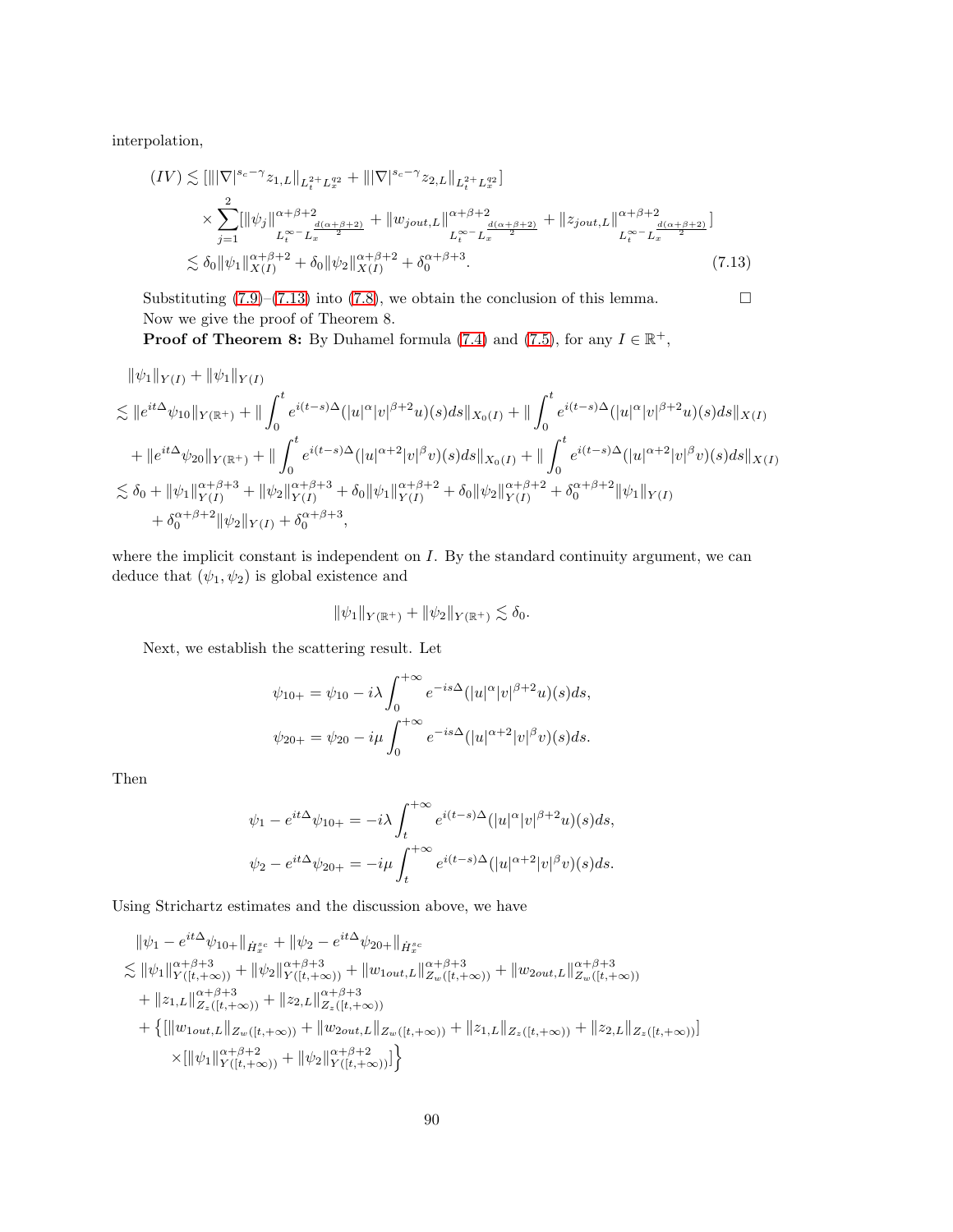+ 
$$
\{ [\|w_{1out,L}\|_{Z_w([t,+\infty))} + \|w_{2out,L}\|_{Z_w([t,+\infty))} + \|z_{1,L}\|_{Z_z([t,+\infty))} + \|z_{2,L}\|_{Z_z([t,+\infty))}]^{\alpha+\beta+2} \times [\|\psi_1\|_{Y([t,+\infty))} + \|\psi_2\|_{Y([t,+\infty))}] \}
$$
  
\n $\longrightarrow 0$  as  $t \longrightarrow +\infty$ 

because

$$
\|\psi_1\|_{Y(\mathbb{R}^+)} + \|\psi_2\|_{Y(\mathbb{R}^+)} + \|w_{1out,L}\|_{Z_w(\mathbb{R}^+)} + \|w_{2out,L}\|_{Z_w(\mathbb{R}^+)} + \|z_{1,L}\|_{Z_z(\mathbb{R}^+)} + \|z_{2,L}\|_{Z_z(\mathbb{R}^+)} < +\infty.
$$

Consequently,

$$
\|\psi_1 - e^{it\Delta}\psi_{10+}\|_{\dot{H}^{s_c}_x} + \|\psi_2 - e^{it\Delta}\psi_{20+}\|_{\dot{H}^{s_c}_x} \to 0 \quad \text{as} \quad t \to +\infty.
$$

Letting

$$
u_+ = (P_{\geq 1} \chi_{\geq 1} w_1)_{out} + z_1 + \psi_{10+}, \quad v_+ = (P_{\geq 1} \chi_{\geq 1} w_2)_{out} + z_2 + \psi_{20+},
$$

we can get

$$
\lim_{t \to +\infty} [\|u(t) - e^{it\Delta} u_+\|_{\dot{H}^{s_c}_x(\mathbb{R}^d)} + \|v(t) - e^{it\Delta} v_+\|_{\dot{H}^{s_c}_x(\mathbb{R}^d)}] = 0.
$$

[\(1.37\)](#page-10-2) is obtained. Similarly, [\(1.38\)](#page-10-3) can be obtained. Theorem 8 is proved.  $\square$ 

# 7.2  $\dot{H}^{s_c} \times \dot{H}^{s_c}$  scattering theory for [\(1.6\)](#page-3-0) with initial data has many bubbles

In this subsection, we will establish  $\dot{H}^{s_c} \times \dot{H}^{s_c}$  scattering theory for the solution of [\(1.6\)](#page-3-0) with initial data has many bubbles.

**Proof of Theorem 9:** Let  $(w_{1k,L}, w_{2k,L}) = (e^{it\Delta}w_{1k}, e^{it\Delta}w_{2k})$  and

$$
w_{1,L} = \sum_{k=0}^{+\infty} w_{1k,L}, \quad w_{2,L} = \sum_{k=0}^{+\infty} w_{2k,L}.
$$

By Strichartz estimate, we have for  $\gamma \in [0, s_c)$ ,

$$
\|\nabla|^{\gamma}w_{1,L}\|_{L_{t,x}^{q\gamma}(\mathbb{R}\times\mathbb{R}^d)} \leq \epsilon^{\frac{s_c-\gamma}{d}}\|w_1\|_{\dot{H}_x^{s_c}} \leq \epsilon^{\frac{s_c-\gamma}{d}-\alpha_0},\tag{7.14}
$$

$$
\|\nabla|^{\gamma}w_{2,L}\|_{L_{t,x}^{q\gamma}(\mathbb{R}\times\mathbb{R}^d)} \leq \epsilon^{\frac{s_c-\gamma}{d}}\|w_2\|_{\dot{H}_x^{s_c}} \leq \epsilon^{\frac{s_c-\gamma}{d}-\alpha_0}.\tag{7.15}
$$

Let  $\varphi = u - w_{1,L}$  and  $\psi = v - w_{2,L}$ . Then

$$
\begin{cases}\ni\partial_t\varphi + \Delta\varphi = \lambda |u|^\alpha |v|^{\beta+2}u, & i\partial_t\psi + \Delta\psi = \mu |u|^{\alpha+2}|v|^\beta v, \quad x \in \mathbb{R}^d, \quad t > 0, \\
\varphi(0, x) = \varphi_0, & \psi(0, x) = \psi_0, \quad x \in \mathbb{R}^d.\n\end{cases} (7.16)
$$

We introduce the working space and let  $X(I)$  for  $I \subset \mathbb{R}$  be the space with the following norm

$$
\begin{split} \|(\varphi,\psi)\|_{X(I)} &:= \epsilon^{-\frac{s_c}{2d}}\sup_{\gamma\in[0,s_c-\gamma_0]}\||\nabla|^{\gamma}\varphi\|_{L_{t,x}^{q_{\gamma}}}+\||\nabla|^{s_c}\varphi\|_{L_t^{\infty}L_x^2}+\||\nabla|^{s_c}\varphi\|_{L_{t,x}^{\frac{2(d+2)}{d}}}\\ &\quad+\epsilon^{-\frac{s_c}{2d}}\sup_{\gamma\in[0,s_c-\gamma_0]}\||\nabla|^{\gamma}\psi\|_{L_{t,x}^{q_{\gamma}}}+\||\nabla|^{s_c}\psi\|_{L_t^{\infty}L_x^2}+\||\nabla|^{s_c}\psi\|_{L_{t,x}^{\frac{2(d+2)}{d}}}, \end{split}
$$

all norms above are on  $I \times \mathbb{R}^d$ . Here  $\gamma_0$  is a parameter to be determined later while

$$
q_{\gamma} = \frac{2(d+2)}{d-2(s_c - \gamma)}.
$$

<span id="page-90-1"></span><span id="page-90-0"></span>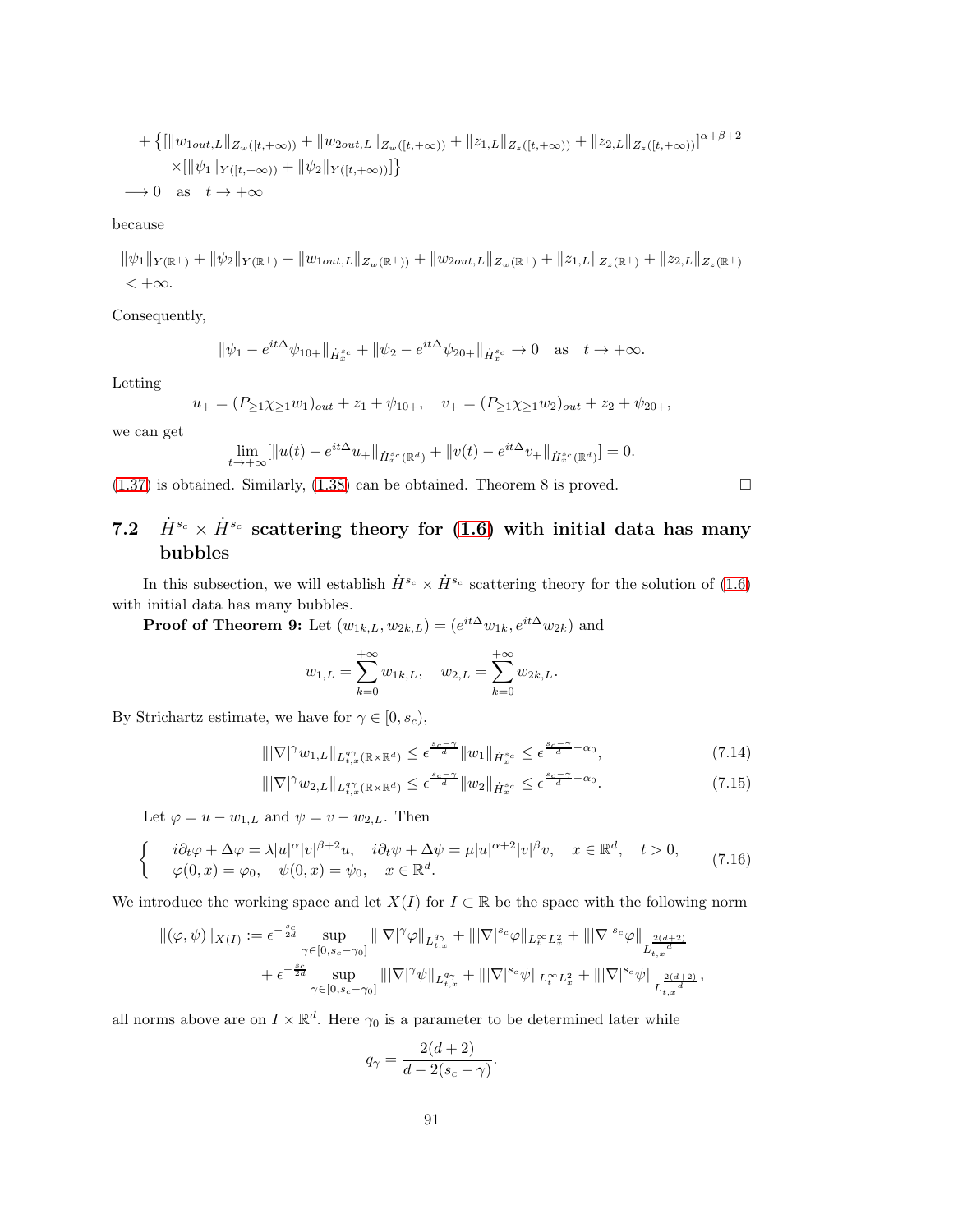Duhamel formulae imply that

<span id="page-91-0"></span>
$$
\varphi(t) = e^{it\Delta}\varphi_0 - i\lambda \int_0^t e^{i(t-s)\Delta}(|u|^\alpha |v|^{\beta+2}u)(s)ds,\tag{7.17}
$$

$$
\psi(t) = e^{it\Delta}\psi_0 - i\mu \int_0^t e^{i(t-s)\Delta}(|u|^{\alpha+2}|v|^\beta v)(s)ds.
$$
\n(7.18)

Using Strichartz estimates, from [\(7.17\)](#page-91-0) and [\(7.18\)](#page-91-1), we get

$$
\|\nabla|^{\gamma}\varphi\|_{L_{t,x}^{q_{\gamma}}(I\times\mathbb{R}^{d})} + \|\nabla|^{\gamma}\psi\|_{L_{t,x}^{q_{\gamma}}(I\times\mathbb{R}^{d})} \leq \|\varphi_{0}\|_{\dot{H}^{s_{c}}(\mathbb{R}^{d})} + \|\psi_{0}\|_{\dot{H}^{s_{c}}(\mathbb{R}^{d})} + \|\nabla|^{\gamma}(|u|^{\alpha}|v|^{\beta+2}u)\|_{L_{t}^{q'_{1}}L_{x}^{q'_{\gamma}}(I\times\mathbb{R}^{d})} + \|\nabla|^{\gamma}(|u|^{\alpha+2}|v|^{\beta}v)\|_{L_{t}^{q'_{1}}L_{x}^{q'_{\gamma}}(I\times\mathbb{R}^{d})}
$$
\n(7.19)

for any  $I \subset \mathbb{R}$  and  $\gamma \in [0, s_c - \gamma_0]$ , where  $q'_1$  satisfies

<span id="page-91-1"></span>
$$
\frac{1}{q_1'}=\frac{d+4-2(d+1)(s_c-\gamma)}{2(d+2)}.
$$

Letting

$$
q_2 = \frac{(d+2)(\alpha+\beta+2)}{2-d(s_c-\gamma)}, \quad r_2 = \frac{(d+2)(\alpha+\beta+2)}{2[1+(s_c-\gamma)]},
$$

then

<span id="page-91-2"></span>
$$
\frac{1}{q'_{\gamma}} = \frac{1}{q_{\gamma}} + \frac{\alpha + \beta + 2}{r_2}.
$$
\n(7.20)

Using Hölder's ineuqlity, the fractional Leibniz rules and Young's inequality, we get

$$
\|\nabla|^{\gamma}(|u|^{\alpha}|v|^{\beta+2}u)\|_{L_{t}^{q_{1}'}L_{x}^{q_{\gamma}'}(I\times\mathbb{R}^{d})}\n\leq \left\{\int_{I}\left[\left(\int_{\mathbb{R}^{d}}||\nabla|^{\gamma}(|u|^{\alpha}u)|^{p_{1}}dx\right)^{\frac{1}{p_{1}}}\left(\int_{\mathbb{R}^{d}}||v|^{\beta+2})|^{p_{2}}dx\right)^{\frac{1}{p_{2}}}\right]^{q_{1}'}dt\right\}^{\frac{1}{q_{1}'}+1}\n+\left\{\int_{I}\left[\left(\int_{\mathbb{R}^{d}}||u|^{\alpha}u|^{p_{3}}dx\right)^{\frac{1}{p_{3}}}\left(\int_{\mathbb{R}^{d}}||\nabla|^{\gamma}(|v|^{\beta+2})|^{p_{4}}dx\right)^{\frac{1}{p_{4}}}\right]^{q_{1}'}dt\right\}^{\frac{1}{q_{1}'}+1}\n\leq \left\{\int_{I}\left[\left(\int_{\mathbb{R}^{d}}||\nabla|^{\gamma}u|^{q_{\gamma}}dx\right)^{\frac{1}{q_{\gamma}}}\left(\int_{\mathbb{R}^{d}}|u|^{r_{2}}dx\right)^{\frac{1}{p_{6}}}\left(\int_{\mathbb{R}^{d}}||v|^{\beta+2})|^{p_{2}}dx\right)^{\frac{1}{p_{2}}}\right]^{q_{1}'}dt\right\}^{\frac{1}{q_{1}'}+1}\n+\left\{\int_{I}\left[\left(\int_{\mathbb{R}^{d}}||u|^{\alpha}u|^{p_{3}}dx\right)^{\frac{1}{p_{3}}}\left(\int_{\mathbb{R}^{d}}||\nabla|^{\gamma}v|^{q_{\gamma}}dx\right)^{\frac{1}{q_{\gamma}}}\left(\int_{\mathbb{R}^{d}}|v|^{r_{2}}dx\right)^{\frac{1}{p_{7}}}\right\}^{q_{1}'}dt\right\}^{\frac{1}{q_{1}'}+1}\n\lesssim [\|||\nabla|^{\gamma}u\|_{L_{t,x}^{q_{\gamma}}(I\times\mathbb{R}^{d})}+|||\nabla|^{\gamma}v\|_{L_{t,x}^{q_{\gamma}}(I\times\mathbb{R}^{d})}][\|u\|_{L_{t}^{q_{2}}L_{x}^{r_{2}}(I\times\mathbb{R}^{
$$

Here

<span id="page-91-3"></span>
$$
\frac{1}{q_\gamma'} = \frac{1}{p_1} + \frac{1}{p_2}, \quad \frac{1}{p_1} = \frac{1}{q_\gamma} + \frac{1}{p_6}, \quad \frac{1}{p_2} = \frac{\beta+2}{r_2}, \quad \frac{1}{p_6} = \frac{\alpha}{r_2},
$$
  

$$
\frac{1}{q_\gamma'} = \frac{1}{p_3} + \frac{1}{p_4}, \quad \frac{1}{p_3} = \frac{\alpha+1}{r_2}, \quad \frac{1}{p_4} = \frac{1}{q_\gamma} + \frac{1}{p_7}, \quad \frac{1}{p_7} = \frac{\beta+1}{r_2},
$$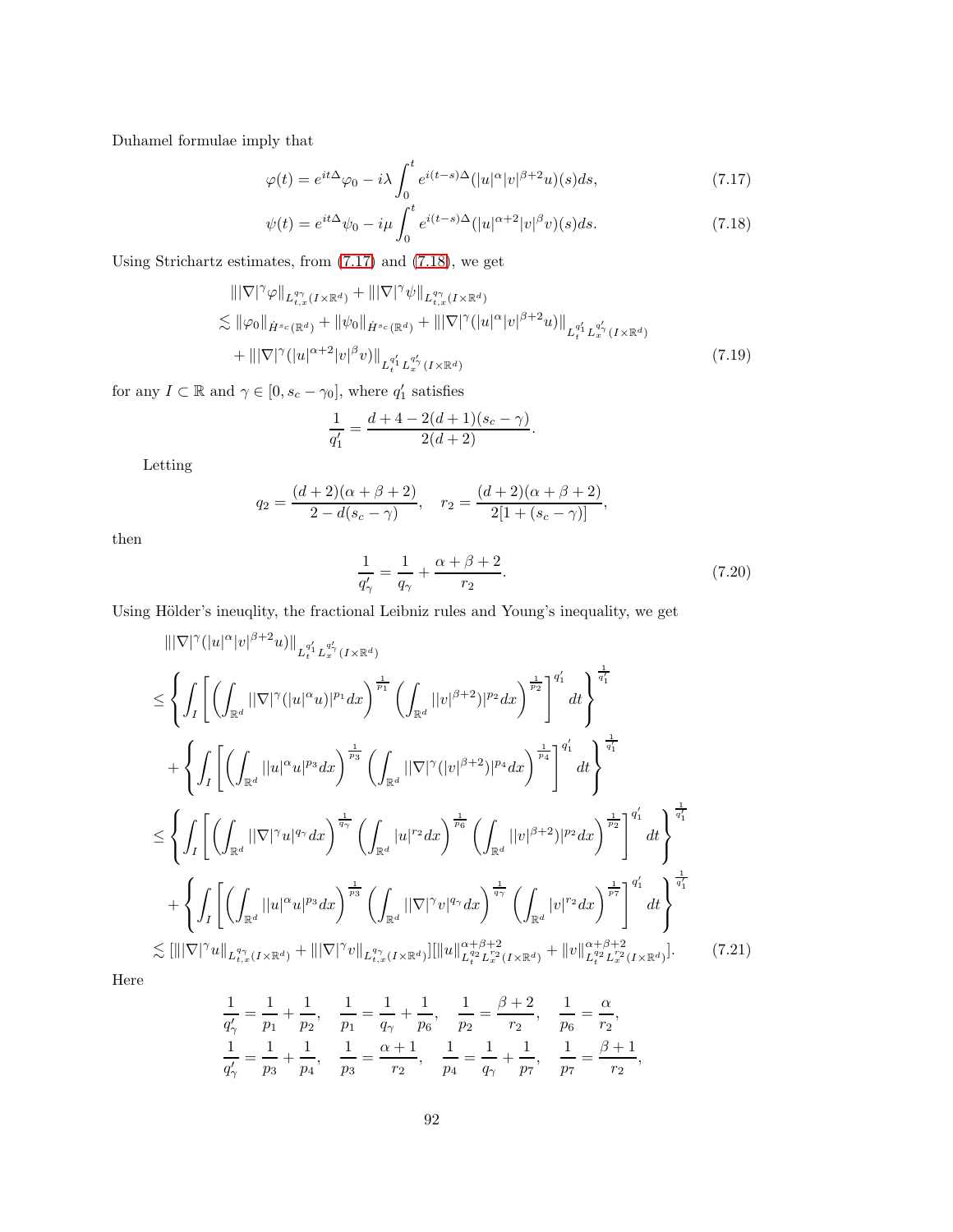and recalling [\(7.20\)](#page-91-2), if  $s_c - \gamma$  is small enough, the  $p_j > 1, j = 1, 2, ..., 7$ .

Similarly,

$$
\|\nabla|^{\gamma}(|u|^{\alpha+2}|v|^{\beta}v)\|_{L_t^{q_\gamma'}(I\times\mathbb{R}^d)} + \|v\|_{L_{t,x}^{q_\gamma}(I\times\mathbb{R}^d)}^{\alpha'_{1}} \leq \|\|\nabla|^{\gamma}u\|_{L_{t,x}^{q_\gamma}(I\times\mathbb{R}^d)} + \|\nabla|^{\gamma}v\|_{L_{t,x}^{q_\gamma}(I\times\mathbb{R}^d)} \|\|u\|_{L_t^{q_2}(I\times\mathbb{R}^d)}^{\alpha+\beta+2} + \|v\|_{L_t^{q_2}(I\times\mathbb{R}^d)}^{\alpha+\beta+2} \tag{7.22}
$$

Choosing  $\gamma_0 \in [0, s_c)$  such that  $s_c - \gamma < s_c - \gamma_0$  and  $\theta = \frac{d(d+2)(s_c - \gamma)}{2} < 1$ , by interpolation and Sobolev embedding, we can get

$$
||u||_{L_t^{q_2} L_x^{r_2}(I \times \mathbb{R}^d)} \lesssim ||u||_{L_t^{\infty} L_x^{\frac{d(\alpha+\beta+2)}{2}}(I \times \mathbb{R}^d)}^{q} ||u||_{L_{t,x}^{\frac{(d+2)(\alpha+\beta+2)}{2}}(I \times \mathbb{R}^d)}^{1-\theta} \lesssim ||u||_{L_t^{\infty} \dot{H}_x^{s_c}(I \times \mathbb{R}^d)}^{q} ||u||_{L_{t,x}^{\frac{d+2}{2}(\alpha+\beta+2)}}^{1-\theta},
$$
\n(7.23)

<span id="page-92-0"></span>
$$
||v||_{L_t^{q_2}L_x^{r_2}(I\times\mathbb{R}^d)} \lesssim ||v||_{L_t^{\infty}\dot{H}_x^{s_c}(I\times\mathbb{R}^d)}^{\theta} ||v||_{L_{t,x}^{\frac{(d+2)(\alpha+\beta+2)}{2}}(I\times\mathbb{R}^d)}^{1-\theta}.
$$
\n(7.24)

Under assumption  $(C9)$ , using  $(7.14)$  and  $(7.15)$ , we have

$$
||u||_{L_t^\infty \dot{H}_x^{s_c}(I \times \mathbb{R}^d)} \lesssim ||w_{1,L}||_{L_t^\infty \dot{H}_x^{s_c}(I \times \mathbb{R}^d)} + ||\varphi||_{L_t^\infty \dot{H}_x^{s_c}(I \times \mathbb{R}^d)} \lesssim \epsilon^{-\alpha_0} + ||\varphi||_{X(I)},\tag{7.25}
$$

$$
\|u\|_{L_{t,x}^{\frac{(d+2)(\alpha+\beta+2)}{2}}(I\times\mathbb{R}^d)} \lesssim \|w_{1,L}\|_{L_{t,x}^{\frac{(d+2)(\alpha+\beta+2)}{2}}(I\times\mathbb{R}^d)} + \|\varphi\|_{L_{t,x}^{\frac{(d+2)(\alpha+\beta+2)}{2}}(I\times\mathbb{R}^d)} \lesssim \epsilon^{\frac{s_c}{d}-\alpha_0} + \epsilon^{\frac{s_c}{d}} \|\varphi\|_{X(I)},
$$
\n(7.26)

$$
||v||_{L_t^{\infty}\dot{H}_x^{s_c}(I\times\mathbb{R}^d)} \lesssim \epsilon^{-\alpha_0} + ||\psi||_{X(I)},
$$
\n(7.27)

$$
||v||_{L^{\frac{(d+2)(\alpha+\beta+2)}{2}}_{t,x}(I\times\mathbb{R}^d)} \lesssim \epsilon^{\frac{s_c}{d}-\alpha_0} + \epsilon^{\frac{s_c}{d}} ||\psi||_{X(I)}.\tag{7.28}
$$

Putting [\(7.21\)](#page-91-3)–[\(7.28\)](#page-92-0) together, denoting  $\epsilon = (s_c - \gamma),$  we obtain

$$
\|\nabla|^{\gamma} (|u|^{\alpha}|v|^{\beta+2}u)\|_{L_t^{q'_1} L_x^{q'_{\gamma}}(I \times \mathbb{R}^d)} + \|\nabla|^{\gamma} (|u|^{\alpha+2}|v|^{\beta}v)\|_{L_t^{q'_1} L_x^{q'_{\gamma}}(I \times \mathbb{R}^d)}
$$
  
\n
$$
\lesssim \epsilon^{\frac{s_c}{2d}} [\|\varphi\|_{X(I)} + \|\psi\|_{X(I)}] \times \left(\epsilon^{\frac{s_c}{d}(1-\theta)-\alpha_0} + \epsilon^{-\alpha_0 \theta + \frac{s_c}{2d}(1-\theta)} [\|\varphi\|_{X(I)}^{1-\theta} + \|\psi\|_{X(I)}^{1-\theta}]
$$
  
\n
$$
+ \epsilon^{(\frac{s_c}{d}-\alpha_0)(1-\theta)} [\|\varphi\|_{X(I)}^{\theta} + \|\psi\|_{X(I)}^{\theta}] + \epsilon^{\frac{s_c}{2d}(1-\theta)} [\|\varphi\|_{X(I)} + \|\psi\|_{X(I)}] \right)^{\alpha+\beta+2}.
$$
 (7.29)

By Duhamel formulae [\(7.17\)](#page-91-0), [\(7.18\)](#page-91-1) and [\(7.29\)](#page-92-1), using Cauchy-Schwartz inequality, we obtain

<span id="page-92-2"></span><span id="page-92-1"></span>
$$
\epsilon^{-\frac{s_c}{2d}}[\||\nabla|\gamma\varphi||_{L_{t,x}^{q\gamma}(I\times\mathbb{R}^d)} + \||\nabla|\gamma\psi||_{L_{t,x}^{q\gamma}(I\times\mathbb{R}^d)}]
$$
\n
$$
\lesssim \epsilon^{1-\frac{s_c}{2d}} + [\|\varphi\|_{X(I)} + \|\psi\|_{X(I)}] \times \left(\epsilon^{\frac{s_c}{d}(1-\theta)-\alpha_0} + \epsilon^{-\alpha_0\theta + \frac{s_c}{2d}(1-\theta)}[\|\varphi\|_{X(I)}^{1-\theta} + \|\psi\|_{X(I)}^{1-\theta}]
$$
\n
$$
+ \epsilon^{(\frac{s_c}{d}-\alpha_0)(1-\theta)}[\|\varphi\|_{X(I)}^{\theta} + \|\psi\|_{X(I)}^{\theta}] + \epsilon^{\frac{s_c}{2d}(1-\theta)}[\|\varphi\|_{X(I)} + \|\psi\|_{X(I)}]\right)^{\alpha+\beta+2}
$$
\n
$$
\lesssim \epsilon^{1-\frac{s_c}{2d}} + \epsilon^{\frac{(\alpha+\beta+2)s_c}{4d}}[\|\varphi\|_{X(I)} + \|\psi\|_{X(I)}] + [\|\varphi\|_{X(I)} + \|\psi\|_{X(I)}]^{\alpha+\beta+3} \tag{7.30}
$$

if we choose  $\alpha_0$  and  $s_c - \gamma_0$  sufficiently small.

Meanwhile, we have

$$
\begin{aligned} &\||\nabla|^{s_c} \varphi\|_{L^\infty_t L^2_x(I \times \mathbb{R}^d)} + \|\varphi\|_{L^\frac{(d+2)(\alpha+\beta+2)}{2}}(I \times \mathbb{R}^d)} + \||\nabla|^{s_c} \psi\|_{L^\infty_t L^2_x(I \times \mathbb{R}^d)} + \|\psi\|_{L^\frac{(d+2)(\alpha+\beta+2)}{2}}(I \times \mathbb{R}^d) \\ &\lesssim \|\varphi_0\|_{\dot H^{s_c}_x(\mathbb{R}^d)} + \|\psi_0\|_{\dot H^{s_c}_x(\mathbb{R}^d)} + \||\nabla|^{s_c} (|u|^\alpha|v|^{\beta+2}u)\|_{L^\frac{2d+4}{d, x}_{t, x}} + \||\nabla|^{s_c} (|u|^{\alpha+2}|v|^\beta v)\|_{L^\frac{2d+4}{d, x}_{t, x}_{t, x}}(I \times \mathbb{R}^d) \end{aligned}
$$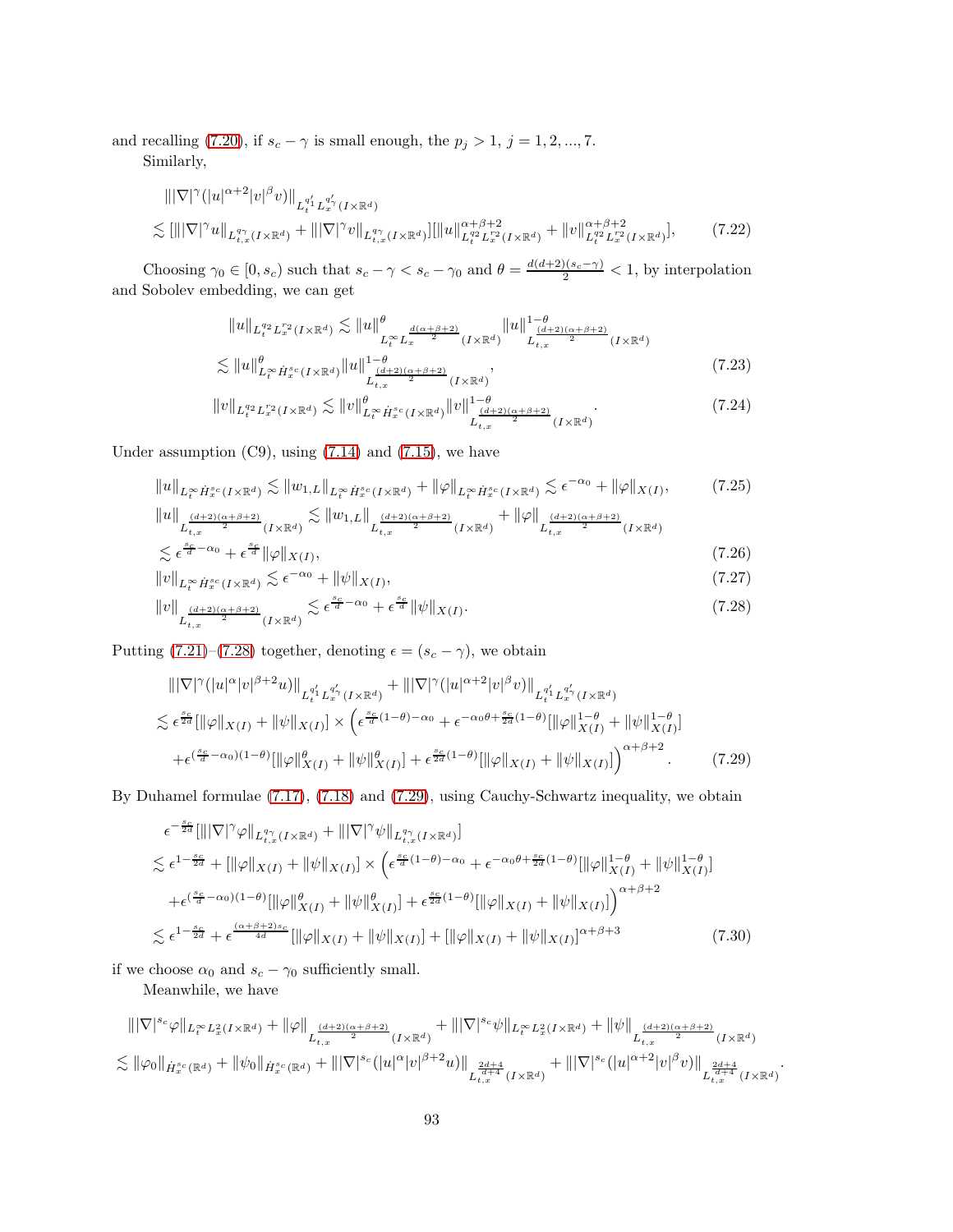Recalling  $(7.14)$  and  $(7.15)$ , we get

$$
\begin{split} &\left\||\nabla\right|^{s_c}u\right\|_{L_{t,x}^{\frac{2d+4}{d}}(I\times\mathbb{R}^d)} \lesssim \left\||\nabla\right|^{s_c}w_{1,L}\right\|_{L_{t,x}^{\frac{2d+4}{d}}(I\times\mathbb{R}^d)} + \left\||\nabla\right|^{s_c}\varphi\right\|_{L_{t,x}^{\frac{2d+4}{d}}(I\times\mathbb{R}^d)} \lesssim \epsilon^{-\alpha_0} + \|\varphi\|_{X(I)},\\ &\left\||\nabla\right|^{s_c}v\right\|_{L_{t,x}^{\frac{2d+4}{d}}(I\times\mathbb{R}^d)} \lesssim \epsilon^{-\alpha_0} + \|\psi\|_{X(I)},\\ &\left\|u\right\|_{L_{t,x}^{\frac{(d+2)(\alpha+\beta+2)}{2}}(I\times\mathbb{R}^d)} + \left\|v\right\|_{L_{t,x}^{\frac{(d+2)(\alpha+\beta+2)}{2}}(I\times\mathbb{R}^d)} \lesssim \epsilon^{\frac{s_c}{d} - \alpha_0} + \epsilon^{\frac{s_c}{2d}}[\|\varphi\|_{X(I)} + \|\psi\|_{X(I)}]. \end{split}
$$

Similar to [\(7.30\)](#page-92-2), we can obtain

$$
\|\nabla|^{s_c}\varphi\|_{L_t^{\infty}L_x^2(I\times\mathbb{R}^d)} + \|\varphi\|_{L_{t,x}^{\frac{(d+2)(\alpha+\beta+2)}{2}}(I\times\mathbb{R}^d)} + \|\nabla|^{s_c}\psi\|_{L_t^{\infty}L_x^2(I\times\mathbb{R}^d)} + \|\psi\|_{L_{t,x}^{\frac{(d+2)(\alpha+\beta+2)}{2}}(I\times\mathbb{R}^d)} \n\lesssim \epsilon + \epsilon^{\frac{(\alpha+\beta+2)s_c}{4d}} + \epsilon^{\frac{(\alpha+\beta+2)s_c}{4d}}[\|\varphi\|_{X(I)} + \|\psi\|_{X(I)}] + [\|\varphi\|_{X(I)} + \|\psi\|_{X(I)}]^{\alpha+\beta+3}.
$$
\n(7.31)

By [\(7.30\)](#page-92-2) and [\(7.31\)](#page-93-0), choosing  $s_c - \gamma$  small enough, we have for some  $\alpha_0 > 0$ ,

$$
[\|\varphi\|_{X(I)} + \|\psi\|_{X(I)}] \lesssim \epsilon^{\alpha_0} + [\|\varphi\|_{X(I)} + \|\psi\|_{X(I)}]^{\alpha + \beta + 3}.
$$

By the standard bootstrap argument, we can get

<span id="page-93-0"></span>
$$
[\|\varphi\|_{X(I)} + \|\psi\|_{X(I)}] \lesssim \epsilon^{\alpha_0}
$$

uniformly in interval  $I \subset \mathbb{R}$ , which implies the global existence of the solution to [\(1.6\)](#page-3-0).

Letting

$$
\varphi_{0+} = \varphi_0 - i\lambda \int_0^{+\infty} e^{-is\Delta} (|u|^\alpha |v|^{\beta+2} u)(s) ds,
$$
  

$$
\psi_{0+} = \psi_0 - i\mu \int_0^{+\infty} e^{-is\Delta} (|u|^\alpha + 2|v|^\beta v)(s) ds.
$$

and

$$
u_+ = w_1 + \varphi_{0+}, \quad v_+ = w_2 + \psi_{0+},
$$

then using Strichartz estimate, we can get

$$
\lim_{t \to +\infty} [\|u(t) - e^{it\Delta} u_+\|_{\dot{H}^{s_c}_x(\mathbb{R}^d)} + \|v(t) - e^{it\Delta} v_+\|_{\dot{H}^{s_c}_x(\mathbb{R}^d)}] = 0
$$

Similarly, we can prove that

$$
\lim_{t \to -\infty} [\|u(t) - e^{it\Delta} u_-\|_{\dot{H}^{s_c}_x(\mathbb{R}^d)} + \|v(t) - e^{it\Delta} v_-\|_{\dot{H}^{s_c}_x(\mathbb{R}^d)}] = 0.
$$

Theorem 9 is proved.  $\square$ 

# 8 Some results on [\(1.6\)](#page-3-0) with focusing nonlinearities

In this short section, we give some results on [\(1.6\)](#page-3-0) with focusing nonlinearities and some discussions.

#### A. Some results on [\(1.6\)](#page-3-0) with focusing nonlinearities

If  $(u, v)$  is the  $H^1 \times H^1$ -solution of [\(1.6\)](#page-3-0) when  $d = 3$  with  $\lambda < 0$ ,  $\mu < 0$ ,  $\alpha \ge 0$ ,  $\beta \ge 0$  and  $\alpha + \beta \leq 2$ , then we can define

$$
\tilde{E}_w(u,v) := \int_{\mathbb{R}^3} \left[ \frac{\alpha+2}{2|\lambda|} |\nabla u|^2 + \frac{\beta+2}{2|\mu|} |\nabla v|^2 - |u|^{\alpha+2} |v|^{\beta+2} \right] dx \tag{8.1}
$$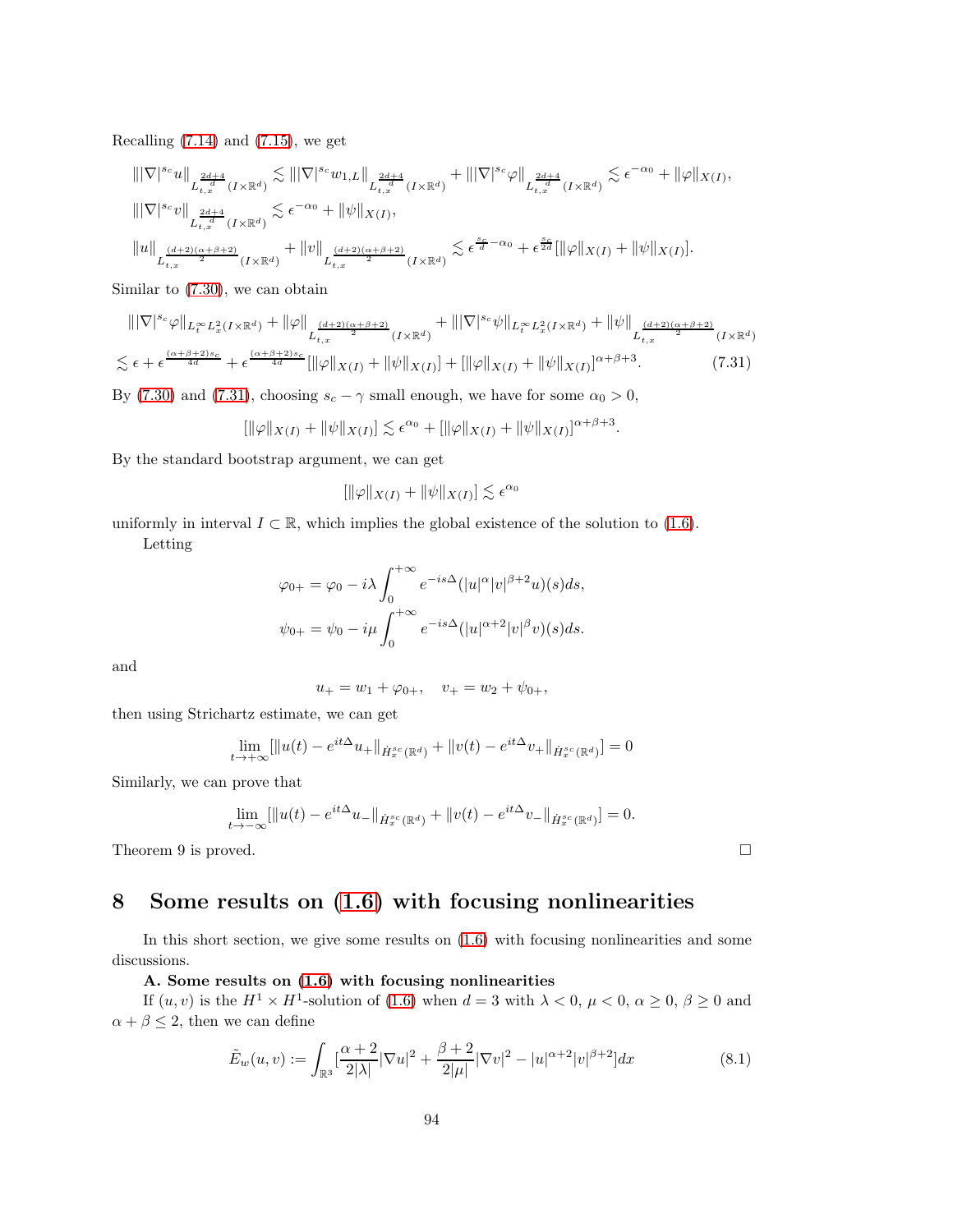and get  $\tilde{E}_w(u, v) = \tilde{E}_w(u_0, v_0)$ . Using the convexity method in the famous paper [\[37\]](#page-97-0), we can prove that the solution  $(u, v)$  will blow up in finite time if  $\tilde{E}_w(u_0, v_0) \leq 0$  and  $\Im \int_{\mathbb{R}^3} [c_1 \bar{u}_0 x \cdot$  $\nabla u_0 + c_2 \overline{v}_0 x \cdot \nabla v_0 dx < 0.$  In fact, denoting  $(c_1, c_2) = \left(\frac{\alpha+2}{2|\lambda|}, \frac{\beta+2}{2|\mu|}\right)$ 

$$
V(t) = \int_{\mathbb{R}^3} |x|^2 [c_1 |u(t,x)|^2 + c_2 |v(t,x)|^2] dx
$$
\n(8.2)

as a function of  $t > 0$ , we have

$$
V'(t) = 4\Im \int_{\mathbb{R}^3} [c_1 \bar{u}x \cdot \nabla u + c_2 \bar{v}x \cdot \nabla v] dx,
$$
\n(8.3)

$$
V''(t) = -2[3(\alpha + \beta) + 2] \int_{\mathbb{R}^3} |u|^{\alpha+2} |v|^{\beta+2} dx + 8 \tilde{E}_w(u_0, v_0).
$$
 (8.4)

Now following the standard discussions similar to those in the famous paper [\[37\]](#page-97-0), it is easy to prove that there exists  $T_{\text{max}} > 0$  such that

$$
\lim_{t \to T_{\text{max}}} \int_{\mathbb{R}^3} (c_1 |\nabla u|^2 + c_2 |\nabla v|^2) dx = +\infty. \tag{8.5}
$$

Similarly, if  $(u, v)$  is the  $H^1 \times H^1$ -solution of  $(1.6)$  when  $d = 4$  with  $\lambda < 0, \mu < 0$ , and  $(\alpha, \beta) = (0, 0)$ , then the solution  $(u, v)$  will blow up in finite time if  $\tilde{E}_w(u_0, v_0) \leq 0$  and  $\Im \int_{\mathbb{R}^4} [c_1 \bar{u}_0 x \cdot \nabla u_0 + c_2 \bar{v}_0 x \cdot \nabla v_0] dx < 0.$ 

However, if  $\lambda < 0$ ,  $\mu < 0$ ,  $\alpha + \beta > 2$  when  $d = 3$  and  $\alpha + \beta > 0$  when  $d \ge 4$ , there are more complicate phenomena on [\(1.6\)](#page-3-0). Similar to the discussions in Section 7, we can establish  $\dot{H}^{s_c} \times \dot{H}^{s_c}$  scattering theory for the global solutions of [\(1.6\)](#page-3-0) under certain assumptions. On the other hand, there exists the solution of [\(1.6\)](#page-3-0) which is endowed with some type of norm and will blow up in finite time. We would like to discuss it in the next paper.

### B. The generalization of the definition of weighted gradient system of Schrödinger equations

The definition of weighted (or essential) gradient system of Schrödinger equations can be generalized to the following case

<span id="page-94-0"></span>
$$
iu_{jt} + \Delta u_j = f_j(|u_1|^2, ..., |u_j|^2, ..., |u_n|^2)u_j, \quad j = 1, 2, ..., m.
$$
\n(8.6)

 $(8.6)$  is called as a weighted gradient (or essential gradient) system of Schrödinger equations if there exist  $a_i \in \mathbb{R}$  and real value function  $G(w_1, ..., w_i, ..., w_m)$  such that

$$
\frac{\partial G}{\partial w_j} = a_j f_j(w_1, ..., w_j, ..., w_m), \quad w_j \ge 0, \quad j = 1, 2, ..., m.
$$

 $(a_1, a_2, ..., a_m)$  is also called as the weighted coefficient pair. Especially, if  $(a_1, a_2, ..., a_m)$  $(1, 1, \ldots, 1)$ , then the system is a gradient one.

### References

- [1] T. Alazard, R. Carles, Loss of regularity for supercritical nonlinear Schrödinger equations, Math. Ann., 343(2009), 397–420.
- [2] T. Alazard, R. Carles, Supercritical geometric optics for nonlinear Schrödinger equations, Arch. Ration. Mech. Anal., 194(2009), 315–347.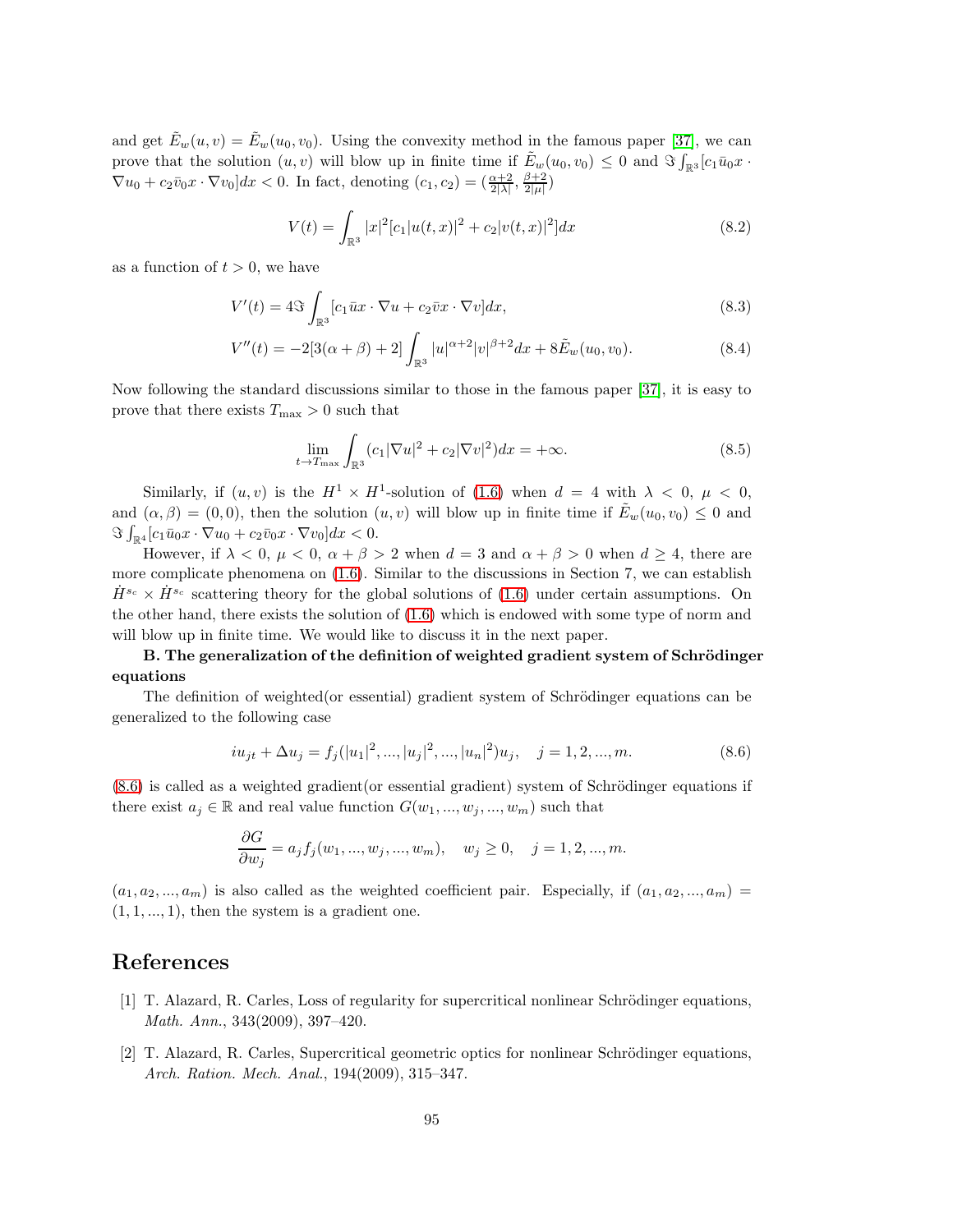- <span id="page-95-0"></span>[3] J. E. Barab, Nonexistence of asymptotically free solutions for a nonlinear Schrödinger equation, J. Math. Phys., 25(1984), 3270–3273.
- [4] M. Beceanu, Q. Q. Deng, A. Soffer and Y. F. Wu, Large global solutions for nonlinear Schödinger equations III, energy-supercritical cases, [arXiv:1901.07709v](http://arxiv.org/abs/1901.07709)1.
- [5] B. Birnir, C. Kenig, G. Ponce, N. Svanstedt and L. Vega, On the ill-posedness of the IVP for the generalized Korteweg-de Vries and nonlinear Schrödinger equations, J. London Math. Soc., 53(1996), 551–559.
- [6] J. Bourgain, Global well–posedness of defocusing critical nonlinear Schödinger equations in the radial case, J. Amer. Math. Soc., 12(1999):145–171.
- [7] J. Bourgain, Global Solutions of Nonlinear Schrödinger Equations, American Mathematical Society Colloquium Publications 46, American Mathematical Society, Providence, RI, 1999.
- [8] N. Burq, P. Gérard, N. Tzvetkov, Multilinear eigenfunction estimates and global existence for the three dimensional nonlinear Schrödinger equations, Ann. Sci. Ecole Norm. Sup. 38(2005), 255–301.
- [9] R. Carles, Geometric optics and instability for semi-classical Schrödinger equations, Arch. Ration. Mech. Anal., 183(2007), 525–553.
- [10] R. Carles, On instability for the cubic nonlinear Schrödinger equation, C. R. Math. Acad. Sci. Paris, 344(2007), 483–486.
- [11] R. Carles, E. Dumas and C. Sparber, Geometric optics and instability for NLS and Davey-Stewartson models, J. Eur. Math. Soc.(JEMS), 14(2012), 1885–1921.
- [12] B. Cassano and M. Tarulli,  $H^1$ -scattering for systems of N-defocusing weakly coupled NLS equations in low space dimensions, J. Math. Anal. Appl., 430(2015), 528–548.
- [13] T. Cazenave and F. Weissler, The Cauchy problem for the critical nonlinear Schrödinger equation in  $H^s$ , Nonlinear Anal., 14(1990), 807-836.
- [14] T. Cazenave and F. Weissler, Rapidly decaying solutions of the nonlinear Schrödinger equation, Comm. Math. Phys., 147(1992), 75–100.
- [15] T. Cazenave, Semilinear Schrödinger equations, Courant Lecture Notes in Mathematics 10, New York University, Courant Institute of Mathematical Sciences, AMS, Providence, RI, 2003.
- [16] Y. Cho and S. Lee, Strichartz estimates in spherical coordinates, Indiana Univ. Math. J., 62(2013), 991–1020.
- [17] M. Christ and M. Weinstein, Dispersion of small amplitude solutions of the generalized Korteweg-de Vries equation, J. Funct. Anal., 100(1991), 87–109.
- [18] M. Christ, J. Colliander, and T. Tao, Asymptotics, frequency modulation, and low regularity ill-posedness for canonical defocusing equations, Amer. J. Math., 125(2003), 1235–1293.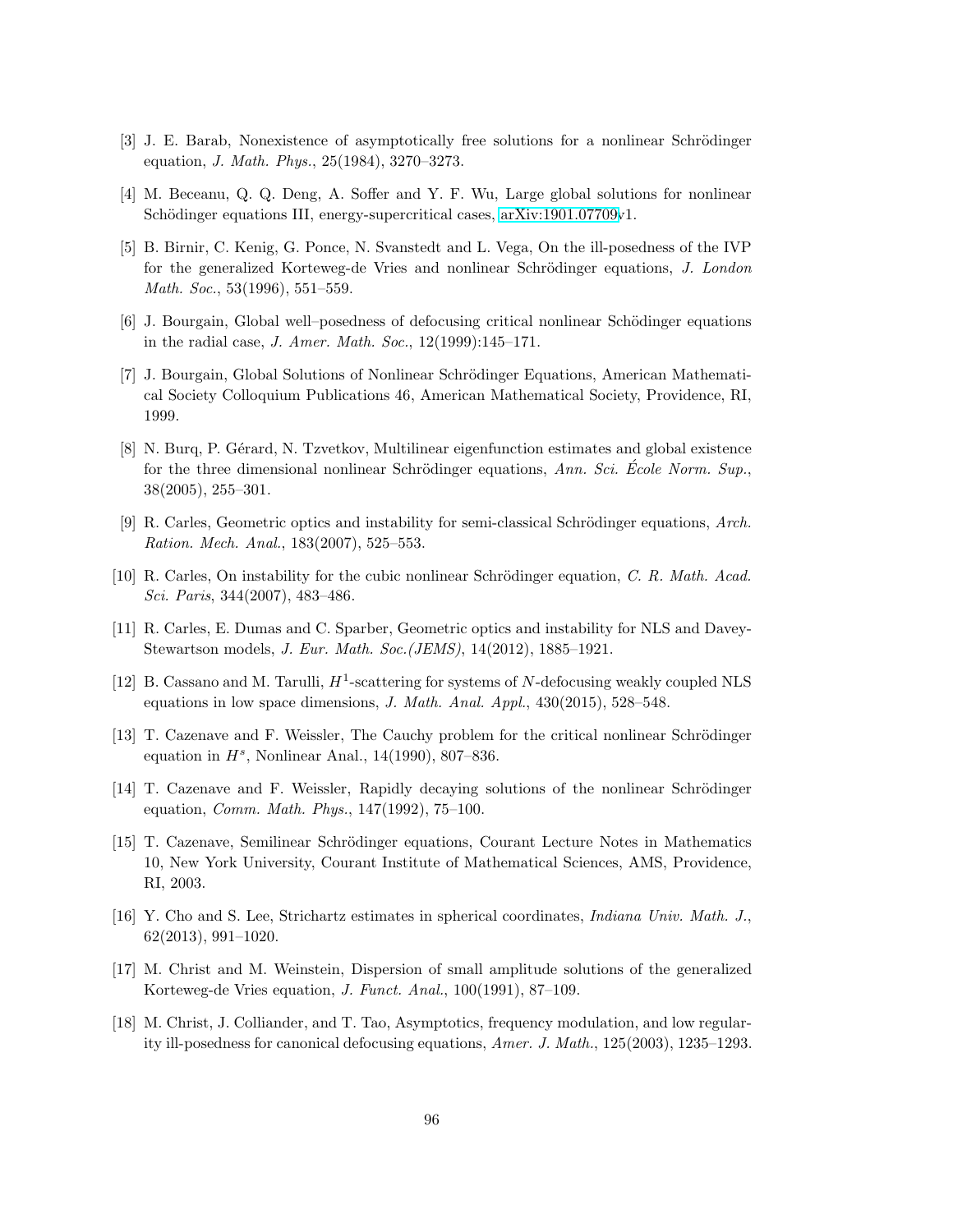- [19] M. Christ, J. Colliander, and T. Tao, Ill-posedness for nonlinear Schödinger and wave equations, [arXiv:math/0311048.](http://arxiv.org/abs/math/0311048)
- [20] J. Colliander, M. Keel, G. Staffilani, H. Takaoka and T. Tao, Global existence and scattering for rough solutions of a nonlinear Schrödinger equation in  $R^3$ , Commun. Pure Appl. Math., 57(2004), 987–1014.
- [21] J. Colliander, M. Keel, G. Staffilani, H. Takaoka and T. Tao, Global well–posedness and scattering for the energy–critical nonlinear Schrödinger equation in  $R^3$ , Ann. of Math., 167(2008), 767–865.
- [22] B. Dodson, Global well-posedness and scattering for the defocusing,  $L^2$ -critical, nonlinear Schrödinger equation when  $d \geq 3$ , J. Amer. Math. Soc., 25(2012), 429-463.
- [23] B. Dodson, Global well-posedness and scattering for the mass critical nonlinear Schrödinger equation with mass below the mass of the ground state, Adv. Math., 285(2015), 1589–1618.
- [24] B. Dodson, Global well–posedness and scattering for the focusing, cubic nonlinear Schrödinger equation in dimension  $d = 4$ , Ann. Sci. Ec. Norm. Supér., 52(2019), 138– 180.
- [25] B. Dodson, Global well-posedness and scattering for nonlinear Schrödinger equations with algebraic nonlinearity when  $d = 2, 3$  and  $u_0$  is radial, *Camb. J. Math.*, 7(2019), 283–318.
- [26] B. Dodson, Defocusing nonlinear Schrödinger equations. Cambridge Tracts in Mathematics, 217. Cambridge University Press, Cambridge, 2019. xii+242 pp. ISBN: 978-1-108- 47208-1.
- [27] B. Dodson, C. Miao, J. Murphy, and J. Zheng, The defocusing quintic NLS in four space dimensions, Ann. Inst. H. Poincaré Anal. Non Linéaire, 34(2017), 759–787.
- [28] T. Duyckaerts, J. Holmer and S. Roudenko, Scattering for the non–radial 3D cubic nonlinear Schrödinger equation, *Math. Res. Lett.*,  $15(2008)$ ,  $1233-1250$ .
- [29] M. Escobedo and M. A. Herrero, Boundedness and blow up for a semilinear reaction– diffusion system, J. Differential Equations, 89 (1991), 176–202.
- [30] M. Escobedo and H. Levine, Critical blowup and global existence numbers for a weakly coupled system of reaction–diffusion equations, Arch. Rational Mech. Anal., 129(1995) 47–100.
- [31] L. G. Farah and A. Pastor, Scattering for a 3D coupled nonlinear Schrödinger system, J. Math. Phys., 58(2017), 071502,33 pp.
- [32] C. W. Gao, Z. H. Zhao, On scattering for the defocusing high dimensional inter-critical NLS, J. DifferentialEquations, 267(2019), 6198–6215.
- [33] J. Ginibre and G. Velo, On a class of nonlinear Schrödinger equations, J. Funct. Anal., 32(1979), 1–71.
- [34] J. Ginibre and G. Velo, Scattering theory in the energy space for a class of nonlinear Schrödinger equations, *J. Math. Pures Appl.* 64(1985), 363-401.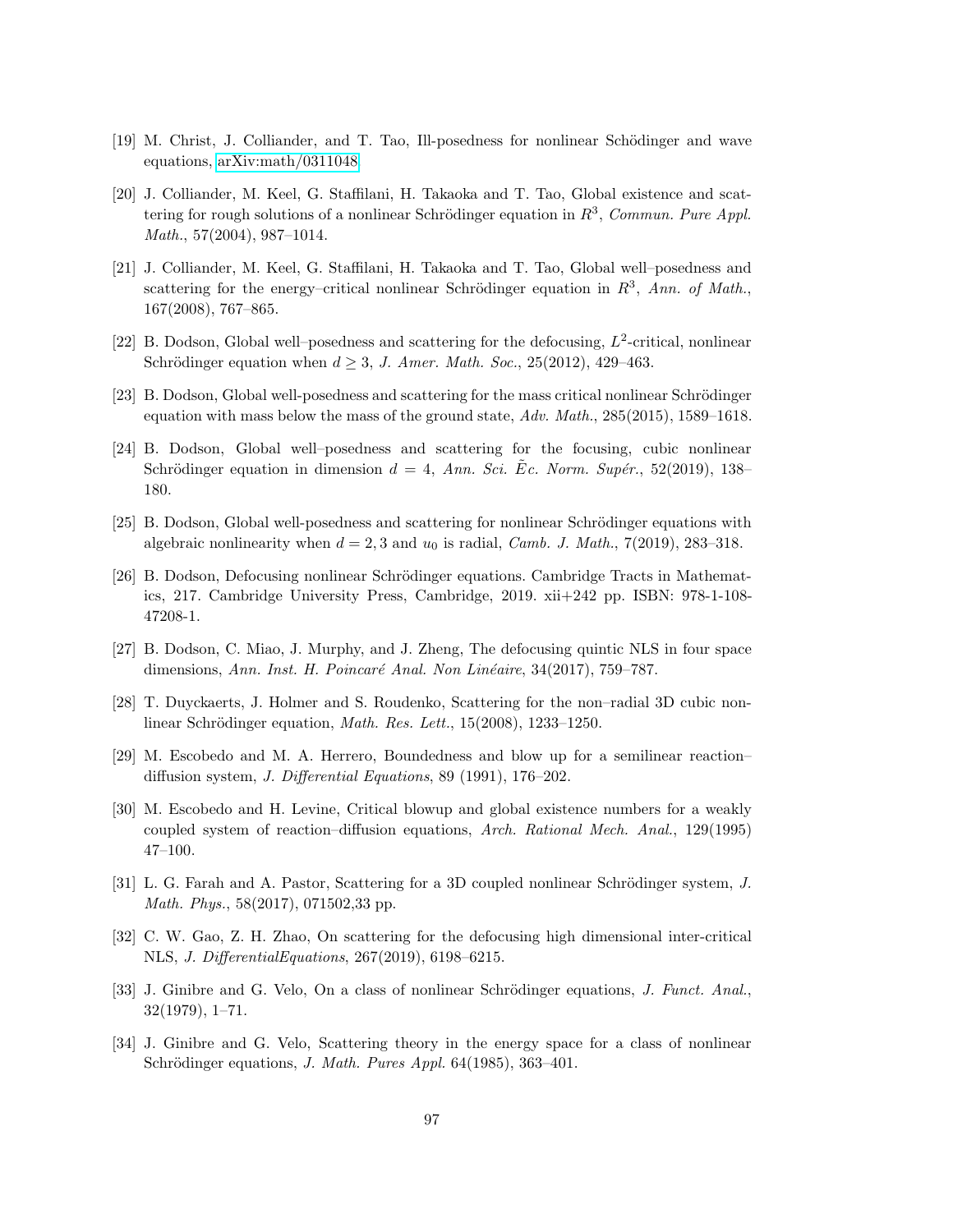- [35] J. Ginibre and G. Velo, Time decay of finite energy solutions of the nonlinear Klein–Gordon and Schrödinger equations, Ann. Inst. H. Poincaré Phys. Théor., 43(1985), 399–442.
- <span id="page-97-0"></span>[36] J. Ginibre and G. Velo, Smoothing properties and retarded estimates for some dispersive evolution equations, Comm. Math. Phys., 144(1992), 163–188.
- [37] R. T. Glassey, On the blowing up of solutions to the Cauchy problem for nonlinear Schrödinger equations, *J. Math. Phys.*, 18(1977), 1794–1797.
- [38] M. Grillakis, On nonlinear Schrödinger equations, Comm. Partial Differential Equations, 25(2000), 1827–1844.
- [39] Z. Guo and Y. Wang, Improved Strichartz estimates for a class of dispersive equations in the radial case and their applications to nonlinear Schrödinger and wave equations,  $J$ . Anal. Math., 124(2014), 1–38.
- [40] J. Holmer and S. Roudenko, A sharp condition for scattering of the radial 3D cubic nonlinear Schrödinger equation, Comm. Math. Phys., 282(2008):435-647.
- [41] T. Kato, On nonlinear Schrödinger equations, Ann. Inst. H. Poincaré Phys. Théor., 46(1987), 113–129.
- [42] M. Keel and T. Tao, Endpoint Strichartz Estimates, Amer. J. Math., 120(1998), 955–980.
- [43] C. E. Kenig and F. Merle, Global well–posedness, scattering and blow-up for the energycritical, focusing, nonlinear Schrödinger equation in the radial case, Invent. Math., 166(2006), 645–675.
- [44] C. E. Kenig and F. Merle, Global well–posedness, scattering and blow up for the energy critical, focusing, nonlinear wave equation, Acta Math., 201(2008), 147–212.
- [45] C. Kenig, F. Merle, Scattering for  $\dot{H}^{\frac{1}{2}}$  bounded solutions to the cubic, defocusing NLS in 3 dimensions, Trans. Amer. Math. Soc., 362(2010), 1937–1962.
- [46] C. Kenig, F. Merle, Nondispersive radial solutions to energy supercritical non–linear wave equations, with applications, Amer. J. Math., 133(2011), 1029–1065.
- [47] C. Kenig, F. Merle, Radial solutions to energy supercritical wave equations in odd dimensions, Discrete Con. Dyn. Syst., 31(2011), 1365–1381.
- [48] C. Kenig, G. Ponce and L. Vega, On the ill-posedness of some canonical dispersive equations, Duke Math. J., 106(2001), 617–633.
- [49] S. Keraani, On the defect of compactness for the Strichartz estimates for the Schödinger equations., J. Differential Equations, 175(2001), 353–392.
- [50] S. Keraani, On the blow up phenomenon of the critical nonlinear Schrödinger equation, J. Funct. Anal., 235(2006): 171–192.
- [51] R. Killip, S. Masaki, J. Murphy, and M. Visan, Large data mass–subcritical NLS: critical weighted bounds imply scattering, NoDEA Nonlinear Differential Equations Appl., 24(2017), Paper No. 38, 33pp.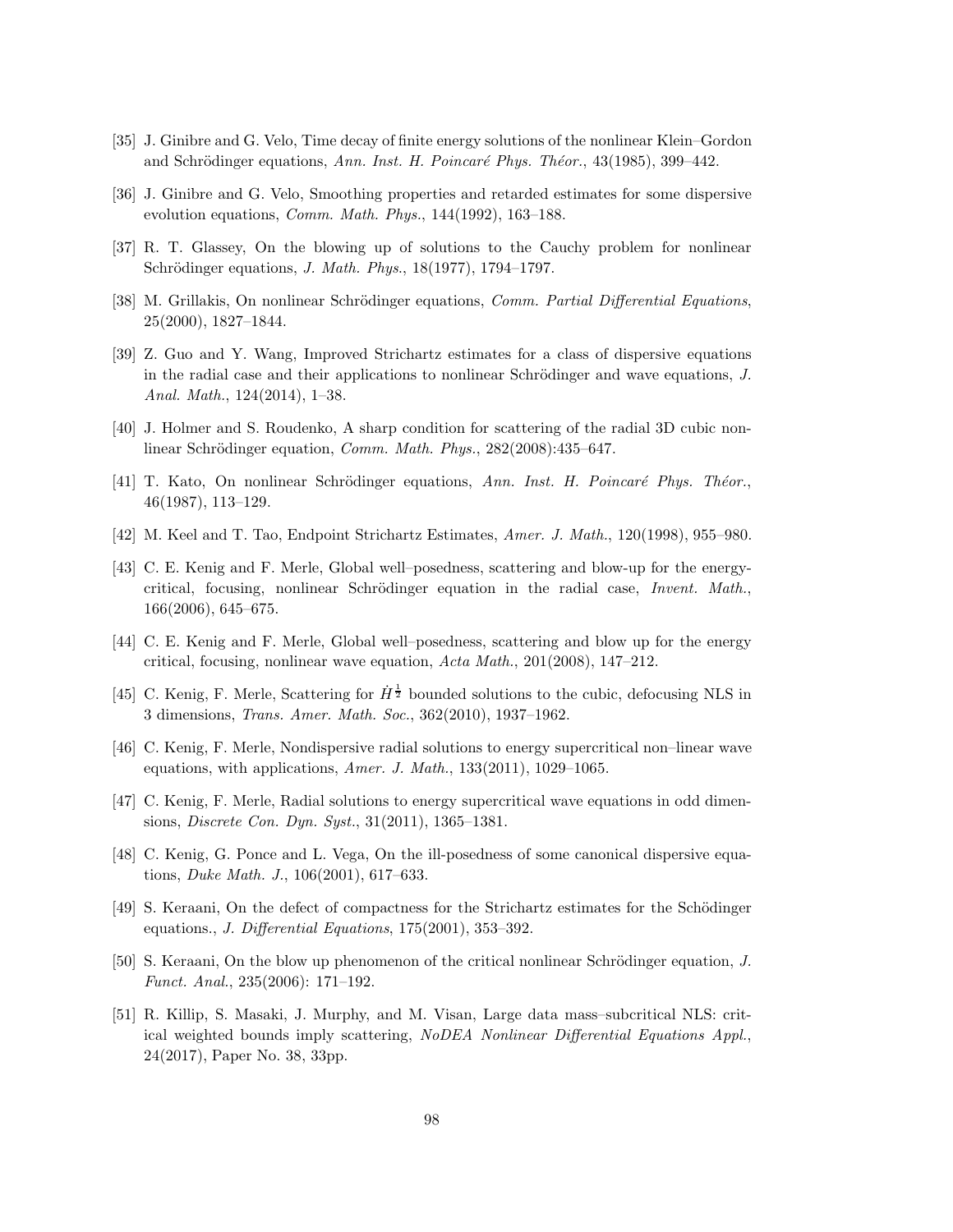- [52] R. Killip, J. Murphy, and M. Visan, Almost sure scattering for the energy-critical NLS with radial data below  $H^1(\mathbb{R}^4)$ , Comm. Partial Differential Equations, 44(2019), 51-71.
- [53] R. Killip, T. Oh, O. Pocovnicu and M. Visan, Solitons and scattering for the cubic-quintic nonlinear Schrödinger equation on  $\mathbb{R}^3$ , Arch. Ration. Mech. Anal., 225(2017), 469-548.
- [54] R. Killip, T. Tao and M. Visan, The cubic nonlinear Schrödinger equation in two dimensions with radial data, J. Eur. Math. Soc.(JEMS), 11(2009): 1203–1258.
- [55] R. Killip and M. Visan, The focusing energy–critical nonlinear Schrödinger equation in dimensions five and higher, Amer. J. Math., 132(2010), 361-424.
- <span id="page-98-0"></span>[56] R. Killip and M. Visan, Energy-supercritical NLS:critical  $\dot{H}^s$ -bounds imply scattering, Comm. Partial Differential Equations, 35(2010), 945–987.
- [57] R. Killip and M. Visan, The radial energy-supercritical nonlinear wave equation in three space dimensions, Trans. Amer. Math. Soc., 363(2011), 3813–3934.
- [58] R. Killip and M. Visan, The radial defocusing energy-supercritical nonlinear wave equation in all space dimensions, Proc. Amer. Math. Soc., 139(2011), 1805–1817.
- [59] R. Killip and M. Visan, Global well-posedness and scattering for the defocusing quintic NLS in three dimensions, Anal. PDE, 5(2012), 855–885.
- [60] R. Killip and M. Visan, Nonlinear Schrödinger equations at critical regularity. Evolution equations, 325–437, Clay Math. Proc., 17, Amer. Math. Soc., Providence, RI, 2013.
- [61] R. Killip, M. Visan, and X. Zhang, The mass–critical nonlinear Schrödinger equation with radial data in dimensions three and higher, Analysis and PDE, 1(2008), 229–266.
- [62] J. Krieger and W. Schlag, Stable manifolds for all monic supercritical focusing nonlinear Schrödinger equations in one dimension, J. Amer. Math. Soc.,  $19(2006)$ ,  $815-920$ .
- [63] F. Merle, P. Raphaël and I. Rodnianski, Type II blow up for the energy supercritical NLS, Camb. J. Math., 3(2015), 439–617.
- [64] C. X. Miao, G. X. Xu and L. F. Zhao, The dynamics of the 3D radial NLS with the combined terms, Commun. Math. Phys., 318(2013), 767–808.
- [65] C. X. Miao, J. Murphy and J. Zheng, The defocusing energy–supercritical NLS in four space dimensions, J. Funct. Anal., 267(2014), 1662–1724.
- [66] C. Morawetz, Time decay for the nonlinear Klein-Gordon equations, Proc. Roy. London Soc. Ser. A, 306(1968), 291–296.
- [67] J. Murphy, Intercritical NLS: critical  $\dot{H}^s$ -bounds imply scattering, SIAM J. Math. Anal., 46(2014), 939–997.
- [68] J. Murphy, The defocusing  $\dot{H}^{\frac{1}{2}}$ -critical NLS in high dimensions, *Discrete Contin. Dyn.* Syst. Series A, 34(2014):733–748.
- [69] J. Murphy, The radial defocusing nonlinear Schrödinger equation in three space dimensions, Comm. Partial Differential Equations, 40(2015), 265–308.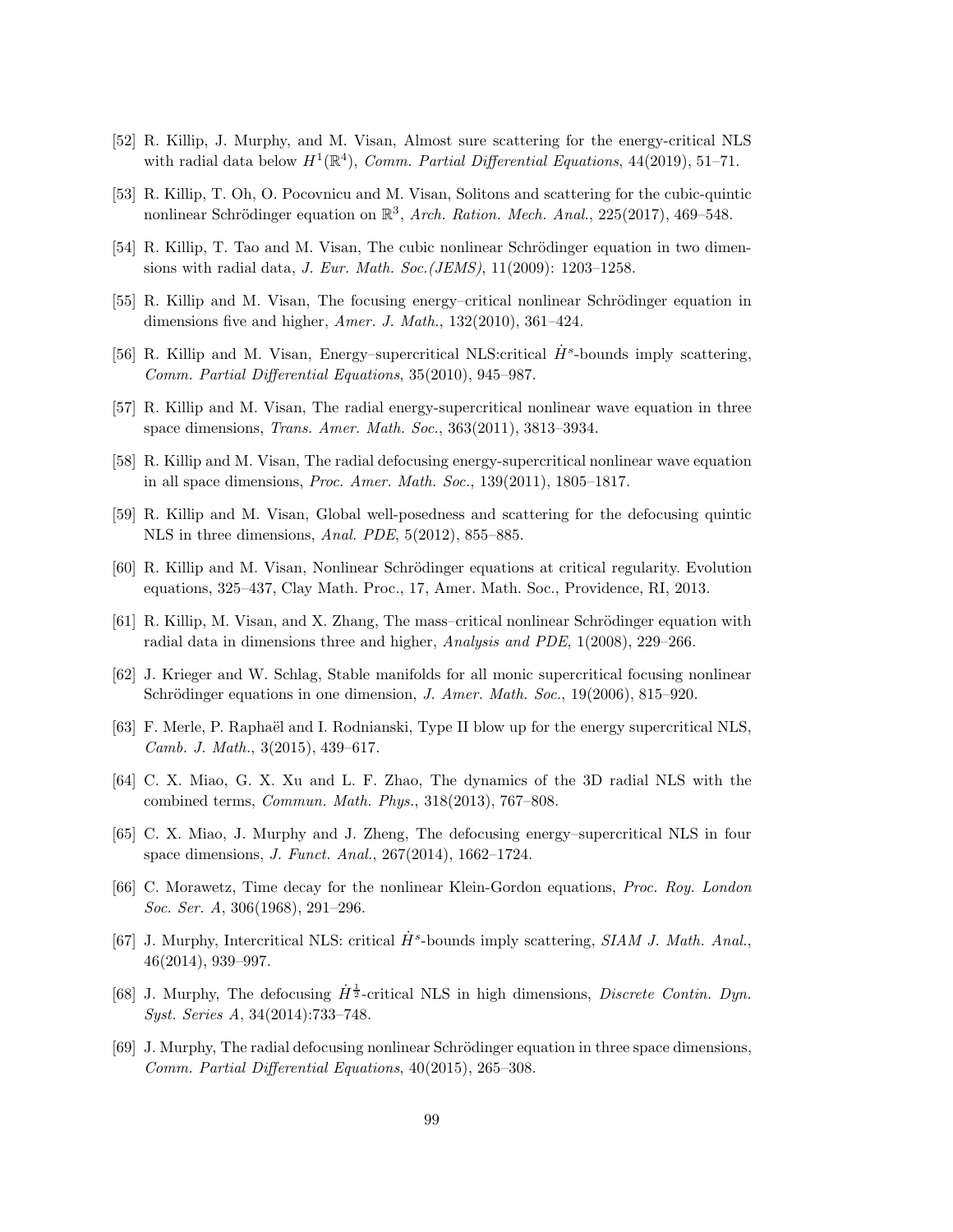- [70] K. Nakanishi and W. Schlag, Global dynamics above the ground state energy for the cubic NLS equation in 3D, Calc. Var. Partial Differential Equations, 44(2012), 1–45.
- [71] T. Roy, Scattering above energy norm of solutions of a loglog energy–supercritical Schrödinger equation with radial data, *J. Differential Equations*,  $250(2011)$ ,  $292-319$ .
- [72] E. Ryckman, M. Visan, Global well–posedness and scattering for the defocusing energy– critical nonlinear Schrödinger equation in  $\mathbb{R}^{1+4}$ , *Amer. J. Math.*, 129(2007), 1-60.
- [73] W. Schlag, Stable manifolds for an orbitally unstable nonlinear Schrödinger equation, Ann. of Math., 169(2009), 139–227.
- [74] W. Schlag, A. Soffer and W. Staubach, Decay for the wave and Schrödinger evolutions on manifolds with conical ends. I., Trans. Amer. Math. Soc., 362(2010), 19–52.
- [75] W. Schlag, A. Soffer and W. Staubach, Decay for the wave and Schrödinger evolutions on manifolds with conical ends. II., Trans. Amer. Math. Soc., 362(2010), 289–318.
- [76] S. Shao, Maximizers for Strichartz inequalities and Sobolev-Strichartz inequalities for Schrödinger equation, *Electron. J. Differential Equations*, 2009, No. 3, 13pp.
- [77] S. Shao, Sharp linear and bilinear restriction estimates for paraboloids in the cylindrically symmetric case, Rev. Mat. Iberoam., 25(2009), 1127–1168.
- [78] W. A. Strauss, Nonilinear scattering theory at low energy, J. Funct. Anal., 41(1981), 110– 133.
- [79] R. S. Strichartz, Restriction of Fourier transforms to quadratic surfaces and decay of solutions of wave equations, Duke Math. J., 44(1977), 705–714.
- [80] T. Tao, On the asymptotic behavior of large radial data for a focusing non-linear Schrödinger equation, Dyn. Partial Differ. Equ.,  $1(2004)$ ,  $1-47$ .
- [81] T. Tao, Global well–posedness and scattering for the higher–dimensional energy critical nonlinear Schrödinger equation for radial data, New York J. Math.,  $11(2005)$ , 57–80.
- [82] T. Tao, Nonlinear dispersive equations. Local and global analysis. CBMS Regional Conference Series in Mathematics, 106. Published for the Conference Board of the Mathematical Sciences, Washington, DC; by the American Mathematical Society, Providence, RI, 2006. xvi+373 pp. ISBN: 0-8218-4143-2.
- [83] Tao, Terence, Global existence and uniqueness results for weak solutions of the focusing masscritical nonlinear Schrödinger equation, Anal. PDE, 2(2009), 61–81.
- [84] T. Tao, Finite time blowup for a supercritical defocusing nonlinear Schrödinger system, Anal. PDE, 11(2018), 383–438.
- [85] T. Tao, M. Visan, Stability of energy–critical nonlinear Schrödinger equations in high dimensions, Electron. J. Differetial. Equations, 118(2005), 1–28.
- [86] T. T. Tao, M. Visan and X. Y. Zhang, The nonlinear Schrödinger equation with combined power–type nonlinearities, Comm. Partial Differential Equations, 32 (2007), 1281–1343.